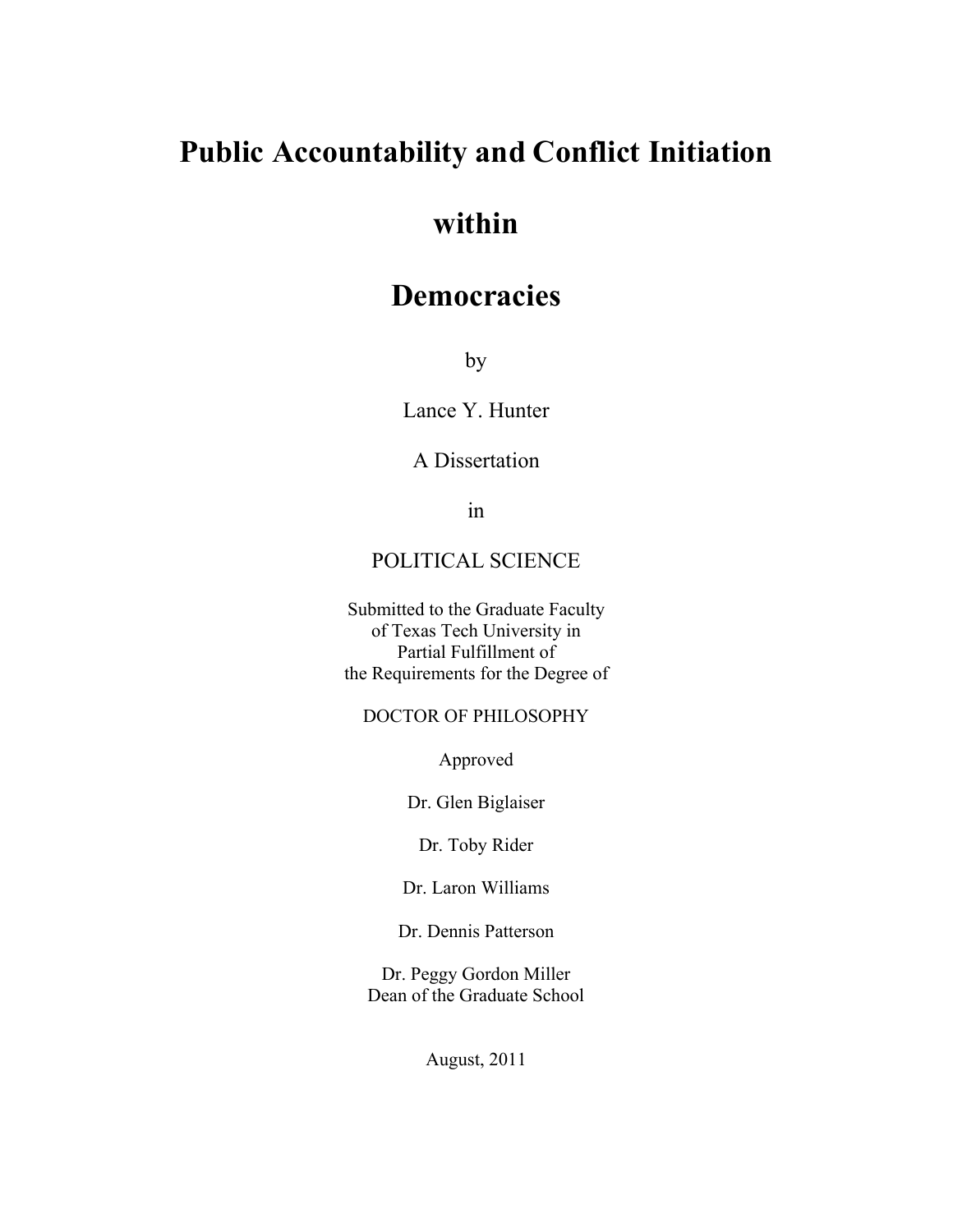Copyright 2011, Lance Y. Hunter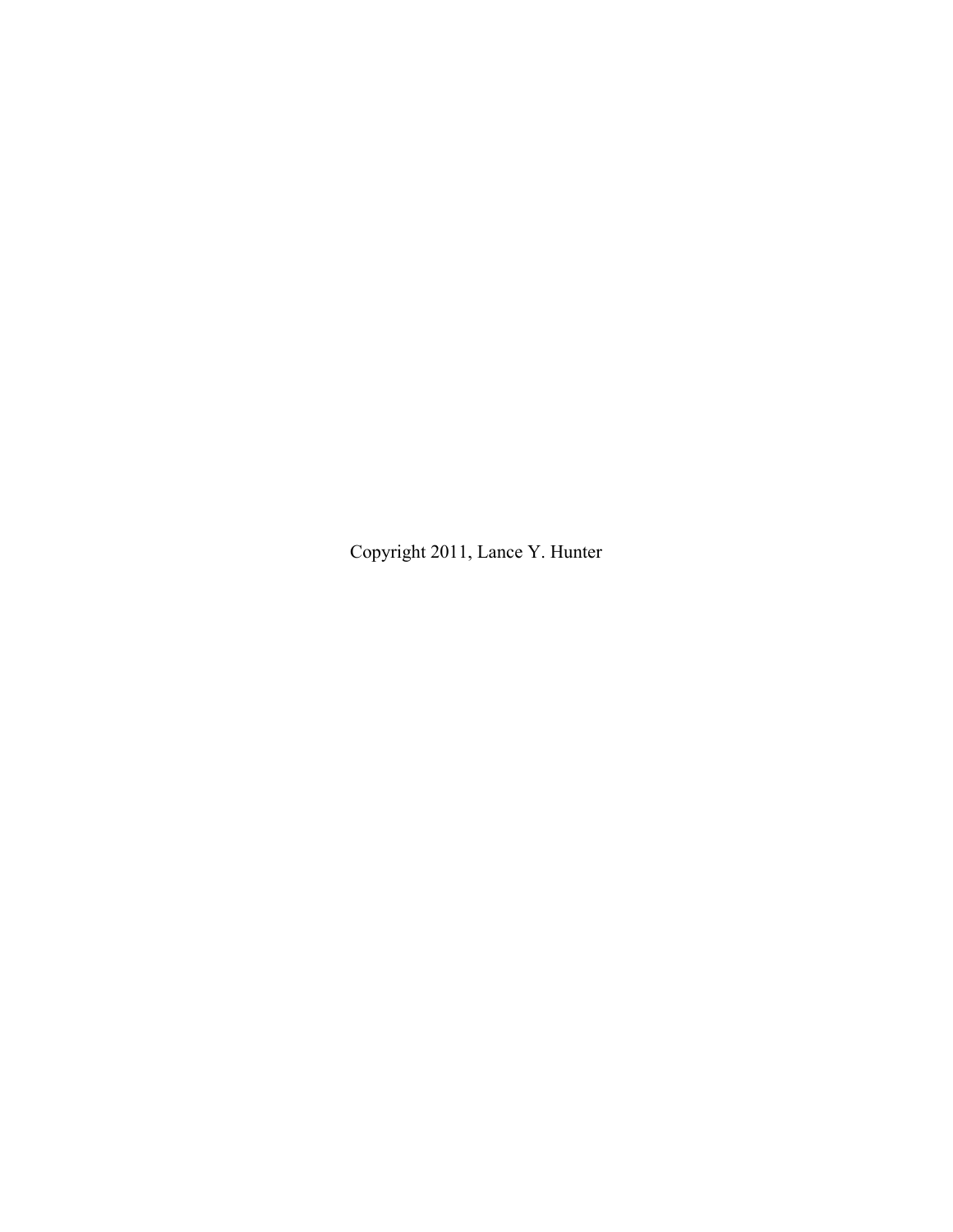## **TABLE OF CONTENTS**

| II. PARTY SYSTEM STABILITY AND CONFLICT INITIATION WITHIN       |  |
|-----------------------------------------------------------------|--|
|                                                                 |  |
|                                                                 |  |
|                                                                 |  |
|                                                                 |  |
|                                                                 |  |
|                                                                 |  |
|                                                                 |  |
|                                                                 |  |
|                                                                 |  |
|                                                                 |  |
|                                                                 |  |
|                                                                 |  |
|                                                                 |  |
|                                                                 |  |
| III. ACCOUNTABLE TO WHOM? CANDIDATE- CENTERED SYSTEMS AND       |  |
|                                                                 |  |
|                                                                 |  |
|                                                                 |  |
|                                                                 |  |
|                                                                 |  |
| Candidate-Centered Electoral Systems and Conflict Initiation101 |  |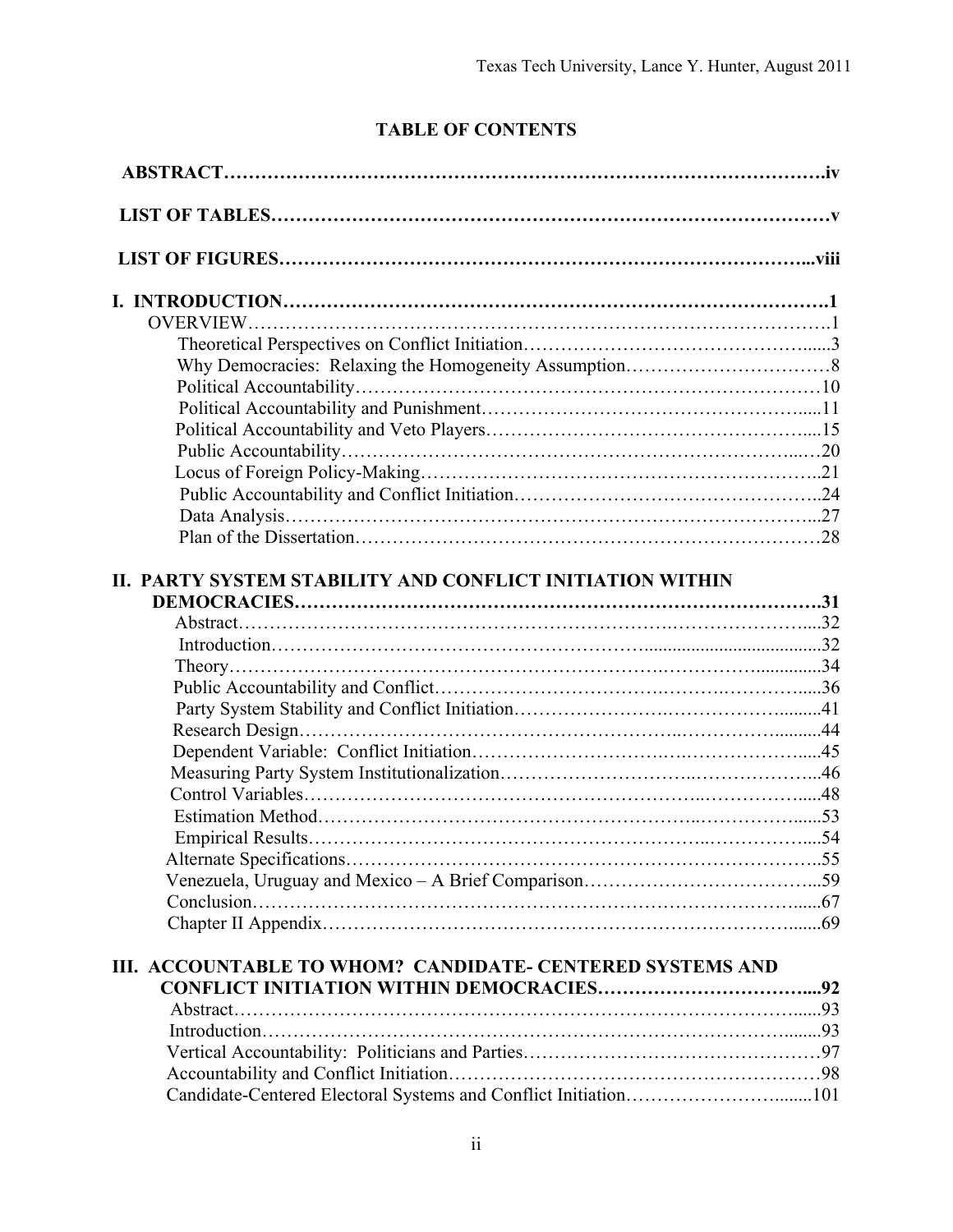| Electoral Incentives: Candidate versus Party-Centered Systems109 |  |
|------------------------------------------------------------------|--|
|                                                                  |  |
|                                                                  |  |
|                                                                  |  |
|                                                                  |  |
|                                                                  |  |
|                                                                  |  |
|                                                                  |  |
|                                                                  |  |
| IV. CONCLUSION: PUBLIC ACCOUNTABILITY AND CONFLICT INITIATION    |  |
|                                                                  |  |
| <b>OVERVIEW.</b>                                                 |  |
|                                                                  |  |
|                                                                  |  |
|                                                                  |  |
|                                                                  |  |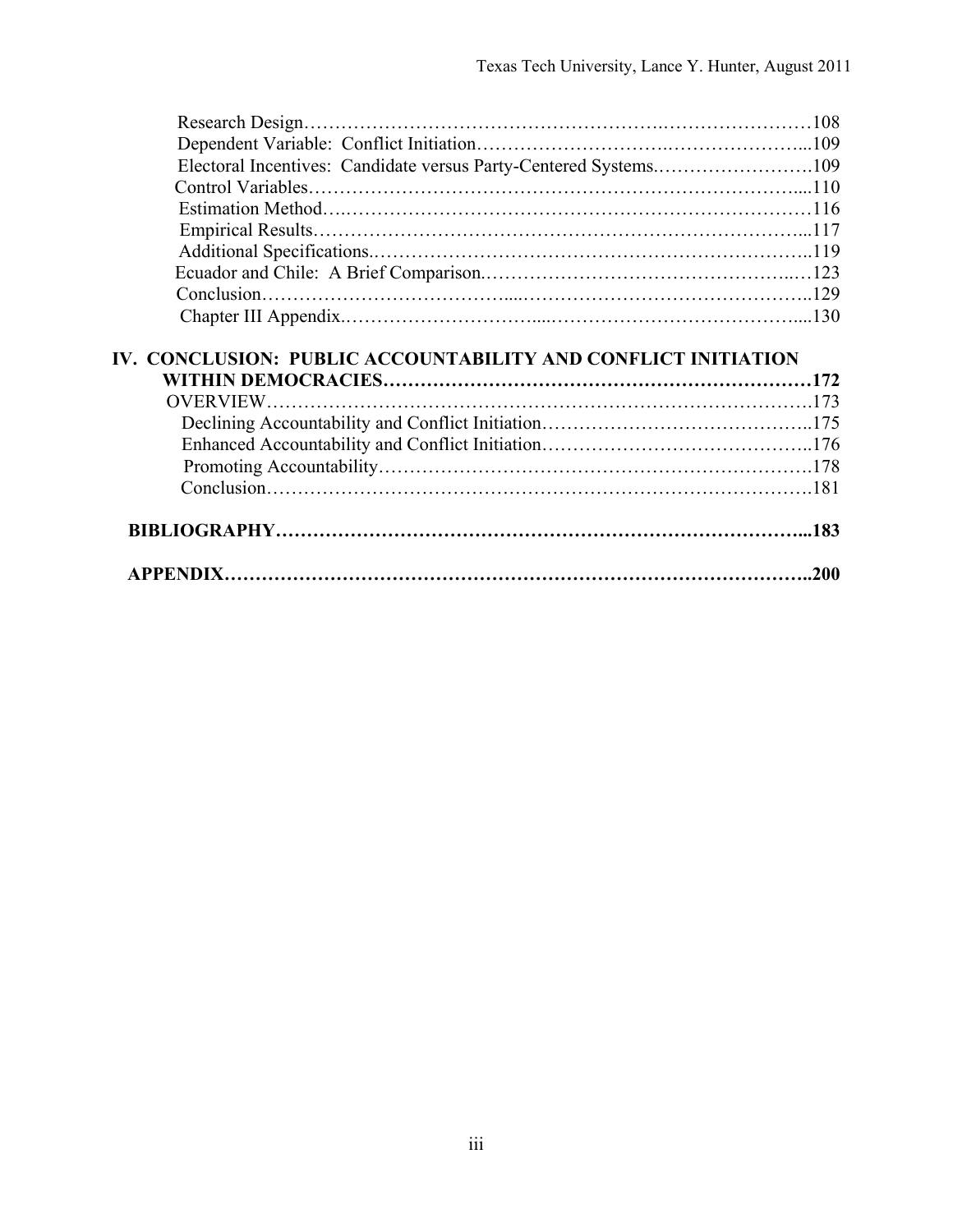#### **ABSTRACT**

A key feature of democracy is the idea that democratic leaders are accountable to the citizens within their states. That is, scholars assume that democratic leaders are accountable to voters, and the policies democracies develop are influenced by citizens that comprise democratic electorates. However, scholars have largely failed to consider how the ability of the public to hold democratic leaders accountable for foreign policy decisions shapes the foreign policies of democracies. Researchers have rarely considered the role of voters in affecting the foreign policies of democracies across different types of democratic states. Furthermore, democratic leaders are not accountable to their publics to the same degree when comparing democracies. Institutional and political differences among democracies create significant variations in levels of political accountability for democratic leaders. Thus, I seek to investigate the more precise linkages between voters, political parties and democratic leaders in determining when democracies are more or less likely to initiate interstate conflicts with other states.

In this dissertation, I address two areas that have been neglected in previous research: the failure of scholars to consider the effect party systems have on political accountability and conflict initiation within democracies; and, the neglect of researchers in considering the role electoral systems have in structuring the manner by which elected leaders are accountable to the public and the resulting effect on the foreign policies democracies pursue. Through a cross-national quantitative analysis, I examine how party systems and electoral systems affect political accountability for democratic leaders, and how in turn, variation in levels of political accountability affect the foreign policies of democracies. The results from the quantitative analysis indicate that as party systems are more stable, and electoral systems promote candidatecentered incentives, democracies are less conflict prone because democratic leaders are more beholden to the public.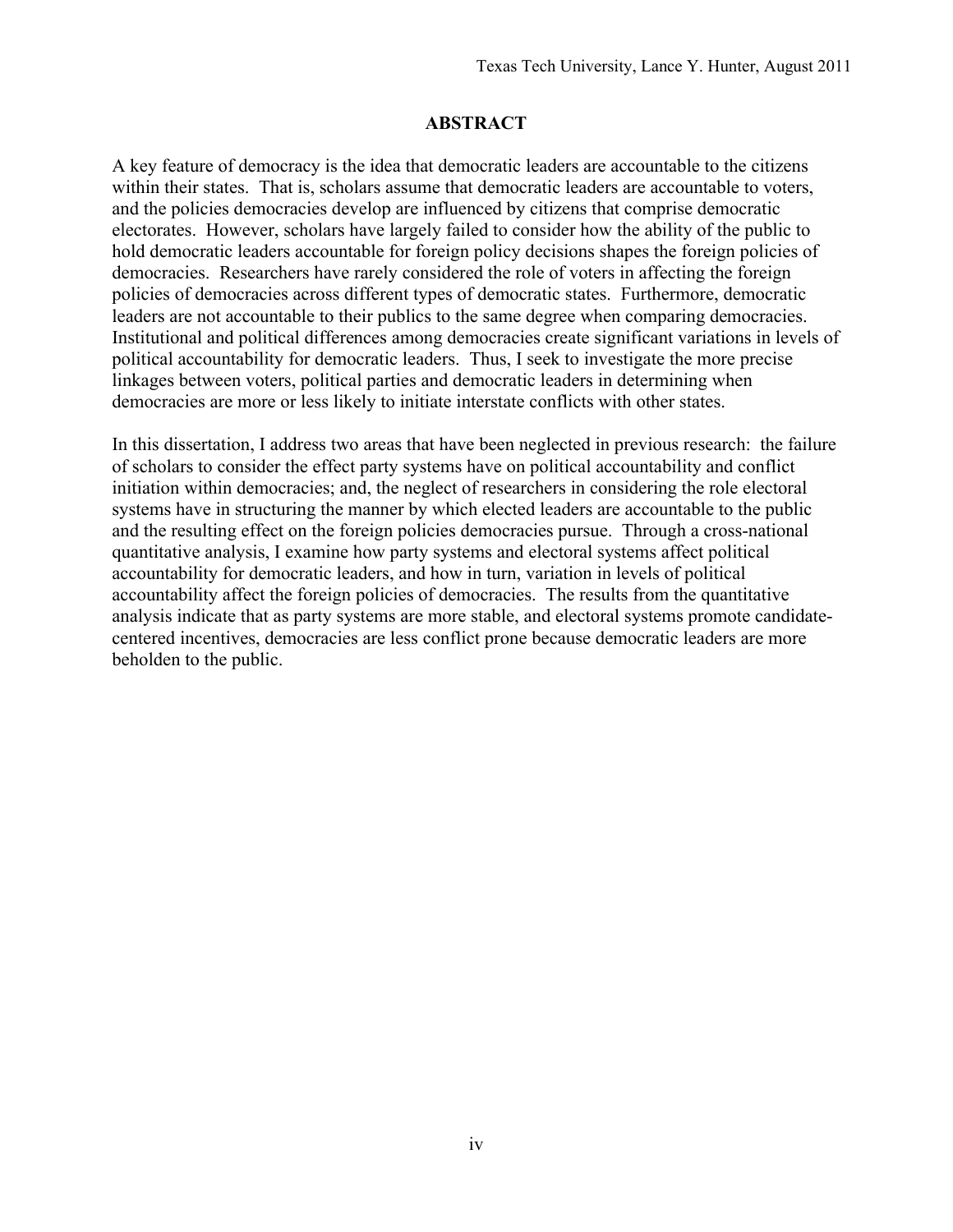## **LIST OF TABLES**

| $1A$ . | The Effect of Party Replacement and Electoral Volatility on the Probability a Democracy                                                                                          |
|--------|----------------------------------------------------------------------------------------------------------------------------------------------------------------------------------|
| 2A.    | Robustness checks for the Effect of Party Replacement and Electoral Volatility on the<br>Probability a Democracy Initiates a Conflict, 1975 - 2001: Excluding the United States  |
| 3A.    | Robustness checks for the Effect of Party Replacement and Electoral Volatility on the<br>Probability a Democracy Initiates a Conflict, 1975 - 2001: Excluding Israel, the United |
| 4A.    | Change in Predicted Probabilities of the Effect of Party Replacement and Electoral<br>Volatility on the Probability a Democracy Initiates a Conflict (with Revisionist State     |
| 5A.    | The Effect of Party Replacement and Electoral Volatility on the Probability a Democracy                                                                                          |
| 6A.    | Change in Predicted Probabilities of the Effect of Party Replacement and Electoral<br>Volatility on the Probability a Democracy Initiates a Conflict (With Originator            |
| 7A.    | The Effect of Party Replacement and Electoral Volatility on the number of militarized                                                                                            |
| 8A.    | The Effect of Party Replacement and Electoral Volatility on the Probability a Democracy<br>Initiates a Conflict, 1975 - 2001 (with Mixed Member System and District Magnitude    |
| 9A.    | Variables, Data Sources and Operationalization of Variables Used in Party System                                                                                                 |
| 10A.   | Summary Statistics of Variables Used in Party System Stability Analysis in Chapter II                                                                                            |
| 11A.   |                                                                                                                                                                                  |
| 1B.    | The Effect of Personalistic Electoral Systems on the Probability a Democracy Initiates a<br>Militarized Interstate Dispute involving the Use of Force (with Revisionist State    |
| 2B.    | The Effect of Preferential Vote and Ballot Control on the Probability a Democracy<br>Initiates a Militarized Interstate Dispute involving the Use of Force (with Revisionist     |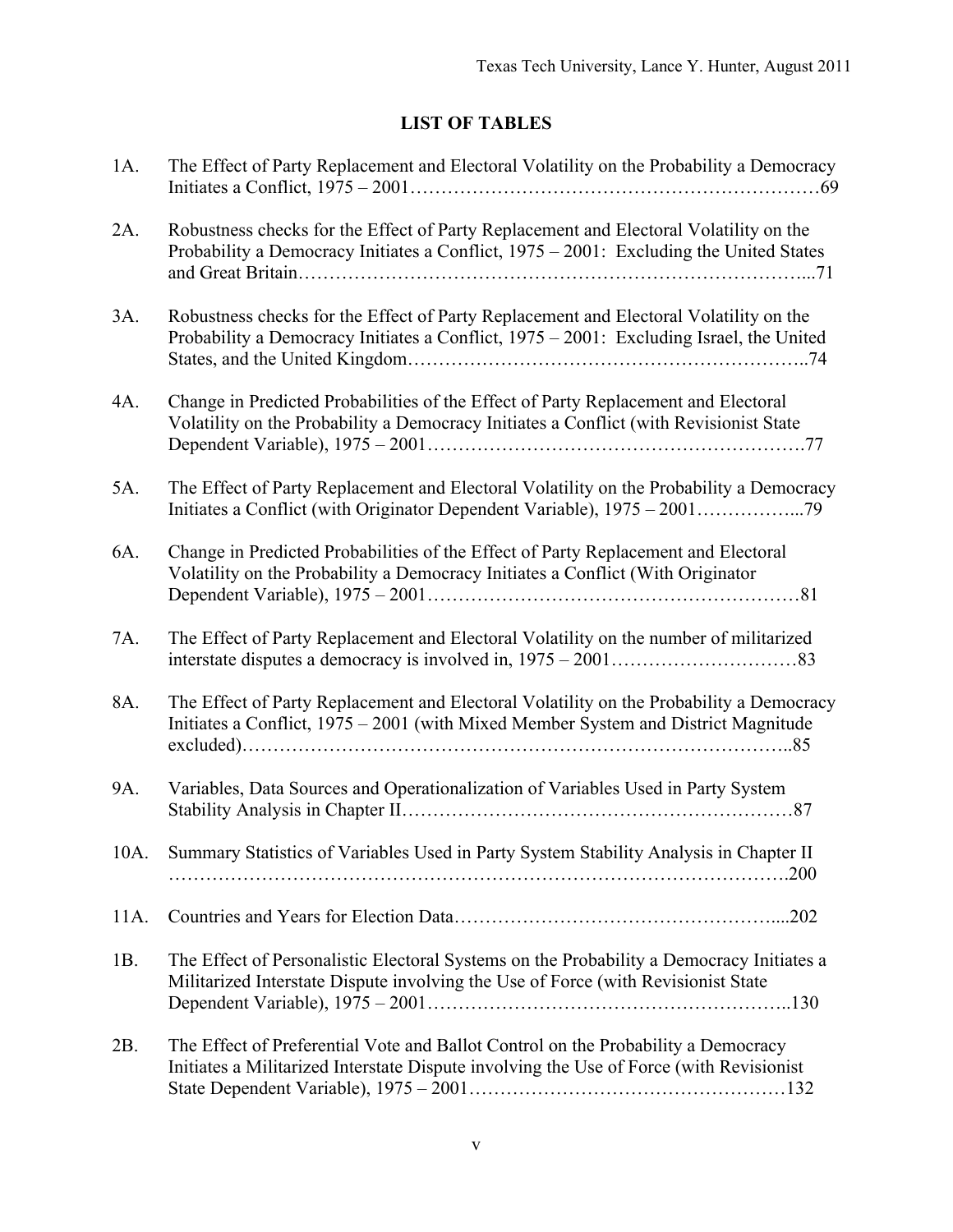| 3B.  | The Effect of Personalistic Electoral Systems on the Probability a Democracy Initiates a<br>Militarized Interstate Dispute involving the Use of Force (with Originator Dependent                                                                             |
|------|--------------------------------------------------------------------------------------------------------------------------------------------------------------------------------------------------------------------------------------------------------------|
| 4B.  | The Effect of Preferential Vote and Ballot Control on the Probability a Democracy<br>Initiates a Militarized Interstate Dispute involving the Use of Force (with Originator                                                                                  |
| 5B.  | The Effect of Preferential Vote and Ballot Control on the Probability a Democracy<br>Initiates a Militarized Interstate Dispute (with Revisionist State Dependent Variable),                                                                                 |
| 6B.  | The Effect of Personalistic Electoral Systems on the Probability a Democracy Initiates a<br>Militarized Interstate Dispute (with Revisionist State Dependent Variable), 1975 – 2001                                                                          |
| 7B.  | The Effect of Personalistic Electoral Systems (Personal Vote Alternate Measure) on the<br>Probability a Democracy Initiates a Militarized Interstate Dispute involving the Use of                                                                            |
| 8B.  | The Effect of Personalistic Electoral Systems (Personal Vote Alternate Measure) on the<br>Probability a Democracy Initiates a Militarized Interstate Dispute involving the Use of<br>Force (with Originator Dependent Variable), 1975 – 2001144              |
| 9B.  | The Effect of Personalistic Electoral Systems (Personal Vote Alternate Measure) on the<br>Probability a Democracy Initiates a Militarized Interstate Dispute (with Revisionist State                                                                         |
| 10B. | The Effect of District Magnitude on the Probability a Democracy Initiates a Militarized<br>Interstate Dispute involving the Use of Force (with Revisionist State Dependent                                                                                   |
| 11B  | The Effect of District Magnitude and the Personal Vote Index on the Probability a<br>Democracy Initiates a Militarized Interstate Dispute involving the Use of Force (with                                                                                   |
| 12B. | The Effect of Personalistic Electoral Systems on the Probability a Democracy Initiates a<br>Militarized Interstate Dispute involving the Use of Force: Excluding Government<br>Fractionalization (with Revisionist State Dependent Variable), 1975 - 2001152 |
| 13B. | The Effect of Personalistic Electoral Systems on the Probability a Democracy Initiates a<br>Militarized Interstate Dispute involving the Use of Force: Excluding Government                                                                                  |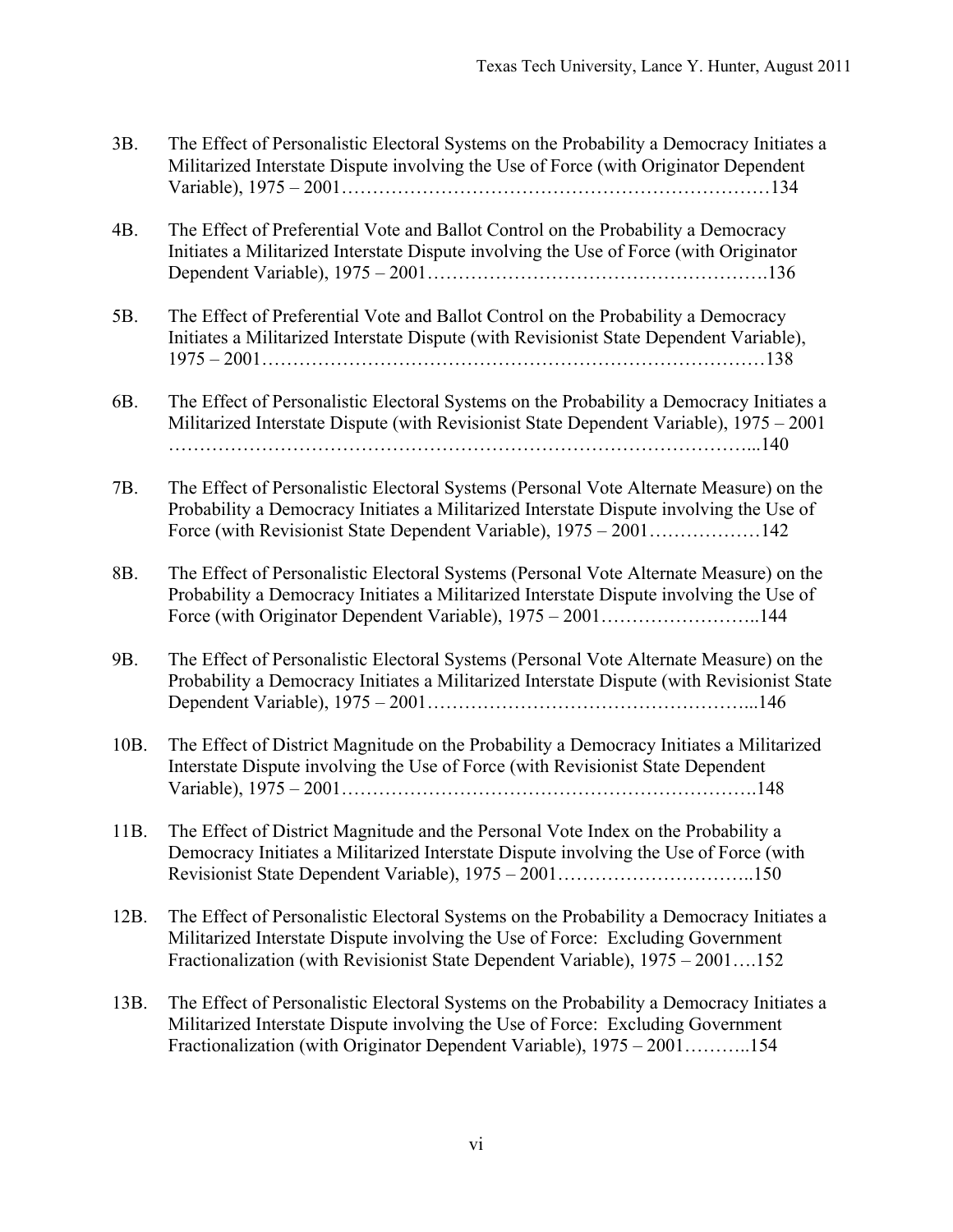- 14B. The Effect of the Preferential Vote and Ballot Control on the Probability a Democracy Initiates a Militarized Interstate Dispute involving the Use of Force: Excluding Government Fractionalization (with Revisionist State Dependent Variable), 1975 – 2001 ………………………………………………………………………………...156
- 15B. The Effect of Preferential Vote and Ballot Control on the Probability a Democracy Initiates a Militarized Interstate Dispute involving the Use of Force: Excluding Government Fractionalization (with Originator Dependent Variable), 1975 – 2001 ………………………………………………………………………………..158
- 16B. Change in Predicted Probabilities of the Effect of Personalistic Electoral Systems on the Probability a Democracy Initiates a Militarized Interstate Dispute involving the Use of Force (with Revisionist State Dependent Variable), 1975 – 2001…………...160
- 17B. Change in Predicted Probabilities of the Effect of Preferential Vote and Ballot Control on the Probability a Democracy Initiates a Militarized Interstate Dispute involving the Use of Force (with Revisionist State Dependent Variable), 1975 – 2001………..162
- 18B. Summary Statistics of Variables Used in Candidate-Centered Analysis in Chapter III ……………………………………………………………………………….203 19B. Variables, Data Sources and Operationalization of Variables Used in Candidate-Centered Analysis in Chapter III………………………………………………………165
- 20B. Countries and Years for Electoral Systems Data……………………………205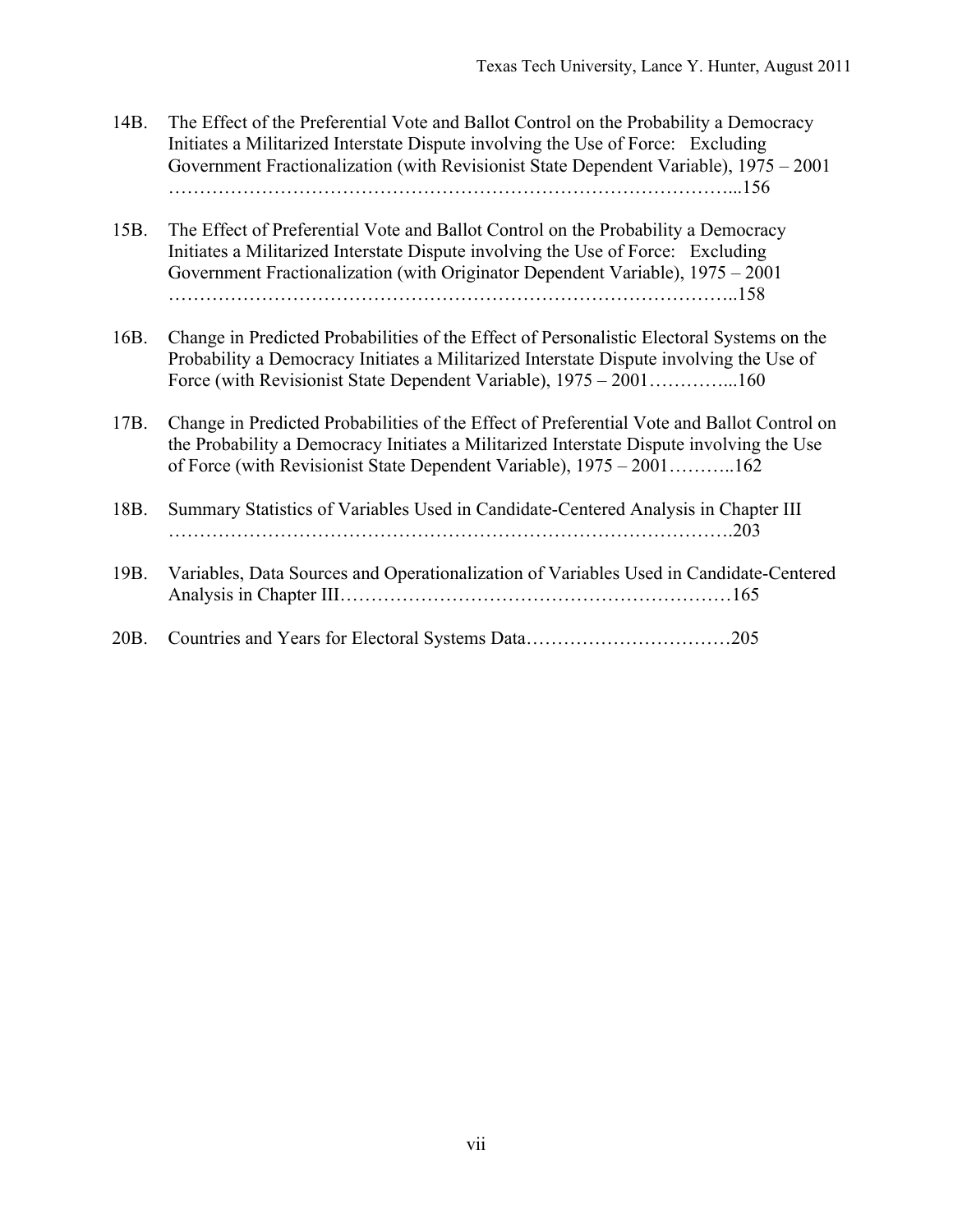## **LIST OF FIGURES**

| 2B. | The Marginal Effect of District Magnitude on the Likelihood of Dispute Initiation |
|-----|-----------------------------------------------------------------------------------|
| 3B  |                                                                                   |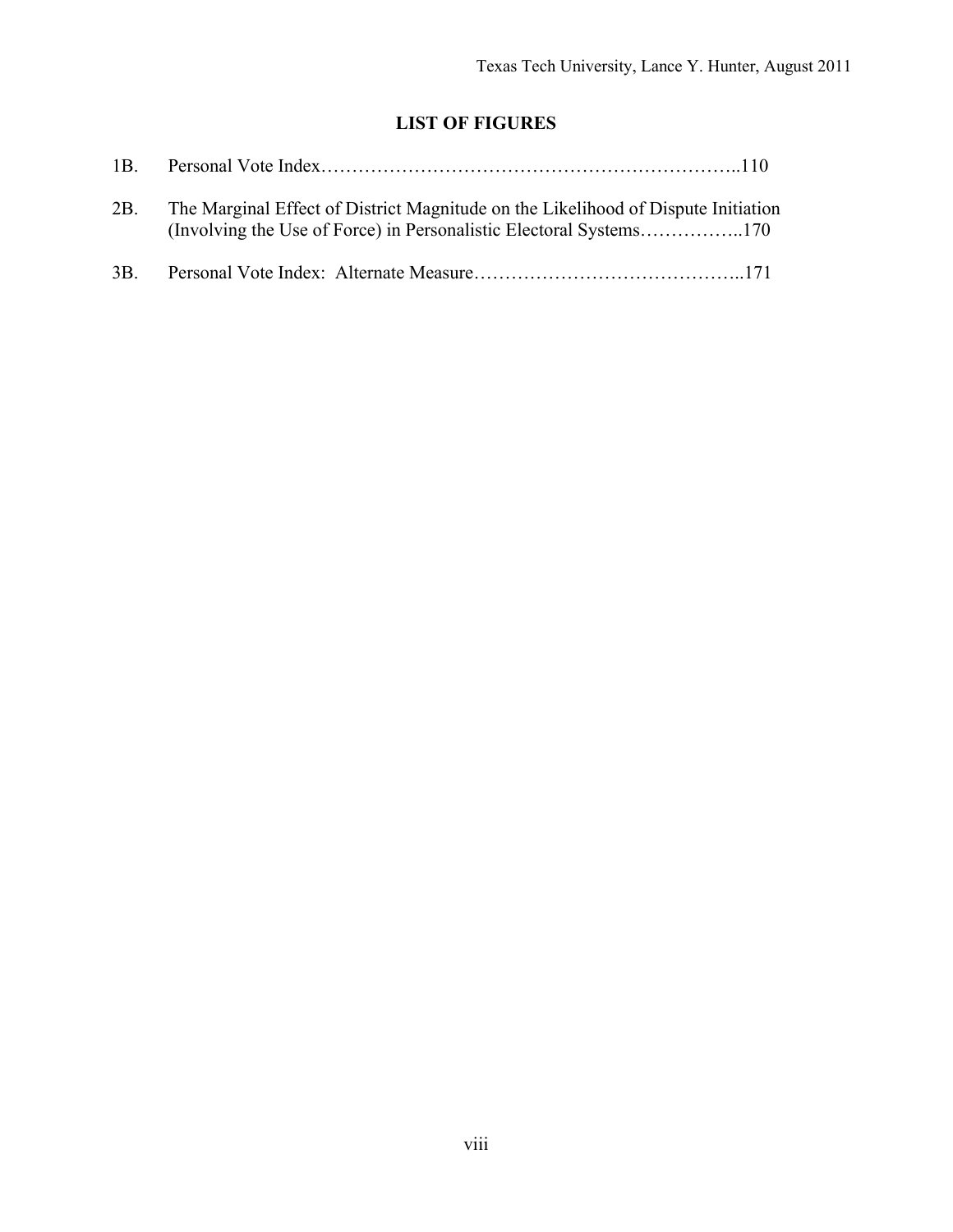#### **CHAPTER I: INTRODUCTION**

*The republican constitution, besides the purity of its origin (having sprung from the pure source of the concept of law), also gives a favorable prospect for the desired consequence, i.e., perpetual peace. The reason is this: if the consent of the citizens is required in order to decide that war should be declared (and in this constitution it cannot but be the case), nothing is more natural than that they would be very cautious in commencing such a poor game, decreeing for themselves all the calamities of war.* 

--- Kant, Perpetual Peace: A Philosophical Sketch

#### **Introduction**

From 1983 – 1993 Venezuela's party system was considered one of the most stable party systems in Latin America.<sup>1</sup> During this period, Venezuela experienced relatively peaceful relations with its neighbors in Latin America and was involved in only two interstate disputes involving the use of force.<sup>2</sup> However, the stability of Venezuela's party system began to erode in the early to mid nineties.<sup>3</sup> Partly as a result of economic turmoil and societal discontent, Venezuela's once stable party system became one of the most unstable party systems in Latin America, and Venezuelan politics became dominated by non-programmatic platforms and populist appeals to the citizenry.<sup>4</sup> While Venezuela remained democratic during this period, accountability for political parties and politicians declined significantly. As Roberts (2003, 36) notes, "With the rise of Chávez at the end of the 1990s,… the most distinctive features of this new leadership are its implacable hostility to the political establishment and an aversion to intermediary institutions that can hold a leader accountable to mass constituents." Furthermore,

 $<sup>1</sup>$  Based on the two measures that are commonly used to capture party system stability which are:</sup> electoral volatility and party replacement (Przeworski 1975; Mainwairing and Scully 1995; Roberts and Wibbels 1999; Kuenzi and Lambright 2001; Stockton 2001; Birch 2001, 2003; Birnir 2005; Casas-Zamora 2005; Ishiyama 2007; Mainwaring and Zoco 2007). From 1983 – 1993 the average volatility of votes received among parties was approximately 10% per election and the percentage of votes won by new parties was 8%.

<sup>&</sup>lt;sup>2</sup> Militarized Interstate Dispute Dataset (Ghosn, Palmer and Stuart, 2004)

 $3$  From 1994 – 2004 the average electoral volatility in terms of votes received among parties was 33.01% and the percentage of votes won by new parties was 15%.

 $4$  (Roberts 2003)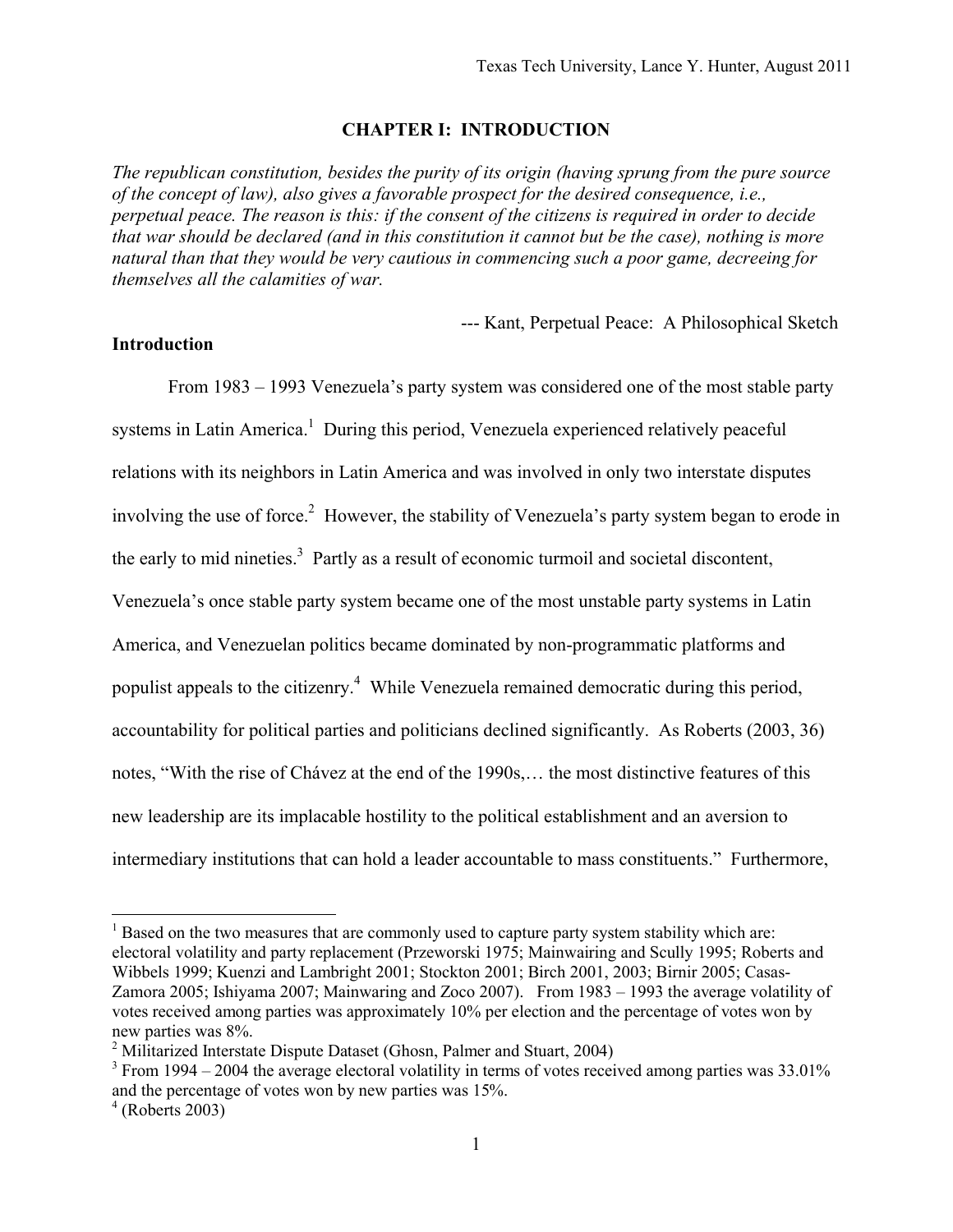the altering of Venezuela's party system had direct effects on the behavior of democratic leaders in Venezuela and the policies the Venezuelan government pursued, both domestically and internationally. Indeed, while Venezuela was involved in only three interstate disputes from 1983 – 1993, from 1994 – 2004, Venezuela was involved in nine interstate disputes, with seven involving the use of force, and itself initiated seven disputes.<sup>5</sup> How can the de-stabilization of party systems in countries such as Venezuela lead to more aggressive foreign policies by democratic governments? Furthermore, how does the institutional and political landscape within democracies affect the foreign policy decisions of democratic leaders? I argue that the answer lies in the manner through which democratic leaders are held accountable to the public, and how the differences in levels of political accountability affect the likelihood democracies will originate militarized interstate disputes with other states.

Specifically, to understand when democratic states are more or less likely to initiate conflict, I assert that scholars must consider the manner by which democratic leaders are held accountable by the electorate. Assuming that a primary objective of democratic representatives is to remain in office, examining how institutions and political factors influence the degree democratic leaders are accountable to the public can shed light on the domestic sources of conflict initiation within democracies.

My theoretical argument is that when democratic representatives are more accountable to the public - as evinced by stronger linkages between political parties, candidates and voters democratic leaders should be less likely to originate disputes with foreign states due to concerns leaders have regarding their electoral futures. That is, as democratic leaders are more accountable to voters regarding their foreign policy decisions, there is a greater likelihood they

<sup>&</sup>lt;sup>5</sup>These data were obtained from the Militarized Interstate Dispute Dataset (Ghosn, Palmer and Stuart 2004).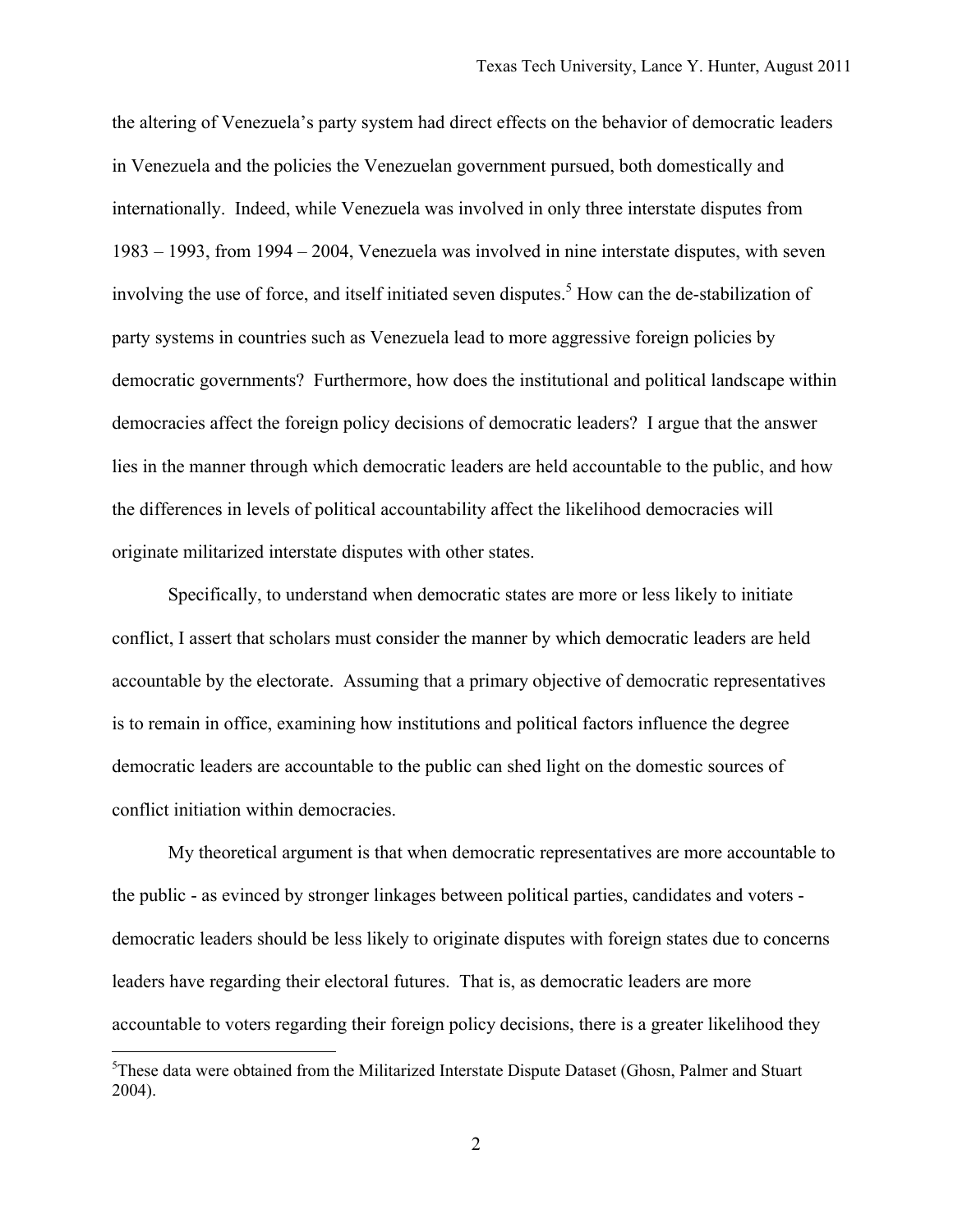will be removed from office by the public for involving their states in risky or unpopular conflicts. In contrast, as democratic representatives are less accountable to the public, where linkages between political candidates, parties and voters are weaker, democratic leaders should be more likely to initiate interstate disputes because they have fewer concerns regarding reelection. Therefore, electoral accountability is a critical factor that affects the decisions of democratic leaders regarding their foreign policy choices, and is the primary focus of this research project.

#### **Theoretical Perspectives on Conflict Initiation**

 $\overline{a}$ 

Since 1990 there have been over 800 incidences of militarized interstate disputes involving democratic states.<sup>6</sup> Scholars have offered numerous explanations regarding why democracies engage in conflict. Many scholars have examined interstate level factors such as power, alliances, trade dependency and territory; all of which are important to the study of conflict because the structure of the interstate system affects the behavior of states. However, factors associated with the interstate system do not fully explain conflict onset because they do not take into consideration domestic level variables. That is, domestic level analyses often reveal how political and institutional factors within states structure the decisions of leaders regarding conflict. According to Reiter and Stam (2003, 336): "they (domestic political institutions) are among the most powerful predictors of conflict initiation."

A majority of studies in international relations treat democracies as having uniform qualities based on a dichotomous categorization that stipulates a state is either democratic or non-democratic. Democratic institutions are assumed to constrain democratic leaders and affect

<sup>&</sup>lt;sup>6</sup> This finding is based on data from the Polity IV dataset (Jaggers and Gurr, 1995) and the Militarized Interstate Dispute dataset (Ghosn, Palmer and Stuart, 2004) where a dispute is considered to involve the use of force which is coded as a 4 or 5 on the hostility level scale for the hostility level variable within the MID dataset.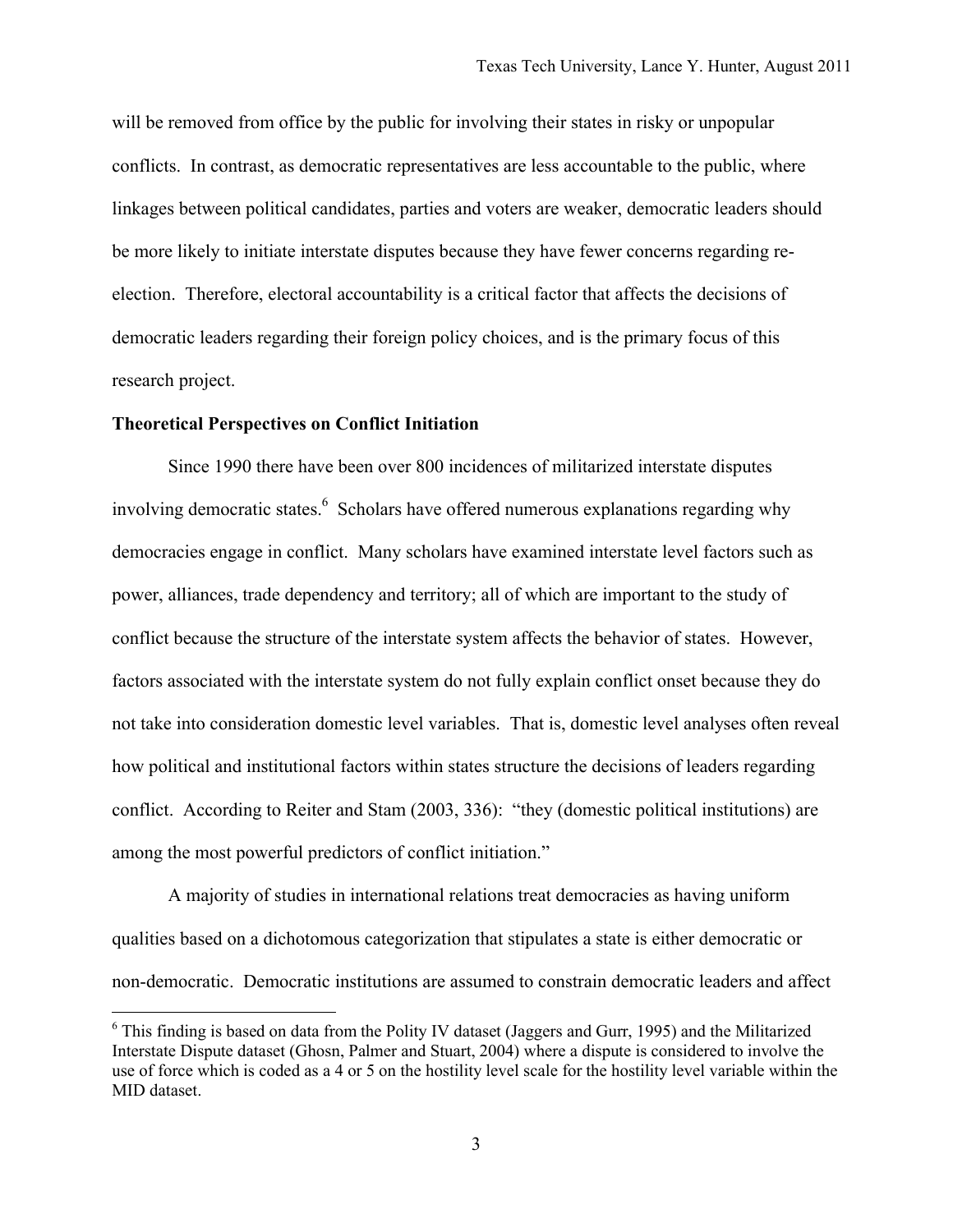conflict onset in a similar manner across all democratic regimes. However, this dichotomization neglects key domestic features within democracies that influence the likelihood democratic states will engage in interstate conflicts. The studies that do unpack democratic states have focused on broad institutional factors such as: whether a democracy is a presidential or parliamentary regime, if the government in power is a majoritarian, minority, or coalitional government, or the ideological composition of the government. These studies, while informative, fail to examine the process through which democratic leaders are held accountable by the public. Thus, scholars have largely neglected the impact varying levels of public accountability within democracies have on the likelihood of conflict initiation. That is, international relations scholars have seldom asked the question: if democratic leaders are accountable to their electorates to varying degrees, how do the differences in political accountability affect the likelihood democracies will initiate militarized disputes with other states? Thus, my focus is on the rational incentives democratic leaders have to pursue either risky or conservative foreign policies based on the degree they are held accountable by the public.

Two factors that influence political accountability within democracies that have been neglected within the literature on domestic institutions and conflict are: the degree party systems are stable within democracies and the incentives politicians have to cultivate personal vote strategies. The degree party systems are stable within democratic states influences the manner through which political parties and candidates are held accountable by voters. The stability of party systems affects levels of accountability within democracies by providing the electorate with parties that are entrenched within society that voters can hold responsible for foreign policy decisions through elections. Thus, as party systems are stable, there are higher levels of political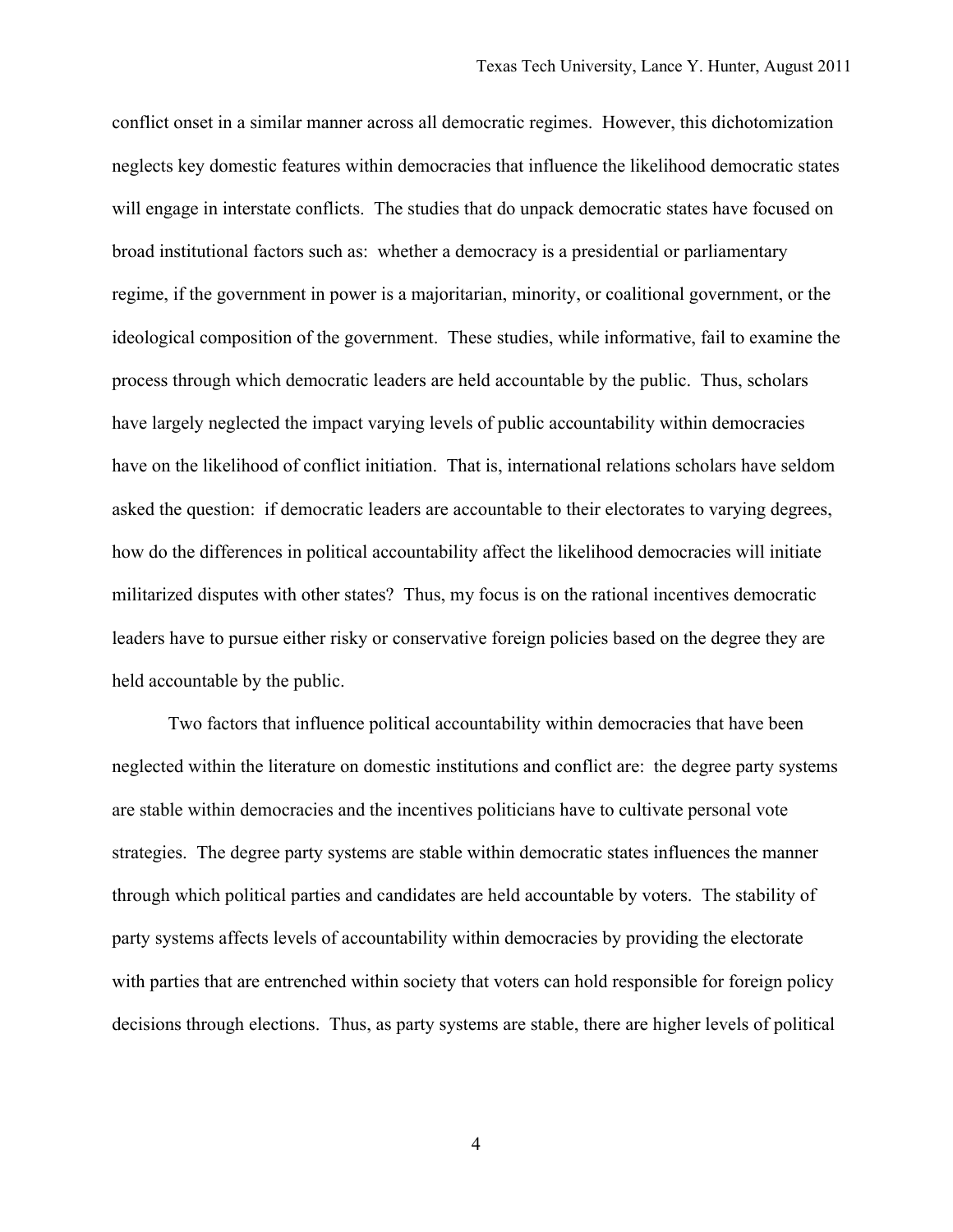accountability for elected leaders<sup>7</sup>, and democratic leaders should be more conservative in their foreign policies. As Reiter and Tillman (2002) find, as a greater percentage of the population votes, democratic leaders are constrained to a larger extent resulting in more conservative foreign policies and fewer initiated conflicts. However, while a larger electorate and higher levels of voter turnout can increase political accountability, if parties cannot effectively aggregate the interests of voters consistently over time, citizens will have difficulty holding leaders accountable for foreign policy decisions. Thus, analyzing the size of electorates and levels of voter turnout does not fully explain how voters can hold their elected leaders responsible for foreign policy outcomes. Scholars also must consider the nature of the party systems within democracies that aggregate the interests' of voters.

I argue that democracies with stable party systems have more established and effective means of holding leaders accountable for policy decisions<sup>8</sup> because parties serve as a connection between leadership within the government and society.<sup>9</sup> As party labels are clear, and the votes received among parties is stable from election to election, and as parties exist for longer periods, the electorate can more easily trace the policy decisions stemming from government leaders and hold elected officials accountable in upcoming elections for specific policy decisions.<sup>10</sup> In such systems, democratic leaders should be hesitant to involve their states in risky or costly conflicts due to higher levels of accountability present in stable party systems. In contrast, party labels become vague in less stable party systems which entail greater volatility in terms of the votes received among parties, and where new parties enter and exit the party system frequently.<sup>11</sup> In these systems, there are lower levels of accountability and government leaders will pursue riskier

 $<sup>7</sup>$  Hankla (2006).</sup>

 $^8$  Hankla (2006)

 $9$  Bratton (1999); Karp and Banducci (2007)

 $10$  Hankla (2006)

 $11$  Hankla (2006)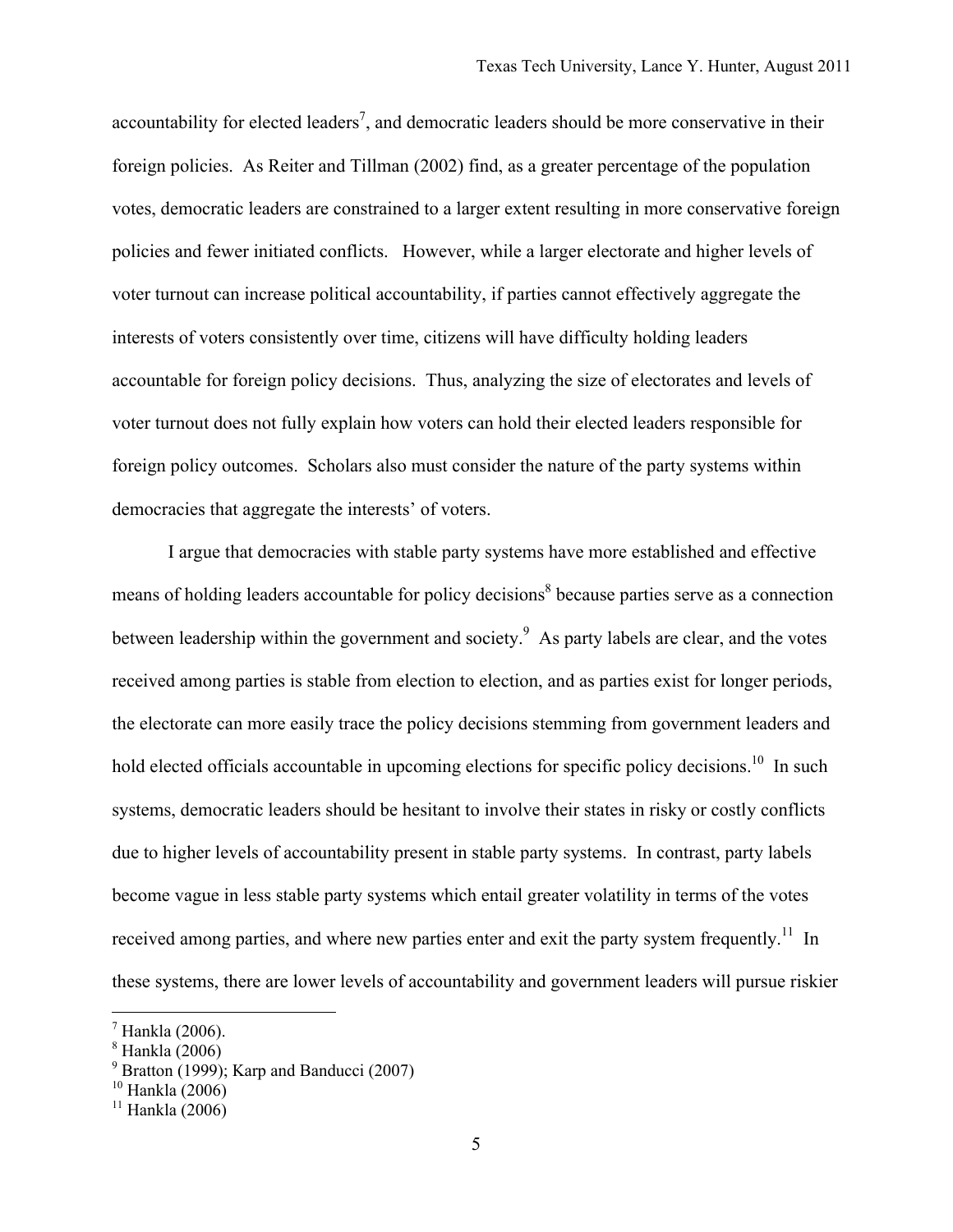foreign policies. Thus, party system stability is an important component of political accountability that has been ignored when examining how domestic institutions influence the foreign policy decisions of democratic leaders.

Another domestic political factor that has been overlooked regarding political accountability and conflict initiation within democracies is the degree electoral systems within democracies promote candidate or party-centered incentives. Electoral systems are a critical element regarding accountability for elected leaders because they structure the strategies politicians must adopt in order to acquire and maintain political office.<sup>12</sup> Furthermore, the design of electoral systems can affect all types of government policies within democracies including foreign policies. As Leblang and Chan (2003, 397) state: "Among all the factors considered, the nature of the electoral system has had the most consistent and pronounced effect on war involvement by the established democracies." Leblang and Chan (2003) examine how Single Member district (SMDs) and Proportional Representation (PR) systems affect the frequency of conflict within democracies. They find that states with PR systems have fewer incidences of conflict because a larger number of veto players leads to more moderate foreign policies by democracies. However, while investigating the effect PR and SMDs have on conflict contributes to the study of the relationship between domestic institutions and conflict initiation, additional electoral system factors affect levels of political accountability.

One factor that influences political accountability is the incentives political candidates have to cultivate personal or party-centered electoral strategies. In systems that promote candidate-centered electoral strategies there are higher levels of accountability for individual politicians for specific policy outcomes.<sup>13</sup> That is, the selectorates for elected representatives in

<sup>&</sup>lt;sup>12</sup> Persson and Tabellini (2008)

 $13$  Persson and Tabellini  $(2008)$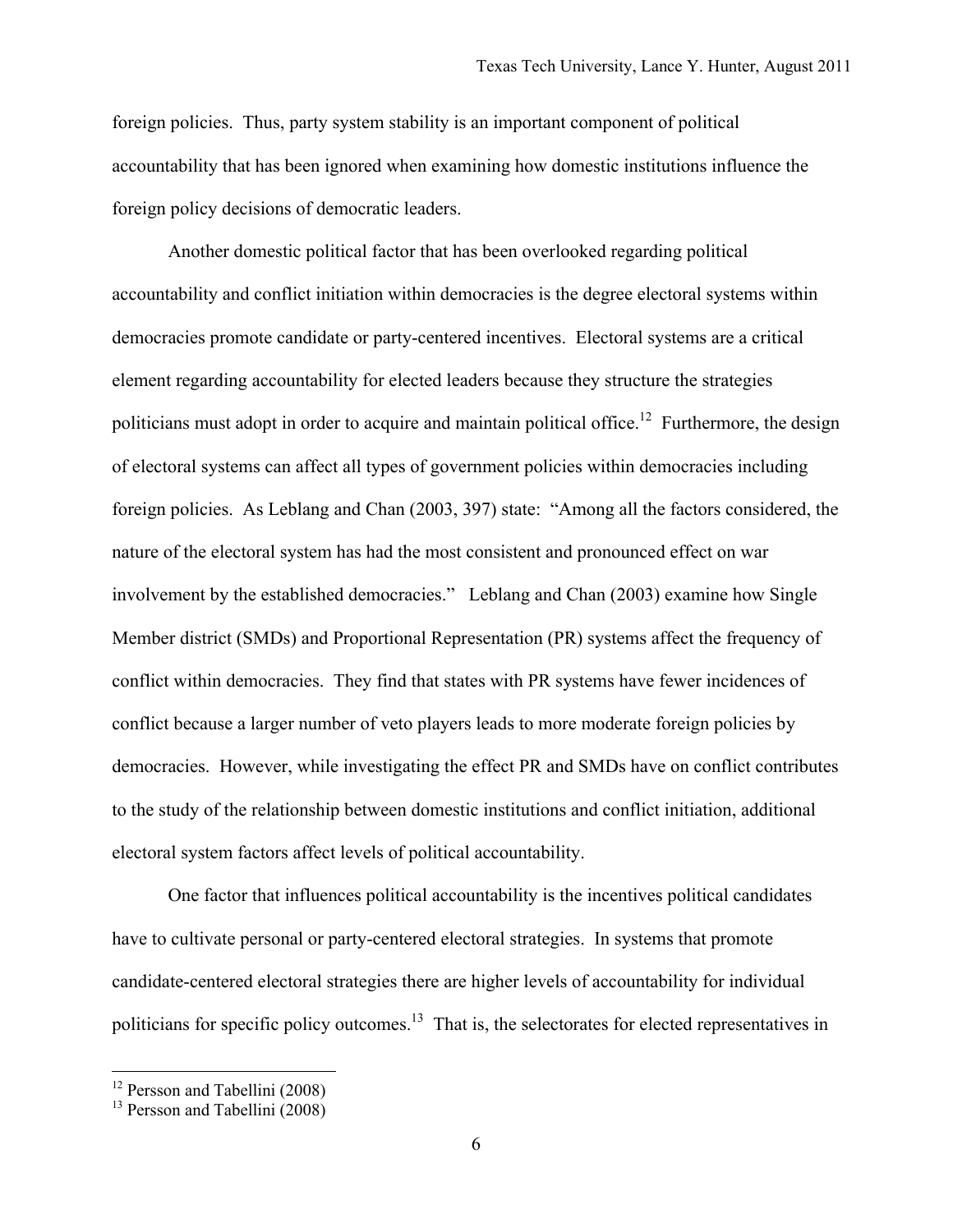candidate and party-centered systems are different. The selectorates in candidate -centered systems are comprised of the public (electorate) to a larger extent because voters directly choose their candidates based on voter preference. In contrast, the selectorates in non-candidate centered systems are made up of party leaders and elites to a greater degree because party elites have more influence over the selection and placement of candidates on voters' ballots that ultimately affects which candidates are elected. Thus, in democracies with electoral systems that promote candidate-centered electoral incentives, *individual* politicians are held responsible to a greater degree by the public for unpopular policy decisions, including prolonged, costly or unpopular military engagements. Therefore, in candidate-centered systems, politicians will be less hesitant to pursue risky foreign policies due to increased political accountability for *individual* democratic leaders and concerns regarding their political futures.

The stability of party systems and the nature of electoral systems within democracies shape the incentives of politicians to represent the interests of the public. Democratic leaders that are held accountable to the public to a lesser degree will pursue riskier foreign policies because they have fewer concerns regarding reelection due to weaker linkages between voters, parties and political candidates. Put simply, democratic leaders will pursue more aggressive and risk acceptant foreign policies when the public lacks clear and consistent mechanisms to punish political leaders for bad behavior. Thus, IR scholars could benefit from more precisely identifying the processes through which institutional and political factors affect levels of public accountability for elected leaders and how variations in levels of political accountability structure the foreign policy decisions of democratic leaders.

The layout of the remainder of this introductory chapter is as follows. First, I will examine the differences between democracies and autocracies regarding their propensity for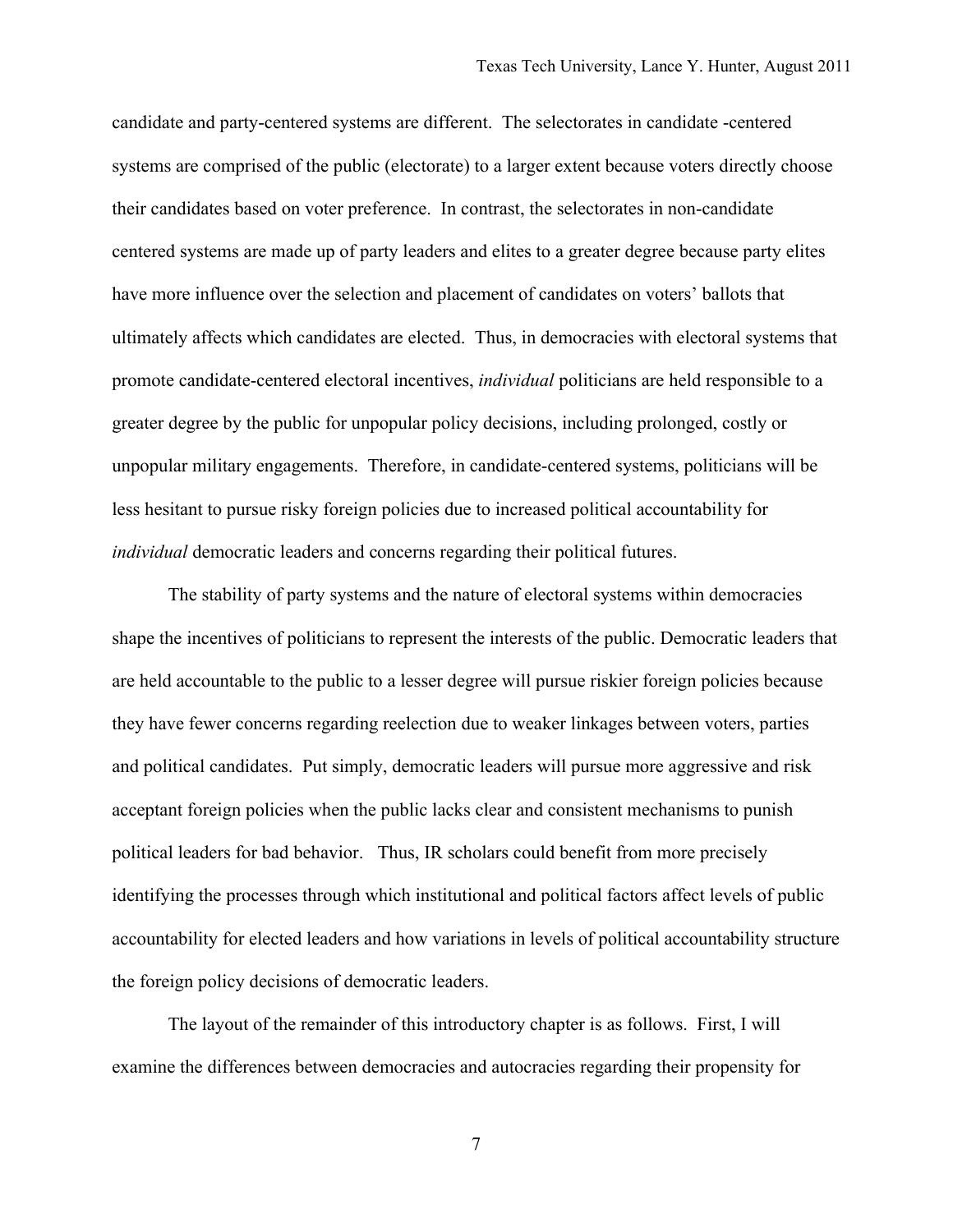interstate conflict as well as discuss the processes through which each regime type selects into interstate conflicts. Next, I will focus on the existing explanations of conflict initiation pertaining to democracies. Here, I will consider the approaches to conflict initiation that focus on political accountability and political constraints and how they influence the likelihood democracies will initiate interstate conflicts with other states. I will explain why existing approaches fail to consider key aspects of political accountability: such as the stability of party systems and the nature of electoral systems. I conclude by briefly discussing my theoretical argument regarding public accountability and conflict initiation before proceeding to a more detailed description of my argument in chapter two and chapter three.

#### **Why Democracies: Relaxing the Homogeneity Assumption**

Many studies within international relations have investigated the propensity for interstate conflict of democracies and non-democracies and have found that democratic and nondemocratic states engage in conflict with similar frequencies.<sup>14</sup> However, numerous works support the argument that significant differences exist between democratic and non-democratic states regarding the processes that occur domestically that lead to interstate conflict.<sup>15</sup> Thus, although democracies may be as conflict prone as non-democracies<sup>16</sup>, the type of conflicts democracies select into are different than in autocracies due to the disparate institutions present in democratic and autocratic states.<sup>17</sup>

A large amount of literature supports the argument that the disparate types of domestic institutions within democracies and non-democracies leads to variation regarding their conflict

<sup>&</sup>lt;sup>14</sup> Chan (1984); Weede (1984)

<sup>&</sup>lt;sup>15</sup> Dixon (1993); Russett (1993); Dixon (1994); Bueno de Mesquita and Siverson (1995); Hermann and Kegley (1995); Weart (1998); Leeds and Davis (1999); Reiter and Meek (1999)

<sup>16</sup> Chan (1984); Weede (1984); Macmillan (2003)

 $17$  Filson and Werner (2004)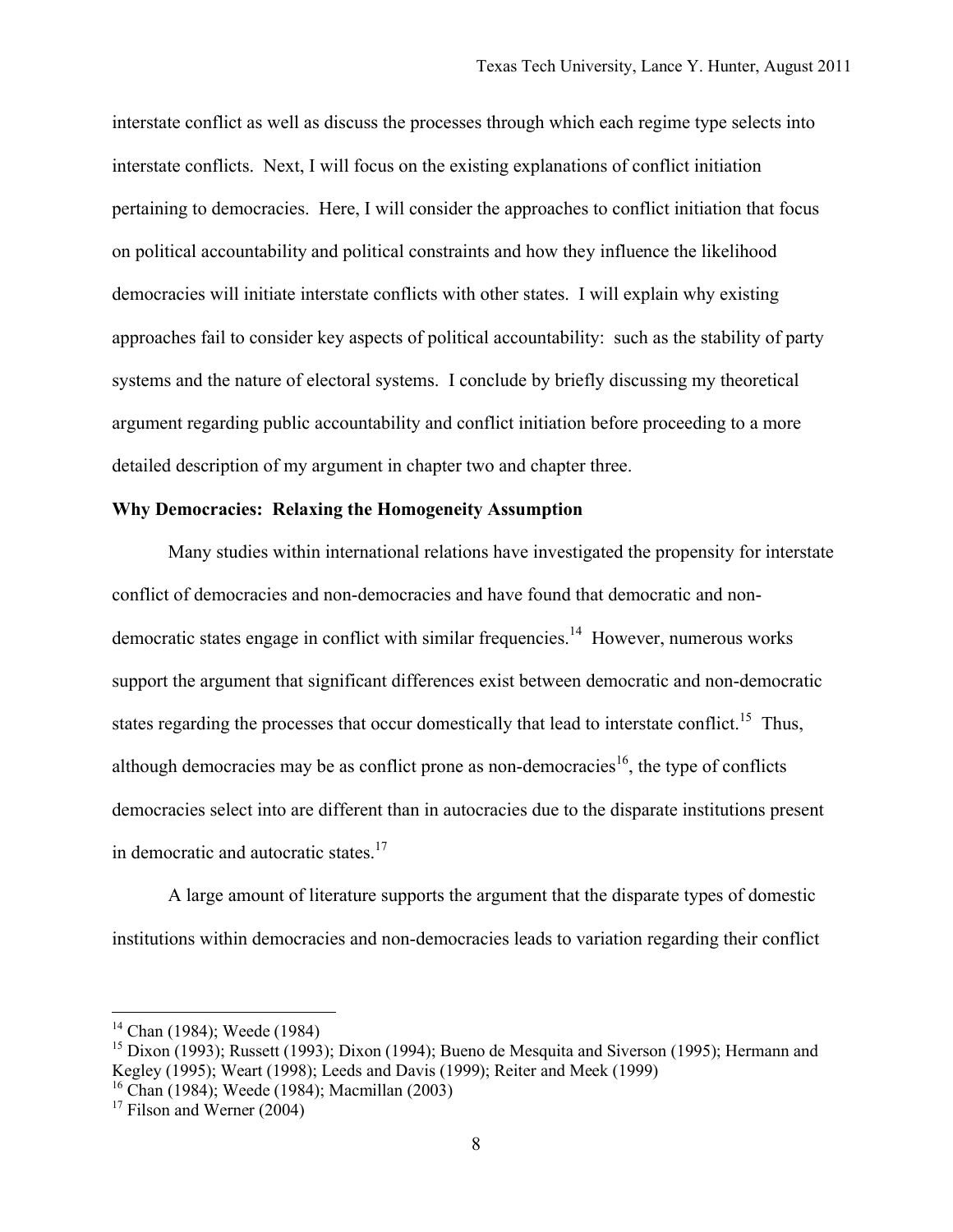behavior in the interstate system monadically.<sup>18</sup> For example, democratic leaders are considered to have greater constraints in terms of using force against other states because the probability they will be removed from office if a war becomes costly is higher than for autocratic leaders.<sup>19</sup> Furthermore, scholars have found that significant differences exist when comparing autocracies and democracies and the conflicts they do select into.<sup>20</sup> Democracies tend to select into conflicts with lower costs that are perceived to be winnable.<sup>21</sup> The rationale is that autocracies and democracies have different selectorates.<sup>22</sup> The selectorates in autocratic regimes are generally smaller than the selectorates in democratic regimes.<sup>23</sup> The selectorate in democratic regimes is the electorate. In the event of a military loss or protracted conflict, leaders in a democracy can be removed from office more easily by their selectorates compared with autocratic leaders.<sup>24</sup> Thus, democratic leaders are more selective regarding the issues they choose to war over.

Scholars argue that differences also exist between regime types regarding their likelihood of being targeted in interstate conflicts.25 Democracies are more likely to be targeted in interstate disputes because of their domestic institutions that produce higher sensitivity costs for waging lengthy wars.<sup>26</sup> Meaning, democratic leaders are more likely to be removed from office than their autocratic counterparts if a war becomes protracted.<sup>27</sup> Thus, democracies are more likely to offer negotiations during costly wars, which increase the likelihood they will be attacked by

<sup>&</sup>lt;sup>18</sup> Dixon (1993); Russett (1993); Dixon (1994); Bueno de Mesquita and Siverson (1995); Hermann and Kegley (1995); Weart (1998); Leeds and Davis (1999); Reiter and Meek (1999)

 $19$  Goemans (2000)

 $20$  Reiter and Meek (1999)

<sup>&</sup>lt;sup>21</sup> Bueno de Mesquita and Siverson (1995); Reiter and Meek (1999); Filson and Werner (2004)

 $22$  Bueno de Mesquita and Siverson (1995)

<sup>&</sup>lt;sup>23</sup> Bueno de Mesquita and Siverson  $(1995)$ 

 $^{24}$  Bueno de Mesquita and Siverson (1995)

 $25$  Filson and Werner (2004)

 $26$  Filson and Werner (2004)

<sup>&</sup>lt;sup>27</sup> Bueno de Mesquita and Siverson (1995); Filson and Werner (2004)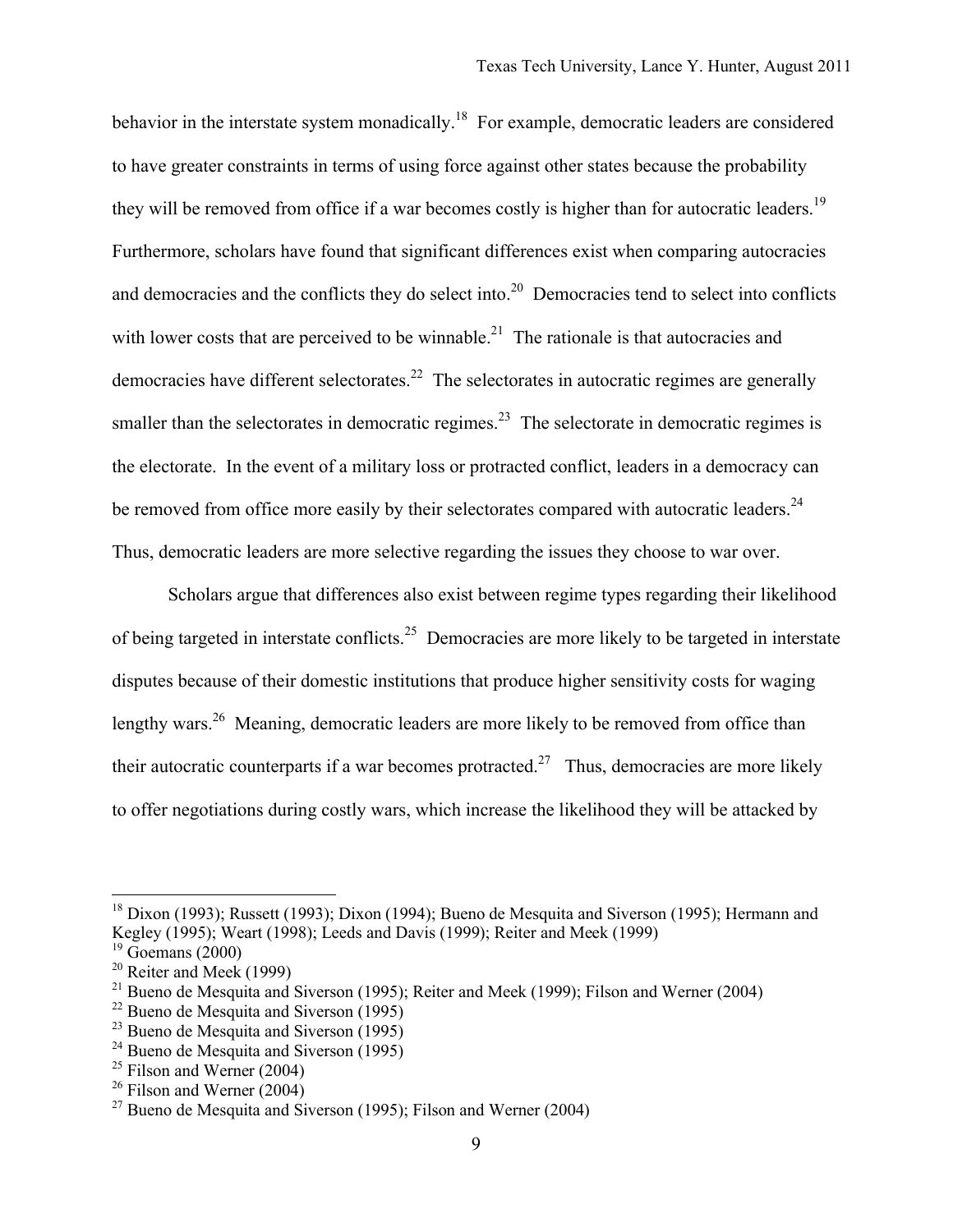non-democracies and decreases the likelihood they will initiate risky conflicts.<sup>28</sup> Conversely, autocracies are found to be more prone to initiate disputes than democratic states because their institutions produce lower sensitivity costs for conflict.<sup>29</sup>

In reviewing the literature on democracy and conflict it appears democracies are fundamentally distinct from autocracies regarding the processes by which they select into conflict, the conflicts they select into, and the duration of the conflicts for which they are involved. The accountability mechanisms are significantly different in democratic and autocratic regimes, thus affecting their conflict behavior. Therefore, we can proceed from the assumption that critical differences exist when comparing democracies and autocracies and can move to investigating the institutional and political variation within democracies to better account for the factors that influence when a democracy is likely to initiate a militarized interstate dispute.

#### **Political Accountability**

The idea that democratic leaders are held accountable politically for foreign policy decisions is a central element within the literature on conflict initiation and democracies. An important domestic factor that can affect conflict initiation within democracies is political accountability. Political accountability – as it relates to conflict onset - refers to the likelihood a leader is removed from office as a direct result of an unpopular policy decision.<sup>30</sup> Furthermore, political accountability refers to the constraints imposed upon leaders within democracies. In more precise terms, political accountability explanations of conflict initiation consider the domestic, political opposition leaders must work through in attempting to implement their foreign policies, as well as the future political consequences leaders may face as a result of foreign policy decisions. Political accountability models examine factors such as the

 $28$  Filson and Werner (2004)

 $29$  Filson and Werner (2004)

 $30$  Goemans (2000): Rosato (2003)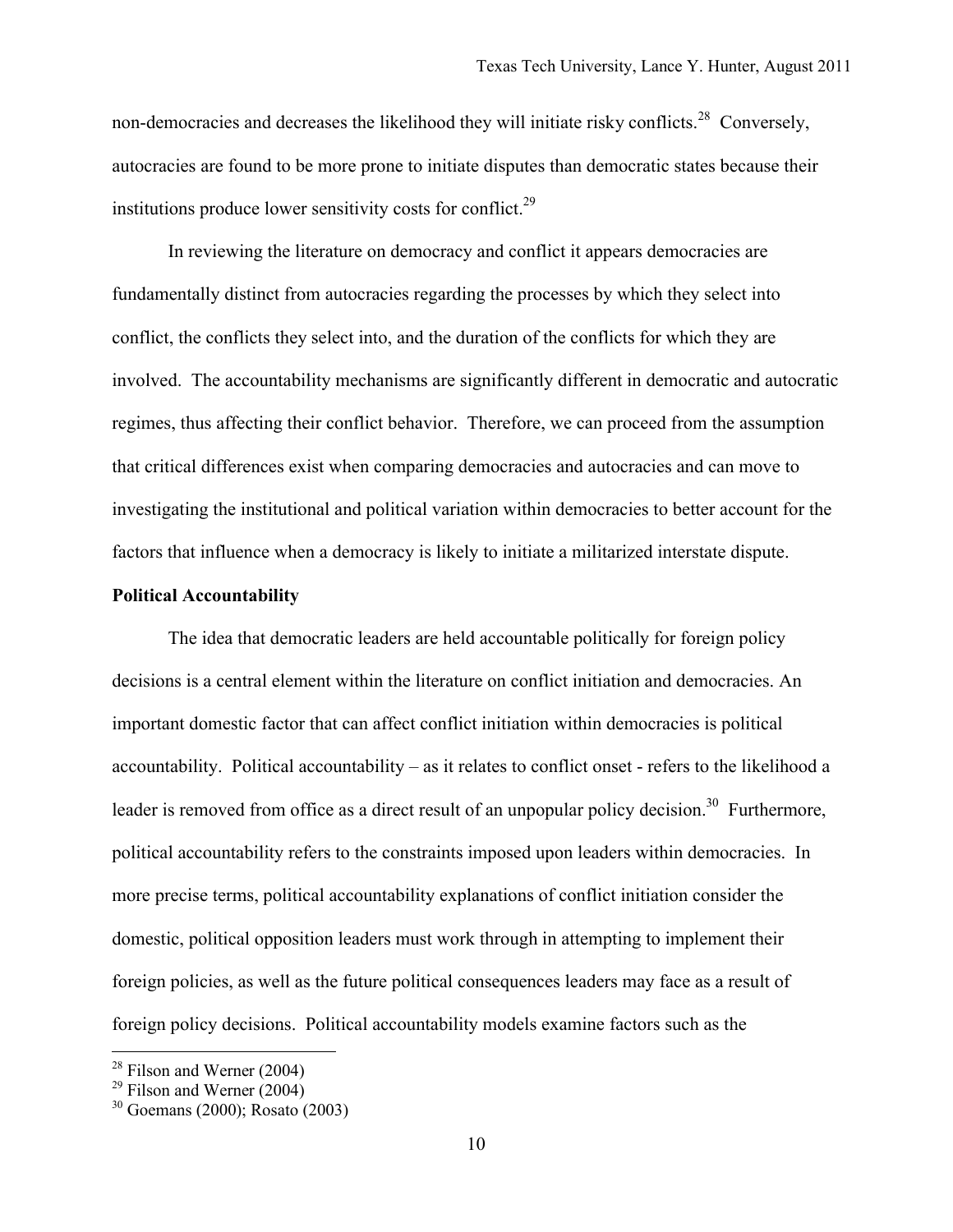institutional design of states and the number of veto players involved in the policymaking process. In addition, scholars utilizing approaches related to political accountability examine the likelihood leaders will be removed from office due to military losses, or as a result of engaging their states in unpopular conflicts. Thus, political institutions and the number of veto players within governments are critical factors in determining levels of political accountability for state leaders. As Huth and Allee (2002, 69) state: "Political Institutions are one key factor which determines levels of accountability, since they can restrict or expand the means and opportunities available to opposition groups for challenging and contesting government policies."

#### **Political Accountability and Punishment**

My theoretical argument is that the foreign policies democracies advance are shaped by the degree that democratic leaders are held accountable by the public. I contend that democracies are more conservative in their foreign policies as elected leaders are more beholden to the electorate. Furthermore, I argue that the outcomes of interstate conflicts matter for the political well-being of democratic leaders, and democratic leaders that choose to involve their states in foreign conflicts embark on a risky enterprise. In this section I will review the existing literature pertaining to interstate conflict and punishment. I argue that democratic leaders have a greater likelihood of being punished politically for involving their states in unpopular or risky conflicts as they are more accountable to the electorate.

There is some debate within the international relations literature regarding whether interstate conflict harms or assists leaders politically. Some scholars argue that interstate conflict has neither positive nor negative political effects for state leaders (Gelpi and Greico 2000; Chiozza and Goemans 2004). That is, some scholars argue that leaders within democracies do not face a high risk of removal from office following lost wars or conflicts (Gelpi and Greico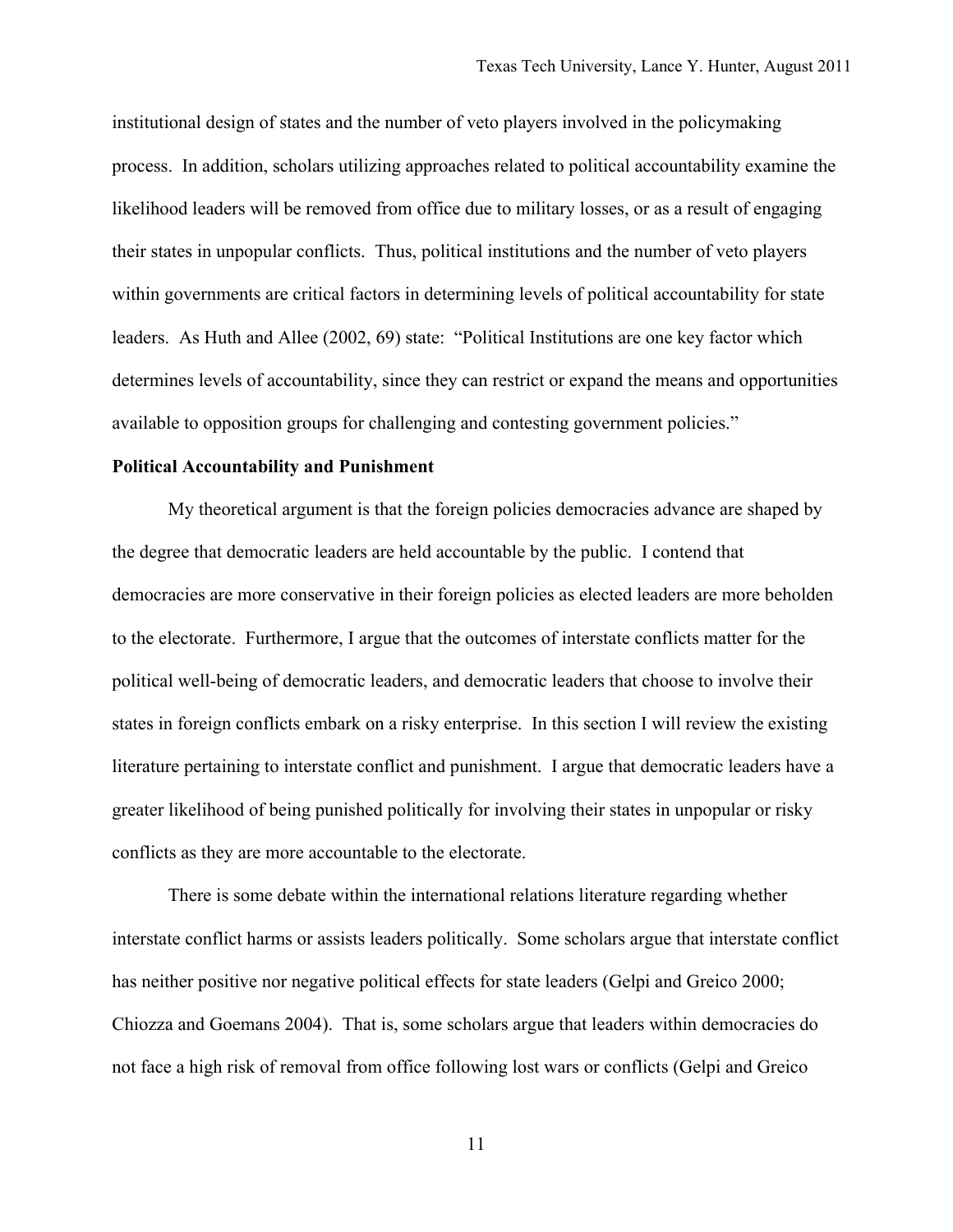2000; Chiozza and Goemans 2004). Other research indicates that interstate conflicts can benefit state leaders politically (Lee 1977; MacKuen 1983; Norpoth 1987). These scholars contend that leaders can obtain political benefits for involving their states in wars and conflicts. Specifically, interstate conflicts may distract voters from negative economic conditions and assist state leaders in retaining power (Ostrom and Job 1986). Additional scholars argue that interstate conflicts can strengthen the power of a ruling coalition (Morgan and Bickers 1992). Furthermore, others posit that state leaders can demonstrate their qualities of leadership during times of conflict, thereby helping themselves politically (Smith 1998). Lastly, some scholars argue that if a conflict produces public goods for the state, voters will be likely to reward the domestic leadership politically (Reiter and Stam 1998).

While some scholars contend that conflict does not negatively affect the political fortunes of state leaders, a wealth of research supports the idea that interstate conflicts can hinder the ability of state leaders to remain in power (Mueller 1973; Bueno de Mesquita and Siverson 1995). A large body of work supports the idea that leaders are held accountable politically based on foreign policy outcomes. Furthermore, many scholars argue that state leaders are likely to be removed from office following wars that are lost (Bueno de Mesquita and Siverson 1995; Goemans 2000) or that become costly (Mueller 1973; Gartner and Segura 1988; Bueno de Mequita and Siverson 1995). In addition, many international relations scholars contend that war is costly (Mueller 1973; Fearon 1995), as it can result in the loss of territory, resources, human lives and sovereignty (Morrow 1987; Williams and Brule 2008). In addition, military losses may produce a loss of human lives with few if any public goods acquired for public consumption. Therefore, military losses are likely to negatively affect state leaders politically. Furthermore, the popularity of leaders generally declines as casualties mount during a war or conflict (Mueller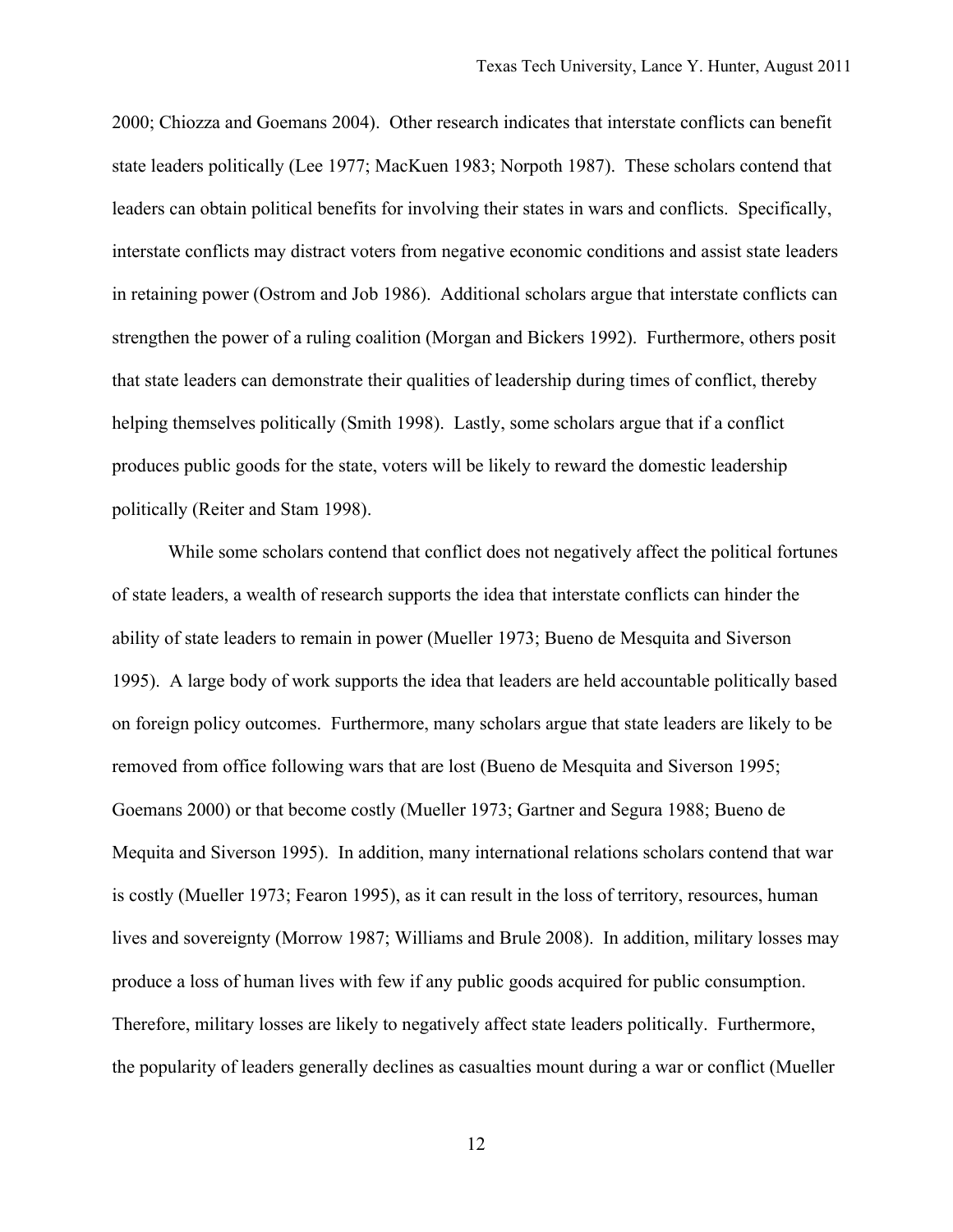1973; Gartner and Segura 1988; Bueno de Mequita and Siverson 1995; Williams and Brule 2008). As Williams and Brule (2008, 5) maintain, "War involvement can be characterized as a costly gamble that is likely to erode the domestic political position of democratic leaders." Thus, leaders should be selective regarding the states they choose to target militarily, less they suffer the political consequences of being removed from power (Schultz 2001).

As stated in an earlier section of this chapter, a large body of literature indicates that state leaders are likely to be punished for involving their states in risky or costly conflicts. In addition, many scholars have found that democratic leaders are more likely to be punished for unpopular foreign policies compared with autocratic leaders. That is, democratic leaders are more likely to be removed from power compared with autocratic leaders for involving their states in unpopular or costly military engagements.<sup>31</sup> As Reiter and Stam (1998) remark: "Therefore, democratic leaderships are more likely to lose power following a military defeat - an event quite likely to generate popular dissatisfaction-than are nondemocratic leaderships" (378).

An important work that examines the manner through which both autocratic and democratic leaders are held accountable by their selectorates as a result of foreign policy decisions is Bueno de Mesquita, Siverson and Woller (1992). Bueno de Mesquita, Siverson and Woller (1992) argue that the likelihood state leaders will be removed from power is greater for states that lose military contests. They also find that leaders that initiate conflicts and lose have a greater likelihood of being replaced. Furthermore, according to Bueno de Mesquita, Siverson and Woller (1992), political accountability is relevant in both democratic and non-democratic states because leaders can be removed from power in both regime types due to military losses, even though the chance for removal as a result of military loss is higher in democracies.

Additional works support the argument that democratic leaders suffer greater political 31Downs and Rocke (1994); Bueno de Mesquita and Siverson (1995); Reiter and Stam (1998)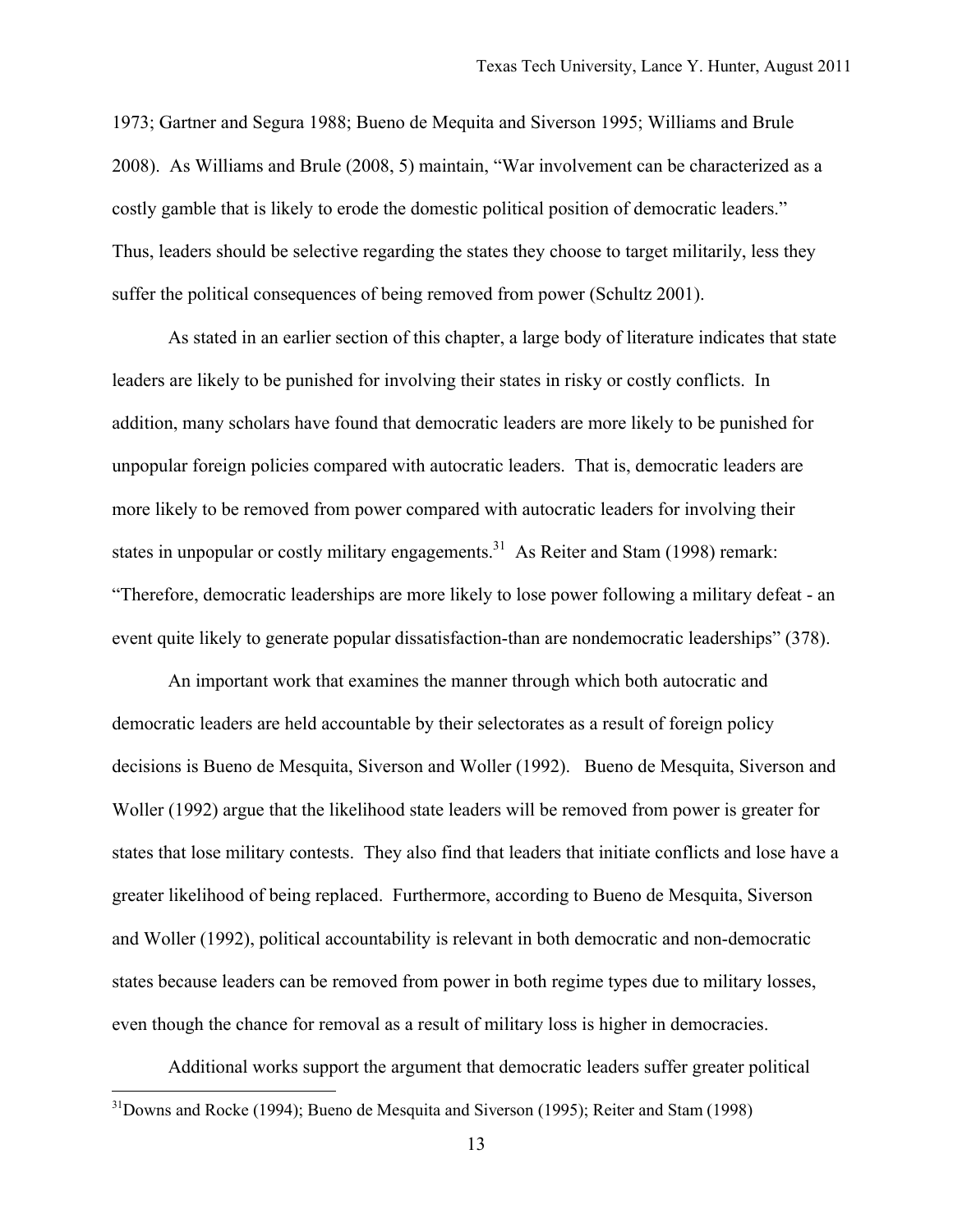losses compared with autocratic leaders for involving their states in costly military conflicts. Reiter and Meek (1999) contend that democracies enter into military contests that are projected to be short lived with relatively low costs because protracted military engagements that entail higher costs are likely to negatively affect democratic leaders by increasing the likelihood they will be removed from power. In addition, Goemans (2000) finds that democratic leaders have a greater likelihood of being removed from office for involving their states in conflicts that entail moderate to high costs. Furthermore, according to Snyder (1991), democracies are likely to only enter the wars they believe they can win due to the concerns democratic leaders have of being removed from office following a military defeat. Thus, according to many scholars, democratic leaders are more constrained than autocratic leaders in respect to involving their states in conflicts as a result of higher levels of political accountability domestically. As Reiter and Stam (1998, 380) remark: "because democratic leaderships fear being turned out if a war is lost, they are likely to initiate only those wars which they are confident of winning."

In reviewing the literature on political accountability and conflict we see that interstate conflict significantly affects the electoral well-being of elected leaders within democracies. While democratic leaders may occasionally benefit from interstate conflicts – the decision of leaders to involve their states in military engagements is a risky enterprise. Democratic leaders risk being punished by the public in the event they engage their states in unfavorable interstate conflicts. Therefore, democratic leaders should be selective regarding the conflicts they choose to select their states into. Furthermore, as the public has greater means to hold democratic leaders accountable for foreign policy outcomes – elected leaders should be increasingly conservative regarding their decisions to initiate conflict because democratic leaders are more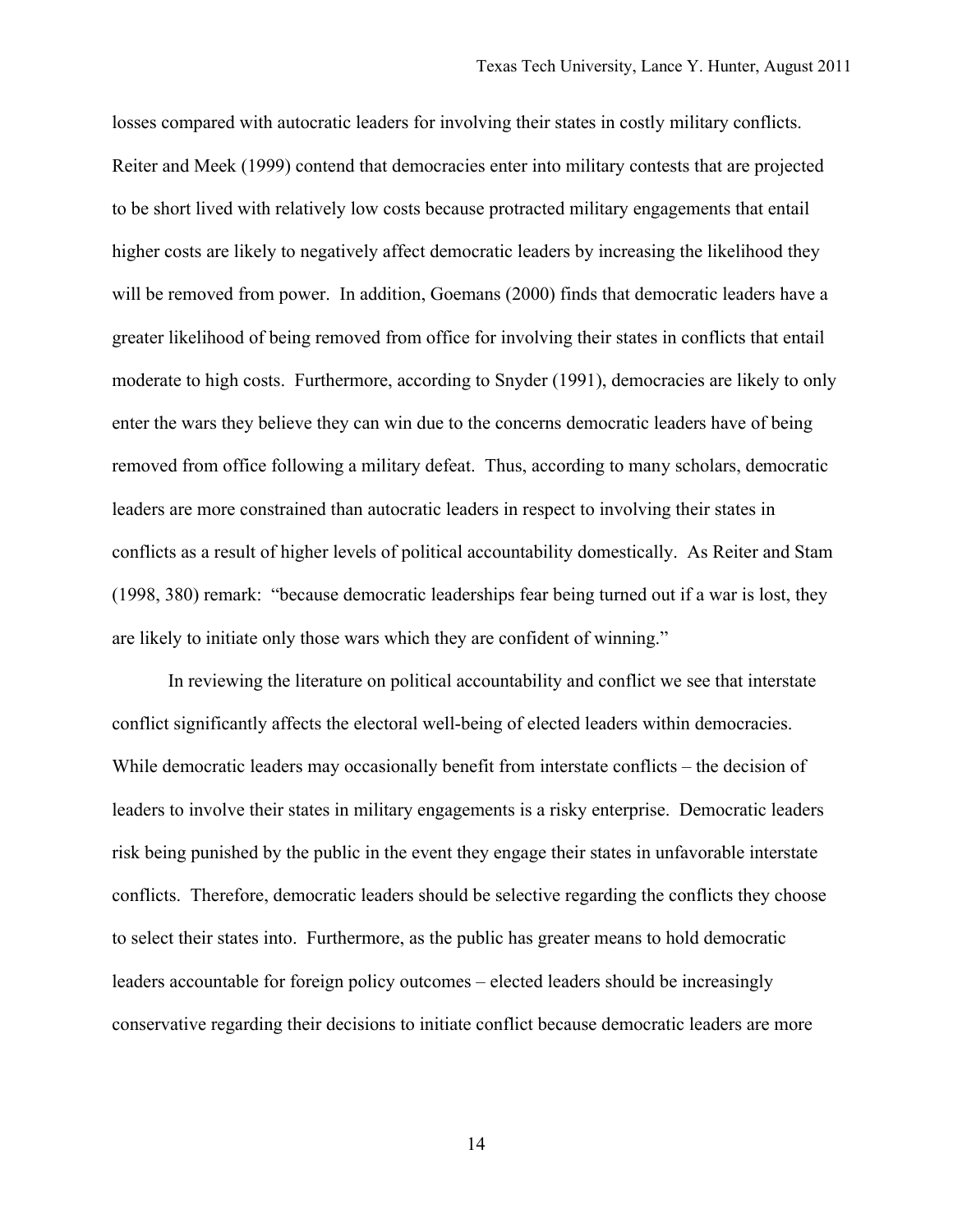likely to be removed from office due to unpopular military adventures under these circumstances.

#### **Political Accountability and Veto Players**

While my focus is on the relationship between public accountability and conflict initiation within democratic states, it is important to briefly examine the literature related to veto players, constraints and conflict onset. Arguments within the veto player literature examine the linkage between the number and strength of veto players within governments and the manner by which leaders are constrained regarding their foreign policy choices. However, the approach I advance and the veto player approaches, both consider how and when democratic leaders will be constrained in terms of their decisions to initiate conflict based on domestic level- political factors. Therefore, I will briefly review the existing literature regarding veto players, constraints and conflict before moving to my argument pertaining to public accountability, constraints and conflict initiation.

The veto player approaches within the political accountability literature examine the constraints placed on democratic leaders and how they affect the foreign policies of democracies. These approaches consider the number of veto players present within governments and the institutional design of states and how they work to constrain the policy choices of democratic governments to a greater or lesser degree. Many works utilizing political accountability approaches within international relations investigate the extent democratic leaders are held accountable based on the distribution of political power within democratic governments. The majority of works have found that democracies are less likely to initiate conflict with other states when democratic governments are more constrained.<sup>32</sup> Constraints refer to a larger number of

<sup>32</sup> Morgan and Campbell (1991); Morgan and Schwebach (1992)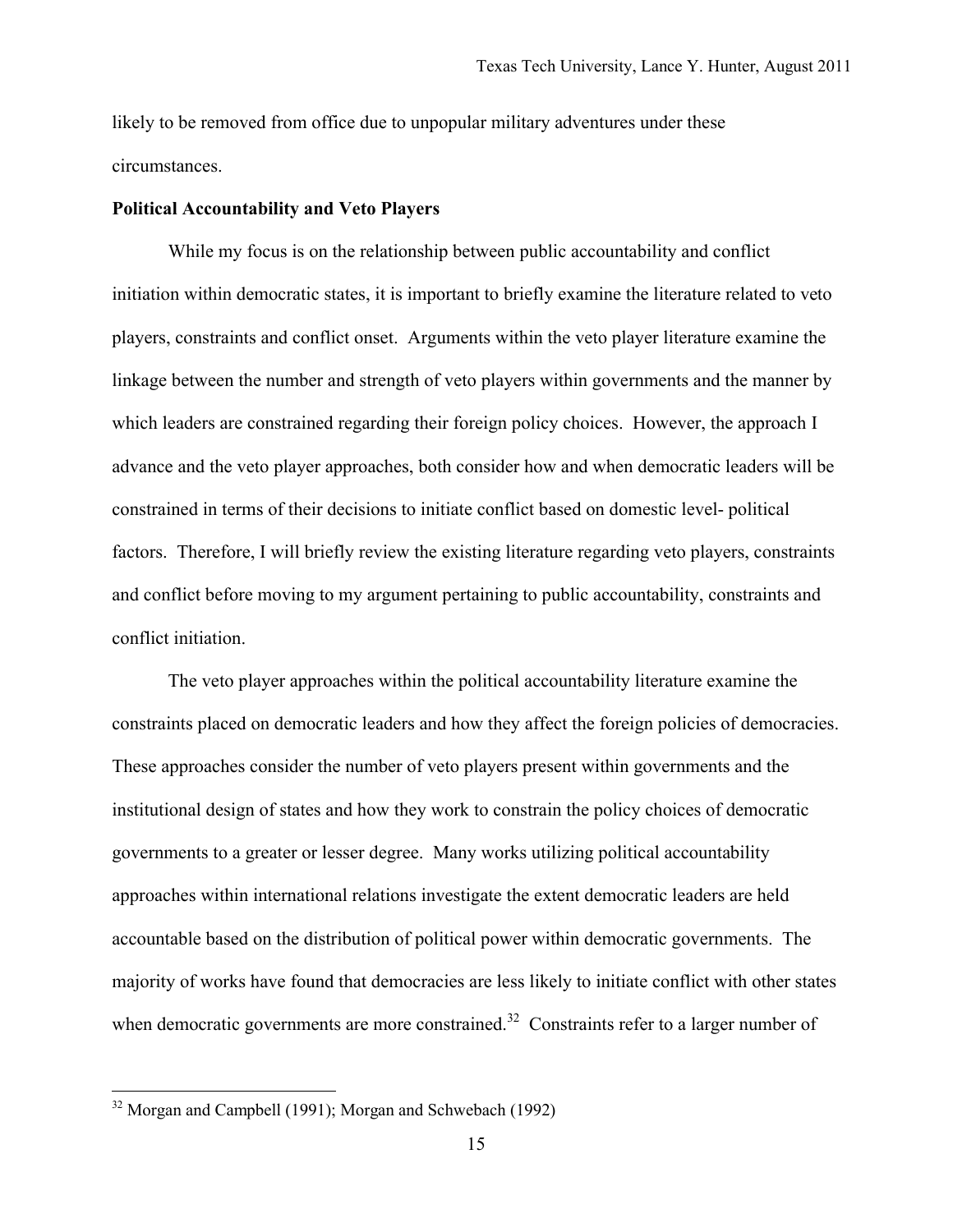veto players that are involved in the policymaking process as well as the institutional design of states (e.g., divided government, parliamentary systems, proportional representation systems).

There are two principal explanations for how a larger number of veto players leads to more conservative policies by democracies. One strand of literature stresses that a larger number of veto players, both institutional and political, will increase the time and effort needed to build policy consensus regarding decisions to engage in military conflicts, resulting in fewer conflicts that are initiated (i.e., when there are more veto players involved in the policy making process political actors will be forced to develop moderate stances through consensus building leading to more conservative foreign policies).<sup>33</sup> Furthermore, as a greater number of actors are involved in formulating policy, the time needed to appease each actor will increase, and this added time leads to more conciliatory and moderate policy stances by governments.<sup>34</sup> As Morgan and Campbell (1991, 191- 192) contend: "the greater the number of individuals, and more importantly, the greater the number of institutions that must approve a decision for war within a state, the less likely the leadership of that state is to decide for war."

Many scholars contend that the decision to initiate conflict by democracies is influenced by the composition of the ruling coalition in the legislature (Ireland and Gartner 2001; Reiter and Tillman 2002). It is argued that minority governments have many more veto players embedded in the policy making process compared with majority governments, and leaders in minority governments must devote extra time and effort to building and maintaining coalitions when undertaking major policy initiatives such as initiating interstate conflicts. Therefore, minority governments are more likely to be conservative in their foreign policies compared with majority governments (Nordstrom and Clark 2005). Democratic leaders that possess majorities in the

 $33$  Bueno de Mesquita and Siverson (1995); Huth and Allee (2002); Leblang and Chan (2003)

 $34$  Bueno de Mesquita and Siverson (1995); Huth and Allee (2002); Leblang and Chan (2003)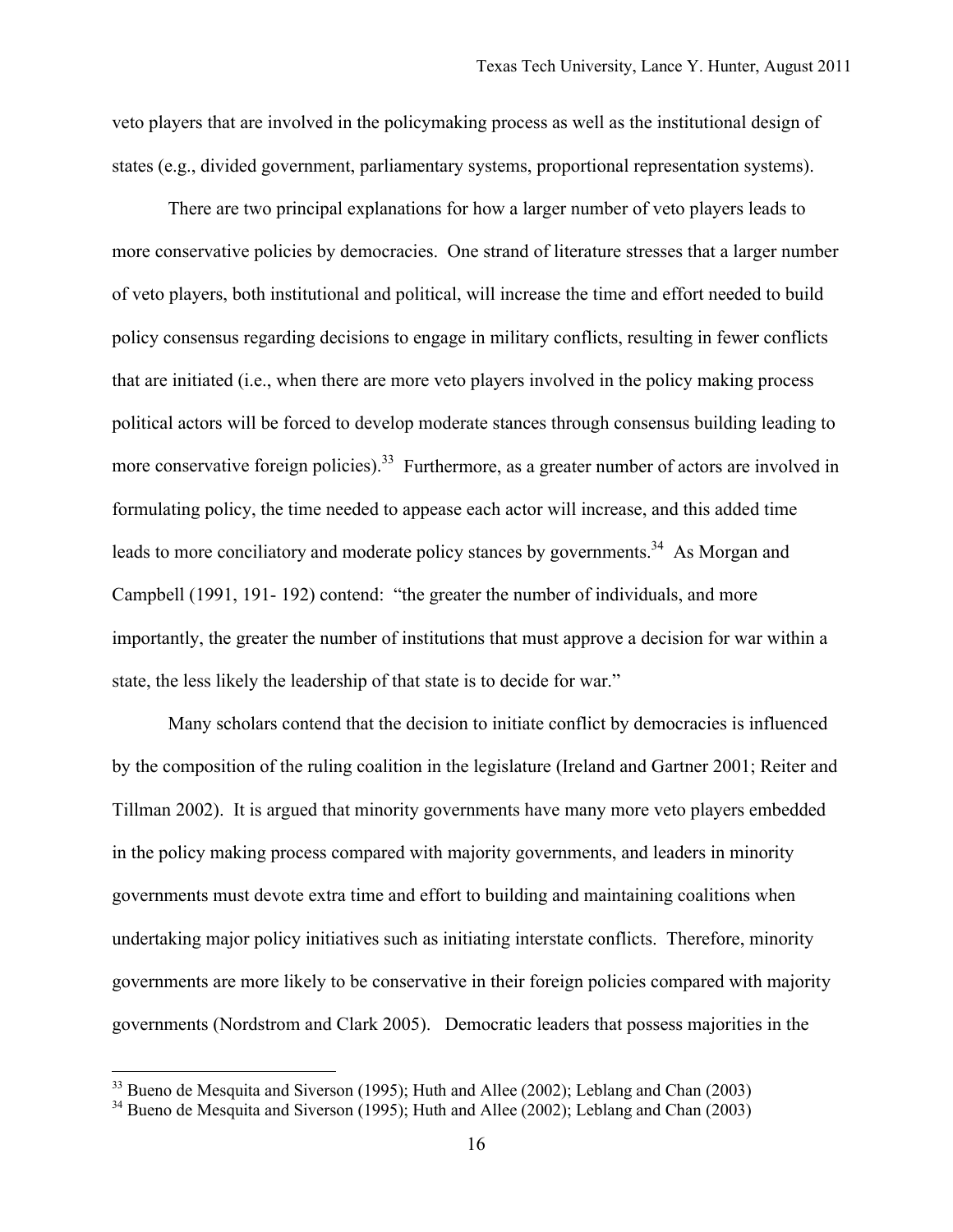legislature face fewer veto players and subsequent opposition when attempting to implement foreign policies that involve the use of force. Therefore, democratic leaders should be more aggressive in the foreign policies they implement where there are fewer veto players within the government (Nordstrom and Clark 2005).

In a seminal work, Leblang and Chan (2003) investigate a wide array of institutional and political factors that have been considered to be associated with the conflict propensity of democracies. These factors include the effect presidential versus parliamentary systems, district magnitude, majoritarian versus coalition governments and phases of the electoral cycle have on conflict within established democracies. They find that the most influential factor in determining the likelihood of conflict within democracies is a state's electoral system. They argue that states with Proportional Representation systems have fewer incidences of conflict because of the need for a greater number of veto players (that is often found in PR systems) to form more moderate positions through consensus building. The moderate stances actors develop through the consensus building process leads to more passive foreign policy behavior when compared with states with Single Member Districts (where fewer veto players are involved in the policy making process).

Additional works have also found that greater institutional constraints lead to more conservative foreign policies within democracies. Morgan and Campbell (2001) contend that democracies that entail institutional structures where the power to authorize war is shared by the executive and legislative branches of government produce greater constrains regarding the ability of democracies to initiate conflict compared with democratic states in which one institutional body determines whether the state will engage in military conflict. Thus, democratic states are more constrained in terms of initiating conflict in states where the war making powers are shared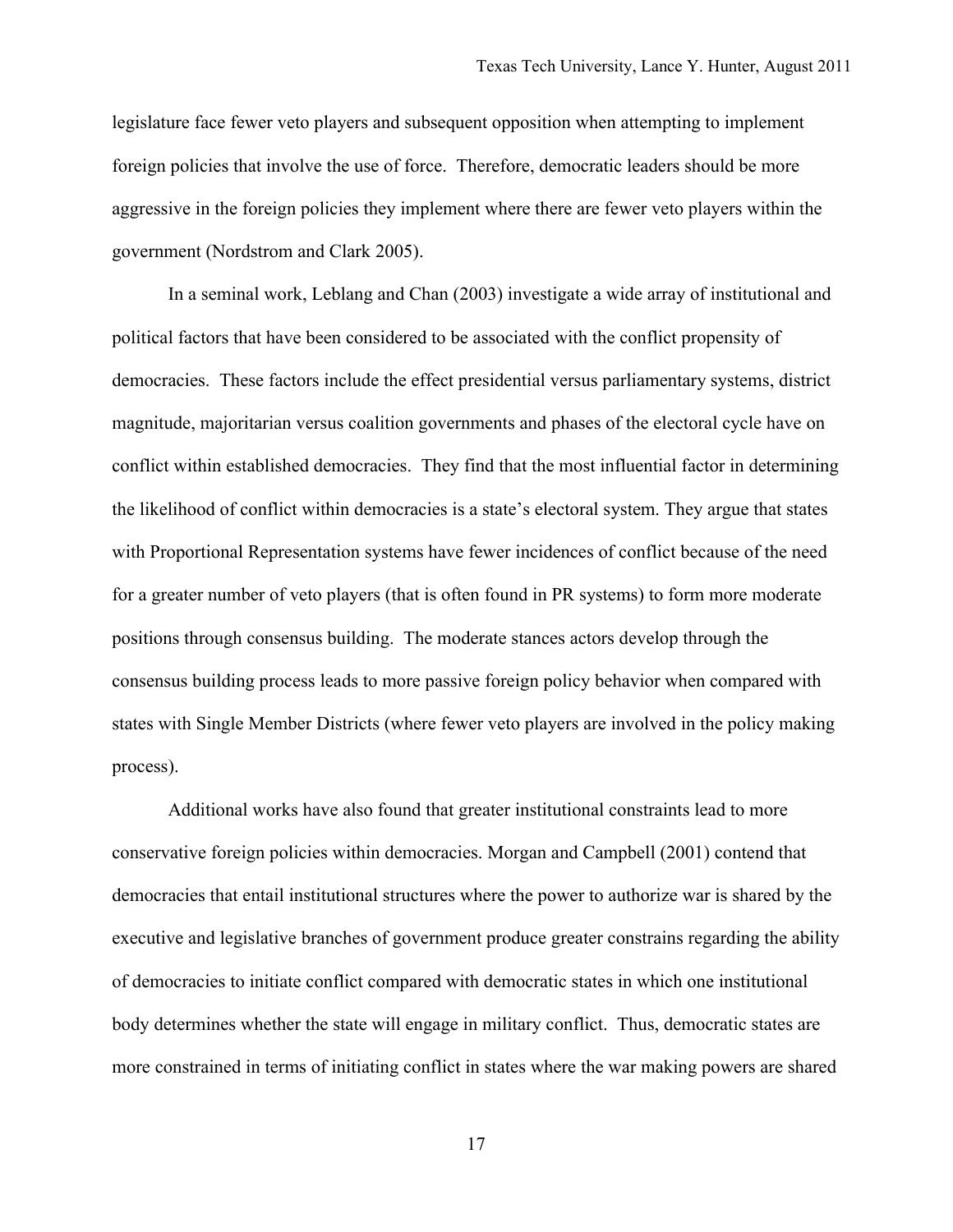by different branches of government. Similarly, Maoz and Russett (1993) argue that presidential democracies are more constrained in regards to engaging in interstate conflict compared with parliamentary democracies because parliamentary democracies require greater support by the legislative branch of government. Therefore, the inclusion of the legislative branch of government in the decision making structure of parliamentary democracy increases the number of veto players in the policy-making process and moderates the foreign policies of democracies.

International relations scholars have also found that democracies are more aggressive in their foreign policies where there are fewer institutional and political constraints. Auserwald (1999) concludes that democratic executives that have total control over foreign policy decisions have a greater likelihood of originating interstate conflicts compared to democratic executives that do not fully control the decision making processes regarding foreign policy formation. Clark (2000) finds that when there is unified government in the United States, U.S. presidents are more prone to originate interstate disputes.

A second explanation within the veto player and conflict literature emphasizes the vulnerability veto players create for the executive or party in power within the government.<sup>35</sup> These approaches stress that a greater number of players dampens the incentives democratic leaders have to initiate interstate disputes by increasing the likelihood a leader can be removed from office if a conflict is lost<sup>36</sup>, or becomes costly.<sup>37</sup> Meaning, as there are a larger number of veto players within the government, the veto players represent a growing political threat to the ruling party or executive. Thus, the governing party or executive becomes constrained to a greater degree as there are a larger number of veto players because they indicate a viable political opposition is present within the government that can capitalize in upcoming elections in the

<sup>35</sup> Hagan (1993); Russett (1993)

<sup>&</sup>lt;sup>36</sup> Morgan and Campbell  $(1991)$ ; Morgan and Schwebach (1992)

 $37$  Goemans (2000): Chiozza and Goemans (2003)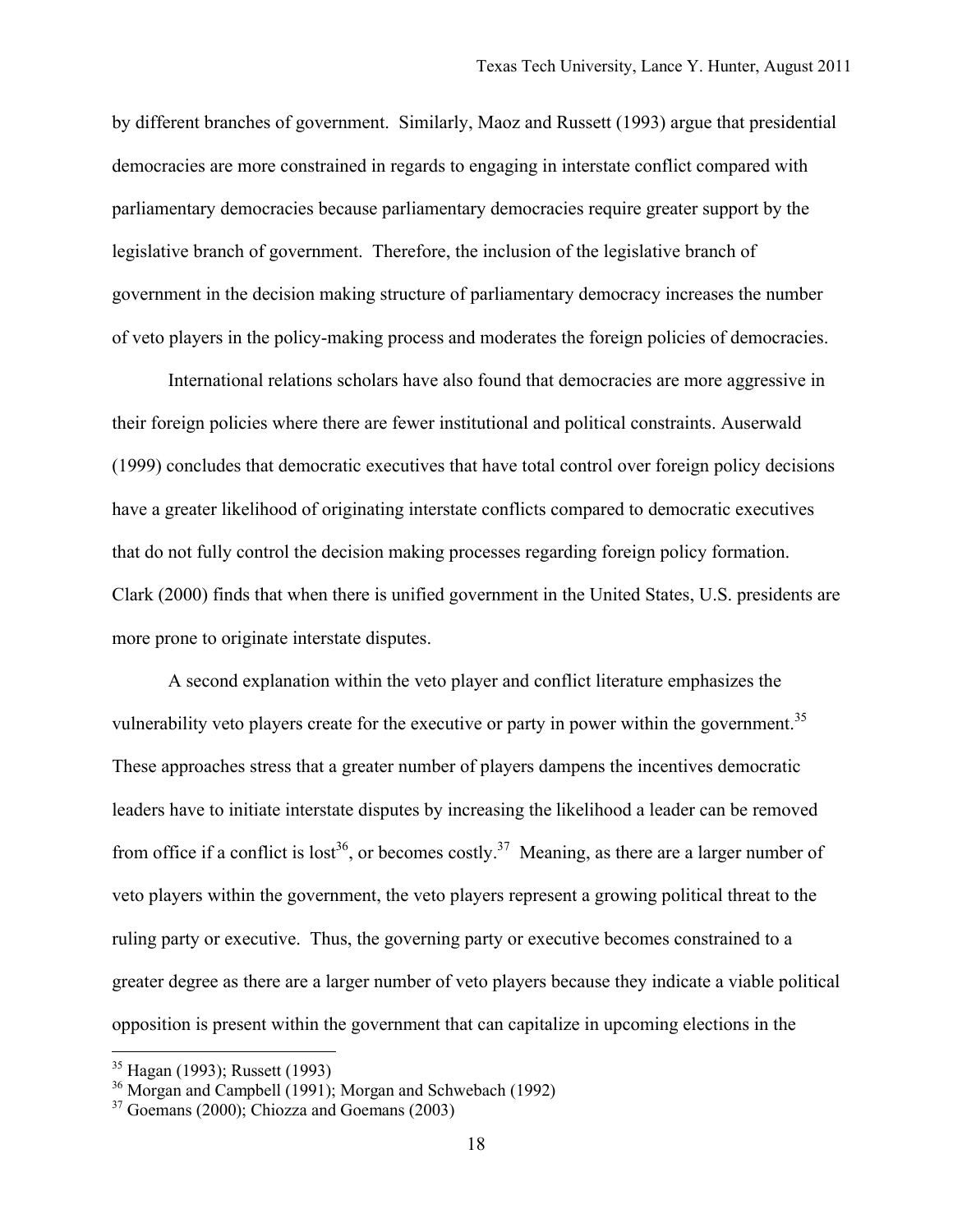event of a military loss or unpopular military engagement.<sup>38</sup> Such an environment will lead to fewer military disputes that are initiated.

Morgan and Campbell (1991) and Morgan and Schwebach (1992) argue that leaders that have a high probability of being removed from office following a military conflict are more constrained in terms of initiating conflict. Chiozza and Goemans (2003) and Wolford (2007) also contend that states are less likely to initiate conflict where there is a high probability that the leadership within the state will be removed. Huth and Allee (2002) argue that domestic leaders that are vulnerable domestically are less likely to initiate conflict with other states due to higher levels of constraint, and states with vulnerable domestic leaders are also more likely to be targeted in interstate disputes because of the presence of greater political constraints domestically.

In review, the majority of works within the veto player and conflict literature indicate that a greater amount of constraints – both in terms of the distribution of political power as well as institutional constraints – moderate the foreign policies of democracies. However, while constraints such as a larger number of veto players within democratic governments have been found to have a pacifying affect on the conflict behavior of democracies, the public can also constrain democratic leaders and influence the foreign policies of democracies. Furthermore, previous scholars have found that public constraints are more significant than intra-legislative, or executive –legislative dynamics in regards to constraining democratic states and reducing the number of interstate conflicts initiated by democracies.<sup>39</sup>

<u>.</u>

<sup>&</sup>lt;sup>38</sup> Bueno de Mesquita and Siverson (1995); Huth and Allee (2002); Chiozza and Goemans (2003); Wolford (2007)

 $39$  Reiter and Tillman (2002)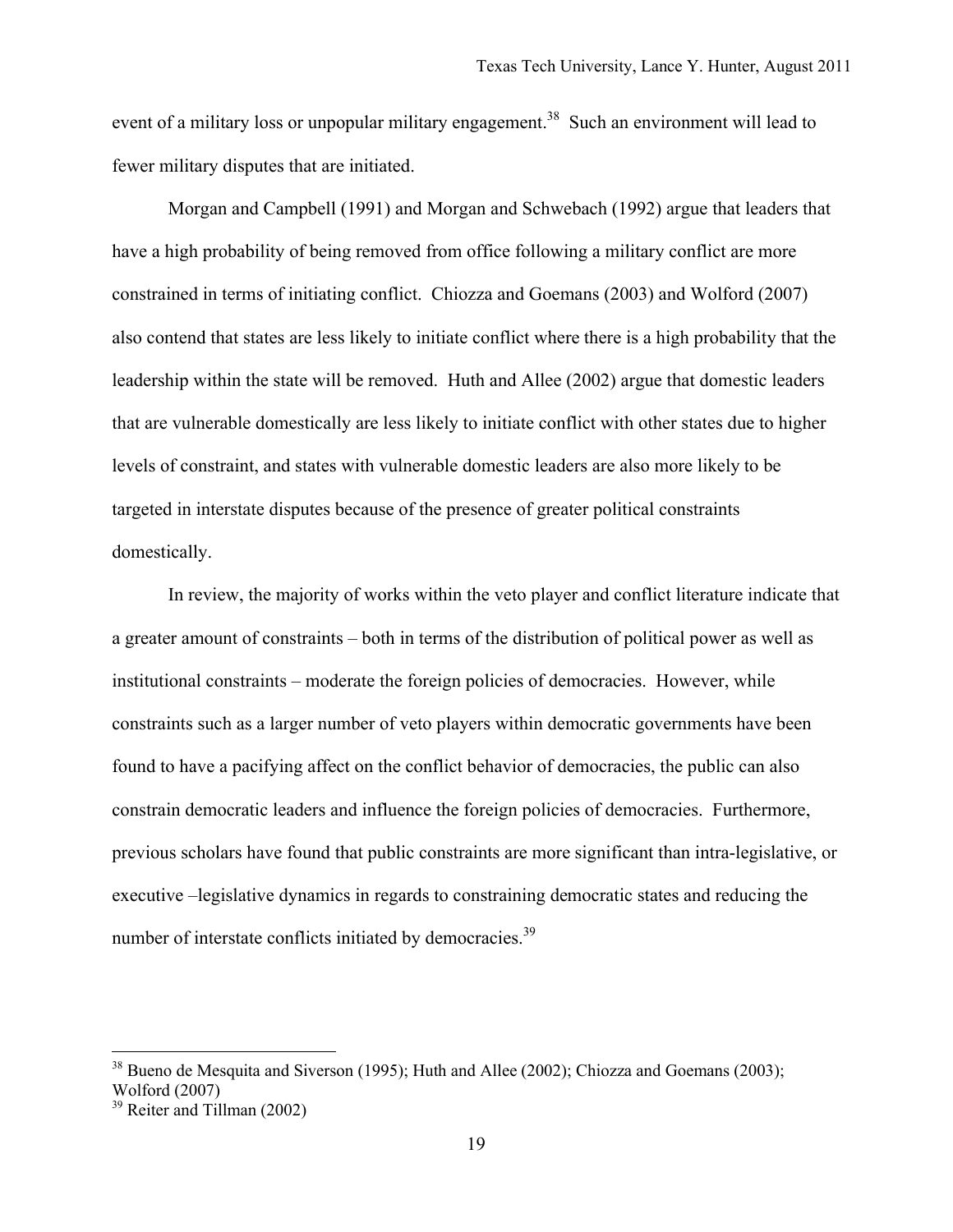#### **Public Accountability**

In a novel work within the literature on political accountability and conflict, Reiter and Tillman (2002) investigate a number of factors related to institutional, legislative and public constraints. They find that the most powerful predictor of conflict initiation is the percentage of a state's population that votes in elections. Reiter and Tillman (2002) show that elections and the public are a powerful force in terms of constraining democratic leaders and the initiation of interstate conflicts. Reiter and Tillman (2002) contend that democratic leaders are more accountable to the public and are less likely to pursue risky foreign policies where electoral systems allow for greater political participation. The mechanism linking increased political participation with conservative foreign policies is greater levels of accountability that result from increased public involvement in the democratic process. Reiter and Tillman (2002) contend that the public should be more averse to foreign wars compared with state leaders since the public has to suffer a greater portion of the burdens of war. Therefore, higher levels of political participation indicate that a greater percentage of the population can take issue with costly interstate conflicts and subsequently punish democratic leaders for involving their states in risky military adventures. As a result, according to Reiter and Tillman (2002), democracies are more conservative in their foreign policies as a greater percentage of a democracy's population votes.

Scholars have also found that election timing is important in terms of constraining state leaders and reducing the likelihood of conflict initiation. As Gaubatz (1991) finds – democratic states are more likely to be involved in wars shortly after an election because the electorate has less influence over the office of the executive during this period. Executives are less responsive to the public immediately following an election because the next election is further away. Thus,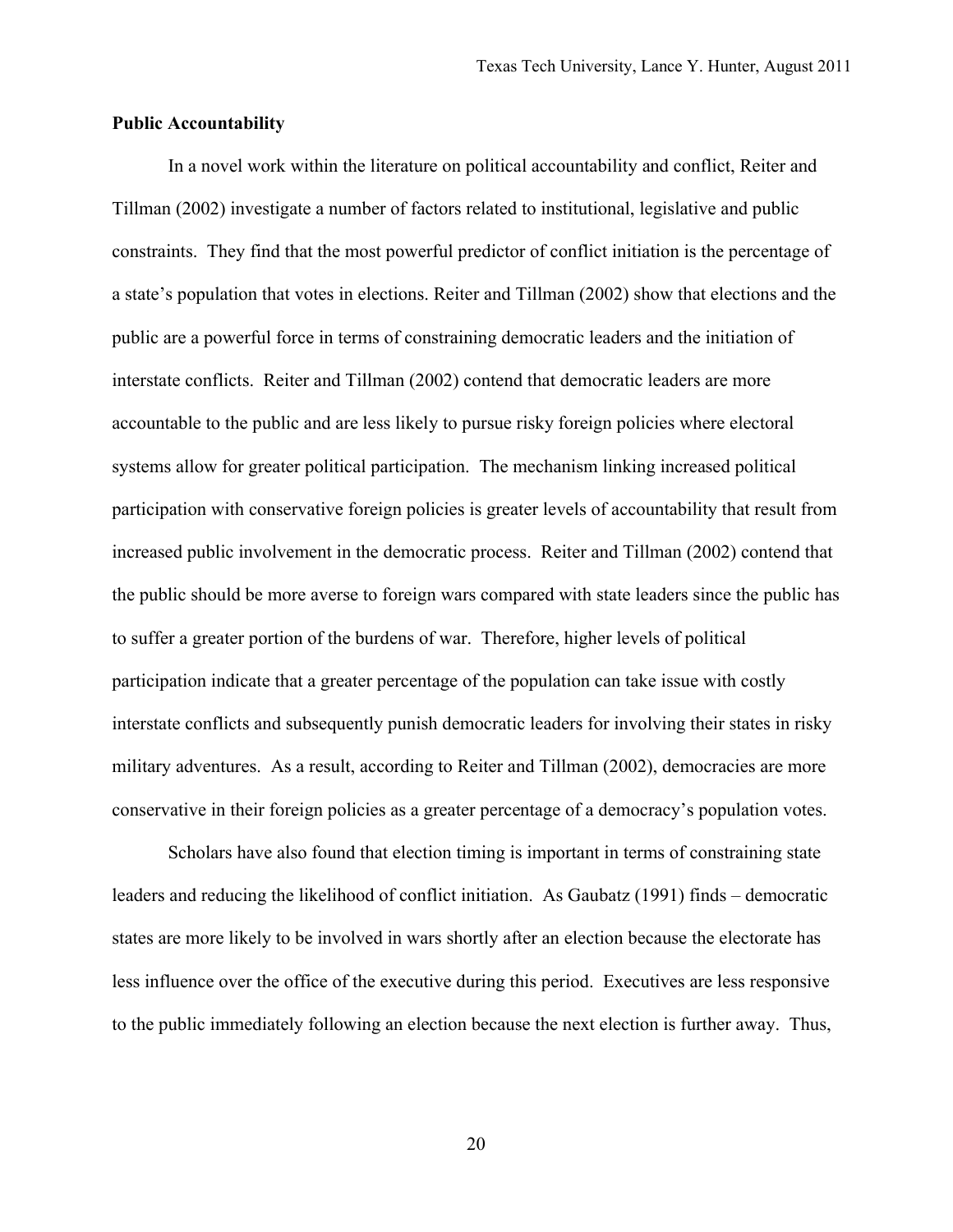levels of public accountability are greater during periods closely preceding an election, and democracies are more conservative during these periods of heightened political accountability

Anderson and Souva (2010) test the propositions of selectorate theory versus theories contending that capitalist markets within states are causal in affecting the foreign policies of states. Scholars such as McDonald (2007) and Gartzke (2007) argue that the presence of capitalism within states increases political accountability for state leaders which leads to more peaceful foreign policies. According to McDonald (2007), capitalist nations are more dependent on tax payers than non-capitalist states because privatization reduces the government's nontaxable revenue. Therefore, capitalist economies increase the percentage of private property which increases the size of winning coalitions within states. Thus, the reliance on tax payers in capitalist states increases the degree state leaders are accountable politically, leading to more conservative foreign policies. Anderson and Souva (2010) find that selectorate theory provides a superior explanation compared with capitalist approaches regarding the foreign policy behavior of democracies. They contend, similarly to selectoare theory, that larger winning coalitions increase levels of political accountability for state leaders and cause democratic leaders to be more selective regarding the conflicts they select into. Thus – the sizes of selectorates and winning coalitions are causal in affecting the foreign policies of states according to Bueno de Mesquaita et al. (1999), Bueno de Mesquita, Smith, and Siverson (2003) and Anderson and Souva (2010).

#### **Locus of Foreign Policy-Making**

My theory regarding public accountability and conflict initiation within democracies assumes that both democratic executives and democratic legislative bodies are responsible for the development of foreign policy. While some scholars contend that democratic executives are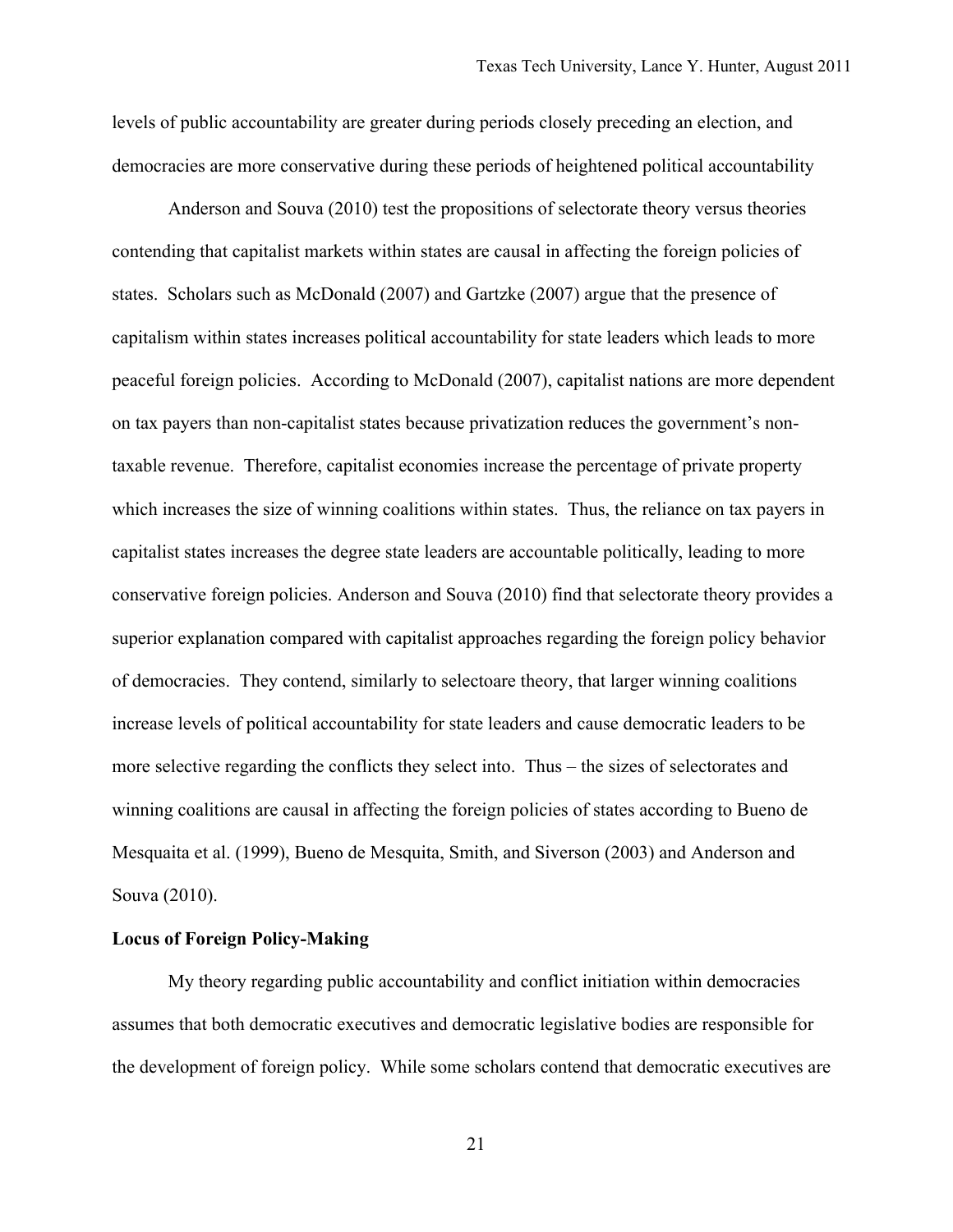primarily responsible for creating foreign policies – many other scholars argue that legislators play a critical role in foreign policy formation.40 For example, in analyzing 25 democracies from 1945 to 2000 - Koch and Gartner (2005) contend that the level of diffuseness of political accountability for democratic legislators significantly affects whether a democracy will initiate a militarized interstate dispute as well as the duration of militarized disputes involving democratic states. They find that the electoral accountability – defined based on the design of electoral institutions and the geographical scope of a member's district - interact with the number of casualties accrued in a representatives district to determine whether a representative will support an interstate conflict. According to Koch and Gartner's (2005) study – legislative behavior is a central element in affecting the likelihood a democratic state initiates an interstate dispute as well as the duration of interstate disputes. Numerous additional studies within international relations provide evidence that the behavior of members of parliaments, congresses and additional legislative bodies structure the types of foreign policies that democracies ultimately initiate. Many scholars argue that the makeup of legislative bodies – both in terms of the political composition of legislative bodies<sup>41</sup> (distribution of members based on party affiliation) and the ideological composition of members of legislatures,<sup>42</sup> significantly affect the foreign policies that emerge within democratic states. Specifically, the extent that a legislature is divided based along party lines, and the ideological composition of legislatures, affect the foreign policies of democratic states. Thus, in the majority of democracies - democratic legislatures play an

<sup>&</sup>lt;sup>40</sup> Mueller (1973); Sigelman and Conover (1981); Parker (1995); Edwards and Swenson (1997); Bueno de Mesquita et al.(2003); Gartner,Segura, and Barratt (2004); Kam, Greenwald, and Ramos (2004); Koch and Gartner (2005)

<sup>&</sup>lt;sup>41</sup> Ireland and Gartner (2001); Reiter and Tillman (2002); Nordstrom and Clark (2005)

<sup>&</sup>lt;sup>42</sup> Palmer and London (2004) refers to the ideological makeup (left/right) of the ruling coalition within the government and the study accounts for members of parliament that are within the ruling coalition as well as the executive.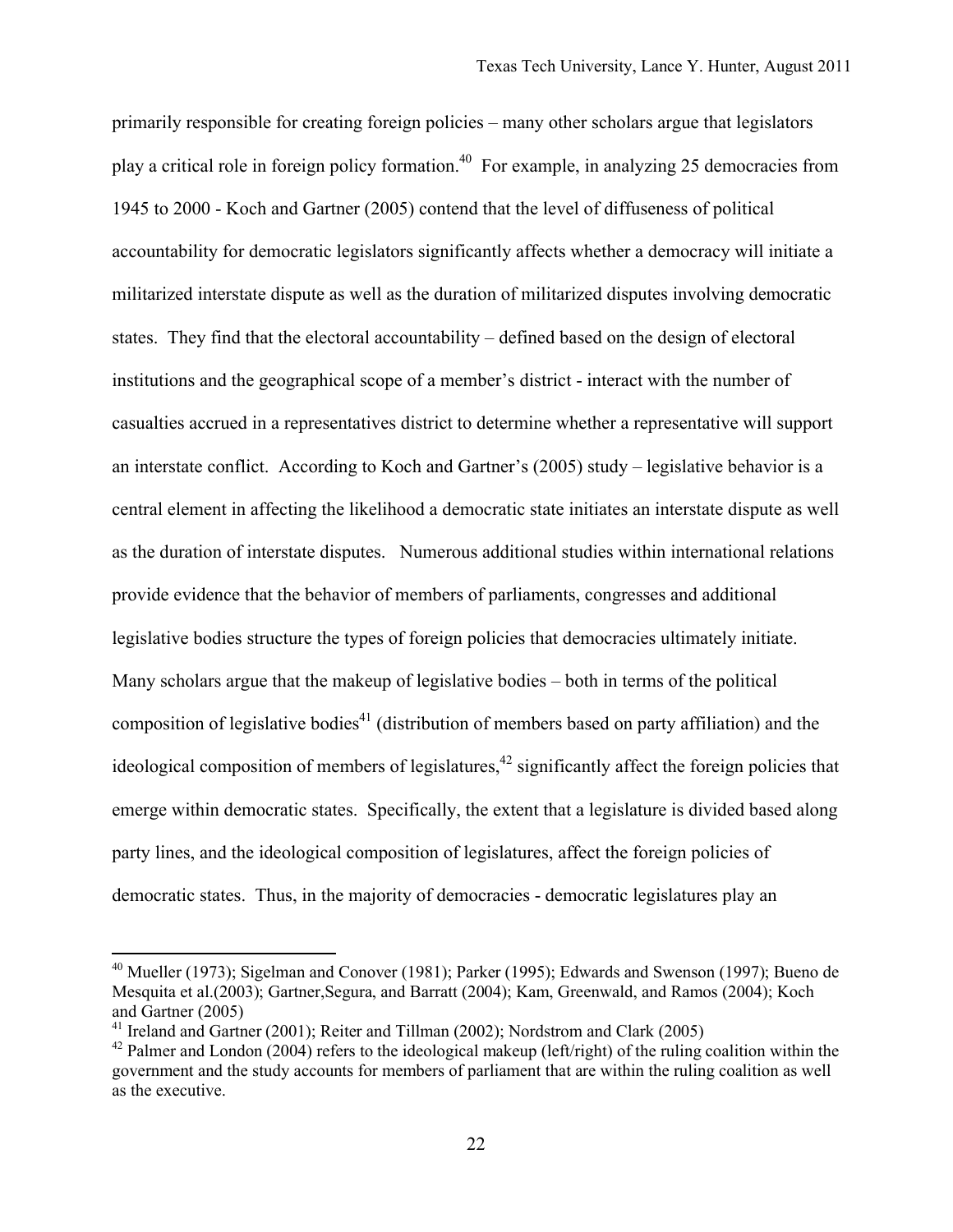important role in influencing the foreign policies of democratic states because legislatures are responsible for developing foreign policies, both independently and in conjunction with the executive or executive branch of government.

There are three primary reasons that legislative members influence foreign policies within democracies. The first reason, as previously stated, is that the majority of legislative bodies have a legal and binding role in the initiation, persecution and funding of interstate conflicts. Second, members of legislatures can affect foreign policy decisions by supporting or failing to support the foreign policies of executives – either by publicly endorsing or criticizing a specific foreign policy – or through legislative votes. Lastly, legislative members are held accountable for foreign policy outcomes – as are democratic executives. As Williams, Brule and Kock (2010) find – interstate conflicts cause the expected vote share of incumbent political parties to decline. Other scholars have found that interstate conflicts can affect elections in general by influencing how voters view incumbent senators and their challengers.<sup>43</sup> Additional scholars have found that the number of casualties resulting from interstate conflicts within a legislator's constituency significantly affects the likelihood of re-election for legislators.<sup>44</sup> Thus, the foreign policy goals and proposals of legislative members are considered to be strategic and purposeful, and I argue that the behavior of legislative members significantly affects the foreign policies that are developed within democracies.

In regards to my theoretical argument - I contend that the degree party systems are stable within democracies affects both democratic executives as well as members of legislatures. That is, the effects stable or unstable party systems have on a democratic polity influence every actor within the government from the executive to legislative members. However, the extent to which

 $43$  Carson et al. (2001); Gartner, Segura, and Barratt (2004)

 $44$  Carson et al. (2001)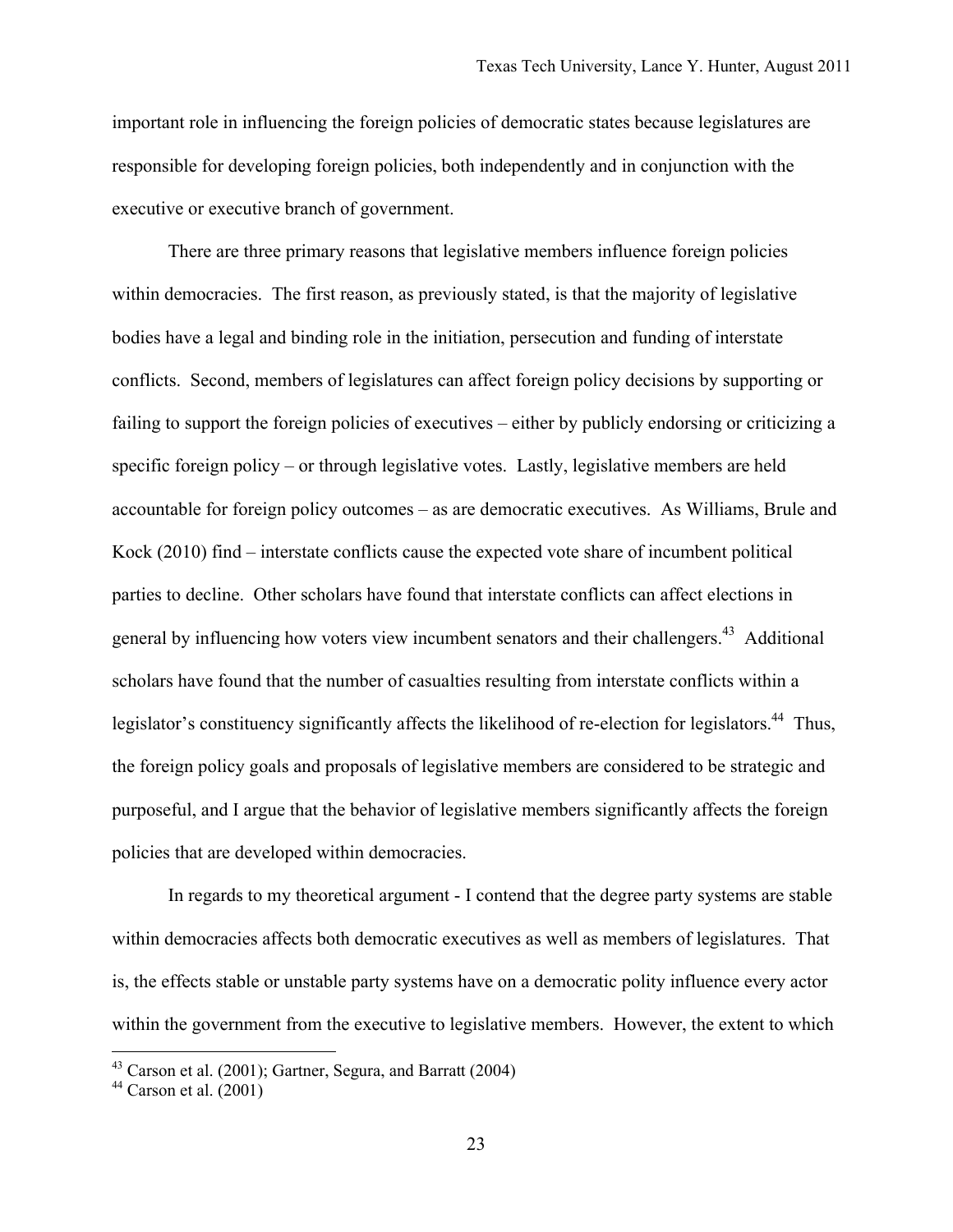electoral systems promote candidate-centered electoral incentives applies more specifically to legislative members rather than to executives – seeing that many democratic executives (although not all) answer to a national constituency. In sum, the rational incentives democratic leaders (both executives and members of legislatures) have to initiate interstate conflicts should be considered when examining how democratic institutions affect the foreign policies within democracies. Furthermore, this study examines those incentives by investigating the nature of electoral accountability for democratic leaders based on the stability of party systems and the design of electoral systems.

#### **Public Accountability and Conflict Initiation**

Before moving to a detailed explanation of my theoretical argument in the next chapter – I will briefly present my argument regarding the public's view of conflict within democracies as well as highlight the process through which democratic leaders are held accountable for their foreign policy decisions by the citizenry. I contend that the public's perception of conflict can work to shape the foreign policy decisions of democratic leaders. Thus, it is important to consider the public's role in the decision making process of foreign policy formation before proceeding to a more nuanced discussion of the factors that can affect levels of public accountability and the foreign policies democracies develop.

I argue that democracies will be more conservative in their foreign policies as the public can hold democratic leaders responsible for foreign policy decisions to a greater degree. There are two primary reasons that democratic leaders should be less likely to pursue risky foreign policies when the public is able to hold democratic leaders accountable for policy outcomes to a larger extent. One reason is that politicians within democracies should desire to be re-elected $45$ ,

<sup>45</sup> Mayhew (1974); Ames (1987); Geddes (1994); Ray (1995)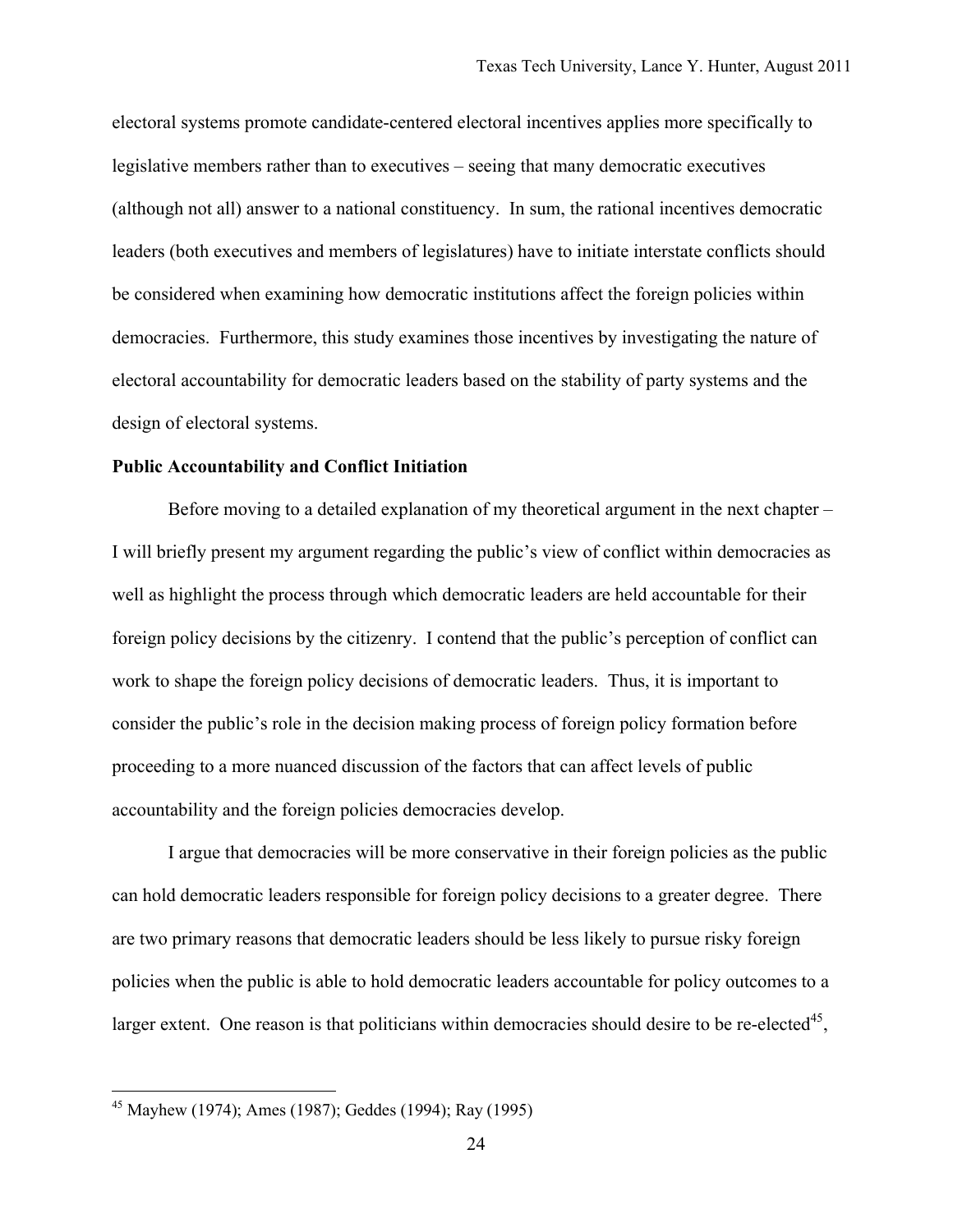and if they involve their state in costly conflicts they are more likely to be removed from office<sup>46</sup> during the next election. As Reiter and Stam (2003, 336) remark: "Elected Leaders know that to remain in power they must avoid costly or unsuccessful policies, which in turn steers them away from launching risky military adventures." Furthermore, the desire for re-election should encourage politicians to seek risk-avoidant policies when they are held accountable to the electorate to a greater extent. "Here, we have found evidence that variation in the degree of public participation – and, therefore, variation in the degree to which the leadership is dependent on public consent – is significantly associated with variations in the propensity to initiate conflict" (Reiter and Tillman 2002, 824). Thus, as democratic leaders are more accountable to the public they should be less likely to pursue risky foreign policies because the probability they will be removed from office is greater. In contrast, in situations in which levels of accountability are lower, democratic leaders can pursue more revisionist policies because they have a diminished chance of being removed from office during the next election cycle. Thus, in democracies with lower levels of public accountability, democratic leaders should pursue riskier foreign policies due to fewer concerns regarding re-election. In simple terms, lower levels of public accountability increase the range of acceptable foreign policies that are available to democratic leaders – which includes aggressive foreign policy strategies.

The second reason higher levels of public accountability lead to more conservative foreign policies by democratic governments is because the citizenry within democracies must shoulder a greater portion of the burdens for interstate conflict compared with democratic leaders. That is, based on Kant's (1795) arguments, the citizens of a democratic polity should be less disposed towards war compared with state leaders because the citizenry has to undertake

<sup>46</sup> Bueno de Mequita and Siverson (1995); Goemans (2000)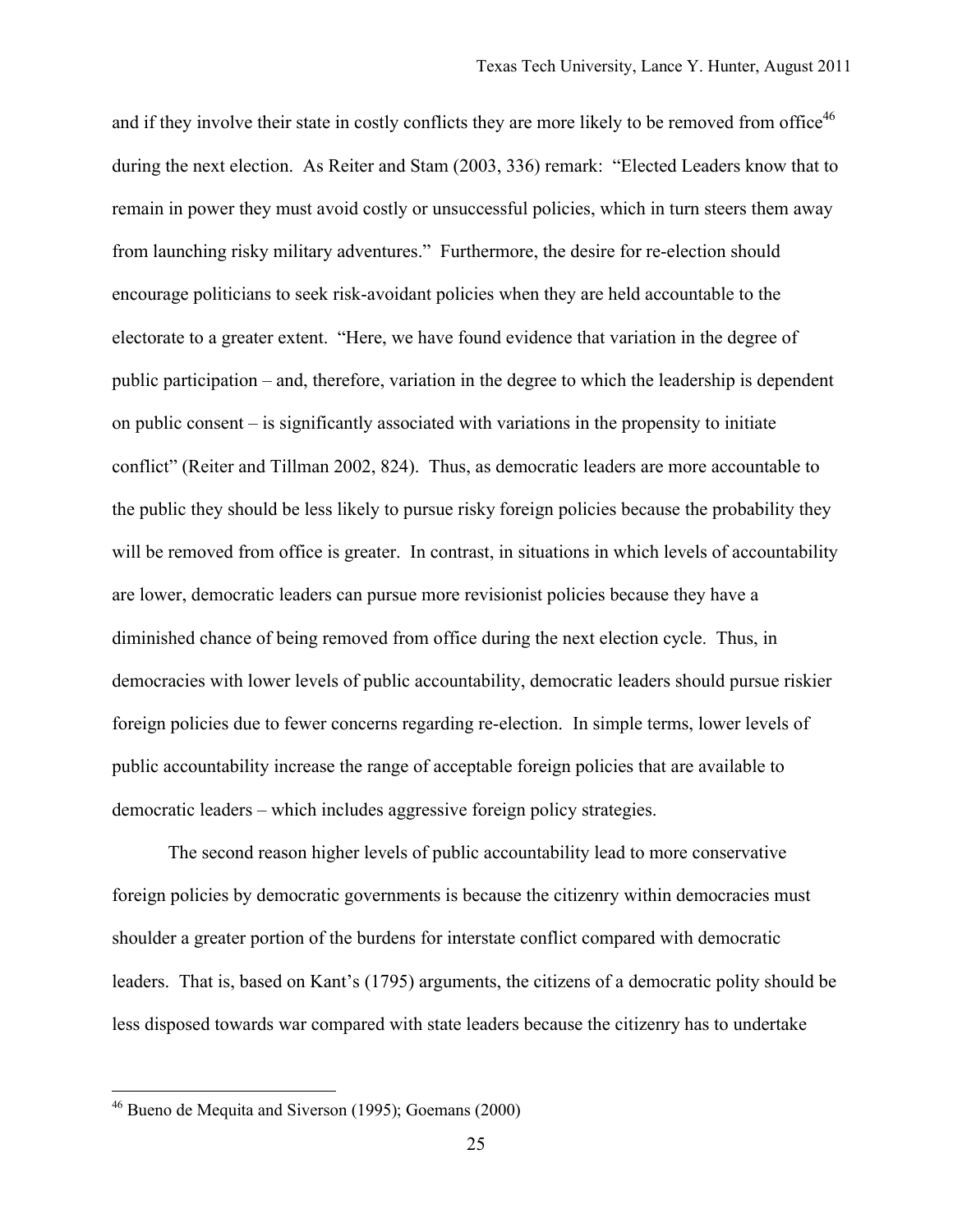more of the costs of interstate conflict.<sup>47</sup> However, I do not contend that citizens will be opposed to conflict in general. Citizens often support military conflicts prior to their initiation and during their early stages - as is frequently observed with rally around the flag effects.<sup>48</sup> However, in the aggregate, citizens should be *less* supportive of interstate conflicts compared with democratic leaders because the citizenry has to shoulder a greater share of the burdens of interstate conflict. These burdens include possible conscription and higher taxation in order to pay for war efforts.<sup>49</sup> Thus, compared with state leaders, the public should be *less* supportive of interstate conflict. Therefore, as the public is more involved in the policy making process democracies should be more pacific.<sup>50</sup> Furthermore, democratic leaders will pursue more conservative foreign policies as the public has more direct mechanisms for holding political leaders accountability for policy decisions. Subsequently, states will be more conservative in their foreign policy as politicians are held accountable by the electorate to a greater degree, as evinced by more stable party systems and candidate-centered electoral systems. In contrast, democratic leaders should seek to adopt more aggressive foreign policies as they are less accountable to the public because there is a diminished likelihood they will punished by the electorate. Thus, the degree the public is involved in the process of electing candidates and holding politicians accountable in future elections has a direct impact on the decision of democratic leaders to initiate conflict with other states.

I argue that two factors which are central in determining levels of public accountability for elected leaders are the stability of party systems and the degree electoral systems promote candidate-centered electoral incentives. I contend that as party systems are more stable, and

 $47$  Kant (1957) [1795]

<sup>48</sup> Bueno de Mesquita, Smith, Siverson and Morrow (2003)

 $49$  Reiter and Tillman (2002)

 $50$  Reiter and Tillman  $(2002)$ : Williams  $(2008)$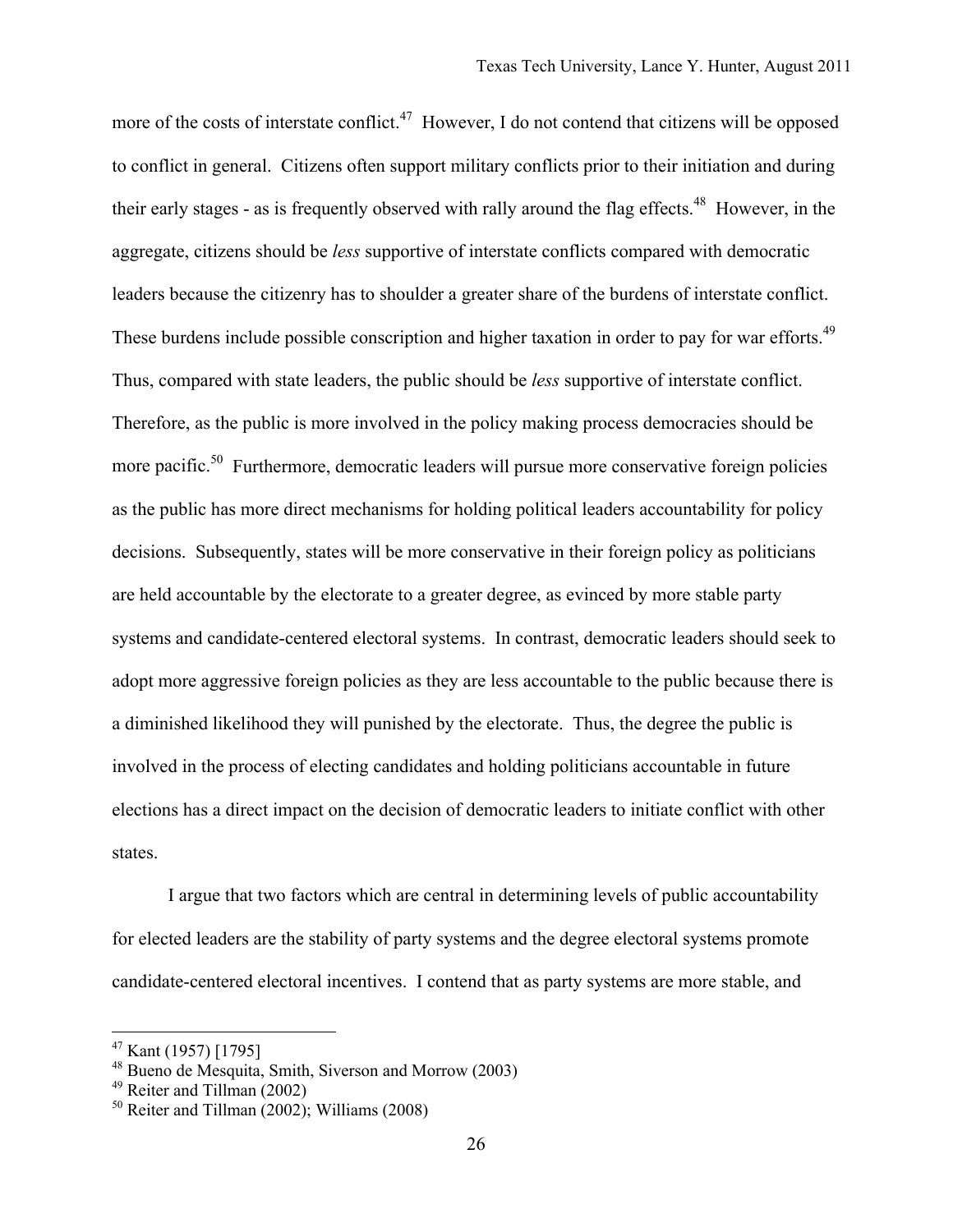electoral systems promote candidate-centered incentives, elected leaders are increasingly accountable to the electorate. Under conditions of stable party systems and candidate-centered electoral systems, political candidates and parties are held responsible for their policy decisions to a greater degree by the citizenry. Thus, during periods of increased public accountability – democratic leaders should be more cautious regarding the foreign policies they pursue less they suffer political punishment at the hands of voters. Furthermore, as party systems are less stable, and electoral systems fail to promote candidate-centered incentives, leaders should have a freer hand to pursue their own policy ambitions because the public has a diminished ability to punish elected leaders for unpopular policy choices.

In the next two chapters, I detail the relationship between stable party systems, candidatecentered electoral systems and public accountability within democracies. I show how stable party systems and the design of electoral systems structure the rational incentives elected leaders have to pursue either conservative or risky foreign policies. My underlying logic is that the nature of party systems and electoral systems influence the manner by which elected leaders are accountable to their constituents, and this in turn – shapes the foreign policies democratic leaders develop.

#### **Data Analysis**

In chapter two and chapter three I provide an extensive discussion of my data gathering techniques and the statistical methodology used to test my thesis. However, I will briefly discuss the broad aspects of my data analysis before offering a more specific description of my research design, data collection and methodology in chapter two and chapter three. This research project focuses on the relationship between party systems, electoral systems and conflict initiation within democracies. Specifically, in regards to party systems, I focus on how party system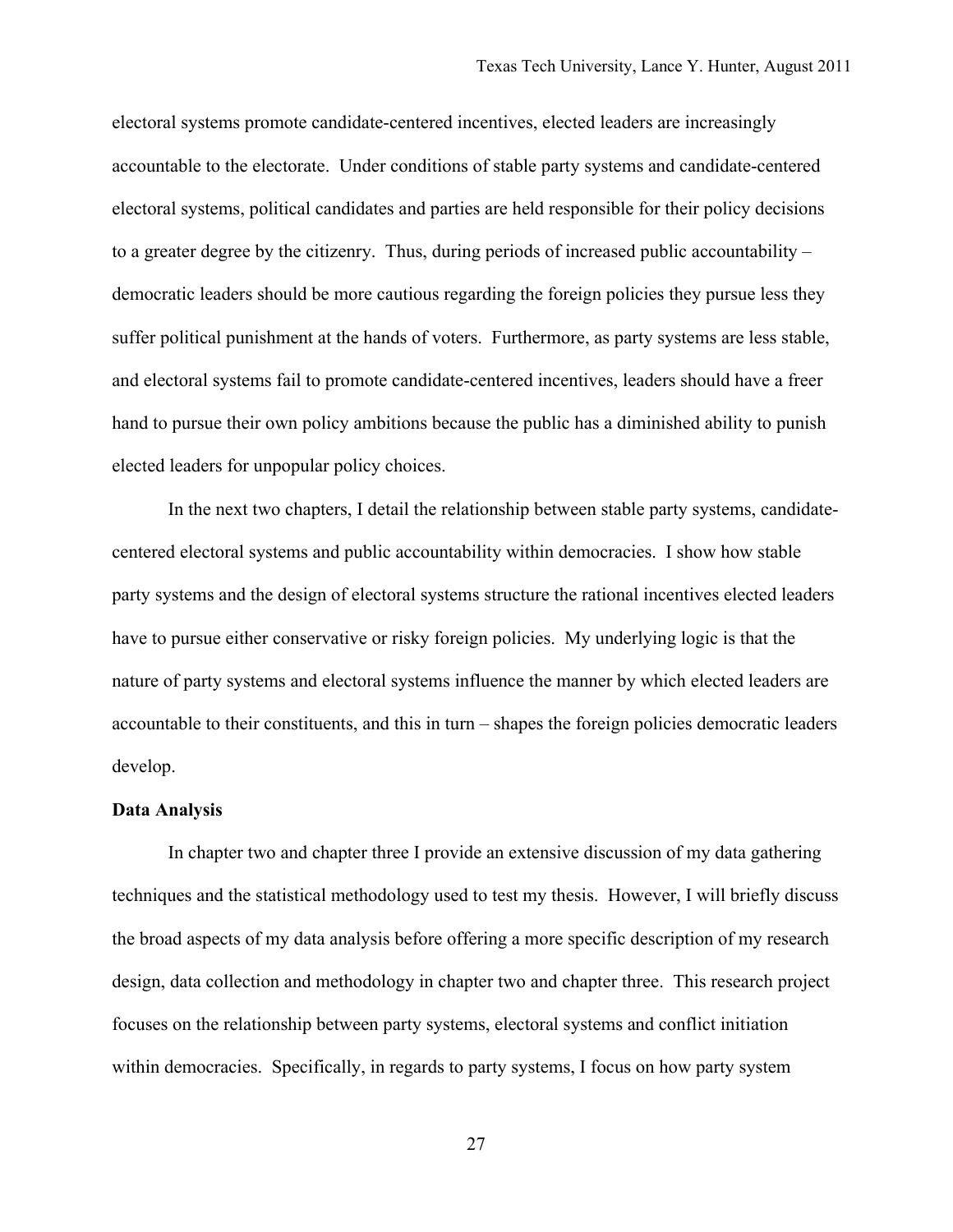stability affects conflict initiation within democratic states. Thus, I examine what effect party systems have on conflict initiation as party systems are more or less stable. In addition, my focus in regards to electoral systems is to what extent they promote candidate-centered incentives. Here, I am interested in the influence candidate-centered electoral systems have on the likelihood of conflict initiation within democracies. Therefore, I use a monadic, quantitative analysis to test my theoretical arguments. I examine 50 democracies from Africa, Asia, the OECD, Eastern Europe, and Latin America. The data collected are from 1975 – 2001. The democracies included in my analysis include a wide range of democracies in terms of state wealth, military power, geography and population size. Thus – the results obtained from my statistical analyses are generalizable to a larger population of democratic states.

## **Plan of the Dissertation**

In chapter two I argue that party system stability plays a central role in allowing political parties and candidates to be held accountable to a greater extent by voters for specific policy outcomes. I argue that in less stable party systems, levels of public accountability are lower due to weaker connections between voters, political parties and candidates. In this chapter, I also test my argument that stable party systems have a significant effect on the likelihood of conflict initiation within democracies. Here, I measure the relationship between the level of party system stability and the likelihood a democracy initiates a militarized interstate dispute with another state in the global system. I capture the degree of party system stability within democracies by measuring the level of electoral volatility within democracies as well as the percentage of votes received by new political parties. I also provide a more detailed description of my measurements of party system stability in chapter two. In addition, I include three, brief case studies that focus on party systems within Venezuela, Uruguay and Mexico and the resulting foreign policies that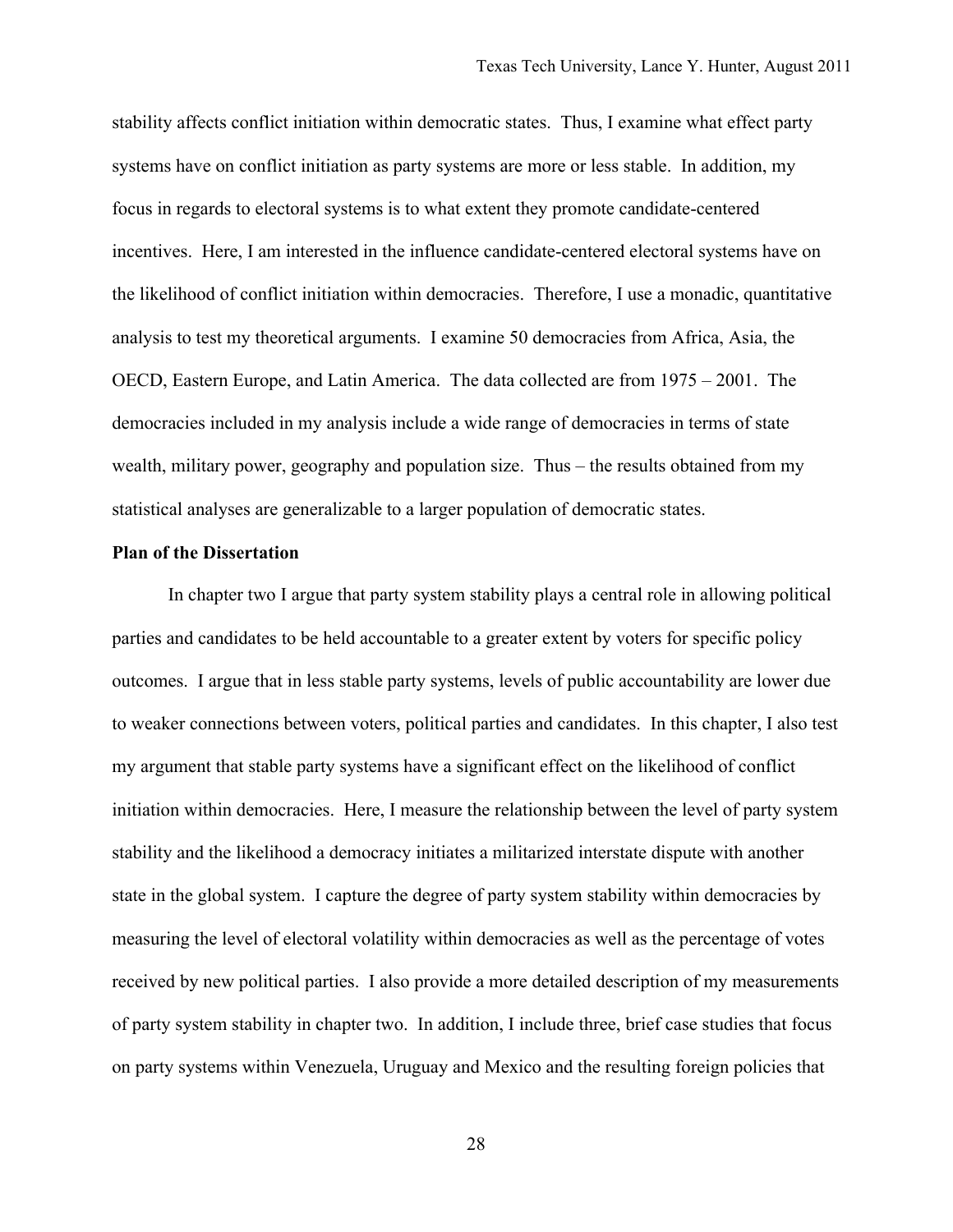each state pursued from 1994 – 2004. Following my quantitative and case study analyses, I find that unstable party systems are significantly associated with a greater likelihood of conflict initiation within democracies. Specifically, democracies are more likely to initiate disputes with other states as party systems are less stable.

In chapter three, I expand on the relationship between electoral systems that promote candidate-centered incentives and how these systems influence the level of risk acceptance by democratic leaders regarding their foreign policy prerogatives. I contend that candidatecentered electoral systems promote higher levels of accountability for elected leaders (for specific policy outcomes) because the selectorates in candidate-centered systems are comprised of by voters to a larger extent rather than party leaders. Thus, I argue that in candidate-centered systems, democracies are more conservative in their foreign policies due to higher levels of individual accountability for elected leaders. In chapter three, I also test the relationship between candidate-centered electoral systems and the likelihood a democracy initiates a militarized interstate dispute with another state. Candidate-centered electoral systems are measured based on three components that indicate: the structure of electoral ballots, degree of vote pooling and the level of preferential voting. I describe each of these measures in more detail in chapter three. My finding is that democracies are less likely to originate militarized interstate disputes as electoral systems promote candidate -centered incentives. I also provide brief, anecdotal case studies from Ecuador and Chile to illustrate the relationship between candidate-centered electoral systems, public accountability and conflict initiation.

Chapter four reviews the arguments and findings from the previous chapters. In this chapter, I discuss the implications of the findings regarding the effects party systems and electoral systems have on public accountability and conflict initiation within democracies. I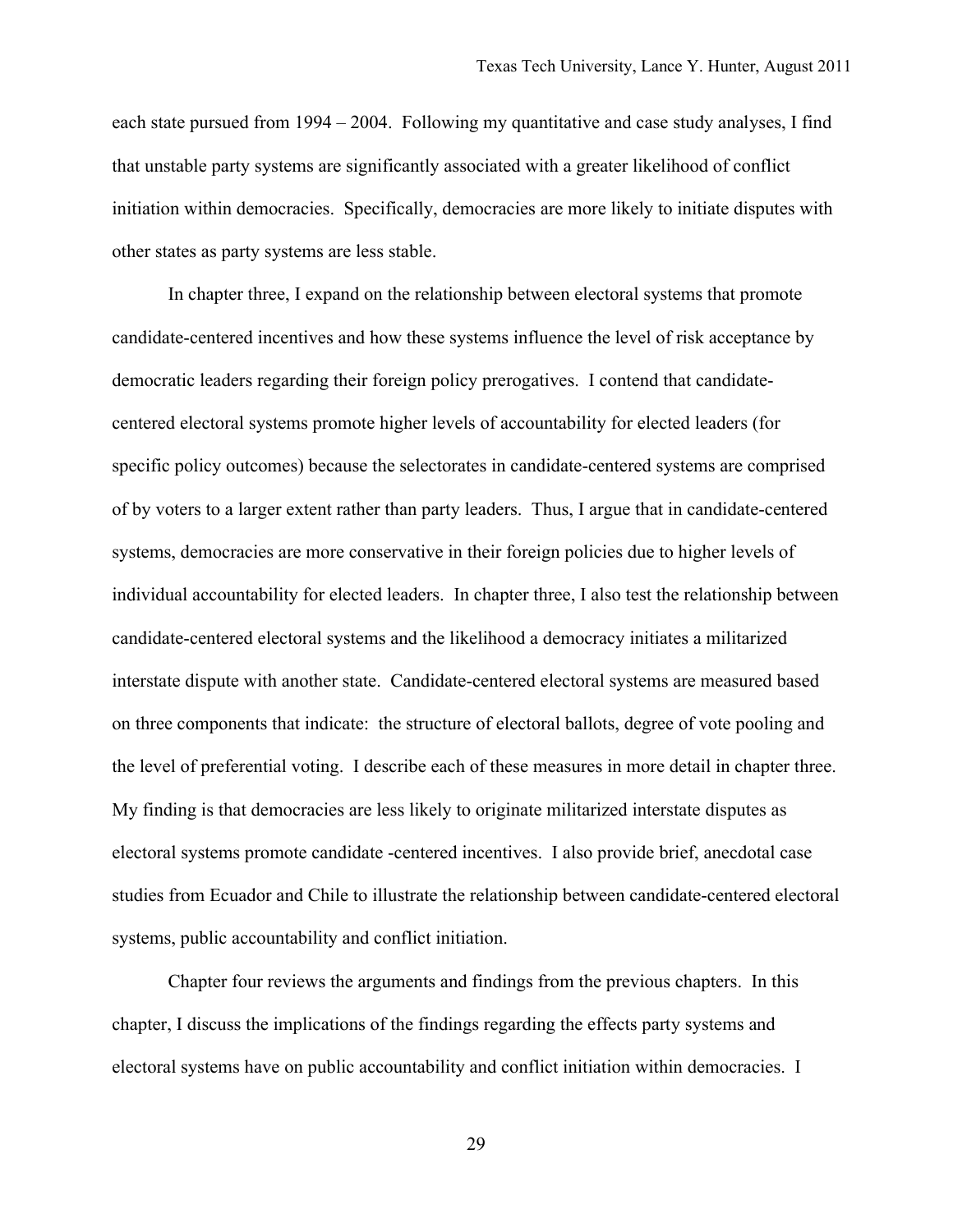conclude by arguing that scholars should further investigate how the citizenry within

democracies influence the foreign policy decisions of democratic leaders.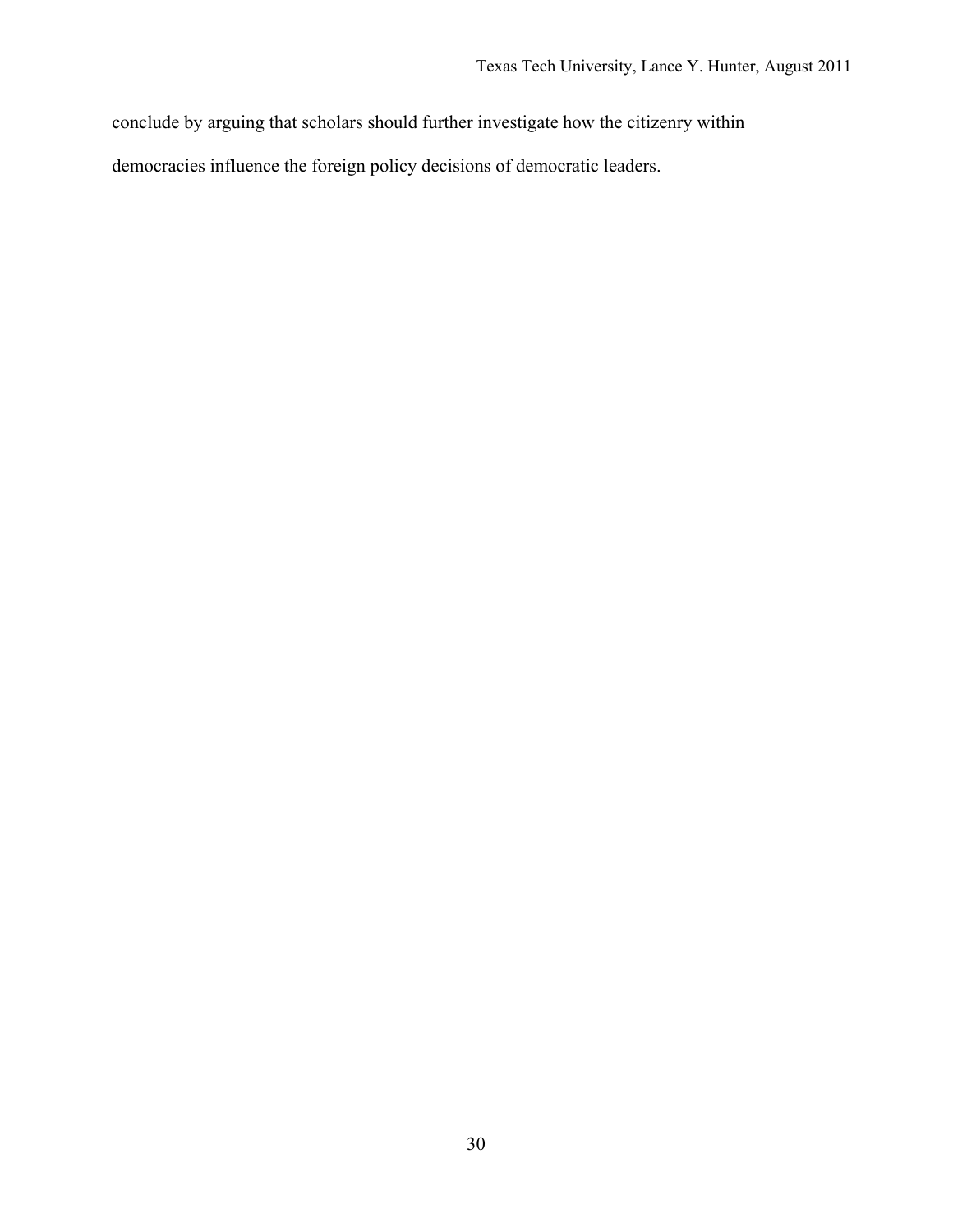# **CHAPTER II: PARTY SYSTEM STABILITY AND CONFLICT INITIATION WITHIN DEMOCRACIES**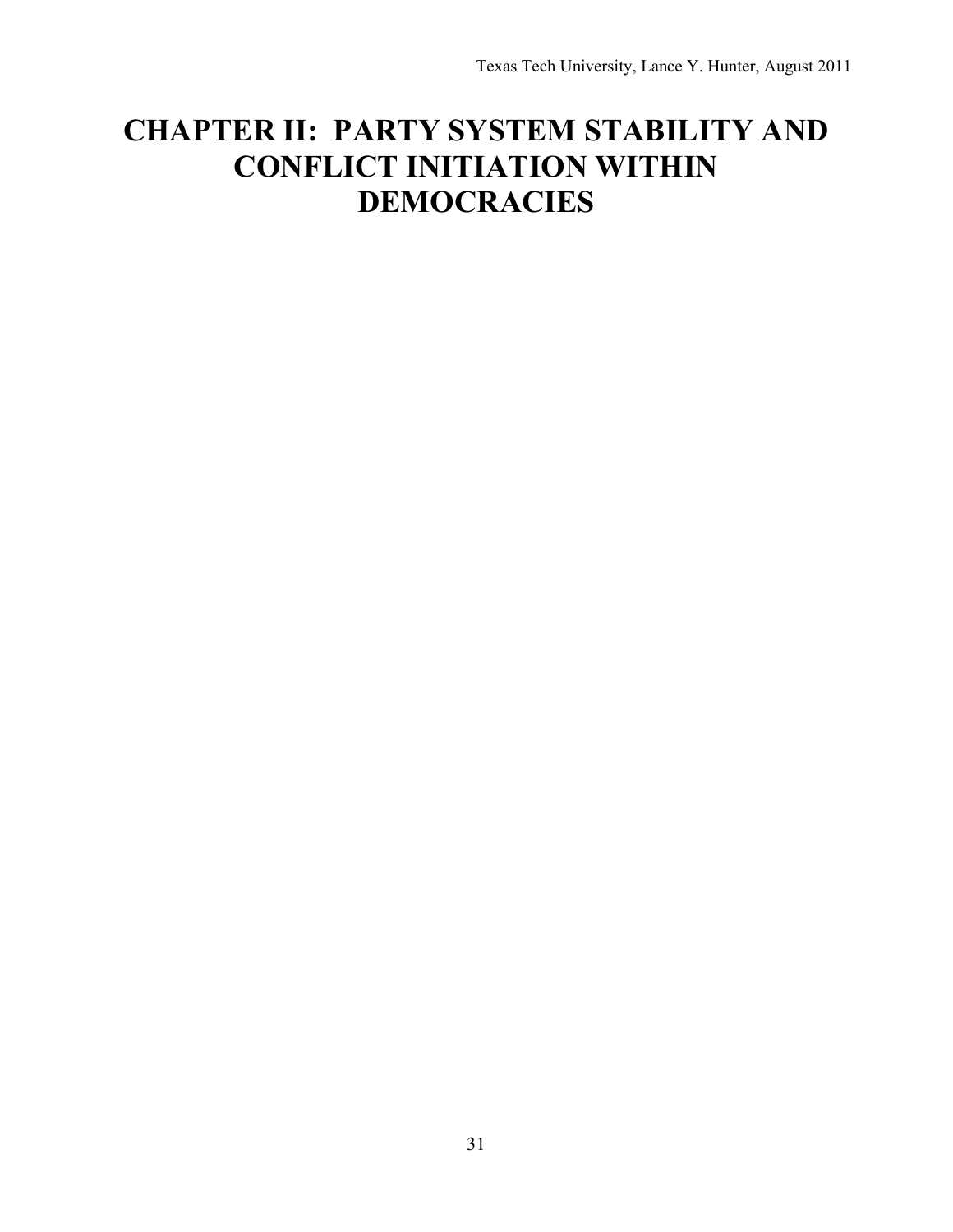# **PARTY SYSTEM STABILITY AND CONFLICT INITIATION WITHIN DEMOCRACIES**

# **Abstract**

*Parties are a vital component of democracy as they are designed to aggregate the interests of the populace. Yet, some party systems are more skilled at this function than others. In democracies with stable party systems and strong political parties, voters can more easily trace policy decisions from parties and representatives within the government to specific policy outcomes leading to higher levels of political accountability. That said, most works that have examined the effects of party system stability have yet to consider how conflict onset is impacted by this dynamic. Here, I test a model linking party system stability with the likelihood of conflict initiation in 50 democracies from 1975-2001. I find that as party systems are less stable, democracies are more likely to initiate conflicts with other states because democratic leaders are accountable to voters to a lesser degree. Thus, as democratic leaders are less accountable politically, as evinced by unstable party systems, democracies pursue riskier foreign policies.* 

# **Introduction**

From 1983 – 1993 Venezuela's party system was considered one of the most stable party systems in Latin America.<sup>51</sup> During this period, Venezuela experienced relatively peaceful relations with its neighbors in Latin America and was involved in only two interstate disputes involving the use of force.<sup>52</sup> However, the stability of Venezuela's party system began to erode in the early to mid nineties.<sup>53</sup> Partly as a result of economic turmoil and societal discontent, Venezuela's once stable party system became one of the most unstable party systems in Latin America, and Venezuelan politics became dominated by non-programmatic platforms and populist appeals to the citizenry.<sup>54</sup> While Venezuela remained democratic during this period,

 $51$  This is based on the two measures that are commonly used to capture party system stability: electoral volatility and party replacement (Przeworski 1975; Mainwairing and Scully 1995; Roberts and Wibbels 1999; Kuenzi and Lambright 2001; Stockton 2001; Birch 2001, 2003; Birnir 2005; Casas-Zamora 2005; Ishiyama 2007; Mainwaring and Zoco 2007).

From 1983 – 1993 the average volatility of votes received among parties was approximately 10% per election and the percentage of votes won by new parties was 8%.

 $52$  Militarized Interstate Dispute Dataset (Ghosn, Palmer and Stuart, 2004)

 $53$  From 1994 – 2004 the average electoral volatility in terms of votes received among parties was 33.01% and the percentage of votes won by new parties was 15%.

 $54$  (Roberts 2003)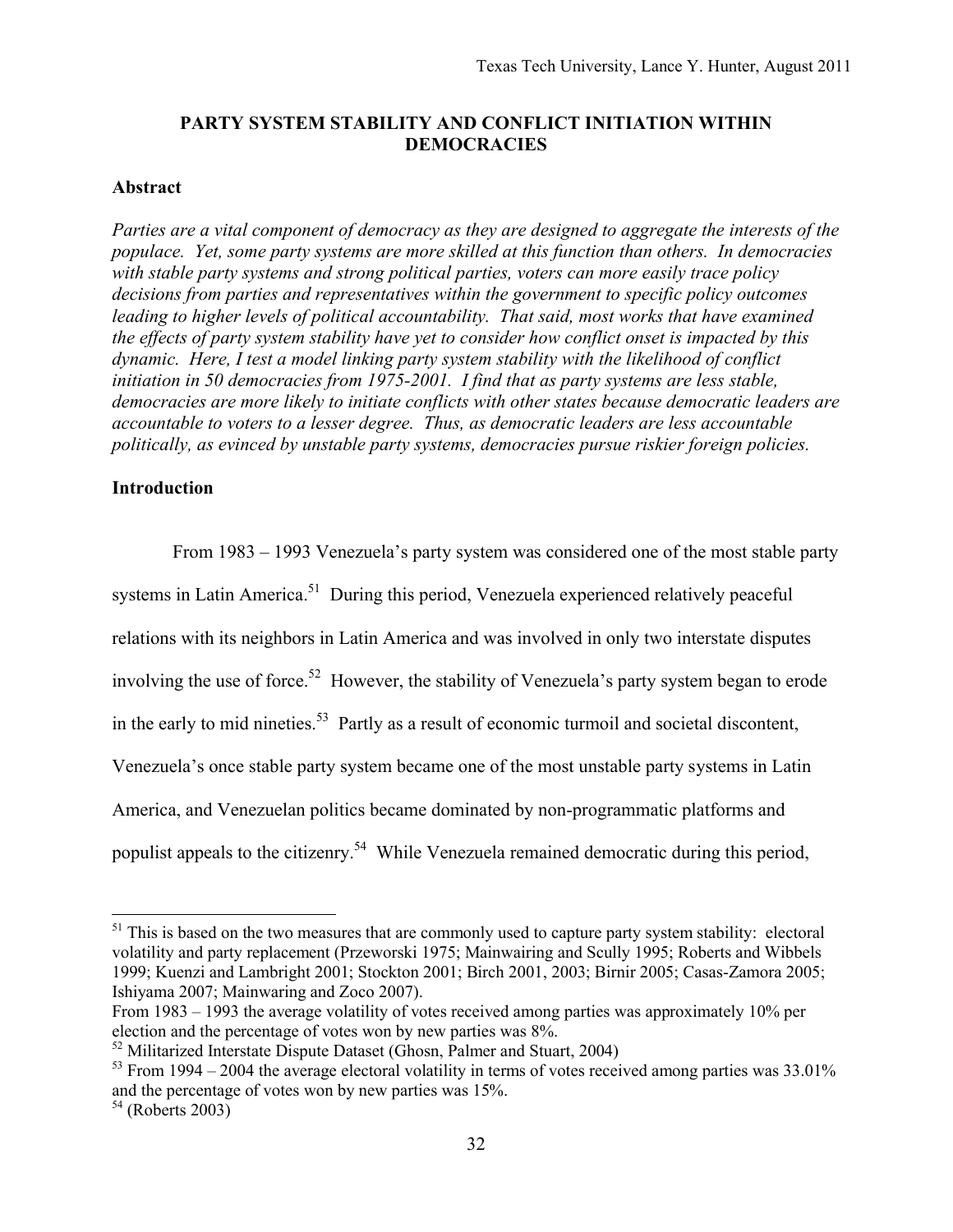accountability for political parties and politicians declined significantly. As Roberts (2003, 36) notes, "With the rise of Chávez at the end of the 1990s… the most distinctive features of this new leadership are its implacable hostility to the political establishment and an aversion to intermediary institutions that can hold a leader accountable to mass constituents." Furthermore, the altering of Venezuela's party system had direct effects on the behavior of democratic leaders in Venezuela and the policies the Venezuelan government pursued, both domestically and internationally. Indeed, Venezuela was involved in only two militarized interstate disputes involving the use of force from 1983 – 1993, and Venezuela was not responsible for initiating either dispute. However, from 1994 – 2004, Venezuela was involved in nine interstate disputes, seven of which it initiated, and seven that involved the use of force.<sup>55</sup> Thus, during the decade that Venezuela's party system destabilized, Venezuela initiated seven times as many militarized disputes compared with the previous ten year period.

How does the de-stabilization of party systems in countries such as Venezuela lead to more aggressive foreign policies by democratic governments? More specifically, how does the stability of party systems within democracies affect the foreign policy decisions of democratic leaders? I argue that the answer lies in the manner through which democratic leaders are held accountable to voters, and I contend that the nature of party systems influences the foreign policies that democracies advance by structuring the degree that democratic leaders are accountable to the public. More specifically, I argue that as democratic leaders are less

<sup>55</sup> Venezuela is coded as being involved in 3 militarized interstate disputes (MIDs) from 1983 – 1993. Two of the disputes involved the use of force, and Venezuela initiated one militarized interstate dispute during this period, and the MID did not involve the use of force. From 1994 – 2004, Venezuela was involved in 9 MIDs with 7 of the MIDS involving the use of force, and Venezuela initiated 7 MIDs during this period. These data were obtained from the Militarized Interstate Dispute Dataset (Ghosn, Palmer and Stuart 2004).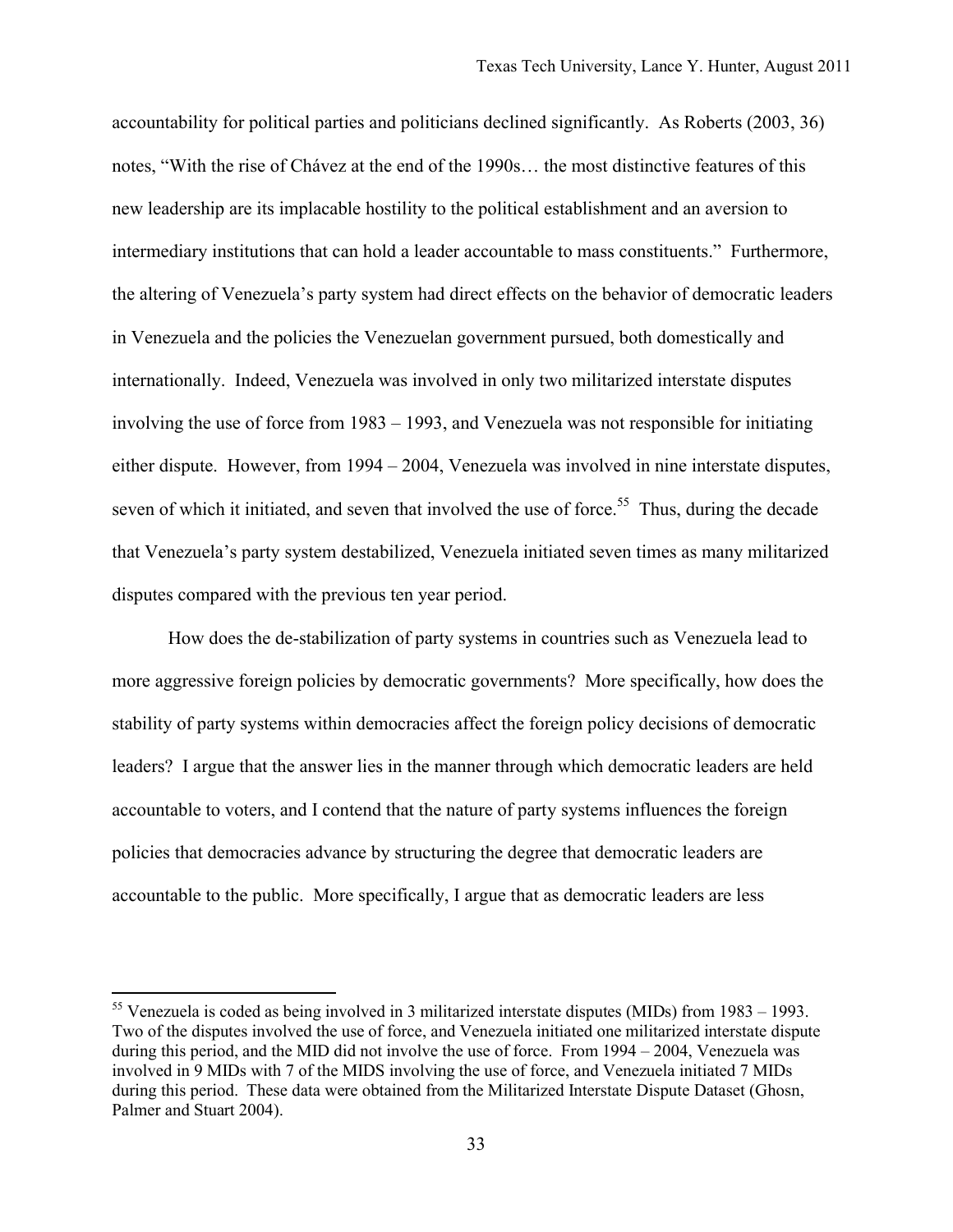accountable to the electorate democracies pursue riskier foreign policies because there is a diminished likelihood elected leaders will be punished by voters for ill-advised policies.

### **Theory**

A component of democracy that directly affects the degree democratic leaders are held accountable by the public, which has been largely neglected within the literature on political accountability and conflict, is the functioning and viability of political parties, and the nature of party systems within democracies. Political parties are critical to democracy because – above all other institutions – they are responsible for aggregating the interests of the citizenry. Furthermore, the strength of political parties and the stability of party systems have significant effects regarding the degree that democratic representatives are held accountable politically, as well as the nature of the policy making process.

Party system stability directly impacts domestic politics by either strengthening or weakening connections between political parties and citizens. Where parties are weak, and party systems are unstable, parties are unable to effectively aggregate the interests of citizens. Subsequently, when parties are frequently replaced within party systems and where the volatility of votes received among parties is extreme, voters have less ability to reward or punish candidates for effective or ineffective policies. Thus, the ability of voters to link the platforms of political parties and candidates with specific policy outcomes is impeded in unstable party systems leading to lower levels of accountability for democratic representatives. As Mainwairing (1999, 6) states: "Accountability through elections depends on the ability of voters to reward or punish individual politicians and/or parties. But where party labels change frequently, where major parties disappear and others come on the scene, where politicians switch parties with impunity, where party discipline is limited, and where interparty electoral alliances are common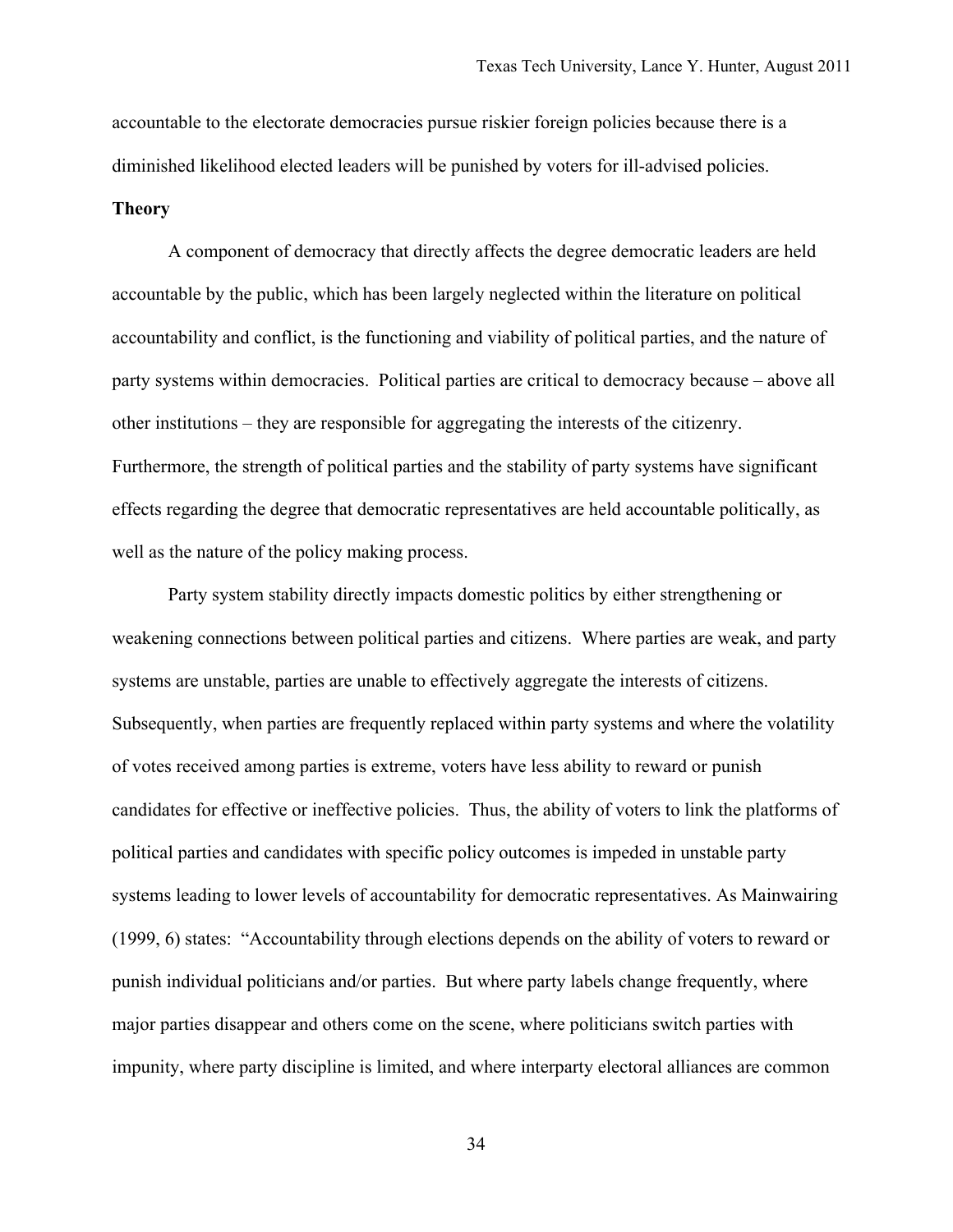but neither national nor enduring, electoral accountability through parties is hampered." In contrast, voters in democracies with stable party systems have more established and effective means of holding elected leaders accountable for policy decisions<sup>56</sup> because the parties in stable party systems entail stronger connections between the leadership within the government and society.<sup>57</sup>

I argue that as party systems are stable, the electorate can more easily trace the policy decisions stemming from government leaders to specific policy outcomes and subsequently hold elected officials accountable in upcoming elections.<sup>58</sup> In such systems, elected leaders will be hesitant to involve their states in risky military conflicts due to higher levels of electoral accountability present in stable party systems. That is, democratic leaders should be more likely to pursue conservative foreign policies as voters can more easily punish democratic leaders for ill-advised foreign policy initiatives.<sup>59</sup> In contrast, in less stable party systems that entail greater volatility in the votes received among parties, and where new parties enter and exit the party system frequently, party labels will be vague.<sup>60</sup> In these systems, there are lower levels of electoral accountability and democratic leaders will pursue riskier foreign policies because they are less accountable to voters. As Mainwairing (1998, 75-76) states: "A vicious cycle can set in as the inchoate nature of the party system creates opportunities for populists, who then govern without attempting to create more solid institutions. In an inchoate system, predictability is low while the potential for erratic leadership is high."

The remainder of this paper is organized as follows. First, I review the literature on political accountability and conflict initiation and argue that democracies are less likely to

<sup>56</sup> Hankla (2006)

 $57$  Bratton (1999); Karp and Banducci (2007)

<sup>58</sup> Hankla (2006); Robbins (2010)

<sup>59</sup> Reiter and Tillman (2002); Palmer, London and Regan (2004)

<sup>60</sup> Hankla (2006)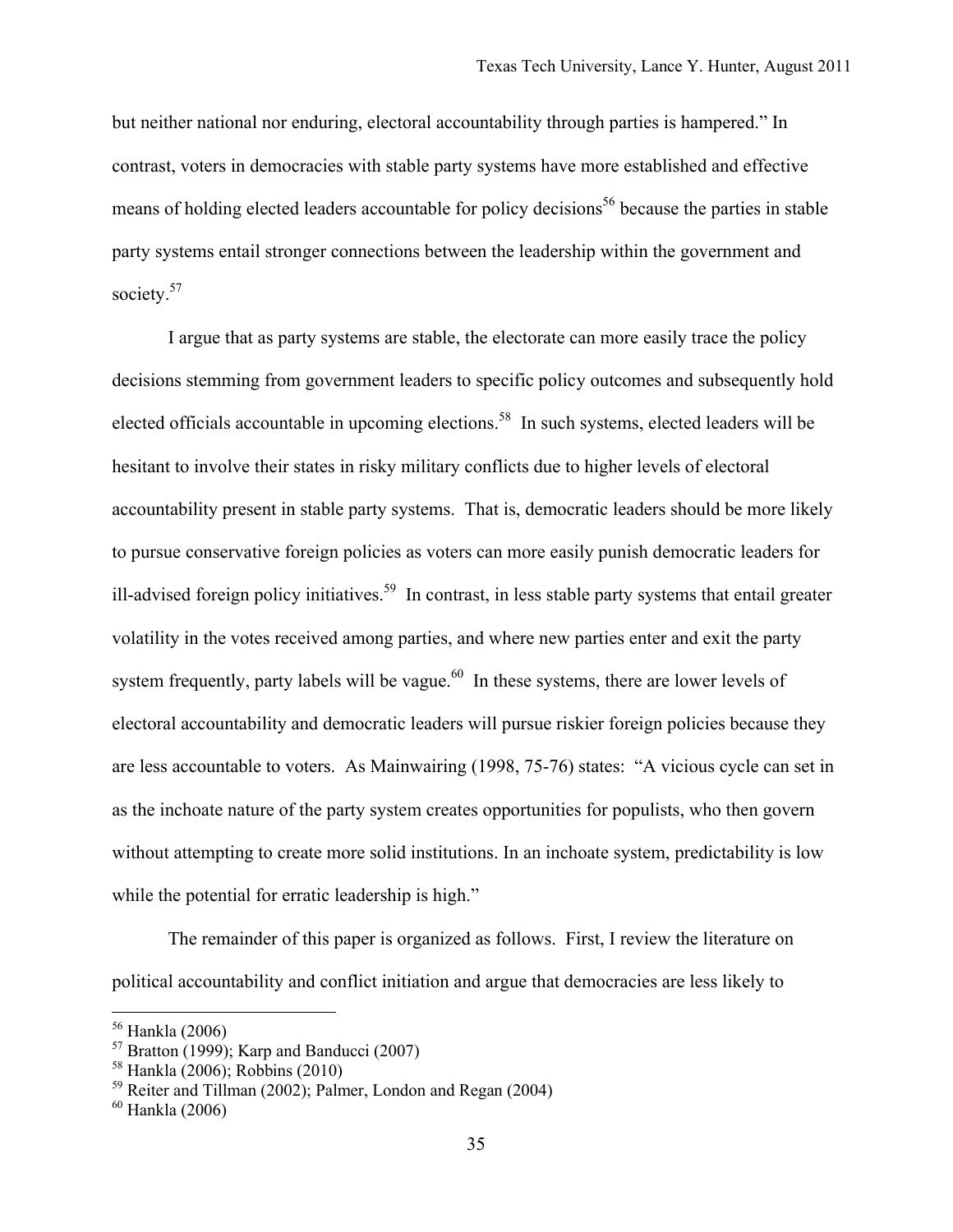initiate conflict with other states as democratic leaders are more accountable politically. Next, I investigate how party systems structure the processes through which democratic leaders are accountable to the public. I contend that stable party systems lead to higher levels of accountability for democratic leaders and subsequently affect the types of foreign policies that democratic leaders advance. Next, I briefly examine the cases of Venezuela, Uruguay and Mexico while considering the nature of each state's party system and the foreign policies that each state pursued from 1994 – 2004. I then present my research design, methods and empirical results. Finally, I offer a discussion regarding the impact party system stability has on the likelihood of conflict initiation within democracies.

## **Public Accountability and Conflict**

In this section I review the literature regarding public accountability and conflict initiation within democracies. I argue that democratic leaders have a greater likelihood of being punished politically for involving their states in unpopular or risky conflicts as they are more accountable to the electorate. My theoretical argument is that the foreign policies democracies pursue are shaped by the degree that democratic leaders are held accountable by the public. I contend that democracies are more conservative in their foreign policies as elected leaders are more beholden to the electorate, and I argue that democratic leaders advance riskier foreign policies as they are less accountable to voters.

In a novel work within the literature on political accountability and conflict, Reiter and Tillman (2002) investigate a number of factors related to institutional, legislative and public constraints on the initiation of conflict. They find that the most powerful predictor of conflict initiation is the percentage of a state's population that votes in elections. Reiter and Tillman (2002) show that elections and the public are a powerful force in terms of constraining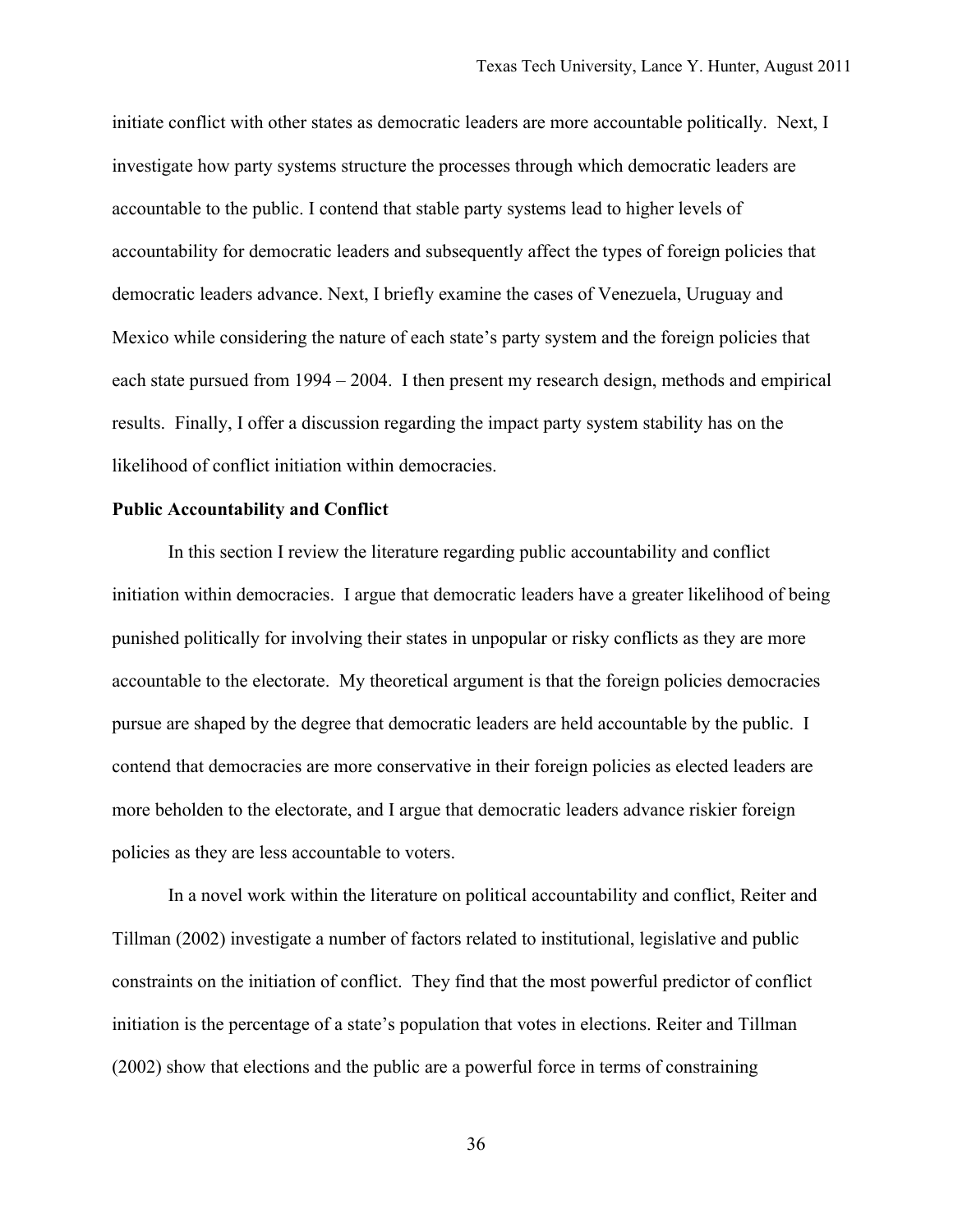democratic leaders and the initiation of interstate conflicts. Reiter and Tillman (2002) contend that democratic leaders are more accountable to the public and are less likely to pursue risky foreign policies where electoral systems allow for greater political participation. The mechanism linking increased political participation with conservative foreign policies is greater levels of accountability that result from increased public involvement in the democratic process. The authors also argue that the public should be more averse to foreign wars compared with state leaders since the public has to suffer a greater portion of the burdens of war. Therefore, higher levels of political participation indicate that a greater percentage of the population can take issue with costly interstate conflicts and subsequently punish democratic leaders for involving their states in risky military adventures. As a result, democracies are more conservative in their foreign policies as a greater percentage of a democracy's population votes.

Scholars have also found that election timing is important in terms of constraining state leaders and reducing the likelihood of conflict initiation. As Gaubatz (1991) finds – democratic states are more likely to be involved in wars shortly after an election because the electorate has less influence over the office of the executive during this period. Executives are less responsive to the public immediately following an election because the next election is further away. Thus, levels of public accountability are greater during periods closely preceding an election, and democracies are more conservative during these periods of heightened political accountability.

According to many scholars, the size of leaders' selectorates and winning coalitions are additional factors that can affect the foreign policy decisions of state leaders. Bueno de Mesquita et al. (1999) and Bueno de Mesquita, Smith, and Siverson (2003) argue that the size of a leadership's selectorate is critical in determining the foreign policies that states adopt. They contend that the size of a leadership's winning coalition and selectorate affects levels of political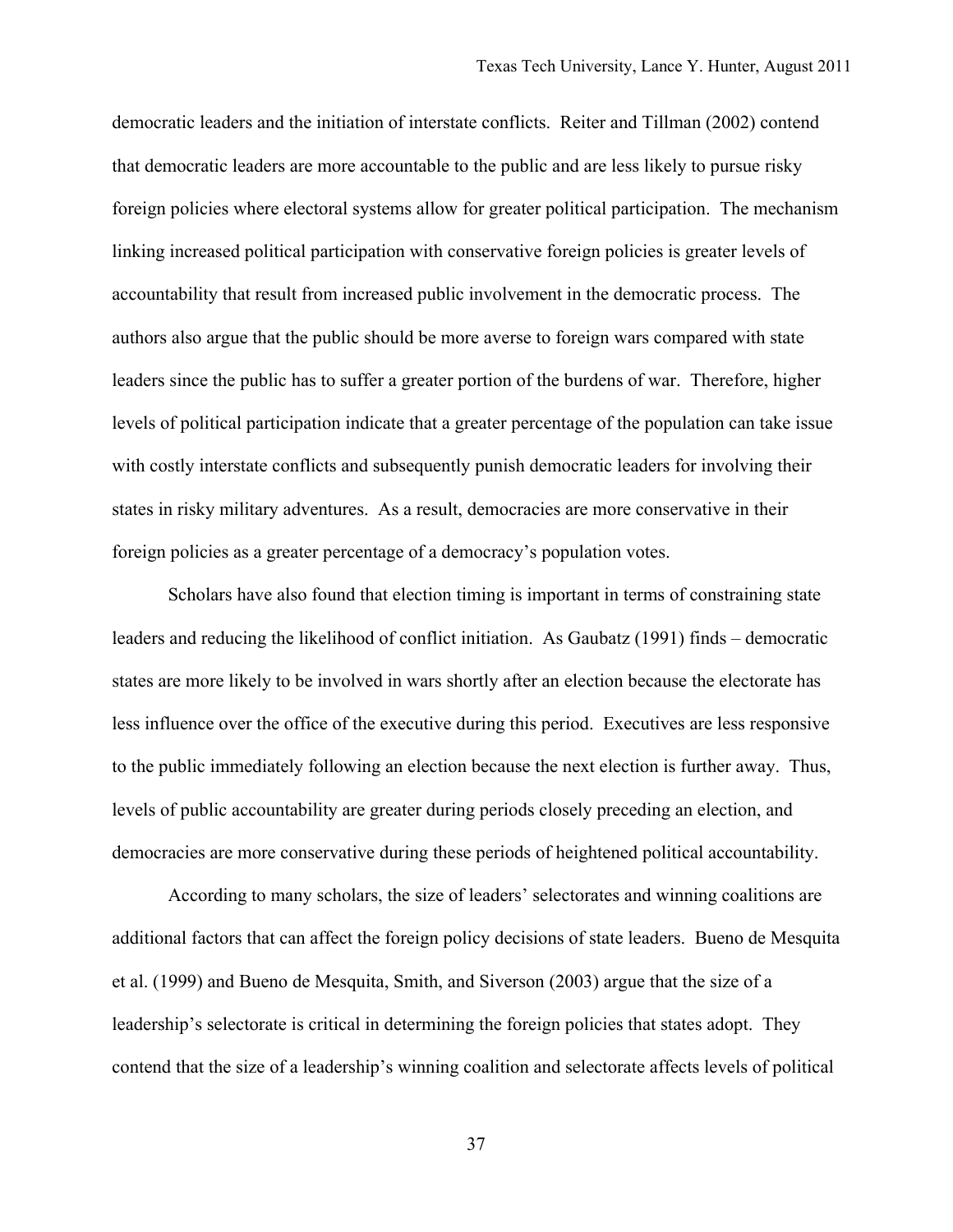accountability for state leaders, which influences the interstate conflicts state leaders initiate. Leaders with large winning coalitions have fewer funds to pay off their winning coalitions in the event of a military loss. They must therefore avoid costly or unpopular foreign policies because they cannot recapture the support of their winning coalitions through the payment of private goods. Thus – democracies with larger selectorates and winning coalitions induce higher levels of political accountability for democratic leaders which leads to more conservative foreign policies (Bueno de Mesquaita et al. 1999; Bueno de Mesquita, Smith, and Siverson 2003). Similarly, the degree party systems are stable within democracies significantly affects levels of political accountability for democratic leaders by either strengthening or weakening linkages between voters and elected leaders. Thus, party systems affect the nature of electoral accountability within democracies which influences the types of foreign policies that democracies advance.

As previously stated, I argue that democracies will be more conservative in their foreign policies as the public can hold democratic leaders responsible for foreign policy decisions to a greater degree. There are two primary reasons that democratic leaders should be less likely to pursue risky foreign policies when the public is able to hold democratic leaders accountable for policy outcomes to a larger extent. One reason is that politicians within democracies generally desire to be re-elected<sup>61</sup>, and if they involve their state in costly conflicts they are more likely to be removed from office during the next election.  $^{62}$  As Reiter and Stam (2003, 336) remark: "Elected Leaders know that to remain in power they must avoid costly or unsuccessful policies, which in turn steers them away from launching risky military adventures." Furthermore, the desire for re-election should encourage politicians to seek risk-avoidant policies when they are

<sup>61</sup> Mayhew (1974); Ames (1987); Geddes (1994); Ray (1995)

 $62$  Bueno de Mequita and Siverson (1995); Goemans (2000)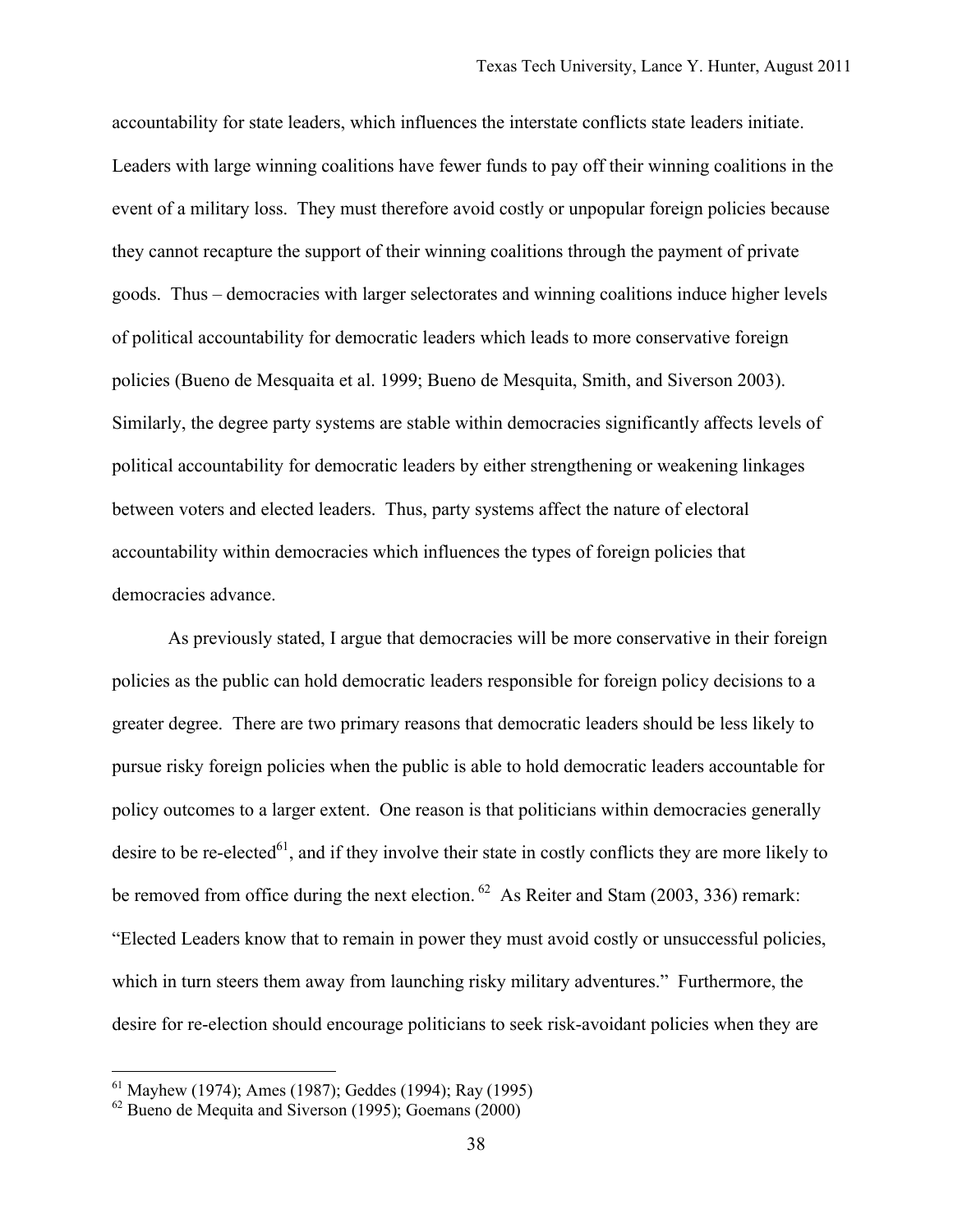held accountable to the electorate to a greater extent. As Reiter and Tillman (2002, 824) contend, "Here, we have found evidence that variation in the degree of public participation – and, therefore, variation in the degree to which the leadership is dependent on public consent – is significantly associated with variations in the propensity to initiate conflict." Thus, as democratic leaders are more accountable to the public they should be less likely to pursue risky foreign policies because the probability that they will be removed from office is greater. In contrast, in situations in which levels of accountability are lower, democratic leaders can pursue more revisionist policies because they have a diminished chance of being removed from office during the next election cycle. In simple terms, lower levels of public accountability increase the range of acceptable foreign policies that are available to democratic leaders – which includes aggressive foreign policies.

The second reason higher levels of public accountability lead to more conservative foreign policies by democratic governments is because the citizenry within democracies must shoulder a greater portion of the burdens for interstate conflict compared with democratic leaders. Based on Kant's (1795) arguments, the citizens of a democratic polity should be *less* disposed towards war compared with state leaders because the citizenry undertakes more of the costs of interstate conflict.63 Therefore, I assume that the citizenry within democracies is *less* supportive of interstate conflict compared with state leaders because the public has to shoulder a greater portion of the burdens of war. As Reiter and Tillman (2002) state: "This proposition assumes that the public is generally conflict-averse, or is at least more conflict-averse than state leaders, as the public must bear a disproportionate share of the costs of any war effort (mainly through conscription and higher taxes)" (812). However, I do not contend that citizens will be opposed to conflict in general. Citizens often support military conflicts prior to their initiation

<sup>63</sup> Kant (1970) [1795]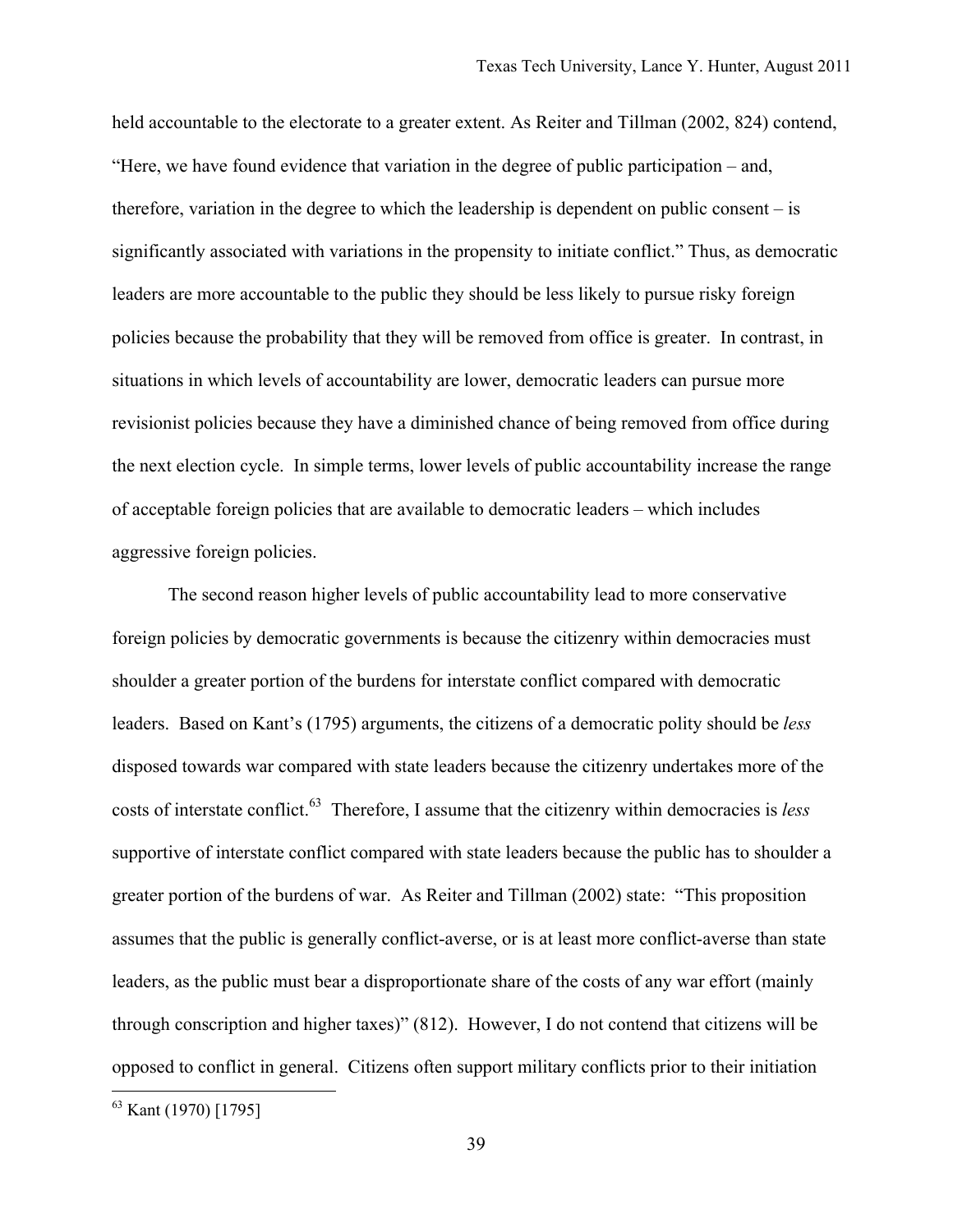and during their early stages - as is frequently observed with rally around the flag effects.<sup>64</sup> I argue that in the aggregate, citizens should be *less* supportive of interstate conflicts compared with democratic leaders because the citizenry bears a greater share of the costs of interstate conflict.65 Therefore, as elected leaders are more accountable to the public that is *less* supportive of conflict in general, democratic leaders should develop more passive foreign polices because the public has more control over which candidates are elected. Furthermore, risky policies that involve the use of military force become a larger political gamble for elected leaders as the public has more effective means to punish democratic leaders for unpopular policies.

In summary, the public plays a critical role in affecting the foreign policies within democracies. The degree that elected leaders are accountable to their constituents structures the rational incentives democratic leaders have to pursue risky or conservative foreign policies. In addition, while examining the percentage of democratic populations that are eligible to vote reveals important information regarding the degree of public accountability involved in the policy making process, the ability of political parties to aggregate the demands of the public is an important feature of democratic governance that significantly affects the nature of political accountability within democracies. That is, levels of voter turnout may be high in a number of democratic states, but if party systems are not stable, voters will have less ability to connect the policy decisions of parties and politicians within the government to specific policy outcomes. Furthermore, if voters turnout in higher numbers but are not aware of the political platforms and policy agendas of the parties and candidates competing for office - accountability linkages between democratic leaders and the public will be weaker. Thus, party system stability is a

<sup>64</sup> Bueno de Mesquita, Smith, Siverson and Morrow (2003)

<sup>&</sup>lt;sup>65</sup> Reiter and Tillman (2002)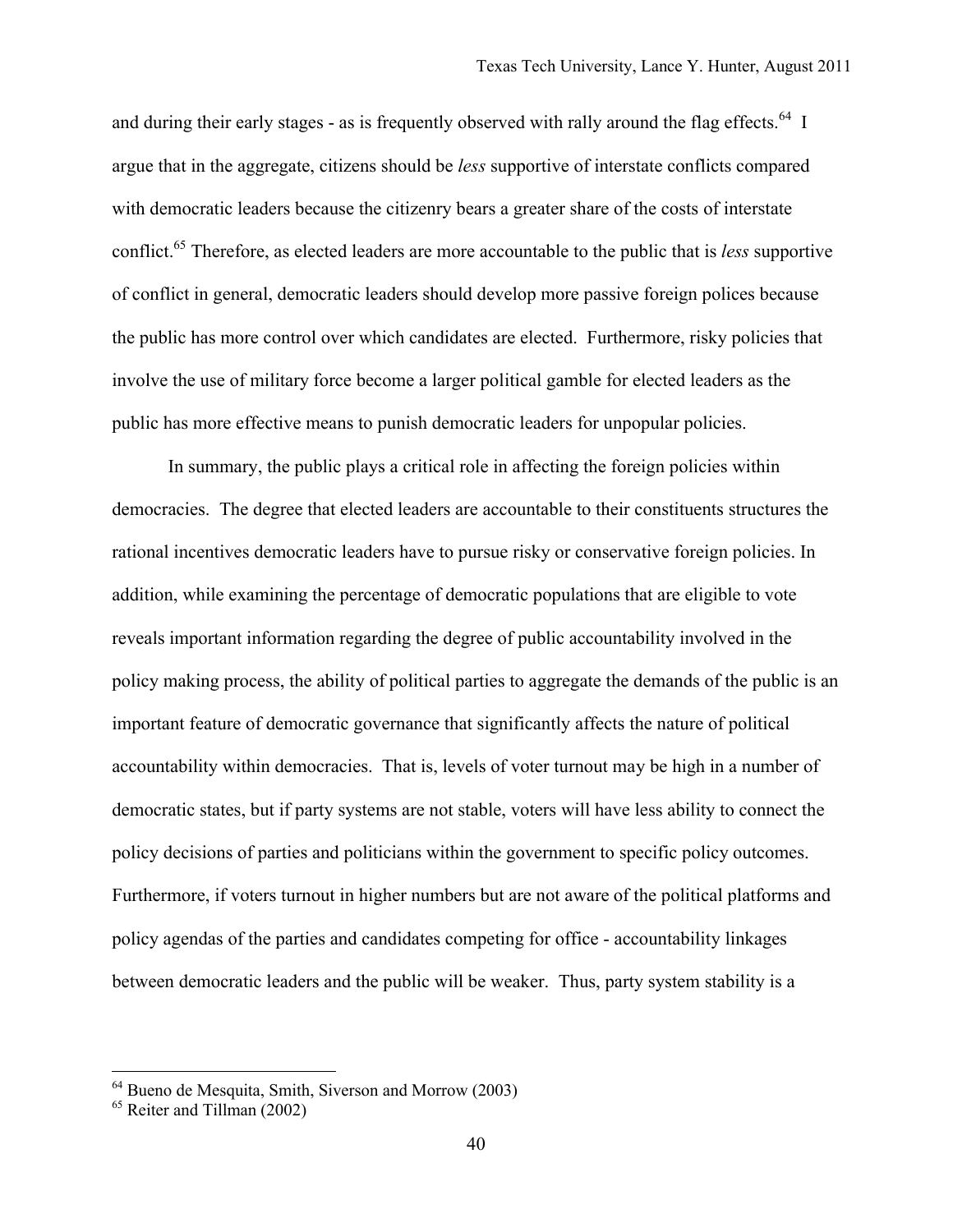critical component of democracy that affects the degree that democratic leaders are accountable to the public.

## **Party System Stability and Conflict Initiation**

Stable party systems allow voters to hold democratic leaders accountable to a greater degree for policy outcomes for two primary reasons. First, in stable party systems, political parties are entrenched within society which increases the ability of the public to more readily distinguish parties, their candidates, and their policy platforms from each other in stable party systems.<sup>66</sup> In unstable party systems, voters are less likely to be able to identify parties and candidates with specific policies and subsequent policy outcomes. Thus, party labels are clearer in stable party systems where parties and their policies are widely recognized by the electorate.<sup>67</sup> As Mainwairing (1998, 75-76) states: "In more institutionalized systems, party labels are powerful symbols, and party commitments are important. Parties give citizens a way of understanding who is who in politics without needing to read all the fine print. By doing so, they help to facilitate accountability, a central element of democratic politics. Even if voters cannot evaluate individual legislative candidates, they can evaluate party labels and can differentiate among the parties."

Another reason democratic leaders are more accountable in stable party systems is due to nature of campaigning by political parties and candidates in stable party systems compared with unstable party systems. In stable party systems, there is more programmatic representation, meaning politicians and political parties present clear and consistent policy proposals to the public which voters can evaluate at each election.<sup>68</sup> In well-institutionalized party systems, most citizens use the information shortcuts provided by party labels (Downs 1957; Hinich and Munger

<sup>66</sup> Bratton (1999); Karp and Banducci (2007)

<sup>67</sup> Hankla (2006)

<sup>68</sup> Mainwaring and Zoco (2007)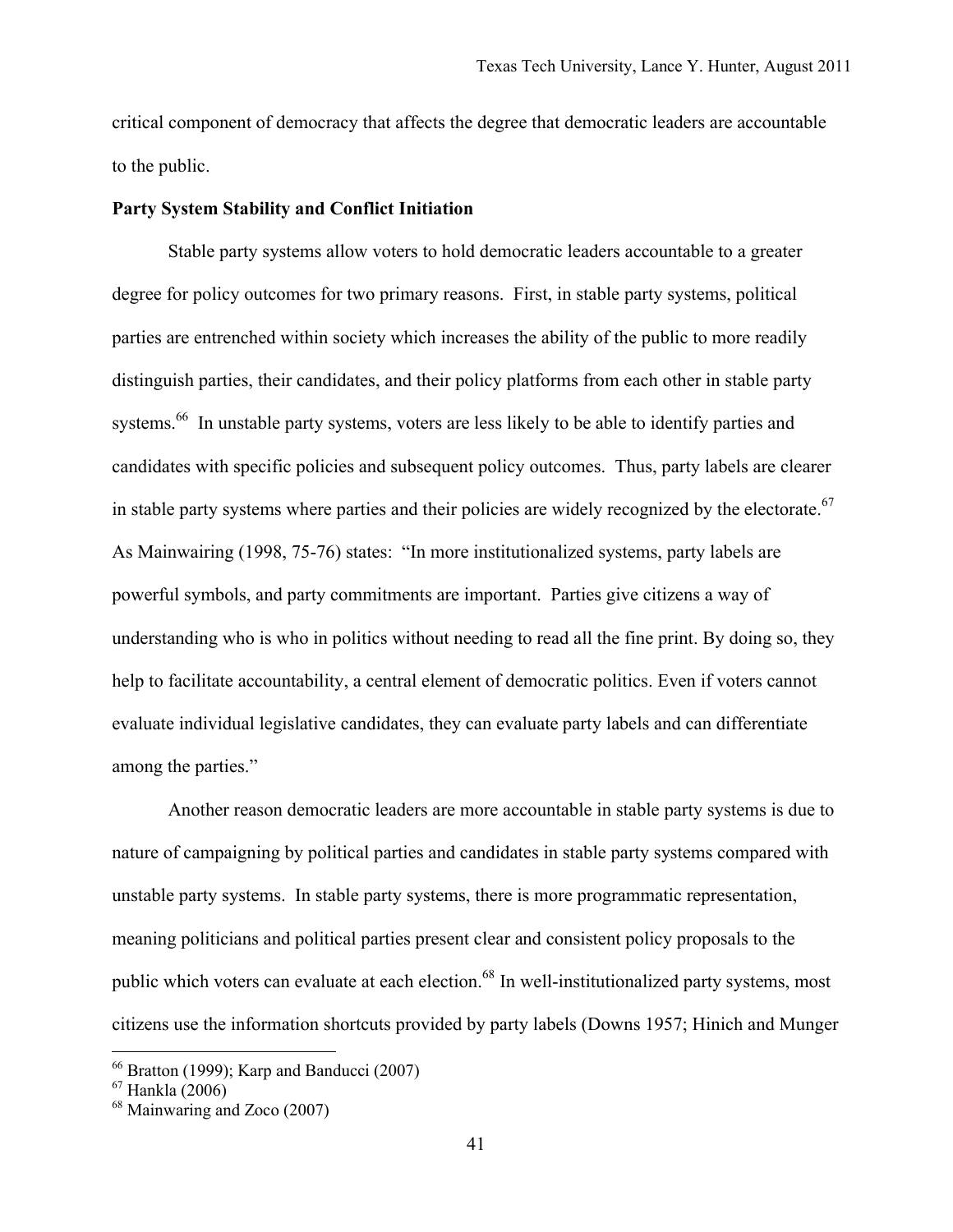1994; Mainwaring and Zoco 2007). Thus, voters can more readily identify the policy proposals of politicians and parties and evaluate their subsequent policy outcomes in stable party systems due to the more programmatic nature of representation in stable party systems.

While stable party systems have the effect of increasing accountability for democratic leaders due to clearer party labels and more programmatic policy agendas, unstable party systems decrease accountability a number of ways. According to Birch (2001), there are four principal consequences of party system instability. First, party system instability reduces political accountability for parties and candidates because voters have more difficulty voting specific political parties and candidates out of office because the ideologies of politicians and parties no longer exist along a clear, unified party divide. Subsequently, voters are less aware of the precise policies and platforms of politicians and parties. Secondly, party system instability decreases the commitment voters, politicians and activists have to their party. Third, party system instability increases uncertainty by making future policy commitments more difficult. Lastly, party system instability increases the costs of the electoral game causing democratic leaders to become less committed to democratic practices. Thus, when party systems are less stable the citizenry cannot easily distinguish between political parties, candidates and their platforms, and the public has less ability to hold democratic leaders accountable for policy decisions.<sup>69</sup> "For voters in weakly institutionalized party systems it is much more difficult to hold political parties accountable than in institutionalized party systems" (Jones, 2005, 4). Citizens have a more difficult time holding elected leaders accountable in unstable party systems because voters are less certain regarding what policy initiatives political parties and elected leaders will advance once in power (Jones 2005). Thus, holding leaders accountable for foreign

<sup>69</sup> Mainwairing (1998); (1999); Birch (2001)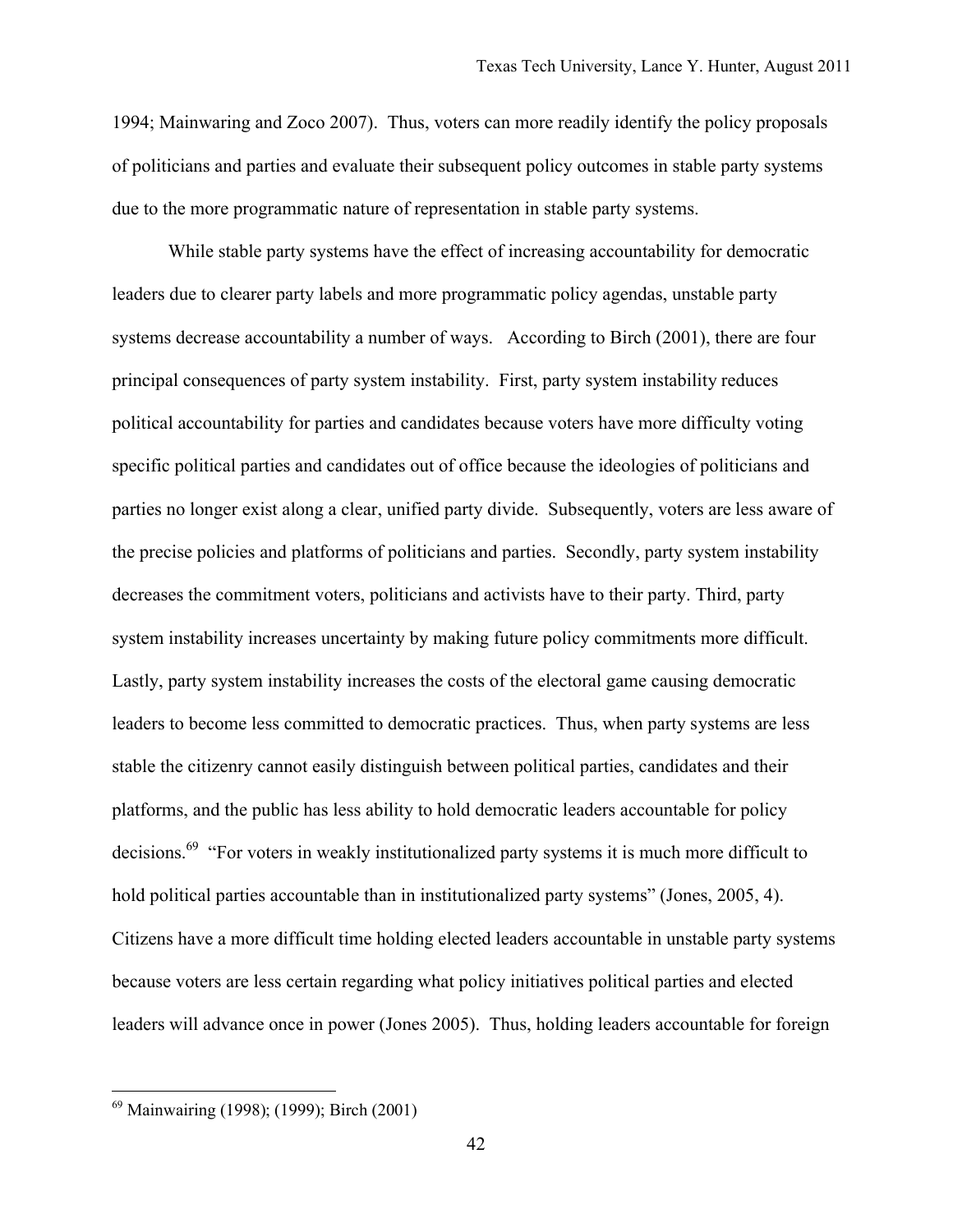policy decisions becomes more arduous for voters in unstable party systems because voters are less aware of the policy platforms and proposals of political parties and candidates.

In less stable party systems voters also have difficulty connecting the policy decisions of democratic leaders to specific policy outcomes due to the non-programmatic nature of political parties in unstable party systems. That is, party platforms and policy initiatives in unstable party systems tend to be more populists and non-specific in nature compared with the policy proposals of parties and candidates in stable party systems (Jones, 2005, 3).<sup>70</sup> Therefore, as levels of public accountability are lower in less stable party systems, democratic leaders will have more discretion to pursue their own foreign policy ambitions due to fewer concerns regarding reelection.

In summary, democracies should be more risk-acceptant in their foreign policies in unstable party systems. When the citizenry within a democracy has less effective means of holding democratic leaders accountable for specific policy outcomes, as is the case in destabilized party systems, democratic leaders will be more risk-acceptant regarding the foreign policies they pursue and more likely to initiate conflicts.

Conceptualizing party system stability however, is critical to testing my argument. Two measures scholars commonly employ to capture party system stability are electoral volatility<sup>71</sup> and party replacement.<sup>72</sup> Electoral volatility is measured based on the absolute change in the vote shares received among the parties that have participated in consecutive elections.73 The summed change is then divided by the total vote share of the same parties in consecutive

<u>.</u>

 $70$  Jones (2005); Mainwaring and Zoco (2007)

<sup>71</sup>Przeworski (1975); Mainwaring and Scully (1995); Roberts and Wibbels (1999); Kuenzi and Lambright  $(2001);$ 

Stockton (2001); Birch (2003), (2001); Birnir (2005); Casas-Zamora (2005); Ishiyama (2007); Mainwaring and Zoco (2007)

 $72$  Birch (2001), (2003); Birnir (2005)

 $^{73}$  Birch (2001), (2003)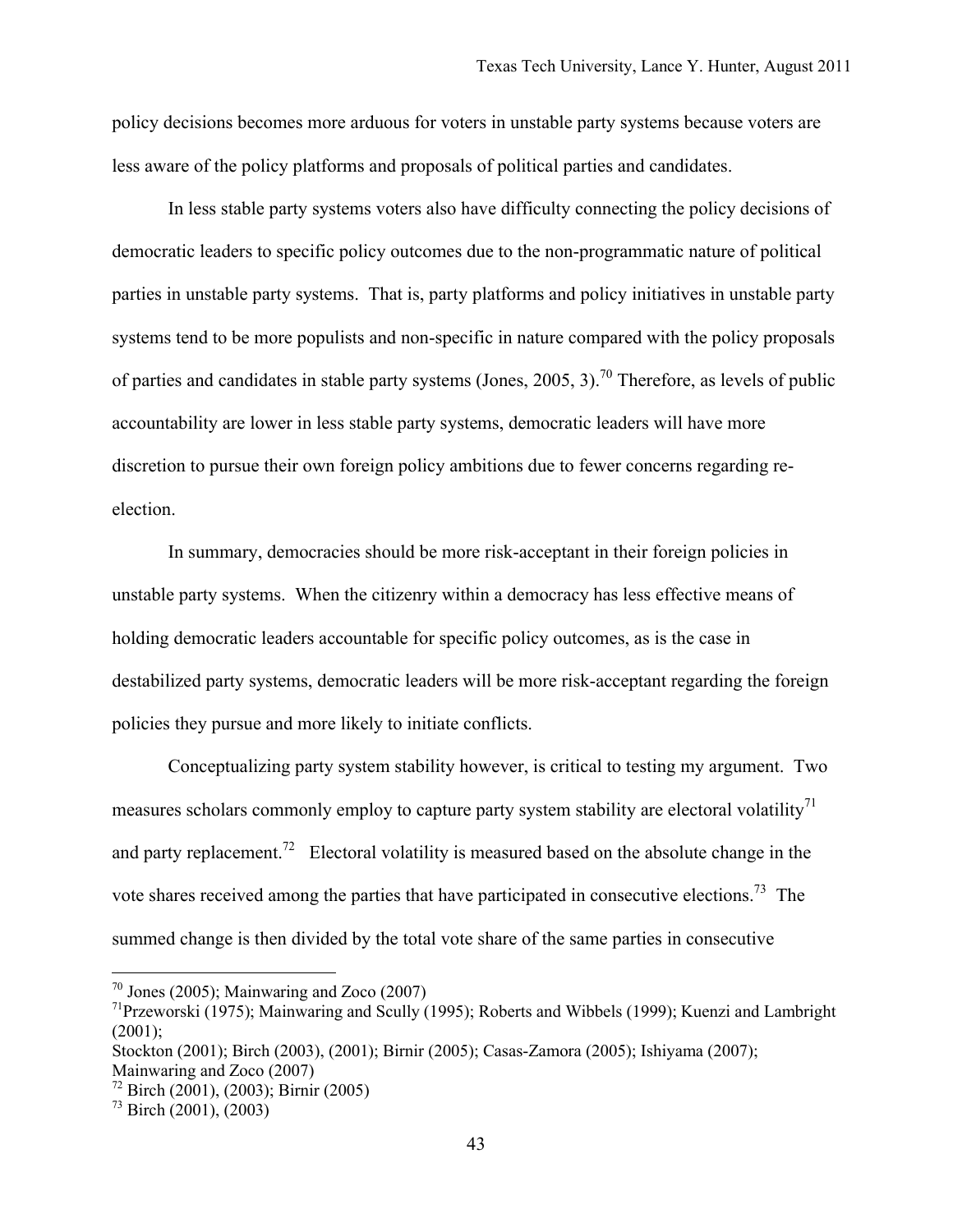elections.<sup>74</sup> In using the electoral volatility measure, one is able to determine how the vote shares received among parties vary from election to election. If there are significant changes in volatility, then it is accurate to assume that voters are weakly attached to the party system and political parties are struggling to maintain voter attachments. Thus, high volatility levels indicate party systems are unstable. Therefore, my hypothesis related to electoral volatility and dispute initiation is:

# *Hypothesis 1: Democracies will be more likely to initiate militarized interstate disputes (involving the use of force) as levels of electoral volatility are greater.*

The second component of party system institutionalization is party replacement. Some scholars have measured the number of new parties that enter a party system as being an indication of party system stability.<sup>75</sup> However, measuring the number of new parties does not provide information regarding the electoral significance of new parties.<sup>76</sup> A more accurate measure takes into account the percentage of votes won by new parties.<sup>77</sup> Thus, I measure party replacement as the percentage of votes won by new parties. As levels of party replacement are higher, party systems are less stable. Therefore, my hypothesis related to party replacement and dispute initiation is:

*Hypothesis 2: Democracies will be more likely to initiate militarized interstate disputes (involving the use of force) as the percentage of votes won by new parties is greater.* 

## **Research Design**

 $74$  Birch (2001), (2003)

 $75$  Birnir (2005); Tavits (2006)

 $76$  Birch (2001), (2003)

 $77$  Birch (2001), (2003)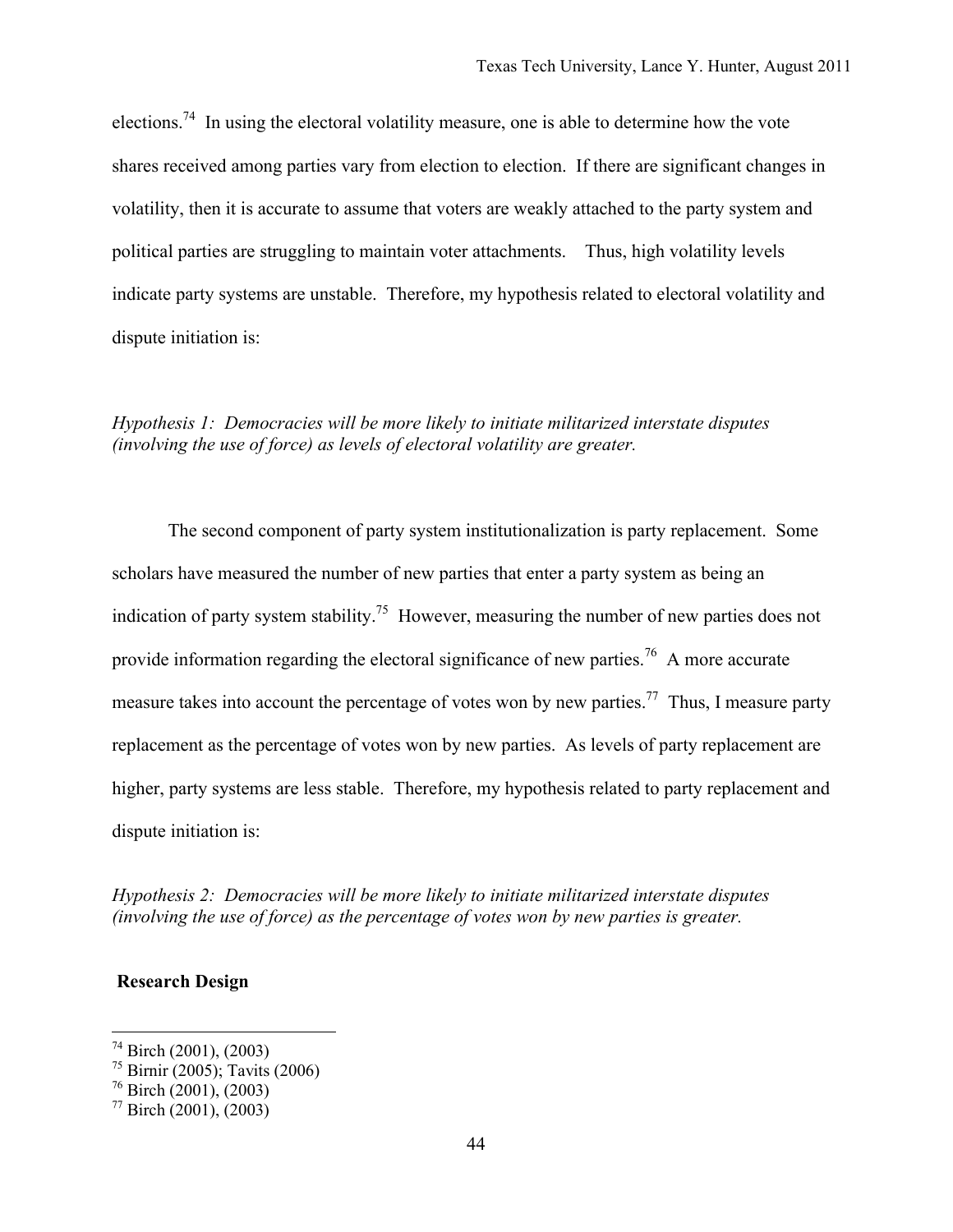The dataset used to test the effect of party system stability of the initiation of conflict is comprised of 50 democracies from Africa, Asia, the OECD, Eastern Europe, and Latin America. The countries included have a score of "6" or higher on the Polity2 measure found in the Polity IV database and a list of the countries and years used in the study can be found in the appendix in Table 11A. Sufficient or accurate data are not available for all democracies and therefore some democratic states are excluded from the analysis. The data collected span from 1975 – 2001.

I employ a monadic approach in the present analysis for three reasons. First, my theoretical argument is that the level of party system stability within democracies is causal in affecting the likelihood democracies will initiate militarized disputes with other states. While state specific information related to the alternate state in a conflict dyad is relevant, the primary focus in this analysis is on the domestic, political conditions within the democratic states being examined. Second, conflict is a rare event, and a dyadic analysis would include numerous observations of politically irrelevant dyads that provide a problem concerning model fit.<sup>78</sup> Furthermore, incorporating only politically relevant dyads may neglect a large number of conflict observations between non-politically relevant dyads.<sup>79</sup> Thus, a monadic design offers the most useful approach to modeling the affect party system stability has on the likelihood of conflict initiation due to theoretical and methodological concerns.

### **Dependent Variable: Conflict Initiation**

The primary dependent variable in this analysis is the *revisionist state* variable taken from the Correlates of War Dataset (Ghosn, Palmer and Bremer 2004) which is a dichotomous measure that indicates whether a state initiates a militarized dispute for a given year. States that initiate a conflict are coded 1 and non-initiators are coded 0. The disputes included are ones that

 $78$  Ward, Siverson and and Cao (2007); Williams (2008)

 $79$  Lemke and Reed (2001): Williams (2008)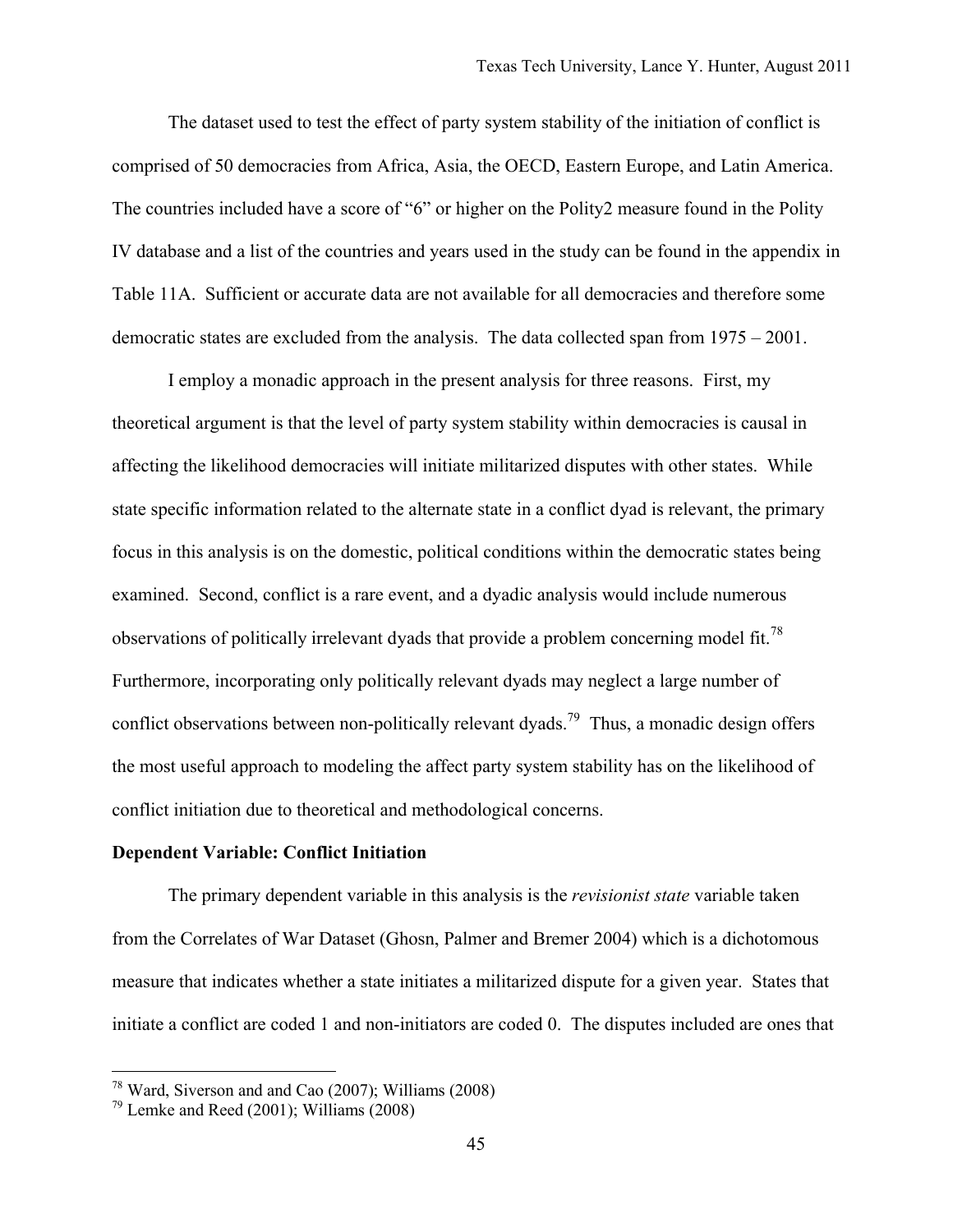are coded as having a use of military force (hostility level 4 "Use of Force", or 5 "War") in the Militarized Interstate Dispute Dataset (Ghosn, Palmer and Bremer 2004). The *revisionist state* variable is considered to be superior to the *originator variable* found in the Correlates of War Dataset because the originator variable simply captures whether a state is the first mover in a dispute, and the *revisionist* variable includes additional information regarding what state is responsible for escalating tensions prior to a dispute.<sup>80</sup> As Jones, Bremer, and Singer (1996, 178) write, The MID "revisionist" variable is a better measure of initiation because the MID dataset coders based this 'indicator of what constitutes a revisionist state on the prevailing status quo of the issues in dispute prior to the onset of any militarized action and recorded as revisionist the state or states that sought to overturn the status quo ante'" (see also Souva and Prins (2006, 191). Thus, the *revisionist state* variable is considered an appropriate indicator of conflict initiation, and has been used extensively in previous research. $81$ 

#### **Party System Institutionalization**

Conceptualizing the extent that party systems are stable within democracies based on Mainwaring's (1999) seminal work has been difficult for researchers due to data concerns. However, as previously stated, two measures scholars have employed in order to capture party system stability are *electoral volatility*<sup>82</sup> and *party replacement*. 83 *Electoral volatility* is measured based on the absolute change in the vote shares received among the parties that have participated in consecutive elections.<sup>84</sup> The summed change is then divided by the total vote

 $80$  Souva and Prins (2006)

 $81$  Souva and Prins  $(2006)$ 

<sup>&</sup>lt;sup>82</sup> Przeworski (1975); Mainwaring and Scully (1995); Roberts and Wibbels (1999); Birch (2001), (2003); Kuenzi and Lambright (2001); Stockton (2001); Birnir (2005); Casas-Zamora (2005); Ishiyama (2007); Mainwaring and Zoco (2007)

 $83$  Birch (2001), (2003); Birnir (2005)

 $84$  Birch (2001), (2003)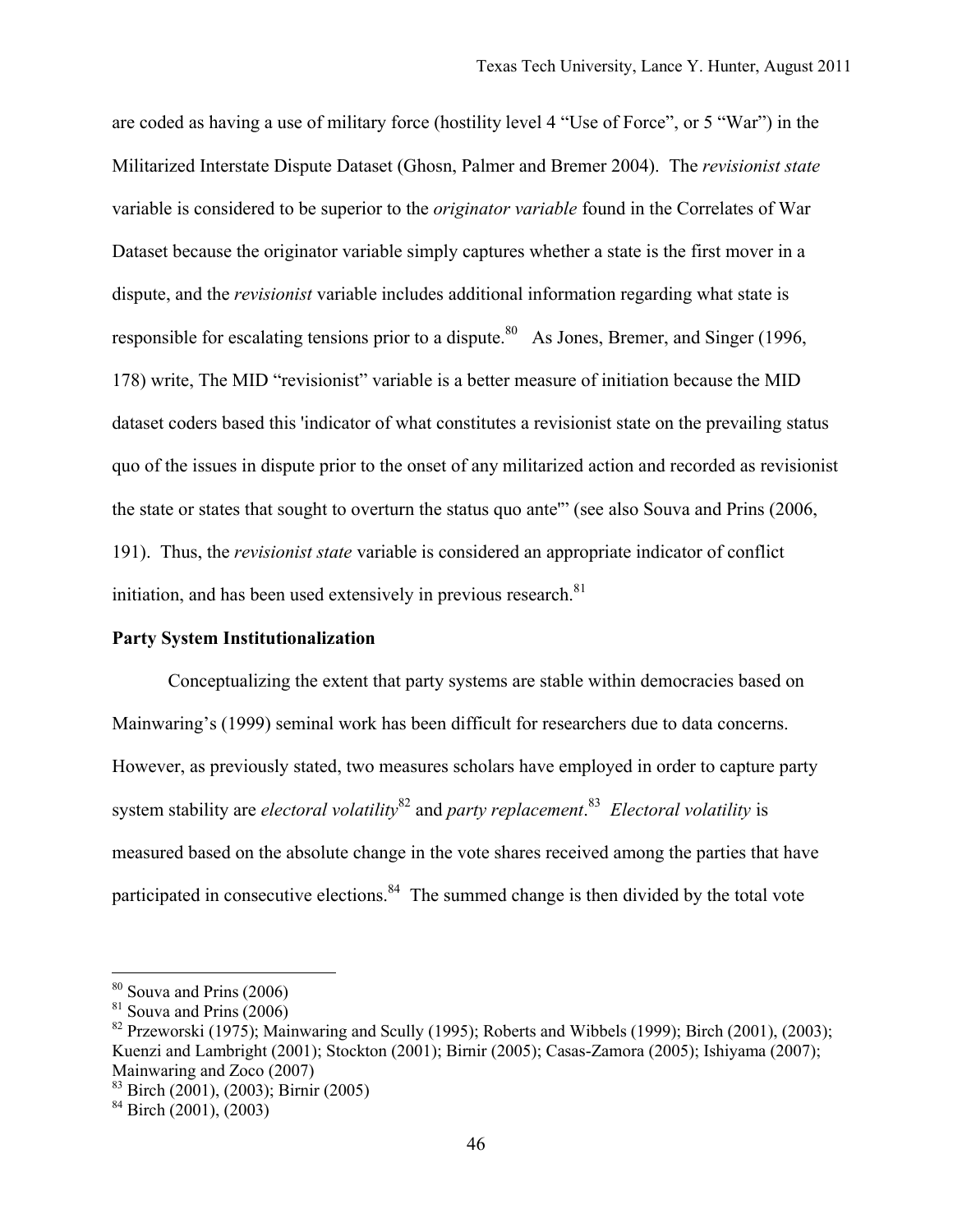share of the same parties in consecutive elections.<sup>85</sup> The *electoral volatility* formula is listed below:

$$
V = \frac{\sum |c_{i,t+1} - c_{i,t}|}{\sum c_{i,t+1} + \sum c_{i,t}}
$$

Where V indicates the aggregate volatility and where  $c_i$  represents the vote share for party i at election t, and  $c_{i,t+1}$  indicates the vote share of party i at the second, or next, election.<sup>86</sup>

Data for electoral returns for Postcommunist states were gathered from the University of Essex. Data for African states were collected from the African Elections Database. Data on Latin American elections were obtained from the Political Database of the Americas. Election results for the additional countries in the analysis were obtained through electoral commissions from numerous states, Adam Carr's website and Election World.

The second component of party system stability is *party replacement*. Some scholars have measured the number of new parties that enter a party system as being an indication of party system stability.<sup>87</sup> However, measuring the number of new parties does not provide information regarding the electoral significance of new parties.<sup>88</sup> A more accurate measure takes into account the percentage of votes won by new parties.<sup>89</sup> Thus, I measure party replacement as the percentage of votes won by new parties. Both measures are lagged one period in order to fully capture their substantive effects on dispute initiation and in order to control for possible

 $85$  Birch (2001), (2003)

 $86$  Birch (2001), (2003)

<sup>87</sup> Birnir (2005); Tavits (2006)

<sup>88</sup> Birch (2001), (2003)

 $89$  Birch (2001), (2003)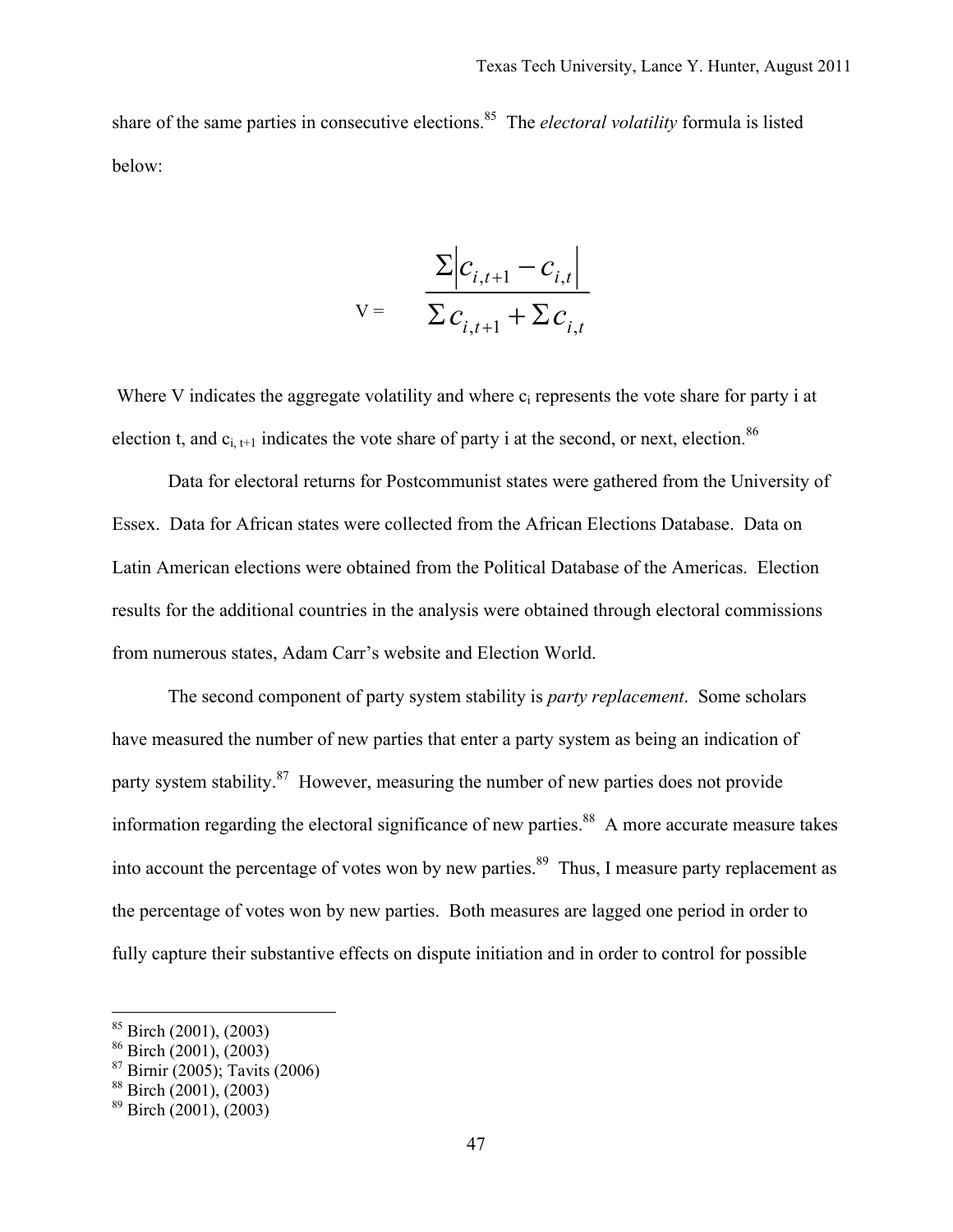endogeneity effects.<sup>90</sup> More specifically. I expect a small delay in the effect both variables (*party replacement* and *electoral* v*olatility*) have on the likelihood of dispute initiation. In summary, the likelihood that a democracy initiates a militarized interstate dispute involving the use of force is expected to be greater as *party replacement* and *electoral volatility* increase due to lower levels of political accountability present in less stable party systems.

### **Control Variables**

I include a number of control variables in order to capture the nature of the interstate environment of the democratic states being examined.<sup>91</sup> A more detailed description of the variables included in this analysis can be found in the chapter appendix in Table 9A. One of the factors that can affect the likelihood of interstate conflict is the number of democratic and autocratic states that are contiguous to a given state. That is, some literature suggests that states that are surrounded by autocratic states are more likely to increase their military expenditures and there is a greater probability of interstate conflict as states share borders with autocratic states.<sup>92</sup> This literature argues that autocratic states are generally viewed by other states as being more aggressive than democratic states, thus prompting an arms buildup in the region and an enhanced probably of conflict. Thus, I include the *number of contiguous democracies*<sup>93</sup>, and the *number of contiguous autocracies*<sup>94</sup>in the analysis.

 $90$  Lagging independent variables in studies with a binary indicator of conflict is consider appropriate given a time series estimation procedure is employed (Melander 2005; Powers 2006)  $\overline{91}$  Williams (2008)

 $92$  Goldsmith (2003); Lektzian and Prins (2008)

<sup>&</sup>lt;sup>93</sup> (Stinnett, Schafer, Diehl, and Gochman. 2002, The Correlates of War Project Direct Contiguity Data, Version 3); (Marshall and Jaggers 2008, Polity IV Dataset)

<sup>&</sup>lt;sup>94</sup> (Stinnett, Schafer, Diehl, and Gochman. 2002, The Correlates of War Project Direct Contiguity Data, Version 3); (Marshall and Jaggers 2008, Polity IV Dataset)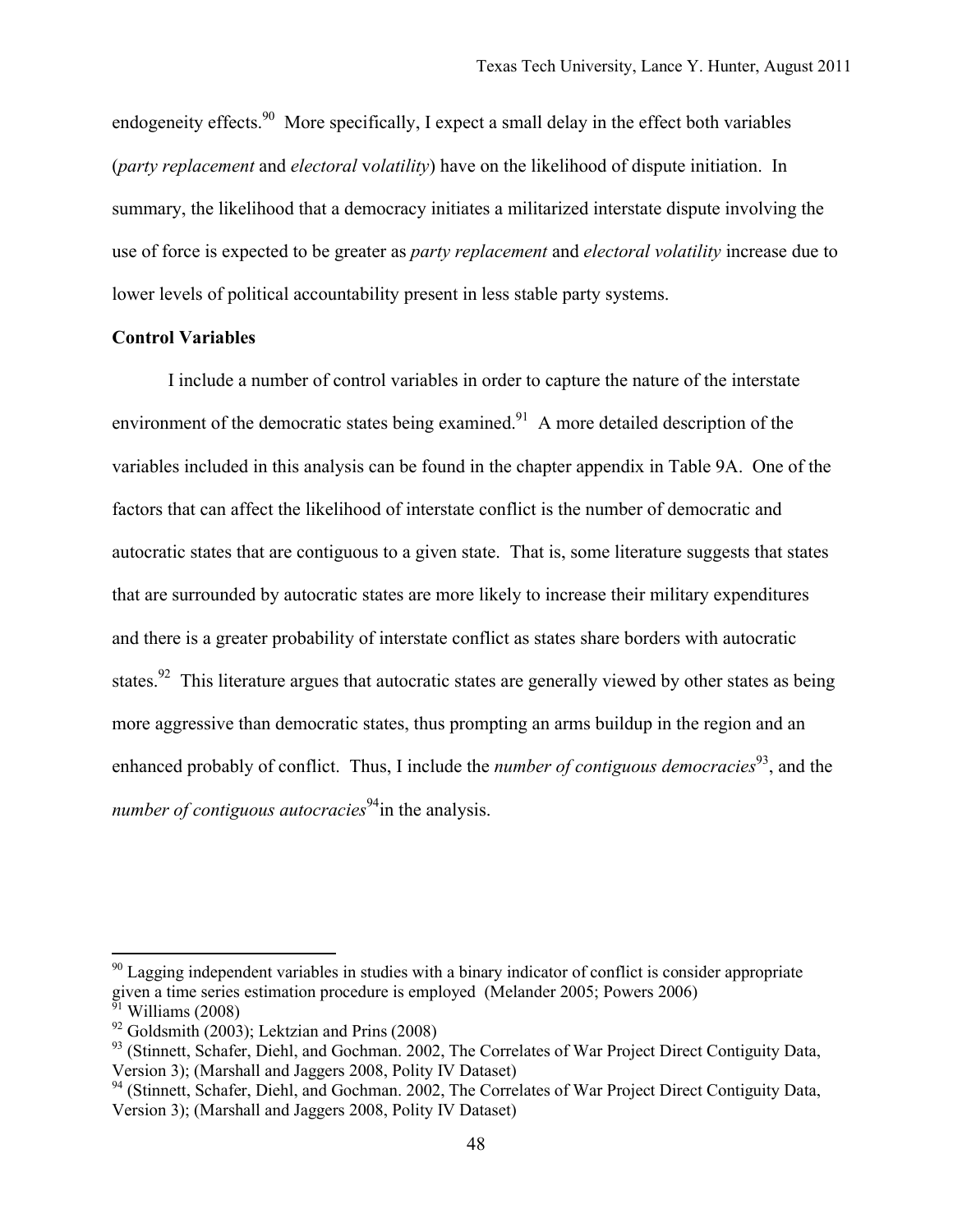Many researchers argue that alliances are also important factors affecting the likelihood of conflict initiation.<sup>95</sup> There is debate within the literature regarding whether alliances increase the likelihood of interstate conflict,  $96$  or decrease the likelihood of conflict,  $97$  and some scholars contend that alliances both increase and decrease the probability of conflict.<sup>98</sup> Additional research suggests that the effect of alliances on conflict is dependent on factors such as polarity,99 territory and the distribution of capabilities in the interstate system. Thus, I control for alliances by measuring the *total number of alliances*<sup>100</sup>of each democracy, and the *similarity of alliance portfolio* each democracy has with the system leader.<sup>101</sup>

Many scholars also consider power to be central to the study of conflict.<sup>102</sup> In addition,

some researchers contend that as states acquire more power they have a greater likelihood of

initiating conflict with other states.<sup>103</sup> Thus, I include several measures in attempting to capture

the concept of state power. One indicator that is frequently used to measure the power of a state

<sup>&</sup>lt;sup>95</sup> Bueno de Mesquita & Singer 1973; Geller & Singer 1998; Sprecher and Krause 2006

<sup>96</sup> Levy 1981; Vasquez 1993

<sup>&</sup>lt;sup>97</sup> Gelpi 1999; Vasquez & Elman 2003

<sup>&</sup>lt;sup>98</sup> Smith (1995)

<sup>99</sup> Singer & Small (1968); Bueno de Mesquita (1978); Wayman (1984)

<sup>&</sup>lt;sup>100</sup> Gibler, Sarkees. 2004. "Measuring Alliances: The Correlates of War Formal Interstate Alliance Data set, 1816 – 2000." Journal of Peace Research 41(2): 211 – 222.

<sup>&</sup>lt;sup>101</sup> To capture the nature of alliances with the system leader I use the tau-s alliance variable. The tau S correlation is determined by the alliance relationship between the state in question and the system leader (Britain until 1945, and the US following 1945) based on the S correlation calculation. "The S correlation calculation performed by EUGene is based on the calculation used by Signorino and Ritter (1999). Like the Kendall tau-b, S evaluates the rank order correlation for two states' alliance portfolios. Unlike tau-b, S also takes into account both the presence and absence of an alliance in the correlation calculation. For example, the fact that a state has identical alliances with some states as well as no alliances with identical sets of other states is accounted for in the S calculation, but not in tau-b. Signorino and Ritter note that while tau-b is an excellent measure of rank order similarity, it has inherent flaws that allow a variety of alliance portfolio tables to have identical tau-b results which impact studies looking beyond rank order similarity" (Bennett and Stam, 2007, p. 16).

<sup>&</sup>lt;sup>102</sup> (Morgan and Campbell 1991; Bueno de Mesquita and Lalman 1992; Mearsheimer 1994-1995, 2001; Palmer and Morgan 2006)

<sup>103</sup> Palmer and Morgan (2006)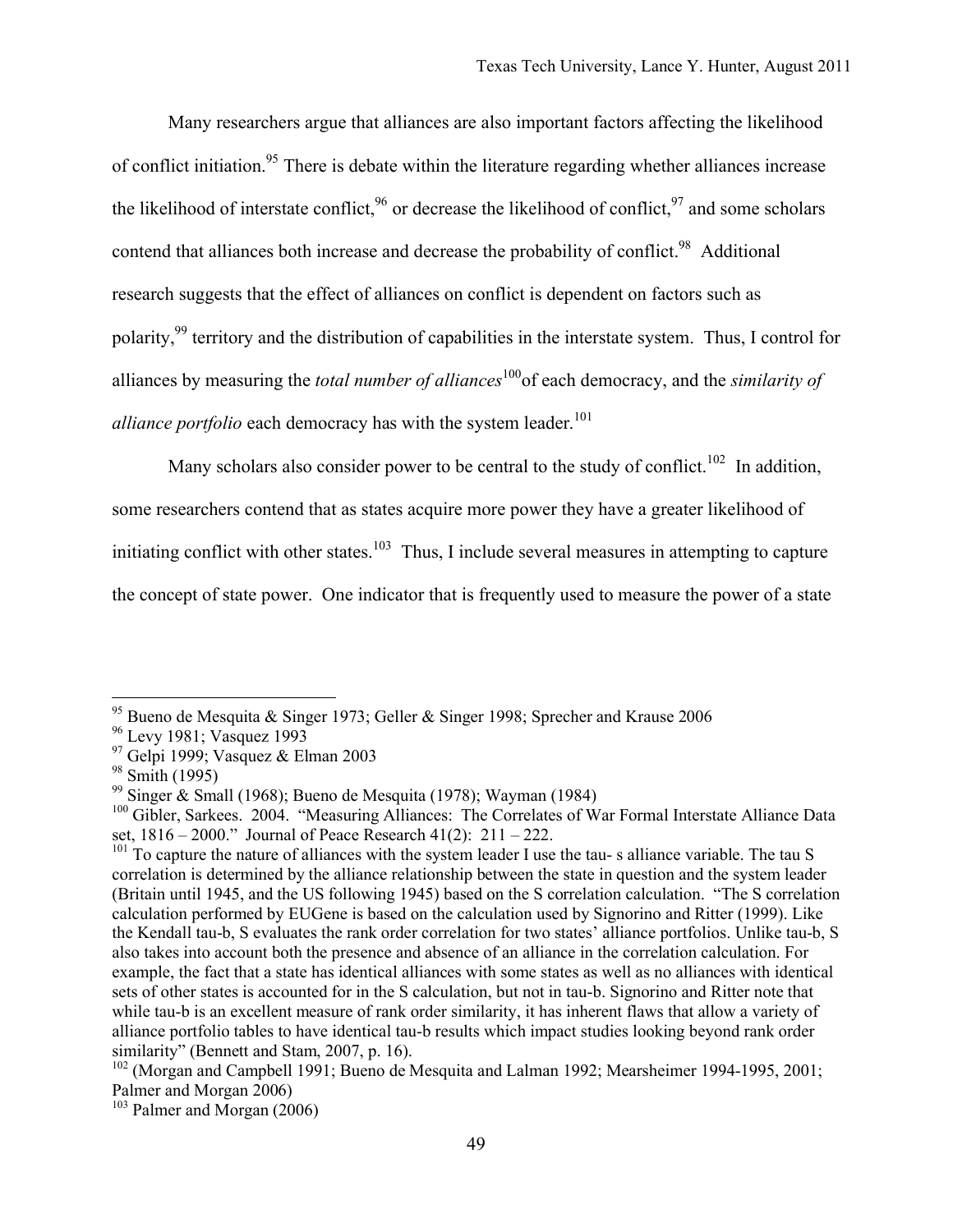is the Composite Index of National Capabilities (*CINC)*. 104 The *CINC* score provides information pertaining to the amount of capabilities each state in the interstate system has relative to every other state. As a state's *CINC* score increases, this indicates that a given state possesses more relative power compared with every other state in the global system. Therefore, while I am not conducting a dyadic analysis, utilizing the *CINC* score is appropriate for a monadic study because the increase or decrease in the *CINC* score provides information regarding the level of capabilities of each state from year to year relative to the capabilities present in the entire global system. In addition, I include a number of additional measures to gauge the level of state power in order to provide for robustness. One measure is a*nnual percentage gross domestic product growth*. Some scholars contend that GDP is an adequate proxy measure of state capacity.<sup>105</sup> Furthermore, as a state increases or decreases in GDP, this indicates the potential level of change in state capacity and state power for a given year. In addition, many scholars contend that the domestic economic environment and the level of economic growth within democracies influence the likelihood of conflict onset.<sup>106</sup> Thus, I include *annual percentage GDP growth*<sup>107</sup> in order to provide an indicator of the economic conditions within democratic states. The *annual percentage GDP growth* measure is lagged one period in order to capture the delayed impact changing economic conditions may have on the probability of dispute onset. I also include *total population*<sup>108</sup> and *military spending*<sup>109</sup> as measures of state strength. Examining a state's total population<sup>110</sup> reveals information regarding

<sup>&</sup>lt;sup>104</sup> (Singer Bremer and Stuckey 1972, Correlates of War Project)

 $105$  (Fearon and Laitin 2003)

 $106$  (Oneal and Tir 2006)

 $107$  World Development Indicators (2008)

<sup>108</sup> World Development Indicators (2008)

<sup>109</sup> World Development Indicators (2008)

<sup>&</sup>lt;sup>110</sup> While a measure of total population is included in the Composite Index of National Capabilities (CINC) score, I believe it is important to include a separate measure of total population that is separate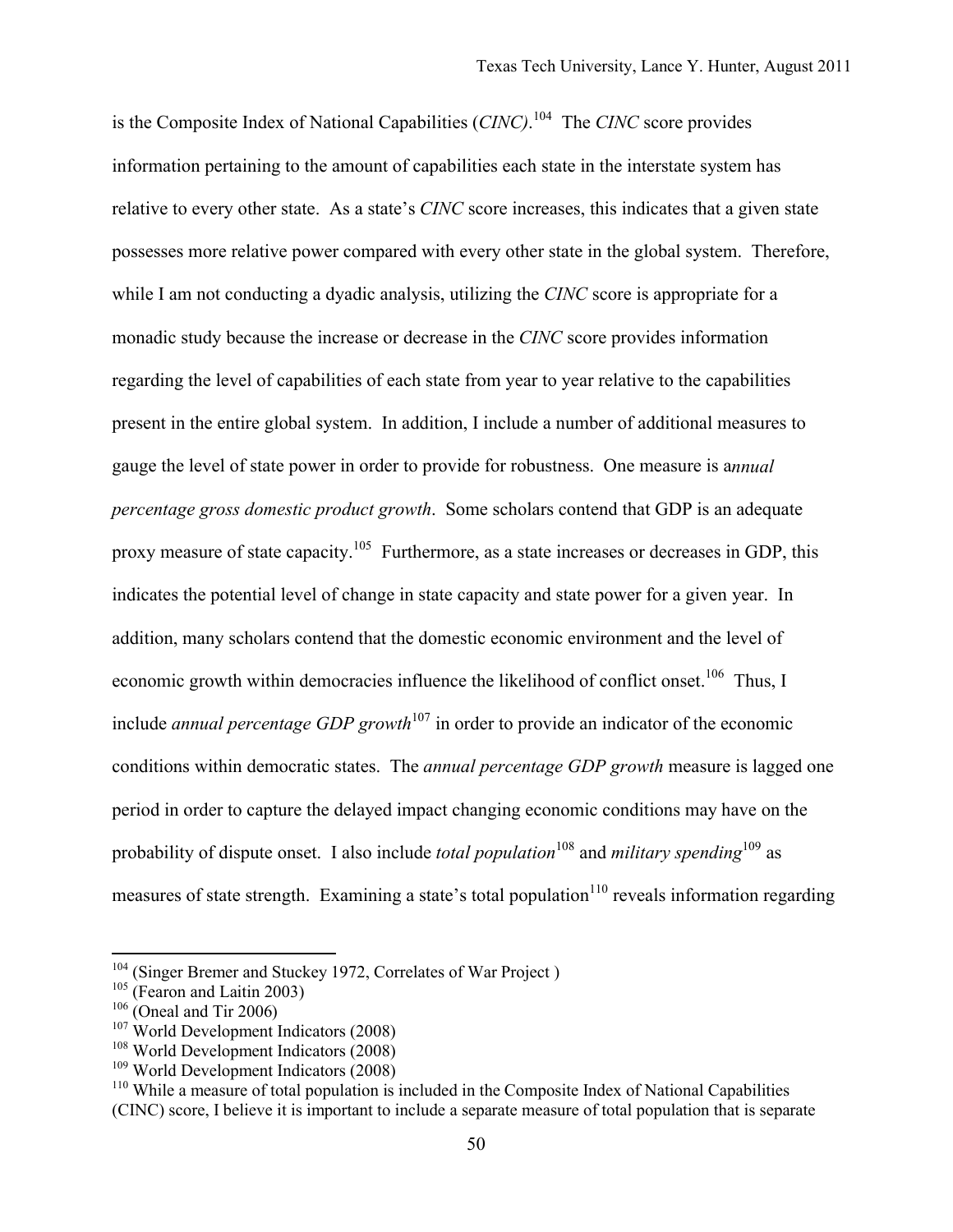the potential size of its standing army. That is, states with larger total populations can provide for larger standing armies in times of war, given that they have adequate resources to convert eligible segments of the general population into the military. Furthermore, states that spend larger amounts on the military will have greater military capabilities. In addition, as levels of military spending increase, states may be readying themselves for a potential conflict. Thus, including the additional measures of a*nnual percentage GDP growth*, *total population* and *military spending* are important for the examination of conflict initiation. In addition, some scholars argue that states that are major powers are more likely to be involved in interstate conflicts.<sup>111</sup> Thus, I control for whether a democratic state is considered to be a major power by including the dichotomous *major power status* measure from the Correlates of War Dataset.<sup>112</sup>

The distribution of power within the interstate system can also be an important factor when investigating the causes of interstate conflict. More specifically, polarity (whether the interstate system is unipolar, bipolar or tripolar) can influence overall stability and the likelihood of interstate conflict between states.<sup>113</sup> Furthermore, seeing that the analysis is from 1975 – 2001, it is important to account for the distribution of power in the interstate system because some years of observation are during the cold war - in a bipolar system- and other years are not. Thus, I include the *syscon* variable from the Correlates of War Dataset to capture the change in the concentration of power within the interstate system<sup>114</sup> from year to year. The *syscon* variable

from the CINC score in order to fully account for the effect larger populations may have on overall state capacity and state power. Furthermore, the total population measure is taken from a separate data source, which provides for an additional robustness check.

 $111$  Palmer and Morgan (2006)

<sup>&</sup>lt;sup>112</sup> (Singer, Remer, and Stuckey 1972. "Capability Distribution, Uncertainty, and Major Power War, 1820 – 1965." in Bruce Russett (ed) *Peace, War, and Numbers*, Beverly Hills: Sage, 19 – 48.

<sup>&</sup>lt;sup>113</sup>(Deutsch and Singer 1964; Waltz 1964; Waltz 1979; Thompson 1986; Wagner 1986; Mansfield 1988; Niou, Ordershook and Rose 1989)

<sup>&</sup>lt;sup>114</sup> The syscon variable within the Correlates of War measures the concentration of relative power among the major powers in the world system. Values closer to 0 indicate there is more disperse relative power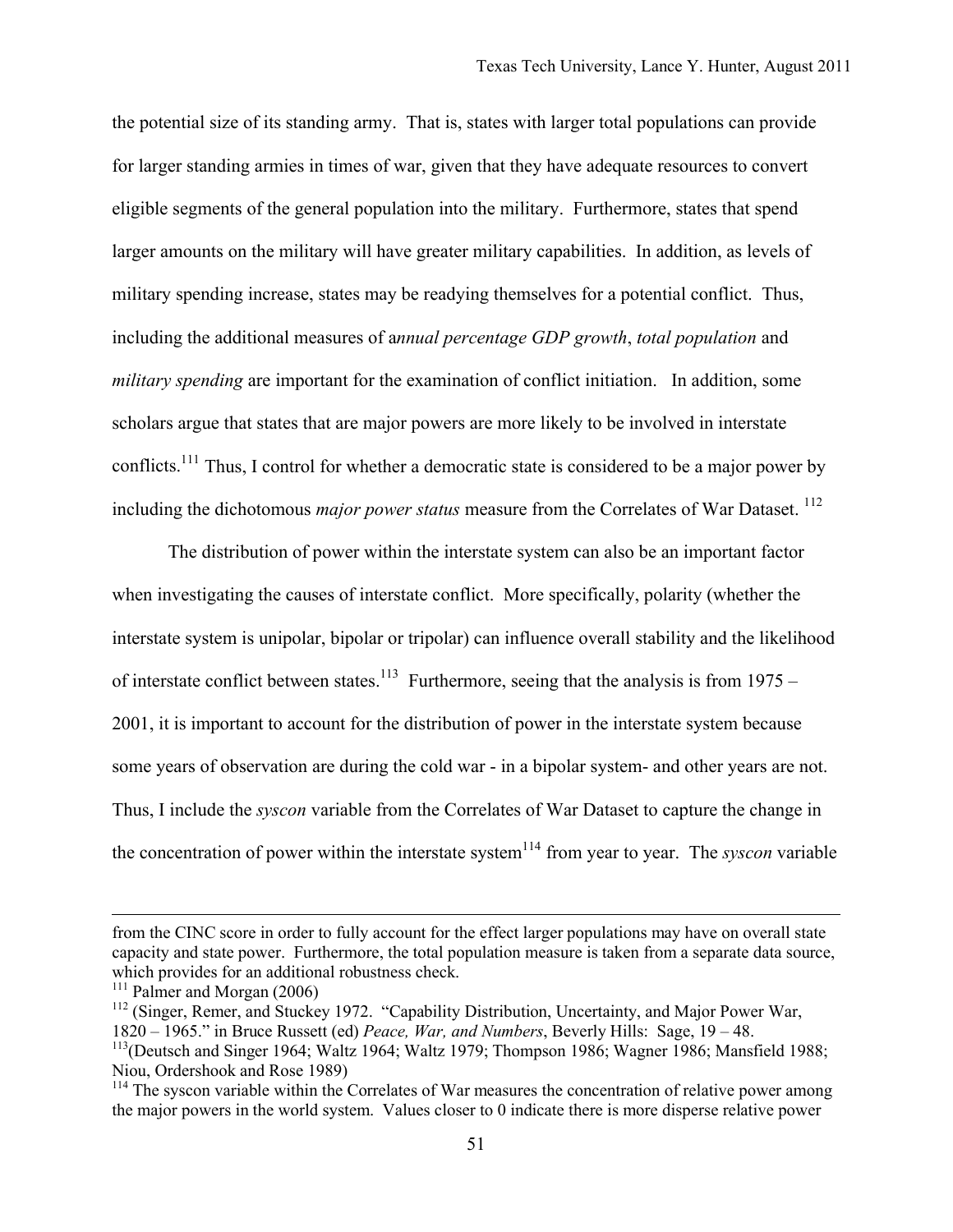is lagged one period in order to account for any destabilizing effects transitions from one form of polarity to another may have on the likelihood of conflict, as well as to control for the overall change in the distribution of power and its effect on system stability. In order to control for contagion effects stemming from an interstate war or conflict, I also control for whether a democracy is involved in an *interstate war*115, the *number of interstate war deaths* associated with an interstate war<sup>116</sup>, the *number of Militarized Interstate Disputes involving the use of* force<sup>117</sup>, and the *number of Fatal Militarized Interstate Disputes*.<sup>118</sup> The conflict variables: *interstate war*119, the *number of interstate war deaths*120, and the *number of Militarized Interstate Disputes involving the use of force* are lagged one period in order to account for their delayed effect on the likelihood of conflict initiation.

There also is a large body of literature within the international relations literature that

suggests that the degree of political fractionalization within democratic governments

significantly affects the likelihood of conflict onset.<sup>121</sup> I include additional measures to assess the

degree of political polarization within democratic governments that include the *level of* 

among the major power states in the interstate system (e.g., multipolar systems). Values closer to 1 indicate a single state or two states possess a greater distribution of power in the interstate system compared with the remaining states (e.g., bipolar or unipolar systems) (Singer Bremer and Stuckey 1972, Correlates of War Project ).

<sup>&</sup>lt;sup>115</sup> (Sarkees, Meredith Reid and Frank Wayman 2000. "The Correlates of War Data on War: An Update to 1997," Conflict Management and Peace Science, 18/1: 123 – 144).

<sup>&</sup>lt;sup>116</sup> (Sarkees, Meredith Reid and Frank Wayman 2000. "The Correlates of War Data on War: An Update to 1997," Conflict Management and Peace Science, 18/1: 123 – 144).

<sup>&</sup>lt;sup>117</sup> (Ghosn, Faten, Palmer, and Bremer 2004. "The MID3 Data Set, 1993 – 2001: Procedures, Coding Rules, and Description." Conflict Management and Peace Science 21: 133 – 154).

<sup>&</sup>lt;sup>118</sup> (Ghosn, Faten, Palmer, and Bremer 2004. "The MID3 Data Set, 1993 – 2001: Procedures, Coding Rules, and Description." Conflict Management and Peace Science 21: 133 – 154).

<sup>&</sup>lt;sup>119</sup> (Sarkees, Meredith Reid and Frank Wayman 2000. "The Correlates of War Data on War: An Update to 1997," Conflict Management and Peace Science, 18/1: 123 – 144).

<sup>&</sup>lt;sup>120</sup> (Sarkees, Meredith Reid and Frank Wayman 2000. "The Correlates of War Data on War: An Update to 1997," Conflict Management and Peace Science, 18/1: 123 – 144).

<sup>&</sup>lt;sup>121</sup> (Morgan and Campbell 1991; Hagan 1994; Bueno de Mesquita and Siverson 1995; Huth and Allee 2002)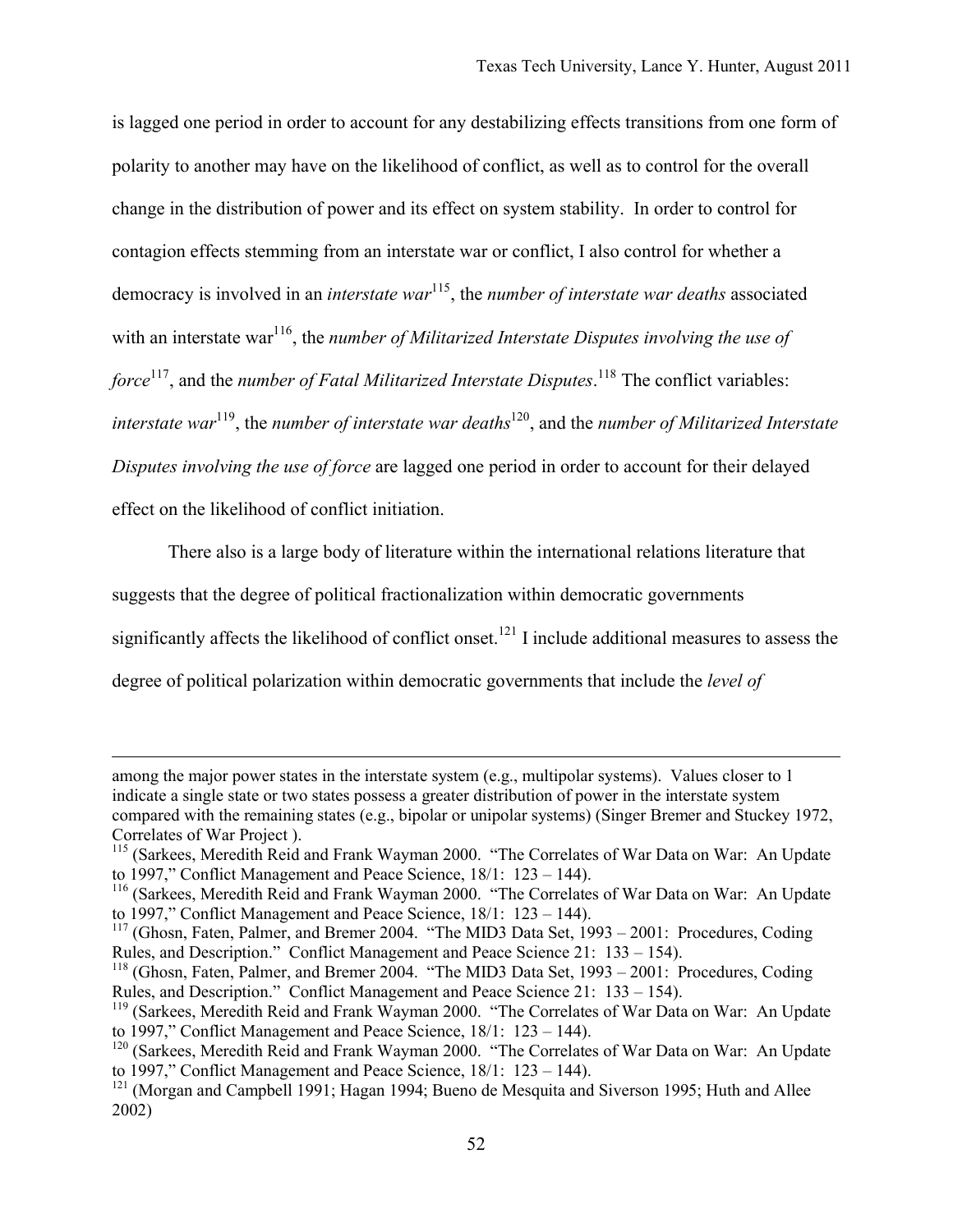*government fractionalization*<sup>122</sup> and the *degree the party of the executive controls the*  legislature.<sup>123</sup> Scholars also contend that the type of electoral system within democracies<sup>124</sup> and the type of democratic regime<sup>125</sup> play an important role in predicting the likelihood of conflict initiation. Thus, I also control for the nature of electoral systems within democracies and the type of democratic regime that include *district magnitude*<sup>126</sup>, whether an electoral system is a *Proportional Representation System (PR)*<sup>127</sup>, or *Mixed Member System (MMS)*<sup>128</sup>, and whether a democracy is a *presidential* or *parliamentary system*. 129 Furthermore, some scholars contend that the proximity of elections can affect the likelihood of conflict initiation within democracies.<sup>130</sup> Thus, I also include an indicator regarding whether a given year of observation is an *election year* for a democratic executive. I also include regional dummy variables in order to control for regional effects.

## **Estimation Method**

I have cross-sectional time series data with a rare-events dichotomous dependent variable. In order to assess the impact party system stability has on the probability that a democracy initiates a militarized interstate dispute (MID) involving the use of force, I use a random effects logit model with cubic splines and a lagged dependent variable in order to control for temporal dependence as recommended by Beck, Katz and Tucker (1998) and Beck and Katz

 $122$  The probability that two deputies picked at random from among the government parties will be of different parties (Database of Political Institutions, Keffer et al 2004)

 $123$  Does the party of the executive have an absolute majority in the houses that have lawmaking powers? (Database of Political Institutions (Keefer et all 2004)

 $124$  (Leblang and Chan 2003)

 $125$  (Prins and Sprecher 1999; Elman 2000)

 $126$  Database of Political Institutions (Keefer et al 2004)

 $127$  Database of Political Institutions (Keefer et al 2004)

<sup>&</sup>lt;sup>128</sup> Database of Political Institutions (Keefer et al 2004)

<sup>129</sup> Database of Political Institutions (Keefer et al 2004)

 $130$  Gaubatz (1991)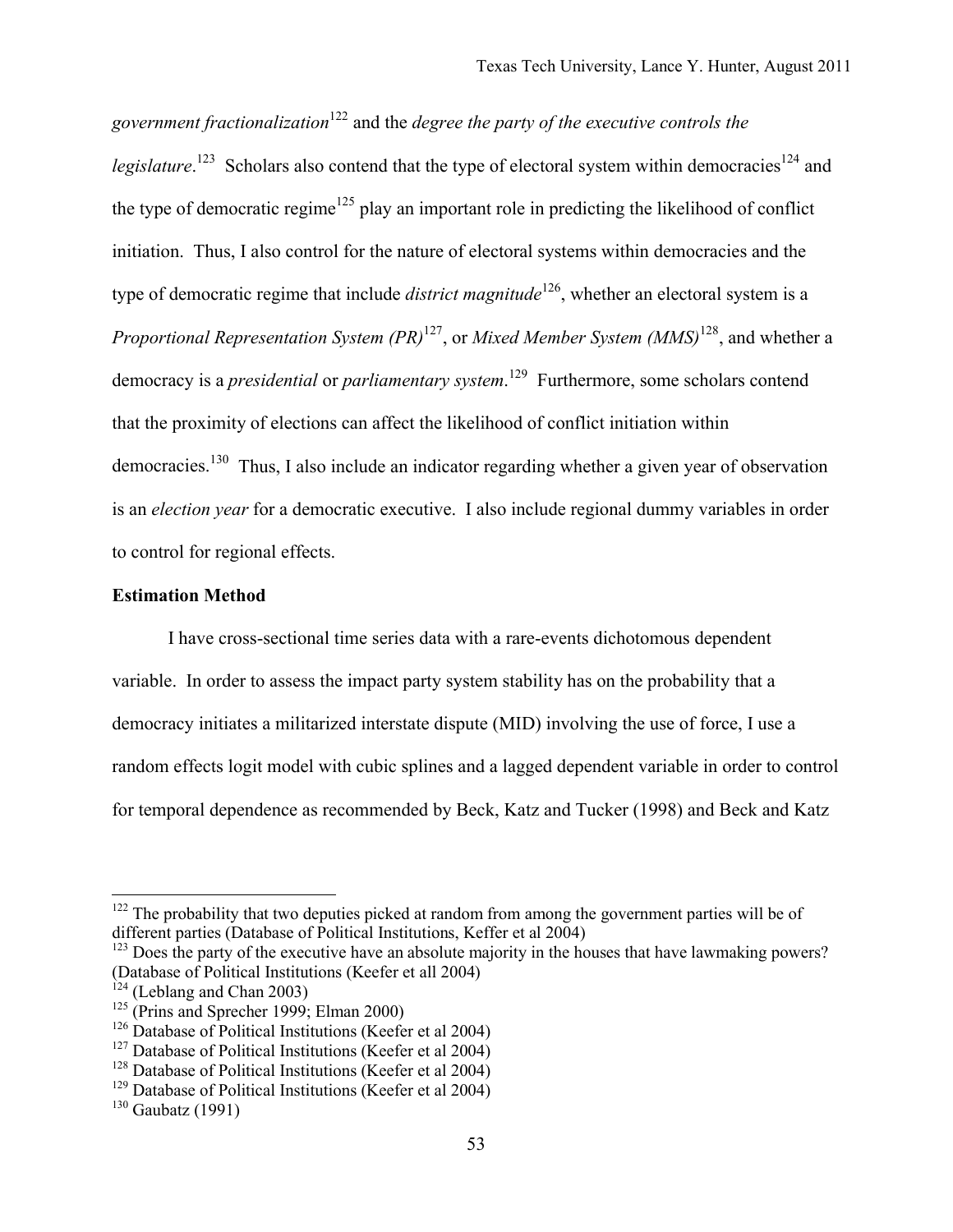(2004).131As they argue, there is much confusion regarding how to deal with the issue of time in peace studies. Utilizing splines has been considered a feasible method to employ in a large N rare events study that uses MLE estimation.<sup>132</sup> Splines deal with time by creating a trend variable that captures different periods. Thus, this may be the most acceptable method in respect to a large N rare events study that uses MLE estimation.<sup>133</sup> Furthermore, I conducted a Hausman test following my estimation of both models using fixed and random effects estimations and found that a random effects model was appropriate for the given data.<sup>134</sup>

### **Empirical Results**

The analysis indicates strong support for the argument that party system stability influences dispute initiation. As indicated in Table 1A, Model 2, *electoral volatility* has a statistically significant and positive effect on dispute initiation which provides support for the first hypothesis that democracies will be more likely to initiate militarized interstate disputes as levels of electoral volatility are greater. As shown in Table 1A, Model 1, *party replacement* has a statistically significant and positive impact on the initiation of MIDs involving the use of force. Democracies are more likely to initiate a militarized interstate dispute as new political parties capture a greater percentage of votes within democracies. This provides support for my second hypothesis that democracies will be more likely to initiate militarized interstate disputes as the percentage of votes won by new parties is greater. These results also offer support for the general argument that democracies with less stable party systems are more likely to purse revisionist activity in the interstate system.

<sup>&</sup>lt;sup>131</sup> I used xtlogit with Stata version 11 to estimate the models in this analysis because the dataset consists of cross sectional, time-series data.

 $132$  Mansfeield and Pevehouse (2000) provide additional explanations regarding the use of splines in timeseries, cross-sectional data with a rare event, binary dependent variable.

 $133$  Beck and Katz (2004)

<sup>&</sup>lt;sup>134</sup> After comparing the results of the fixed effects and random effects models, the P-value for both models was greater than .05 indicating a random effects model was appropriate for the given data.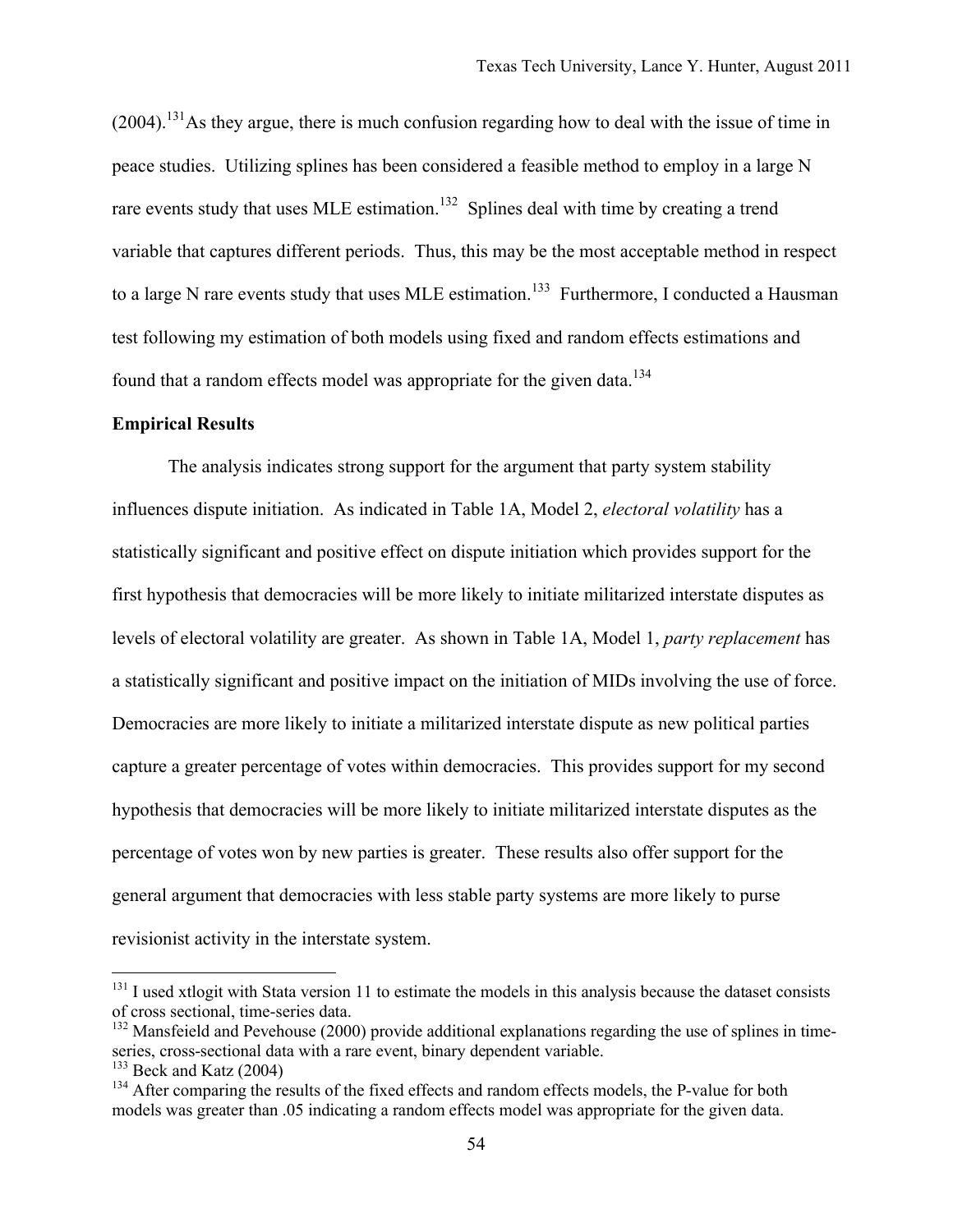The substantive effects of *party replacement* and *electoral* v*olatility* on the likelihood of dispute initiation involving the use of force are determined by generating the predicted probabilities using the estimates from the logit estimations from Models 1 and 2 in Table 1A. The predicted probabilities are shown in Models 11 and 12 in Table 4A. The predicted probabilities were calculated by computing the baseline probability of a dispute initiation where the *revisionist state* variable was assumed to equal 0, and the independent variables were held at their mean values. As expected, the predicted probabilities are small due to the presence of a rare events, binary dependent variable. We see that when *party replacement* is set at its mean value there is a .06% probability of a dispute initiation. When *electoral volatility* is set at its mean value there is a .09% probability of dispute initiation. These finding provide support for the argument that democracies with less stable party systems are more likely to initiate militarized interstate disputes involving the use of force in the interstate system.

The control variables included to capture the state of the interstate system: the *number of fatal MIDs,* the *change in the concentration of power in the interstate system*, *alliance with system leader* and the *total number of contiguous autocracies* have a positive and statistically significant association with the probability of dispute initiation in both models, as listed in Table 1A. The *number of fatal MIDs* and the *total number of contiguous autocracies* were expected to be associated with a greater number of disputes based on previous literature. Furthermore, the *major power status* of a democracy is positively and significantly associated with the likelihood of dispute initiation, as predicted, but only in Model 2. The most surprising finding is that the *CINC* score has a negative and significant relationship with the probability of dispute initiation in both models.

## **Alternate Specifications**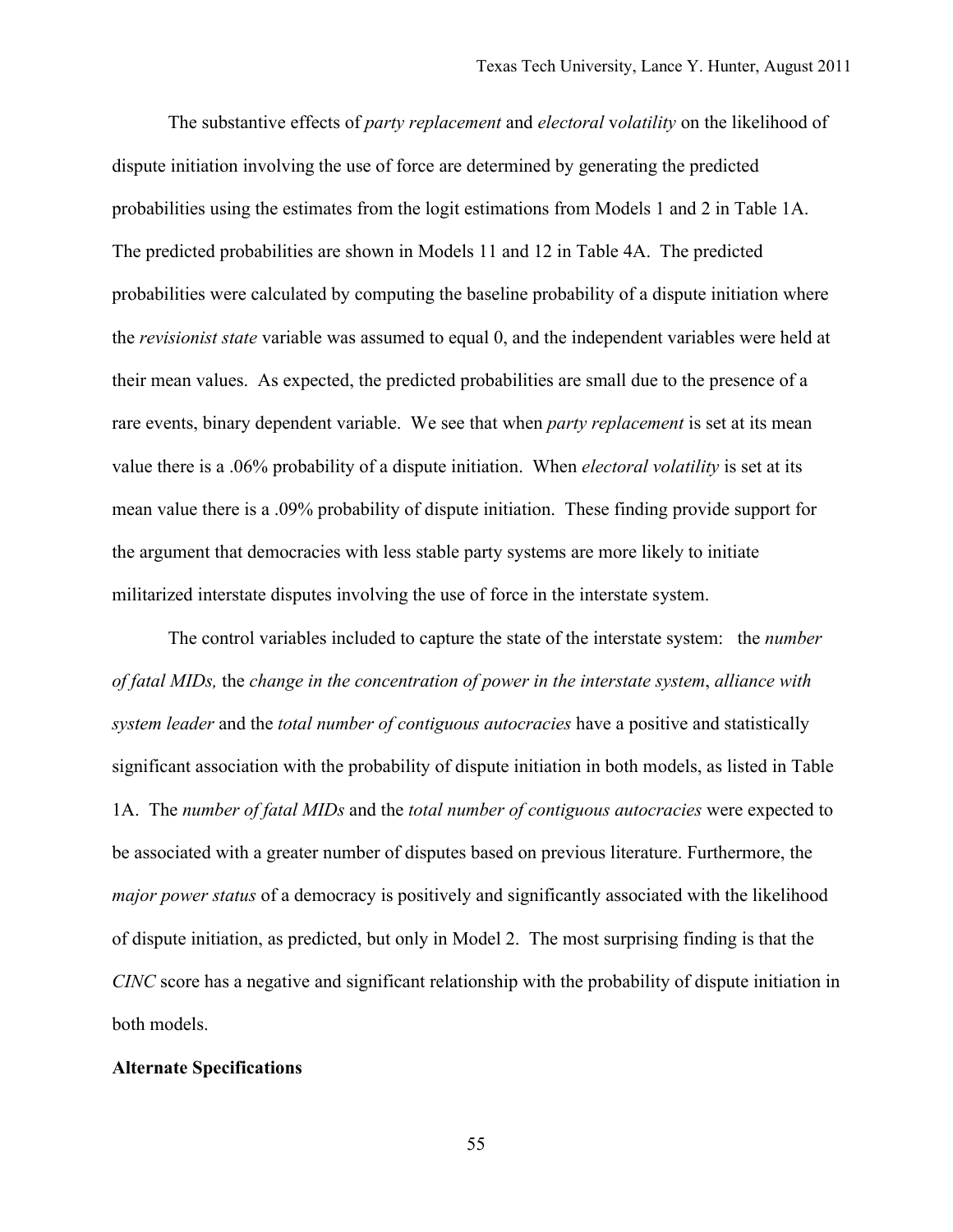After testing for collinearity within the models, I discovered that the variables *mixed member* electoral system and *district magnitude* were collinear with each other as well as with the *presidential* regime variable. While neither variable is collinear with the primary independent variables, or dependent variables, I run additional models in which I exclude *mixed member* electoral systems and *district magnitude* in order to alleviate concerns that the results are affected by collinearity. As seen in models 19 and 20 in Table 8A, the results are substantially unchanged when excluding the *mixed member* electoral system and *district magnitude* measures. *Party replacement* and *electoral volatility* continue to exert a positive and significant effect on the likelihood of an initiated MID involving the use of force when the collinear variables are excluded.

Following the initial estimation of the effects of *party replacement* and *electoral volatility* on the probability of dispute initiation, I estimate eight additional models by excluding countries that could have biasing effects on the prediction of an initiated dispute involving the use of force based on the results from Cook's D test that determines the potential effect exerted by outlier cases. Table 2A reports the results for Models 3 and 4 with the United States excluded, and Models 5 and 6 exclude Great Britain. The effects of the two independent variables (*party replacement and electoral volatility*) are unchanged across all models. Table 3A reports the results with Israel excluded from Models 7 and 8, and Models 9 and 10 exclude the United States, Great Britain and Israel. Once again, the results are not substantially changed for the *party replacement* and *electoral volatility* measures.

In order to provide for additional robustness, I estimate the effect of the party system stability measures (*party replacement* and *electoral volatility*) on the *originator variable* in the Correlates of War Dataset using a random effects logit model with cubic splines and a lagged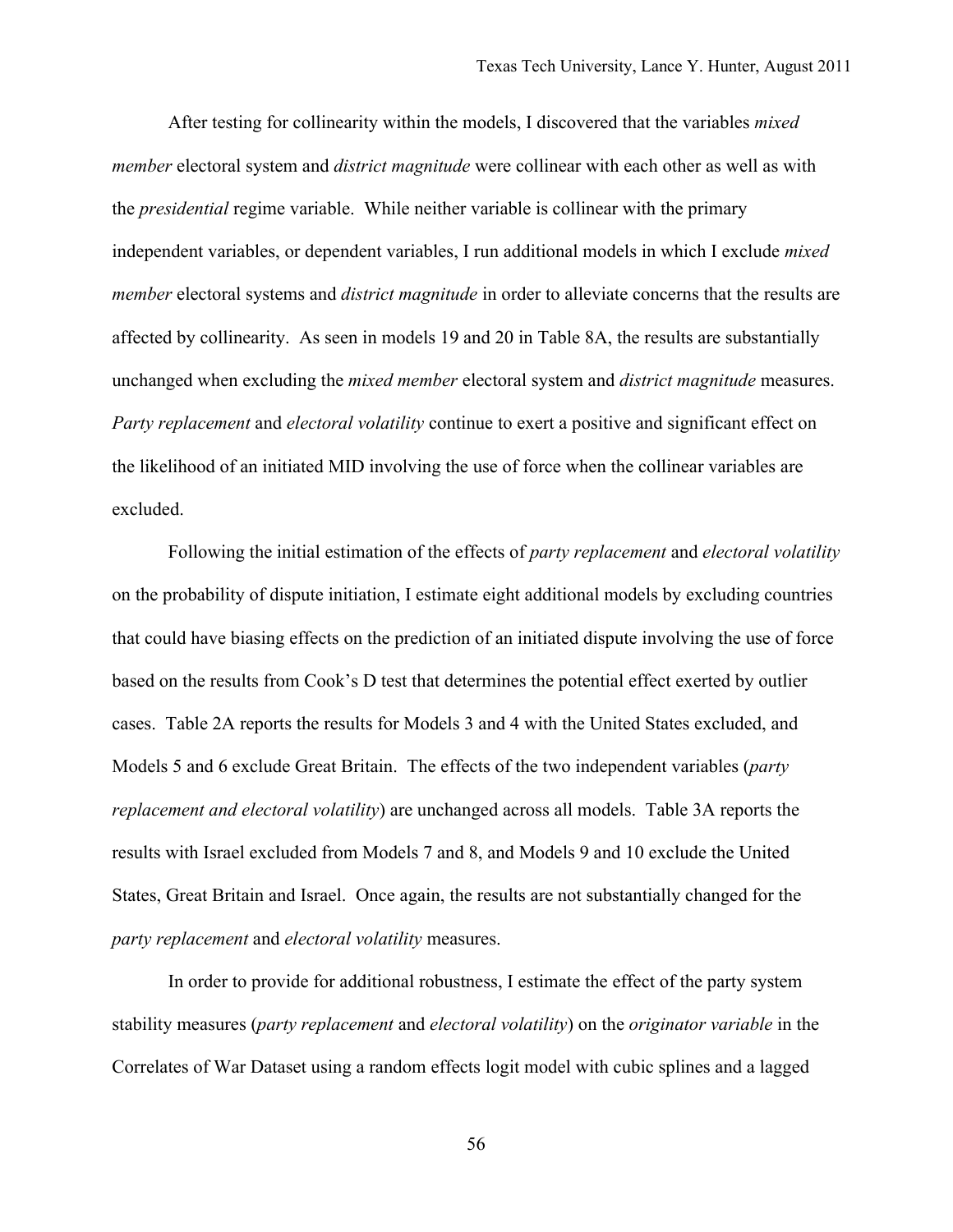dependent variable. The *originator* variable is intended to capture if a state is the first mover in an interstate conflict. However, the *originator* variable is considered to be inferior to the *revisionist state* variable in determining what state is responsible for escalating tensions that lead to the initiation of a militarized dispute.<sup>135</sup> As seen in Model 13 and Model 14 in Table 5A, *party replacement* and *electoral volatility* have a positive and significant association with the likelihood that a democracy originates a militarized interstate dispute involving the use of force.136 *Electoral volatility* is positive and significant at the 95% level and the *party replacement* measure is significant at the 90% level. However, the confidence interval of the *party replacement* variable crosses zero, so we cannot be fully certain in the relationship between the *party replacement* measure and the *originator* dependent variable.

I also conduct multiple Generalized Least Square (GLS) regressions with random effects to assess the impact of *electoral volatility* and *party replacement* on the *number of militarized interstate disputes* a state is involved in order to provide for additional robustness. The models include the *party replacement* and *electoral volatility* measures along with the standard control variables and the dependent variable is a count variable that indicates the *number of militarized interstate disputes* a state is involved in for each country-year. The disputes included are ones that are coded as having hostility levels ranging from 1 "No Militarized Action" to 5 "War" based on the hostility level variable in the Correlates of War Dataset.<sup>137</sup> The results displayed in Table 7A in Models 17 and 18 show that *party replacement* and *electoral volatility* are both positive and significant at the 95% level. The results indicate that democracies are involved in a

 $135$  Souva and Prins (2006)

<sup>&</sup>lt;sup>136</sup> The change in predicted probabilities of the effect of party replacement and electoral volatility on the probability a democracy initiates a conflict involving the use of force (with the originator dependent variable) are displayed in Model 15 and Model 16 in Table 6A.

<sup>&</sup>lt;sup>137</sup> Ghosn, Palmer and Bremer (2004)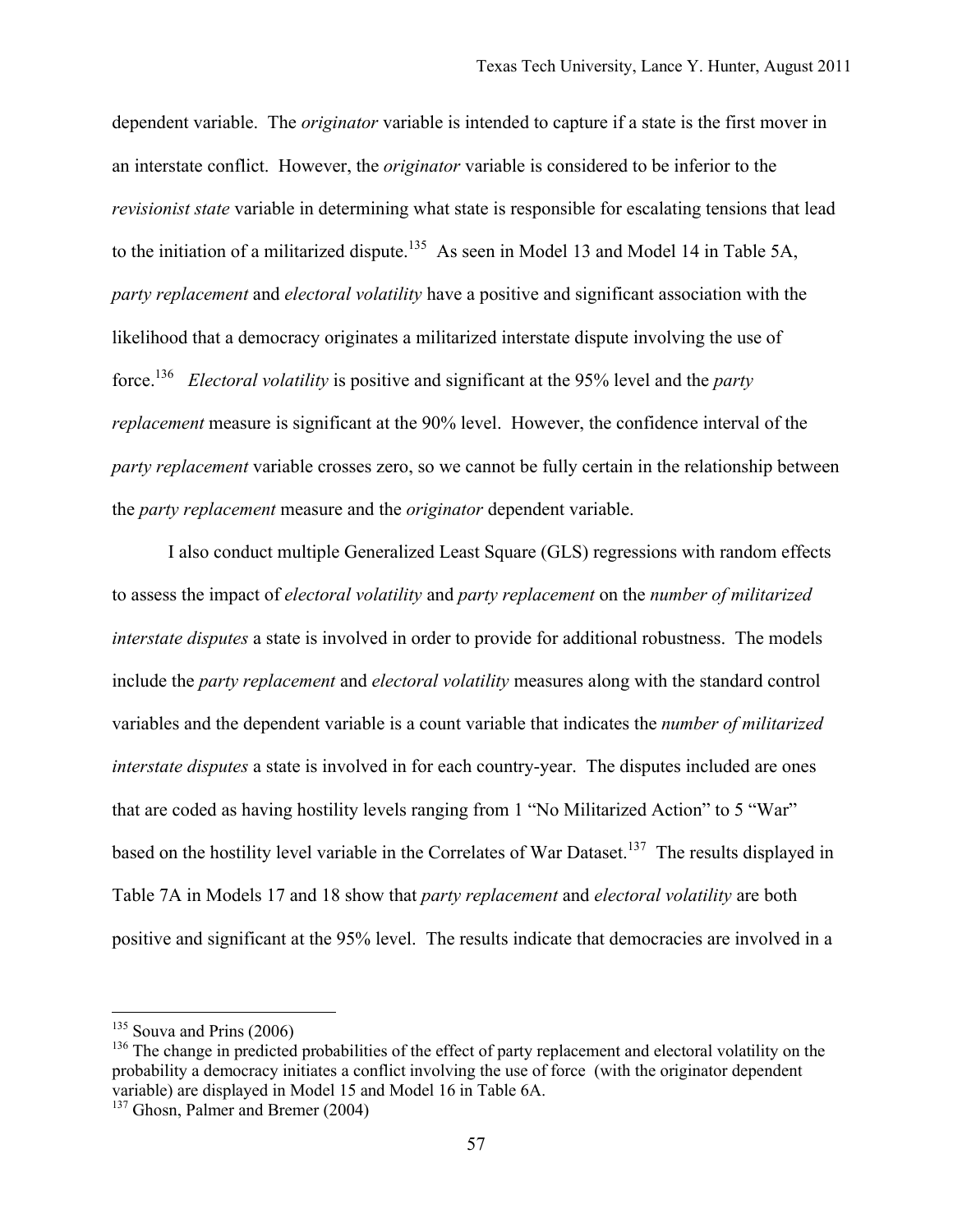greater *number of militarized interstate disputes* as there are higher levels of *electoral volatility* and *party replacement* within democracies.

In order to account for potential endogeneity in the analysis, I lag the *party replacement* and *electoral volatility* variables one period in all of the models in which I use random effects logistic estimations. In addition, given that I have a rare-events, binary dependent variable, the traditional Hausman test for endogeneity is inappropriate. Furthermore, using Hausman's (1978) instrumenting approach (exogeneity test) to detect endogeneity among the independent variables is also inappropriate given that I have a binary dependent variable. Thus, I utilize a reverse engineering approach by including the dependent variables (*revisionist state*, *originator*) as independent predictors of *party replacement* and *electoral volatility*. The results indicate that the dependent variables used to capture conflict initiation (*revisionist state* and *originator*) fail to have any substantive effect on electoral volatility and party replacement. Thus, conflict initiation does not appear to influence the level of party system stability within the democracies included in the dataset.

In summary, the empirical results indicate that less stable party systems are associated with a greater likelihood of conflict initiation within democracies. As there is more electoral volatility within party systems, and as new parties capture a greater percentage of votes, democracies are more likely to pursue revisionist activity in the interstate system. I argue that unstable party systems are associated with an increased probability of dispute initiation due to lower levels of accountability endemic to less stable party systems. In these systems, the ties between voters and politicians are weak, and voters have significantly less knowledge regarding the political party and leaders to hold responsible for specific policy outcomes. In such circumstances, democratic leaders have more flexibility to pursue revisionist type policies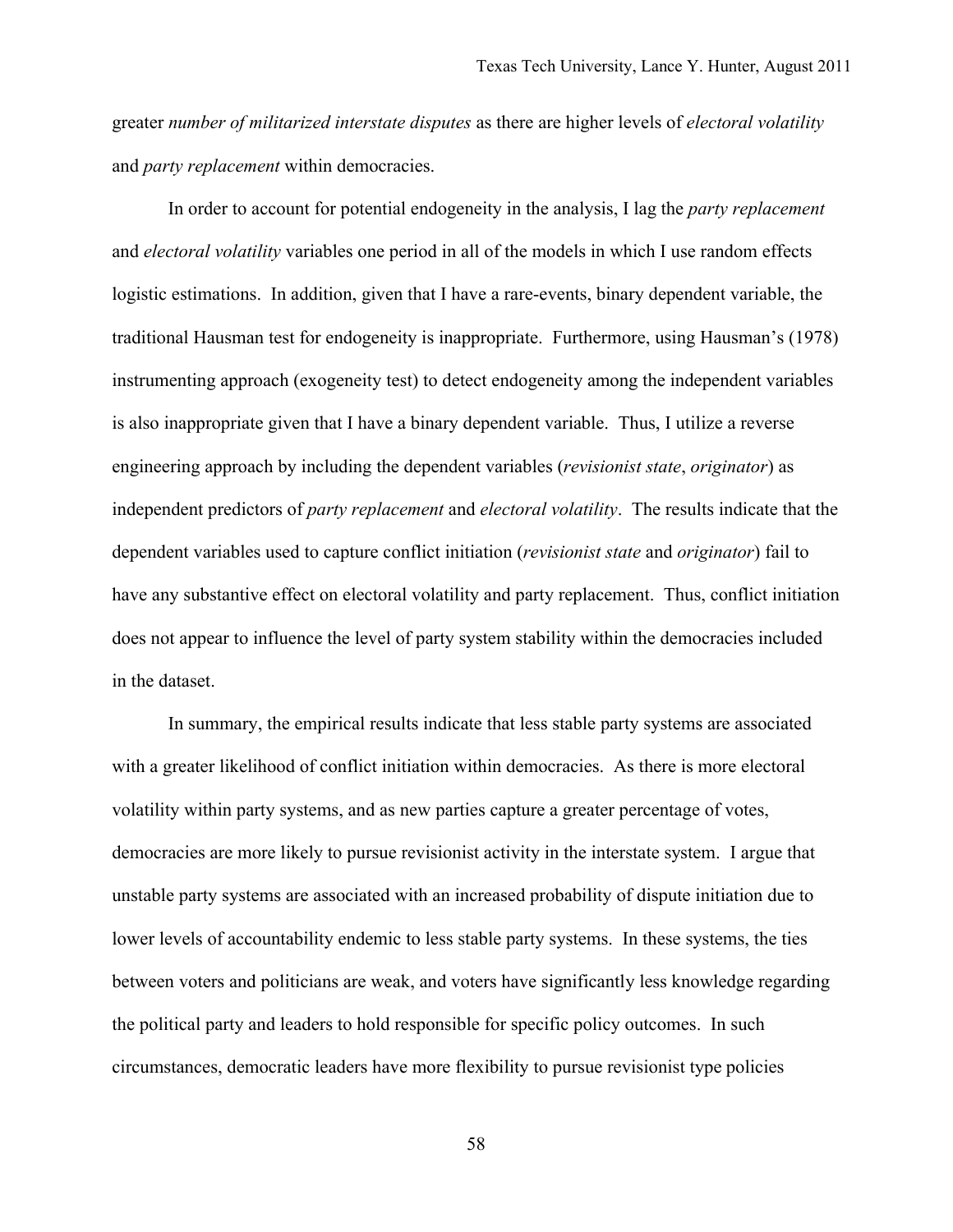because the likelihood that voters will remove political leaders from office as a result of unfavorable policy outcomes is hindered in unstable party systems.

## **Venezuela, Uruguay and Mexico – A Brief Comparison**

In this section I provide brief, anecdotal case studies from Venezuela, Uruguay and Mexico to show how the level of party system stability affects the initiation of conflict within democracies as well as influences the nature of the leadership within democratic states. I compare these cases based on their many similarities including levels of wealth, resources devoted to their respective militaries, and comparable interstate threats,  $^{138}$  which helps to hold potential explanations constant. However, an area where Venezuela, Uruguay and Mexico diverge is in their propensity for interstate conflict. From 1994 – 2004, Uruguay and Mexico were involved in zero interstate disputes while Venezuela was involved in nine interstate disputes.<sup>139</sup> To fully understand why states such as Venezuela, Uruguay and Mexico pursued significantly different foreign policy strategies, we must examine the manner through which the public can hold democratic leaders accountable through their party systems.

Venezuela's party system began to erode in the 1990s after years of experiencing strong party system stability. From 1983 – 1993, the average level of electoral volatility<sup>140</sup> within the Venezuelan party system was approximately 10%, and the average percentage of votes won by new parties was 8%. Venezuela was considered to have one of the most stable party systems in

<sup>&</sup>lt;sup>138</sup> See CIA World Factbook (2009) and World Bank (2008)

<sup>&</sup>lt;sup>139</sup> Militarized Interstate Dispute Dataset (Ghosn, Palmer and Stuart, 2004)

<sup>&</sup>lt;sup>140</sup> Two measures commonly used by comparative researchers to gauge party system stability are electoral volatility and party replacement (Przeworski 1975; Mainwairing and Scully 1995; Roberts and Wibbels 1999; Kuenzi and Lambright 2001; Stockton 2001; Birch 2001, 2003; Birnir 2005; Casas-Zamora 2005; Ishiyama 2007; Mainwaring and Zoco 2007). Electoral volatility is the change in the percentage of votes received among parties that have competed in consecutive elections. Higher levels of electoral volatility are associated with less stable party systems. The party replacement measure is simply the percentage of votes won by new parties. Party systems are considered to be less stable where new parties capture a greater percentage of votes.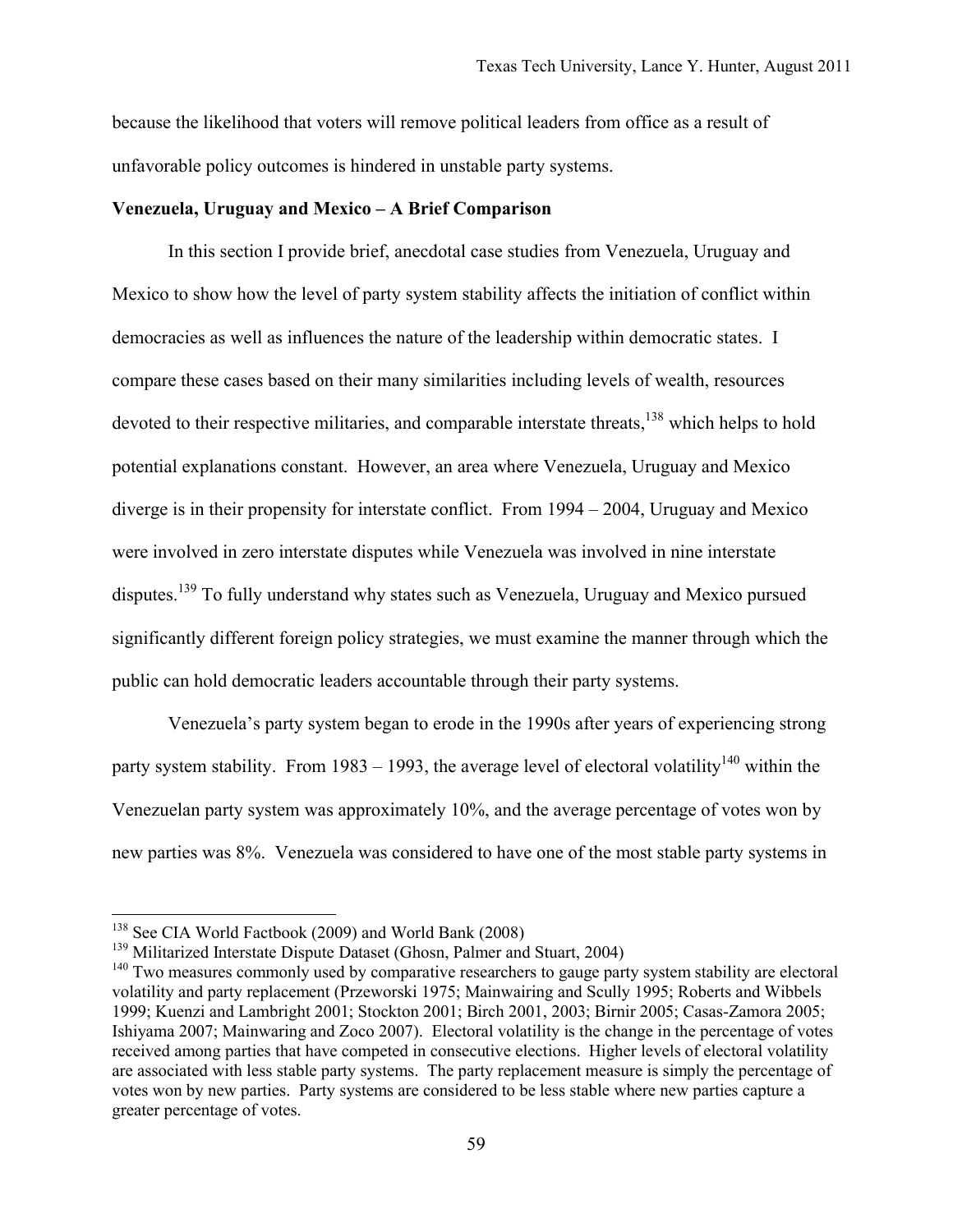Latin America. During this period, Venezuela was involved in only two interstate disputes involving the use of force, and in both disputes, Venezuela was not the initiator. However, from 1994 – 2004, Venezuela's party system destabilized in a dramatic manner. As Coppedge (2007, 137) writes, "Venezuela's party system has been transformed more completely than any other. From 1973 to 1988, competition was dominated by the center-left Acción Democrática party and the center-right Social Christian party COPEI. After nearly two decades of economic decline, however, voters lost faith in these two parties and began searching for alternatives. First abstention grew, then the party system fragmented, first in 1993, then even more in 1998." From 1994 – 2004, the average percentage of electoral volatility increased to 33% (which was a 22% increase compared with the previous decade), and the average percentage of votes won by new parties rose to 15% (7% increase compared with the pervious ten year period). As Roberts (2003) states: "This populist resurgence was especially astonishing in Venezuela, given the strength of the established institutions that had to be displaced to create political space for new populist figures. Indeed, for most of the 1980s, as other Latin American nations were struggling to establish or consolidate democratic regimes and rebuild party systems following periods of authoritarian repression, Venezuela surely would have been considered a "least likely case" for a regime threatening party system breakdown and populist resurgence" (38). During these ten years (1994 – 2004), Venezuela was involved in nine interstate disputes, out of which seven involved the use of force. Furthermore, Venezuela initiated seven of the disputes. Thus, Venezuela initiated seven times as many militarized disputes from 1994 -2004 compared with the previous ten year period.

Uruguay, in comparison, was involved in zero interstate disputes and maintained a stable party system throughout the decade (1994 – 2004), with the average level of electoral volatility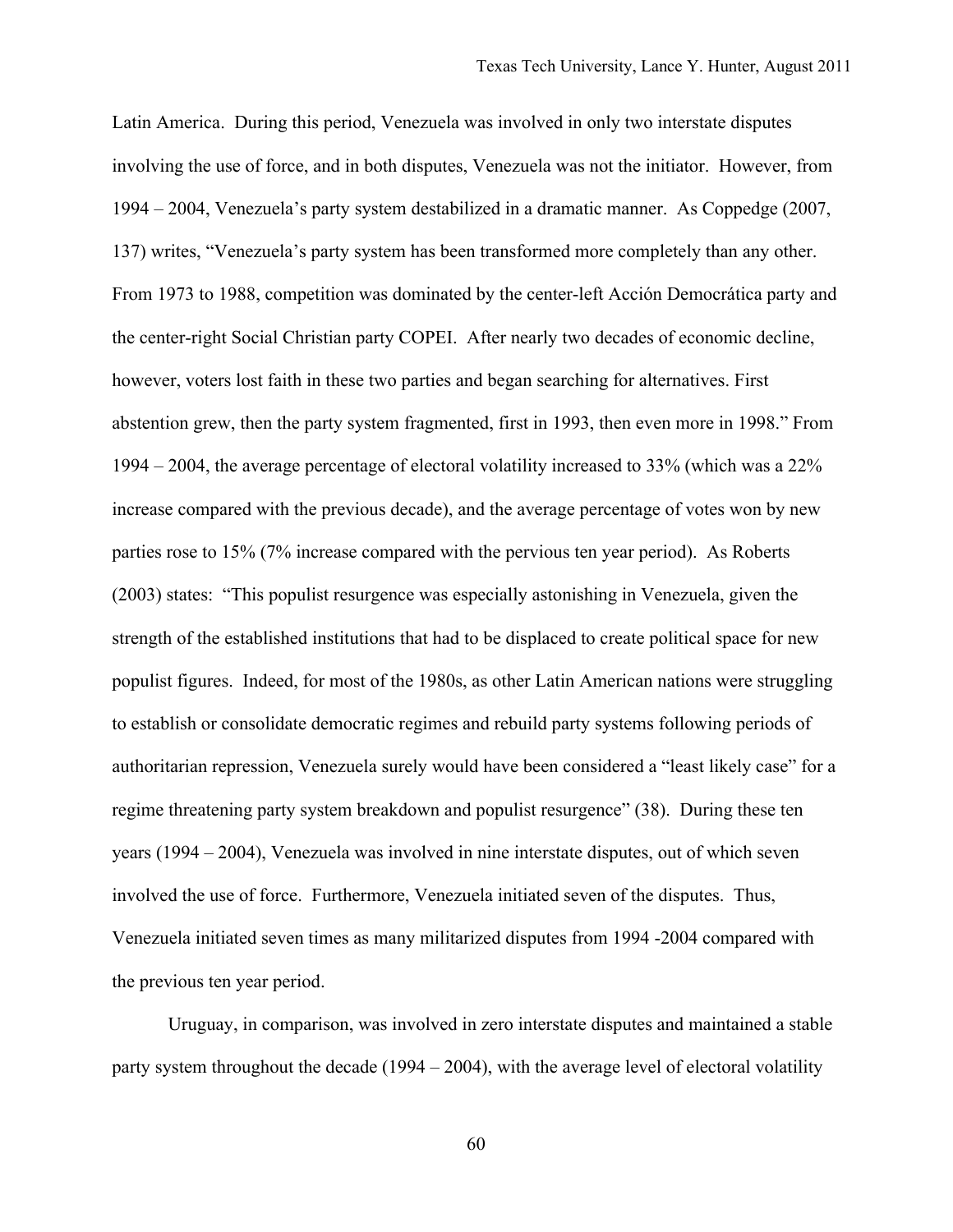remaining at 10% and the rate of party replacement was 14%. According to many scholars, Uruguay has one of the most stable and institutionalized party systems in Latin America (Cason, 2002, 91). The Uruguayan elections of 1999 and 2000 cemented the opinion by many that Uruguay continued to have one of the most stable and institutionalized party system in Latin America. In these elections the Colorados Party, the National Party (Blancos), and the Frente Amplio-Encuentro Progresista Party (Broad Front-Progressive Encounter, FA-EP) continued to capture consistent shares of votes at both the local and national level (Cason 2002).

In considering the nature of the political parties in Uruguay – we see that the Uruguayan political parties have strong connections with the electorate, which further aids electoral accountability. "In terms of overall party roots in society, one extreme is represented by Paraguay, the Dominican Republic, and Uruguay, all of which have political parties with deeply entrenched roots in society. In contrast, party roots in society are quite shallow in countries at the other extreme of the combined Party Roots measure, such as Guatemala, Argentina, and Venezuela" (Jones, 2005, 8-9). In sum, Uruguay's stable party system has provided political stability and consistency that has allowed its voters to hold their elected leaders responsible for policy decisions in a manner that has furthered democratic governance and accountability for Uruguayan elected leaders. As Cason (2002) states: "Uruguayan democracy is much stronger than most others in Latin America, and this strength is related to the party system" (92).

Mexico, surprisingly, also maintained a relatively stable party system throughout the decade. The average percentage of electoral volatility remained at 12% and the party replacement rate was 5%. Furthermore, from 1994 – 2004, Mexico was involved in zero interstate disputes. From the late 1980s to the early 1990s, Mexico transitioned from an autocratic regime dominated by the Revolutionary Institutional Party (PRI) to a more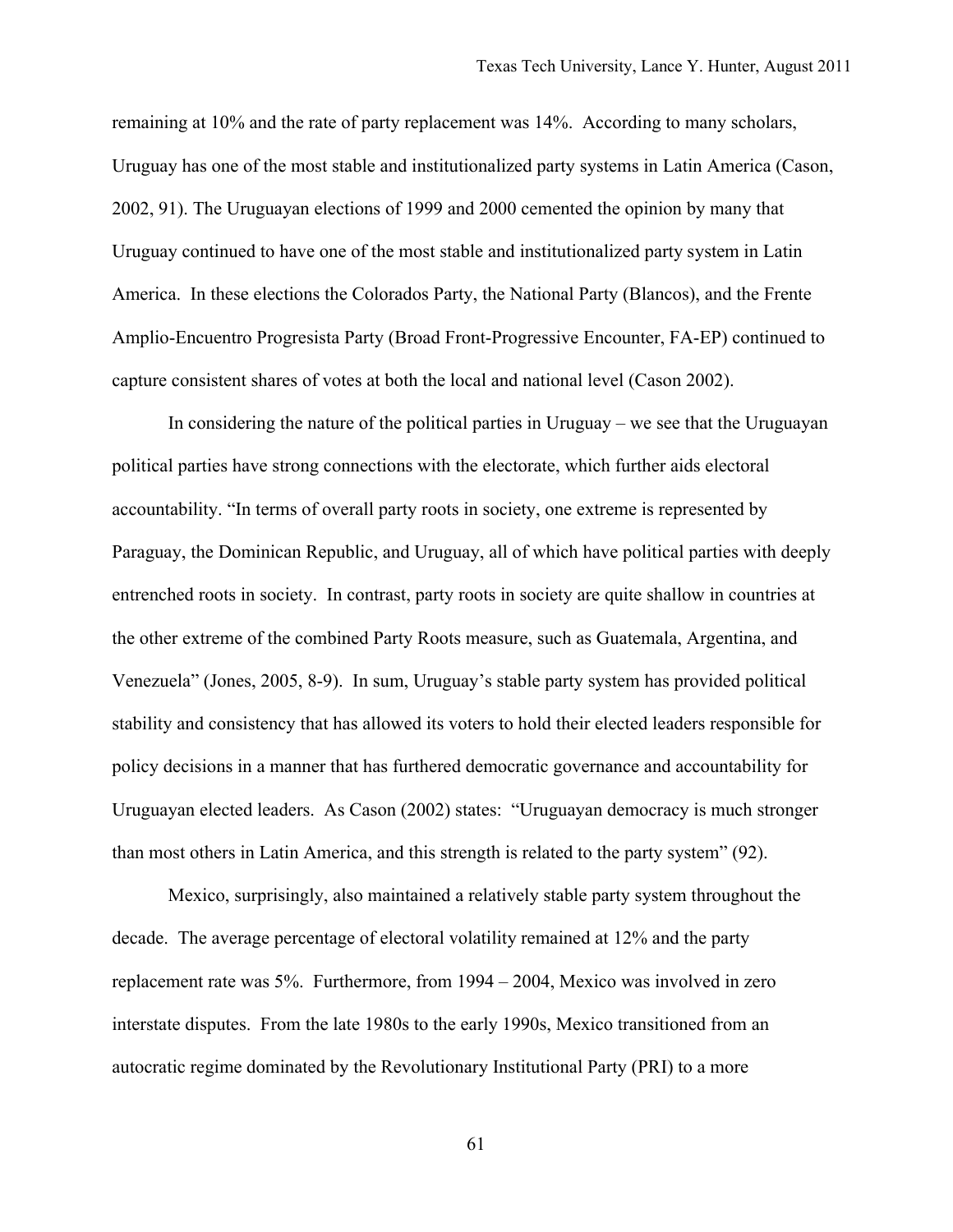competitive multi-party system (Dominguez, Lawson and Moreno 2009). In the mid to late 1990s, the National Action Party (PAN) and the Party of the Democratic Revolution (PRD) began gaining seats in congress, and in 2000 the PAN acquired the office of the presidency (Greene 2002). The multi-party system<sup>141</sup> that emerged in Mexico in the mid to late 1990s was one in which Mexico's political parties began placing themselves along clear and unified policy dimensions, which was a surprise to many observers (Greene 2002). While Mexico's new democratic, multi-party system was still in its nascent stages of development, the new party system lead to the formation of political parties that allowed voters to consistently link policy platforms and agendas of Mexican parties to substantive policy outcomes from election to election (Greene 2002).<sup>142</sup> In speaking of the type of political representation within Mexico in the new multi-party system, Bruhn and Greene (2007, 36) state: "…. representatives who legislate in this manner present voters with clear, easily distinguishable choices and may give voters the opportunity to "balance" the presidency with a Congress that seriously debates public policy choices, should they choose to think about politics in this way."

One of the primary reasons that the new party system in Mexico contained parties with consistent political messages and well defined policy positions was because the opposition parties in Mexico had to clearly define their ideological positions in order to compete with the once dominant PRI. That is, the large resource advantages enjoyed by the PRI and its supporters created a political environment in which one of the few strategies for political success for the

<sup>&</sup>lt;sup>141</sup> Scholars disagree regarding whether Mexico should be considered a two-party or three-party system. While 8 different political parties are represented in the Mexican Congress, a majority of scholars argue that only three political parties (PRI, PAN and PRD) are considered viable in terms of receiving votes and influencing government policy in the Mexican party system (Prud'homme 2010).

 $142$  Mexico's party system is referred to as being in its early stages of development because many observers consider Mexico to have been autocratic until 1997. Thus, while parties did exist and compete in Mexico's party system prior to this period, the parties did not compete in a democratic party system until 1997.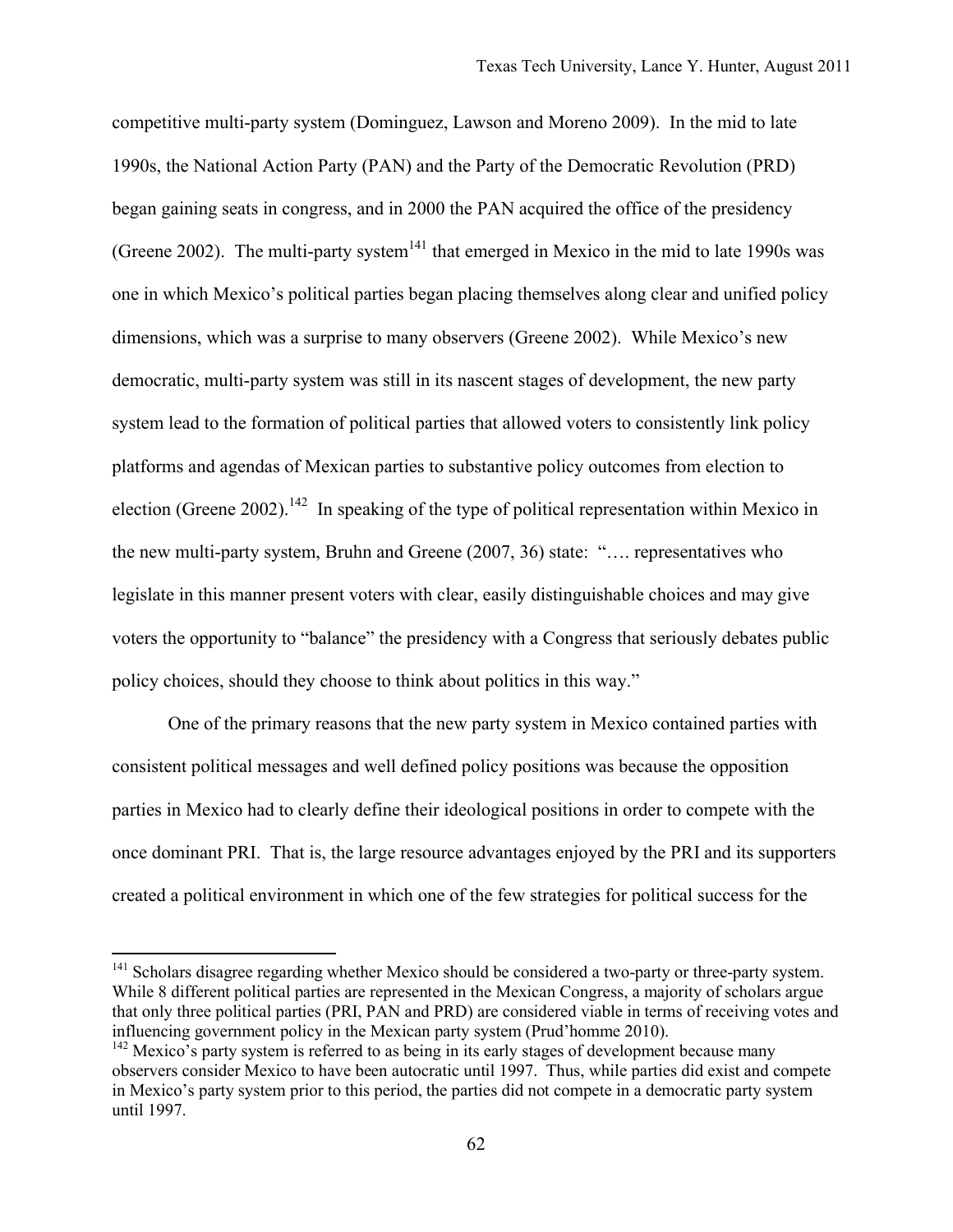PRD and PAN was to clearly separate their policy positions and agendas from that of the PRI, and from each other (Greene 2002). The effect was that the parties became more programmatic and consistent in their policy positioning and campaigning. As Greene (2002, 781) argues, "These advantages give opposition parties incentives to diverge from the position of the median voter. In doing so, they offer programmatic incentives to the voters and are better able to recruit policy-oriented activists who supply labor for the resource-poor challengers." Thus, while Mexico's new party system was not fully developed in the mid to late 1990s, it did allow political parties to effectively position themselves along ideological divides where voters could accurately connect the policy platforms of the parties with specific policy outcomes, thus inducing higher levels of electoral accountability.

 In returning to the case of Venezuela, the impact of the destabilization of Venezuela's party system had a dramatic impact on the nature of the policy making process within the state. Partly as a result of economic turmoil and societal discontent, Venezuela's once stable party system became one of the most unstable party systems in Latin America, and Venezuelan politics became dominated by non-programmatic parties and populist appeals to the citizenry.<sup>143</sup> As Roberts and Wibbels (1999, 575) note, there is a "pervasive sense that political representation has become destructured or unhinged, creating a volatile situation in which political identities and organizational loyalties are recomposed from one election to the next." Examples abound that of the destruction of Venezuela's traditional party system (McCoy 1999; Cason, 2002, 90). The Venezuelan case is of significance because it illustrates how the erosion of a party system within a democracy can decrease the degree democratic leaders are accountable to voters. Subsequently, when party systems are unstable, democratic leaders have the opportunity to

 $143$  Roberts (2003)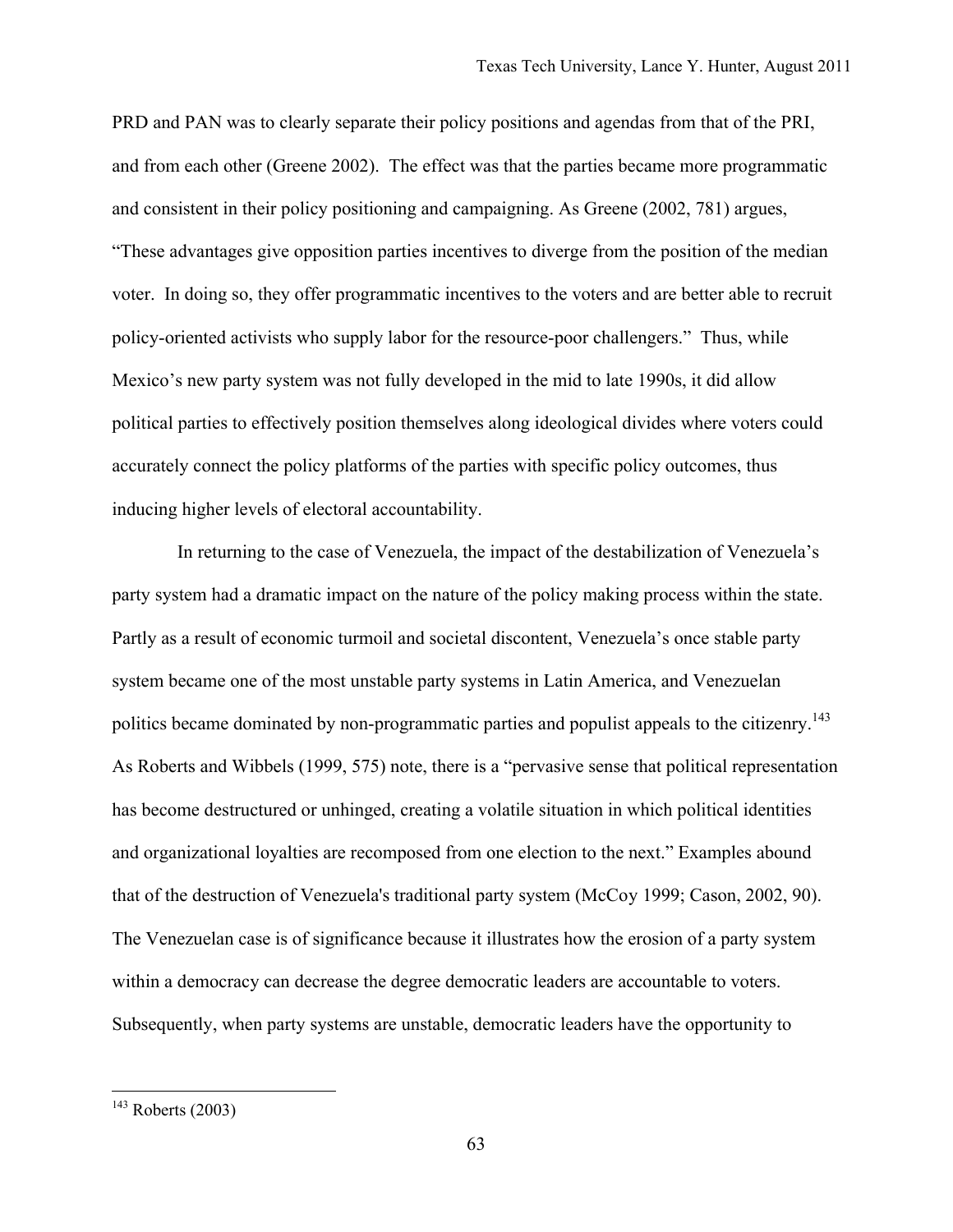pursue riskier policies domestically and internationally. More specifically, democratic leaders can be bolder in their policy pursuits because they are less fettered by their constituencies.

In speaking of the effects of the deinstitutionalization of the party system in Venezuela and the resulting effect on democratic governance, Roberts (2003, 36) states: "With the rise of Chávez at the end of the 1990s, moreover, it became clear that even more traditional statist and nationalist variants of populism retained a capacity to mobilize mass support where established party systems had been undermined by acute political and economic crises and deepening social inequalities. The most distinctive features of this new leadership are its implacable hostility to the political establishment and an aversion to intermediary institutions that can hold a leader accountable to mass constituents." Therefore, as levels of political accountability declined in Venezuela, based on the destabilization of the party system, the democratic leaders that emerged pursued more aggressive foreign policies.

Venezuela's foreign policies from the mid 1990s to 2004 were characterized by hostile actions and aggressive posturing directed against its neighboring states and some of it occurred prior to the arrival of President Hugo Chávez in 1999. In a series of conflicts beginning in April 1997 over technical discrepancies with Trinidad and Tobago regarding a previously established maritime border that had been agreed upon by both states in 1990, Venezuela sent armed troops to board oil platforms, tugboats and fishing boats, and Venezuelan troops fired upon Trinidad and Tobago sea vessels. State officials from Trinidad and Tobago sought to negotiate with the Venezuelan government in hopes of reducing tensions, and Trinidad and Tobago ultimately sought assistance from the Organization of American States (OAS) in attempting to resolve the hostilities. The Venezuelan government continued to pursue its claim of sovereignty in the region before the conflict subsided in August 1997. Tensions flared again in August, 1999 when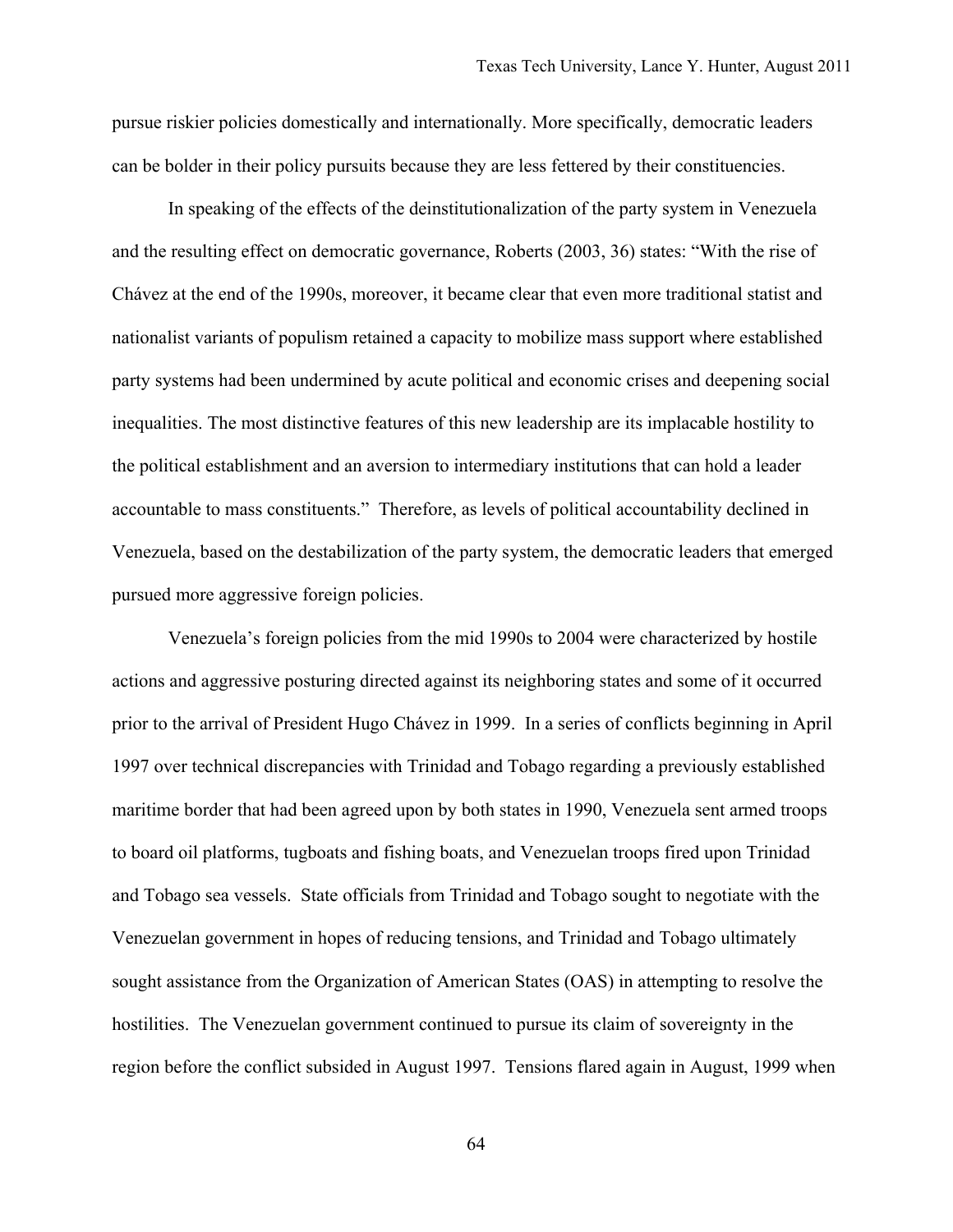Venezuelan national guardsmen boarded a sea vessel from Trinidad and Tobago and arrested the crew and allegedly disposed of the captain. Trinidad and Tobago claimed the sea vessel was in an area that was open to boats from both nations based on the terms of an agreement that was signed in 1998 (Ghosn, Palmer and Bremer 2004).

In September 1999, the Venezuelan government de-authorized a border agreement that it had previously signed with Guyana, and in October 1999, Venezuela moved its troops closer to the Guyanan border. Guyana protested the troop buildup by Venezuela and a few days later Venezuelan helicopters crossed the Venezuelan-Guyana border near Etetringbang. Guyana responded by putting its troops on full alert. Venezuela continued to hold its claim over the disputed territory and Venezuela refused to agree on a settlement (Ghosn, Palmer and Bremer 2004).

In a series of disputes with Colombia, in January 1994, a Venezuelan helicopter crossed the Venezuelan-Colombian border near Arauca, Colombia and Venezuelan soldiers kidnapped seven Colombian citizens. It was not clear whether the Venezuelan troops mistook the Colombian citizens for guerillas or whether the actions taken by Venezuela were intended to support its regional claim near the border. In October 2000 – Venezuelan military forces (including ground troops and air support) crossed into Colombia in an alleged drug raid and set houses on fire, destroyed coca farms and killed livestock. In an unrelated incident in November of 2000 – National Guard troops from Venezuela (with air support) crossed into Colombia and captured four Colombian farm workers and took them to Venezuela. In a later incident in November 2000, six Venezuelan helicopters crossed the Colombian border again following a series of border classes with Colombian rebels (Ghosn, Palmer and Bremer 2004).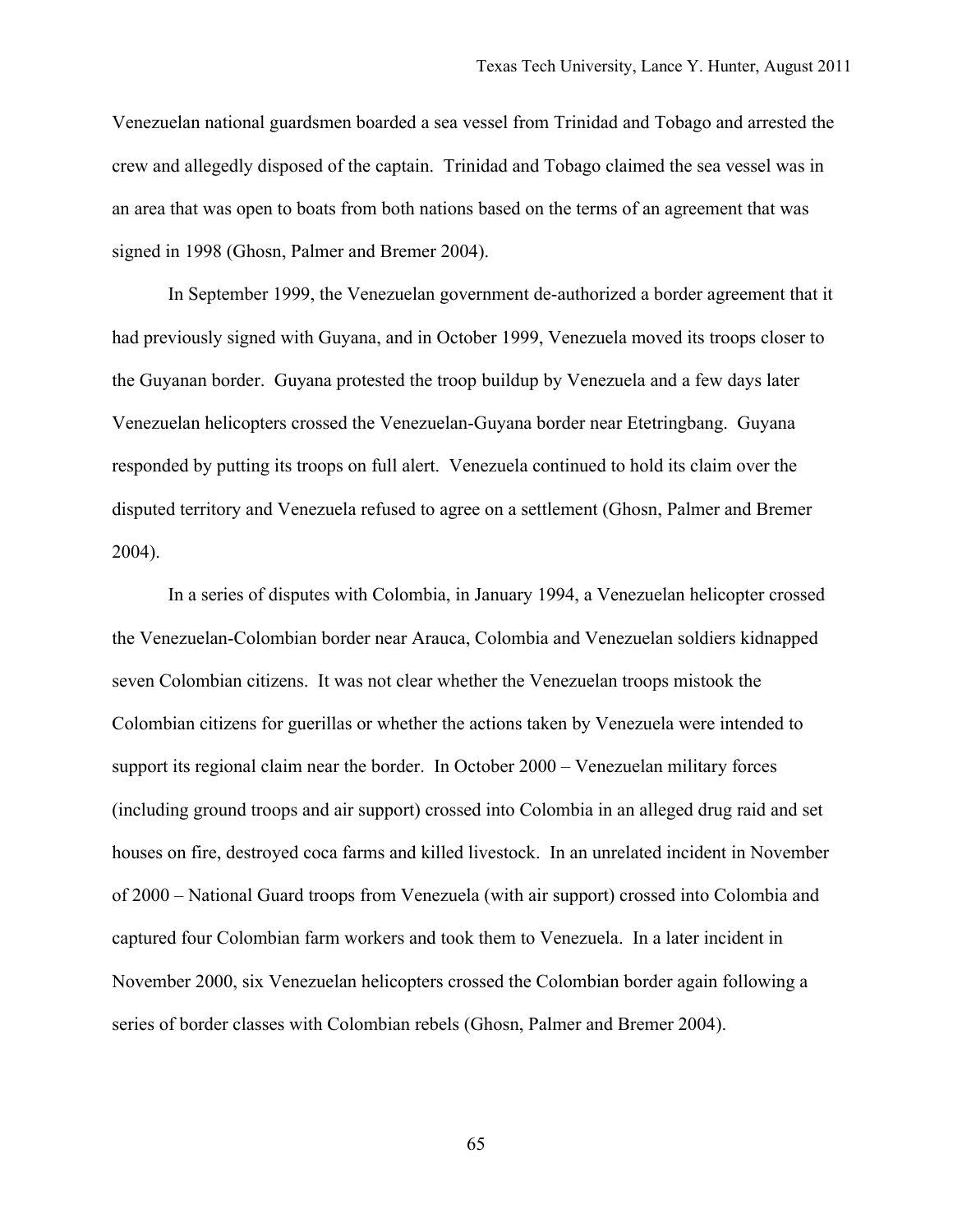In examining the foreign policies of Venezuela from 1994 – 2004, it is evident that Venezuela adopted a more revisionist approach in its relations with other states compared with the previous decade. The Venezuelan government repeatedly took hostile actions directed against citizens, workers and government officials from Trinidad and Tobago as a result of the Venezuelan government's dissatisfaction with a 1990 maritime border agreement, and Venezuela was obstinate throughout much of the negotiations process with the government of Trinidad and Tobago. Furthermore, in an overtly aggressive move, Venezuela reneged on a previously agreed upon border settlement with Guyana and escalated tensions between the states by sending troops to the Guyanan border while refusing to reach a settlement with the Guyanan government. In addition, Venezuela increased the intensity of its hostile relations with Colombia and sent military forces across the Colombian border on numerous occasions. Thus, the foreign policies that the Venezuelan government pursued during this period were more aggressive and hostile than in previous periods, and they indicated that a noticeable shift had taken place in Venezuela's approach to foreign relations.

Some observers could argue that the aggressive foreign policies pursued by Venezuela from 1994 - 2004 could be attributed to the bold nature of the Chávez regime. However, this argument is flawed for two reasons. First, while Chávez did pursue aggressive foreign policies, Chávez's policies were a continuation of the bold foreign policies that were initiated by the democratic leaders in power prior to Chávez's arrival in office in February of 1999. Five of the nine militarized interstate disputes Venezuela was involved in from 1994 – 2004 occurred prior to Chávez coming to power, and of the five disputes Venezuela was engaged in before Chávez assumed the presidency, Venezuela initiated four out of five of the disputes. Second, the destabilization of the Venezuelan party system decreased accountability for all political leaders,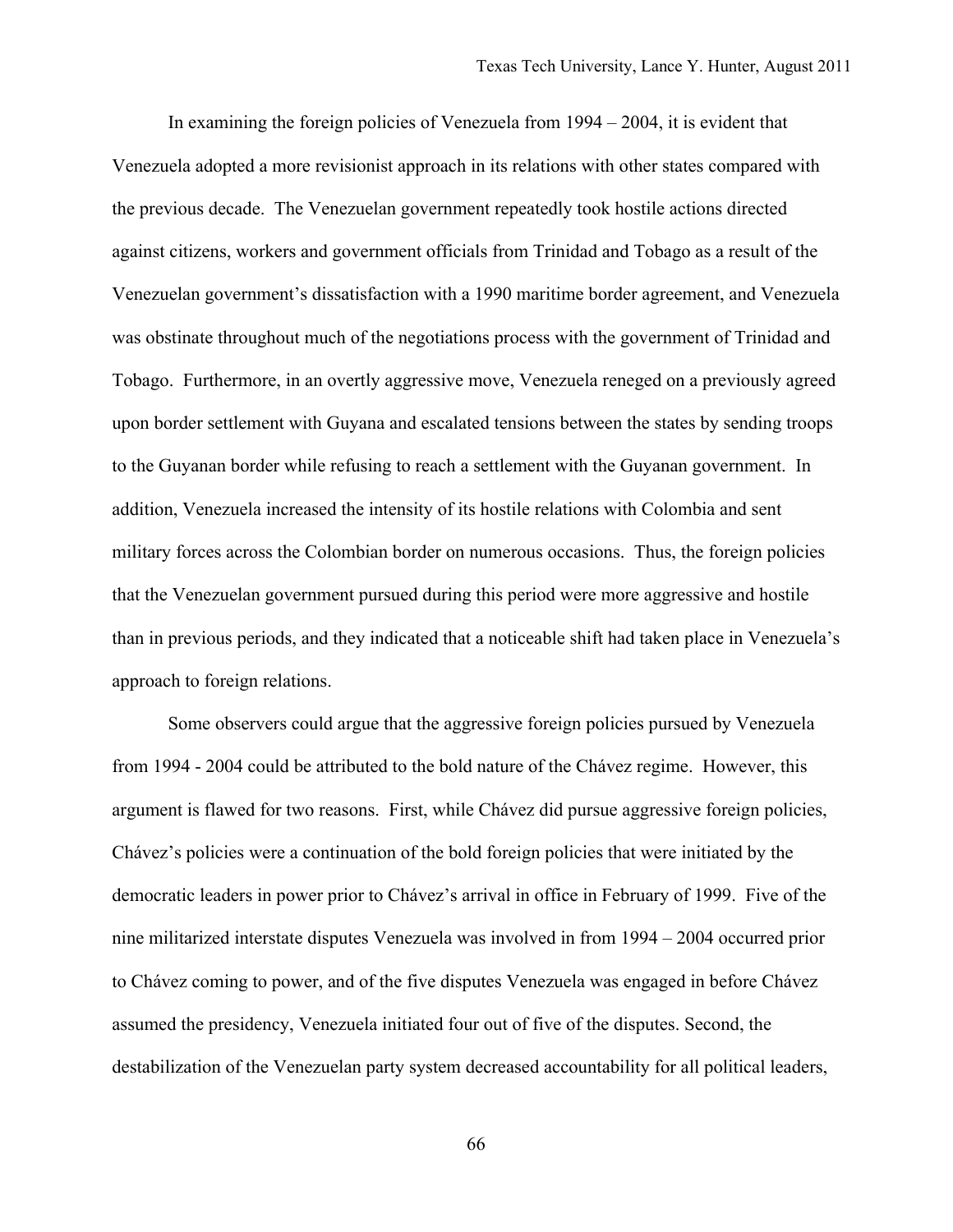and not simply the executive. Thus, as general levels of accountability declined for democratic leaders in Venezuela – the government was able to adopt riskier policies as a result of a decline in electoral accountability for all elected leaders. Therefore, in examining the case of Venezuela – an important factor that contributed to the pursuit of more aggressive foreign policies was the emaciation of accountability for democratic leaders and not simply the extreme nature of the Chávez regime. In simple terms, the destabilization of Venezuela's party system allowed opportunistic democratic leaders to flourish that advanced risky domestic and foreign policies, and Chávez was one of many such democratic leaders during this period of declining electoral accountability that characterized the Venezuelan political system.

# **Conclusion**

Party systems are vital to democracy. They shape the manner by which democratic leaders are held accountable by the public which ultimately affects the policies that democratic leaders pursue. The stability of party systems also affects the types of leaders that emerge within democracies, as was the case in Venezuela where populist leaders arrived on the political landscape as Venezuela's party system eroded. These new leaders usurped the political power once funneled through Venezuela's party system. The effect was that democratic leaders in Venezuela were less accountable politically, and Venezuela pursued significantly different policies domestically and abroad.

In conclusion, scholars would be wise to examine the effects party systems have on political accountability and the types of policies democratic leaders seek to advance, for as Mainwairing and Torcal argue: "Where electoral accountability suffers, the promise that representative democracy holds, that elected politicians will serve as agents of the voters to advance some common good or to advance interests of specific constituencies, may break down"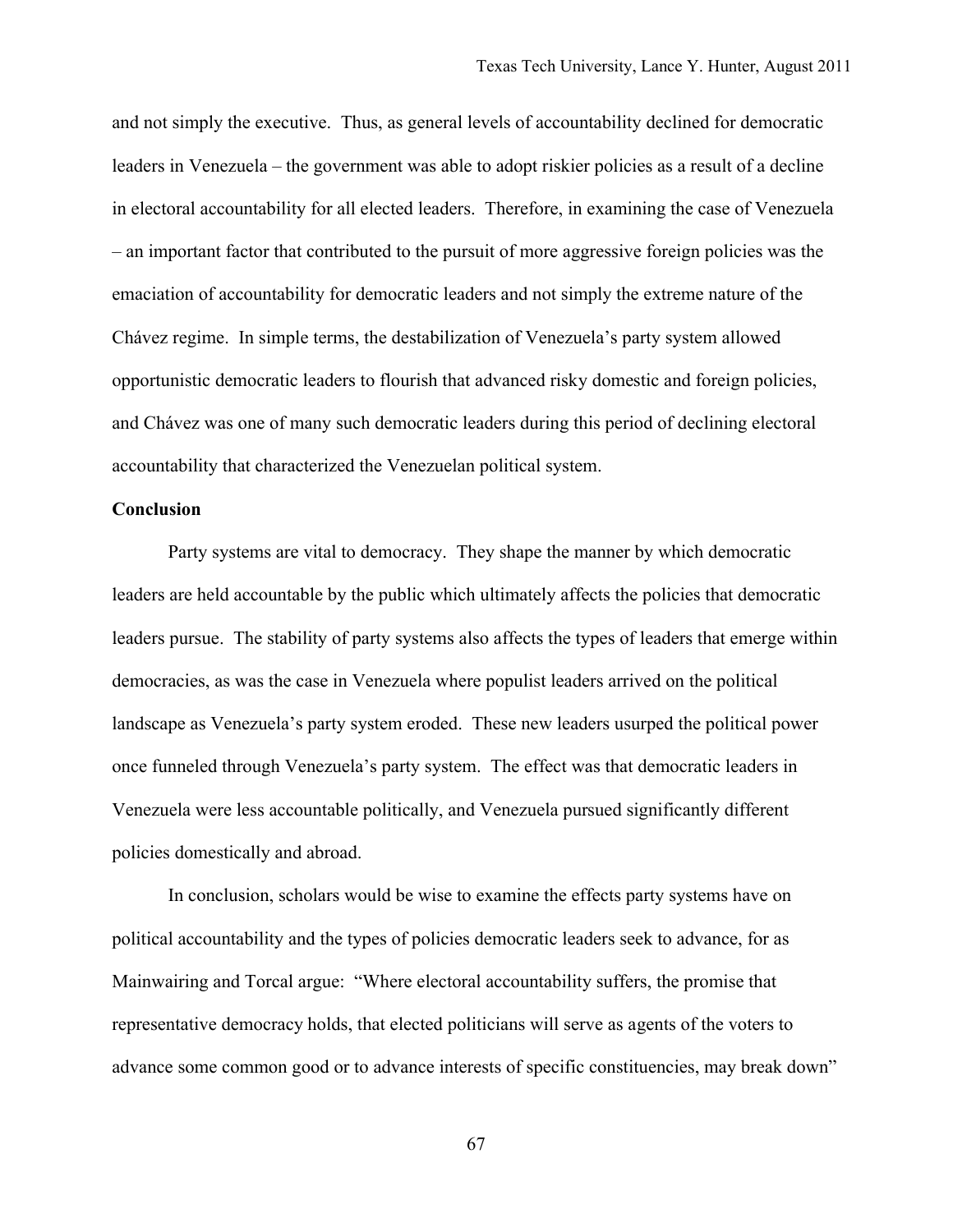(2005, 26). Therefore, understanding how party systems affect political accountability and the foreign policies that democracies develop is beneficial to the study of the domestic sources of conflict initiation.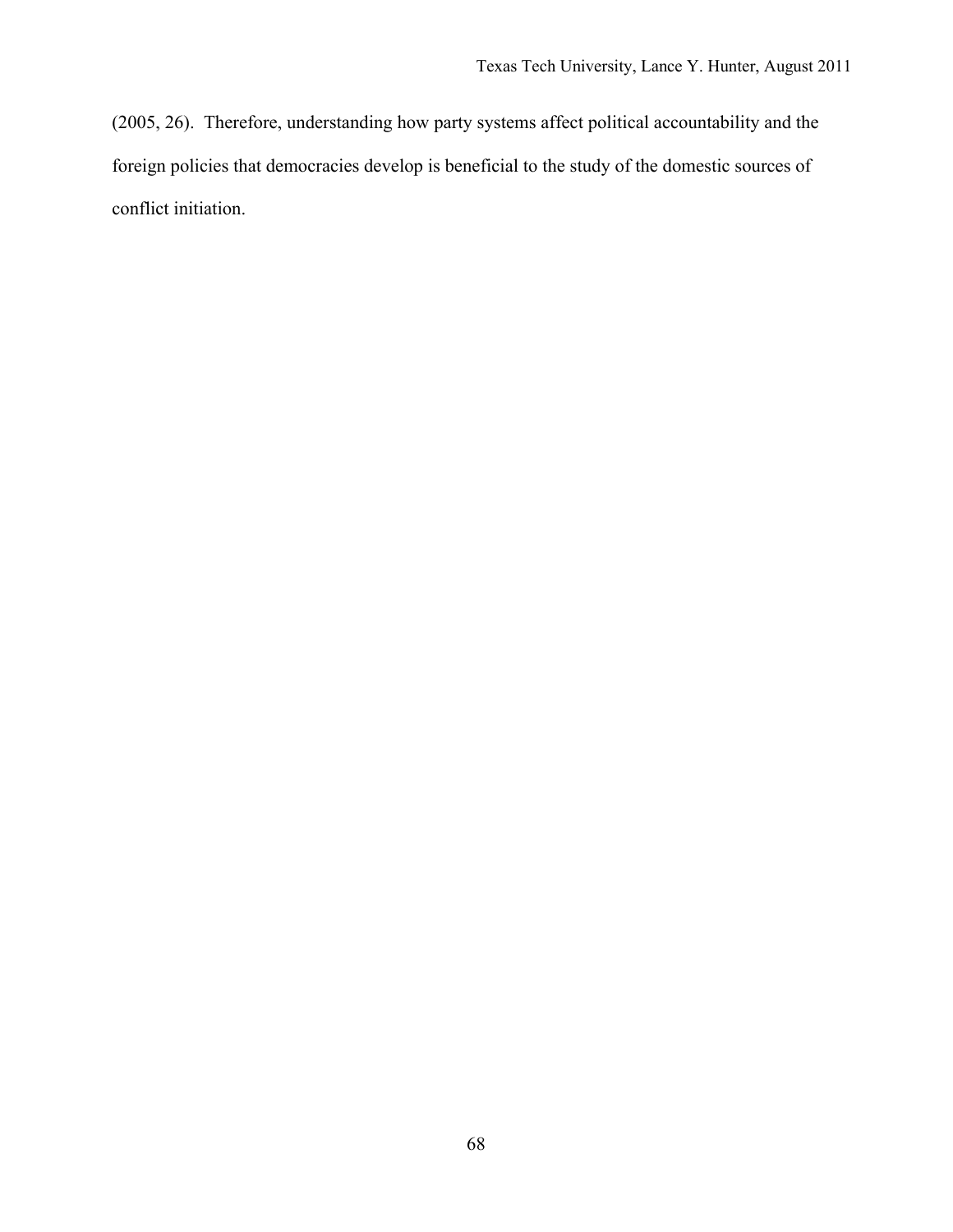# **CHAPTER II APPENDIX**

#### **Table 1A. The Effect of Party Replacement and Electoral Volatility on the Probability a Democracy Initiates a Conflict, 1975 – 2001**

| 2.3001**<br>Party Replacement (t-1)<br>(1.0334)<br>Volatility (t-1)<br>$4.0710**$<br>(2.0181)<br>1.3223<br>1.2651<br>Interstate War $(t-1)$<br>(1.4260)<br>(1.4162)<br>$-.0167$<br>$-0.0162$<br>(.02710)<br>(.0256)<br>Interstate War Deaths (t-1)<br>.0039<br>.1228<br>Number of MIDS (Use of Force) (t-1)<br>(.5484)<br>(.5124)<br>Number of Fatal MIDS<br>1.7666***<br>1.7545***<br>(.5948)<br>(.5844)<br>95.39604***<br>91.3073***<br>Change in the Concentration of Power in<br>Interstate System (1 year movement)<br>(24.1485)<br>(23.6607)<br>Alliance with System Leader (S- Lead)<br>12.7164*<br>11.3930*<br>(6.8819)<br>(7.1481)<br><b>Total Number of Alliances</b><br>$-.0495$<br>$-.0230$<br>(.0870)<br>(.0836)<br>.3392***<br>$.3622***$<br><b>Total Number of Contiguous</b><br>Autocracies<br>(.1106)<br>(.1064)<br><b>Total Number of Contiguous</b><br>.04923<br>.0583<br>Democracies<br>(.1013)<br>(.0949)<br>2.1206<br>$2.0146**$<br>Major Power Status<br>(.9297)<br>(.9194)<br>CINC (Relative Capabilities)<br>$-32.8148*$<br>$-33.6374*$<br>(17.9358)<br>(18.0982)<br>GDP Growth (t-1)<br>$-0.0249$<br>$-.0260$<br>(.0373)<br>(.0368)<br>$-.0001$<br>$-.0002$<br>Military Spending as a Percentage of<br>(.0005)<br><b>GDP</b><br>(.0005)<br>$-.0004$<br><b>Total Population</b><br>$-.0004$<br>(.0002)<br>(.0002)<br><b>Election Year</b><br>.0869<br>.0888<br>(.3318)<br>(.3272)<br>Government Fractionalization<br>$-.10595$<br>$-.7741$<br>(.8271)<br>(.7424) | Variables in Model | Model 1 | Model 2 |
|-------------------------------------------------------------------------------------------------------------------------------------------------------------------------------------------------------------------------------------------------------------------------------------------------------------------------------------------------------------------------------------------------------------------------------------------------------------------------------------------------------------------------------------------------------------------------------------------------------------------------------------------------------------------------------------------------------------------------------------------------------------------------------------------------------------------------------------------------------------------------------------------------------------------------------------------------------------------------------------------------------------------------------------------------------------------------------------------------------------------------------------------------------------------------------------------------------------------------------------------------------------------------------------------------------------------------------------------------------------------------------------------------------------------------------------------------------------------------------------------|--------------------|---------|---------|
|                                                                                                                                                                                                                                                                                                                                                                                                                                                                                                                                                                                                                                                                                                                                                                                                                                                                                                                                                                                                                                                                                                                                                                                                                                                                                                                                                                                                                                                                                           |                    |         |         |
|                                                                                                                                                                                                                                                                                                                                                                                                                                                                                                                                                                                                                                                                                                                                                                                                                                                                                                                                                                                                                                                                                                                                                                                                                                                                                                                                                                                                                                                                                           |                    |         |         |
|                                                                                                                                                                                                                                                                                                                                                                                                                                                                                                                                                                                                                                                                                                                                                                                                                                                                                                                                                                                                                                                                                                                                                                                                                                                                                                                                                                                                                                                                                           |                    |         |         |
|                                                                                                                                                                                                                                                                                                                                                                                                                                                                                                                                                                                                                                                                                                                                                                                                                                                                                                                                                                                                                                                                                                                                                                                                                                                                                                                                                                                                                                                                                           |                    |         |         |
|                                                                                                                                                                                                                                                                                                                                                                                                                                                                                                                                                                                                                                                                                                                                                                                                                                                                                                                                                                                                                                                                                                                                                                                                                                                                                                                                                                                                                                                                                           |                    |         |         |
|                                                                                                                                                                                                                                                                                                                                                                                                                                                                                                                                                                                                                                                                                                                                                                                                                                                                                                                                                                                                                                                                                                                                                                                                                                                                                                                                                                                                                                                                                           |                    |         |         |
|                                                                                                                                                                                                                                                                                                                                                                                                                                                                                                                                                                                                                                                                                                                                                                                                                                                                                                                                                                                                                                                                                                                                                                                                                                                                                                                                                                                                                                                                                           |                    |         |         |
|                                                                                                                                                                                                                                                                                                                                                                                                                                                                                                                                                                                                                                                                                                                                                                                                                                                                                                                                                                                                                                                                                                                                                                                                                                                                                                                                                                                                                                                                                           |                    |         |         |
|                                                                                                                                                                                                                                                                                                                                                                                                                                                                                                                                                                                                                                                                                                                                                                                                                                                                                                                                                                                                                                                                                                                                                                                                                                                                                                                                                                                                                                                                                           |                    |         |         |
|                                                                                                                                                                                                                                                                                                                                                                                                                                                                                                                                                                                                                                                                                                                                                                                                                                                                                                                                                                                                                                                                                                                                                                                                                                                                                                                                                                                                                                                                                           |                    |         |         |
|                                                                                                                                                                                                                                                                                                                                                                                                                                                                                                                                                                                                                                                                                                                                                                                                                                                                                                                                                                                                                                                                                                                                                                                                                                                                                                                                                                                                                                                                                           |                    |         |         |
|                                                                                                                                                                                                                                                                                                                                                                                                                                                                                                                                                                                                                                                                                                                                                                                                                                                                                                                                                                                                                                                                                                                                                                                                                                                                                                                                                                                                                                                                                           |                    |         |         |
|                                                                                                                                                                                                                                                                                                                                                                                                                                                                                                                                                                                                                                                                                                                                                                                                                                                                                                                                                                                                                                                                                                                                                                                                                                                                                                                                                                                                                                                                                           |                    |         |         |
|                                                                                                                                                                                                                                                                                                                                                                                                                                                                                                                                                                                                                                                                                                                                                                                                                                                                                                                                                                                                                                                                                                                                                                                                                                                                                                                                                                                                                                                                                           |                    |         |         |
|                                                                                                                                                                                                                                                                                                                                                                                                                                                                                                                                                                                                                                                                                                                                                                                                                                                                                                                                                                                                                                                                                                                                                                                                                                                                                                                                                                                                                                                                                           |                    |         |         |
|                                                                                                                                                                                                                                                                                                                                                                                                                                                                                                                                                                                                                                                                                                                                                                                                                                                                                                                                                                                                                                                                                                                                                                                                                                                                                                                                                                                                                                                                                           |                    |         |         |
|                                                                                                                                                                                                                                                                                                                                                                                                                                                                                                                                                                                                                                                                                                                                                                                                                                                                                                                                                                                                                                                                                                                                                                                                                                                                                                                                                                                                                                                                                           |                    |         |         |
|                                                                                                                                                                                                                                                                                                                                                                                                                                                                                                                                                                                                                                                                                                                                                                                                                                                                                                                                                                                                                                                                                                                                                                                                                                                                                                                                                                                                                                                                                           |                    |         |         |
|                                                                                                                                                                                                                                                                                                                                                                                                                                                                                                                                                                                                                                                                                                                                                                                                                                                                                                                                                                                                                                                                                                                                                                                                                                                                                                                                                                                                                                                                                           |                    |         |         |
|                                                                                                                                                                                                                                                                                                                                                                                                                                                                                                                                                                                                                                                                                                                                                                                                                                                                                                                                                                                                                                                                                                                                                                                                                                                                                                                                                                                                                                                                                           |                    |         |         |
|                                                                                                                                                                                                                                                                                                                                                                                                                                                                                                                                                                                                                                                                                                                                                                                                                                                                                                                                                                                                                                                                                                                                                                                                                                                                                                                                                                                                                                                                                           |                    |         |         |
|                                                                                                                                                                                                                                                                                                                                                                                                                                                                                                                                                                                                                                                                                                                                                                                                                                                                                                                                                                                                                                                                                                                                                                                                                                                                                                                                                                                                                                                                                           |                    |         |         |
|                                                                                                                                                                                                                                                                                                                                                                                                                                                                                                                                                                                                                                                                                                                                                                                                                                                                                                                                                                                                                                                                                                                                                                                                                                                                                                                                                                                                                                                                                           |                    |         |         |
|                                                                                                                                                                                                                                                                                                                                                                                                                                                                                                                                                                                                                                                                                                                                                                                                                                                                                                                                                                                                                                                                                                                                                                                                                                                                                                                                                                                                                                                                                           |                    |         |         |
|                                                                                                                                                                                                                                                                                                                                                                                                                                                                                                                                                                                                                                                                                                                                                                                                                                                                                                                                                                                                                                                                                                                                                                                                                                                                                                                                                                                                                                                                                           |                    |         |         |
|                                                                                                                                                                                                                                                                                                                                                                                                                                                                                                                                                                                                                                                                                                                                                                                                                                                                                                                                                                                                                                                                                                                                                                                                                                                                                                                                                                                                                                                                                           |                    |         |         |
|                                                                                                                                                                                                                                                                                                                                                                                                                                                                                                                                                                                                                                                                                                                                                                                                                                                                                                                                                                                                                                                                                                                                                                                                                                                                                                                                                                                                                                                                                           |                    |         |         |
|                                                                                                                                                                                                                                                                                                                                                                                                                                                                                                                                                                                                                                                                                                                                                                                                                                                                                                                                                                                                                                                                                                                                                                                                                                                                                                                                                                                                                                                                                           |                    |         |         |
|                                                                                                                                                                                                                                                                                                                                                                                                                                                                                                                                                                                                                                                                                                                                                                                                                                                                                                                                                                                                                                                                                                                                                                                                                                                                                                                                                                                                                                                                                           |                    |         |         |
|                                                                                                                                                                                                                                                                                                                                                                                                                                                                                                                                                                                                                                                                                                                                                                                                                                                                                                                                                                                                                                                                                                                                                                                                                                                                                                                                                                                                                                                                                           |                    |         |         |
|                                                                                                                                                                                                                                                                                                                                                                                                                                                                                                                                                                                                                                                                                                                                                                                                                                                                                                                                                                                                                                                                                                                                                                                                                                                                                                                                                                                                                                                                                           |                    |         |         |
|                                                                                                                                                                                                                                                                                                                                                                                                                                                                                                                                                                                                                                                                                                                                                                                                                                                                                                                                                                                                                                                                                                                                                                                                                                                                                                                                                                                                                                                                                           |                    |         |         |
|                                                                                                                                                                                                                                                                                                                                                                                                                                                                                                                                                                                                                                                                                                                                                                                                                                                                                                                                                                                                                                                                                                                                                                                                                                                                                                                                                                                                                                                                                           |                    |         |         |
|                                                                                                                                                                                                                                                                                                                                                                                                                                                                                                                                                                                                                                                                                                                                                                                                                                                                                                                                                                                                                                                                                                                                                                                                                                                                                                                                                                                                                                                                                           |                    |         |         |
|                                                                                                                                                                                                                                                                                                                                                                                                                                                                                                                                                                                                                                                                                                                                                                                                                                                                                                                                                                                                                                                                                                                                                                                                                                                                                                                                                                                                                                                                                           |                    |         |         |
|                                                                                                                                                                                                                                                                                                                                                                                                                                                                                                                                                                                                                                                                                                                                                                                                                                                                                                                                                                                                                                                                                                                                                                                                                                                                                                                                                                                                                                                                                           |                    |         |         |
|                                                                                                                                                                                                                                                                                                                                                                                                                                                                                                                                                                                                                                                                                                                                                                                                                                                                                                                                                                                                                                                                                                                                                                                                                                                                                                                                                                                                                                                                                           |                    |         |         |
|                                                                                                                                                                                                                                                                                                                                                                                                                                                                                                                                                                                                                                                                                                                                                                                                                                                                                                                                                                                                                                                                                                                                                                                                                                                                                                                                                                                                                                                                                           |                    |         |         |
|                                                                                                                                                                                                                                                                                                                                                                                                                                                                                                                                                                                                                                                                                                                                                                                                                                                                                                                                                                                                                                                                                                                                                                                                                                                                                                                                                                                                                                                                                           |                    |         |         |
|                                                                                                                                                                                                                                                                                                                                                                                                                                                                                                                                                                                                                                                                                                                                                                                                                                                                                                                                                                                                                                                                                                                                                                                                                                                                                                                                                                                                                                                                                           |                    |         |         |
|                                                                                                                                                                                                                                                                                                                                                                                                                                                                                                                                                                                                                                                                                                                                                                                                                                                                                                                                                                                                                                                                                                                                                                                                                                                                                                                                                                                                                                                                                           |                    |         |         |
|                                                                                                                                                                                                                                                                                                                                                                                                                                                                                                                                                                                                                                                                                                                                                                                                                                                                                                                                                                                                                                                                                                                                                                                                                                                                                                                                                                                                                                                                                           |                    |         |         |
|                                                                                                                                                                                                                                                                                                                                                                                                                                                                                                                                                                                                                                                                                                                                                                                                                                                                                                                                                                                                                                                                                                                                                                                                                                                                                                                                                                                                                                                                                           |                    |         |         |
|                                                                                                                                                                                                                                                                                                                                                                                                                                                                                                                                                                                                                                                                                                                                                                                                                                                                                                                                                                                                                                                                                                                                                                                                                                                                                                                                                                                                                                                                                           |                    |         |         |
|                                                                                                                                                                                                                                                                                                                                                                                                                                                                                                                                                                                                                                                                                                                                                                                                                                                                                                                                                                                                                                                                                                                                                                                                                                                                                                                                                                                                                                                                                           |                    |         |         |
|                                                                                                                                                                                                                                                                                                                                                                                                                                                                                                                                                                                                                                                                                                                                                                                                                                                                                                                                                                                                                                                                                                                                                                                                                                                                                                                                                                                                                                                                                           |                    |         |         |
|                                                                                                                                                                                                                                                                                                                                                                                                                                                                                                                                                                                                                                                                                                                                                                                                                                                                                                                                                                                                                                                                                                                                                                                                                                                                                                                                                                                                                                                                                           |                    |         |         |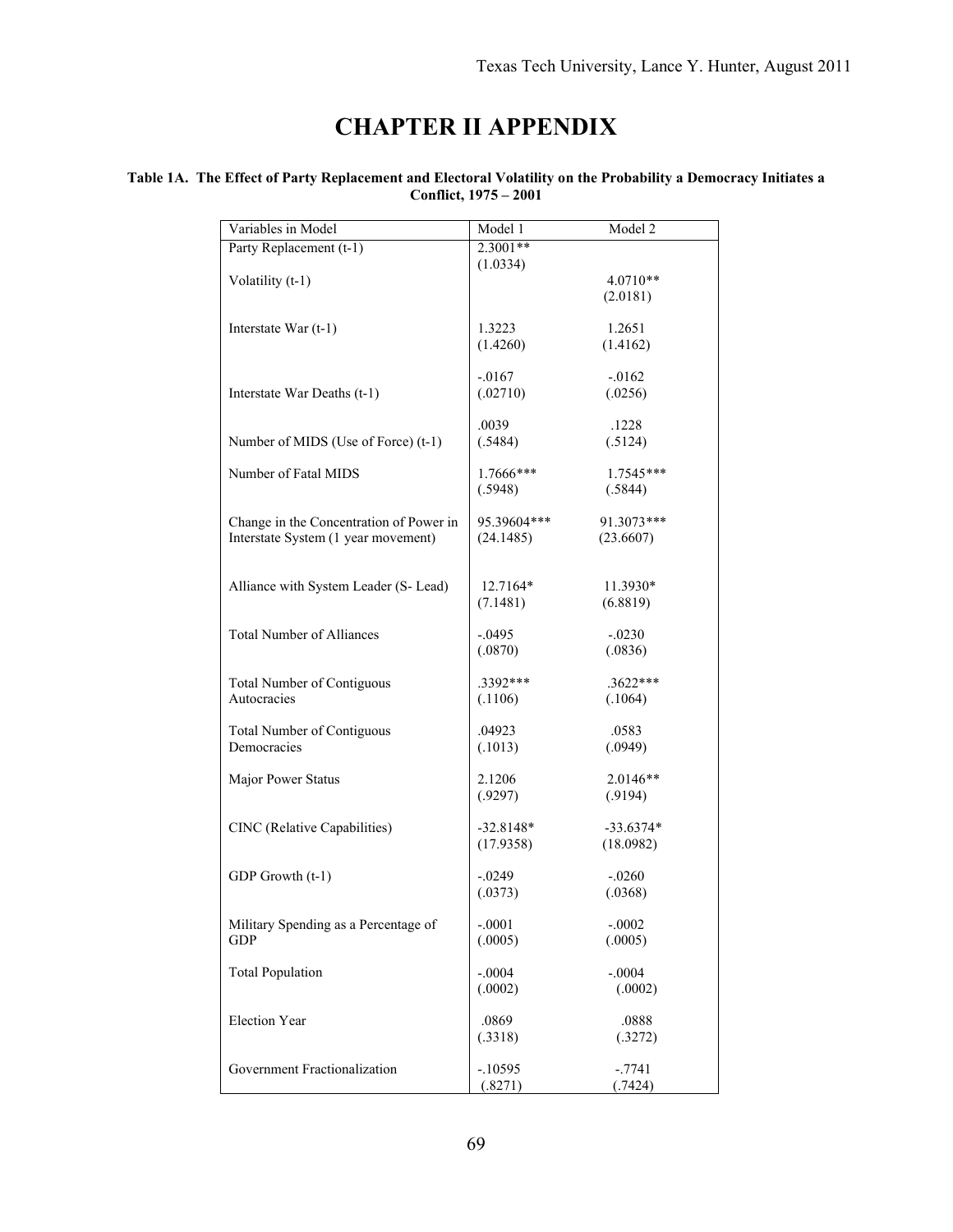| Variables in Model                     | Model 1       | Model 2       |
|----------------------------------------|---------------|---------------|
| Executive Party Control of Legislature | .0331         | .1360         |
|                                        | (.3914)       | (.3882)       |
|                                        |               |               |
| District Magnitude                     | .0077         | .0082         |
|                                        | (.0078)       | (.0076)       |
| PR System                              | .0472         | .0502         |
|                                        | (.0814)       | (.0784)       |
|                                        |               |               |
| Mixed Member System                    | $-1842$       | $-.2586$      |
|                                        | (.4226)       | (.4191)       |
|                                        |               |               |
| Presidential System                    | $-.3557$      | $-.3773$      |
|                                        | (.6094)       | (.6034)       |
|                                        |               |               |
| Latin America                          | $-4.0549**$   | $-4.0511**$   |
|                                        | (1.6725)      | (1.7458)      |
| Postcommunist                          | $-23.7900$    | $-30.0559$    |
|                                        | (79064.87)    | (1334147)     |
|                                        |               |               |
| Africa                                 | 24.3447       | $-30.3318$    |
|                                        | (109766.8)    | (2070758)     |
|                                        |               |               |
| Asia                                   | $-.6830$      | $-4238$       |
|                                        | (1.9830)      | (2.0339)      |
|                                        |               |               |
| <b>OECD</b>                            | $-2.941**$    | $-2.8189*$    |
|                                        | (1.4192)      | (1.4984)      |
|                                        | .8645**       | $.7273*$      |
| Revisionist State (t-1)                | (.4235)       | (.3740)       |
|                                        |               |               |
| Spline 1                               | $1.5826**$    | $1.3523**$    |
|                                        | (.6652)       | (.6074)       |
|                                        |               |               |
| Spline 2                               | $-3.9724***$  | $-3.4151**$   |
|                                        | (1.4579)      | (1.3487)      |
|                                        |               |               |
| Spline 3                               | 16.15485***   | 14.0869***    |
|                                        | (5.2610)      | (4.9234)      |
|                                        | $-32.2413***$ | $-28.3884***$ |
| Spline 4                               | (9.6244)      |               |
|                                        |               | (9.2333)      |
| Constant                               | $-3141.657**$ | $-2685.749**$ |
|                                        | (1318.58)     | (1203.889)    |
|                                        |               |               |
| Groups                                 | 47            | 47            |
|                                        |               |               |
| Observations                           | 530           | 533           |
|                                        |               |               |
| Probability $X^2$                      | $.0014***$    | $.0004***$    |
|                                        |               |               |

#### **Table 1A. Continued. The Effect of Party Replacement and Electoral Volatility on the Probability a Democracy Initiates a Conflict, 1975 – 2001**

\*p<.10; \*\*p<.05; \*\*\*p<.01, one-tailed tests;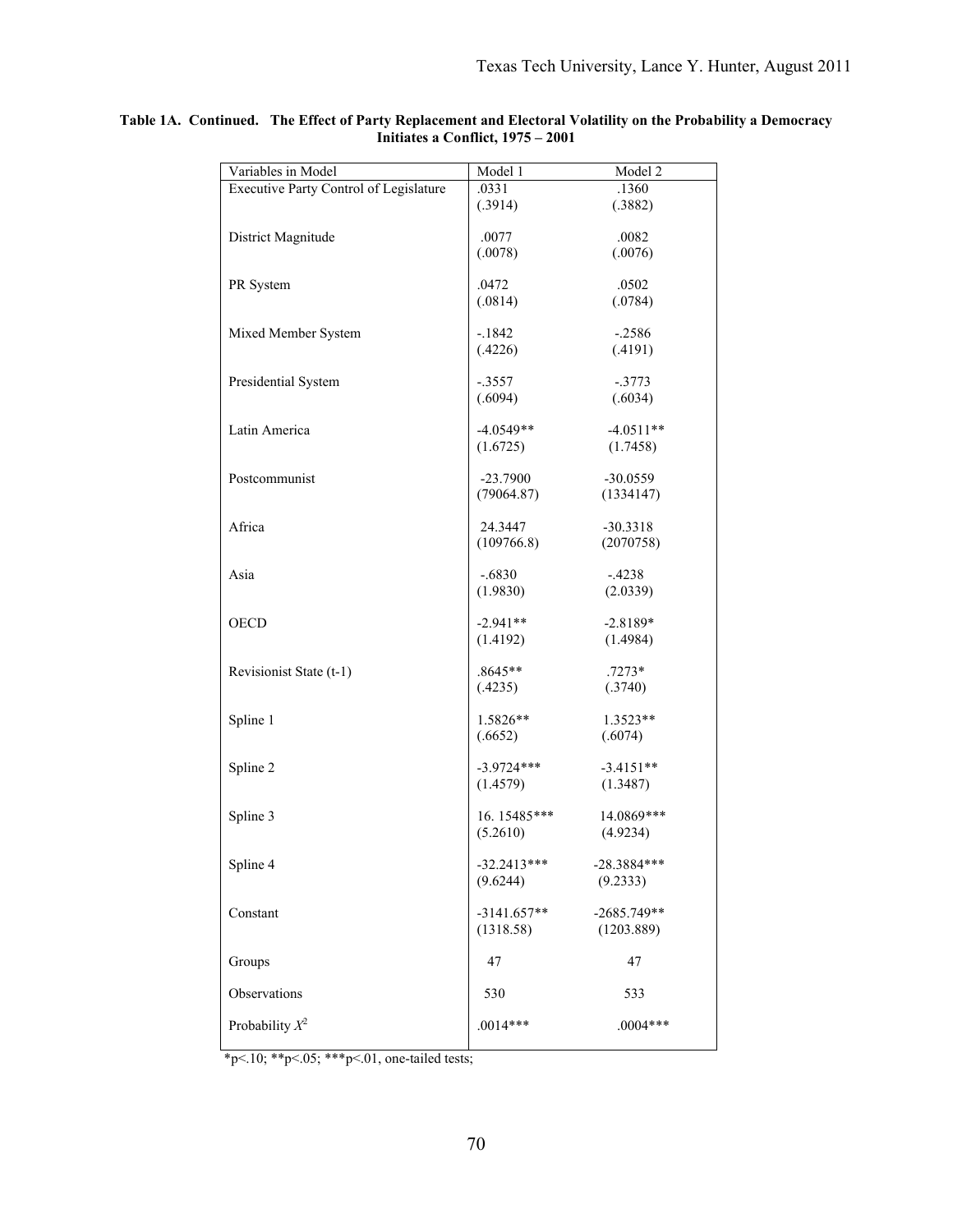| Variables in Model                | <b>United States</b> |            | United Kingdom |            |
|-----------------------------------|----------------------|------------|----------------|------------|
|                                   | Model 3              | Model 4    | Model 5        | Model 6    |
| Party Replacement (t-1)           | 2.23118**            |            | 2.372991**     |            |
|                                   | (1.0691)             |            | (1.0886)       |            |
| Volatility (t-1)                  |                      | 4.4242**   |                | $4.345**$  |
|                                   |                      | (2.10741)  |                | (2.1443)   |
|                                   |                      |            |                |            |
| Interstate War (t-1)              | 0.76867              | 0.644023   | 23.80284       | 23.52539   |
|                                   | (1.68176)            | (1.67618)  | (64415.9)      | (61801.2)  |
| Interstate War Deaths (t-1)       | 0.10011              | 0.108120   | -23.08086      | $-22.9253$ |
|                                   | (0.20031)            | (0.19901)  | (46612.59)     | (44507.26) |
| Number of MIDS (Use of Force)     | 0.41769              | 0.49203    | $-0.1237106$   | $-0.00915$ |
| $(t-1)$                           | (0.65209)            | (0.6243)   | (0.5724864)    | (0.530909) |
| Number of Fatal MIDS              | 2.17087***           | $2.144***$ | 1.861717***    | 1.861***   |
|                                   | (0.65043)            | (0.63801)  | (0.61938)      | (0.61033)  |
| Change in the Concentration of    |                      |            |                |            |
| Power in Interstate System (1     | 99.556***            | 95.46***   | 97.461***      | 94.959***  |
| year movement)                    | (24.9587)            | (24.6714)  | (25.089)       | (24.95185) |
|                                   |                      |            |                |            |
| Alliance with System Leader (S-   | 6.21998              | 4.230991   | 11.15972       | 9.522602   |
| Lead)                             | 8.32659              | (8.23540)  | (7.611954)     | (7.609898) |
| <b>Total Number of Alliances</b>  | $-0.0228$            | 0.000072   | $-0.0214454$   | 0.011206   |
|                                   | (0.09049)            | (0.08907)  | (0.092484)     | (0.090734) |
| <b>Total Number of Contiguous</b> | 0.40728**            | $0.433***$ | 0.3337***      | $0.367***$ |
| Autocracies                       | (0.12998)            | (0.12618)  | (0.12408)      | (0.12187)  |
| <b>Total Number of Contiguous</b> | 0.03415              | 0.045462   | 0.053977       | 0.068484   |
| Democracies                       | 0.1055               | (0.10265)  | (0.1083443)    | (0.106562) |
|                                   |                      |            |                |            |
| Major Power Status                | 2.66438**            | $2.603**$  | 2.314742**     | 2.0777**   |
|                                   | (1.11787)            | (1.11208)  | (1.04227)      | (1.05495)  |
| CINC (Relative Capabilities)      | $-54.364*$           | $-55.338*$ | $-37.54794*$   | $-38.334*$ |
|                                   | (29.6044)            | (28.7907)  | (19.6421)      | (19.965)   |
| GDP Growth (t-1)                  | $-0.0265$            | $-0.02689$ | $-0.0238939$   | $-0.01646$ |
|                                   | (0.03712)            | (0.0368)   | (0.0447478)    | (0.04516)  |
| Military Spending as a            |                      |            |                |            |
| Percentage of GDP                 | $-0.0003$            | $-0.00045$ | 0.0000535      | $-0.00012$ |
|                                   | (0.00061)            | (0.0006)   | (0.0006662)    | (0.00068)  |

#### **Table 2A. Robustness checks for the Effect of Party Replacement and Electoral Volatility on the Probability a Democracy Initiates a Conflict, 1975 – 2001: Excluding the United States and Great Britain**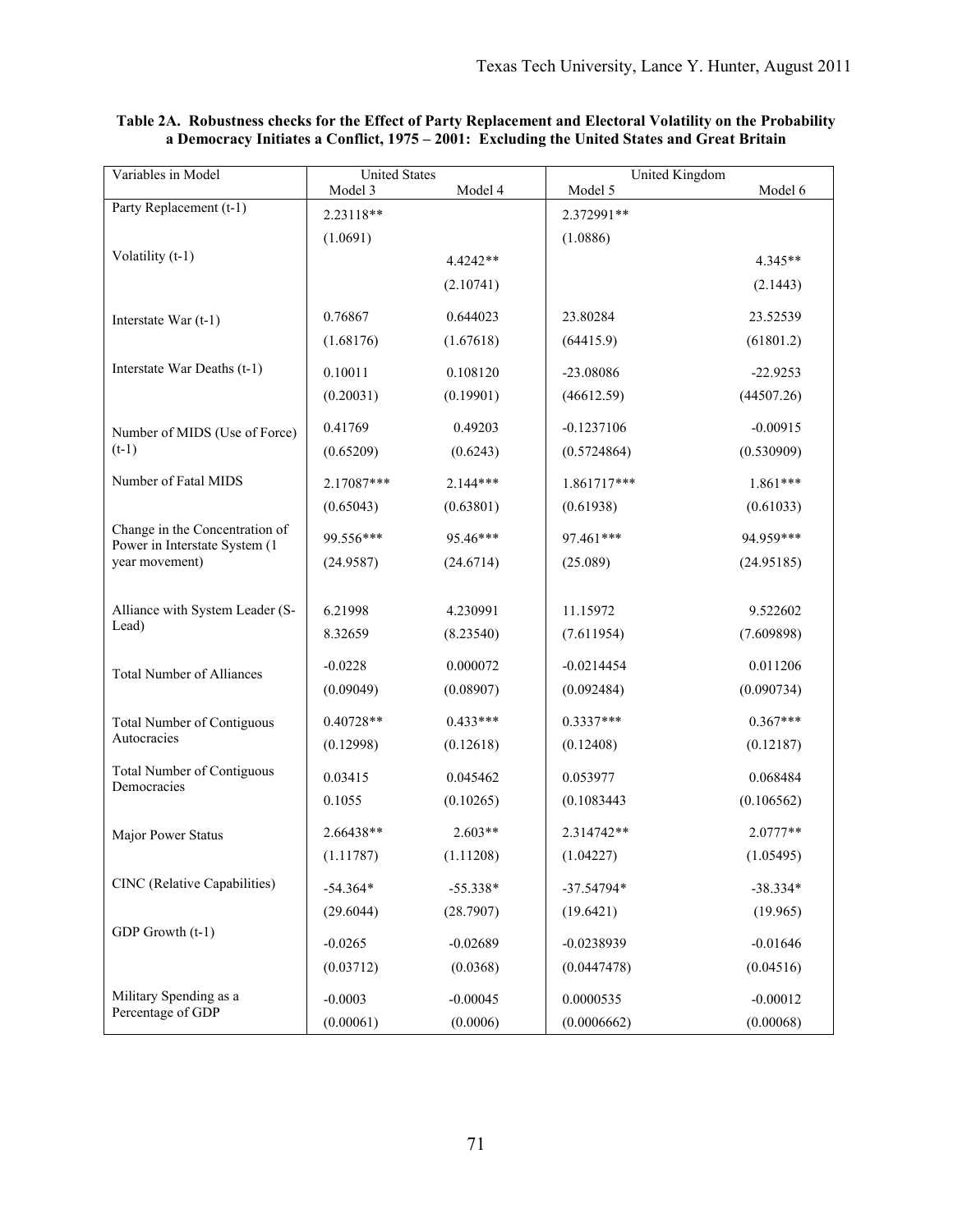| Variables in Model           | <b>United States</b> |             | United Kingdom |            |
|------------------------------|----------------------|-------------|----------------|------------|
|                              | Model 3              | Model 4     | Model 5        | Model 6    |
| <b>Total Population</b>      | $-0.0004$            | $-0.00048$  | $-0.0004367$   | $-0.00049$ |
|                              | (0.0003)             | (0.0003)    | (0.0003105)    | (0.000309) |
|                              |                      |             | 0.0400805      | 0.042766   |
| <b>Election Year</b>         | $-0.0211$            | $-0.02334$  | (0.346978)     | (0.34471)  |
|                              | (0.3492)             | (0.3460)    |                |            |
|                              | $-0.8794$            | $-0.58030$  | $-1.38709$     | $-1.11467$ |
| Government Fractionalization | (0.83768)            | (0.8516)    | (0.890168)     | (0.91470)  |
|                              |                      |             | 0.0392411      | 0.115717   |
| Executive Party Control of   | 0.03963              | 0.13261     | (0.42538)      | (0.4259)   |
| Legislature                  | (0.41528)            | (0.4141)    |                |            |
| District Magnitude           | 0.01011              | 0.010593    | 0.0078308      | 0.008049   |
|                              | (0.00813)            | (0.00791)   | (0.008512)     | (0.008459) |
|                              |                      |             |                |            |
| PR System                    | 0.0479               | 0.052373    | 0.0480472      | 0.05361    |
|                              | (0.09872)            | (0.09668)   | (0.083222)     | (0.08533)  |
| Mixed Member System          | $-0.109$             | $-0.206895$ | $-0.1682358$   | $-0.24374$ |
|                              | (0.44861)            | (0.45106)   | (0.475042)     | (0.47863)  |
|                              |                      |             |                |            |
| Presidential System          | $-0.6242$            | $-0.675950$ | $-0.3688696$   | $-0.31913$ |
|                              | (0.72415)            | (0.71329)   | 0.6983605      | 0.709079   |
|                              |                      |             | $-4.38770**$   | $-4.353**$ |
| Latin America                | $-3.0364$            | $-2.955337$ | (1.770549)     | (1.84085)  |
|                              | (2.14291)            | (2.17605)   |                |            |
| Postcommunist                | $-21.99$             | $-26.39362$ | $-21.68269$    | $-23.0826$ |
|                              | (25419.8)            | (134575.7)  | (24193.23)     | (36042.07) |
|                              |                      |             |                |            |
| Africa                       | $-23.059$            | $-26.01455$ | $-23.32902$    | $-23.2541$ |
|                              | (37858.4)            | (13557.9)   | (59842.37)     | (5708.57)  |
| Asia                         |                      |             | $-0.4857043$   | $-0.11913$ |
|                              | $-1.0021$            | $-1.0201*$  | (2.12493)      | (2.19589)  |
|                              | (1.97113)            | (2.05552)   |                |            |
| <b>OECD</b>                  | $-2.8058*$           | $-2.801**$  | $-3.02783**$   | $-2.7546*$ |
|                              | (1.4857)             | (1.6012)    | (1.48979)      | (1.5595)   |
|                              |                      |             |                | 0.701653   |
| Revisionist State (t-1)      | 0.73367              | 0.58335     | 0.86837**      |            |
|                              | (0.44896)            | (0.4665)    | (0.42729)      | (0.44159)  |
| Spline 1                     |                      |             | 1.624321**     | 1.3885**   |
|                              | 1.35485**            | 1.1143*     | (0.687528)     | (0.63697)  |
|                              | (0.66428)            | (0.6093)    |                |            |
|                              | $-3.4586**$          | $-2.859**$  | $-4.09156***$  | $-3.522**$ |
| Spline 2                     | (1.46133)            | (1.3739)    |                |            |
|                              |                      |             | (1.51098)      | (1.42852)  |
|                              |                      |             |                |            |
|                              |                      |             |                |            |
|                              |                      |             |                |            |

## **Table 2A. Continued. Robustness checks for the Effect of Party Replacement and Electoral Volatility on the Probability a Democracy Initiates a Conflict, 1975 – 2001: Excluding the United States and Great Britain**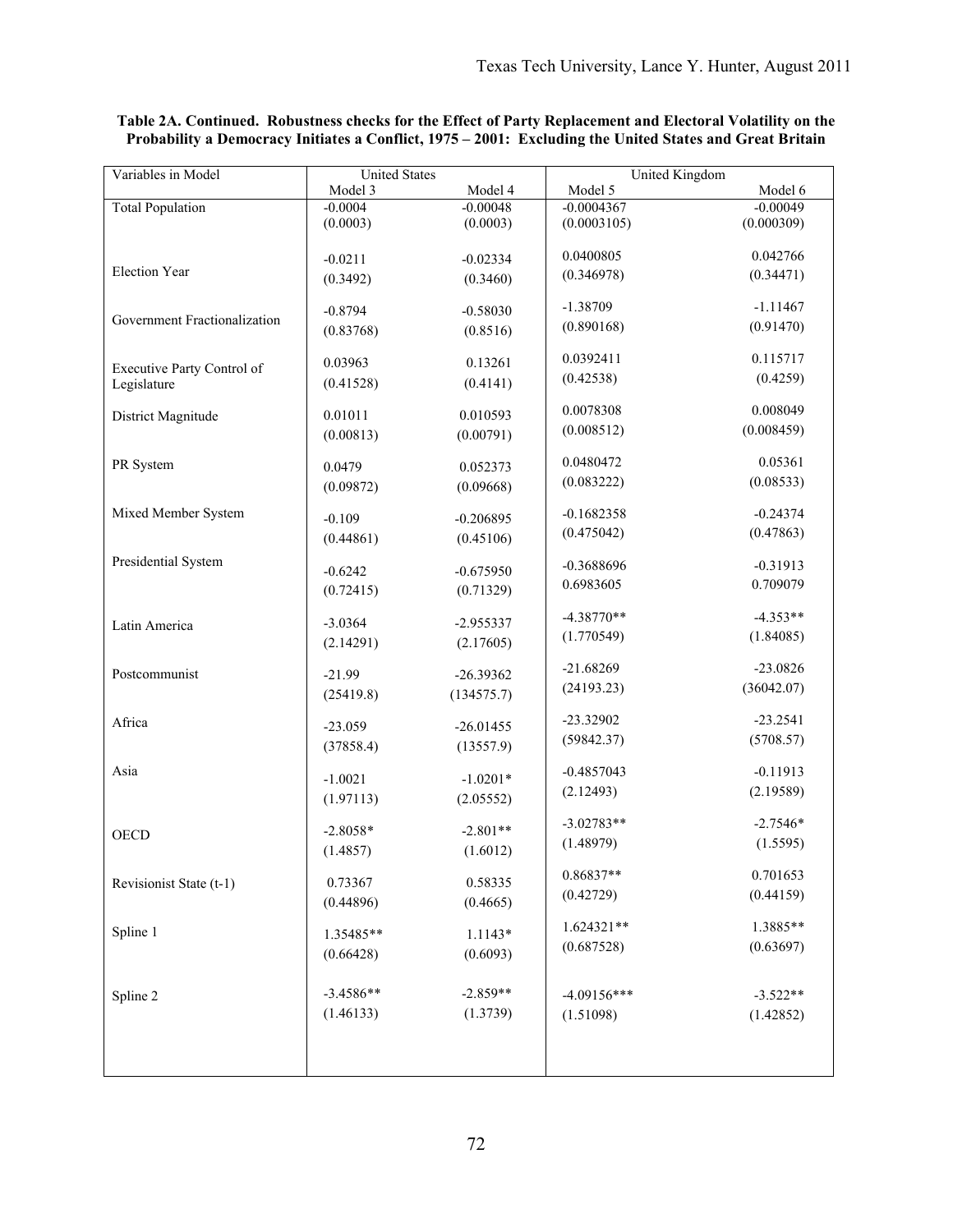| Variables in Model | <b>United States</b> |             | United Kingdom |             |
|--------------------|----------------------|-------------|----------------|-------------|
|                    | Model 3              | Model 4     | Model 5        | Model 6     |
| Spline 3           | 14.7657***           | $12.524**$  | 16.60634***    | $14.48***$  |
|                    | (5.26908)            | 5.043656    | (5.46293)      | (5.24079)   |
| Spline 4           | $-32.409***$         | $-28.25***$ | $-32.7746***$  | $-28.72***$ |
|                    | (9.70906)            | 9.509488    | (9.98493)      | (9.777613)  |
| Constant           | $-2687.9**$          | $-2211.4*$  | $-3223.349**$  | $-2756.82$  |
|                    | (1316.87)            | 1208.07     | (1362.673)     | 1262.487    |
| Groups             | 46                   | 46          | 46             | 46          |
| Observations       | 519                  | 522         | 517            | 520         |
| Probability $X^2$  | $.0026***$           | $.0011***$  | $.0064***$     | $.0035***$  |

**Table 2A. Continued. Robustness checks for the Effect of Party Replacement and Electoral Volatility on the Probability a Democracy Initiates a Conflict, 1975 – 2001: Excluding the United States and Great Britain**

 $\frac{1}{\text{*p} < 10; \text{**p} < 05; \text{**p} < 01, \text{one-tailed tests}}$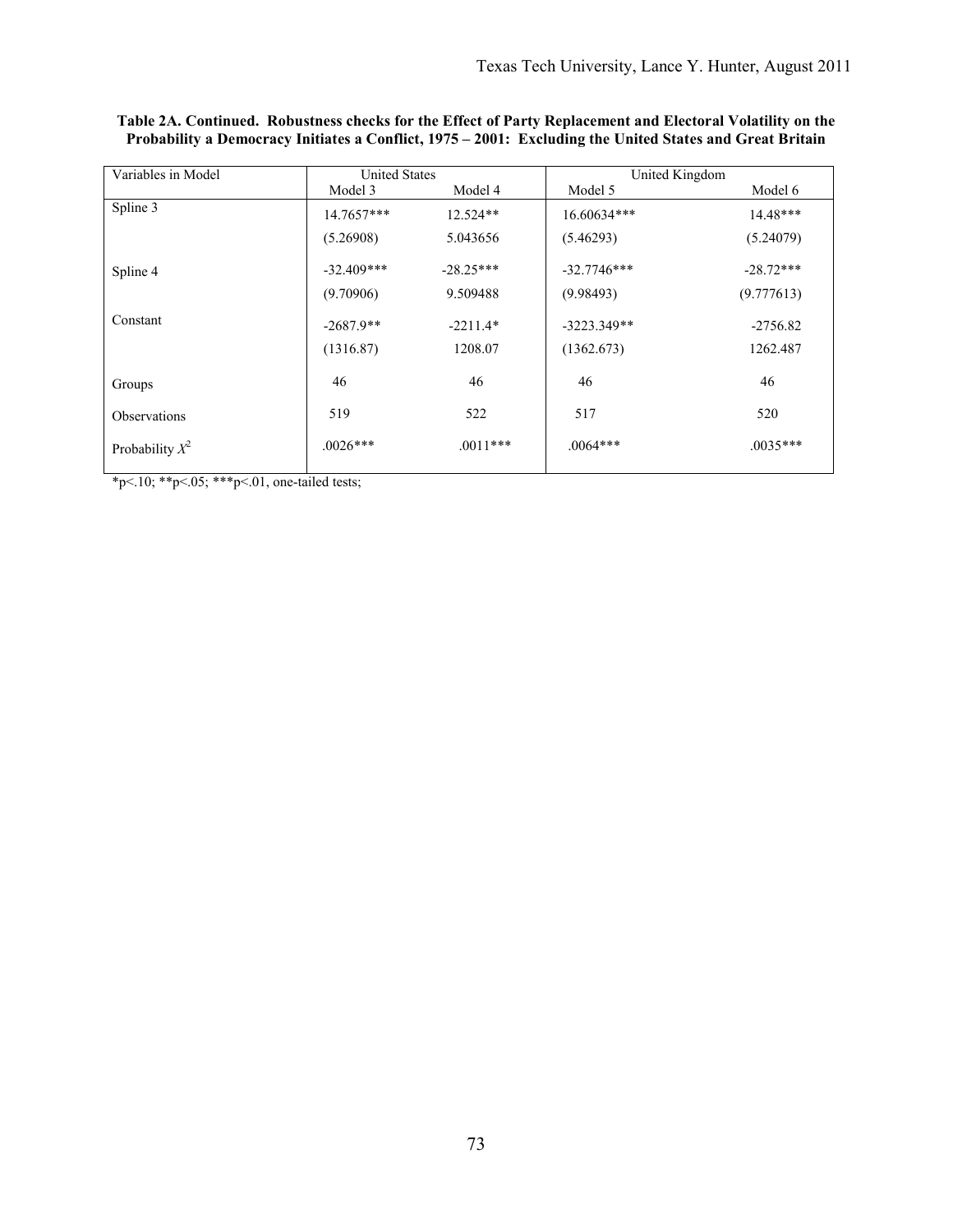| Variables in Model<br>US, UK and Israel<br>Israel<br>Model 10<br>Model 7<br>Model 8<br>Model 9<br>Party Replacement (t-1)<br>$2.300**$<br>2.34335**<br>(1.0334)<br>(1.1239)<br>Volatility (t-1)<br>4.07102**<br>4.7608**<br>(2.01818)<br>(2.23349)<br>1.26512<br>23.4443<br>1.32237<br>24.46591<br>Interstate War $(t-1)$<br>(1.4260)<br>(1.41621)<br>(49149.6)<br>(90087.32)<br>$-0.016278$<br>$-22.365$<br>$-0.0167$<br>$-23.4935$<br>Interstate War Deaths (t-<br>1)<br>(0.0271)<br>(0.02566)<br>(31067.6)<br>(56337.88)<br>Number of MIDS (Use of<br>0.00395<br>0.1228565<br>0.25766<br>0.31137*<br>Force) $(t-1)$<br>0.54841<br>0.5124508<br>(0.68888)<br>(0.64555)<br>$1.766***$<br>1.7545***<br>2.3168***<br>2.2950***<br>Number of Fatal MIDS<br>(0.5948)<br>(0.58446)<br>(0.68593)<br>(0.674828)<br>95.39***<br>99.0990 ***<br>91.307***<br>101.345***<br>Change in the<br>Concentration of Power in<br>(24.148)<br>(23.6607)<br>(25.9048)<br>(25.81804)<br>Interstate System (1 year<br>movement)<br>Alliance with System<br>12.7164*<br>11.3930*<br>3.947<br>1.51715 |
|---------------------------------------------------------------------------------------------------------------------------------------------------------------------------------------------------------------------------------------------------------------------------------------------------------------------------------------------------------------------------------------------------------------------------------------------------------------------------------------------------------------------------------------------------------------------------------------------------------------------------------------------------------------------------------------------------------------------------------------------------------------------------------------------------------------------------------------------------------------------------------------------------------------------------------------------------------------------------------------------------------------------------------------------------------------------------------|
|                                                                                                                                                                                                                                                                                                                                                                                                                                                                                                                                                                                                                                                                                                                                                                                                                                                                                                                                                                                                                                                                                 |
|                                                                                                                                                                                                                                                                                                                                                                                                                                                                                                                                                                                                                                                                                                                                                                                                                                                                                                                                                                                                                                                                                 |
|                                                                                                                                                                                                                                                                                                                                                                                                                                                                                                                                                                                                                                                                                                                                                                                                                                                                                                                                                                                                                                                                                 |
|                                                                                                                                                                                                                                                                                                                                                                                                                                                                                                                                                                                                                                                                                                                                                                                                                                                                                                                                                                                                                                                                                 |
|                                                                                                                                                                                                                                                                                                                                                                                                                                                                                                                                                                                                                                                                                                                                                                                                                                                                                                                                                                                                                                                                                 |
|                                                                                                                                                                                                                                                                                                                                                                                                                                                                                                                                                                                                                                                                                                                                                                                                                                                                                                                                                                                                                                                                                 |
|                                                                                                                                                                                                                                                                                                                                                                                                                                                                                                                                                                                                                                                                                                                                                                                                                                                                                                                                                                                                                                                                                 |
|                                                                                                                                                                                                                                                                                                                                                                                                                                                                                                                                                                                                                                                                                                                                                                                                                                                                                                                                                                                                                                                                                 |
|                                                                                                                                                                                                                                                                                                                                                                                                                                                                                                                                                                                                                                                                                                                                                                                                                                                                                                                                                                                                                                                                                 |
|                                                                                                                                                                                                                                                                                                                                                                                                                                                                                                                                                                                                                                                                                                                                                                                                                                                                                                                                                                                                                                                                                 |
|                                                                                                                                                                                                                                                                                                                                                                                                                                                                                                                                                                                                                                                                                                                                                                                                                                                                                                                                                                                                                                                                                 |
|                                                                                                                                                                                                                                                                                                                                                                                                                                                                                                                                                                                                                                                                                                                                                                                                                                                                                                                                                                                                                                                                                 |
|                                                                                                                                                                                                                                                                                                                                                                                                                                                                                                                                                                                                                                                                                                                                                                                                                                                                                                                                                                                                                                                                                 |
|                                                                                                                                                                                                                                                                                                                                                                                                                                                                                                                                                                                                                                                                                                                                                                                                                                                                                                                                                                                                                                                                                 |
|                                                                                                                                                                                                                                                                                                                                                                                                                                                                                                                                                                                                                                                                                                                                                                                                                                                                                                                                                                                                                                                                                 |
|                                                                                                                                                                                                                                                                                                                                                                                                                                                                                                                                                                                                                                                                                                                                                                                                                                                                                                                                                                                                                                                                                 |
| Leader (S-Lead)<br>(7.1481)<br>(6.88195)<br>(8.85837)<br>(8.82943)                                                                                                                                                                                                                                                                                                                                                                                                                                                                                                                                                                                                                                                                                                                                                                                                                                                                                                                                                                                                              |
| $-0.0230$<br>0.01351<br>0.042749<br>$-0.04503$<br>Total Number of                                                                                                                                                                                                                                                                                                                                                                                                                                                                                                                                                                                                                                                                                                                                                                                                                                                                                                                                                                                                               |
| Alliances<br>(0.0870)<br>(0.08361)<br>(0.09654)<br>(0.094986)                                                                                                                                                                                                                                                                                                                                                                                                                                                                                                                                                                                                                                                                                                                                                                                                                                                                                                                                                                                                                   |
| Total Number of<br>$0.339***$<br>$0.40007***$<br>$0.4405***$<br>0.3622128                                                                                                                                                                                                                                                                                                                                                                                                                                                                                                                                                                                                                                                                                                                                                                                                                                                                                                                                                                                                       |
| Contiguous Autocracies<br>(0.1107)<br>(0.106472)<br>(0.14356)<br>(0.140703)                                                                                                                                                                                                                                                                                                                                                                                                                                                                                                                                                                                                                                                                                                                                                                                                                                                                                                                                                                                                     |
| 0.04923<br>0.0583641<br>0.04003<br>0.058073<br>Total Number of                                                                                                                                                                                                                                                                                                                                                                                                                                                                                                                                                                                                                                                                                                                                                                                                                                                                                                                                                                                                                  |
| (0.11207)<br>(0.11050)<br>(0.10131)<br>(0.094953)<br>Contiguous Democracies                                                                                                                                                                                                                                                                                                                                                                                                                                                                                                                                                                                                                                                                                                                                                                                                                                                                                                                                                                                                     |
| 2.0146**<br>2.1206**<br>2.92035***<br>2.718***<br>Major Power Status                                                                                                                                                                                                                                                                                                                                                                                                                                                                                                                                                                                                                                                                                                                                                                                                                                                                                                                                                                                                            |
| (0.9297)<br>(0.91946)<br>(1.2352)<br>(1.23655)                                                                                                                                                                                                                                                                                                                                                                                                                                                                                                                                                                                                                                                                                                                                                                                                                                                                                                                                                                                                                                  |
| CINC (Relative<br>$-32.815*$<br>$-33.6374*$<br>$-61.706*$<br>$-63.2815**$                                                                                                                                                                                                                                                                                                                                                                                                                                                                                                                                                                                                                                                                                                                                                                                                                                                                                                                                                                                                       |
| Capabilities)<br>(17.9358)<br>(18.0982)<br>(32.4953)<br>(31.91983)                                                                                                                                                                                                                                                                                                                                                                                                                                                                                                                                                                                                                                                                                                                                                                                                                                                                                                                                                                                                              |
| $-0.025$<br>$-0.02600$<br>$-0.0282$<br>$-0.02118$<br>GDP Growth (t-1)                                                                                                                                                                                                                                                                                                                                                                                                                                                                                                                                                                                                                                                                                                                                                                                                                                                                                                                                                                                                           |
| (0.0368)<br>(0.04344)<br>(0.0373)<br>(0.04326)                                                                                                                                                                                                                                                                                                                                                                                                                                                                                                                                                                                                                                                                                                                                                                                                                                                                                                                                                                                                                                  |

**Table 3A. Robustness checks for the Effect of Party Replacement and Electoral Volatility on the Probability a Democracy Initiates a Conflict, 1975 – 2001: Excluding Israel, the United States, and the United Kingdom**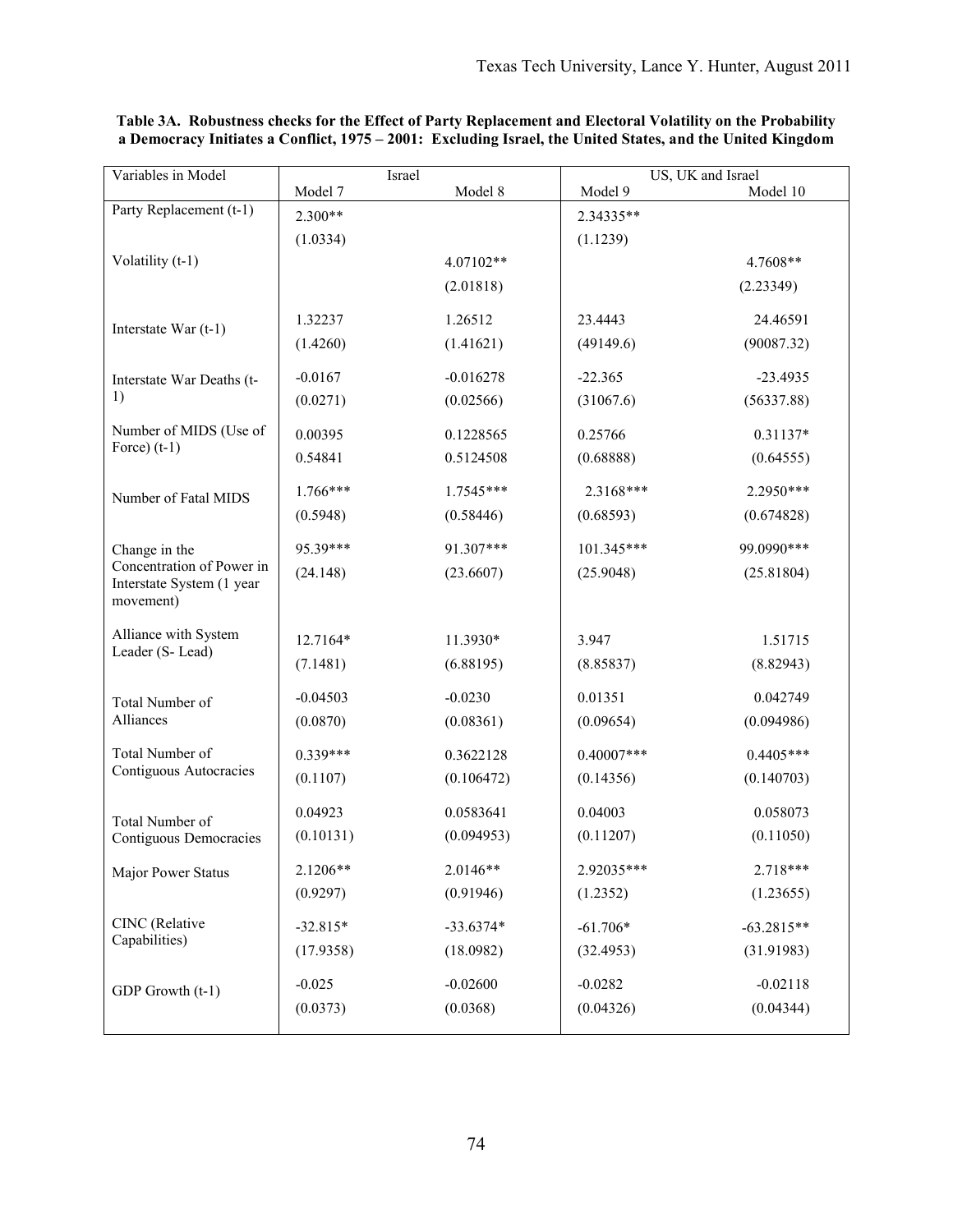| Variables in Model             | Israel     |              | US, UK and Israel |            |
|--------------------------------|------------|--------------|-------------------|------------|
|                                | Model 7    | Model 8      | Model 9           | Model 10   |
| Military Spending as a         | $-0.0001$  | $-0.000210$  | $-0.0002$         | $-0.00037$ |
| Percentage of GDP              | (0.0005)   | (0.00059)    | (0.00069)         | (0.000712) |
| <b>Total Population</b>        | $-0.0004$  | $-0.000461$  | $-0.0004$         | $-0.00052$ |
|                                | (0.0002)   | (0.000288)   | (0.00032)         | (0.00032)  |
| <b>Election Year</b>           | 0.08695    | 0.088871     | $-0.0473$         | $-0.05057$ |
|                                | (0.3318)   | (0.327280)   | (0.36418)         | (0.36302)  |
| Government                     | $-1.0596$  | $-0.774154$  | $-1.2327$         | $-0.9458$  |
| Fractionalization              | (0.8271)   | (0.74246)    | (0.90423)         | (0.9274)   |
| <b>Executive Party Control</b> | 0.03317    | 0.1360709    | 0.04976           | 0.120938   |
| of Legislature                 | (0.39148)  | (0.388223)   | (0.44791)         | (0.45248)  |
| District Magnitude             | 0.00779    | 0.0082296    | 0.01012           | 0.010465   |
|                                | (0.00782)  | (0.007682)   | (0.00881)         | (0.00874)  |
| PR System                      | 0.04724    | 0.0502358    | 0.04783           | 0.055359   |
|                                | (0.0814)   | (0.078480)   | (0.09565)         | (0.10172)  |
| Mixed Member System            | $-0.1825$  | $-0.258629$  | $-0.0759$         | $-0.17446$ |
|                                | (0.4226)   | (0.4191159)  | (0.49912)         | (0.50821)  |
| Presidential System            | $-0.3558$  | $-0.3773831$ | $-0.6699$         | $-0.64515$ |
|                                | (0.6094)   | (0.603488)   | (0.80998)         | (0.81195)  |
| Latin America                  | $-4.055**$ | $-4.051137*$ | $-3.3499$         | $-3.19123$ |
|                                | (1.6725)   | (1.74588)    | (2.2741)          | (2.32842)  |
| Postcommunist                  | $-23.79$   | -30.05596    | $-22.058$         | $-25.3055$ |
|                                | (74064.9)  | (1334147)    | (23657.4)         | (61303.81) |
| Africa                         | $-24.345$  | -30.33186    | $-23.144$         | $-24.6615$ |
|                                | (10976)    | (2070758)    | (36375.2)         | (65499.63) |
| Asia                           | $-0.6831$  | $-0.4238912$ | $-0.7354$         | $-0.62441$ |
|                                | (1.9830)   | (2.033906)   | (2.1024)          | (2.19390)  |
| <b>OECD</b>                    | $-2.941**$ | $-2.818926*$ | $-2.8925*$        | $-2.70538$ |
|                                | (1.41923)  | (1.498484)   | (1.5485)          | (1.6551)   |

## **Table 3A. Continued. Robustness checks for the Effect of Party Replacement and Electoral Volatility on the Probability a Democracy Initiates a Conflict, 1975 – 2001: Excluding Israel, the United States, and the United Kingdom**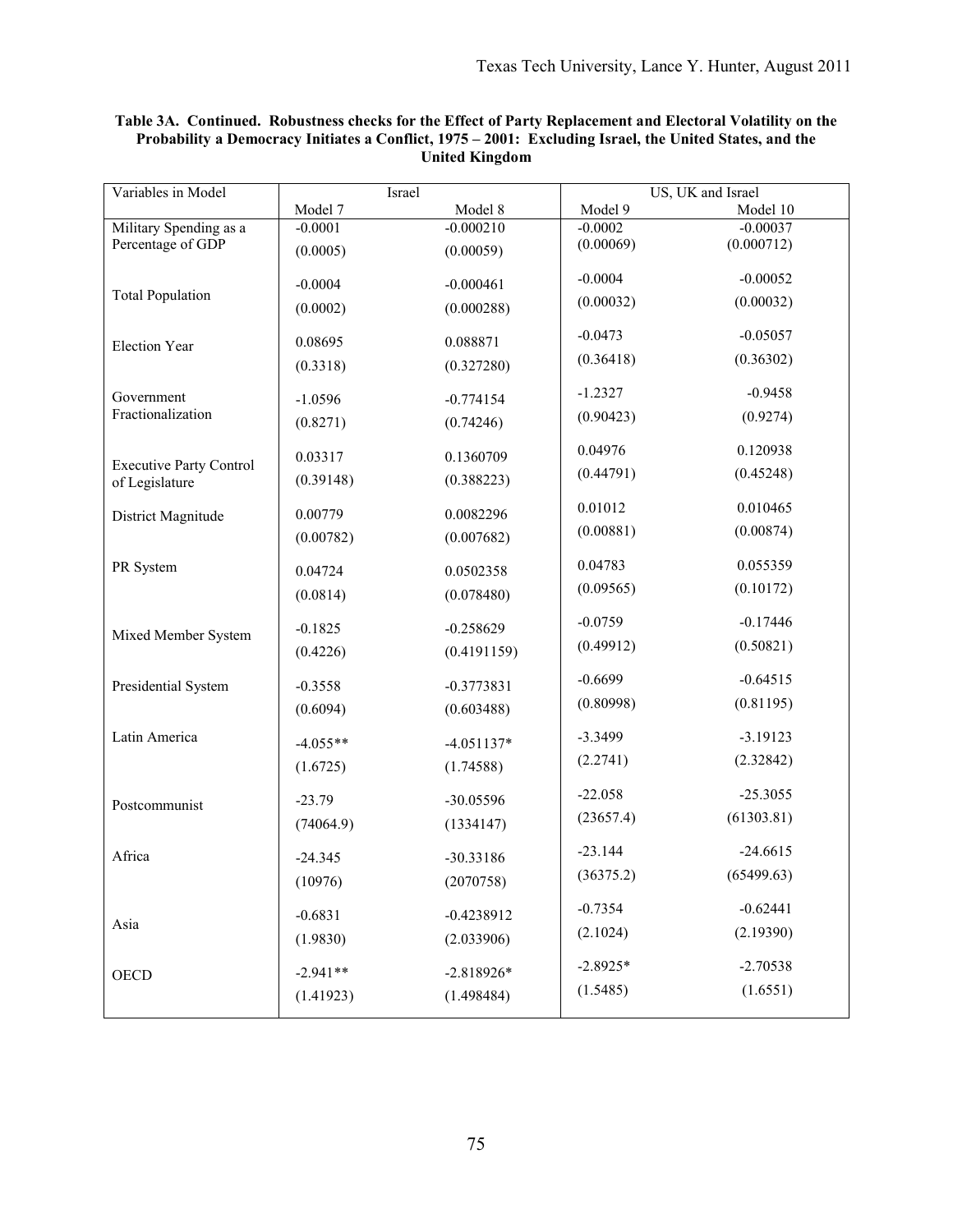| Variables in Model      | Israel      |              |              | US, UK and Israel |
|-------------------------|-------------|--------------|--------------|-------------------|
|                         | Model 7     | Model 8      | Model 9      | Model 10          |
| Revisionist State (t-1) | $0.8645**$  | 0.727367*    | $0.76232*$   | 0.56722           |
|                         | (0.423)     | 0.374019     | (0.4553)     | (0.4723)          |
| Spline 1                | 1.58269**   | 1.352302**   | $1.370**$    | 1.12751*          |
|                         | (0.6652)    | (0.607461)   | (0.68536)    | (0.627213)        |
| Spline 2                | $-3.972***$ | $-3.4151***$ | $-3.5211***$ | $-2.914***$       |
|                         | (1.4579)    | (1.34875)    | (1.51096)    | (1.417463)        |
| Spline 3                | 16.154***   | 14.086***    | 15.0233***   | 12.757**          |
|                         | (5.2610)    | (4.9234)     | 5.45604      | (5.21239)         |
| Spline 4                | $-32.24***$ | $-28.388***$ | $-32.707***$ | $-28.40***$       |
|                         | (9.6244)    | (9.23330)    | (10.050)     | (9.83310)         |
| Constant                | $-314.7***$ | $-2685.74**$ | $-2718.8**$  | $-2236.52*$       |
|                         | (1318.58)   | (1203.889)   | (1358.66)    | (1243.40)         |
| Groups                  | 47          | 47           | 45           | 45                |
| Observations            | 530         | 533          | 506          | 509               |
| Probability $X^2$       | $.0014***$  | $.0004***$   | $.0082***$   | $.0045***$        |

**Table 3A. Continued. Robustness checks for the Effect of Party Replacement and Electoral Volatility on the Probability a Democracy Initiates a Conflict, 1975 – 2001: Excluding Israel, the United States, and the United Kingdom** 

\*p<.10; \*\*p<.05; \*\*\*p<.01, one-tailed tests;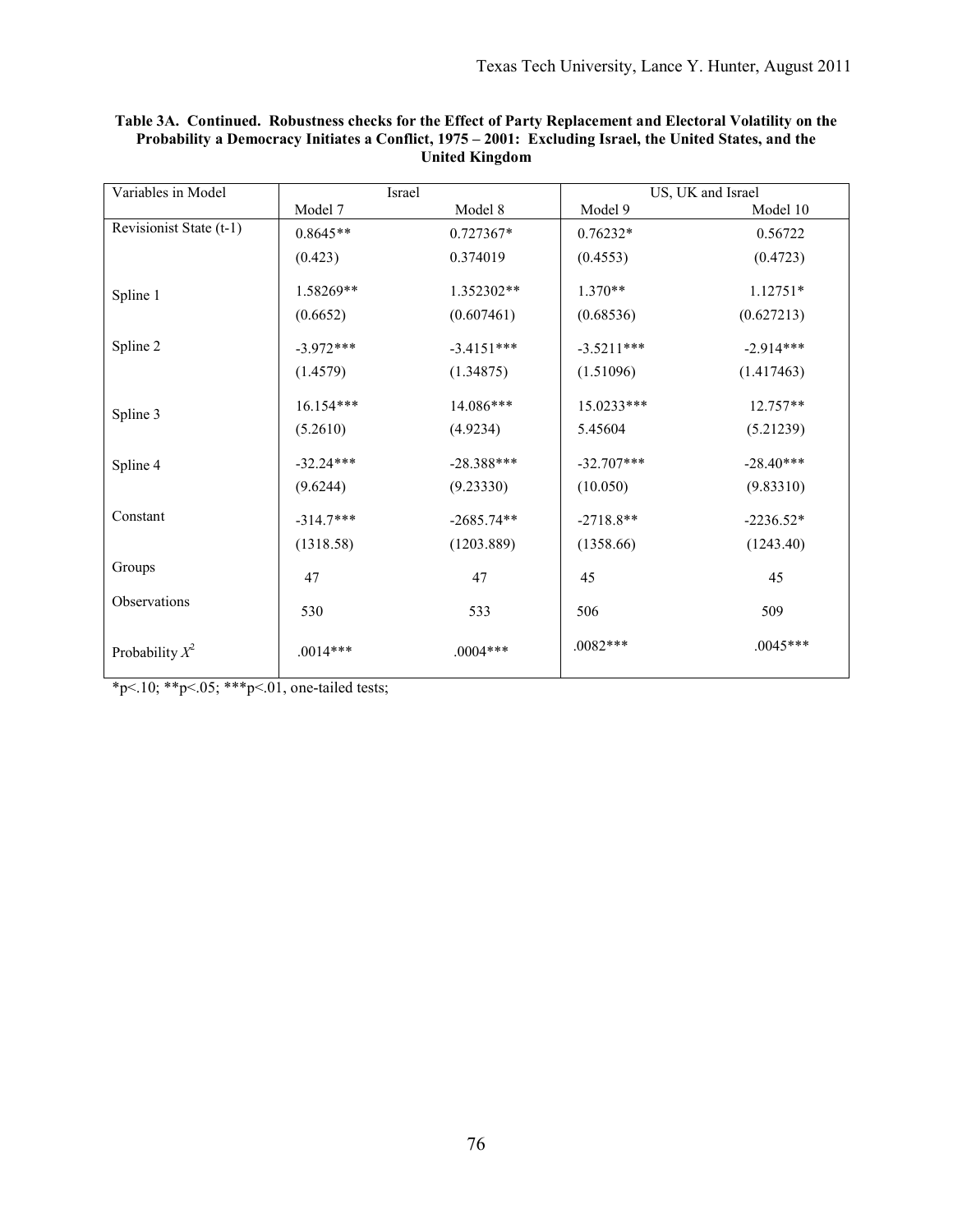| Variables in Model                                                             | Model 11     | Model 12   |
|--------------------------------------------------------------------------------|--------------|------------|
| Party Replacement (t-1)                                                        | 0.0678902    |            |
| Volatility (t-1)                                                               |              | 0.09686    |
| Interstate War $(t-1)$                                                         | 0.0743121    | 0.0565     |
| Interstate War Deaths (t-1)                                                    | $-0.0004934$ | $-0.00039$ |
| Number of MIDS (Use of Force) (t-1)                                            | 0.0001166    | 0.002923   |
| Number of Fatal MIDS                                                           | 0.1168362    | 0.095223   |
| Change in the Concentration of Power in Interstate System (1<br>year movement) | 2.815689     | 2.172421   |
| Alliance with System Leader (S- Lead)                                          | 0.3753348    | 0.271068   |
| <b>Total Number of Alliances</b>                                               | $-0.0014611$ | $-0.00055$ |
| <b>Total Number of Contiguous Autocracies</b>                                  | 0.010013     | 0.008618   |
| Total Number of Contiguous Democracies                                         | 0.0014532    | 0.001389   |
| Major Power Status                                                             | 0.1433557    | 0.107982   |
| CINC (Relative Capabilities)                                                   | $-0.9685564$ | $-0.80032$ |
| GDP Growth (t-1)                                                               | $-0.0007372$ | $-0.00062$ |
| Military Spending as a Percentage of GDP                                       | $-3.25E-06$  | $-5.0E-06$ |
| <b>Total Population</b>                                                        | $-0.0000127$ | $-1.1E-05$ |
| <b>Election Year</b>                                                           | 0.0026134    | 0.002155   |
| Government Fractionalization                                                   | $-0.031274$  | $-0.01842$ |
| Executive Party Control of Legislature                                         | 0.0009855    | 0.003329   |
| District Magnitude                                                             | 0.0002298    | 0.000196   |
| PR System                                                                      | 0.0013943    | 0.001195   |
| Mixed Member System                                                            | $-0.0052786$ | $-0.00598$ |
| Presidential System                                                            | $-0.0103618$ | $-0.00885$ |
| Latin America                                                                  | $-0.1161115$ | $-0.09395$ |
| Postcommunist                                                                  | $-0.0630962$ | $-0.0612$  |
| Africa                                                                         | $-0.0347839$ | $-0.0288$  |
|                                                                                |              |            |

## **Table 4A. Change in Predicted Probabilities of the Effect of Party Replacement and Electoral Volatility on the Probability a Democracy Initiates a Conflict (with Revisionist State Dependent Variable), 1975 – 2001**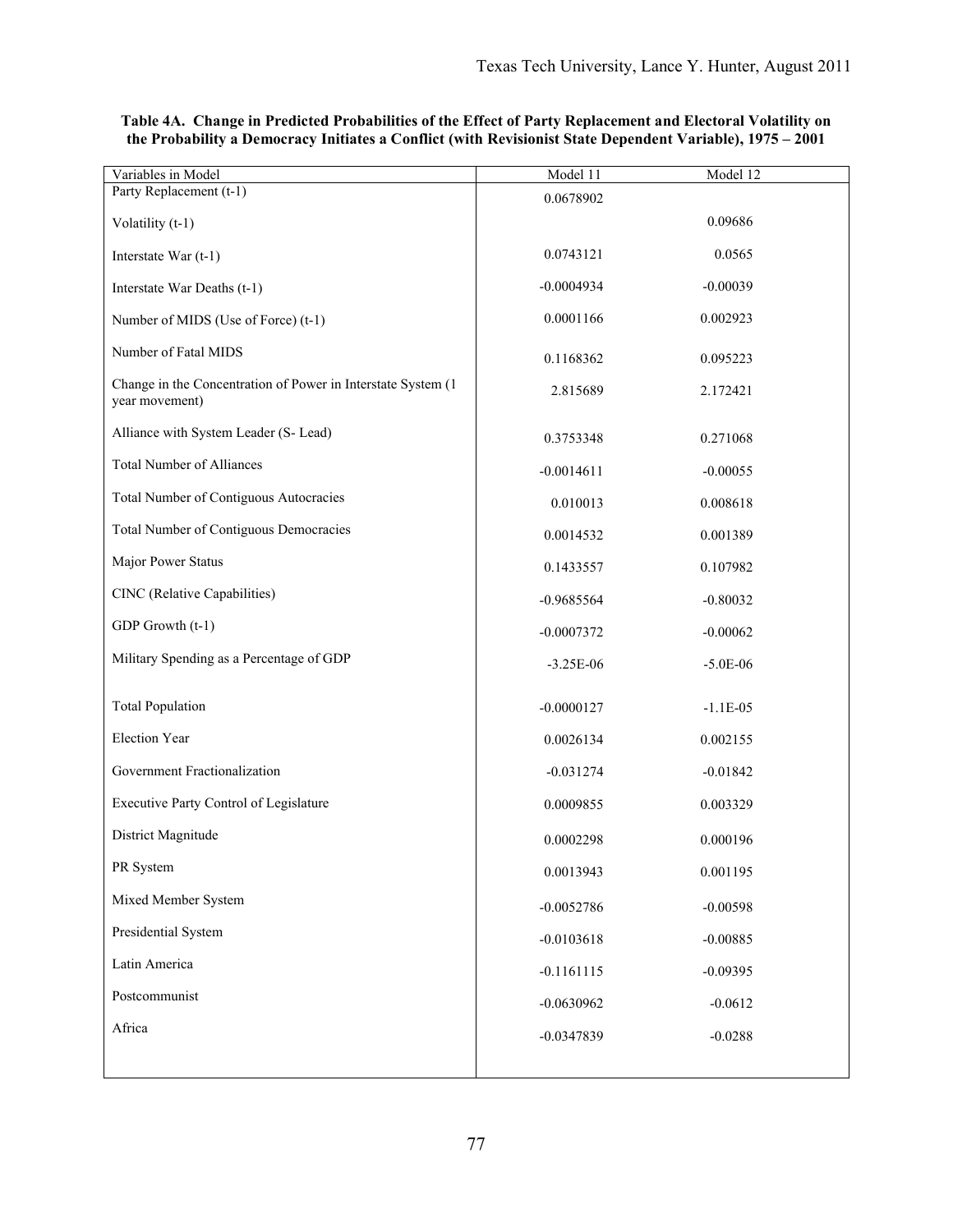| Variables in Model      | Model 11     | Model 12   |
|-------------------------|--------------|------------|
| Asia                    | $-0.0160243$ | $-0.00872$ |
| <b>OECD</b>             | $-0.1387609$ | $-0.10549$ |
| Revisionist State (t-1) | 0.0349964    | 0.022637   |
| Spline 1                | 0.0467143    | 0.032175   |
| Spline 2                | $-0.1172504$ | $-0.08126$ |
| Spline 3                | 0.476823     | 0.335162   |
| Spline 4                | $-0.9516298$ | $-0.67543$ |
|                         |              |            |

### **Table 4A. Continued. Change in Predicted Probabilities of the Effect of Party Replacement and Electoral Volatility on the Probability a Democracy Initiates a Conflict (with Revisionist State Dependent Variable), 1975 – 2001**

In the baseline predicted probability the independent variables are set to their mean values in Models 11 and 12. The dependent variable is assumed to equal  $= 0$  (no dispute initiated).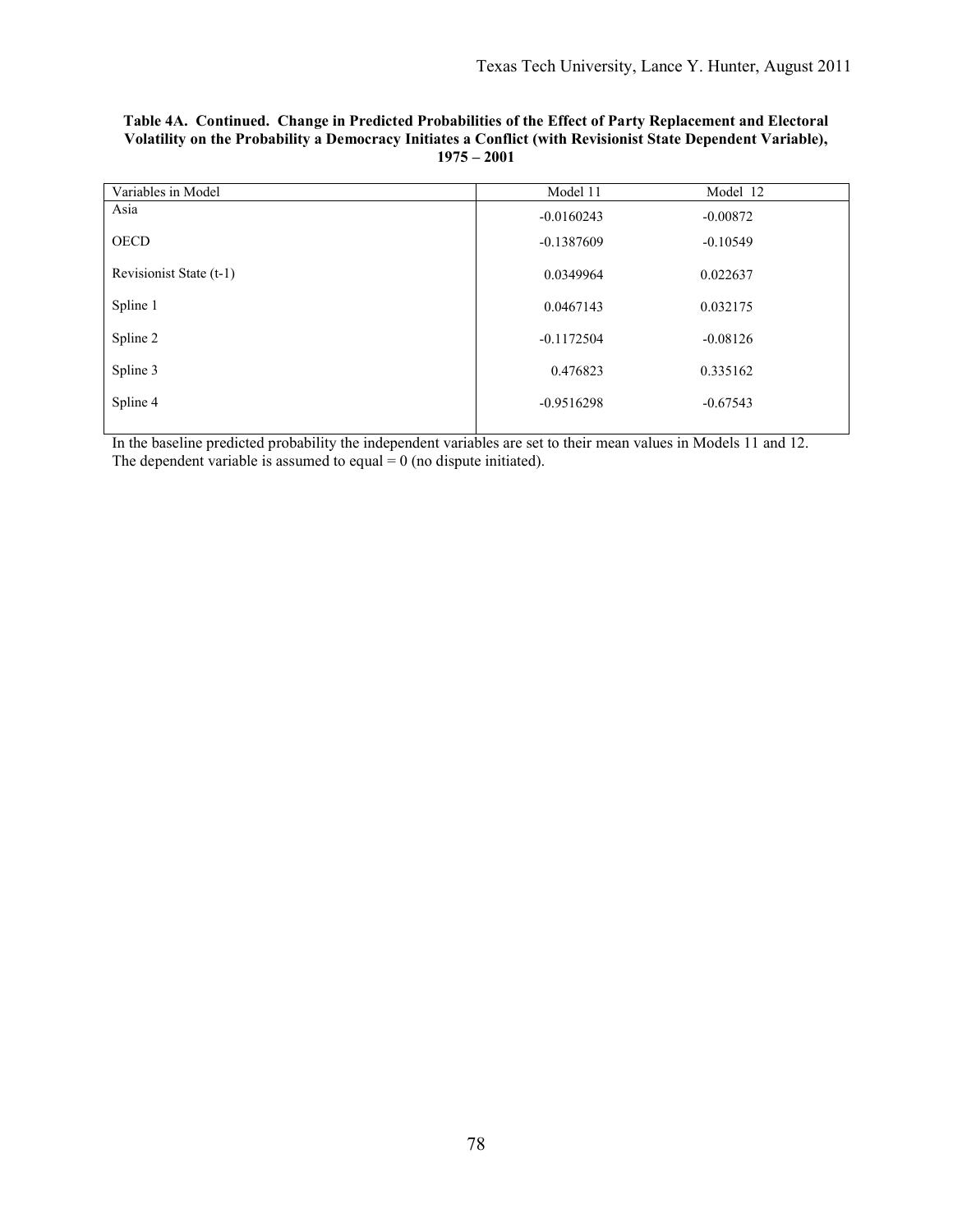| Variables in Model                               | Model 13                | Model 14                |
|--------------------------------------------------|-------------------------|-------------------------|
| Party Replacement (t-1)                          | 1.9342*                 |                         |
| Volatility (t-1)                                 | (1.0046)                | $4.2234**$              |
|                                                  |                         | (2.0223)                |
|                                                  |                         |                         |
| Interstate War $(t-1)$                           | 1.1970                  | 1.0439                  |
|                                                  | (1.6550)                | (1.6573)                |
| Interstate War Deaths (t-1)                      | .0998                   | .1092                   |
|                                                  | (.2014)                 | (.2009)                 |
|                                                  |                         |                         |
| Number of MIDS (Use of Force) (t-1)              | .5268<br>(.5113)        | .5915<br>(.4853)        |
|                                                  |                         |                         |
| Number of Fatal MIDS                             | $4.1082***$             | 3.9440***               |
|                                                  | (.8105)                 | (.7907)                 |
| Change in the Concentration of Power in          | 60.5628***              | 57.0272**               |
| Interstate System (1 year movement)              | (22.7148)               | (22.2432)               |
|                                                  |                         |                         |
| Alliance with System Leader (S- Lead)            | 18.2884 **              | 16.4240**               |
|                                                  | (7.0734)                | (6.8683)                |
| <b>Total Number of Alliances</b>                 | $-.1974**$              | $-1596*$                |
|                                                  | (.0948)                 | (.0919)                 |
|                                                  |                         |                         |
| <b>Total Number of Contiguous</b><br>Autocracies | $.3879***$<br>(.1102)   | $.4100***$<br>(.1105)   |
|                                                  |                         |                         |
| <b>Total Number of Contiguous</b>                | $-.0491$                | $-.0206$                |
| Democracies                                      | (.1479)                 | (.1440)                 |
| Major Power Status                               | 1.7296*                 | 1.5016                  |
|                                                  | (.9832)                 | (.9592)                 |
|                                                  |                         |                         |
| CINC (Relative Capabilities)                     | 1.9157<br>(16.3404)     | $-.2197$<br>(16.6385)   |
|                                                  |                         |                         |
| GDP Growth (t-1)                                 | $-.0010$                | .0080                   |
|                                                  | (.0428)                 | (.0440)                 |
| Military Spending as a Percentage of             | $-.0002$                | $-.0002$                |
| <b>GDP</b>                                       | (.0005)                 | (.0005)                 |
|                                                  |                         |                         |
| <b>Total Population</b>                          | $-.0004$                | $-.0004$                |
|                                                  | (.0002)                 | (.0002)                 |
| <b>Election Year</b>                             | .1861                   | .2830                   |
|                                                  | (.3346)                 | (.3299)                 |
|                                                  |                         |                         |
| Government Fractionalization                     | $-2.3364***$<br>(.8335) | $-2.2869***$<br>(.8313) |
|                                                  |                         |                         |
| Executive Party Control of Legislature           | .2681                   | .3632                   |
|                                                  | (.3672)                 | (.3703)                 |
|                                                  |                         |                         |
|                                                  |                         |                         |

#### **Table 5A. The Effect of Party Replacement and Electoral Volatility on the Probability a Democracy Initiates a Conflict (with Originator Dependent Variable), 1975 – 2001**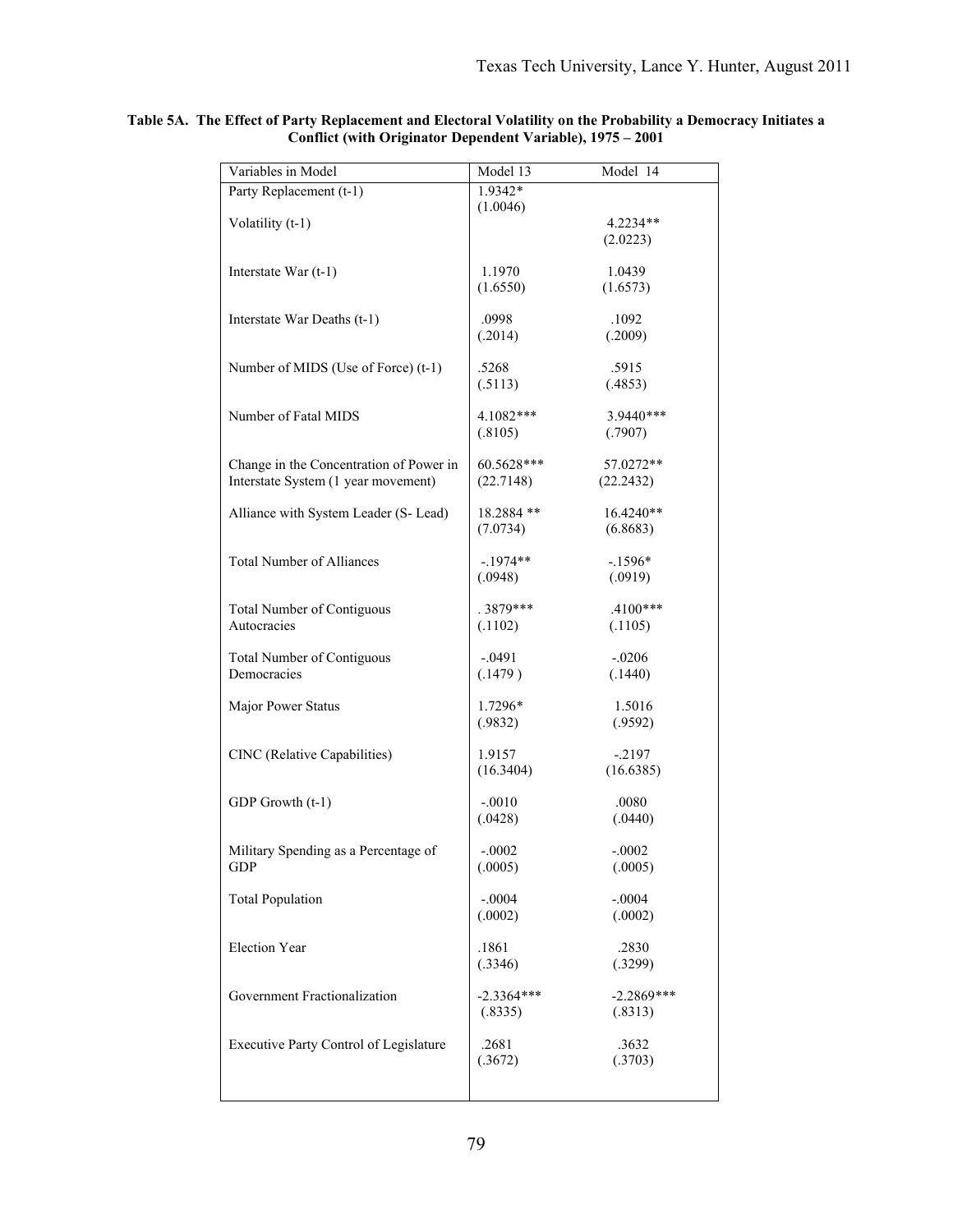| Variables in Model  | Model 13               | Model 14                 |
|---------------------|------------------------|--------------------------|
| District Magnitude  | .0122                  | .0117                    |
|                     | (.0100)                | (.0101)                  |
| PR System           | .0084                  | .0135                    |
|                     | (.0177)                | (.01809)                 |
|                     |                        |                          |
| Mixed Member System | $-.0953$               | $-.2130$                 |
|                     | (.4028)                | (.4094)                  |
| Presidential System | .5533                  | .5361                    |
|                     | (.5768)                | (.5711)                  |
|                     |                        |                          |
| Latin America       | $-2.042$<br>(1.3500)   | $-2.1164$<br>(1.3508)    |
|                     |                        |                          |
| Postcommunist       | 24.4998                | $-25.8457$               |
|                     | (170876.5)             | (277278.6)               |
| Africa              | $-28.1109$             |                          |
|                     | (422855.3)             | $-29.1630$<br>(713848.1) |
|                     |                        |                          |
| Asia                | $-1.3316$              | $-.8321$                 |
|                     | (1.6947)               | (1.7495)                 |
| <b>OECD</b>         | $-2.6362**$            | $-2.4401**$              |
|                     | (1.0437)               | (1.0370)                 |
|                     |                        |                          |
| Originator (t-1)    | .4546                  | .2840                    |
|                     | (.3710)                | (3757)                   |
| Spline 1            | 1.2278*                | $.8532*$                 |
|                     | (.6460)                | (.4870)                  |
|                     |                        |                          |
| Spline 2            | $2.7063*$              | $-1.8837*$               |
|                     | (1.4029)               | (1.1346)                 |
| Spline 3            | 9.6929*                | 6.7499                   |
|                     | (5.0310)               | (4.3033)                 |
|                     |                        |                          |
| Spline 4            | $-14.9186$<br>(9.1534) | $-9.6822$<br>(8.5687)    |
|                     |                        |                          |
| Constant            | $-2441.575*$           | $-1699.991*$             |
|                     | (1280.487)             | (965.1174)               |
|                     | 47                     | 47                       |
| Groups              |                        |                          |
| Observations        | 530                    | 533                      |
|                     |                        |                          |
| Probability $X^2$   | $0.0000***$            | $0.0000***$              |
|                     |                        |                          |

**Table 5A. Continued. The Effect of Party Replacement and Electoral Volatility on the Probability a Democracy Initiates a Conflict (with Originator Dependent Variable), 1975 – 2001**

\*p<.10; \*\*p<.05; \*\*\*p<.01, one-tailed tests;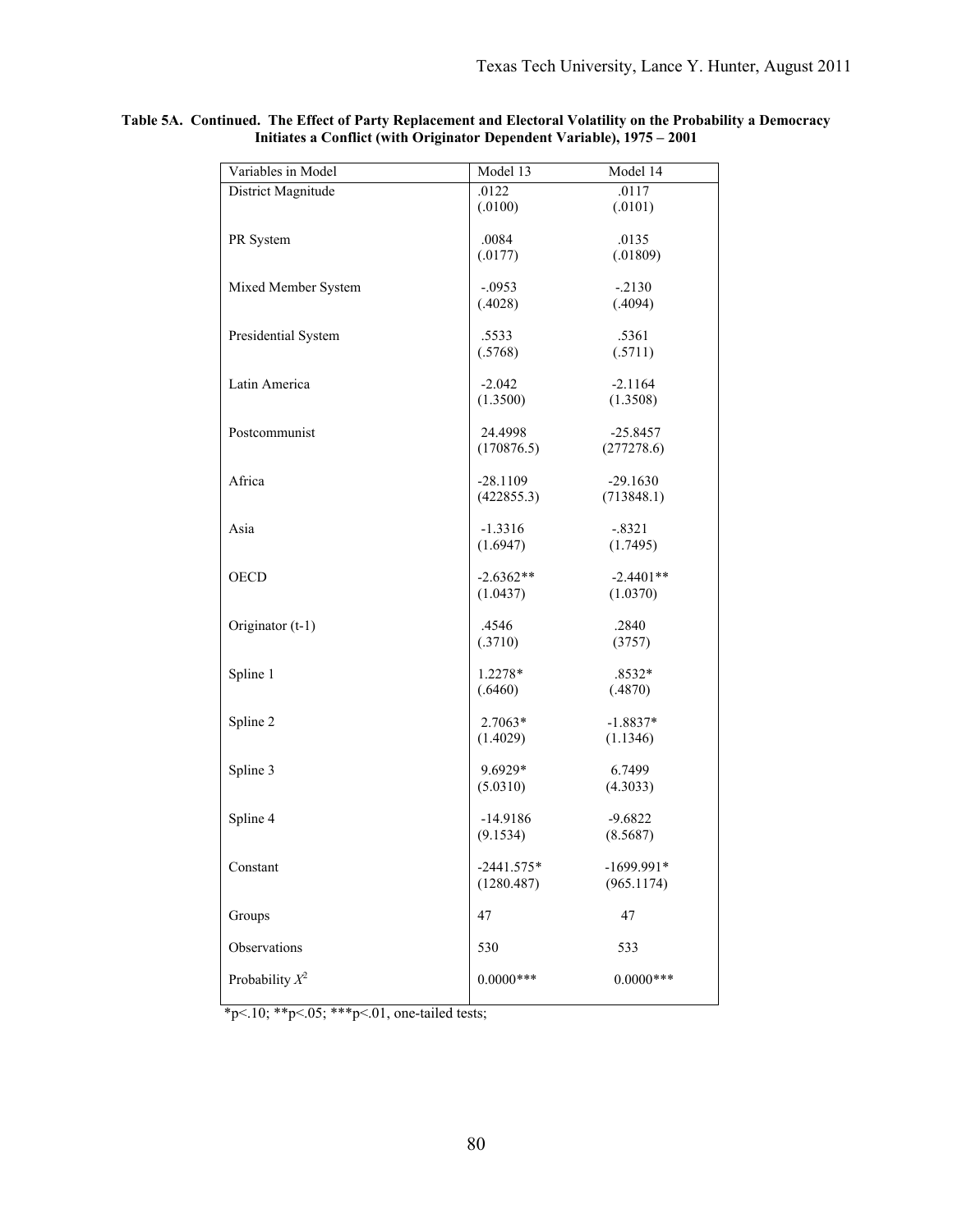| Variables in Model                                                             | Model 15    | Model 16   |
|--------------------------------------------------------------------------------|-------------|------------|
| Party Replacement (t-1)                                                        | .0689166    |            |
| Volatility (t-1)                                                               |             | .1471559   |
| Interstate War (t-1)                                                           | .0752363    | .0597175   |
| Interstate War Deaths (t-1)                                                    | .0035559    | .0038074   |
| Number of MIDS (Use of Force) (t-1)                                            | .0187694    | .0206112   |
| Number of Fatal MIDS                                                           | .6290001    | .5880411   |
| Change in the Concentration of Power in Interstate System (1<br>year movement) | 2.157417    | 1.986978   |
| Alliance with System Leader (S- Lead)                                          | .6514841    | .5722569   |
| <b>Total Number of Alliances</b>                                               | $-.0070353$ | $-.005563$ |
| Total Number of Contiguous Autocracies                                         | .0138199    | .0142887   |
| Total Number of Contiguous Democracies                                         | $-.0017517$ | $-.000718$ |
| Major Power Status                                                             | .1183107    | .0922251   |
| CINC (Relative Capabilities)                                                   | .0682445    | $-.007654$ |
| GDP Growth (t-1)                                                               | $-.000037$  | .000281    |
| Military Spending as a Percentage of GDP                                       | $-8.63e-06$ | $9.03e-06$ |
| <b>Total Population</b>                                                        | $-.0000143$ | $-.000014$ |
| Election Year                                                                  | .0068923    | .0104689   |
| Government Fractionalization                                                   | $-.0832322$ | $-.079683$ |
| Executive Party Control of Legislature                                         | .010098     | .0136432   |
| District Magnitude                                                             | .0004351    | .0004079   |
| PR System                                                                      | .0003011    | .0004738   |
| Mixed Member System                                                            | $-.0033609$ | $-.007251$ |
| Presidential System                                                            | .020454     | .0193812   |
| Latin America                                                                  | $-.0637114$ | $-.064346$ |
| Postcommunist                                                                  | $-.0777342$ | $-.078788$ |
| Africa                                                                         | $-.0430963$ | $-.042325$ |

## **Table 6A. Change in Predicted Probabilities of the Effect of Party Replacement and Electoral Volatility on the Probability a Democracy Initiates a Conflict (With Originator Dependent Variable), 1975 – 2001**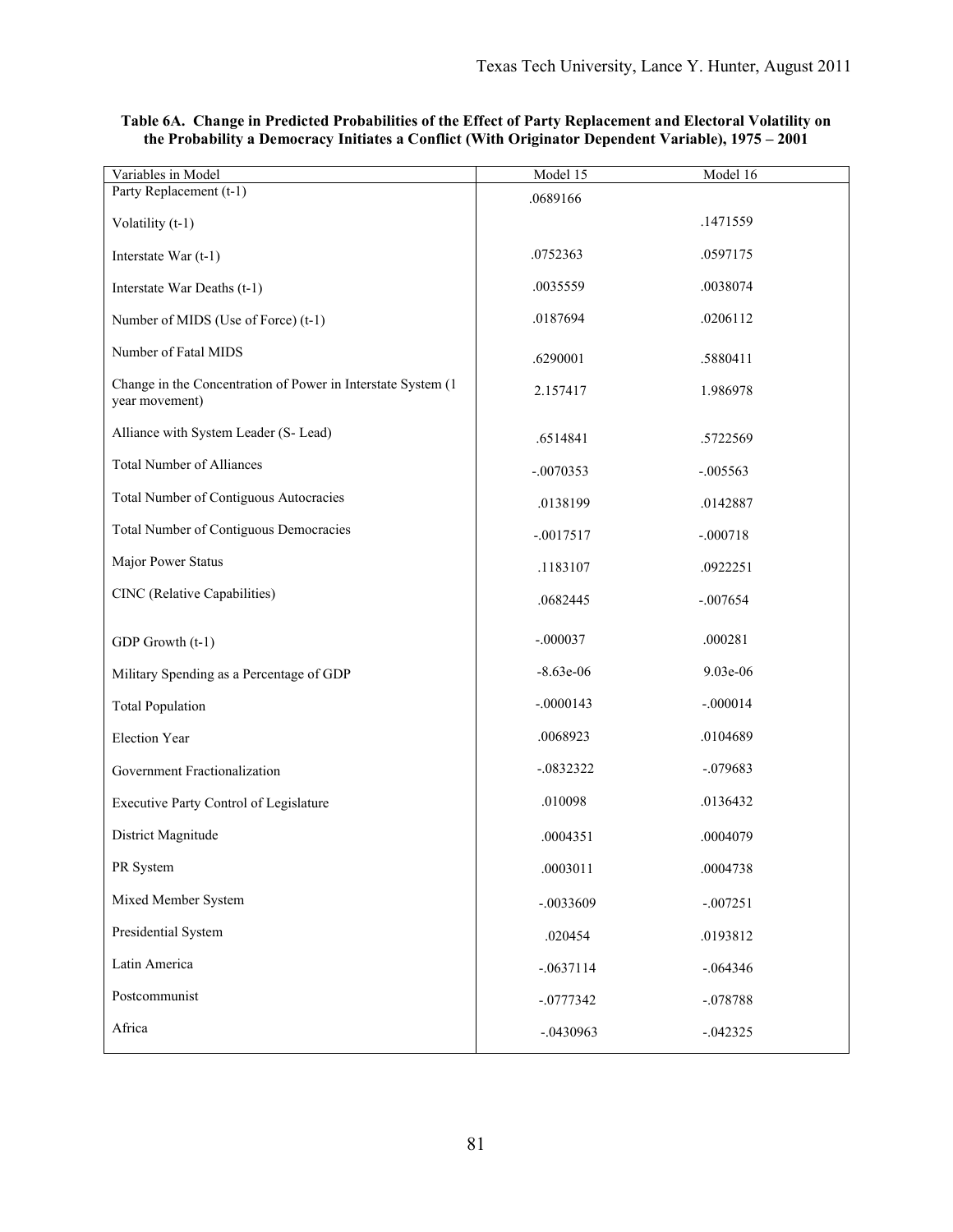| 2001                   |              |            |  |
|------------------------|--------------|------------|--|
| Variables in Model     | Model 15     | Model 16   |  |
| Asia                   | $-0.0313204$ | $-.022148$ |  |
| <b>OECD</b>            | $-1383495$   | $-119956$  |  |
| Originator State (t-1) | .018804      | .0108542   |  |
| Spline 1               | .0437382     | .0297305   |  |
| Spline 2               | $-.0964079$  | $-.065636$ |  |
| Spline 3               | .3452893     | .2351873   |  |
| Spline 4               | $-.5314441$  | $-.337356$ |  |
|                        |              |            |  |

| Table 6A. Continued. Change in Predicted Probabilities of the Effect of Party Replacement and Electoral     |
|-------------------------------------------------------------------------------------------------------------|
| Volatility on the Probability a Democracy Initiates a Conflict (With Originator Dependent Variable), 1975 – |
| 2001                                                                                                        |

In the baseline predicted probability the independent variables are set to their mean values in Models 1 and 2. The dependent variable is assumed to equal  $= 0$  (no dispute initiated).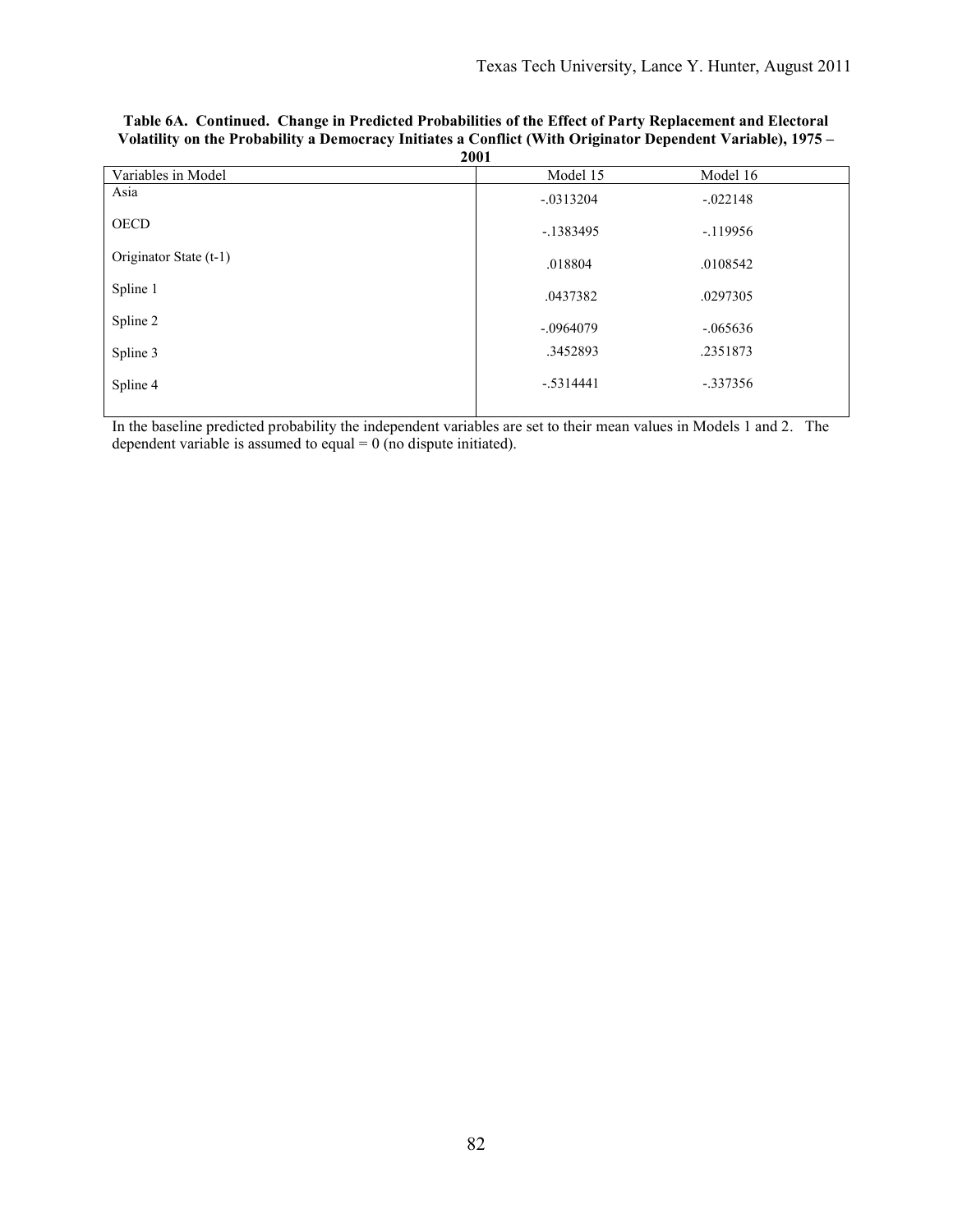| Variables in Model                            | Model 17            | Model 18             |
|-----------------------------------------------|---------------------|----------------------|
| Party Replacement                             | .5874**             |                      |
|                                               | (.2331)             |                      |
| Volatility                                    |                     | $.8777**$<br>(.4100) |
|                                               |                     |                      |
| Change in the Concentration of Power in       | $-5.1616$           | $-5.1025**$          |
| Interstate System (1 year movement)           | (4.9838)            | (4.9724)             |
|                                               |                     |                      |
| Alliance with System Leader (S-Lead)          | $3.2383***$         | $3.2026***$          |
|                                               | (1.2083)            | (1.2021)             |
|                                               |                     |                      |
| <b>Total Number of Alliances</b>              | $-.0011$<br>(.0168) | $-.0006$<br>(.0167)  |
|                                               |                     |                      |
| <b>Total Number of Contiguous</b>             | $.1631***$          | $.1626***$           |
| Autocracies                                   | (.0231)             | (.0231)              |
| <b>Total Number of Contiguous</b>             | $-0116$             | $-0.0120$            |
| Democracies                                   | (.0203)             | (.0202)              |
|                                               |                     |                      |
| Major Power Status                            | .6844***            | $.6291***$           |
|                                               | (.1698)             | (.1691)              |
| CINC (Relative Capabilities)                  | 2.4868              | 2.3324               |
|                                               | (2.894)             | (2.8946)             |
|                                               | $-.0059$            | $-.0066$             |
| GDP Growth (t-1)                              | (.0079)             | (.0079)              |
|                                               |                     |                      |
| Military Spending as a Percentage of          | $-.0000$            | $-9.530$             |
| <b>GDP</b>                                    | (.0001)             | (.0001)              |
| <b>Total Population</b>                       | $-.0001**$          | $-.0001**$           |
|                                               | (.0000)             | (.0000)              |
|                                               |                     |                      |
| <b>Election Year</b>                          | $-.0292$<br>(.0737) | $-.0257$<br>(.0737)  |
|                                               |                     |                      |
| Government Fractionalization                  | $.0026**$           | $.0029***$           |
|                                               | (.0010)             | (.0010)              |
| <b>Executive Party Control of Legislature</b> | $-.0039***$         | $-.0041***$          |
|                                               | (.0008)             | (.0008)              |
|                                               |                     |                      |
| District Magnitude                            | $-.0005$            | $-.0004$             |
|                                               | (.0015)             | (.0014)              |
| PR System                                     | .0048               | .0052                |
|                                               | (.0033)             | (.0034)              |
|                                               |                     |                      |
| Mixed Member System                           | $-.0532$<br>(.0847) | $-.0612$<br>(.0848)  |
|                                               |                     |                      |

#### **Table 7A. The Effect of Party Replacement and Electoral Volatility on the number of militarized interstate disputes a democracy is involved in, 1975 – 2001**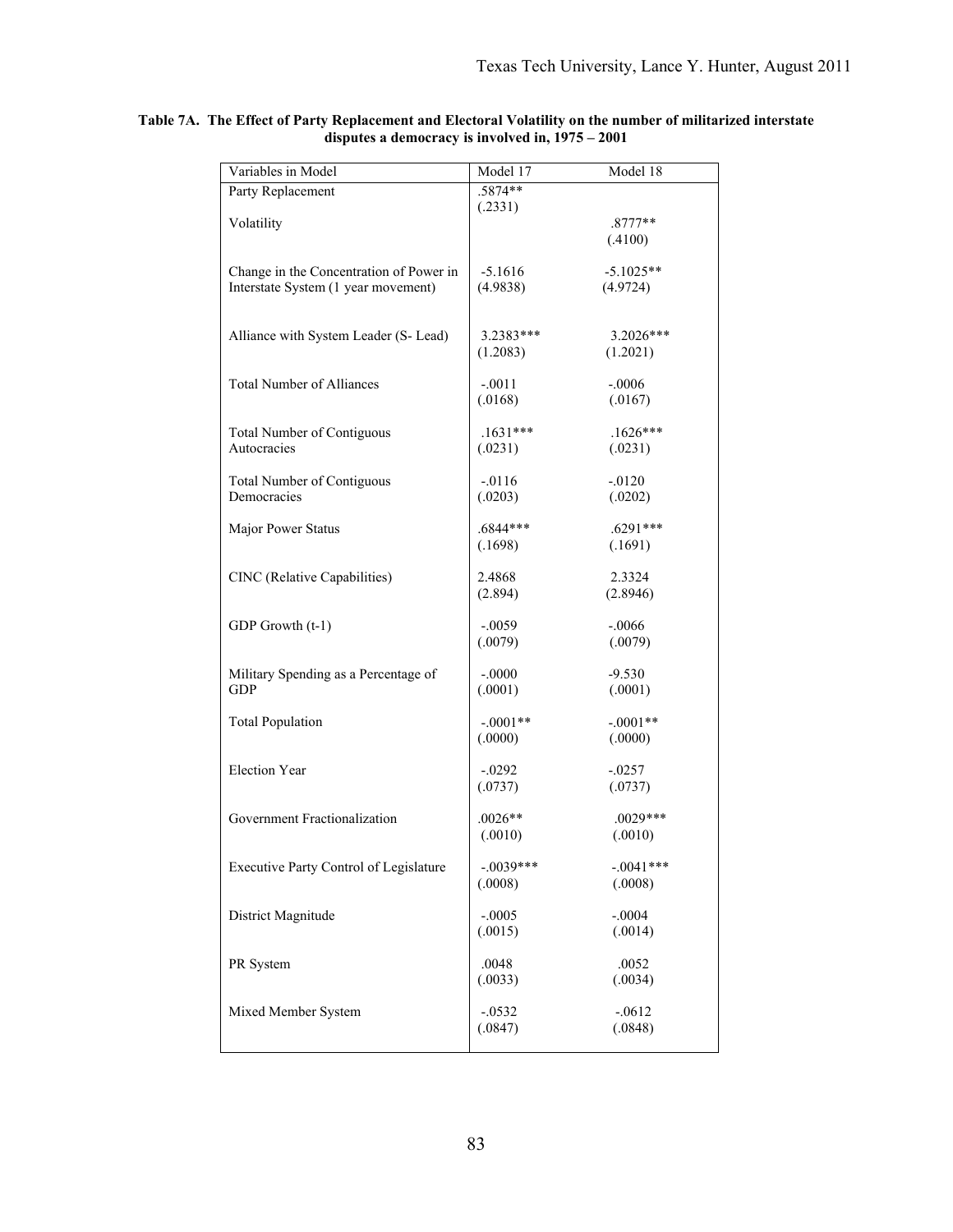| Variables in Model           | Model 17    | Model 18    |
|------------------------------|-------------|-------------|
| Presidential System          | .0348       | .0841       |
|                              | (.1222)     | (.1188)     |
| Latin America                | $-9853***$  | $-9803***$  |
|                              | (2740)      | (.2741)     |
|                              |             |             |
| Postcommunist                | $-.1665$    | $-.2268$    |
|                              | (.2177)     | (.2249)     |
|                              |             |             |
| Africa                       | $-.9032**$  | $-9188**$   |
|                              | (.4286)     | (.4288)     |
| Asia                         | .0152       | .0768       |
|                              | (.2456)     | (.2409)     |
|                              |             |             |
| <b>OECD</b>                  | $-.0506$    | $-.0007$    |
|                              | (.1761)     | (.1760)     |
|                              |             |             |
| Number of MID Disputes (t-1) | $.1107**$   | $.1111**$   |
|                              | (.0456)     | (.0456)     |
|                              |             |             |
| Spline 1                     | .0894       | .0935       |
|                              | (.0787)     | (.0762)     |
| Spline 2                     | $-1153$     | $-1244$     |
|                              | (.1966)     | (.1927)     |
|                              |             |             |
| Spline 3                     | $-.0831$    | $-.0520$    |
|                              | (.7846)     | (.7755)     |
|                              |             |             |
| Spline 4                     | 3.7884**    | 3.7827**    |
|                              | (1.6944)    | (1.6937)    |
| Constant                     | $-178.4531$ | $-186.73$   |
|                              | (156.0295)  | (151.146)   |
|                              |             |             |
| Groups                       | 50          | 50          |
|                              |             |             |
| Observations                 | 552         | 554         |
| Probability $X^2$            | $0.0000***$ | $0.0000***$ |
|                              |             |             |
|                              |             |             |

#### **Table 7A. Continued. The Effect of Party Replacement and Electoral Volatility on the number of militarized interstate disputes a democracy is involved in, 1975 – 2001**

\*p<.10; \*\*p<.05; \*\*\*p<.01, one-tailed tests;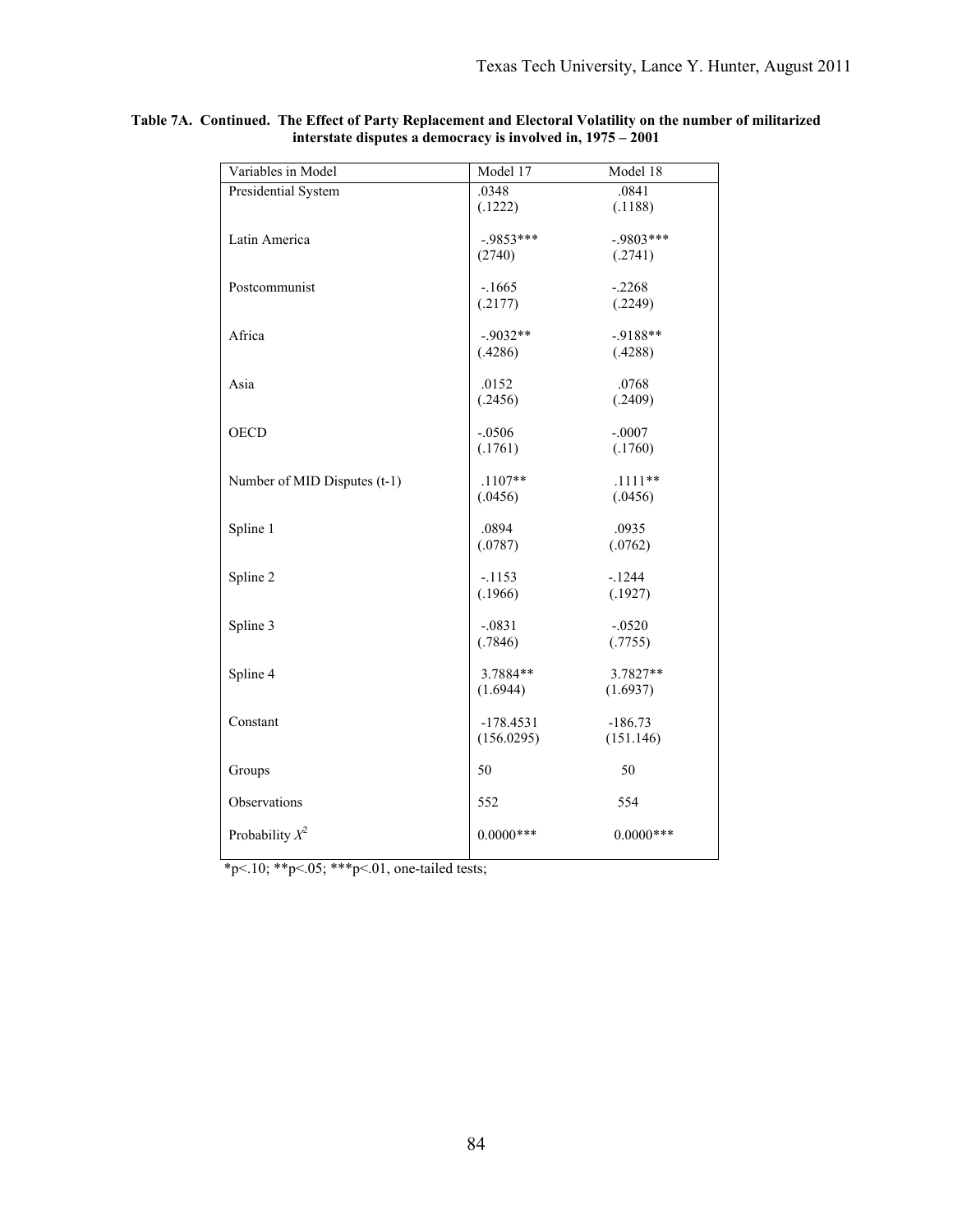| Variables in Model                      | Model 19    | Model 20         |
|-----------------------------------------|-------------|------------------|
| Party Replacement (t-1)                 | 2.1338**    |                  |
| Volatility (t-1)                        | (1.0161)    | $3.4336*$        |
|                                         |             | (1.9702)         |
|                                         |             |                  |
| Interstate War $(t-1)$                  | 1.2858      | 1.2308           |
|                                         | (1.4320)    | (1.4243)         |
| Interstate War Deaths (t-1)             | $-.0176$    | $-.0171$         |
|                                         | (.0282)     | (.0266)          |
|                                         | .02016      |                  |
| Number of MIDS (Use of Force) (t-1)     | (.5400)     | .1325<br>(.5066) |
|                                         |             |                  |
| Number of Fatal MIDS                    | 1.7562***   | $1.7443***$      |
|                                         | (.5894)     | (.5785)          |
| Change in the Concentration of Power in | 97.1598***  | 93.6830***       |
| Interstate System (1 year movement)     | (24.0136)   | (23.7611)        |
|                                         |             |                  |
| Alliance with System Leader (S- Lead)   | 11.8397*    | 10.5289          |
|                                         | (6.7710)    | (6.7358)         |
|                                         |             |                  |
| <b>Total Number of Alliances</b>        | $-.0503$    | $-.0304$         |
|                                         | (.0849)     | (.0832)          |
| <b>Total Number of Contiguous</b>       | $.3203***$  | $.3433***$       |
| Autocracies                             | (.1040)     | (.1013)          |
| <b>Total Number of Contiguous</b>       | .0551       | .0556            |
| Democracies                             | (.0868)     | (.0841)          |
|                                         |             |                  |
| Major Power Status                      | 1.8292**    | 1.7199*          |
|                                         | (.8720)     | (.8794)          |
| CINC (Relative Capabilities)            | $-29.2227*$ | $-29.1281*$      |
|                                         | (17.0454)   | (17.0207)        |
| GDP Growth (t-1)                        | $-.0353$    | $-.0362$         |
|                                         | (.0345)     | (.0341)          |
|                                         |             |                  |
| Military Spending as a Percentage of    | $-.0001$    | $-.0001$         |
| GDP                                     | (.0005)     | (.0005)          |
| <b>Total Population</b>                 | $-.0004*$   | $-.0005*$        |
|                                         | (.0002)     | (.0002)          |
| <b>Election Year</b>                    | .1673       | .1674            |
|                                         | (.3260)     | (.3229)          |
|                                         |             |                  |
| Government Fractionalization            | $-0.9446$   | $-.6497$         |
|                                         | (.7782)     | (.8042)          |
|                                         |             |                  |

**Table 8A. The Effect of Party Replacement and Electoral Volatility on the Probability a Democracy Initiates a Conflict, 1975 – 2001 (with Mixed Member System and District Magnitude excluded)**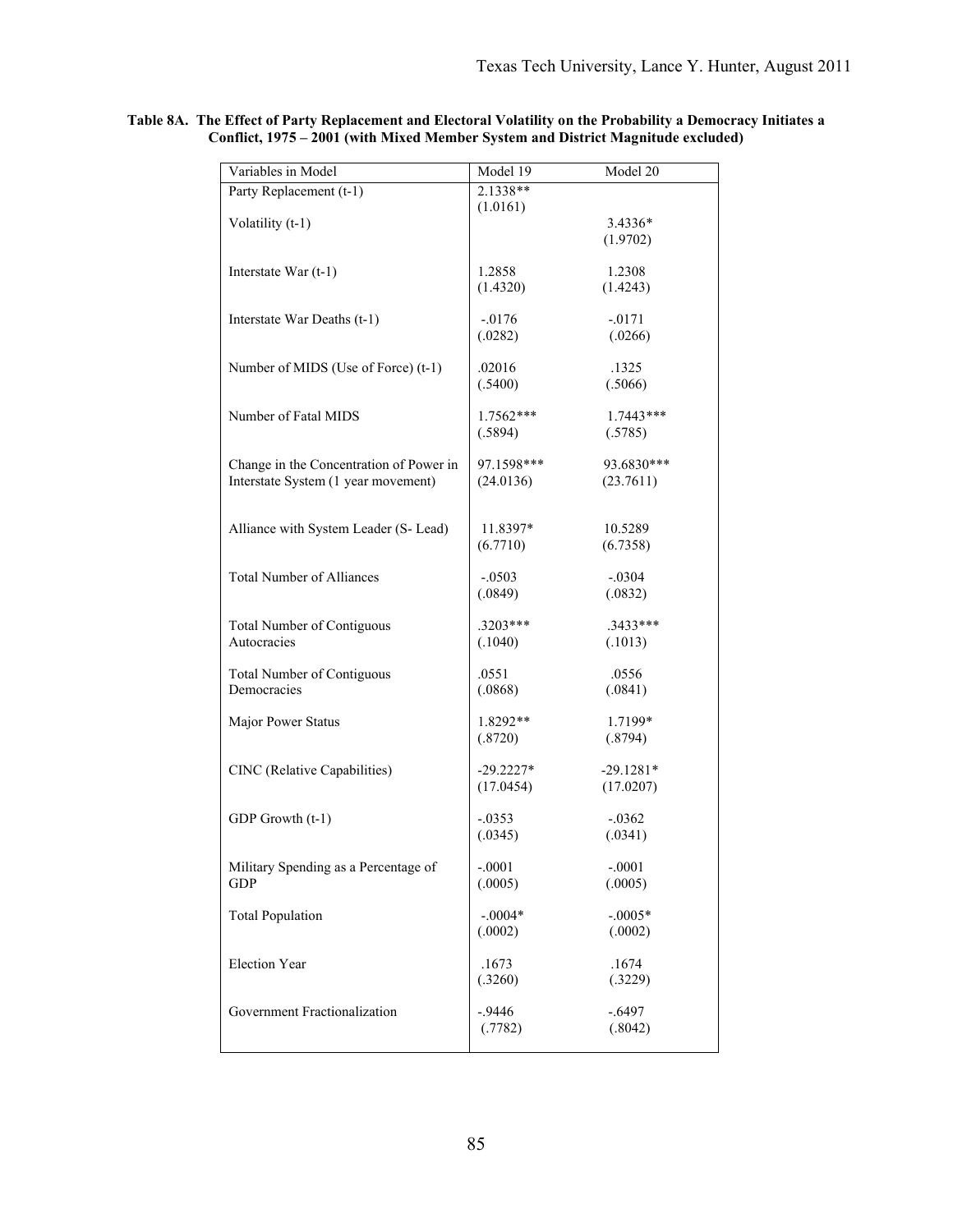| Variables in Model                            | Model 19                  | Model 20                  |
|-----------------------------------------------|---------------------------|---------------------------|
| <b>Executive Party Control of Legislature</b> | .1376                     | .2465                     |
|                                               | (.3854)                   | (.3808)                   |
| PR System                                     | .0543                     | .0558                     |
|                                               | (.0793)                   | (.0742)                   |
|                                               |                           |                           |
| Presidential System                           | $-2194$                   | $-1762$                   |
|                                               | (.5898)                   | (.5937)                   |
| Latin America                                 | $-4.0768**$               | $-4.0370**$               |
|                                               | (1.6509)                  | (1.7087)                  |
|                                               |                           |                           |
| Postcommunist                                 | $-19.7801$                | $-23.1076$                |
|                                               | (9401.537)                | (41368.52)                |
| Africa                                        | $-20.8203$                | $-24.0314$                |
|                                               | (23537.74)                | (106077.9)                |
|                                               |                           |                           |
| Asia                                          | $-.9803$                  | $-.8534$                  |
|                                               | (1.8111)                  | (1.8358)                  |
| <b>OECD</b>                                   | $-2.8624**$               | $-2.7275*$                |
|                                               | (1.3959)                  | (1.4598)                  |
|                                               |                           |                           |
| Revisionist State (t-1)                       | $.8353**$                 | $.7132*$                  |
|                                               | (.4172)                   | (.4256)                   |
| Spline 1                                      | 1.4286**                  | $1.2618**$                |
|                                               | (.6226)                   | (5846)                    |
|                                               |                           |                           |
| Spline 2                                      | $-3.7093**$<br>(1.3786)   | $-3.2997$ **<br>(1.3179)  |
|                                               |                           |                           |
| Spline 3                                      | 15.4279***                | 13.9048***                |
|                                               | (5.0247)                  | (4.8677)                  |
|                                               |                           |                           |
| Spline 4                                      | $-31.5140***$<br>(9.3421) | $-28.6507***$<br>(9.2119) |
|                                               |                           |                           |
| Constant                                      | $-2835.868**$             | $-2505.682$ **            |
|                                               | (1233.97)                 | (1158.631)                |
|                                               |                           | 47                        |
| Groups                                        | 47                        |                           |
| Observations                                  | 541                       | 544                       |
|                                               |                           |                           |
| Probability $X^2$                             | $.0004***$                | $.0002***$                |
|                                               |                           |                           |

**Table 8A. Continued. The Effect of Party Replacement and Electoral Volatility on the Probability a Democracy Initiates a Conflict, 1975 – 2001 (with Mixed Member System and District Magnitude excluded)**

\*p<.10; \*\*p<.05; \*\*\*p<.01, one-tailed tests;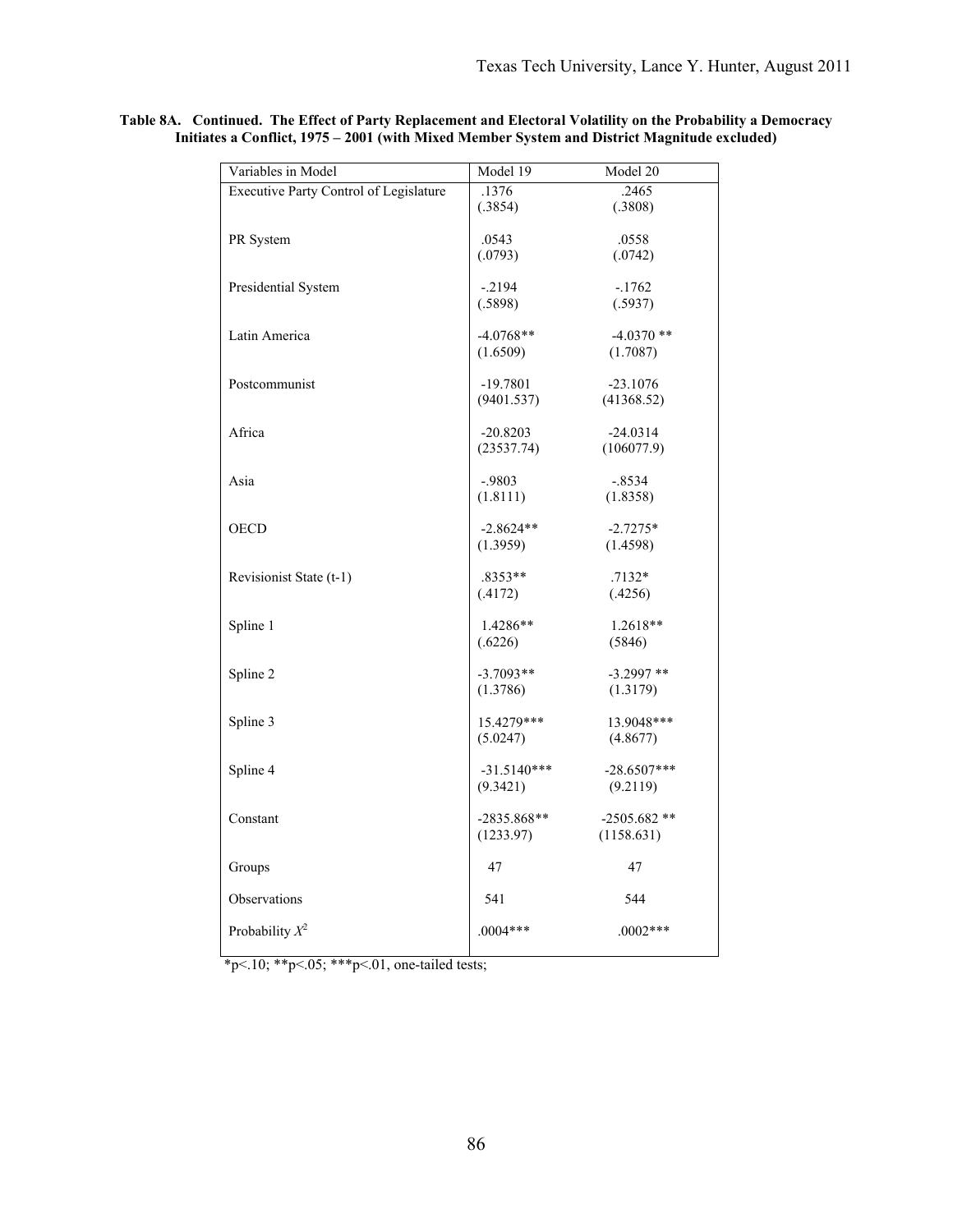| Variables                                                                                                  | Data Source                                                                                                                                                                                                                                                                                  | Operationalization                                                                                                                                                                                                                                                                                                                                                           |
|------------------------------------------------------------------------------------------------------------|----------------------------------------------------------------------------------------------------------------------------------------------------------------------------------------------------------------------------------------------------------------------------------------------|------------------------------------------------------------------------------------------------------------------------------------------------------------------------------------------------------------------------------------------------------------------------------------------------------------------------------------------------------------------------------|
| <b>Dependent Variables</b>                                                                                 |                                                                                                                                                                                                                                                                                              |                                                                                                                                                                                                                                                                                                                                                                              |
| Initiation of Militarized Interstate<br>Dispute involving the Use of Force<br>(Revisionist State Variable) | Correlates of War Dataset:<br>Initiator and Target State<br>(Singer, J. David, Stuart<br>Bremer, and John Stuckey<br>1972);                                                                                                                                                                  | Measure of whether a state initiates a dispute as<br>indicated by the Revisionist State variable in the<br>Correlates of War Dataset ( $0 = \text{non originator}$ ,<br>$1 =$ originator) when the hostility level of a<br>conflict is coded 4 or 5 (4 = "use of force", $5 =$<br>"War") in the Militarized Dispute Dataset<br>(Ghosn, Palmer and Stuart, 2004)              |
| Initiation of Militarized Interstate<br>Dispute involving the Use of Force<br>(Originator Variable)        | Correlates of War Dataset:<br>Initiator and Target State<br>(Singer, J. David, Stuart<br>Bremer, and John Stuckey<br>1972);                                                                                                                                                                  | Measure of whether a state initiates a dispute as<br>indicated by the Originator variable in the<br>Correlates of War Dataset ( $0 = \text{non originator}$ ,<br>$1 =$ originator) when the hostility level of a<br>conflict is coded 4 or 5 (4 = "use of force", $5 =$<br>"War") in the Militarized Dispute Dataset<br>(Ghosn, Palmer and Stuart, 2004)                     |
| Number of Militarized Interstate<br>Disputes a state is involved in                                        | Correlates of War Dataset:<br>Militarized Interstate<br>Disputes Dataset (v.3.10)<br>(Ghosn, Faten, Glenn<br>Palmer, and Stuart<br>Bremer. 2004. "The MID3<br>Data Set, 1993-2001:<br>Procedures, Coding Rules,<br>and Description." Conflict<br>Management and Peace<br>Science 21:133-154. | Count variable indicating the number of<br>Militarized Interstate Disputes a state is<br>involved in. The disputes included range in<br>hostility level from 1 to 5 (1 = "No Militarized<br>Action", $2 =$ "Threat to Use Force", $3 =$<br>"Display of Force", $4 =$ "Use of Force", $5 =$<br>"War") in the Militarized Dispute Dataset<br>(Ghosn, Palmer and Stuart, 2004)  |
| <b>Independent Variables</b>                                                                               |                                                                                                                                                                                                                                                                                              |                                                                                                                                                                                                                                                                                                                                                                              |
| Level of Party System<br>Stability(PSI): Electoral Volatility<br>and Party Replacement                     | International Institute for<br>Democracy and Electoral<br>Assistance's (IDEA<br>2008), University of<br>Essex (2008), African<br><b>Elections Database</b><br>(2008), Political Database<br>of the Americas (2008)                                                                           | Electoral volatility is measured as the absolute<br>change in vote shares received among those<br>parties that have participated in consecutive<br>elections. The summed change is then divided<br>by the total vote share accumulated by those<br>same parties in consecutive elections.<br>Party Replacement measures the total<br>percentage of votes won by new parties. |

| Table 9A: Variables, Data Sources and Operationalization |  |  |  |  |
|----------------------------------------------------------|--|--|--|--|
|----------------------------------------------------------|--|--|--|--|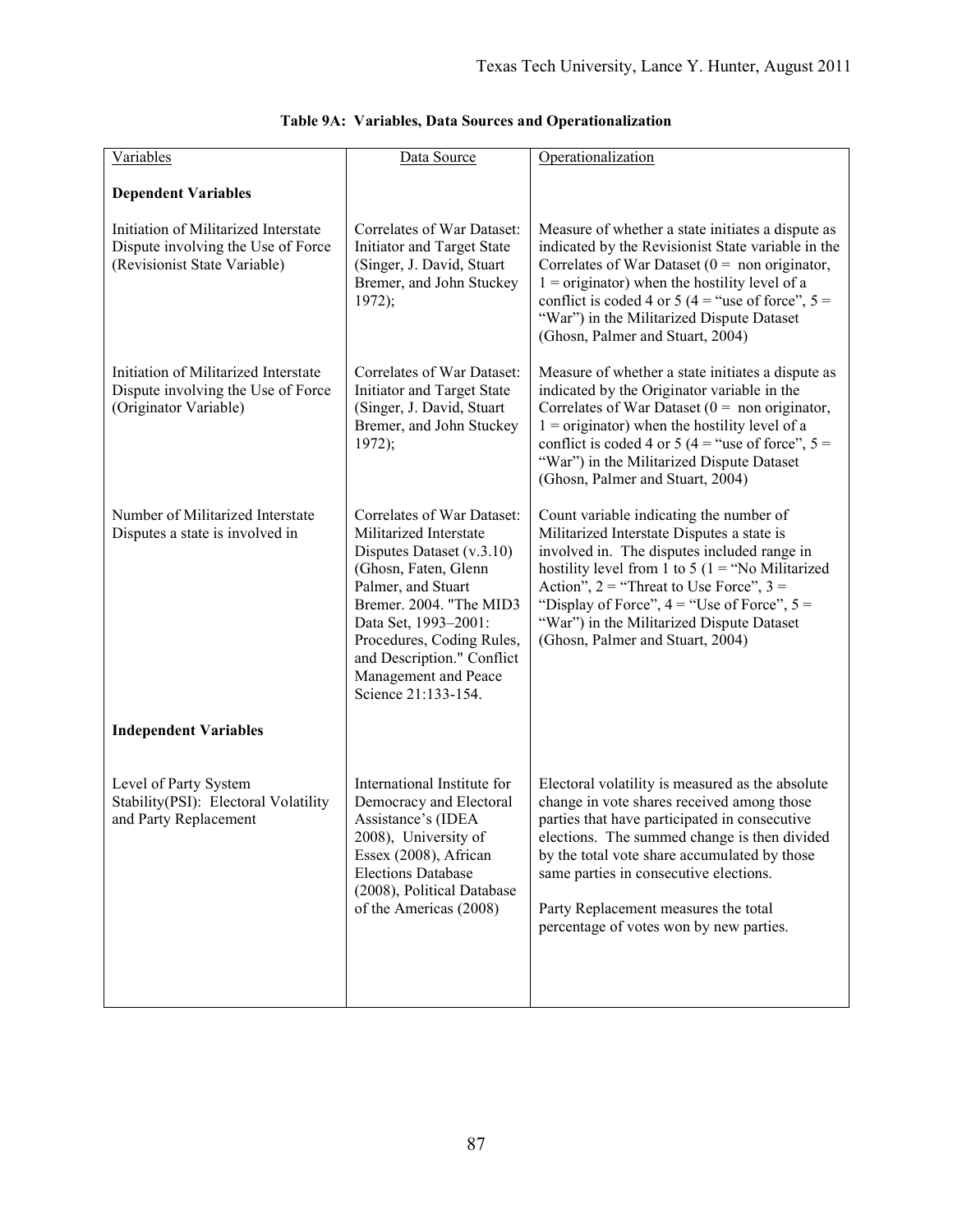| Variables                                           | Data Source                                                                                       | Operationalization                                                                                                                                                                                                                                                                                                                                                                                                                                                                                                                                                                                                                                                                                                                                                                                                                                                                                                                                |
|-----------------------------------------------------|---------------------------------------------------------------------------------------------------|---------------------------------------------------------------------------------------------------------------------------------------------------------------------------------------------------------------------------------------------------------------------------------------------------------------------------------------------------------------------------------------------------------------------------------------------------------------------------------------------------------------------------------------------------------------------------------------------------------------------------------------------------------------------------------------------------------------------------------------------------------------------------------------------------------------------------------------------------------------------------------------------------------------------------------------------------|
| <b>Interstate Control Variables</b>                 |                                                                                                   |                                                                                                                                                                                                                                                                                                                                                                                                                                                                                                                                                                                                                                                                                                                                                                                                                                                                                                                                                   |
| The Number of Contiguous<br>Democracies/Autocracies | The Correlates of War Project Direct<br>Contiguity Dataset, Version 3/Polity<br><b>IV</b> Dataset | Democracies and Autocracies were<br>defined based on the polity2 scores<br>for each state taken from the Polity<br>IV dataset. States with score below<br>6 were considered autocratic. Score<br>above 6 were considered autocratic.<br>States were considered contiguous if<br>they were coded as being contiguous<br>based on the Contiguity Type<br>Relationship (1-5) within the COW,<br>Contiguity Dataset (Stinnett,<br>Schafer, Diehl, and Gochman. 2002,<br>The Correlates of War Project Direct<br>Contiguity Data, Version 3);<br>(Marshall and Jaggers 2008, Polity<br>IV Dataset).                                                                                                                                                                                                                                                                                                                                                    |
| <b>Total Number of Allies</b>                       | The Correlates of War Formal<br>Interstate Alliance Data set                                      | Count variable indicating the total<br>number of alliances for each<br>democracy for each year<br>(Gibler, Sarkees. 2004. "Measuring<br>Alliances: The Correlates of War<br>Formal Interstate Alliance Data set,<br>1816 - 2000." Journal of Peace<br><i>Research</i> 41(2): $211 - 222$ .                                                                                                                                                                                                                                                                                                                                                                                                                                                                                                                                                                                                                                                        |
| Alliance with System Leader (S-<br>Lead)            | Eugene Dataset (Bennett and Stamm<br>III, 2010)                                                   | The tau S correlation is determined<br>by the alliance relationship between<br>the state in question and the system<br>leader (Britain until 1945, and the<br>US following 1945) based on the S<br>correlation calculation. "The S<br>correlation calculation performed by<br>EUGene is based on the calculation<br>used by Signorino and Ritter (1999)<br>Like the Kendall tau-b, S evaluates<br>the rank order correlation for two<br>states' alliance portfolios. Unlike<br>tau-b, S also takes into account both<br>the presence and absence of an<br>alliance in the correlation<br>calculation. For example, the fact<br>that a state has identical alliances<br>with some states as well as no<br>alliances with identical sets of other<br>states is accounted for in the S<br>calculation, but not in tau-b.<br>Signorino and Ritter note that while<br>tau-b is an excellent measure of rank<br>order similarity, it has inherent flaws |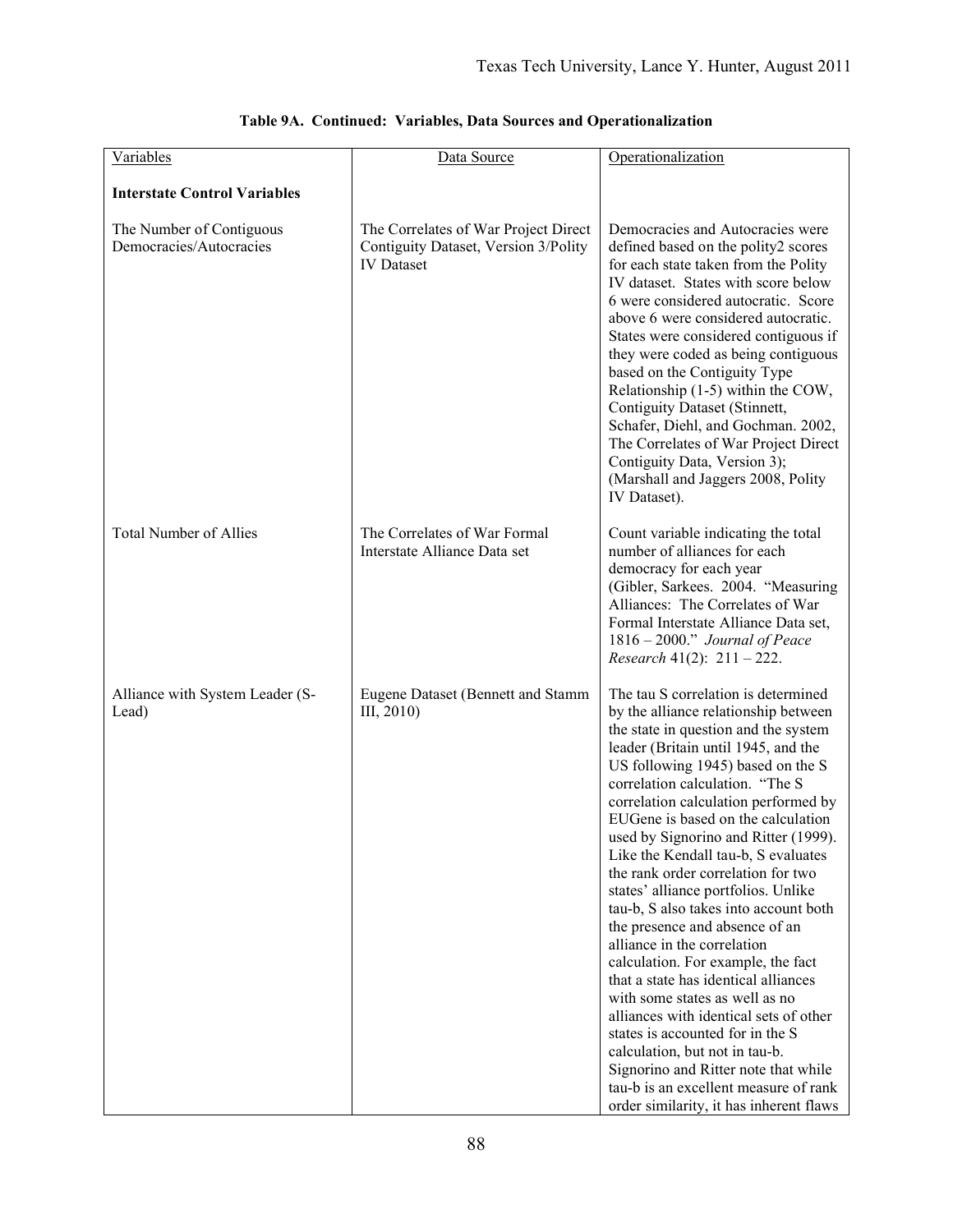| Variables                                | Data Source                                                                            | Operationalization                                                                                                                                                                                                                                                                             |
|------------------------------------------|----------------------------------------------------------------------------------------|------------------------------------------------------------------------------------------------------------------------------------------------------------------------------------------------------------------------------------------------------------------------------------------------|
| Alliance with System Leader (S-<br>Lead) | Eugene Dataset (Bennett and Stamm<br>III, 2010)                                        | that allow a variety of alliance<br>portfolio tables to have identical tau-<br>b results which impact studies<br>looking beyond rank order<br>similarity" (Bennett and Stam, 2007,<br>p. 16).                                                                                                  |
| Interstate War                           | Correlates of War Interstate War<br>Participants Dataset (version 3.0)                 | Dichotomous variable indicating<br>whether a democracy is involved in<br>an interstate war for a given year<br>(Sarkees, Meredith Reid and Frank<br>Wayman 2000. "The Correlates of<br>War Data on War: An Update to<br>1997," Conflict Management and<br>Peace Science, 18/1: 123 - 144).     |
| Interstate War Deaths                    | Correlates of War Interstate War<br>Participants Dataset (version 3.0)                 | Number of Deaths attributed to an<br>interstate war a democracy is<br>involved in (Sarkees, Meredith Reid<br>and Frank Wayman 2000. "The<br>Correlates of War Data on War: An<br>Update to 1997," Conflict<br>Management and Peace Science,<br>$18/1$ : $123 - 144$ ).                         |
| Number of MIDS (Use of Force)            | Militarized Interstate Dispute<br>Dataset (version 3.10)                               | Number of Militarized Interstate<br>Disputes a democracy is involved in<br>for a given year (Ghosn, Faten,<br>Palmer, and Bremer 2004. "The<br>MID3 Data Set, 1993 - 2001:<br>Procedures, Coding Rules, and<br>Description." Conflict Management<br>and Peace Science 21: $133 - 154$ ).       |
| Number of Fatal MIDS                     | Militarized Interstate Dispute<br>Dataset (version 3.10)                               | Number of Fatal Militarized<br>Interstate Disputes a democracy is<br>involved in for a given year (Ghosn,<br>Faten, Palmer, and Bremer 2004.<br>"The MID3 Data Set, 1993 - 2001:<br>Procedures, Coding Rules, and<br>Description." Conflict Management<br>and Peace Science 21: $133 - 154$ ). |
| Relative Power (CINC)                    | Correlates of War Project - National<br>Material Capabilities Dataset<br>(version 4.0) | The CINC Score is generated by<br>calculating the state's proportion of<br>total system capabilities in 6 areas.<br>The six components of the measure<br>are: iron and steel production<br>(thousands of                                                                                       |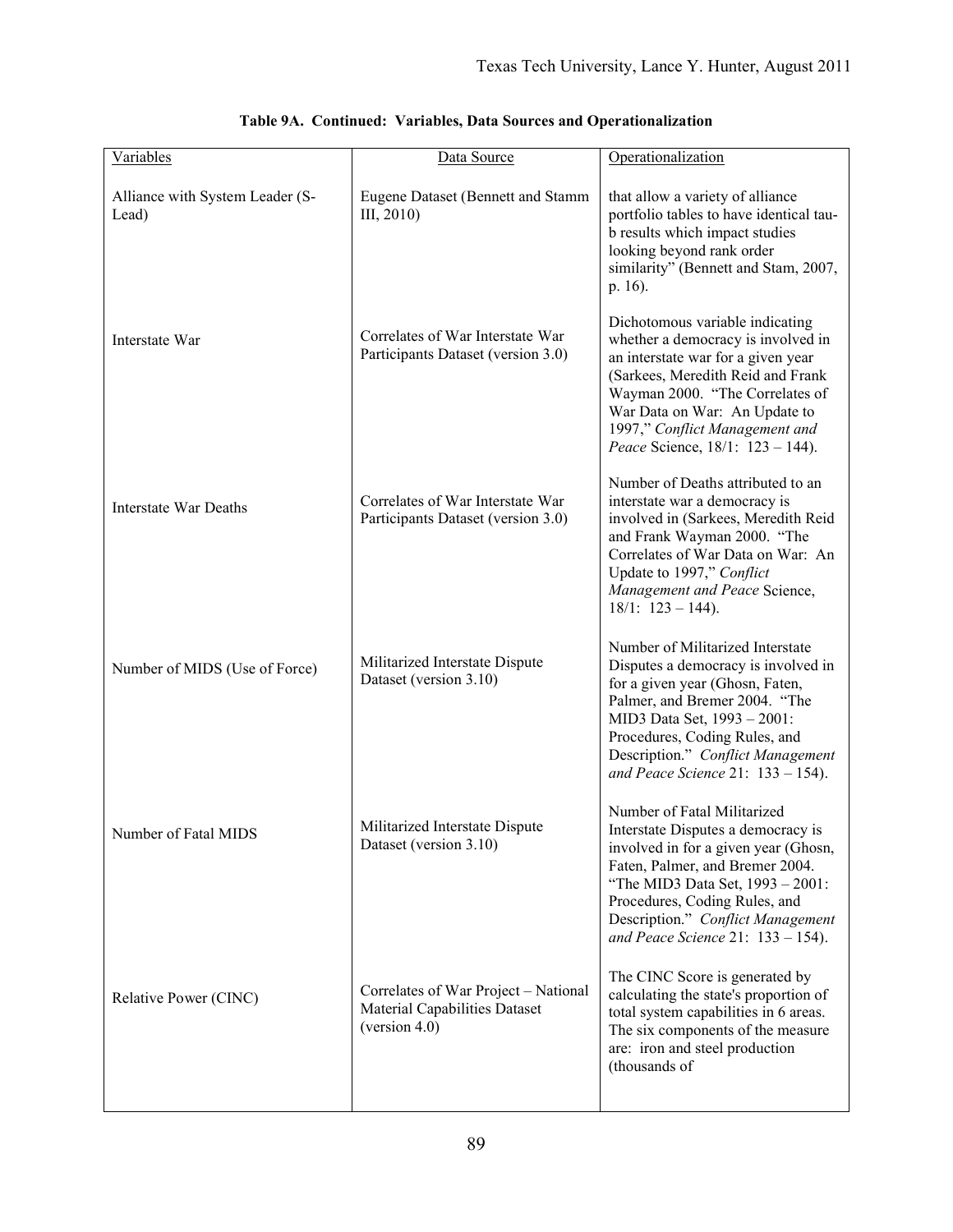| Variables                                                             | Data Source                                                                                      | Operationalization                                                                                                                                                                                                                                                                                                                                                                                                                                                                                                                                                                                                                    |
|-----------------------------------------------------------------------|--------------------------------------------------------------------------------------------------|---------------------------------------------------------------------------------------------------------------------------------------------------------------------------------------------------------------------------------------------------------------------------------------------------------------------------------------------------------------------------------------------------------------------------------------------------------------------------------------------------------------------------------------------------------------------------------------------------------------------------------------|
| Relative Power (CINC)                                                 | Correlates of War Project - National<br><b>Material Capabilities Dataset</b><br>(version $4.0$ ) | tons), military expenditures, military<br>personnel, energy consumption<br>(thousands of coal-ton equivalents),<br>total population (thousands) and<br>urban population (Singer, J. David,<br>Stuart Bremer, and John Stuckey.<br>(1972). "Capability Distribution,<br>Uncertainty, and Major Power War,<br>1820-1965." in Bruce Russett (ed)<br>Peace, War, and Numbers, Beverly<br>Hills: Sage, 19-48).                                                                                                                                                                                                                             |
| Change in Concentration of Power<br>in the Interstate System (syscon) | Eugene Dataset (Bennett and Stamm<br>III, 2010                                                   | The <i>syscon</i> variable within the<br>Correlates of War Dataset measures<br>the concentration of relative power<br>among the major powers in the<br>interstate system. Values closer to 0<br>indicate that relative power is more<br>disperse among the major power<br>states in the interstate system (e.g.,<br>multipolar systems). Values closer<br>to 1 indicate a single state or two<br>states possess a greater distribution<br>of power in the interstate system<br>compared with the remaining states<br>(e.g., bipolar or unipolar systems)<br>(Singer Bremer and Stuckey 1972,<br>Correlates of War Project).           |
| Major Power Status of State (Major<br>Power)                          | Eugene Dataset (Bennett and Stamm<br>III, 2010)                                                  | Major Powers were generated using<br>the Eugene software generator<br>(Bennett, D. Scott, and Allan Stam.<br>2000. "Eugene: A Conceptual<br>Manual." International Interactions<br>26: $179 - 204$ ) in which the (Singer<br>and Small 1966) coding scheme was<br>utilized from the Correlates of War<br>Dataset (Correlates of War Project.<br>2005. "State System Membership<br>List, $v2004.1$ ."). The theoretical<br>concept behind the coding scheme<br>for major powers was developed by<br>Small and Singer (1980). A more<br>detailed description of the coding<br>scheme can be obtained at :<br>http://correlatesofwar.org |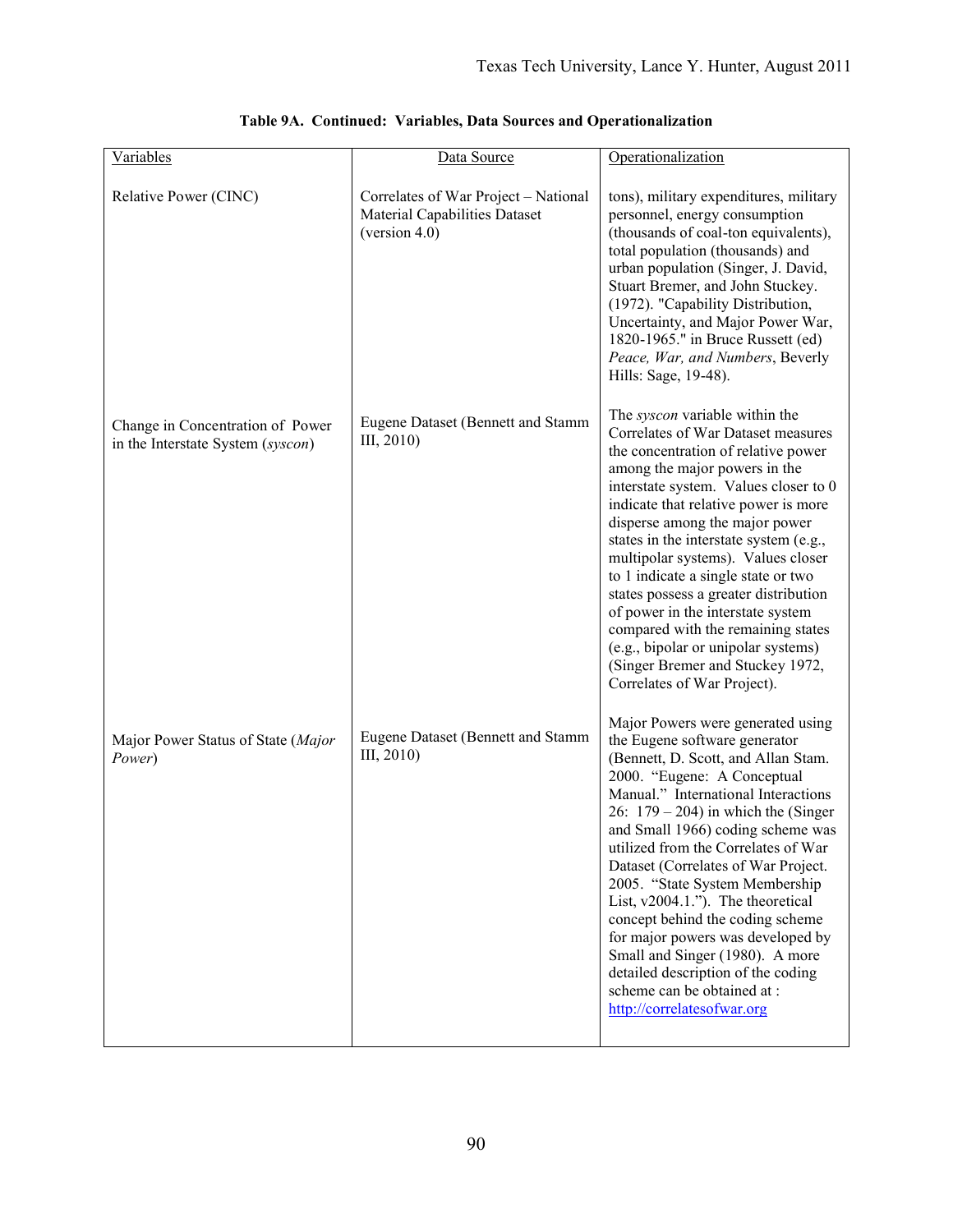| <b>Variables</b>                                                                                 | Data Source                                                | Operationalization                                                                                                                                                                              |
|--------------------------------------------------------------------------------------------------|------------------------------------------------------------|-------------------------------------------------------------------------------------------------------------------------------------------------------------------------------------------------|
| <b>Additional Controls</b>                                                                       |                                                            |                                                                                                                                                                                                 |
| Electoral Systems (Proportional<br>Representation System and Single<br>Member and Mixed Systems) | Database of Political Institutions<br>(Beck et al 2004).   | The coding for the PR System<br>measure is as follows: 0=states that<br>use a plurality or Single Member<br>District (SMD) system, 1=states that<br>use proportional representation<br>systems. |
|                                                                                                  |                                                            | The coding for Mixed Electoral<br>System is: $0$ = states that use either<br>PR or SMD/plurality systems,<br>1=states that use a mixed system.                                                  |
| District Magnitude                                                                               | Database of Political Institutions<br>(Beck et al 2004).   | Number of representatives per<br>electoral district                                                                                                                                             |
| Democratic System (Presidential,<br>non-presidential)                                            | Database of Political Institutions<br>(Keefer et al 2004). | The system measure is a dummy<br>variable where 1=presidential states<br>and 0=any non-direct presidential<br>system                                                                            |
| <b>Executive Control of all Relevant</b><br><b>Houses</b>                                        | Database of Political Institutions<br>(Keefer et al 2004). | Does the party of the executive have<br>an absolute majority in the houses<br>that have lawmaking powers? The<br>case of an appointed Senate is<br>considered as controlled by the<br>executive |
| Government Fractionalization                                                                     | Database of Political Institutions<br>(Keefer et al 2004)  | The probability that two deputies<br>picked at random from among the<br>government parties will be of<br>different parties.                                                                     |
| <b>Election Year</b>                                                                             | Database of Political Institutions<br>(Keffer et al 2004)  | Is there is an executive election for a<br>given year of observation.                                                                                                                           |
| <b>GDP</b> Growth                                                                                | World Bank (WDI, 2008)                                     | <b>Annual Gross Domestic Product</b><br>growth in Current US Dollars.                                                                                                                           |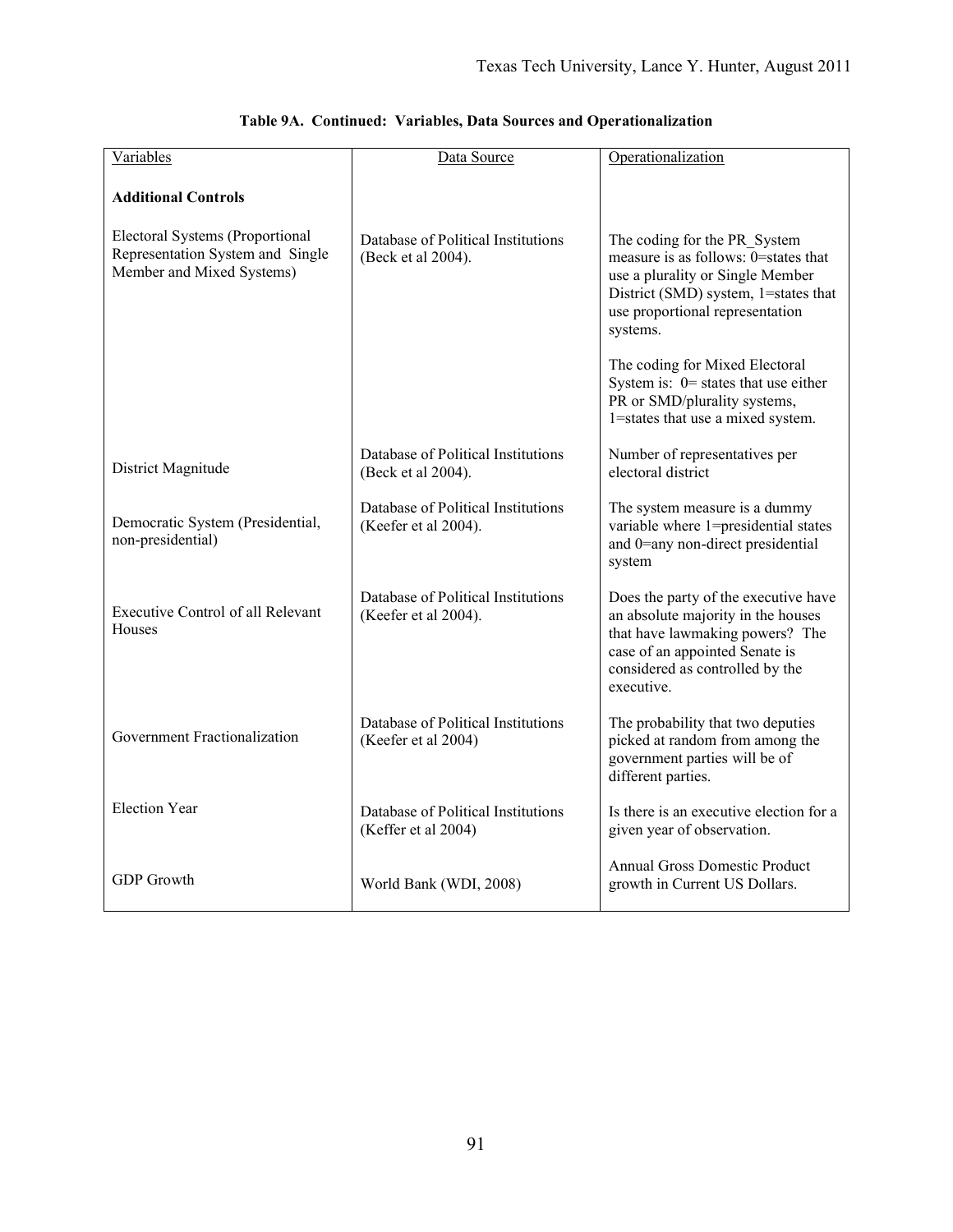# **CHAPTER III: ACCOUNTABLE TO WHOM? CANDIDATE-CENTERED SYSTEMS AND CONFLICT INITIATION WITHIN DEMOCRACIES**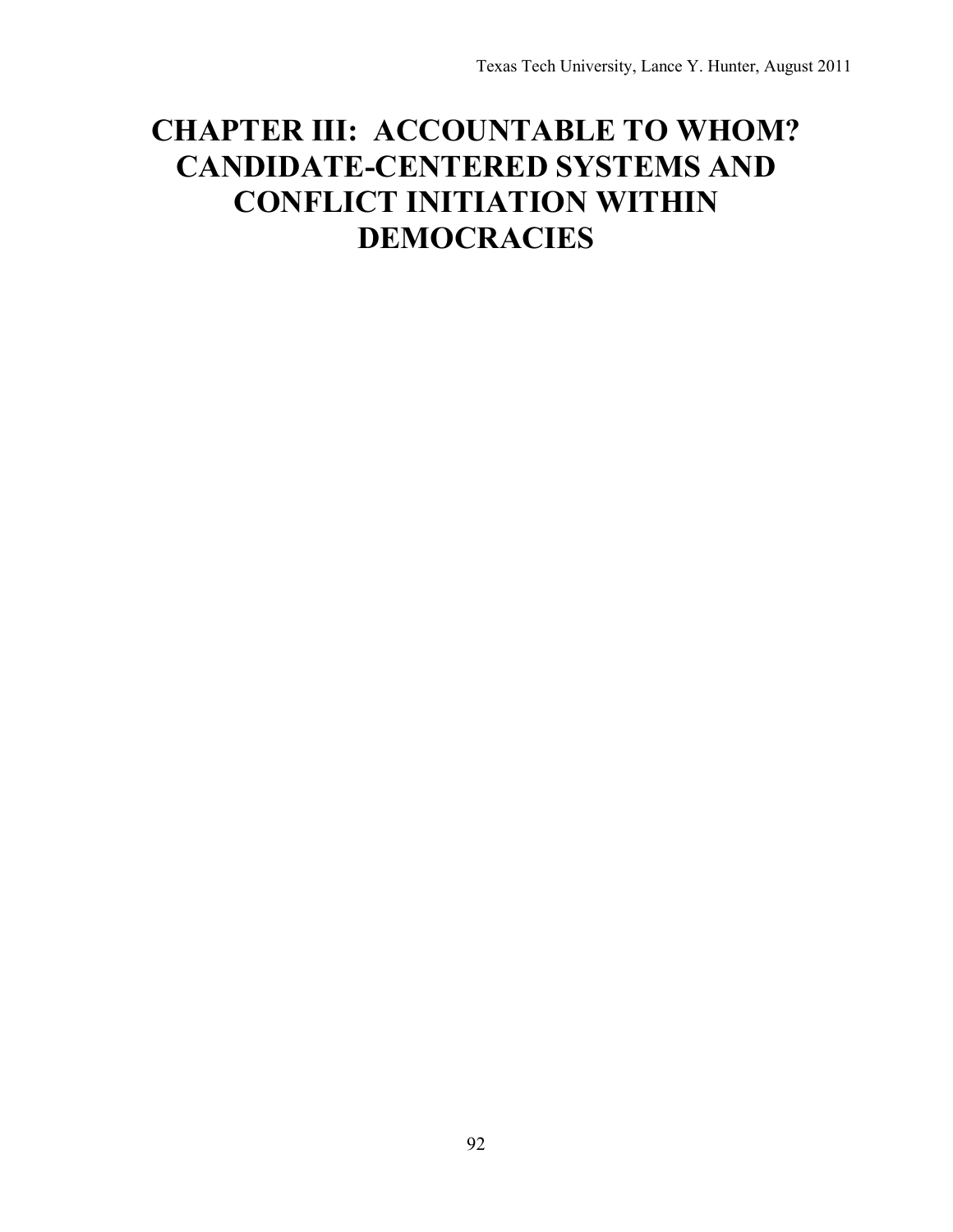# **ACCOUNTABLE TO WHOM? CANDIDATE-CENTERED SYSTEMS AND CONFLICT INITIATION WITHIN DEMOCRACIES**

# **Abstract**

*IR scholars have recently begun to examine how political institutions impact a state's decision to initiate conflict. One school of thought, led by Leblang and Chan (2003), has found that certain electoral system characteristics (i.e., proportional representation systems) are associated with more pacifist behavior because PR systems often produce a greater number of actors that are involved in the policymaking process that leads to consensus building and more risk averse foreign policies. However, this finding may overlook other important electoral considerations. Specifically, I contend that politicians are more accountable individually in certain electoral systems than in others, thus impacting a state's decision to initiate conflict. Specifically, I argue that candidate-centered electoral systems lead elected leaders to develop more pacific foreign policies. I test my argument using a time-series cross-sectional analysis on 50 democracies from 1975-2001. The results provide strong support for the hypothesis that candidate-centered electoral systems result in less conflict initiation than party-centric systems due to higher levels of individual accountability for democratic leaders.*

# **Introduction**

1

From 1980 to 2001, Ecuador initiated seven militarized interstate disputes with other states, and six of the disputes involved the use of military force.<sup>144</sup> Chile, in contrast, initiated zero interstate disputes during this time period.<sup>145</sup> Thus, the foreign policies that Chile adopted were more conservative compared to the foreign policies that Ecuador advanced, and where democratic leaders in Chile were responsible to voters, elected leaders in Ecuador were primarily accountable to political party leaders and elites.<sup>146</sup> "Conaghan described the Ecuadorian system

<sup>&</sup>lt;sup>144</sup> Militarized Interstate Dispute Dataset (Ghosn, Palmer and Stuart, 2004)

<sup>&</sup>lt;sup>145</sup> Militarized Interstate Dispute Dataset (Ghosn, Palmer and Stuart, 2004)

 $146$  Chile transitioned to a fully democratic government in 1989 and instituted a mixed-member electoral system where parties presented voters with candidate lists in two-member districts, and voters selected one candidate among the party lists, and the votes were then transferred to the respective party. Each of the two parties that accrued the greatest number of votes won an elected seat. In the case that one party received twice the votes of the next closest party – that party won both seats. Therefore, Chilean voters cast a single vote for individual candidates, and while political parties presented voters with party ballots, voters could disturb the party lists. Ecuador's electoral system for the majority of the 1980 – 2001 period was a proportional representation system with closed and blocked party lists. Thus, party leaders in Ecuador presented a closed and fixed ballot to voters, and voters cast their votes for single parties rather than for individual candidates. In 1988, Ecuador altered its electoral system. The new electoral system for the 1998 election was a multimember, plurality system. Ecuador changed its electoral system again in 2002. The electoral system that was adopted for the 2002 election was a proportional representation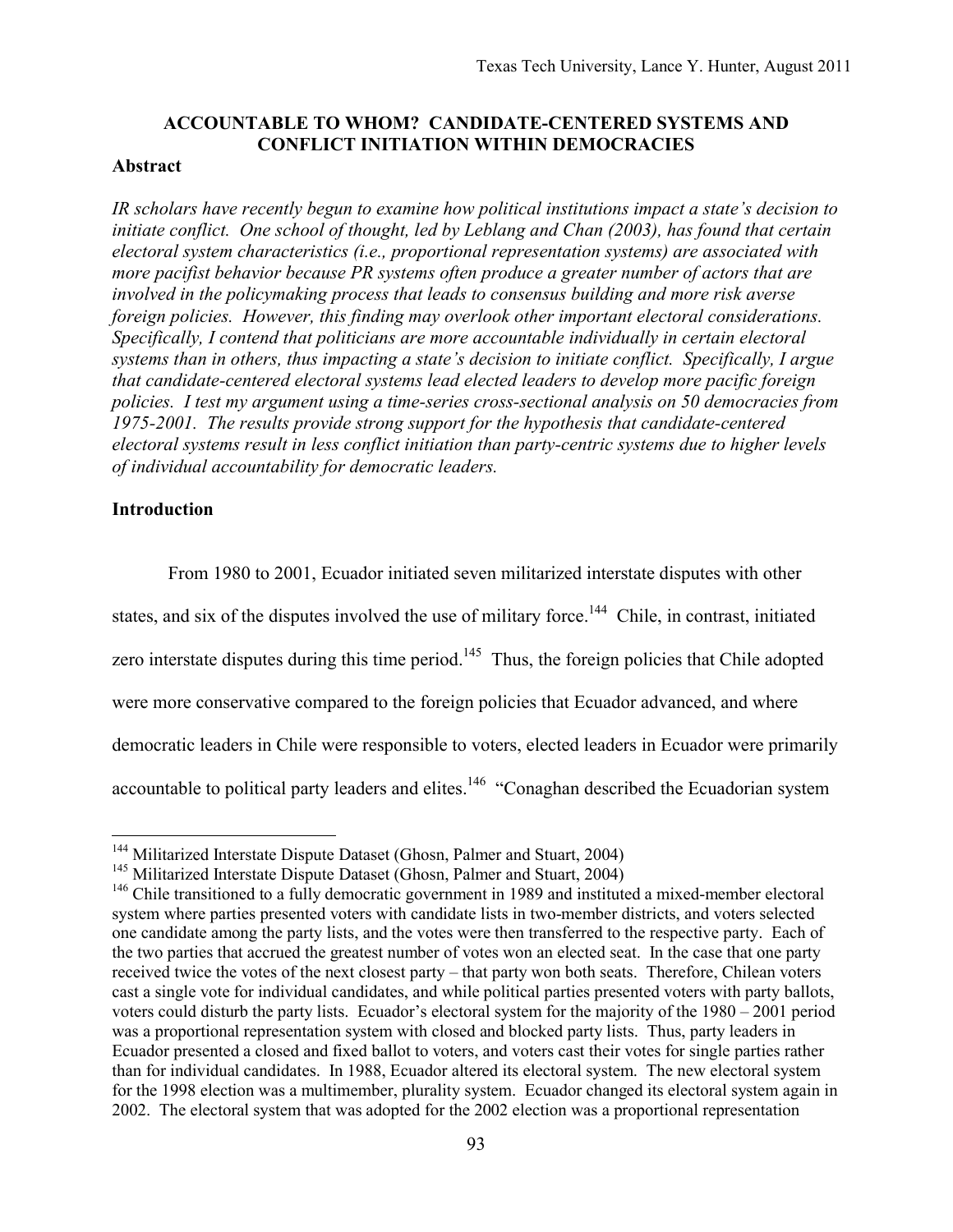as one of "floating politicians and floating voters" to illustrate the loose connection between voters, politicians and political parties… ." (Araujo, et al., 2004, 27). In describing the electoral system in Chile, Payne, Zovatto and Diaz (2007) state: "On the other hand, in two-member districts and – in the Chilean case – when citizens vote for individuals rather than party lists, the link between electors and representatives can be close" (51). Therefore, to understand why states such as Ecuador and Chile advanced significantly different foreign policies, we need to understand how each state's electoral system influenced the manner by which elected leaders were accountable to voters. Thus, the question I address in this chapter is how do candidatecentric electoral systems affect accountability for elected leaders and the initiation of interstate conflicts?

Electoral systems play a critical role in determining the degree elected leaders are accountable to the public. The design of electoral systems dictates the methods politicians must adopt to be elected and maintain public office. Furthermore, electoral systems influence how democratic leaders represent their constituents as well as the domestic and foreign policies they are likely to pursue. As Leblang and Chan (2003) state: "Among all the factors considered, the nature of the electoral system has had the most consistent and pronounced effect on war involvement by the established democracies" (Leblang and Chan, 2003, 397). However, while electoral systems are important factors that influence public accountability and the policies democratic leaders pursue, previous studies have predominantly considered the effect Proportional Representation (PR) and Single Member District (SMD) systems have on foreign policy formation rather than examining other crucial elements related to electoral system design.

 $\overline{a}$ 

system with open lists and voters could cast votes for specific candidates among different party lists (Payne, Zovatto and Diaz 2007).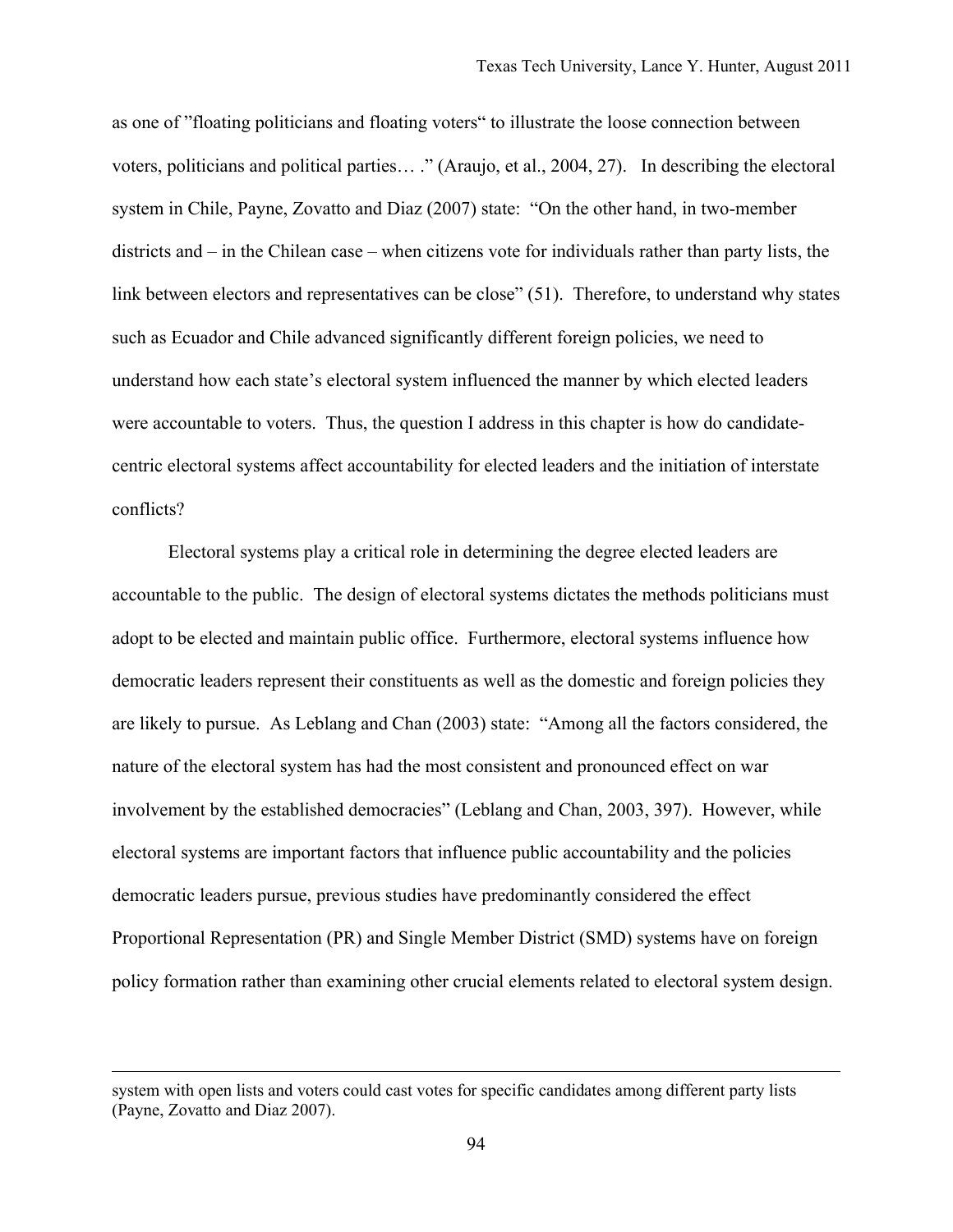I argue that the critical elements of electoral systems that influence the degree that democratic representatives are accountable to the public are not whether electoral systems use Proportional Representation (PR), or have Single Member Districts (SMD) or Mixed Member Districts (MMD), but rather, the extent that electoral systems promote candidate-centered electoral strategies. I argue that in electoral systems that promote personalistic incentives democratic leaders are more accountable to the public directly, and democracies are less likely to initiate conflicts with other states because elected leaders have a greater likelihood of being punished *individually* for advancing risky foreign policies.

Electoral systems that promote candidate-centered electoral incentives entail higher levels of *individual* accountability for democratic leaders than party-centered centered systems because in candidate-centered systems politicians are more responsible to voters *individually* for specific policy decisions rather than to their parties as a whole. As Persson and Tabellini (2008) write, "Politicians have stronger direct incentives to please the voters if they are held accountable individually, rather than collectively" (6). Thus, in democracies with electoral systems that promote candidate-centered incentives, individual politicians are held responsible to a larger degree in upcoming elections for unpopular policy decisions, including prolonged or costly military engagements, because the selectorates of democratic leaders are comprised more of voters rather than party elites: "…individual accountability under plurality rule strengthens the incentives of politicians to please the voters and is conducive to good behavior" (Persson and Tabellini 2008, 7). Thus, I argue that democratic leaders are less likely to initiate interstate disputes in candidate-centered electoral systems because of higher levels of individual accountability embedded in candidate-centered systems and due to increased concerns democratic leaders have regarding their electoral futures.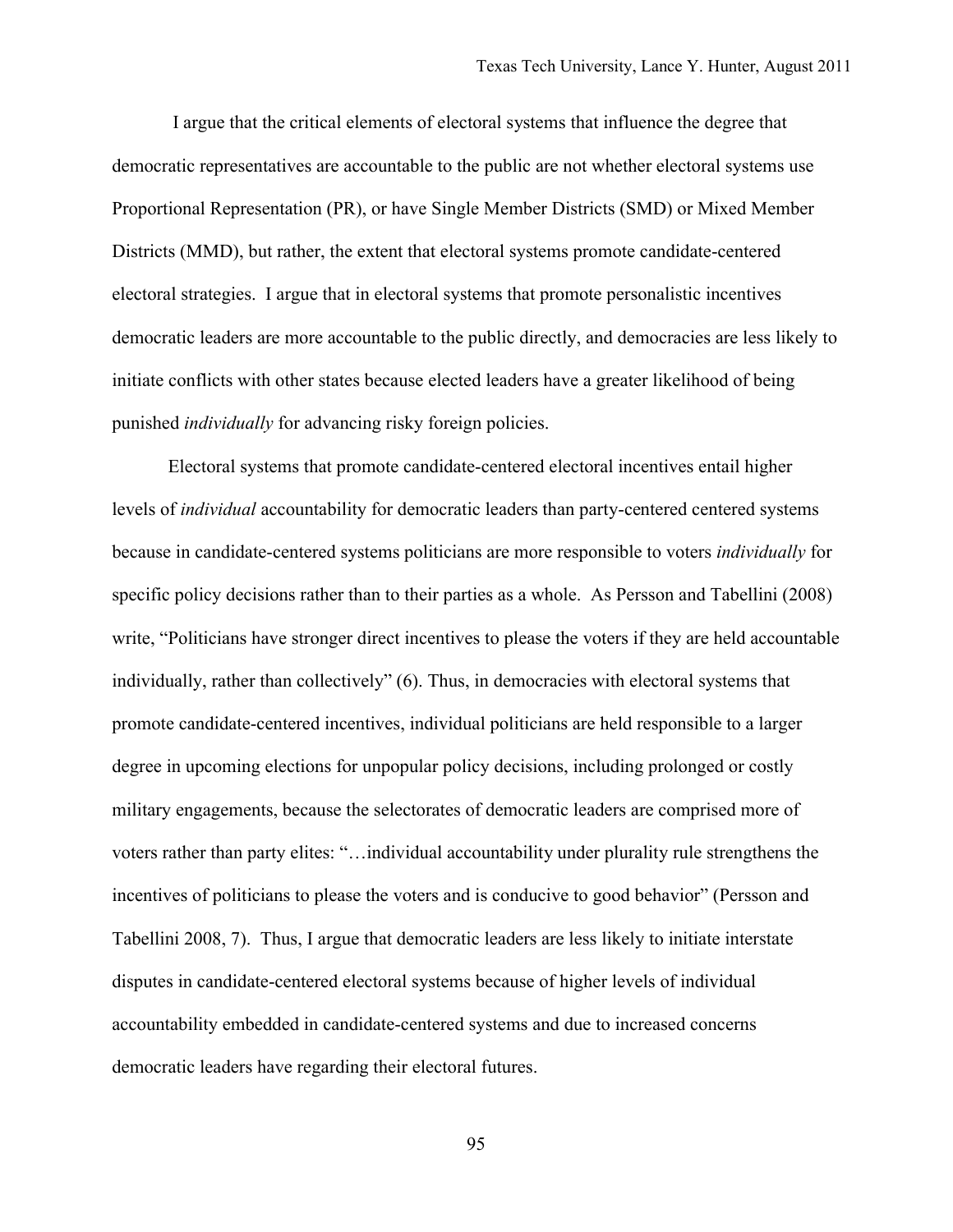My theoretical argument is that democratic leaders that initiate aggressive foreign policies- involving the use of military force- embark on a risky political enterprise. Furthermore, if a military conflict becomes prolonged, costly or unpopular - democratic leaders have to answer to voters for their policy decisions during the next election cycle, and there is a greater likelihood that elected leaders will be removed from office following risky or unpopular foreign policies. That is, as democratic leaders are more accountable to the public themselves, rather than to their parties, the political hazard for involving their states in interstate conflicts increases because the public has more effective means of punishing specific democratic leaders for unpopular foreign policies. Thus, the rational incentives democratic leaders have to involve their states in conflict varies based on the degree democratic leaders are *individually* accountable to the public.

The layout of the remainder of this chapter is as follows. I begin by elaborating on my theoretical argument regarding political accountability and candidate-centered electoral systems. I contend that while elected leaders are accountable in both party-centric and candidate-centric electoral systems, democratic leaders are more individually accountable to voters in candidatecentered electoral systems because voters have more direct influence over the election of politicians in these systems. Next, I discuss the relationship between public accountability and conflict initiation within democracies. I argue that the public plays a key role in affecting the foreign policies that democratic leaders pursue. I contend that as democratic leaders are more directly accountable to the public they advance more conservative foreign policies because the public is *less* supportive of interstate conflicts- in the aggregate- compared with democratic leaders. Next, I examine the effect candidate-centered electoral systems have on public accountability and conflict initiation. Here, I argue that candidate-centered electoral systems create higher levels of public accountability for democratic leaders and lead to more conservative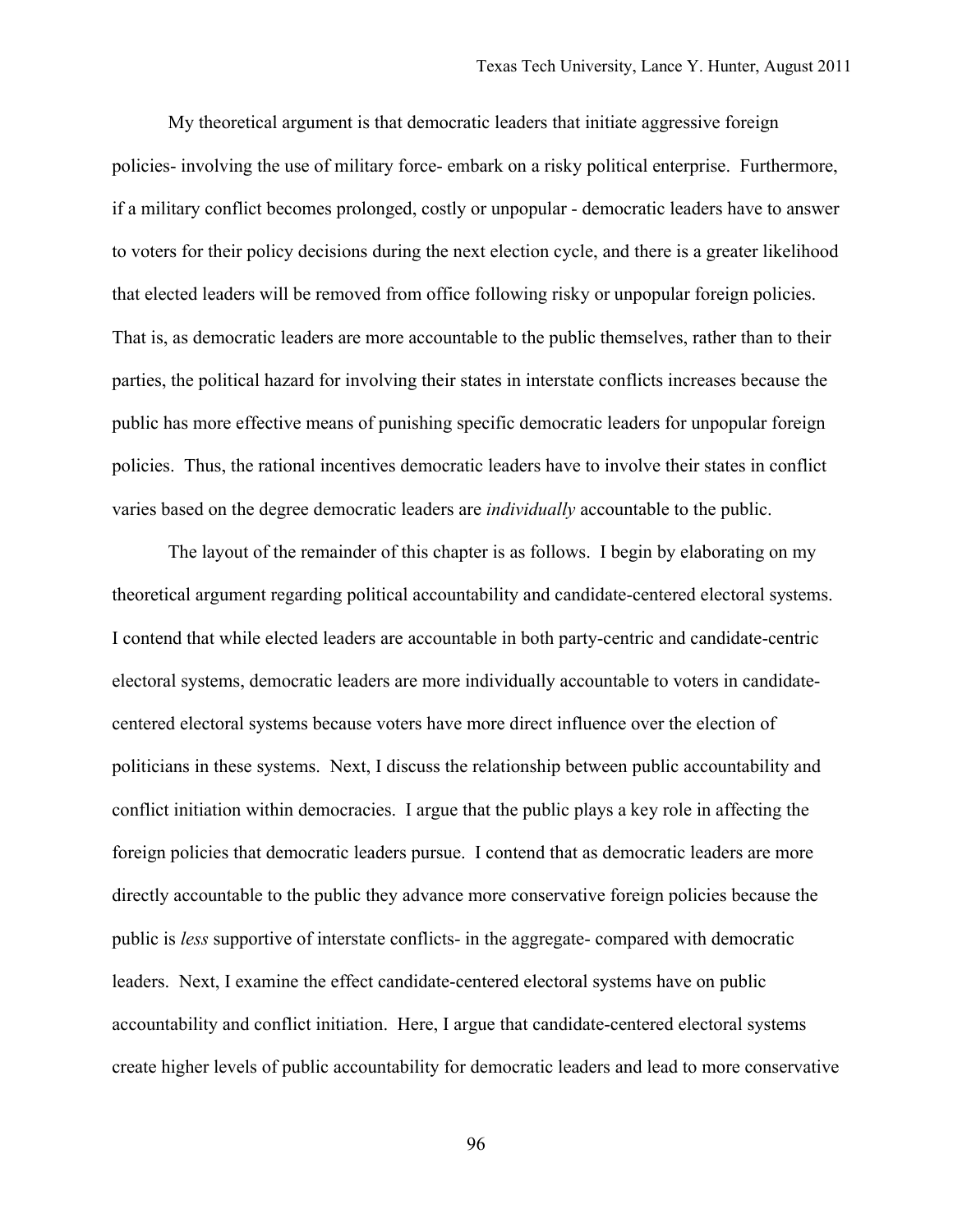foreign policies by democracies because elected leaders are more accountable *individually* in candidate-centered systems. I then briefly examine the cases of Ecuador and Chile while considering each state's electoral system and the foreign policies they pursued from 1980 – 2001. Next, I present my research design, methods and empirical results. Finally, I offer a brief discussion regarding the effect candidate- centered electoral systems have on political accountability and the likelihood of conflict initiation within democracies.

## **Vertical Accountability: Politicians and Parties**

In this section I briefly detail the logic of my argument pertaining to the forms of political accountability found within candidate-centric and party-centric electoral systems. I contend that while elected leaders are accountable in candidate-centered and party-centered electoral systems, democratic leaders in candidate-centric systems are more accountable *individually,* which significantly influences the types of foreign policies they pursue.

Political scientists generally focus on two types of accountability when evaluating the composition and performance of democratic governments. The first type of accountability is referred to as vertical accountability. Vertical accountability considers the ability of citizens to reward or punish elected leaders through elections thereby inducing electoral accountability through citizen oversight.<sup>147</sup> Horizontal accountability refers to the capacity of state agencies to monitor and possibly sanction government officials for illegal or inappropriate behavior.<sup>148</sup> This analysis focuses on the ability of voters to hold their elected leaders responsible for policy decisions through elections. Thus, I am primarily concerned with how electoral systems affect vertical accountability within democracies.

<u>.</u>

 $147$  Payne, Zovatto and Diaz (2007)

<sup>&</sup>lt;sup>148</sup> Payne, Zovatto and Diaz (2007)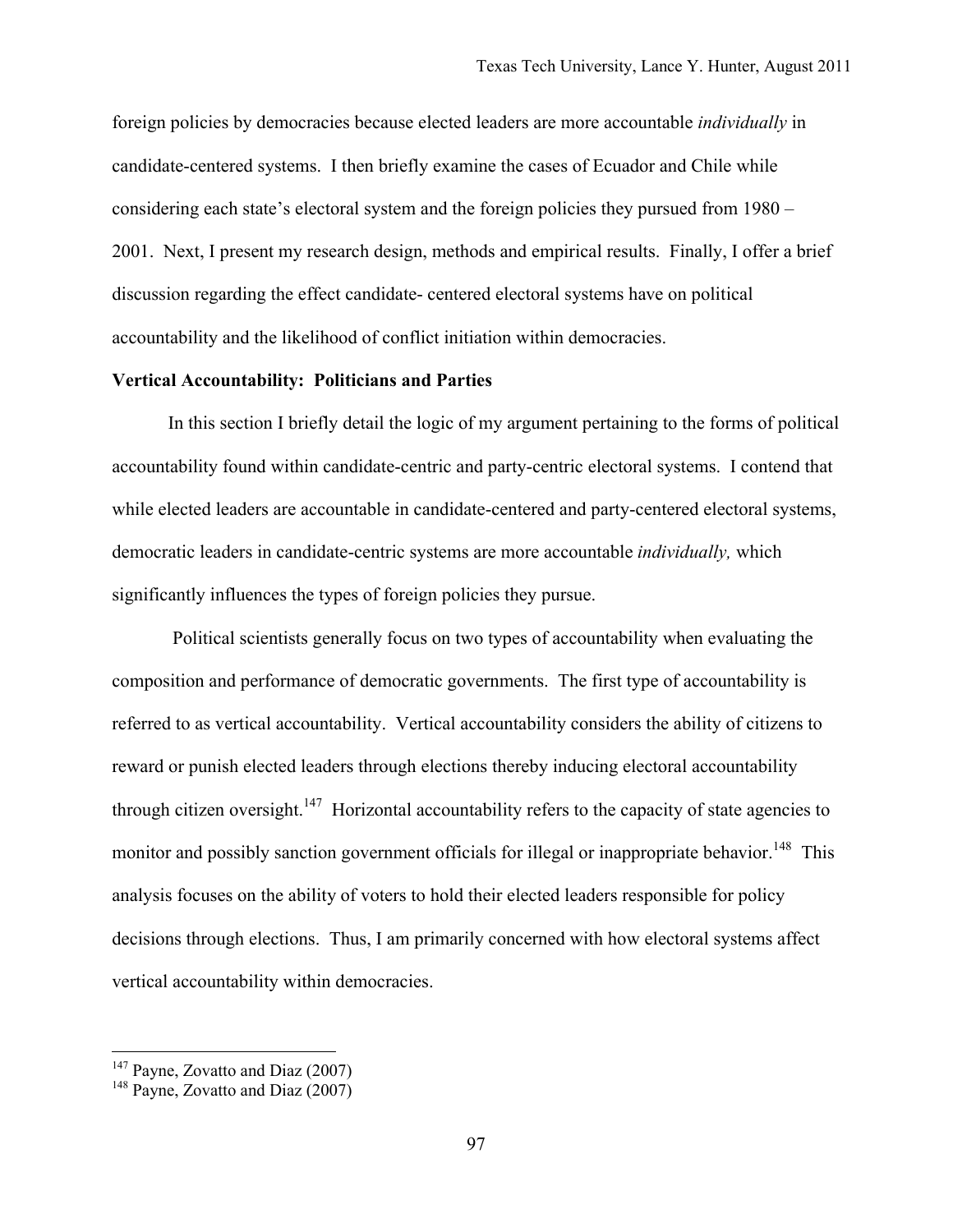My theoretical argument is that electoral systems that promote personalistic incentives for democratic leaders lead to higher levels of vertical accountability for *individually* elected representatives thereby causing leaders to pursue more conservative foreign policies. However, I do not contend that democratic leaders in party-centric systems are not accountable. Rather, I contend that democratic leaders in candidate and party- centered systems are accountable in different ways based on the design of the electoral institutions within their states. Elected leaders in party-centered systems are accountable to party leaders and elites to a larger extent rather than voters because party leaders control the access and placement of candidates on party lists in most party -centric systems.<sup>149</sup> Thus, elected leaders are more beholden to party leaders and elites in these system because party leaders and elites significantly influence their electoral fate.<sup>150</sup> In contrast, in preferential systems, where voters have more discretion in nominating and choosing individual candidates, elected leaders are more accountable to voters because voters have more influence over the electoral fortunes of democratic leaders than in party-centric systems.<sup>151</sup> In simple terms, in party-centric systems, individual candidates can more easily hide within the cloaks of their political parties and avoid the wrath of voters compared with candidate-centered systems in which specific candidates must individually answer to the electorate for their policy choices. Subsequently, elected leaders should be more cautious in pursuing risky policies including the initiation of interstate conflicts involving the use of force as they are more directly accountable to voters.

## **Accountability and Conflict Initiation**

 $\overline{a}$ 

<sup>&</sup>lt;sup>149</sup> Hix (2004); Mitchell (2000); Carey (2003); Payne, Zovatto and Diaz (2007)

<sup>&</sup>lt;sup>150</sup> Hix (2004); Mitchell (2000); Carey (2003); Payne, Zovatto and Diaz (2007)

<sup>&</sup>lt;sup>151</sup> Bowler and Farrell (1993); Farrell and Scully (2003); Farrell and McAllister (2004); Hix (2004); Paybe, Zovatto and Diaz (2007)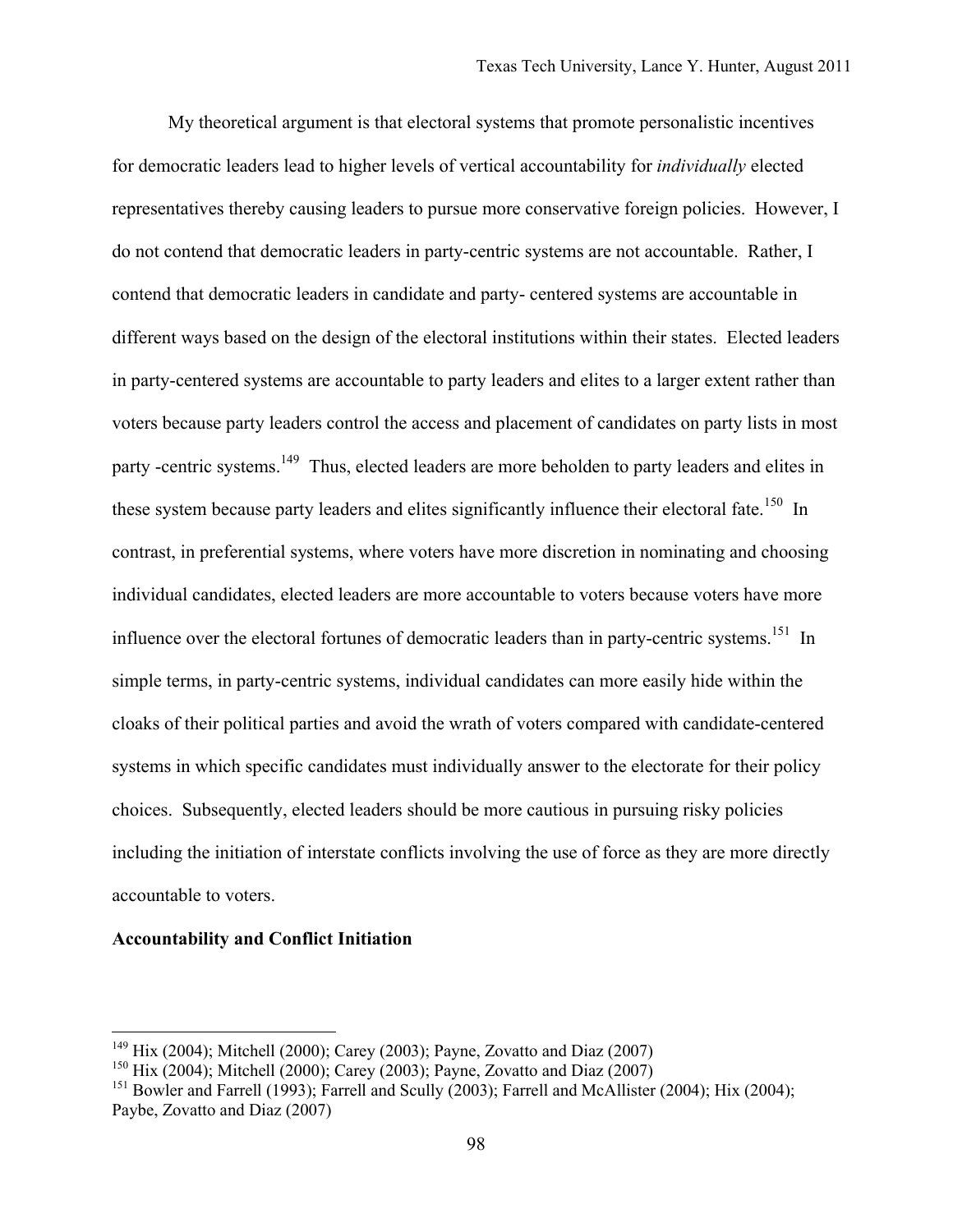In this section, I briefly review the literature regarding public accountability and conflict initiation within democracies, and I argue that elected leaders have a greater likelihood of being punished politically for involving their states in unpopular or risky interstate conflicts as they are more accountable to voters. While some scholars contend that state leaders can benefit from interstate conflicts, $152$  a large number of studies support the argument that interstate conflicts can negatively affect the political fortunes of democratic leaders,<sup>153</sup> especially in the event that an interstate conflict becomes costly or protracted.<sup>154</sup> Thus, although leaders may occasionally obtain temporary political benefits from interstate conflicts, in the aggregate, interstate conflict is a risky political gamble for democratic leaders. Thus, democratic leaders should be cautious in the conflicts they choose to select their states into less they suffer politically. Furthermore, as the public can more readily punish democratic leaders for ill-advised, costly or unpopular policies democratic leaders should be increasingly conservative in the foreign policies they develop.

There are two primary reasons that democracies are more conservative in their foreign polices as democratic leaders are more accountable to the public. First, the public should be *less* supportive of interstate conflicts compared with state leaders in the aggregate.<sup>155</sup> While the public may support conflicts in their early stages, as is present in rally around the flag effects, the public has to often undertake more of the burdens of interstate conflict compared with state leaders which includes possible conscription and higher taxation to pay for war efforts.<sup>156</sup> Thus, democratic leaders should be more conservative in the foreign policies they advance as they are more accountable to the public that is less disposed towards conflict in general. The second reason democratic leaders that are more accountable to the public develop less aggressive foreign

 $\overline{a}$ 

 $152$  Lee (1977); MacKuen (1983); Norpoth (1987).

<sup>&</sup>lt;sup>153</sup> Mueller (1973); Bueno de Mesquita and Siverson (1995).

<sup>&</sup>lt;sup>154</sup> Mueller (1973); Gartner and Segura (1998); Bueno de Mesquita and Siverson (1995).

<sup>155</sup> Reiter and Tillman (2002)

<sup>156</sup> Reiter and Tillman (2002)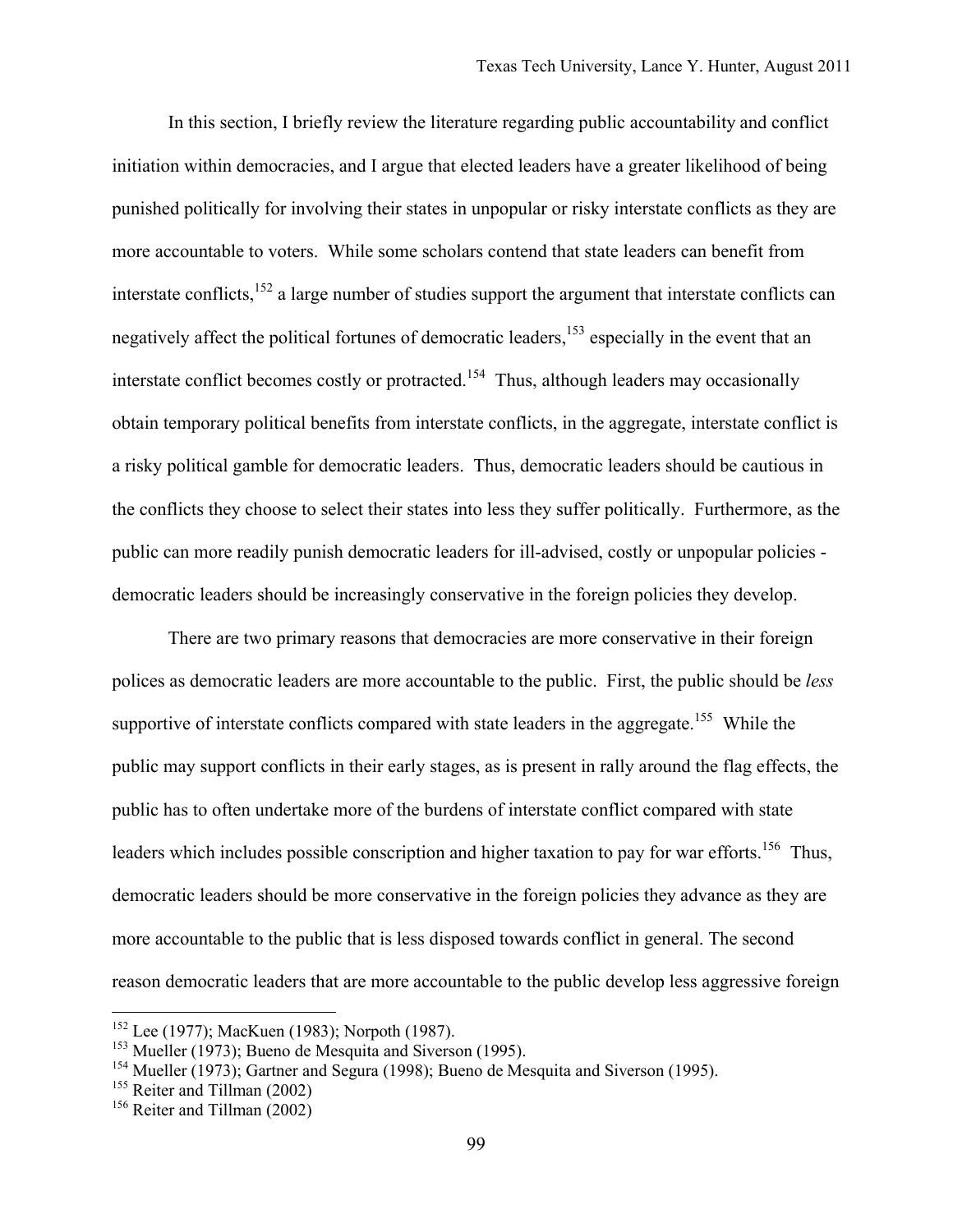policy strategies is because there is a greater likelihood they will be punished by voters for pursuing risky or unpopular foreign policies than in less accountable systems where political parties and not individual leaders shoulder more of the blame.<sup>157</sup>

A number of studies within international relations support the claim that democracies are more risk averse as democratic leaders are more accountable to the citizenry.<sup>158</sup> Gaubatz (1991) finds that democratic states are more likely to be involved in wars immediately following an election because voters have less influence over the executive during this time. In contrast, democracies are less likely to be engaged in wars in the time periods closely preceding an election because the executive is more accountable to voters during this period. Similarly, Reiter and Tillman (2002) contend that democracies are more conservative in their foreign policies as a larger percentage of democratic state's population votes. Thus, higher levels of political participation increase the degree elected leaders are accountable to the public thereby prompting democratic leaders to pursue more conservative foreign policies as evinced by a decreased likelihood of dispute initiation. Bueno de Mesquita et al. (1999) and Bueno de Mesquita, Smith and Siverson (2003) contend that the size of leaders' selectorates and winning coalitions affect levels of accountability for state leaders as well as the foreign policies they adopt. They argue that democracies with larger selectorates and winning coalitions have higher levels of accountability for democratic leaders that leads to more conservative foreign policies (Bueno de Mesquita et al. 1999; Bueno de Mesquita, Smith, and Siverson 2003). Thus, based on a review of the literature on public accountability and conflict initiation, democratic leaders should be less likely to initiate interstate disputes as the public has more direct means to hold democratic leaders accountable for risky foreign policies.

<u>.</u>

 $157$  Gaubatz (1991); Reiter and Tillman (2002)

<sup>&</sup>lt;sup>158</sup> Gaubatz (1991); Bueno de Mesquita et al. (1999); Reiter and Tillman (2002); Bueno de Mesquita, Smith and Siverson (2003);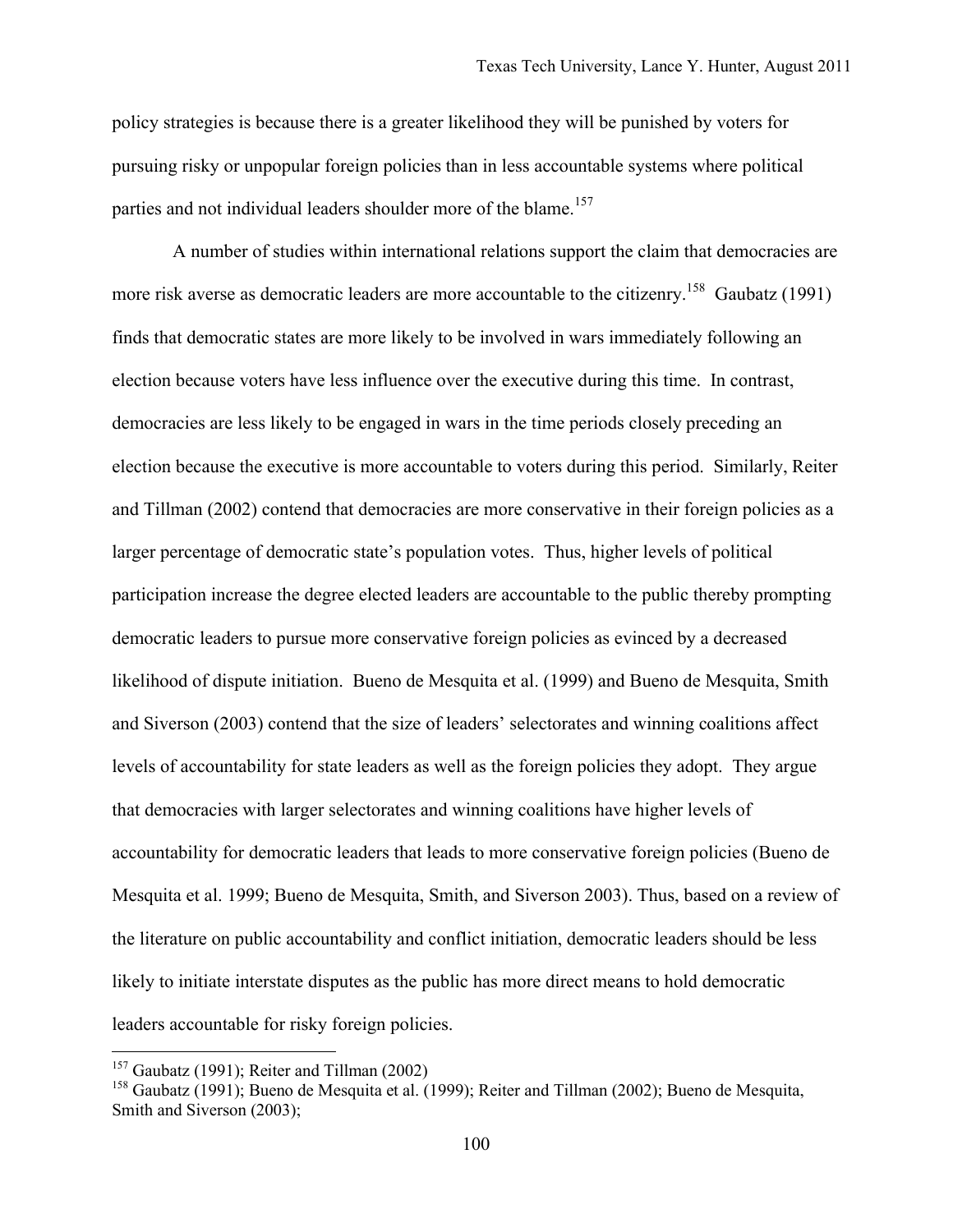#### **Candidate-Centered Electoral Systems and Conflict Initiation**

Electoral systems are a critical component in shaping how elected leaders are held accountable politically because they structure the strategies politicians must adopt in order to acquire and maintain political office. As Persson and Tabellini (2008, 3) remark: "Electoral systems decide how well voters can hold politicians accountable and which groups in society are more likely to see their interests represented." And as Mitchell (2000, 337) contends: "…different electoral institutions may provide voters with different means to attempt to control their representatives." In a seminal work, Leblang and Chan (2003) investigate a wide array of institutional and political factors and their association with the conflict propensity of democracies. These factors include - the effect of presidential versus parliamentary systems, district magnitude, majoritarian versus coalition governments, and phases of the electoral cycle on the likelihood of conflict within established democracies. They find that the most influential factor in determining the likelihood of conflict within democracies is a state's electoral system. They argue that states with Proportional Representation systems have fewer incidences of conflict because of the need for a greater number of veto players (that is often found in PR systems) to form more moderate positions through consensus building.

Investigating whether an electoral system is a Proportional Representation or Single Member district and the subsequent effect these systems have on conflict outcomes offers a valuable contribution to the study of domestic institutions and conflict within democracies. However, there are more nuanced aspects of electoral systems that warrant additional scholarly attention. Specifically, additional electoral factors structure the mechanisms by which elected leaders are held accountable to the public, and neglecting these elements hinders our understanding of the manner by which variations in domestic institutions affect levels of

101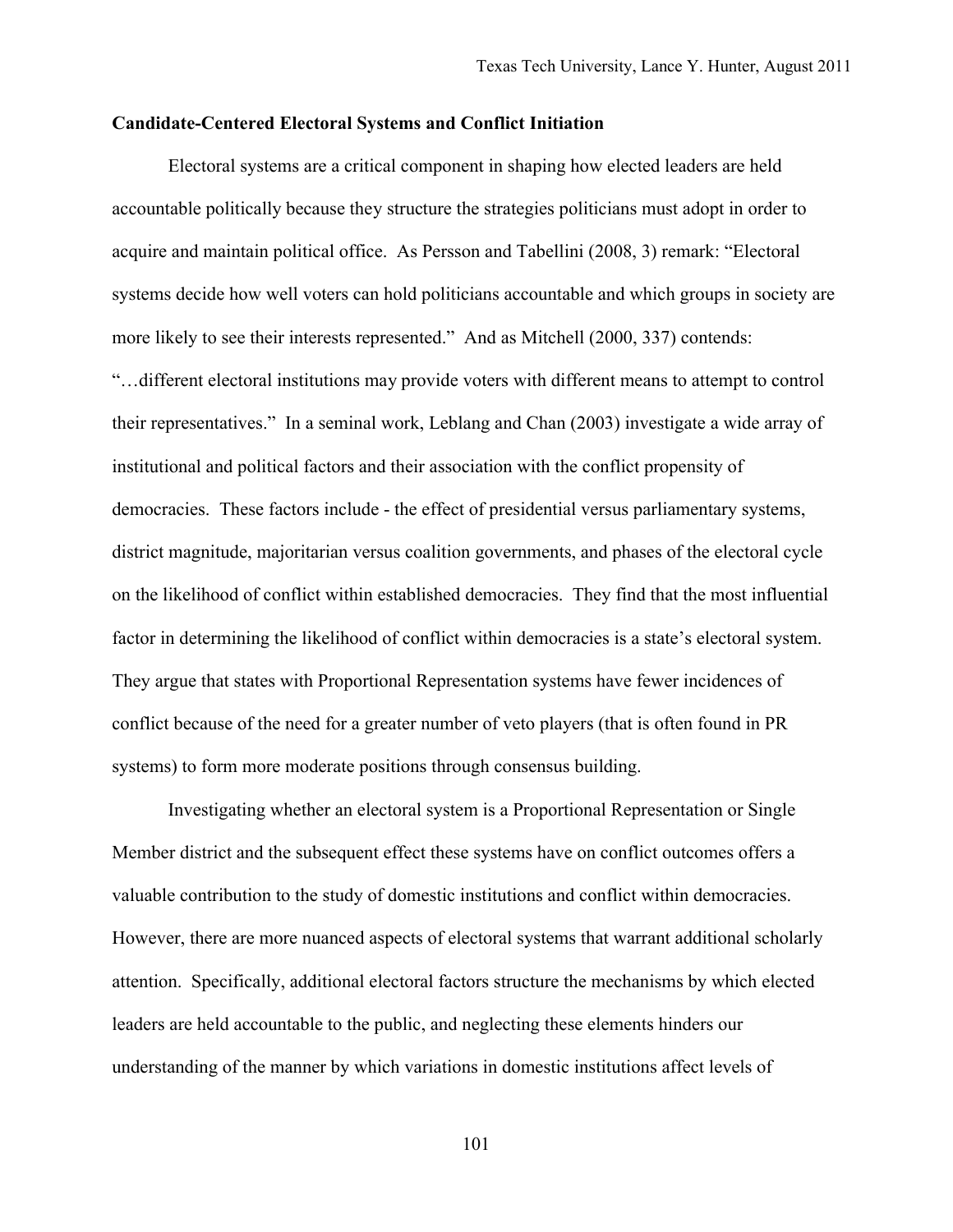accountability for elected representatives. In fact, Grofman (2005, 736) addresses the notion of the false dichotomy many scholars rely on in regards to assessing the political effects of electoral systems based primarily on the distinction between Proportional Representation and Majoritarian systems:

However, recently, some authors (see especially Reed, 1994; Carey and Shugart, 1995; Grofman, 1999a, b; cf. Bogdanor, 1985:11; Lancaster, 1986) have argued that too much emphasis has been placed on PR systems versus majoritarian/plurality systems as the principal cleavage line of electoral system choice, and asserted that there are other distinctions that are, arguably, at least as important. One such continuum along which to distinguish electoral systems is in terms of the extent to which there are incentives for localistic/parochial behavior on the part of legislators elected under a particular method. Carey and Shugart (1995) offer an insightful discussion of how to classify electoral systems according to this criterion. They propose a continuum of electoral systems in terms of the incentives that each provides to "cultivate a personal vote.

Therefore, rather than rely on the difference between Proportional Representation and Majoritarian systems, I dig deeper in the institutional process that guides politician's decision calculus. I argue that the incentives politicians have to cultivate candidate versus party-centered electoral strategies have direct effects on political accountability and government policies, and scholars should consider factors related to personal vote seeking when examining electoral systems and the subsequent policies democratic leader pursue as a result of the incentives embedded in their electoral systems.

Three electoral factors that influence political accountability and the incentives political candidates have to cultivate personal or party centered strategies are ballot structure, degree of vote pooling and level of preferential voting.<sup>159</sup> In speaking of the importance of the design of electoral ballots and voter choice, Farrell and McAllister (2004) state: "But there is a third feature of electoral systems, ballot structure, and while its effects on proportionality are negligible (Lijphart 1994), there is no disputing that it has an effect both on voters, in the sense

<sup>159</sup> Carey and Shugart (1995); Johnson and Wallack (2008)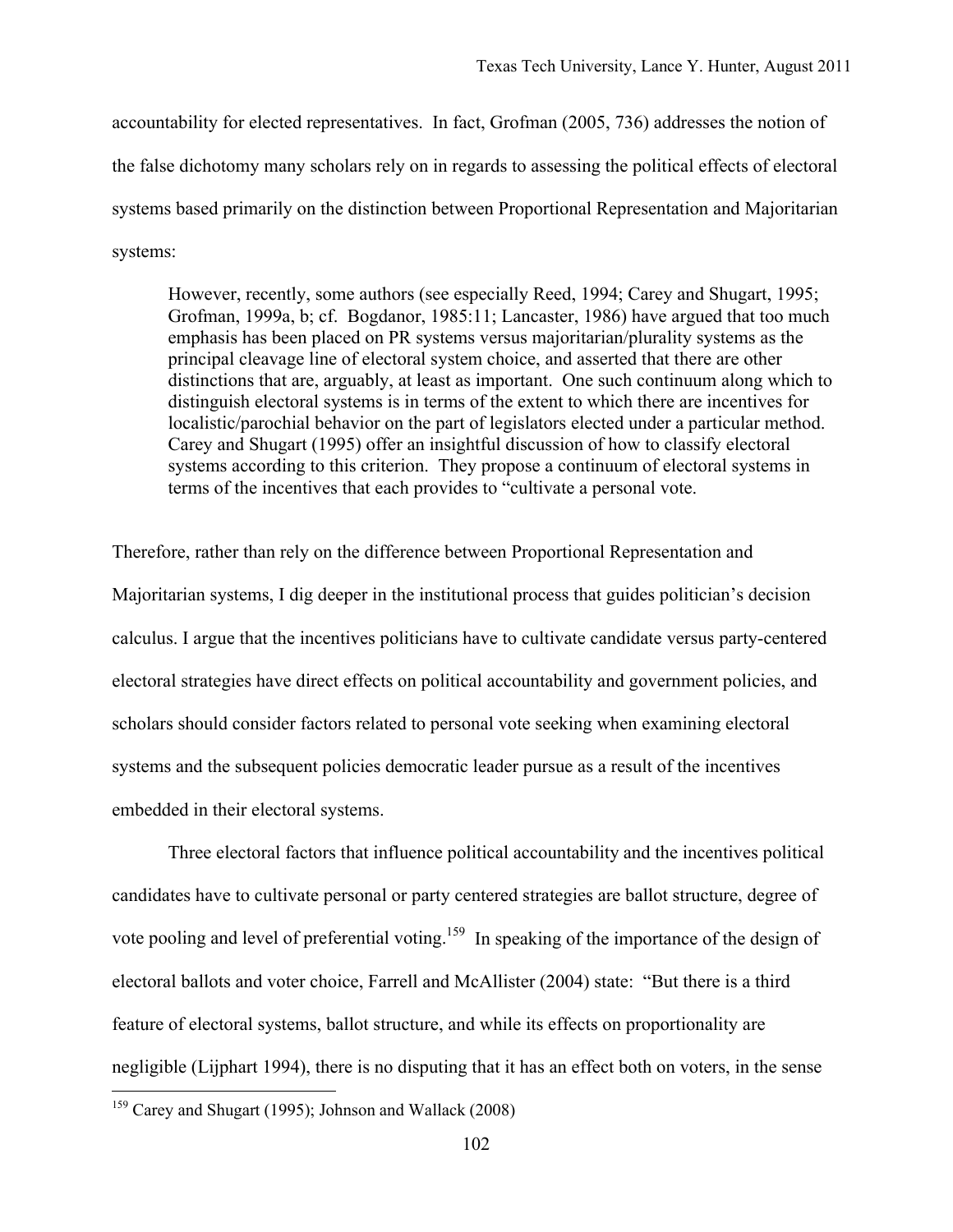of determining the nature and extent of choice available to them on polling day, and on politicians, who are cognizant of the effect on voters and react accordingly" (2004, 2). A wealth of literature supports the notion that the design of electoral ballots directly affects candidate behavior based on the level of discretion afforded to voters.<sup>160</sup> "There can be little doubt that this feature of voter choice [characteristics of ballot structure] has important implications for how voters cast their ballot (not least on the degree of effort those bothering to vote are required to make in the polling station), how parties and candidates campaign, and how politicians represent their voters" (Farrell and McAllister, 2004, 3).

As voters have more discretion in choosing political candidates based on ballot design,<sup>161</sup> vote pooling<sup>162</sup> and preferential voting<sup>163</sup> - candidates pursue more personal vote seeking strategies.<sup>164</sup> In conducing individual surveys with politicians, scholars have found that electoral systems with higher levels of preferential voting create personal vote seeking strategies by politicians and produce a candidate centered approach to politics that includes the establishment of stronger candidate-electorate linkages than is found in electoral systems with less preferential voting.<sup>165</sup> As Hix (2004, 196) writes, "In systems in which votes cast for individual candidates – as opposed to votes cast for a party list – significantly influence each candidate's electoral fortunes, legislatures seeking reelection have strategic incentives to cultivate personal support among the electorate. By contrast, in systems in which voters cannot exercise preferences for individual candidates, legislators' reelection prospects depend on the general level of support for

<sup>&</sup>lt;sup>160</sup> Katz (1980); Bowler (1986); Cox (1990); Bowler and Farrell (1993); Ames (1995); Carey and Shugart (1995); Shugart (2001)

 $161$  In this context ballot design refers to the degree party leaders control party lists.

<sup>&</sup>lt;sup>162</sup> Vote pooling pertains to whether votes for candidates are pooled across the whole party; votes for candidates are pooled at the sub party level; or votes for candidates are not pooled.

<sup>&</sup>lt;sup>163</sup> Preferential voting indicates if votes are cast for a single party, multiple candidates, or individual candidates.

<sup>&</sup>lt;sup>164</sup> Carey and Shugart (1995); Johnson and Wallack (2008)

<sup>&</sup>lt;sup>165</sup> Bowler and Farrell (1993); Farrell and Scully (2003)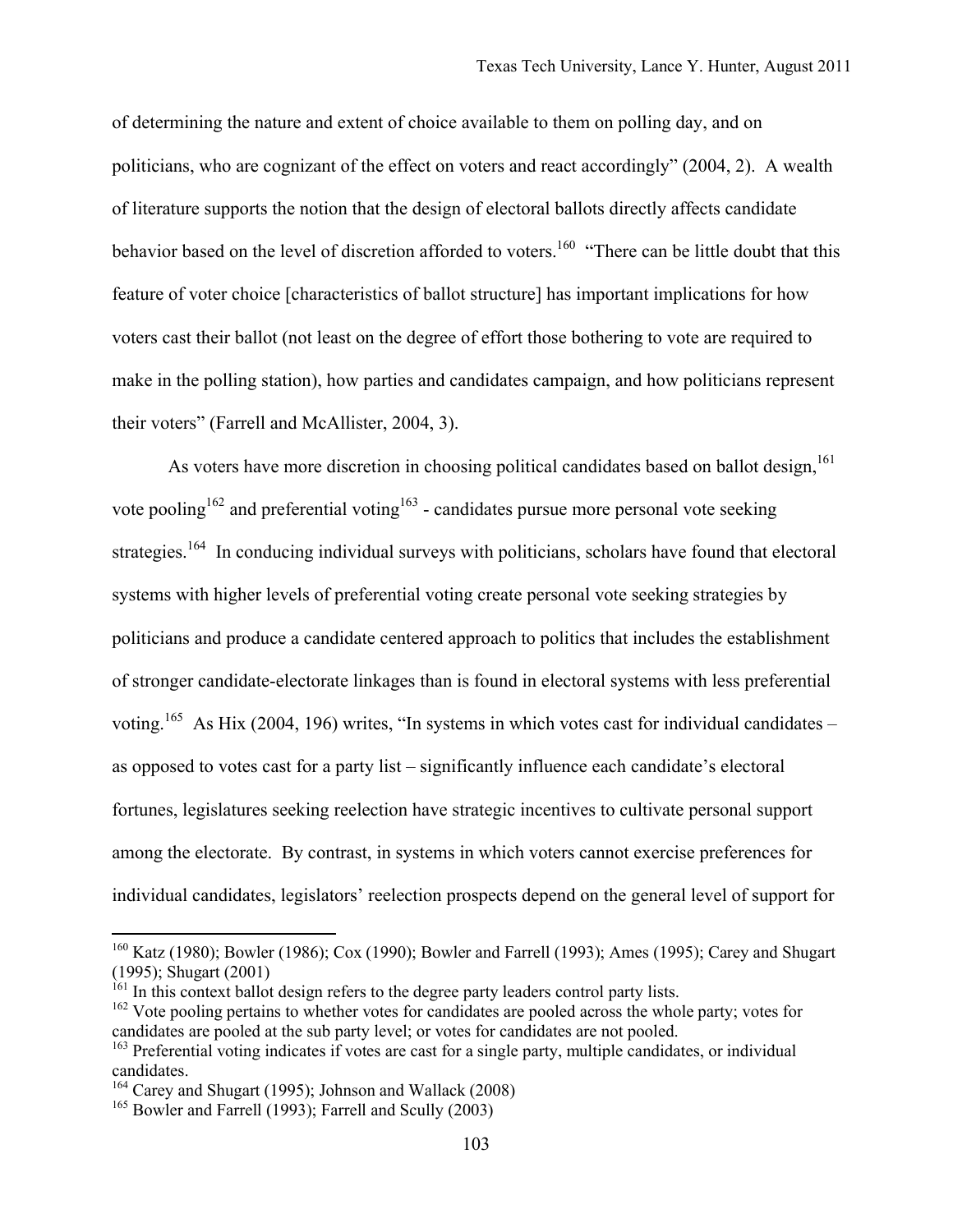the policies and personalities of their party leadership." Therefore, in electoral systems in which voters choose between individual candidates, politicians have greater incentives to pursue personal votes and closer ties with the electorate due to the ability of voters to directly elect or remove candidates from office.

As mentioned, the structure of ballots and the manner by which voters choose their political representatives has direct consequences for levels of political accountability and the behavior of candidates. Political accountability, as Persson and Tabellini (2008, 6) define it: "gives voters some control over politicians who abuse their power: voters can punish or reward politicians through re-election or other career concerns, and this creates incentives for good behavior." In systems that promote candidate centered strategies, there are higher levels of accountability for individual politicians because representatives are directly responsible to their constituents. Farrell and McAllister (2004, 4) remark: "voters in candidate-centered systems might feel a greater sense of 'ownership' over the electoral process due to their determination of the fate of individual candidates." One of the reasons candidate-centered systems engineer greater individual accountability for politicians is a result of the selectorates present within personalistic systems. As Mitchell (2000, 339) remarks: "Who selects the candidates – voters, ordinary party members in primaries, constituency level party elite's or the national executive – in combination with the district magnitude, largely determine where an aspirant should direct her energies in order to secure party selection."

Scholars have conceptualized the relationship between constituents and legislators as being similar to a principal-agent dynamic<sup>166</sup> where voters serve as principals directing the behavior of agents (representatives). A potential problem in a principal-agent relationship is that the agent may pursue their own ambitions to the detriment of the principal, which is referred to

<sup>&</sup>lt;sup>166</sup> Kiewiet & McCubbins (1991); Mitchell (2000)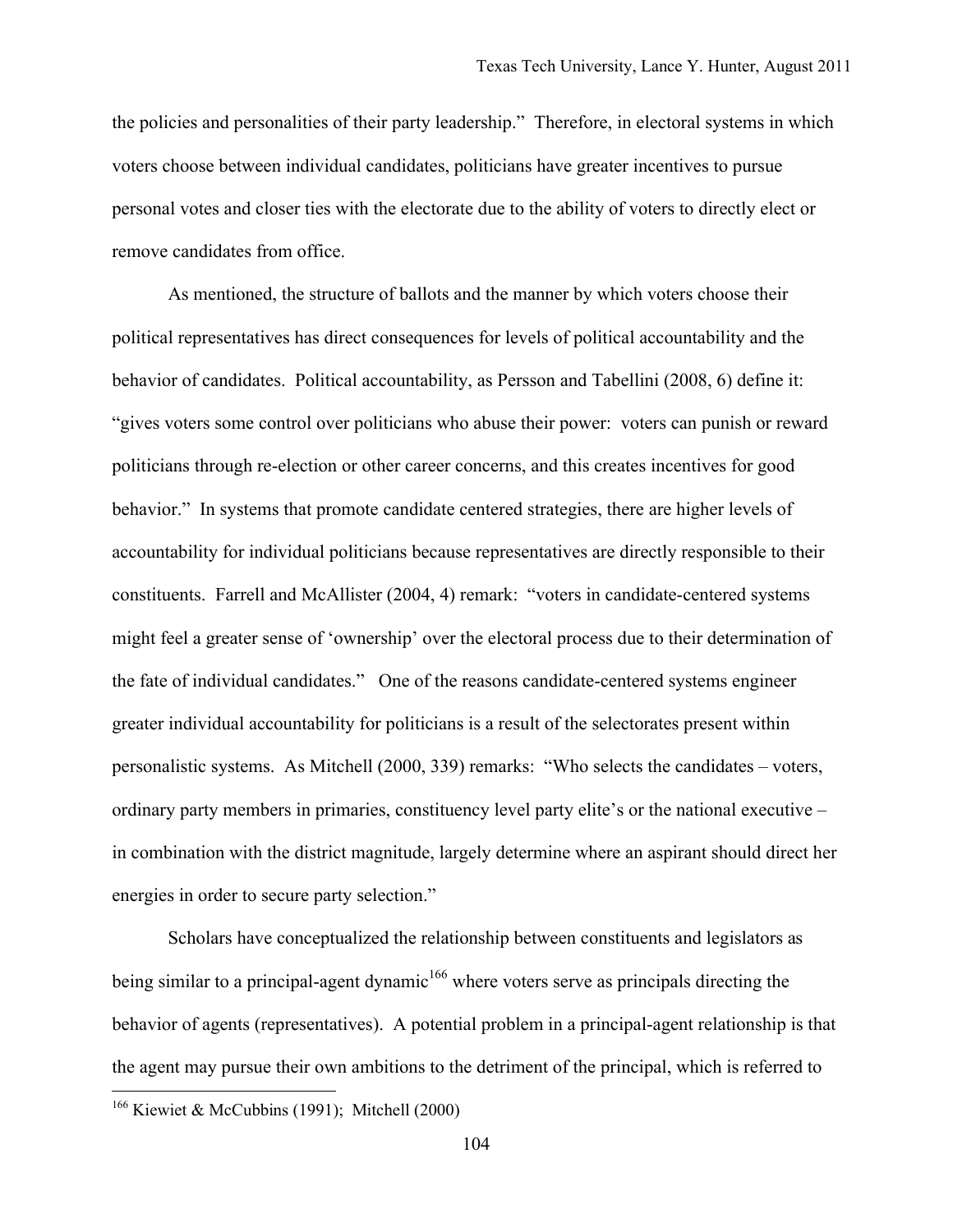as agency  $\log_{10}^{167}$  Agency losses can occur for a number of reasons. Two reasons agents may fail to adequately represent the interests of the principals is due to information asymmetry and the inability of principals to monitor and control the behavior of the agents.<sup>168</sup> That is, agents may be able to shirk their duties and pursue their own ambitions if principals are unable to effectively monitor their performance.<sup>169</sup> In order for agency losses to be minimized or eliminated, rational incentives need to be embedded into the contract between the agent and principal in order to encourage responsible behavior on the part of the agent.<sup>170</sup> As Mitchell (2000, 338) remarks: "Given the necessity of relying on agents (and assuming that agents have their own desires and are not saints or automatons) the best type of contract for the principal is one whose incentive structure renders it advantageous for the agent to pursue the principal's goals." Thus, agency losses are affected by the incentive structures embedded in the principalagent contract. As electoral systems promote candidate-centered strategies for politicians there are greater incentives for candidates to represent their constituents based on the aggregate preferences of their constituency. More specifically, candidates are less likely to shirk their duties, and should attempt to appease voters in their constituencies to a larger degree than in noncandidate centered systems due to the electoral incentives for re-election that are embedded in personalistic systems. These incentives stem from the selectorates in candidate centered systems that are the voters that comprise a candidate's constituency. If a candidate fails to accurately represent the views or their constituents they will be removed from office directly by voters, which have more control over the direct election of individual candidates than in non-candidate centered systems. In non-candidate centered systems, party leaders and elites comprise a greater

<sup>&</sup>lt;sup>167</sup> Kiewiet & McCubbins (1991)

<sup>&</sup>lt;sup>168</sup> Mitchell (2000)

 $169$  Kiewiet & McCubbins (1991); Mitchell (2000)

 $170$  Kiewiet & McCubbins (1991); Mitchell (2000)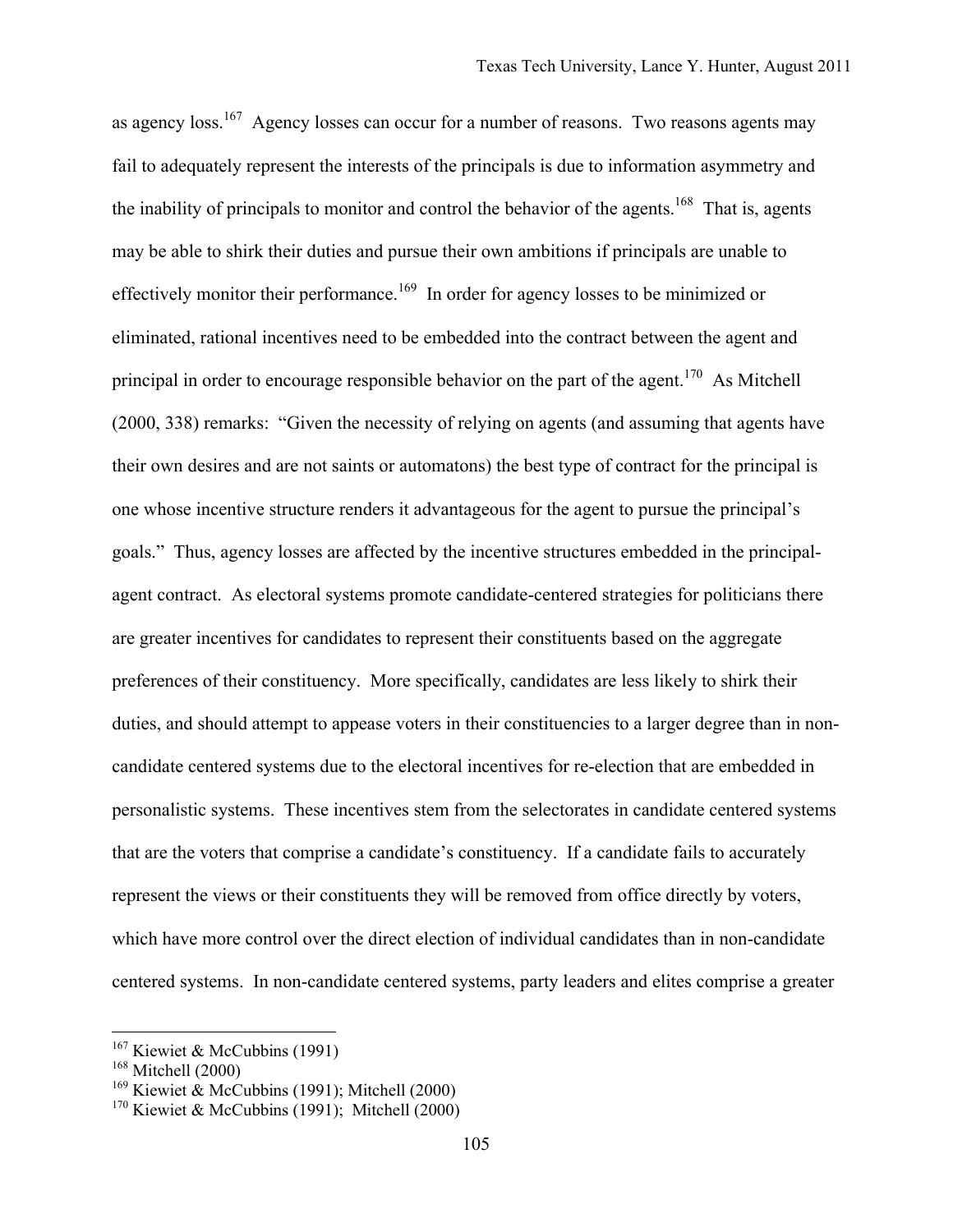portion of a candidate's selectorates – thus making politicians more accountable to the party elite rather than their constituents. "For example in a non-preferential list system of large magnitude in which regional party elite's select the candidates, we would expect potential candidates to concentrate their efforts on these elites rather than on individual voters" (Mitchell, 2000, 339).

In summary, levels of public accountability for individual representatives are greater as candidates have more incentives to appeal to voters in personalistic systems Candidates, having a larger portion of their electoral fortunes vested in the voters within their constituency, are more directly accountable to the voters than in non-candidate centered systems. "Clearly, there are strong incentives in these candidate-oriented systems to cultivate a personal vote, so that the accountability of MPs to voters should be high" (Mitchell, 2000, 342). Conversely, public accountability for individual politicians is lower where voters have less control over candidate selection. "The accountability of MPs in closed-list systems (at least) directly to voters is low since they can be protected from the electorate's wrath by a high list position" (Mitchell, 2000, 341).

As democratic leaders are more directly accountable to the public, as is the case in democracies with candidate-centered electoral systems, democracies should be more conservative in their foreign policies. Referring to Kant's (1795) arguments, the citizens of a democratic polity should be less supportive of war compared with state leaders since the public has to shoulder more of the burdens of interstate conflict.<sup>171</sup> Thus, as the public is able hold elected leaders accountable individually to a greater extent, democracies will be more pacific because the public should be less disposed towards war in the aggregate. Therefore, elected leaders in democracies with candidate- centered electoral systems are more directly accountable to voters than in non-candidate centered systems, which should encourage democratic leaders to

<sup>171</sup> Kant (1957) [1795]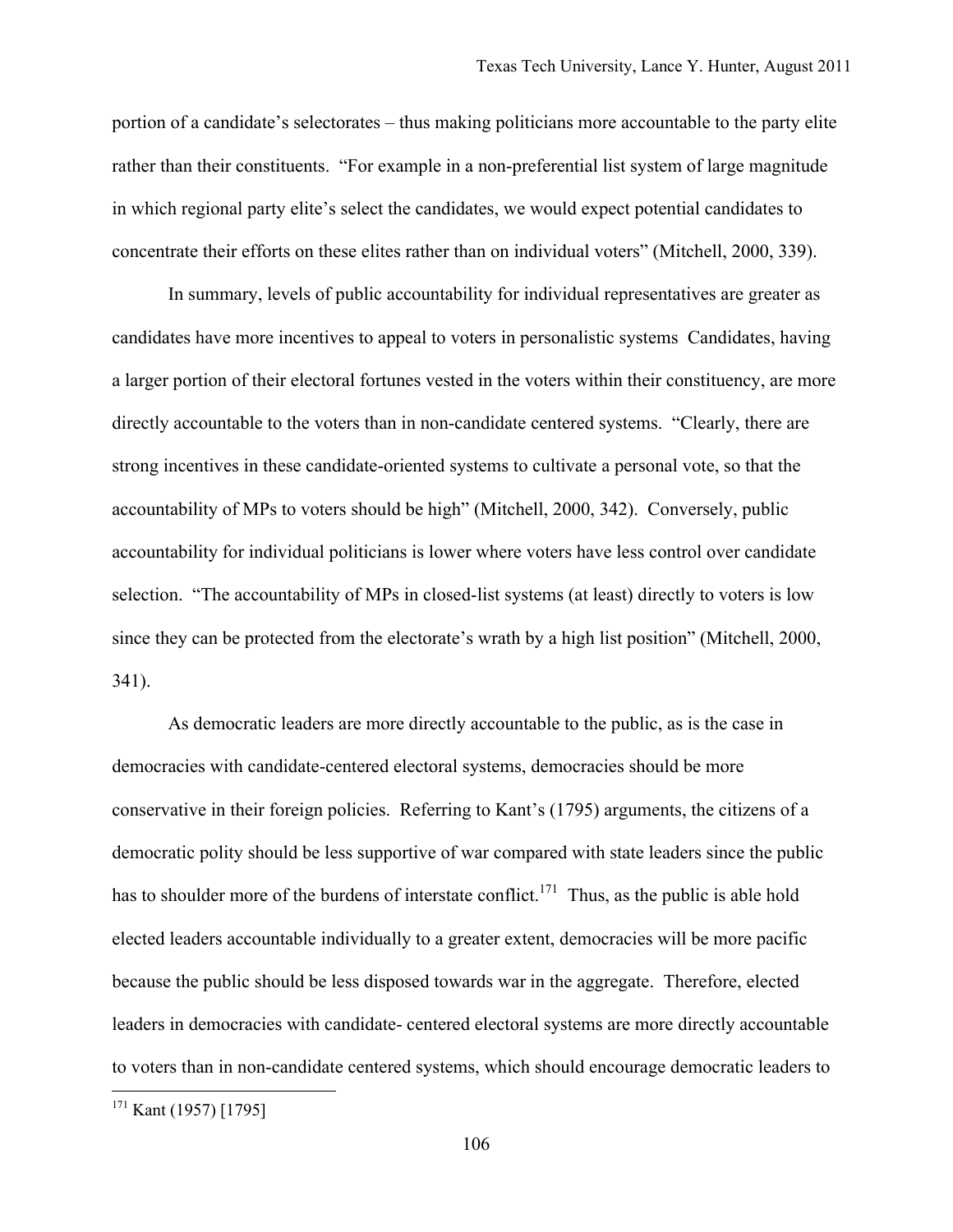be hesitant to pursue risky foreign policy adventures for fear of electoral punishment. Thus, based on the previous discussion, my hypothesis related to candidate-centered electoral systems and conflict initiation is the following:

*Hypothesis 1: Democracies will be less likely to initiate militarized interstate disputes (involving the use of force) as their electoral systems promote personalistic incentives (as measured by the personal vote index) to a greater degree.* 

Furthermore, two components that comprise the personal vote index (PVI) that are related to the extent that an electoral system is candidate or party-centered are the degree of preferential voting and ballot control.<sup>172</sup> Preferential voting and ballot control should have independent effects on the likelihood of conflict initiation because each factor influences the extent that an electoral system promotes personal vote seeking. Furthermore, the degree to which voters can select individual candidates rather than parties affects whether an electoral system is candidate or party-centric. Therefore, levels of individual accountability for elected leaders should be greater as voters have more discretion to select specific candidate rather than political parties, and democratic leaders in these systems should be less likely to pursue risky foreign policies. Thus, my hypothesis related to preferential voting and conflict initiation is:

*Hypothesis 2: As electors have greater ability to select individual candidates (as indicated by higher scores on the preferential vote measure), democracies will be less likely to initiate militarized interstate disputes (involving the use of force).* 

<sup>&</sup>lt;sup>172</sup> Vote pooling is another component of the PVI. However, by itself, vote pooling does not provide an accurate indication regarding the extent that an electoral system is candidate or party-centered compared with the preferential *vote* and *ballot* control measures. Meaning, while the degree that votes are pooled across parties is related to the degree that an electoral system is candidate or party centered – vote pooling is not a sufficient indicator of personalistic electoral systems as an independent measure because even if votes are not pooled an electoral system can be party-centric if party lists are closed and electors cast votes for parties rather than candidates. Subsequently, it should not have an independent effect on the likelihood of dispute initiation.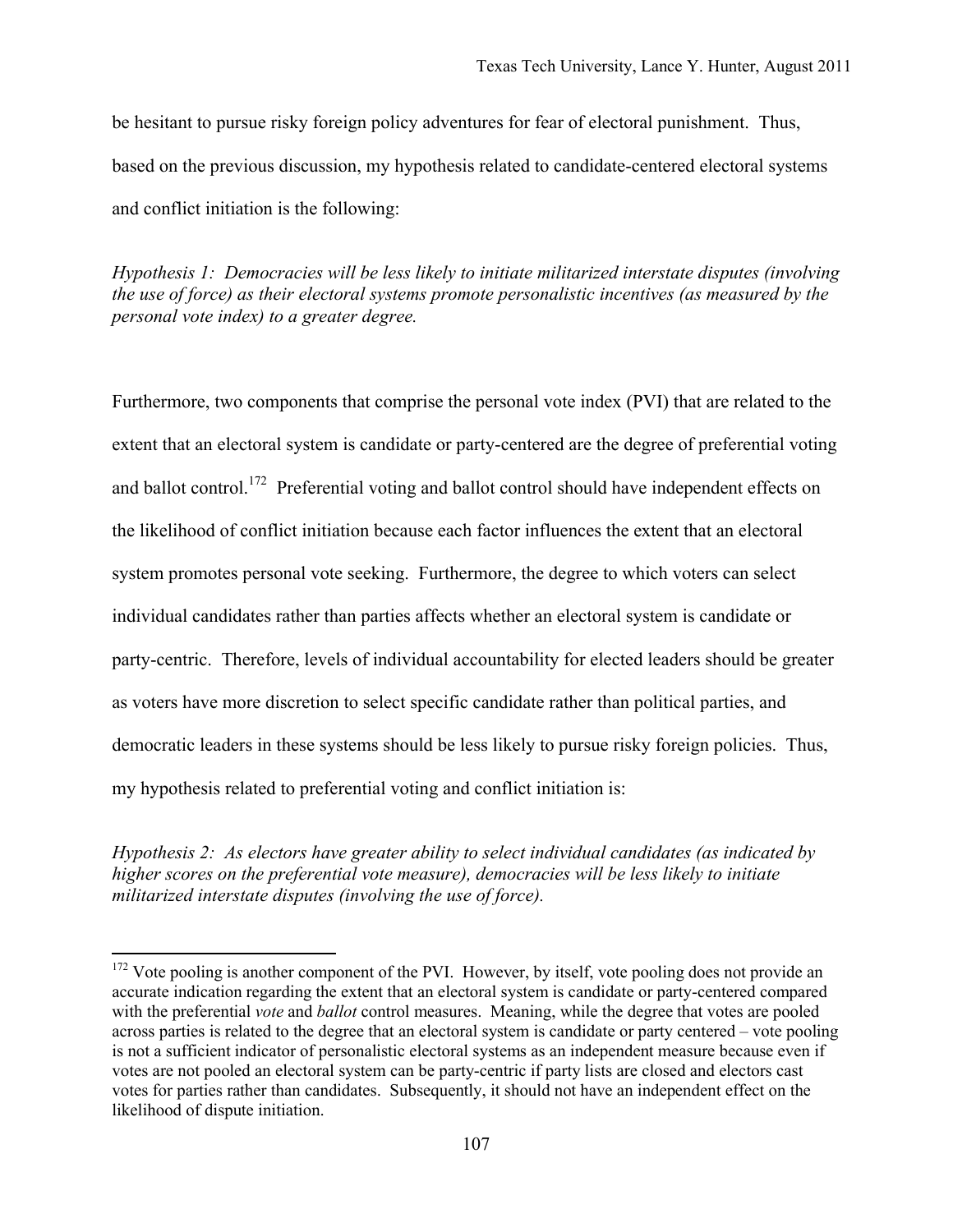In addition, as party leaders have less control over the placement of candidates on party ballots, voters will have more discretion in electing individual candidates leading to more personalistic incentives for elected leaders and higher levels of individual accountability. In these systems, democratic leaders should pursue more conservative foreign policies. Thus, my hypothesis related to ballot control and conflict initiation is:

*Hypothesis 3: As party leaders have less control over the placement of candidates on party ballots (as indicated by higher scores on the ballot measure), democracies will be less likely to initiate militarized interstate disputes (involving the use of force).* 

#### **Research Design**

The dataset is comprised of 50 democracies from Africa, Asia, the OECD, East Europe, and Latin America. The countries included have a score of "6" or higher on the Polity2 measure found in the Polity IV database and a list of the countries and years used in the study can be found in the appendix in Table 20B. Sufficient or accurate data are not available for all democracies. Therefore, some democratic states are excluded from the analysis. The data collected span from 1975 – 2001.

I employ a monadic approach in the present analysis for three reasons. First, my theoretical argument is that the degree that electoral systems are candidate-centered within democracies is causal in affecting the likelihood that democracies will initiate militarized disputes with other states. While state specific information related to the alternate state in a conflict dyad is relevant, the primary focus in this analysis is on the domestic, political conditions within the democratic states being examined. Second, conflict is a rare event, and a dyadic analysis would include numerous observations of politically irrelevant dyads that provide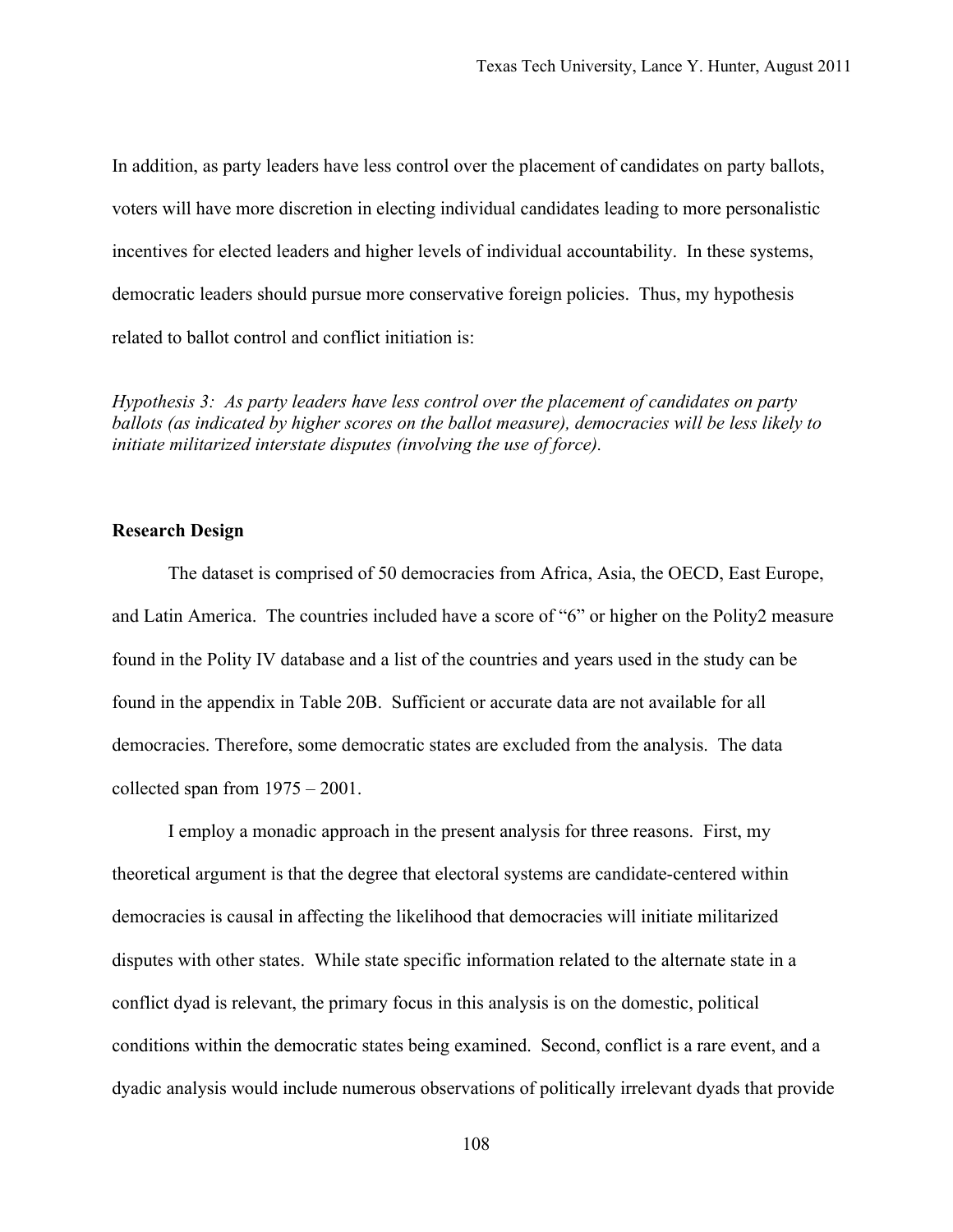a problem concerning model fit.<sup>173</sup> Furthermore, incorporating only politically relevant dyads may neglect a large number of conflict observations between non-politically relevant dyads.<sup>174</sup> Thus, a monadic design offers the most useful approach in modeling the effect candidatecentered systems have on the likelihood of conflict initiation within democracies due to theoretical and methodological concerns.

## **Dependent Variable: Conflict Initiation**

The primary dependent variable in this analysis is the *revisionist state* variable taken from the Correlates of War Dataset (Ghosn, Palmer and Bremer 2004), which is a dichotomous measure that indicates whether a state initiates a militarized dispute for a given year. States that initiate a conflict are coded 1 and non-initiators are coded 0. The disputes included are ones that are coded as having a use of military force (hostility level 4 "Use of Force", or 5 "War") in the Militarized Interstate Dispute Dataset (Ghosn, Palmer and Bremer 2004). The *revisionist state* variable is considered to be superior to the *originator variable* found in the Correlates of War Dataset because the originator variable simply captures whether a state is the first mover in a dispute, and the *revisionist* variable includes additional information regarding which state is responsible for escalating tensions prior to a dispute.<sup>175</sup> As Souva and Prins (2006, 191) remark: "We believe the MID "revisionist" variable is a better measure of initiation. The coders of the MID dataset based this "indicator of what constitutes a revisionist state on the prevailing status quo of the issues in dispute prior to the onset of any militarized action and recorded as revisionist the state or states that sought to overturn the status quo ante." $176$ 

## **Electoral Incentives: Candidate versus Party-Centered Systems**

 $173$  Ward, Siverson and Cao (2007); Williams (2008)

<sup>&</sup>lt;sup>174</sup> Lemke and Reed (2001); Williams (2008)

 $175$  Souva and Prins (2006).

 $176$  Souva and Prins  $(2006)$ .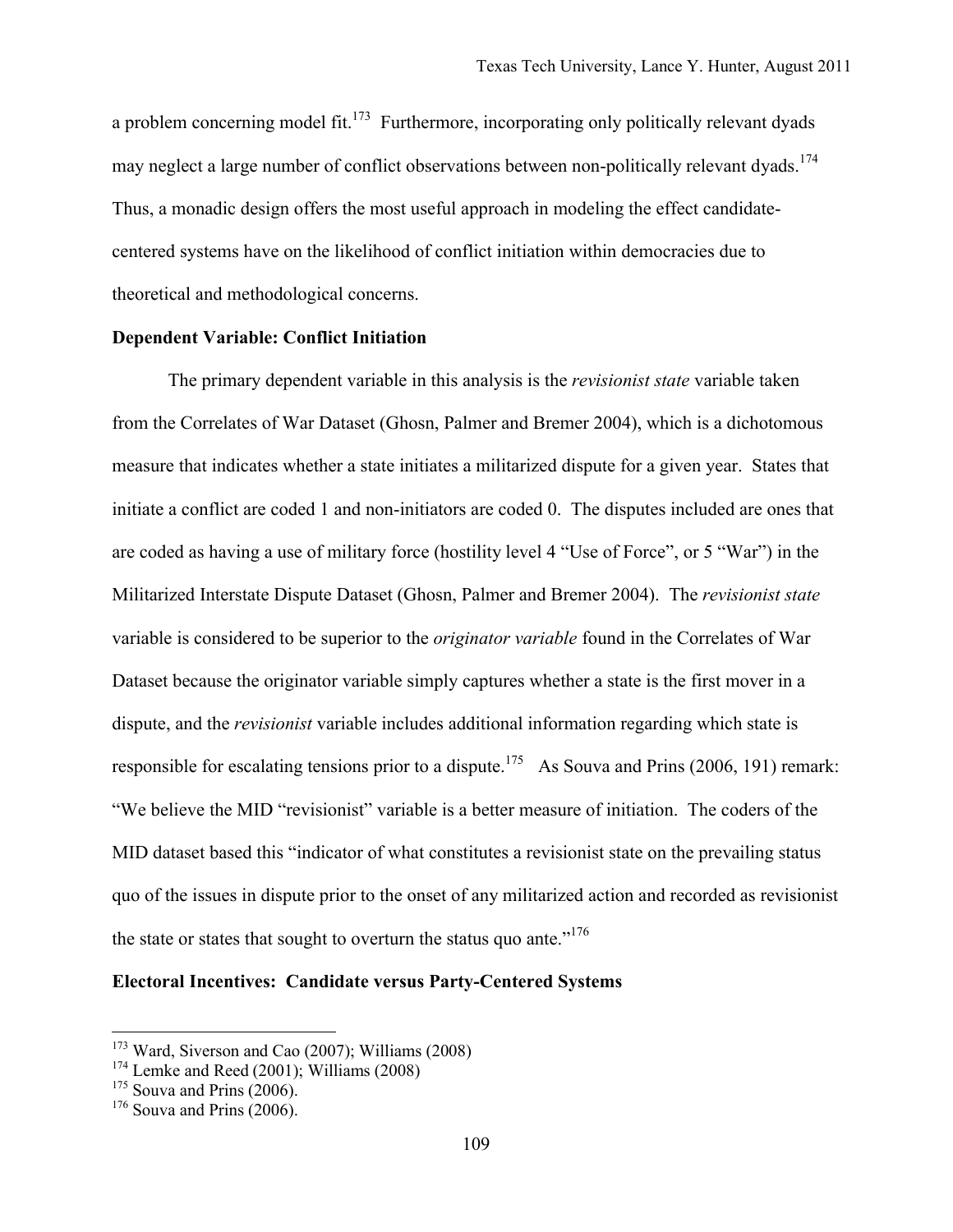I use the Personal Vote Index (PVI) taken from the Johnson and Wallack (2008) dataset that measures whether an electoral system is a candidate or party-centered system. Each factor, (ballot control, preferential voting and vote pooling) is coded from zero to two then combined to form an overall index ranging from zero to six. The PVI is based on the Carey and Shugart (1995) index that is constructed according to the determinants of candidate or party-centered electoral systems that are outlined in Carey and Shugart (1995). Figure 1B displays the components of the Personal Vote Index. Higher personal vote scores indicate systems where candidates have greater incentives to pursue candidate-centered strategies for election. As the PVI increases, democracies should be less likely to initiate militarized interstate disputes involving the use of force as a result of higher levels of accountability for individual political candidates.

| Variable      | Value    | <b>Electoral Rule</b>                                                                                                                                        |
|---------------|----------|--------------------------------------------------------------------------------------------------------------------------------------------------------------|
|               | O        | Party leaders present a fixed ballot.                                                                                                                        |
| <b>Ballot</b> |          | Party leaders present party ballots, but voters may disturb list.                                                                                            |
|               | 2        | Party leaders do not control access to ballots or rank.                                                                                                      |
| Pool          | 0        | Votes for candidates pooled across the whole party.                                                                                                          |
|               |          | Votes for candidates are pooled at the sub party level.                                                                                                      |
|               | 2        | Votes for candidates are not pooled.                                                                                                                         |
|               | 0        | Voters cast votes for a single party.                                                                                                                        |
| Vote          |          | Voters cast votes for multiple candidates.                                                                                                                   |
|               | າ        | Voters cast a single vote below the party level.                                                                                                             |
| $\sim$        | $1\sim1$ | $\frac{1}{2}$ $\frac{1}{2}$ $\frac{1}{2}$ $\frac{1}{2}$ $\frac{1}{2}$ $\frac{1}{2}$ $\frac{1}{2}$ $\frac{1}{2}$ $\frac{1}{2}$<br>$(100.7)$ $\rightarrow$ $1$ |

**Figure 1B: Personal Vote Index**

Source: Carey and Shugart (1995); Johnson and Wallack (2008).

# **Control Variables**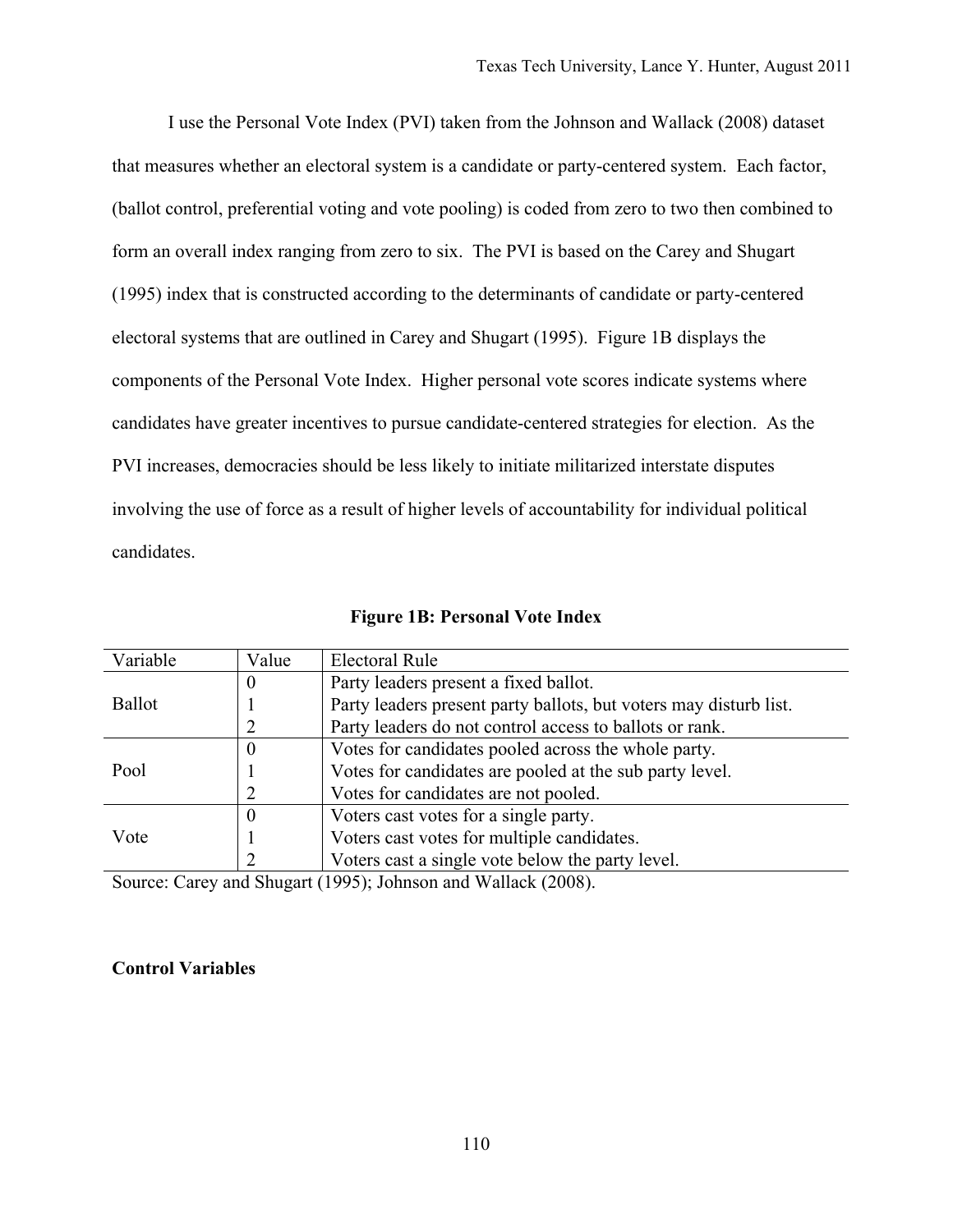I also include a number of control variables in order to capture the nature of the interstate environment of the democratic states being examined.<sup>177</sup> A more detailed description of the variables included in this analysis can be found in the chapter appendix in Table 19B. One of the factors that can affect the likelihood of interstate conflict is the number of democratic and autocratic states that are contiguous to a given state. That is, some literature suggests that states that are surrounded by autocratic states are more likely to increase their military expenditures and there is a greater probability of interstate conflict as states share borders with autocratic states.<sup>178</sup> This literature argues that autocratic states are generally viewed by other states as being more aggressive than democratic states, thus prompting an arms buildup in the region and an enhanced probability of conflict. Thus, I include the *number of contiguous democracies*<sup>179</sup>, and the *number of contiguous autocracies*<sup>180</sup>in the analysis.

Many researchers argue that alliances are also important factors affecting the likelihood of conflict initiation.<sup>181</sup> There is debate within the literature regarding whether alliances increase the likelihood of interstate conflict,<sup>182</sup> or decrease the likelihood of conflict,<sup>183</sup> and some scholars contend that alliances both increase and decrease the probability of conflict.<sup>184</sup> Additional research suggests that the effect of alliances on conflict is dependent on factors such as polarity,185 territory and the distribution of capabilities in the interstate system. Thus, I control

 $177$  Williams (2008)

 $178$  Goldsmith (2003); Lektzian and Prins (2008)

<sup>&</sup>lt;sup>179</sup> (Stinnett, Schafer, Diehl, and Gochman. 2002, The Correlates of War Project Direct Contiguity Data, Version 3); (Marshall and Jaggers 2008, Polity IV Dataset)

<sup>180 (</sup>Stinnett, Schafer, Diehl, and Gochman. 2002, The Correlates of War Project Direct Contiguity Data, Version 3); (Marshall and Jaggers 2008, Polity IV Dataset)

<sup>181</sup> Bueno de Mesquita & Singer 1973; Geller & Singer 1998; Sprecher and Krause 2006

<sup>&</sup>lt;sup>182</sup> Levy 1981; Vasquez 1993

<sup>&</sup>lt;sup>183</sup> Gelpi 1999; Vasquez & Elman 2003

<sup>184</sup> Smith 1995

<sup>&</sup>lt;sup>185</sup> Singer & Small (1968); Bueno de Mesquita (1978); Wayman (1984)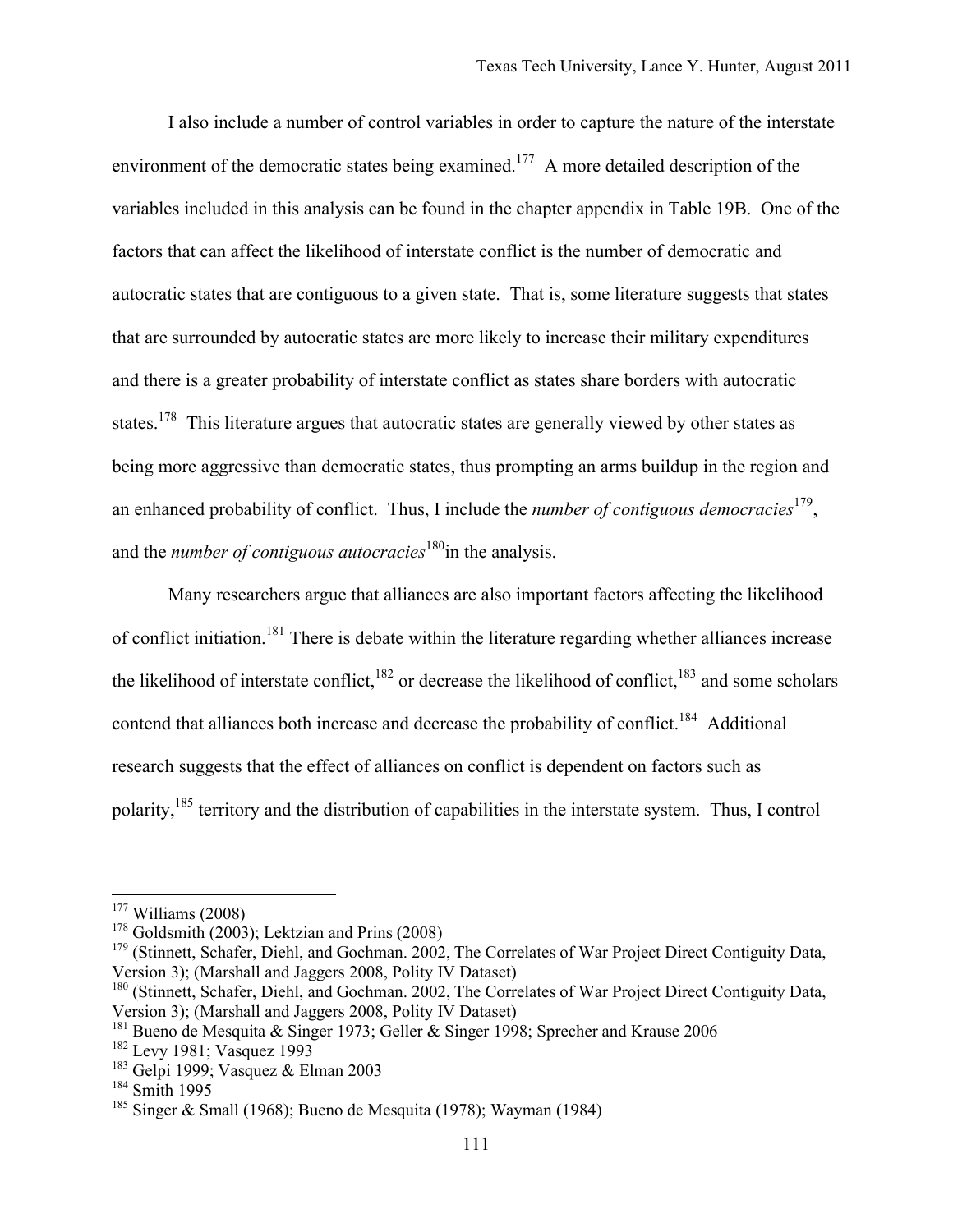for alliances by measuring the *total number of alliances*186of each democracy, and the *similarity of alliance portfolio* each democracy has with the system leader.<sup>187</sup>

Many scholars also consider power to be central to the study of conflict.<sup>188</sup> Some researchers contend that as states acquire more power they have a greater likelihood of initiating conflict with other states.<sup>189</sup> Thus, I include several measures in attempting to capture the concept of state power. One indicator that is frequently used to measure the power of a state is the Composite Index of National Capabilities (*CINC)*. 190 The *CINC* score provides information pertaining to the amount of capabilities each state in the interstate system has relative to every other state. As a state's *CINC* score increases, this indicates that a given state possesses more relative power compared with every other state in the global system. Therefore, while I am not conducting a dyadic analysis, utilizing the *CINC* score is appropriate for a monadic study because the increase or decrease in the *CINC* score provides information regarding the level of capabilities of each state from year to year relative to the capabilities present in the entire global system. In addition, I include a number of additional measures to gauge the level of state power in order to provide for robustness. One measure is a*nnual percentage gross domestic product* 

<sup>&</sup>lt;sup>186</sup> Gibler, Sarkees. 2004. "Measuring Alliances: The Correlates of War Formal Interstate Alliance Data set, 1816 – 2000." Journal of Peace Research 41(2): 211 – 222.

 $187$  To capture the nature of alliances with the system leader I use the tau-s alliance variable. The tau S correlation is determined by the alliance relationship between the state in question and the system leader (Britain until 1945, and the US following 1945) based on the S correlation calculation. "The S correlation calculation performed by EUGene is based on the calculation used by Signorino and Ritter (1999). Like the Kendall tau-b, S evaluates the rank order correlation for two states' alliance portfolios. Unlike tau-b, S also takes into account both the presence and absence of an alliance in the correlation calculation. For example, the fact that a state has identical alliances with some states as well as no alliances with identical sets of other states is accounted for in the S calculation, but not in tau-b. Signorino and Ritter note that while tau-b is an excellent measure of rank order similarity, it has inherent flaws that allow a variety of alliance portfolio tables to have identical tau-b results which impact studies looking beyond rank order similarity" (Bennett and Stam, 2007, p. 16).

<sup>&</sup>lt;sup>188</sup> (Morgan and Campbell 1991; Bueno de Mesquita and Lalman 1992; Mearsheimer 1994-1995, 2001; Palmer and Morgan 2006)

<sup>189</sup> Palmer and Morgan (2006)

<sup>190</sup> (Singer Bremer and Stuckey 1972, Correlates of War Project )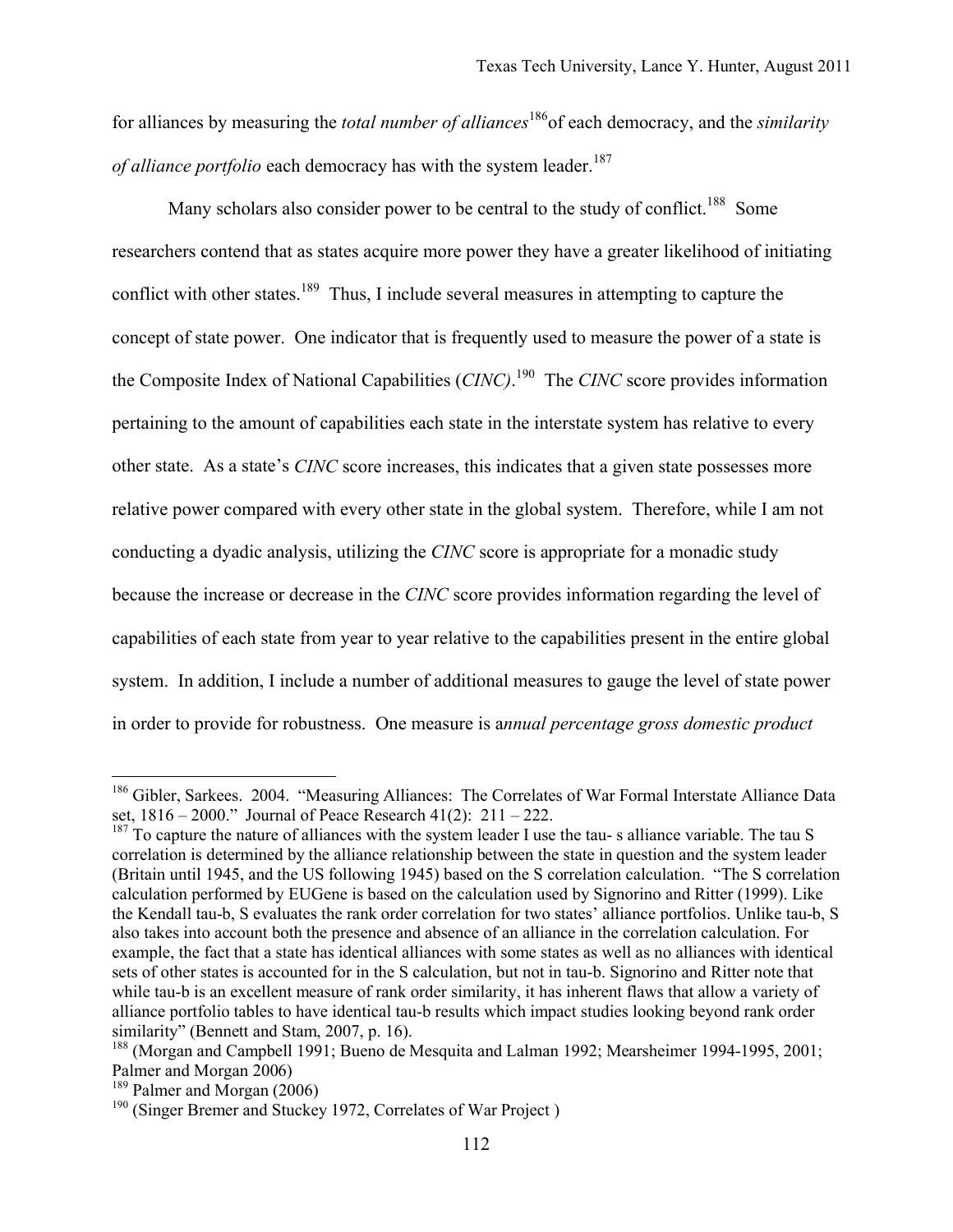*growth*. Some scholars contend that GDP is an adequate proxy measure of state capacity.<sup>191</sup> Furthermore, as a state increases or decreases in GDP, this indicates the potential level of change in state capacity and state power for a given year. In addition, many scholars contend that the domestic economic environment and the level of economic growth within democracies influence the likelihood of conflict onset.192 Thus, I include *annual percentage GDP growth*<sup>193</sup> in order to provide an indicator of the economic conditions within democratic states. The *annual percentage GDP growth* measure is lagged one period in order to capture the delayed impact changing economic conditions may have on the probability of dispute onset. I also include *total population*<sup>194</sup> and *military spending*<sup>195</sup> as measures of state strength. Examining a state's total population<sup>196</sup> reveals information regarding the potential size of its standing army. That is, states with larger total populations can provide for larger standing armies in times of war, given that they have adequate resources to convert eligible segments of the general population into the military. Furthermore, states that spend larger amounts on the military will have greater military capabilities. In addition, as levels of military spending increase, states may be readying themselves for a potential conflict. Thus, including the additional measures of a*nnual percentage GDP growth*, *total population* and *military spending* are important for the examination of conflict initiation. In addition, some scholars argue that states that are major

 $191$  Fearon and Laitin( 2003)

 $192$  Oneal and Tir (2006)

 $193$  World Development Indicators (2008)

<sup>194</sup> World Development Indicators (2008)

<sup>&</sup>lt;sup>195</sup> World Development Indicators (2008)

<sup>&</sup>lt;sup>196</sup> While a measure of total population is included in the Composite Index of National Capabilities (CINC) score, I believe it is important to include a separate measure of total population that is separate from the CINC score in order to fully account for the effect larger populations may have on overall state capacity and state power. Furthermore, the total population measure is taken from a separate data source, which provides for an additional robustness check.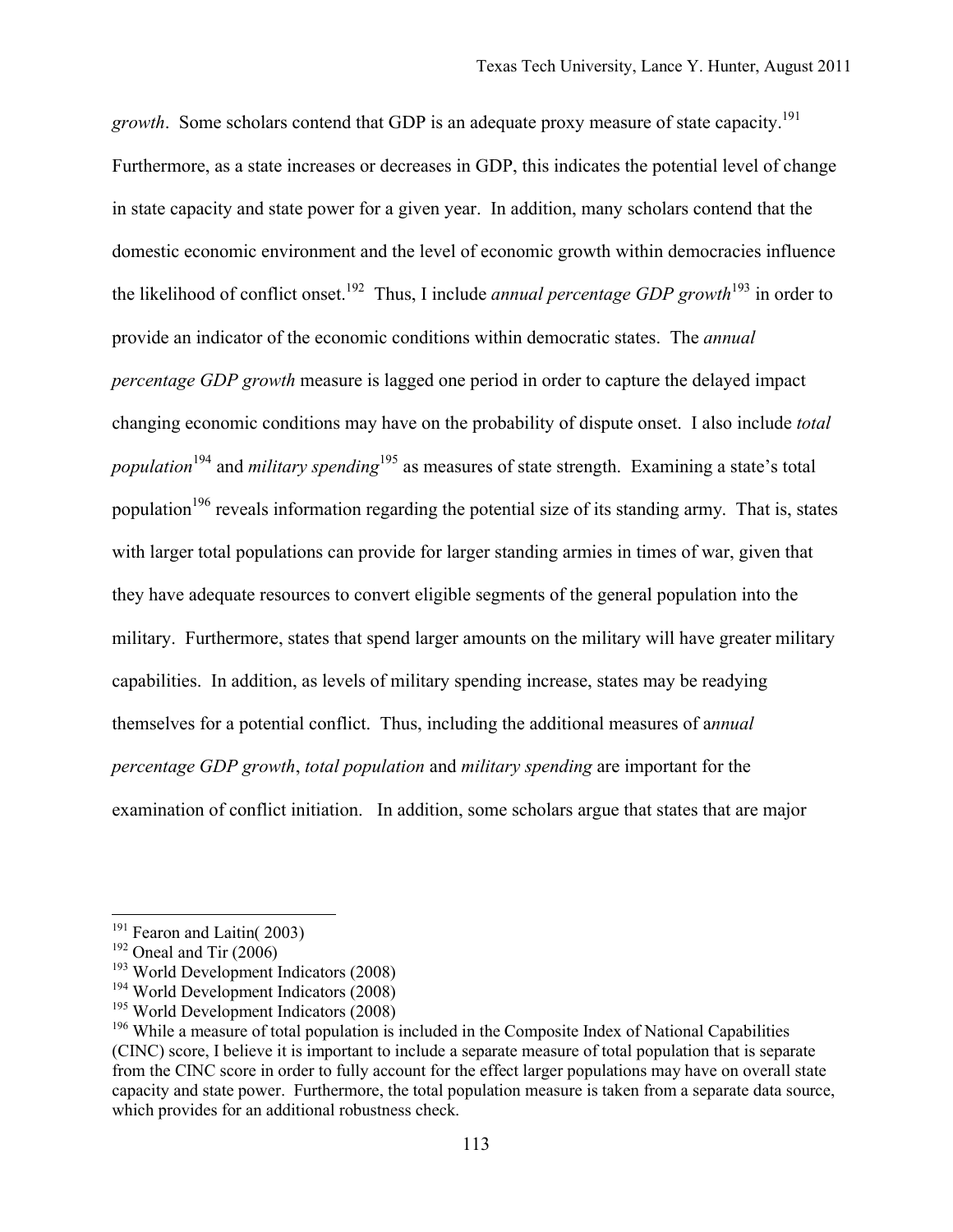powers are more likely to be involved in interstate conflicts.<sup>197</sup> Thus, I control for whether a democratic state is considered to be a major power by including the dichotomous *major power status* measure from the Correlates of War Dataset.<sup>198</sup>

The distribution of power within the interstate system can also be an important factor when investigating the causes of interstate conflict. More specifically, polarity (whether the interstate system is unipolar, bipolar or tripolar) can influence overall stability and the likelihood of interstate conflict between states.<sup>199</sup> Furthermore, seeing that the analysis is from 1975 – 2001, it is important to account for the distribution of power in the interstate system because some years of observation are during the cold war - in a bipolar system- and other years are not. Thus, I include the *syscon* variable from the Correlates of War Dataset to capture the change in the concentration of power within the interstate system<sup>200</sup>from year to year. The *syscon* variable is lagged one period in order to account for any destabilizing effects transitions from one form of polarity to another may have on the likelihood of conflict, as well as to control for the overall change in the distribution of power and its effect on system stability. In order to control for contagion effects stemming from an interstate war or conflict, I also control for whether a democracy is involved in an *interstate war*<sup>201</sup>, the *number of interstate war deaths* associated

 $\overline{a}$ 

<sup>198</sup> (Singer, Remer, and Stuckey 1972. "Capability Distribution, Uncertainty, and Major Power War, 1820 – 1965." in Bruce Russett (ed) *Peace, War, and Numbers*, Beverly Hills: Sage, 19 – 48. <sup>199</sup>(Deutsch and Singer 1964; Waltz 1964; Waltz 1979; Thompson 1986; Wagner 1986; Mansfield 1988; Niou, Ordershook and Rose 1989)

<sup>&</sup>lt;sup>197</sup> Palmer and Morgan (2006)

 $200$  The syscon variable within the Correlates of War measures the concentration of relative power among the major powers in the world system. Values closer to 0 indicate there is more disperse relative power among the major power states in the interstate system (e.g., multipolar systems). Values closer to 1 indicate a single state or two states possess a greater distribution of power in the interstate system compared with the remaining states (e.g., bipolar or unipolar systems) (Singer Bremer and Stuckey 1972, Correlates of War Project ).

<sup>201 (</sup>Sarkees, Meredith Reid and Frank Wayman 2000. "The Correlates of War Data on War: An Update to 1997," Conflict Management and Peace Science, 18/1: 123 – 144).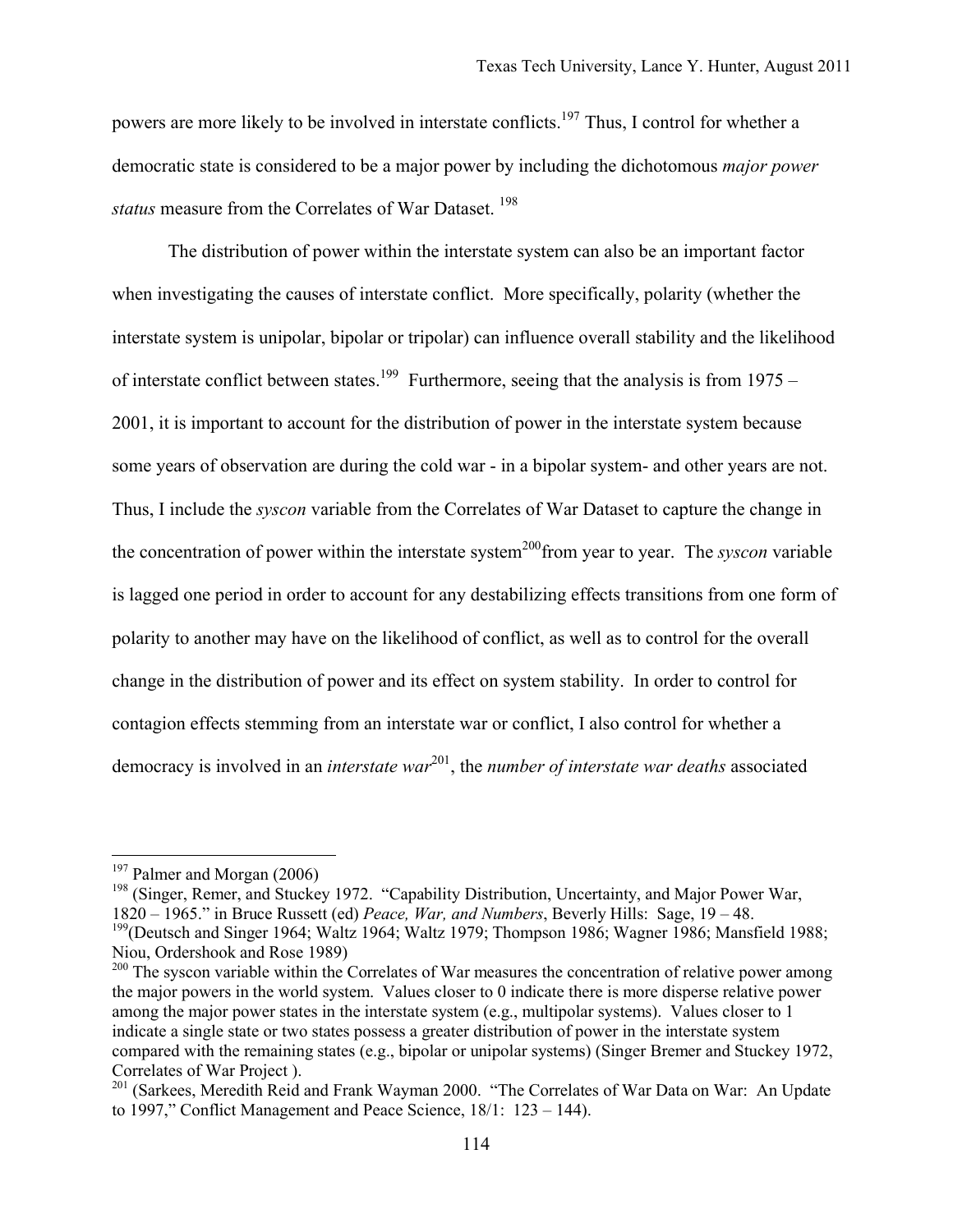with an interstate war<sup>202</sup>, the *number of Militarized Interstate Disputes involving the use of force*203, and the *number of Fatal Militarized Interstate Disputes*. <sup>204</sup> The conflict variables: *interstate war*205, the *number of interstate war deaths*206, and the *number of Militarized Interstate Disputes involving the use of force* are lagged one period in order to account for their delayed effect on the likelihood of conflict initiation.

There is a large body of literature within the international relations literature that suggests that the degree of political fractionalization within democratic governments also significantly affects the likelihood of conflict onset.<sup>207</sup> Thus, I also include additional measures to assess the degree of political polarization within democratic governments. These measures include the *level of government fractionalization*208, and the *degree the party of the executive controls the*  legislature.<sup>209</sup> Scholars also contend that the type of electoral system within democracies<sup>210</sup> and the type of democratic regime<sup>211</sup> play an important role in predicting the likelihood of conflict initiation. Thus, I also control for the nature of electoral systems within democracies and the type of democratic regime. These measures include whether an electoral system is a

<sup>&</sup>lt;sup>202</sup> (Sarkees, Meredith Reid and Frank Wayman 2000. "The Correlates of War Data on War: An Update to 1997," Conflict Management and Peace Science, 18/1: 123 – 144).

 $^{203}$  (Ghosn, Faten, Palmer, and Bremer 2004. "The MID3 Data Set, 1993 – 2001: Procedures, Coding Rules, and Description." Conflict Management and Peace Science 21: 133 – 154).

<sup>&</sup>lt;sup>204</sup> (Ghosn, Faten, Palmer, and Bremer 2004. "The MID3 Data Set, 1993 – 2001: Procedures, Coding Rules, and Description." Conflict Management and Peace Science 21: 133 – 154).

<sup>&</sup>lt;sup>205</sup> (Sarkees, Meredith Reid and Frank Wayman 2000. "The Correlates of War Data on War: An Update to 1997," Conflict Management and Peace Science, 18/1: 123 – 144).

<sup>206</sup> (Sarkees, Meredith Reid and Frank Wayman 2000. "The Correlates of War Data on War: An Update to 1997," Conflict Management and Peace Science, 18/1: 123 – 144).

 $207$  (Morgan and Campbell 1991; Hagan 1994; Bueno de Mesquita and Siverson 1995; Huth and Allee 2002)

 $208 \text{ m/s}$ <br><sup>208</sup> The probability that two deputies picked at random from among the government parties will be of different parties (Database of Political Institutions, Keffer et al 2004)

<sup>&</sup>lt;sup>209</sup> Does the party of the executive have an absolute majority in the houses that have lawmaking powers? (Database of Political Institutions (Keefer et all 2004)

 $210$  (Leblang and Chan 2003)

<sup>&</sup>lt;sup>211</sup> (Prins and Sprecher 1999; Elman 2000)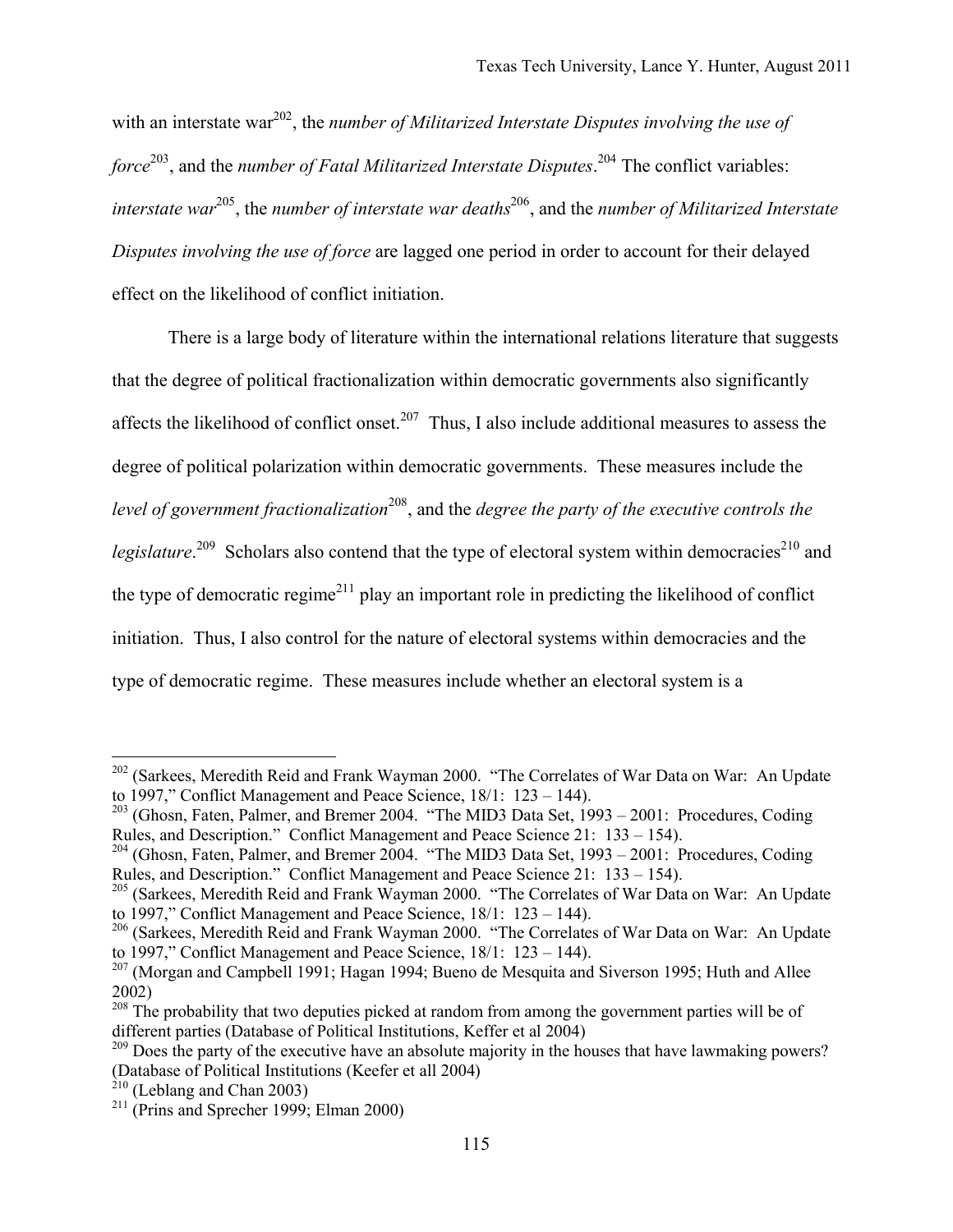*Proportional Representation System (PR) or Majoritarian System*<sup>212</sup>, and whether a democracy is a *Presidential* or *Parliamentary system*. 213 Furthermore, some scholars contend that the proximity of elections can affect the likelihood of conflict initiation within democracies.<sup>214</sup> Thus, I also include an indicator regarding whether a given year of observation is an *election year* for a democratic executive. I also include regional dummy variables in order to control for regional effects.

## **Estimation Method**

I have cross-sectional time series data with a rare-events dichotomous dependent variable. In order to assess the impact personalistic electoral systems have on the probability that a democracy initiates a MID involving the use of force, I use a random effects logit model with cubic splines and a lagged dependent variable in order to control for temporal dependence as recommended by Beck, Katz and Tucker (1998) and Beck and Katz (2004).<sup>215</sup>As they argue, there is much confusion regarding how to deal with the issue of time in peace studies. Utilizing splines has been considered a feasible method to employ in a large N rare events study that uses MLE estimation.<sup>216</sup> Splines deal with time by creating a trend variable that captures different periods.217 Furthermore, I conducted a Hausman test following my estimation of both models using fixed and random effects estimations and found that a random effects model was appropriate for the given data. $^{218}$ 

1

<sup>212</sup> Database of Political Institutions (Keefer et al 2004)

<sup>213</sup> Database of Political Institutions (Keefer et al 2004)

 $^{214}$  Gaubatz (1991)

 $215$  I used xtlogit with Stata version 11 to estimate the models in this analysis because the dataset consists of cross sectional, time-series data.

<sup>&</sup>lt;sup>216</sup> Mansfield and Pevehouse (2000) provide additional explanations regarding the use of splines in timeseries, cross-sectional data with a rare events, binary dependent variable.

 $217$  Beck and Katz (2004)

<sup>&</sup>lt;sup>218</sup> After comparing the results of the fixed effects and random effects models, the P-value for both models was greater than .05 indicating a random effects model was appropriate for the given data.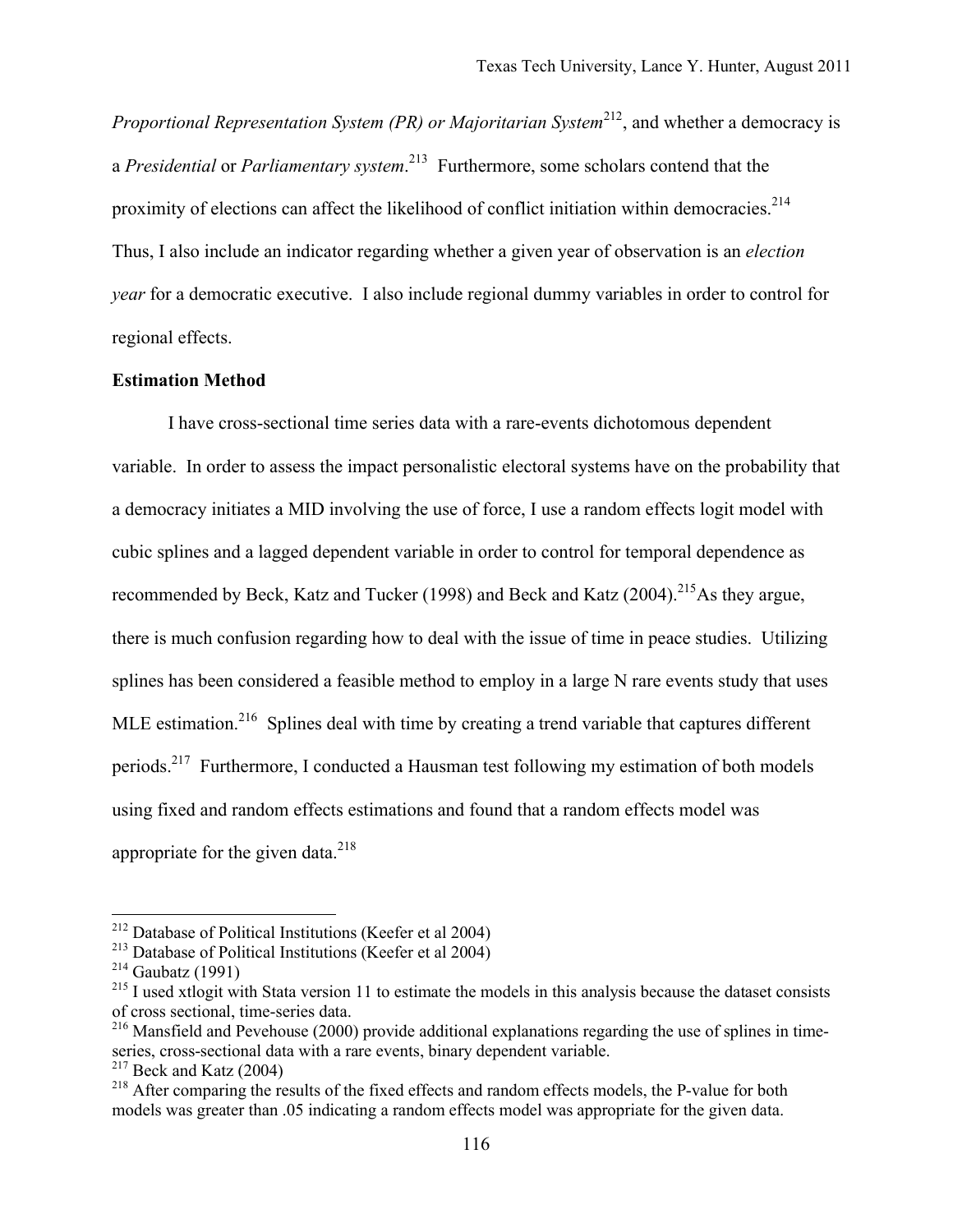## **Empirical Results**

The analysis of militarized interstate disputes involving the use of force for 50 democracies between 1975 and 2001 indicates strong support for the argument that candidatecentered electoral systems are associated with a decreased likelihood of dispute initiation involving the use of force. As indicated in Table 1B, Model 1, the *personal vote index* has a statistically significant and negative effect on dispute initiation involving the use of force which provides support for the first hypothesis (*Hypothesis 1: Democracies will be less likely to initiate militarized interstate disputes (involving the use of force) as their electoral systems promote personalistic incentives (as measured by the personal vote index) to a greater degree*). The control variables included to capture the nature of the interstate system: the *number of fatal MIDS,* the *change in the concentration of power in the interstate system*, the *major power status of democracies* and the *executive party control of the legislature* have a positive and statistically significant association with the probability of dispute initiation in Model 1, as listed in Table 1B. The *number of fatal MIDS,* the *major power status of democracies* and the *executive party control of the legislature* were expected to be associated with a greater number of disputes based on previous literature. States that have conflict in previous periods are more likely to have conflict in future periods, and some scholars suggest that states that are major powers are more likely to be involved in interstate conflicts in order to protect their global interests.<sup>219</sup> Furthermore, prior scholarship suggests that democracies are more conflict prone as the party of the executive controls the relevant houses of the legislature.<sup>220</sup> In addition, *government fractionalization* has a negative and significant relationship with the likelihood of dispute initiation involving the use of force, as was expected. This finding supports previous research

 $219$  Palmer and Morgan (2006)

<sup>&</sup>lt;sup>220</sup>Nordstrom and Clark  $(2005)$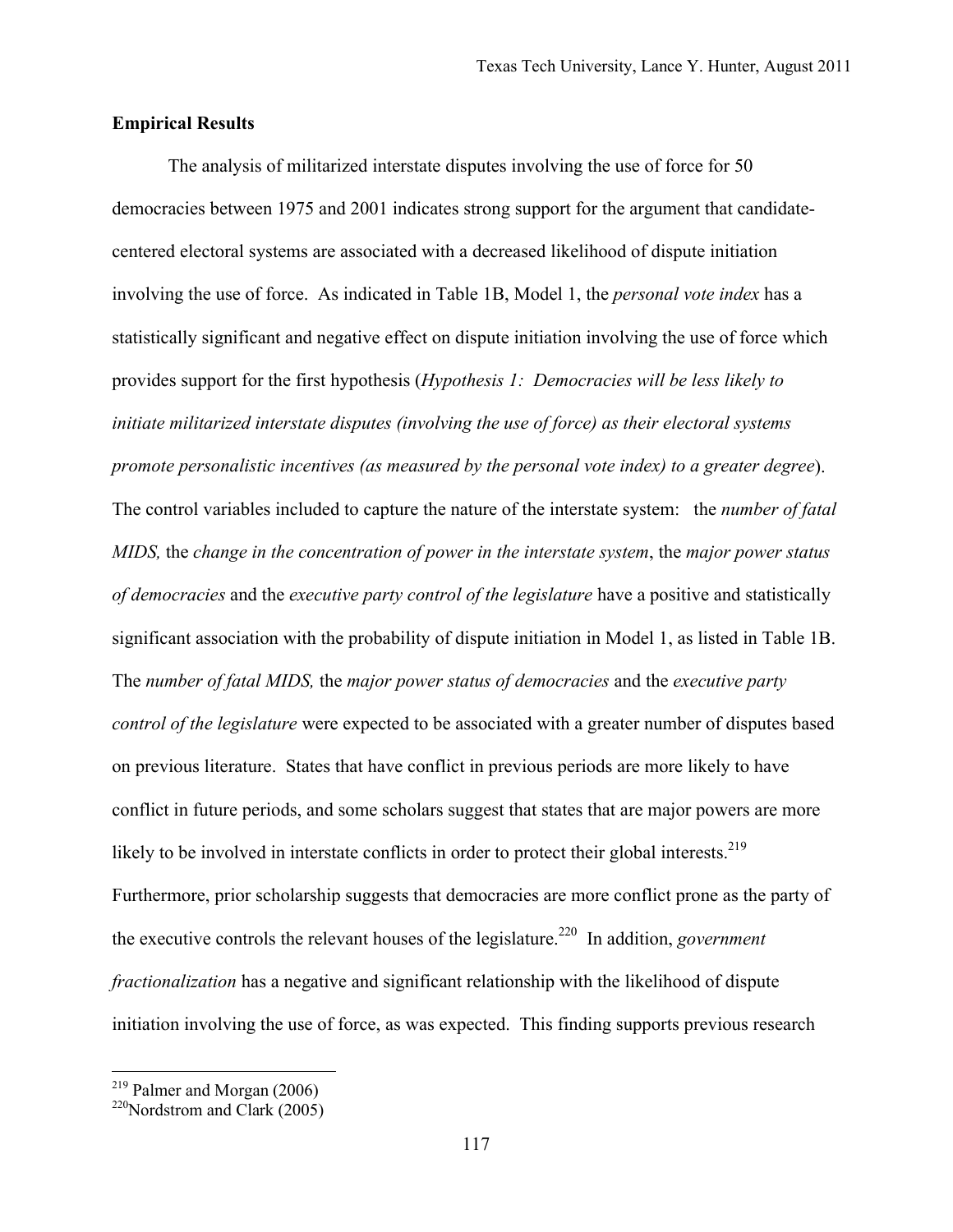that indicates that democracies with a greater number of veto players within their governments are associated with more conservative foreign policies.<sup>221</sup>

As shown in Table 2B, Model 2, preferential *vote* has a statistically significant and negative impact on the initiation of MIDs involving the use of force. Democracies are less likely to initiate a militarized interstate dispute involving the use of force as electors have more discretion in selecting individual candidates. This provides support for my second hypothesis (*Hypothesis 2: As electors have greater ability to select individual candidates (as indicated by higher scores on the preferential vote measure) democracies will be less likely to initiate militarized interstate disputes (involving the use of force). Ballot* control also has a negative and statistically significant relationship with the initiation of a militarized interstate dispute involving the use of force at the 90% level, as is shown in Table 2B, Model 3. Thus, democracies are less likely to initiate MIDs involving the use of force as party leaders have less control over the placement of candidates on party ballots and voters have more discretion in electing individual candidates. These results support the three primary hypotheses (hypothesis 1, 2 and 3) that democracies with candidate-centric electoral systems are associated with a decreased probability of dispute initiation involving the use of force and offer support for the argument that democracies with electoral systems that promote higher levels of individual accountability for elected leaders are less likely to purse revisionist activity in the interstate system.

The control variables included in Model 2 and Model 3 in Table 2B: the *number of fatal MIDS,* the *change in the concentration of power in the interstate system*, and *executive party control of the legislature* have positive and statistically significant associations with the probability of dispute initiation involving the use of force in both models displayed in Table 2B. Furthermore, *government fractionalization* has a negative a statistically significant relationship

<sup>&</sup>lt;sup>221</sup> Morgan and Campbell (1991); Morgan and Schwebach (1992)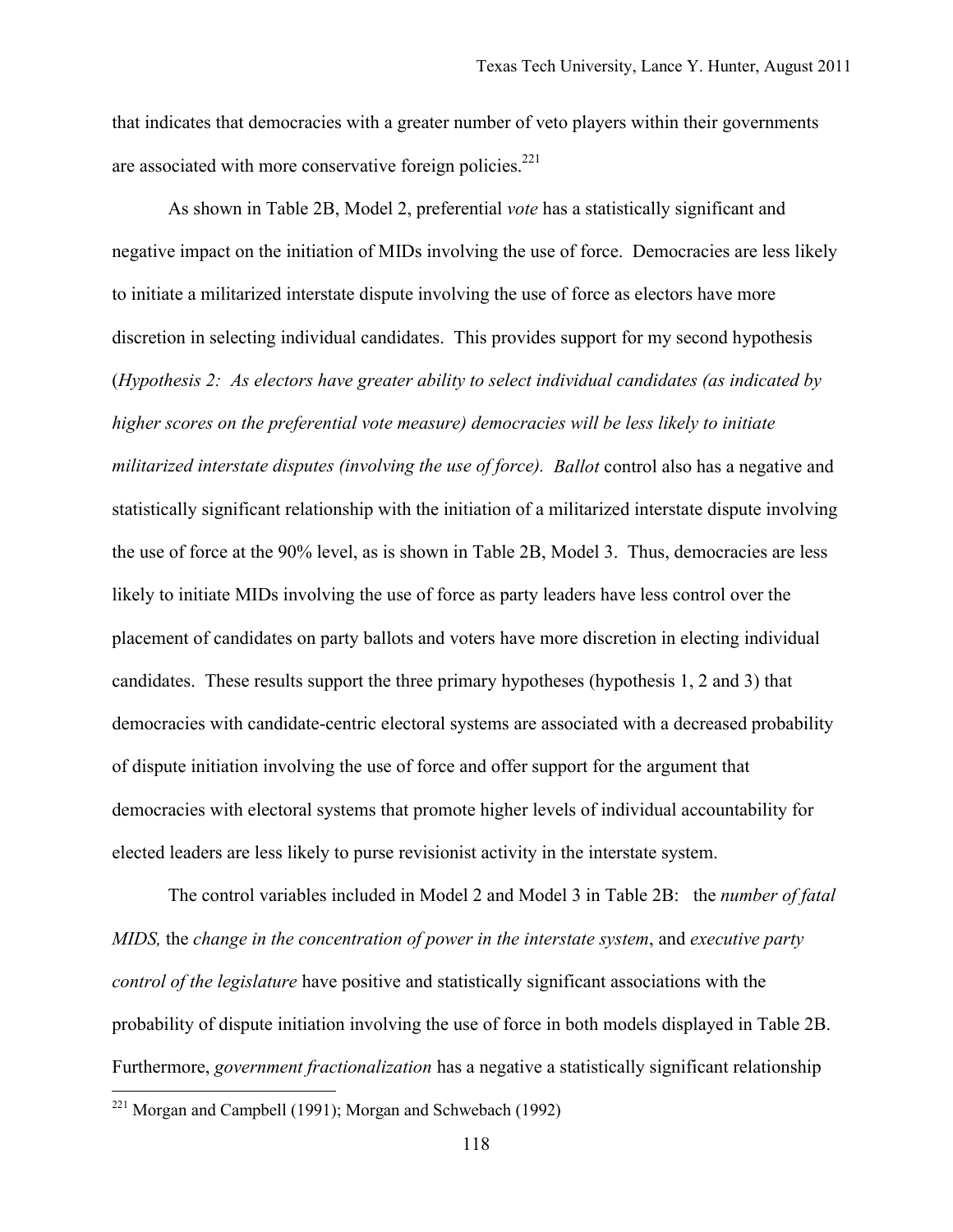with the probability of dispute initiation involving the use of force in Model 2 and Model 3. Based on the previous discussion, these results confirm existing research regarding the factors that are frequently cited as affecting the likelihood of conflict initiation within democracies.

The substantive effects of the *personal vote index*, preferential *vote* and *ballot* control measures on the likelihood of dispute initiation involving the use of force were determined by generating the predicted probabilities using the estimates from the logit estimations in Models 1, 2 and 3 in Tables 1B and 2B. The predicted probabilities are displayed in Models 21, 22 and 23 in Tables 16B and 17B. The predicted probabilities were calculated by computing the baseline probability of a dispute initiation where the revisionist state variable is assumed to equal 0, and the independent variables are held at their mean values. As expected, the predicted probabilities are small due to the presence of a rare events, binary dependent variable. We see that when the *personal vote index* is set at its mean value there is a -.0038% probability of a dispute initiation involving the use of force. When preferential *vote* is set at its mean value, there is a -.0094% probability of dispute initiation. There is a -.0088% probability of dispute initiation when *ballot* control is set at its mean value. These findings provide support for the argument that democracies with candidate-centered electoral systems are less likely to initiate militarized interstate disputes involving the use of force.

#### **Additional Specifications**

In order to provide for robustness, I estimate the effect of the *personal vote index* and the preferential *vote* and *ballot* control measures on the *originator variable* in the Correlates of War Dataset using a random effects logit model with cubic splines and a lagged dependent variable. The *originator* variable is intended to capture if a state is the first mover in an interstate conflict. However, the *originator* variable is considered to be inferior to the *revisionist state* variable in

119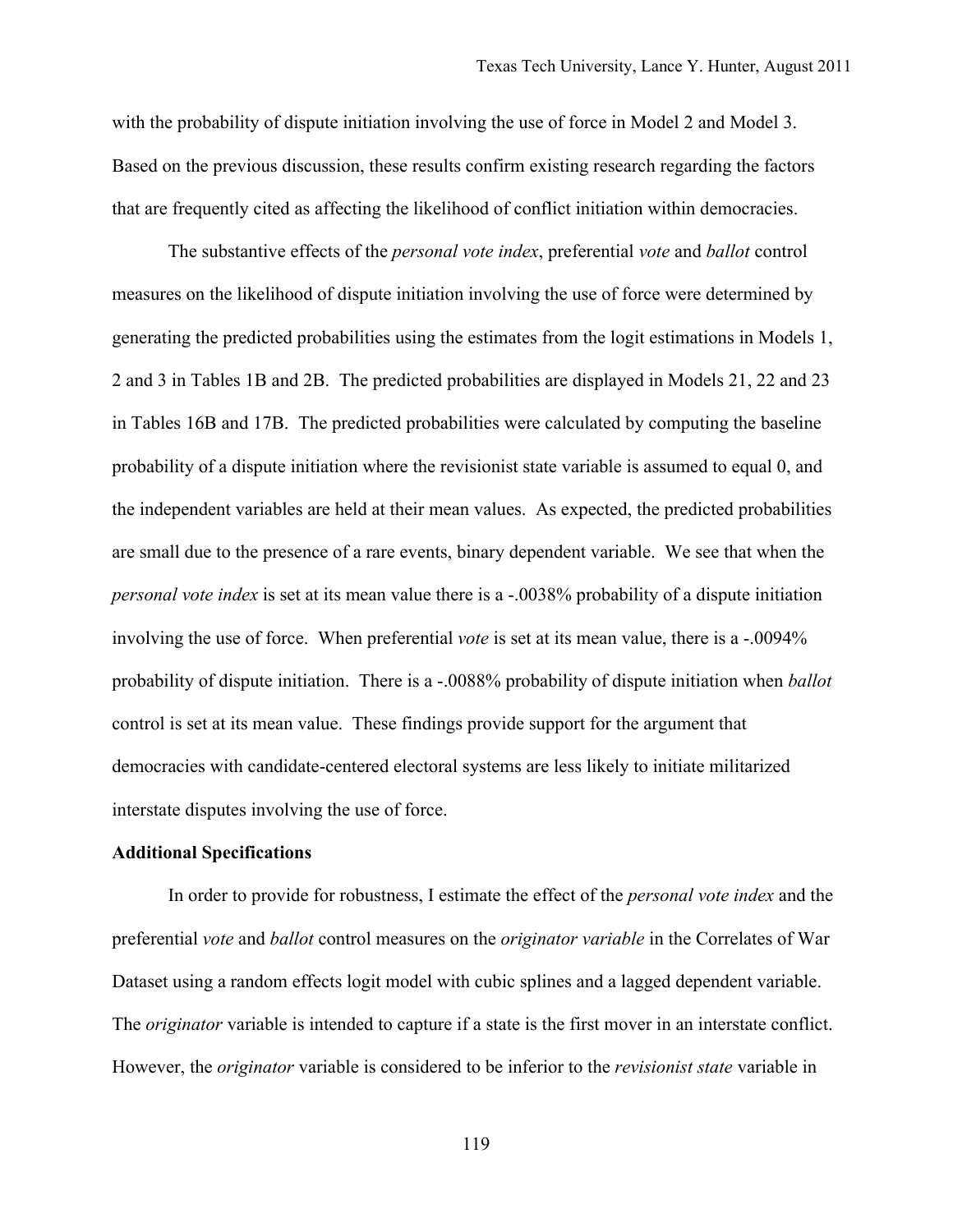determining what state is responsible for escalating tensions that lead to the initiation of a militarized dispute.222 As seen in Model 4 in Table 3B, the *personal vote index* has a negative and statistically significant association with the likelihood that a democracy originates a militarized interstate dispute involving the use of force at the 95% level. The *vote* preference measure also has a negative and statistically significant association with the likelihood of dispute initiation involving the use of force at the 95% level as is displayed in Model 5 in Table 4B. In addition, the *ballot* control measure has a negative and significant relationship with the likelihood of dispute initiation at the 90% level as is shown in Model 6 in Table 4B.

After testing for collinearity within the models, I discovered that the variables *level of government fractionalization* and the *degree the party of the executive controls the legislature* were collinear with each other. While neither variable is collinear with the primary independent variables, or dependent variables, I ran additional models in which I excluded *level of government fractionalization* in order to alleviate concerns that the results are affected by collinearity. As seen in Models 15- 20 in Tables  $12B - 15B$ , the results are substantially unchanged when excluding *level of government fractionalization*. When *level of government fractionalization* is excluded, the *personal voted index*, preferential *vote* and *ballot* control measures continue to exert a negative and significant effect on the likelihood of an initiated MID involving the use of force with both indicators of conflict initiation (*revisionist state* and *originator*).

In order to determine that the results are not driven by the specification of the primary independent variable (*personal vote index*) in this analysis, I test the effect of personalistic electoral systems on the likelihood of dispute initiation involving the use of force by using an alternate measure of the personal vote index. As shown in Figure 3B in the chapter appendix,

 $222$  Souva and Prins (2006)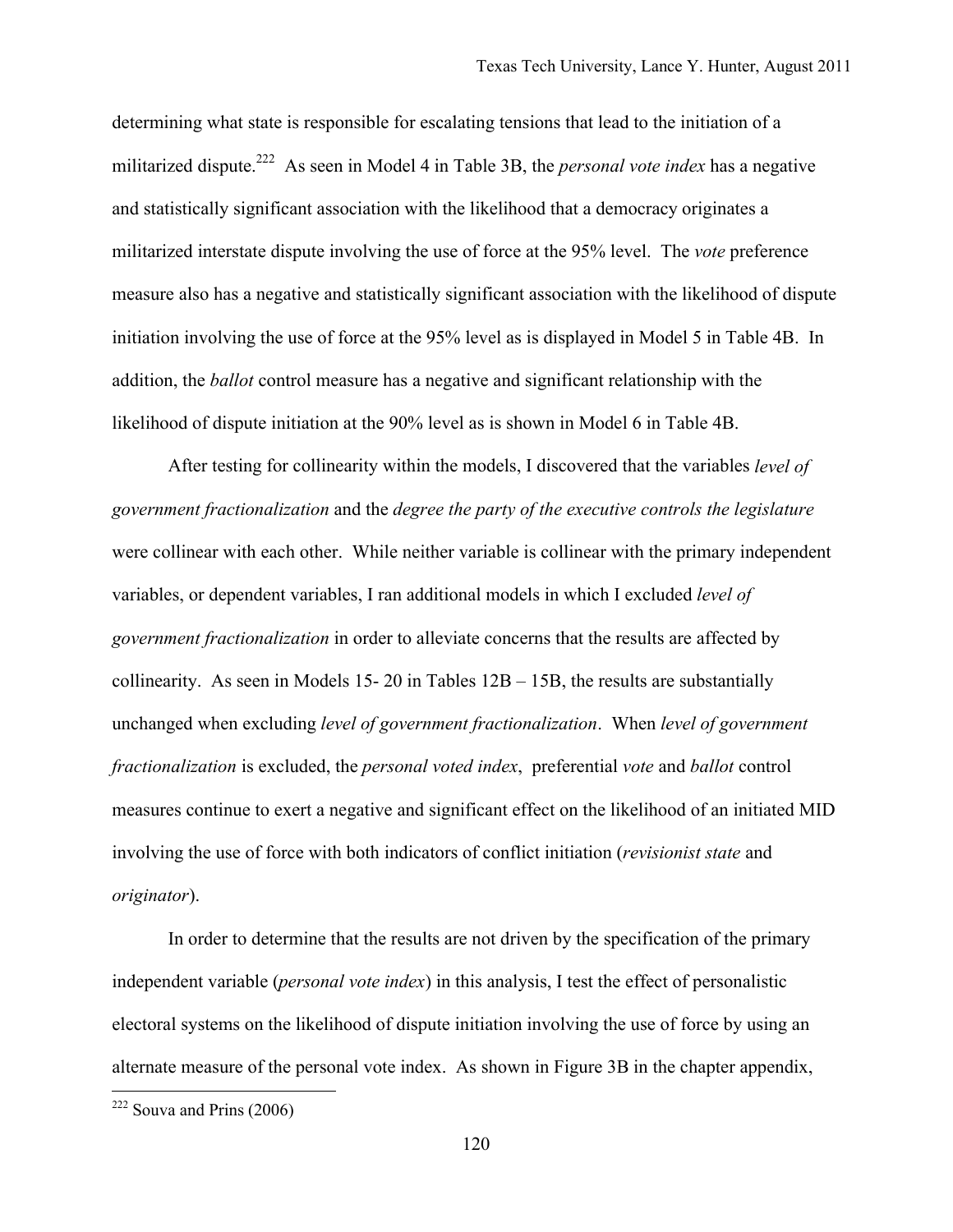the alternate measure is an indicator of personalistic electoral systems where each component of the personal vote index (*ballot* control, vote *pooling* and preferential *voting*) is coded from zero to one, and the values are combined into an overall index ranging from zero to three.<sup>223</sup> Higher values indicate that electoral systems are more personalistic. Furthermore, this measure has been employed in previous studies that have examined the factors associated with candidate and partycentered electoral systems.<sup>224</sup> As seen in Model 10 in Table 7B, the *alternate personal vote index* measure has a statistically significant and negative relationship with the likelihood of dispute initiation involving the use of force at the 95% level. The *alternate personal vote index* measure also has a negative and statistically significant association with the likelihood of an initiated dispute involving the use of force with the *originator* dependent variable at the 95% level, as is displayed in Model 11 in Table 8B.

In order to provide for additional robustness, I also estimate the effects of the *personal vote index*, the *alternate personal vote index* indicator and the preferential *vote* and *ballot* control measures on the likelihood of dispute initiation with all militarized interstate disputes (MIDs). I conduct this alternate specification test in order to ascertain that the previous results are not being driven by including only those militarized interstate disputes that involve the use of force. The disputes included in the additional models are ones that are coded as having hostility levels ranging from 1 "No Militarized Action" to 5 "War" based on the hostility level variable in the Correlates of War Dataset.<sup>225</sup> As seen in Model 9 in Table 6B – the *personal vote index* has a negative and statistically significant relationship with the likelihood of dispute initiation at the

<sup>223</sup> The data for the *Alternate Personal Vote Index* measure were taken from Johnson and Wallack's (2008) Personal Vote Dataset, and Johnson and Wallack's (2008) coding scheme is based on the criteria specified for classifying candidate and party-centric electoral systems in Carey and Shugart (1995). Robbins  $(2010)$ 

<sup>&</sup>lt;sup>225</sup> The disputes included range in hostility level from 1 to 5 (1 = "No Militarized Action", 2 = "Threat to Use Force",  $3 =$  "Display of Force",  $4 =$  "Use of Force",  $5 =$  "War") in the Militarized Dispute Dataset (Ghosn, Palmer and Stuart, 2004)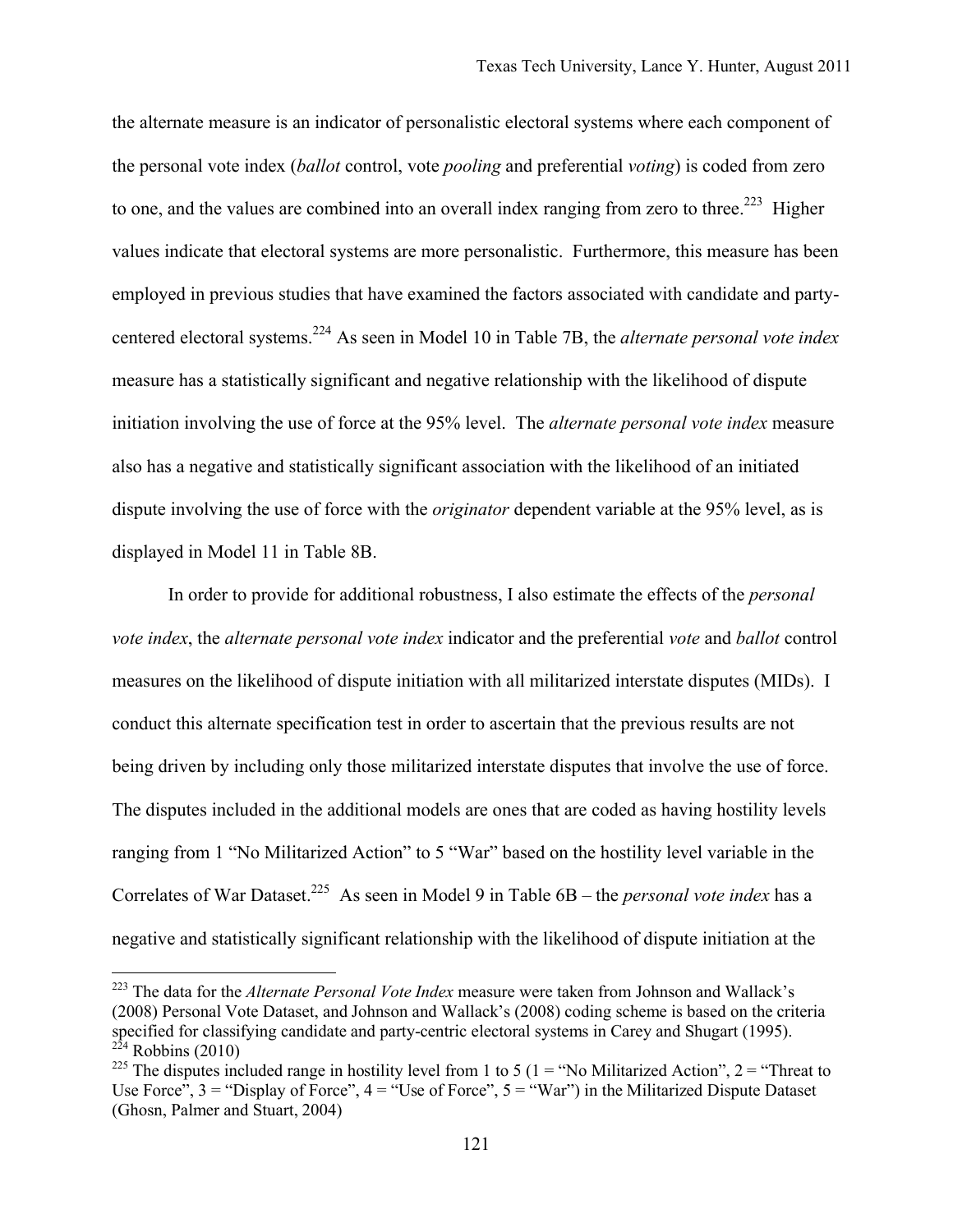95% level. The *alternate personal vote index* indicator also has a statistically significant and negative association with the likelihood of dispute initiation at the 95% level as is shown in Model 12 – Table 9B. As is displayed in Model 7 in Table 5B – the preferential *vote* measure has a negative and statistically significant relationship with the likelihood of an initiated MID at the 95% level. The *ballot* control measure is negatively associated with the likelihood of an initiated dispute, but the relationship is not statistically significant as is shown in Model 8 in Table 5B.

Because many scholars contend that *district magnitude* can be related to the degree that an electoral system is candidate or party-centric,<sup>226</sup> I also estimate the effect that *district magnitude* has on the likelihood of an initiated dispute involving the use of force using a random effects logit model with cubic splines and a lagged dependent variable. As seen in Model 13 in Table 10B - *district magnitude* has a positive and statistically significant relationship with the likelihood of dispute initiation involving the use of force at the 90% level. Thus, as expected, as *district magnitude* increases, which indicates that an electoral system is more party-centric, democracies are more likely to initiate disputes involving the use of force. In addition, some scholars argue that examining the effect *district magnitude* has on the incentives of politicians to cultivate personal vote strategies is contingent on prior electoral system characteristics that influence whether the electoral system is candidate or party-centered.<sup>227</sup> More specifically, these scholars contend that as *district magnitude* increases in a candidate-centered system, politicians have greater incentives to pursue personal vote seeking strategies in order to distance themselves from an increasing number of candidates, many of whom are in their own party. Thus, increases in *district magnitude* should lead to more personalistic incentives for politicians in candidate-

 $226$  Carey and Shugart (1995)

 $227$  Edwards and Thames (2007)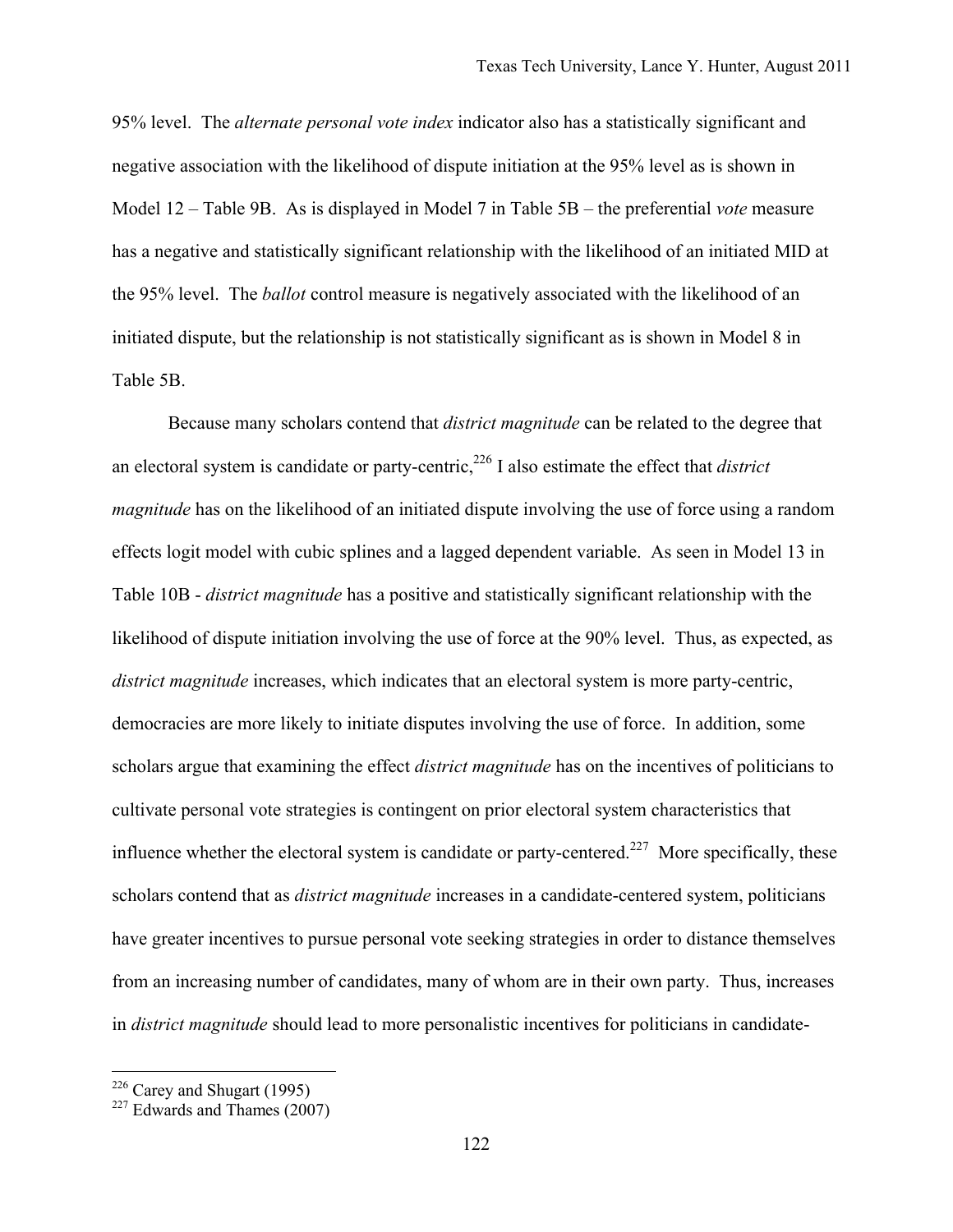centered electoral systems due to greater intra-party competition between candidates.<sup>228</sup> Therefore, I interact the *personal vote index* measure and a *logged district magnitude* measure and estimate the effect of the interaction term on the likelihood of dispute initiation involving the use of force. The district magnitude measure is logged in order to account for the large variation in *district magnitude* across democracies and is a common practice in studies that interact *district magnitude* with other electoral system indicators.<sup>229</sup> As shown in Table 11B in Model 14, and in Figure 2B - the interaction term is negatively associated with the likelihood of dispute initiation and is statistically significant at the 90% level. Thus, democracies are less likely to initiate disputes involving the use of force as district magnitude increases in electoral systems that are more candidate-centered.

In summary, the empirical results indicate that more candidate-centric electoral systems are associated with a decreased likelihood of conflict initiation within democracies. Democracies are less likely to initiate disputes with other states as electoral systems promote personalistic incentives for democratic leaders to a greater degree. Therefore, the findings provide support for the argument that democracies advance more conservative foreign policies as elected leaders are more directly accountable to voters.

## **Ecuador and Chile: A Brief Comparison**

I provide brief, anecdotal case studies from Ecuador and Chile in this section to illustrate how the extent that electoral systems are candidate or party-centric within democracies affects the manner by which elected leaders are accountable to the public as well as the types of foreign policies democratic leaders advance. Ecuador and Chile have comparable resources, fairly

 $228$  Edwards and Thames (2007)

 $229$  Edwards and Thames (2007)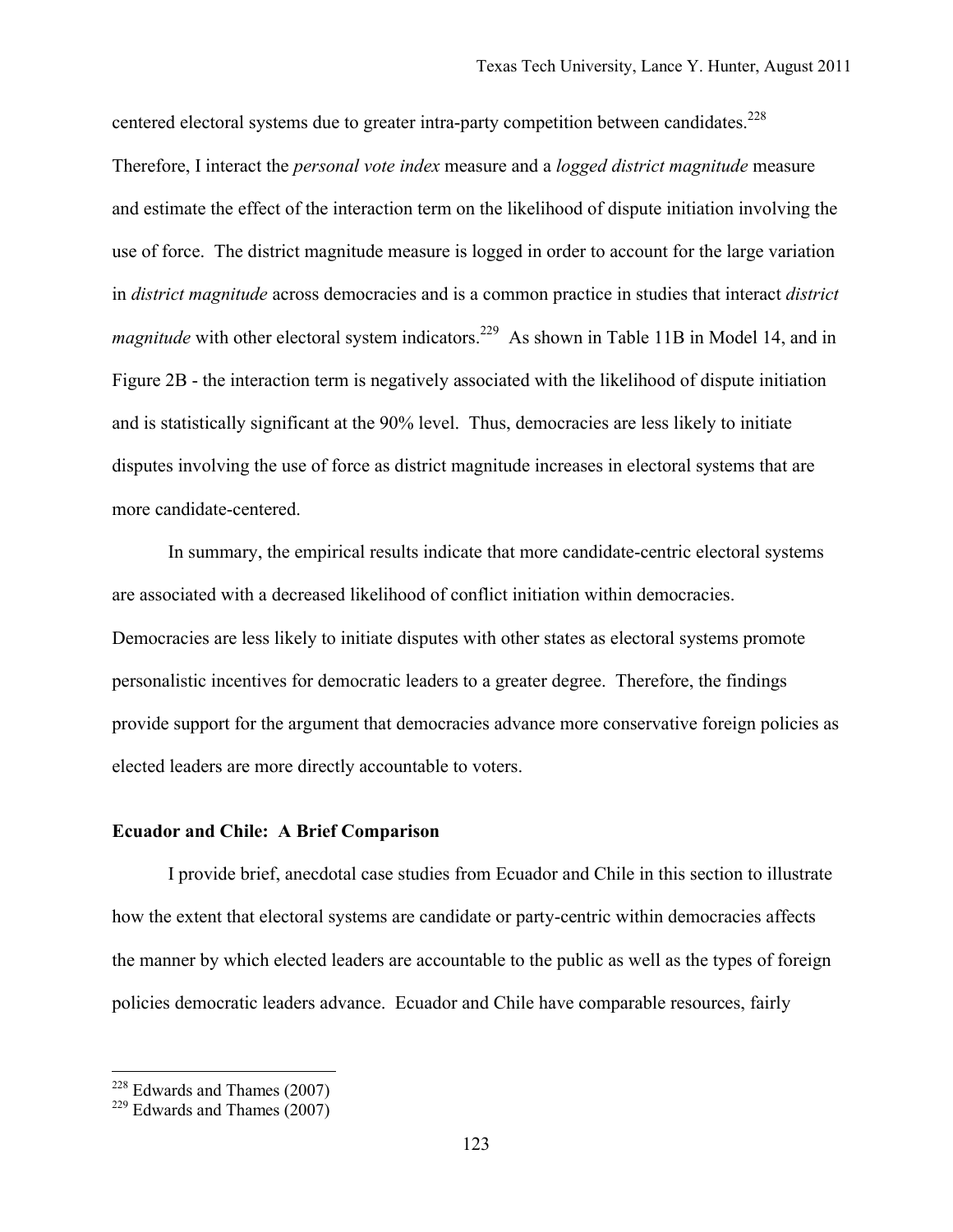similar levels of wealth and occupy the same region.<sup>230</sup> However, the two states pursued significantly different foreign policies from 1980 to 2001. From 1980 to 2001, Ecuador originated seven interstate disputes with other states (six involving the use of force).<sup>231</sup> Chile, in contrast, initiated zero interstate disputes during this time period.<sup>232</sup> To understand why states such as Ecuador and Chile advanced significantly different foreign policies, we need to examine how each state's electoral system influenced the process by which democratic leaders were accountable to voters.

From 1980 to 2001, Ecuador had a party-centered electoral system and individual representatives were primarily accountable to party leaders and elites rather than to voters. During this time period, Ecuador initiated seven militarized interstate disputes with other states. The majority of militarized interstate disputes (MIDs) Ecuador was involved in from 1980 – 2001 were with the nation of Peru.<sup>233</sup> While there had been political and military tensions between the two states for many years, Ecuador initiated every dispute it had with Peru from 1980 – 2001, and Peru initiated zero of the disputes. Furthermore, six of the disputes involved the use of force.

Chile, in contrast, transitioned from an authoritarian state in the 1980s to a democratic regime in 1989. The electoral system that was designed in the new Chilean democracy provided personalistic incentives for the elected leaders within Chile to a greater extent compared with many surrounding Latin American countries such as Ecuador, and Chilean representatives were primarily accountable to voters rather than party leaders. Furthermore, from 1990 to 2001, Chile

<sup>&</sup>lt;sup>230</sup> Ecuador's Gross Domestic Product (Purchasing Power Parity) is \$115.3 billion (65<sup>th</sup> largest in the World) (2010, US Dollars) and Chile's Gross Domestic Product (Purchasing Power Parity) is \$260 billion  $(46<sup>th</sup>$  largest in the World) (2010, US Dollars) (CIA World Factbook).

 $^{231}$  Militarized Interstate Dispute Dataset (Ghosn, Palmer and Stuart, 2004)

<sup>&</sup>lt;sup>232</sup> Militarized Interstate Dispute Dataset (Ghosn, Palmer and Stuart, 2004)

<sup>&</sup>lt;sup>233</sup> One dispute during this period was between Ecuador and the United States.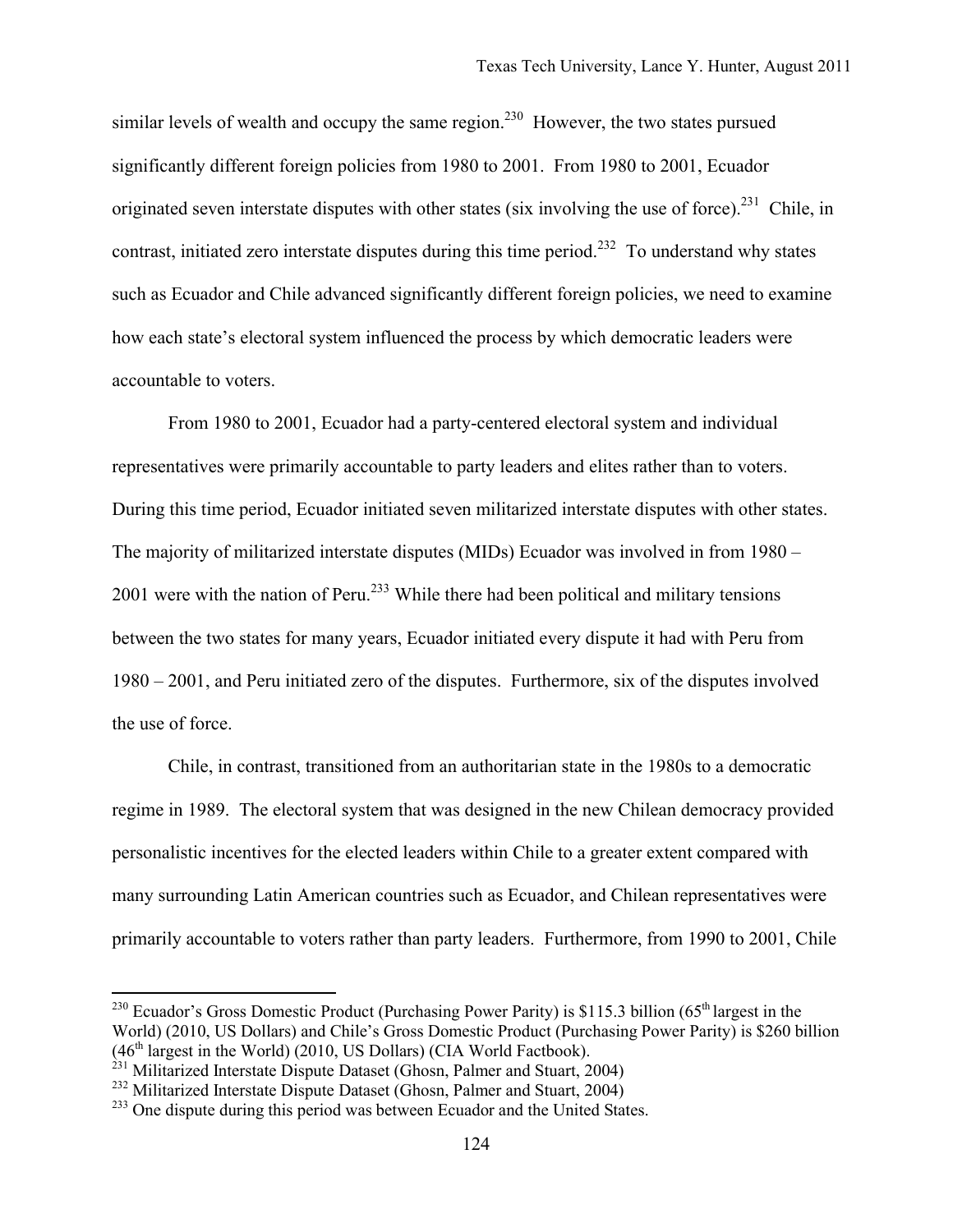was involved in zero militarized interstate disputes. Thus, elected leaders in Chile and Ecuador were held accountable by different selectorates within their states leading to disparate forms of political accountability and contrasting foreign policy strategies.

Ecuador's electoral system from 1980 to 2001 was a proportional representation system with closed and blocked lists (Payne, Zovatto and Diaz  $2007$ )<sup>234</sup> In more specific terms, party leaders in Ecuador presented a closed and fixed ballot to voters, and electors cast their votes for single parties rather than for individual candidates. Ecuador's electoral system had three primary effects on levels of accountability for individual candidates. First, it was difficult for voters to have reliable knowledge regarding the policy agendas and prior performance of specific political representatives because there were multiple seats at stake within a given district. Second, candidates had incentives to cultivate personal ties with segments of a district rather than the district as whole because gaining a seat required only a portion of the total vote share. This effect further reduced ties between voters and representatives. Lastly, since electors had only one vote per election they could not hold all of the representatives or candidates accountable in their district. Thus, voters could only evaluate one representative per election thereby reducing levels of accountability for individual representatives.235 Payne, Zovatto and Diaz (2007) address the effect electoral systems such as Ecuador's (i.e., closed and blocked party lists) have on the relationship between voters and elected leaders:

At the other end of the scale, in proportional representation systems with closed and blocked party lists, the connection between the elector and representative is looser and more distant. In such systems, party leaders or members in a convention put together an ordered list of candidates for each district. Citizens cast a vote for the party list of their

<sup>&</sup>lt;sup>234</sup> In 1998, Ecuador altered its electoral system. Prior to 1998, Ecuador's electoral system was a proportional representation system with closed and blocked lists. The new electoral system for the 1998 election was a multimember, plurality system. In 2002, Ecuador changed its electoral system again. The system adopted for the 2002 election was a proportional representation system with open lists and voters could cast votes for specific candidates among different party lists (Payne, Zovatto and Diaz 2007). <sup>235</sup> Payne, Zovatto and Diaz (2007)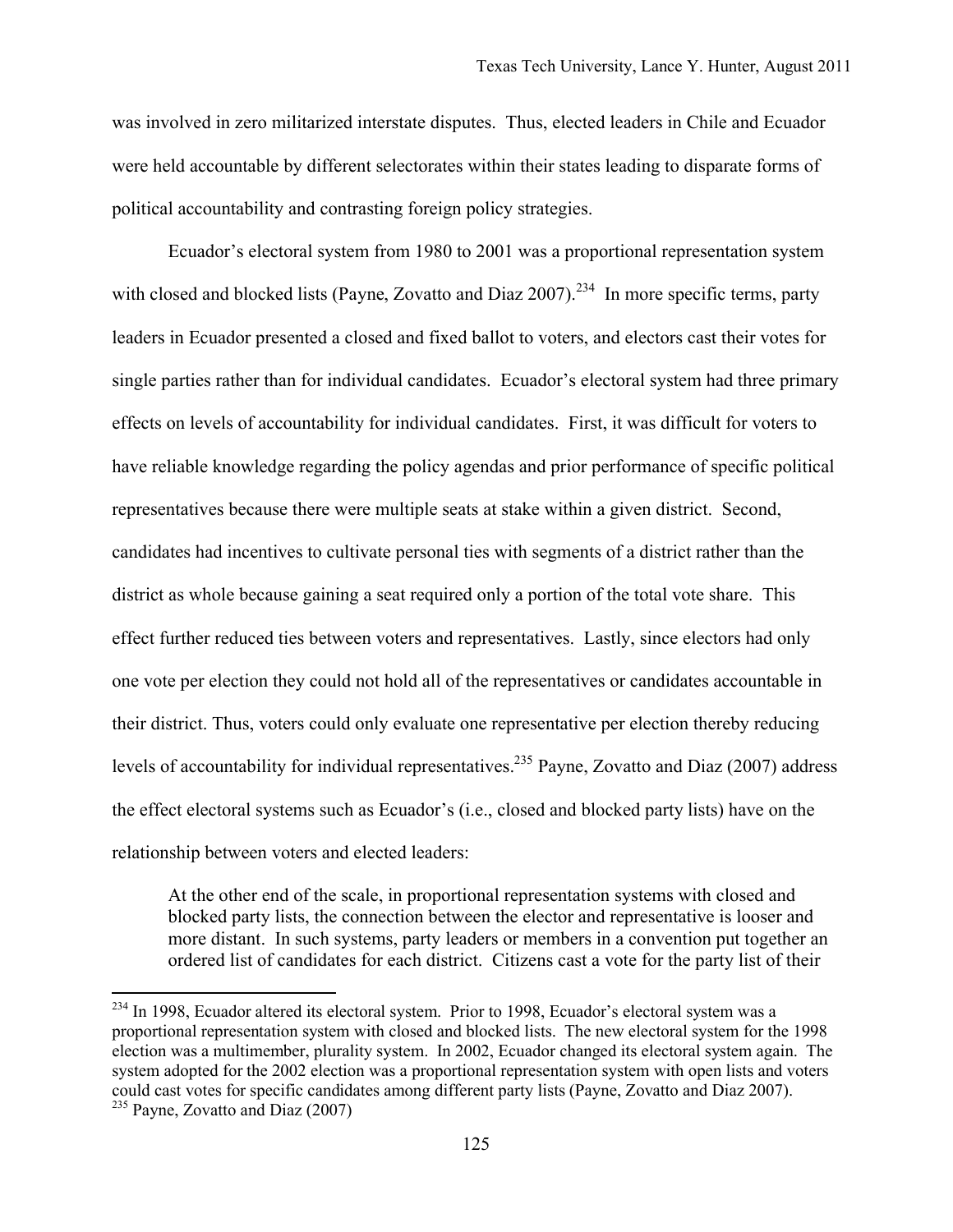choice (thereby affecting the share of seats won by that party), but have no role in deciding which individual candidates are elected. Candidates and incumbents do not have a strong incentive to cultivate relations with their constituents, and electors are discouraged from learning the identities of individual candidates or tracking the conduct of those who get elected (Carey and Shugart, 1995). Legislators enhance their reelection chances by winning the favor of party leaders and thus earning a high position on the party list. While individual electors can potentially hold the party accountable through their legislative votes, it is not realistically possible for them to hold legislators accountable on an individual basis (39).

Therefore, Ecuador's electoral system had the effect of weakening ties between individual democratic leaders and voters and lessening the ability of voters to hold specific representatives accountable for their policy initiatives.

Chile, in contrast, created an electoral system in which voters had discretion in electing individual candidates leading to closer times between voters and democratic leaders. Chile's electoral system is referred to by many scholars as a binominal system that is considered to be a mixed-member electoral system. Parties present voters with candidate lists in two-member districts, and voters choose one candidate among the party lists, and the votes are then transferred to the respective party. Each of the two parties that have accrued the greatest number of votes wins an elected seat. In the case that one party receives twice the votes of the next closest party – that party wins both seats.<sup>236</sup> In summary, Chilean voters cast a single vote for individual candidates among the party lists. Furthermore, while political parties present voters with party ballots, voters can disturb the party lists. Therefore, while Chile's electoral system does not provide for a fully candidate-centered system, there are many incentives for Chilean politicians to cultivate personal vote strategies in attempting to acquire and maintain elected office, and Chile's electoral system promotes strong ties between voters and elected leaders. As Payne, Zovatto and Diaz (2007) state: "On the other hand, in two-member districts and – in the

 $236$  Payne, Zovatto and Diaz (2007)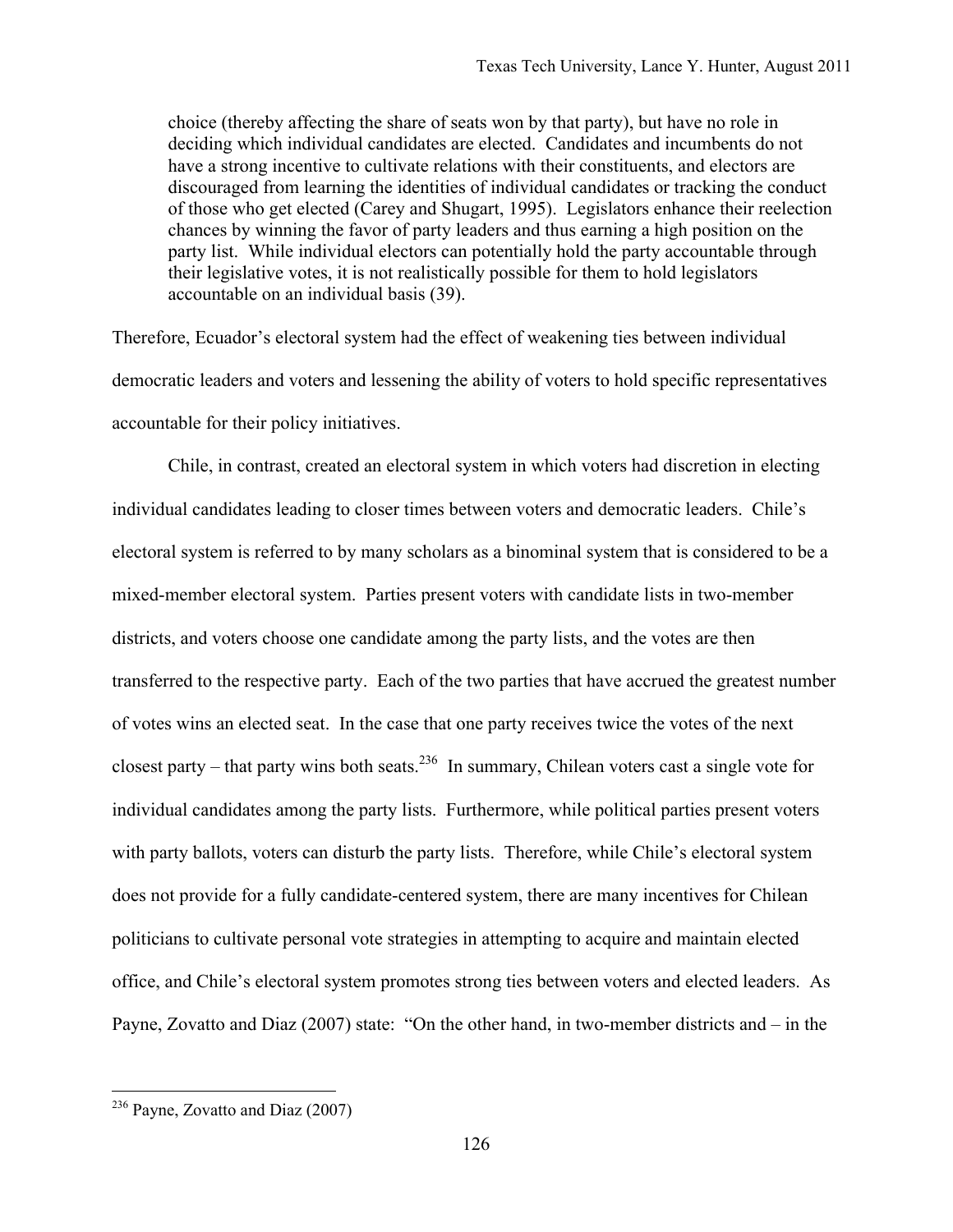Chilean case – when citizens vote for individuals rather than party lists, the link between electors and representatives can be close" (Shugart, 2001; Carey and Shugart, 1995)" (51).

The primary differences in the Ecuadorian and Chilean electoral systems and their effect on electoral accountability were that democratic leaders in Ecuador were primarily accountable to party officials while Chilean leaders were more directly accountable to voters. This had the effect of weakening ties between voters and individual representatives in Ecuador and strengthening the links between voters and individual democratic leaders in Chile. As Payne, Zovatto and Diaz (2007) state: "A key issue already mentioned is whether the elector is limited to voting for a party list or is given the option of expressing a preference for an individual candidate or candidates on the list. Proportional representation systems with closed and blocked lists score low in participation, since the link between constituents and their individual representatives is weak." (49-50). On the other hand, Chile's electoral system provided for a stronger connection between voters and individual representatives because individual candidates were selected by voters.

Chile's candidate- centered electoral system also increased the quality of information that voters received regarding the policy positions of elected officials and candidates compared with Ecuador's party-centered electoral system. That is, in personalistic systems such as Chile's, candidates have incentives to highlight their own policy stances and voting records while criticizing their opponents' policy positions because candidates must distance themselves from their opponents to a greater degree compared with candidates in party-centric systems. Thus, Chile's personalistic electoral system had the effect of increasing the amount and quality of information pertaining to the policy positions and voting records of individual candidates, which made it easier for voters to evaluate the performance of individual politicians. As Payne,

127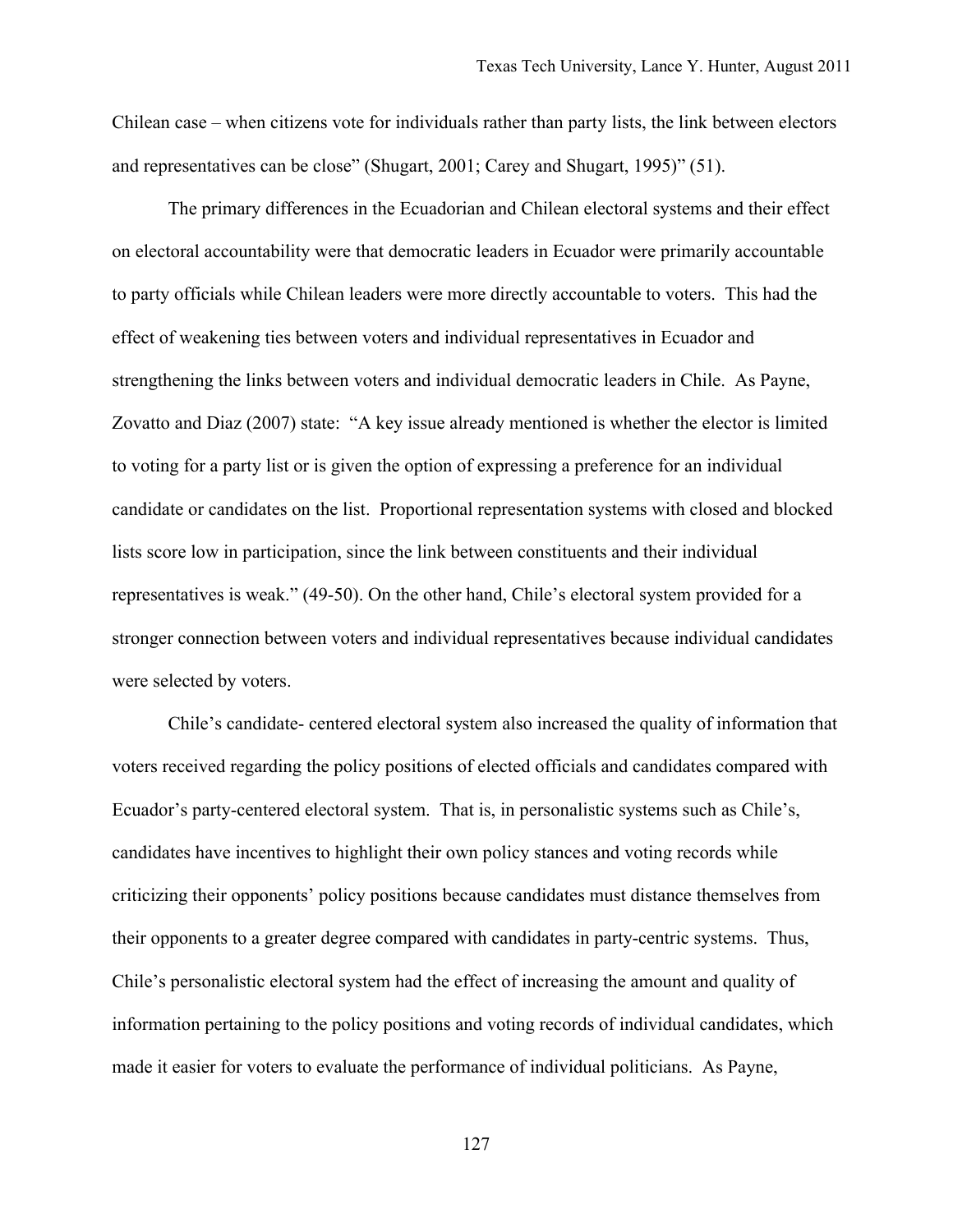Zovatto and Diaz (2007) state: "Systems that allow for personal preference voting over candidates within parties, such as open lists in Brazil, Peru, Chile, or Colombia, provide stronger incentives for the delivery of information about voting records… ." (62). Thus, as the Chilean case demonstrates, it is easier for voters to hold elected leaders accountable as they have more accurate information regarding the policy stances and prior voting records of democratic leaders.

In summary, Ecuador's electoral system created a political environment where elected leaders were able to pursue riskier policies, including the initiation of interstate conflicts, because democratic leaders could more easily avoid direct punishment by voters. More specifically, while Chile's electoral system provided a direct link between voters and elected leaders, and increased electoral accountability for individual leaders, Ecuador's electoral system was one where democratic leaders were answerable to their parties to a larger extent rather than voters. Thus, leaders in Ecuador did not have to fear punishment by the electorate to the same degree as did leaders in Chile. Ecuadorian representatives were concerned with appealing to their party leaders rather than voters in order to maintain their elected positions. As Carey (2003, 195) discusses in regards to the difficulty voters often have in holding elected leaders accountable in party-centered systems: "The basic problem can be described as follows. As politicians advance within the party leadership, their access to power and perks increases dramatically, but their electoral vulnerability decreases in a corresponding manner because leaders occupy the top positions on party electoral lists. The leadership's susceptibility to electoral punishment is mitigated, even if the party as a whole loses electoral ground. Therefore, the leaders who stand to gain the most from violating public trust and pillaging state resources stand to suffer the least electorally if their party is punished." Thus, in examining the case of Ecuador, the effect that the Ecuadorian electoral system had on the foreign policies that the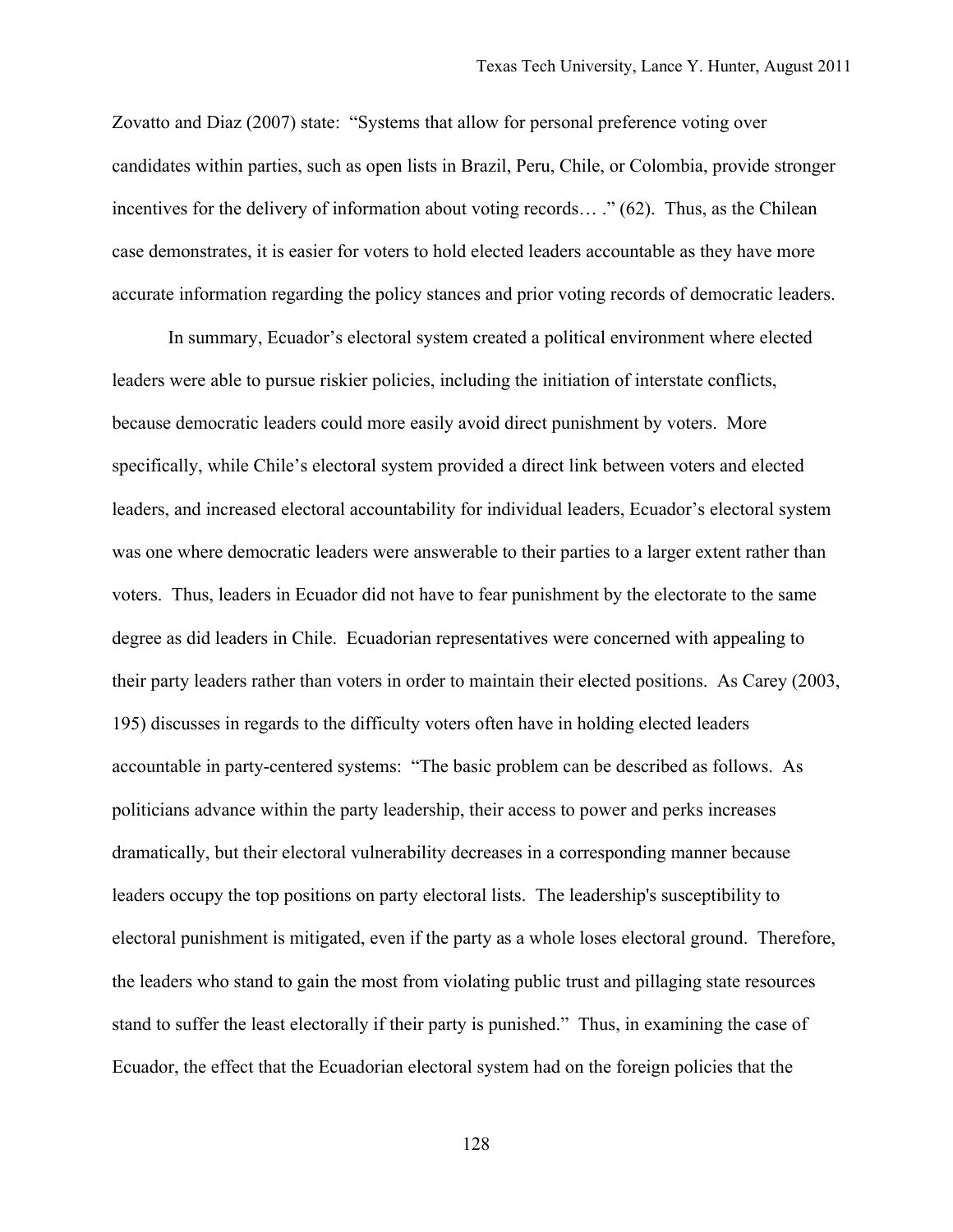Ecuadorian government pursued was that democratic leaders in Ecuador could advance riskier foreign policies compared with Chilean leaders because they were less accountable to voters who could not directly punish them for risky policy initiatives.

## **Conclusion**

The foreign policies that democracies develop are shaped by the processes through which elected leaders are held accountable by voters. Democratic leaders that rely on party leaders and elites to acquire and maintain their elected positions have a freer hand to pursue risky foreign policies because they can more easily avoid direct punishment by voters. In contrast, democratic leaders that rely on constituent support are more cautious in engaging their states in military conflicts as they are held accountable individually for their policy initiatives to a greater degree. Thus, scholars should further consider the role electoral systems play in affecting political accountability for democratic leaders and the foreign policies they advance, for as Satori (1997) states: "electoral systems [are] the most manipulative instruments of politics" (Mitchell, 2000, 336).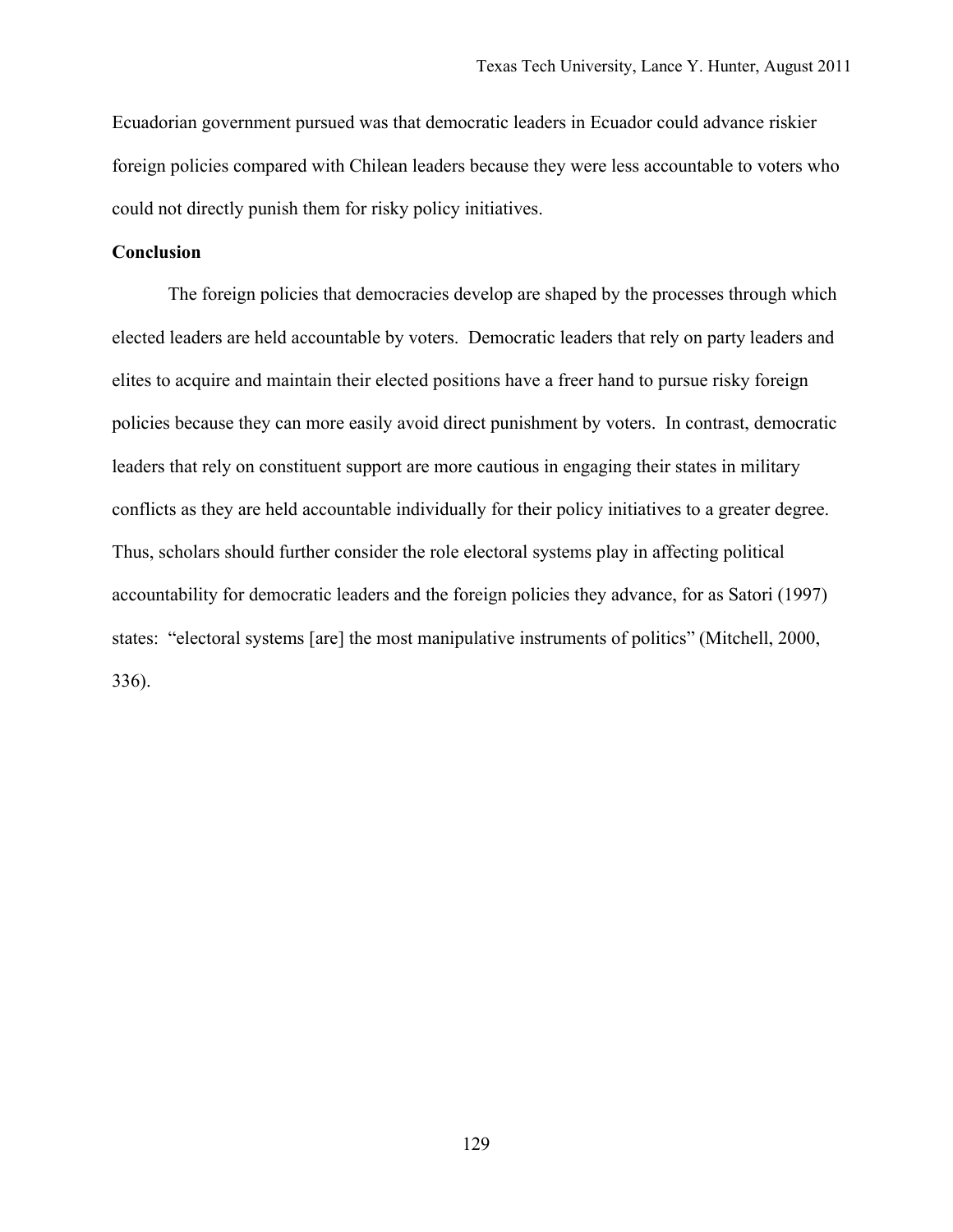# **CHAPTER III APPENDIX**

| Variables in Model                                           | Model 1             |
|--------------------------------------------------------------|---------------------|
| Personal Vote Index                                          | $-2895**$           |
|                                                              | (.1328)             |
| Interstate War (t-1)                                         | 1.9274              |
|                                                              | (1.4708)            |
|                                                              |                     |
| Interstate War Deaths (t-1)                                  | $-.0207$            |
|                                                              | (.0298)             |
| Number of Fatal MIDS                                         | 1.6975***           |
|                                                              | (.6078)             |
|                                                              |                     |
| Change in the Concentration of Power in Interstate System (1 | 86.6455***          |
| year movement)                                               | (23.2698)           |
| Alliance with System Leader (S- Lead)                        | 2.7010              |
|                                                              | (6.9034)            |
|                                                              |                     |
| <b>Total Number of Alliances</b>                             | $-.0141$<br>(.0835) |
|                                                              |                     |
| Total Number of Contiguous Autocracies                       | .1381               |
|                                                              | (.1321)             |
|                                                              |                     |
| Total Number of Contiguous Democracies                       | .0413<br>(.0939)    |
|                                                              |                     |
| Major Power Status                                           | 1.8561**            |
|                                                              | (.9394)             |
| CINC (Relative Capabilities)                                 | $-5.4909$           |
|                                                              | (18.1303)           |
|                                                              |                     |
| GDP Growth (t-1)                                             | $-.0231$            |
|                                                              | (.0361)             |
| Military Spending as a Percentage of GDP                     | .0006               |
|                                                              | (.0005)             |
|                                                              |                     |
| <b>Total Population</b>                                      | $-.0003$            |
|                                                              | (.0002)             |
| Election Year                                                | .0182               |
|                                                              | (.3308)             |
| Government Fractionalization                                 | $-.5847**$          |
|                                                              | (.2667)             |
|                                                              |                     |
| Executive Party Control of Legislature                       | .5814**             |
|                                                              | (.2665)             |
| Majoritarian System                                          | $-.1960$            |
|                                                              | (.5048)             |
|                                                              |                     |
|                                                              |                     |

**Table 1B. The Effect of Personalistic Electoral Systems on the Probability a Democracy Initiates a Militarized Interstate Dispute involving the Use of Force (with Revisionist State Dependent Variable), 1975 – 2001**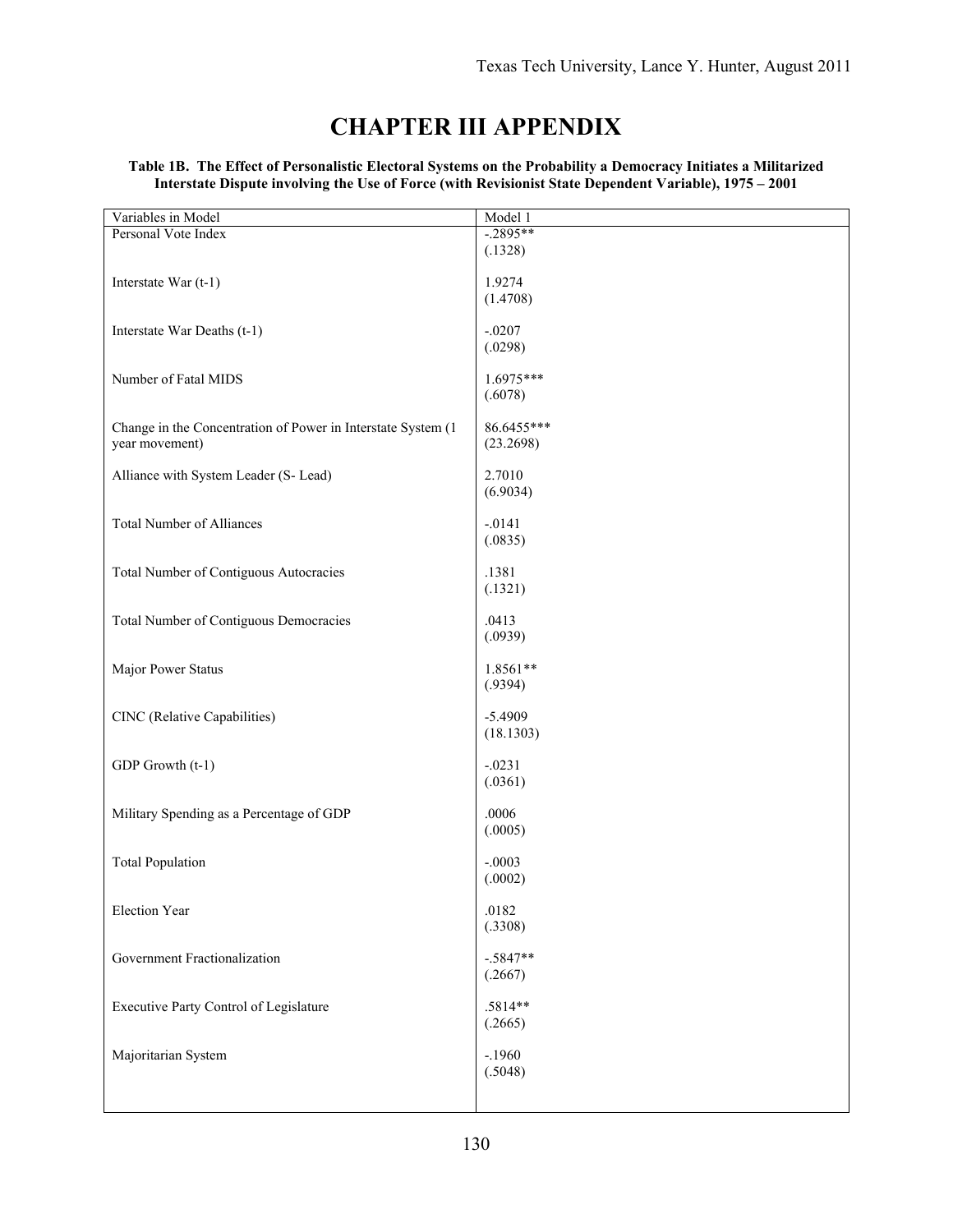| Variables in Model      | Model 1        |
|-------------------------|----------------|
| Presidential System     | .3395          |
|                         | (.5611)        |
| Latin America           | $-3.2992*$     |
|                         | (1.7839)       |
|                         |                |
| Postcommunist           | $-26.5279$     |
|                         | (89660.73)     |
|                         |                |
| Africa                  | $-28.5927$     |
|                         | (179475.9)     |
| Asia                    | $-1.3440$      |
|                         | (1.7994)       |
|                         |                |
| <b>OECD</b>             | $-3.0102**$    |
|                         | (1.4046)       |
|                         |                |
| Revisionist State (t-1) | $.7271**$      |
|                         | (.3566)        |
| Spline 1                | 1.4194***      |
|                         | (.5033)        |
|                         |                |
| Spline 2                | $-3.8247***$   |
|                         | (1.1530)       |
|                         |                |
| Spline 3                | 16.0312***     |
|                         | (4.3310)       |
| Spline 4                | $-32.9902***$  |
|                         | (8.5213)       |
|                         |                |
| Constant                | $-2811.995***$ |
|                         | (997.461)      |
|                         |                |
| Groups                  | 48             |
| Observations            | 581            |
|                         |                |
| Probability $X^2$       | .0005          |
|                         |                |

**Table 1B. Continued. The Effect of Personalistic Electoral Systems on the Probability a Democracy Initiates a Militarized Interstate Dispute involving the Use of Force (with Revisionist State Dependent Variable), 1975 – 2001**

\*p<.10; \*\*p<.05; \*\*\*p<.01, one-tailed tests;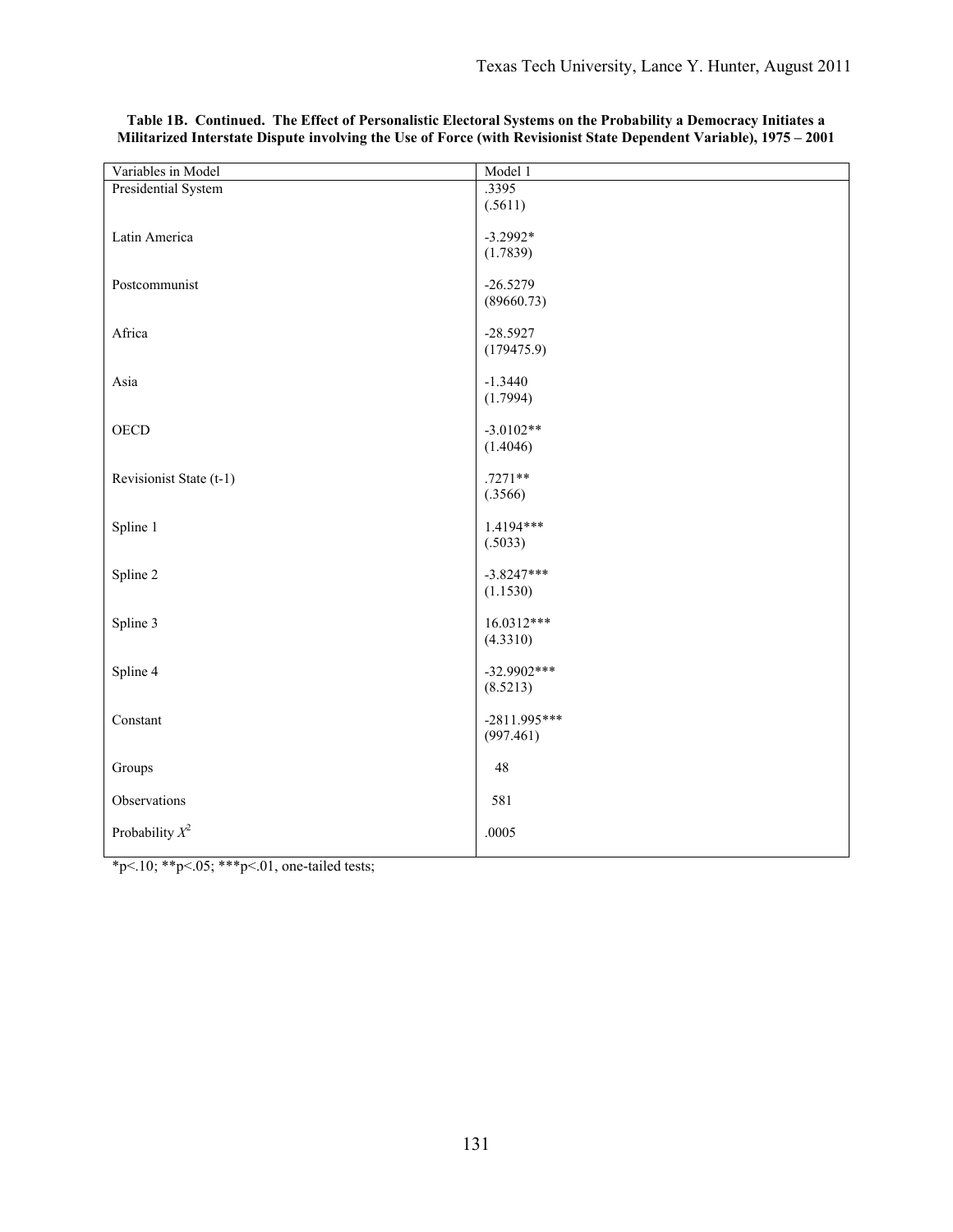| Variables in Model                                                             | Model 2                 | Model 3                 |
|--------------------------------------------------------------------------------|-------------------------|-------------------------|
| Vote                                                                           | $-7639**$               |                         |
| Ballot                                                                         | (.3755)                 | $-.7215*$<br>(.3587)    |
| Interstate War $(t-1)$                                                         | 1.8132<br>(1.4623)      | 1.7316<br>(1.4457)      |
| Interstate War Deaths (t-1)                                                    | $-.0206$<br>(.0311)     | $-.0200$<br>(.0298)     |
| Number of Fatal MIDS                                                           | $1.6437***$<br>(.6027)  | $1.6864***$<br>(.6064)  |
| Change in the Concentration of Power in<br>Interstate System (1 year movement) | 87.6937***<br>(23.1588) | 88.1008***<br>(23.1437) |
| Alliance with System Leader (S- Lead)                                          | 6.7042<br>(6.7338)      | 5.0311<br>(6.8607)      |
| <b>Total Number of Alliances</b>                                               | $-.0178$<br>(.0824)     | $-.0274$<br>(.0835)     |
| <b>Total Number of Contiguous</b><br>Autocracies                               | .1143<br>(.1258)        | .1162<br>(.1268)        |
| <b>Total Number of Contiguous</b><br>Democracies                               | .0890<br>(.0803)        | .0917<br>(.0821)        |
| Major Power Status                                                             | 1.1490<br>(.8271)       | 1.3784<br>(.8450)       |
| CINC (Relative Capabilities)                                                   | $-17.1700$<br>(17.2860) | $-9.1695$<br>(18.4321)  |
| GDP Growth (t-1)                                                               | $-0114$<br>(.0351)      | $-0131$<br>(.0362)      |
| Military Spending as a Percentage of<br><b>GDP</b>                             | .0006<br>(.0005)        | .0006<br>(.0005)        |
| <b>Total Population</b>                                                        | $-.0003$<br>(.0002)     | $-.0003$<br>(.0002)     |
| Election Year                                                                  | .0338<br>(.3288)        | .0533<br>(.3291)        |
| Government Fractionalization                                                   | $-.4755*$<br>(.2666)    | $-.6069**$<br>(.2665)   |
| Executive Party Control of Legislature                                         | .4722*<br>(.2665)       | $.6034**$<br>(.2663)    |
| Majoritarian System                                                            | .0730<br>(.4862)        | .2438<br>(.4900)        |

**Table 2B. The Effect of Preferential Vote and Ballot Control on the Probability a Democracy Initiates a Militarized Interstate Dispute involving the Use of Force (with Revisionist State Dependent Variable), 1975 – 2001**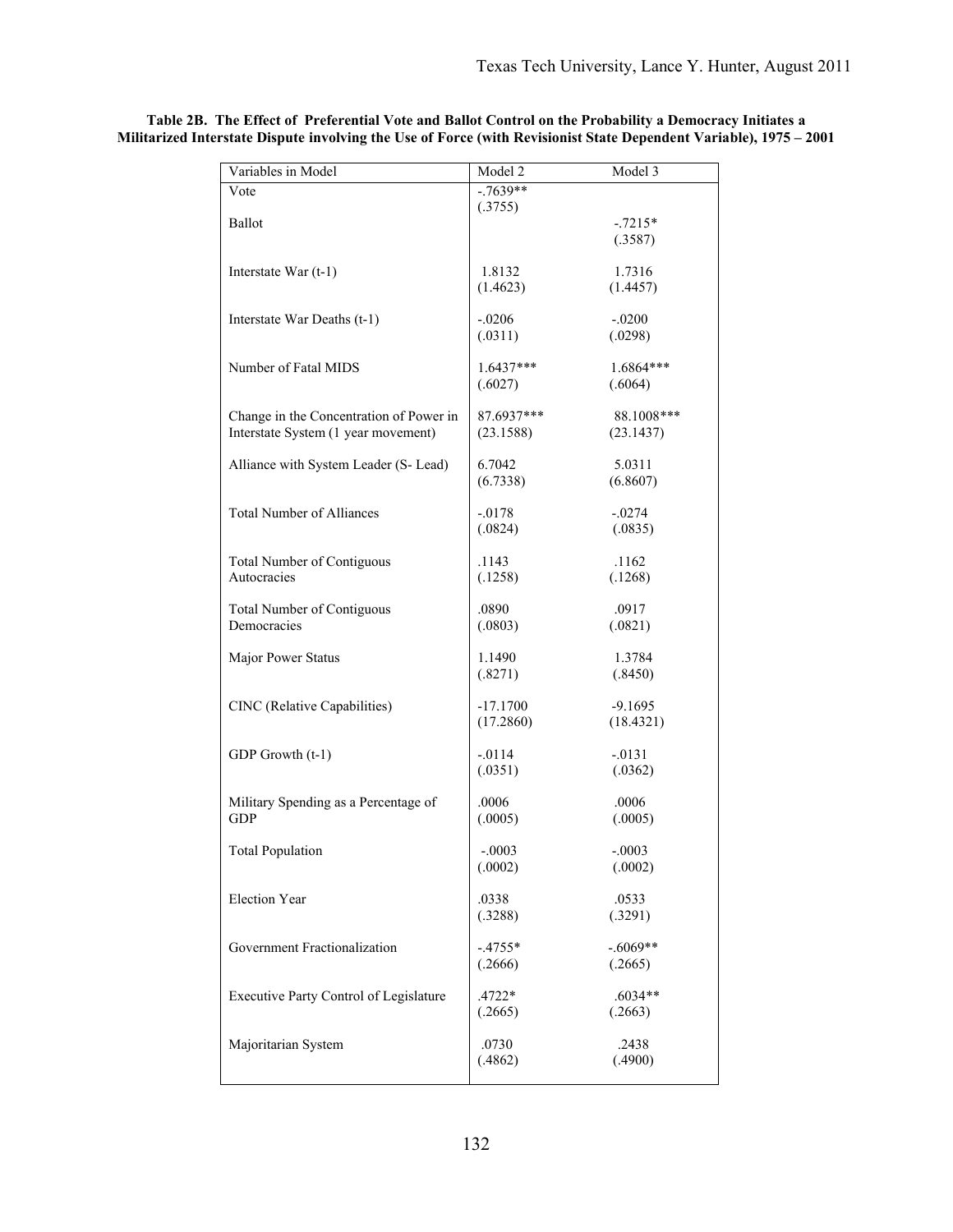| Variables in Model      | Model 2        | Model 3         |
|-------------------------|----------------|-----------------|
| Presidential System     | .1253          | .3518           |
|                         | (.5438)        | (.5729)         |
|                         |                |                 |
| Latin America           | $-3.4371*$     | $-3.8356**$     |
|                         | (1.7695)       | (1.8006)        |
| Postcommunist           | $-27.2183$     | $-28.2314**$    |
|                         | (250758.5)     | (277741.4)      |
|                         |                |                 |
| Africa                  | $-28.8096$     | $-30.3461$      |
|                         | (4773)         | (532938.4)      |
|                         |                |                 |
| Asia                    | $-.2997$       | $-1.3618$       |
|                         | (1.7327)       | (1.8357)        |
| <b>OECD</b>             | $-2.5160*$     | $-3.2087**$     |
|                         | (1.3440)       | (1.3919)        |
|                         |                |                 |
| Revisionist State (t-1) | $.7367**$      | $.7551**$       |
|                         | (.3561)        | (.3552)         |
|                         |                |                 |
| Spline 1                | $1.4533***$    | 1.4383***       |
|                         | (.5068)        | (.5027)         |
|                         |                |                 |
| Spline 2                | $-3.9390***$   | $-3.8712***$    |
|                         | (1.1620)       | (1.1532)        |
| Spline 3                | $16.4480***$   | 16.2071***      |
|                         | (4.3656)       | (4.3349)        |
|                         |                |                 |
| Spline 4                | $-33.5552***$  | $-33.2446***$   |
|                         | (8.5642)       | (8.5154)        |
|                         |                |                 |
| Constant                | $-2881.559***$ | $-2850.296$ *** |
|                         | (1004.344)     | (996.258)       |
|                         |                |                 |
| Groups                  | 49             | 49              |
| Observations            | 589            | 589             |
|                         |                |                 |
| Probability $X^2$       | $.0004***$     | $.0004***$      |
|                         |                |                 |

**Table 2B. Continued. The Effect of Preferential Vote and Ballot Control on the Probability a Democracy Initiates a Militarized Interstate Dispute involving the Use of Force (with Revisionist State Dependent Variable), 1975 – 2001**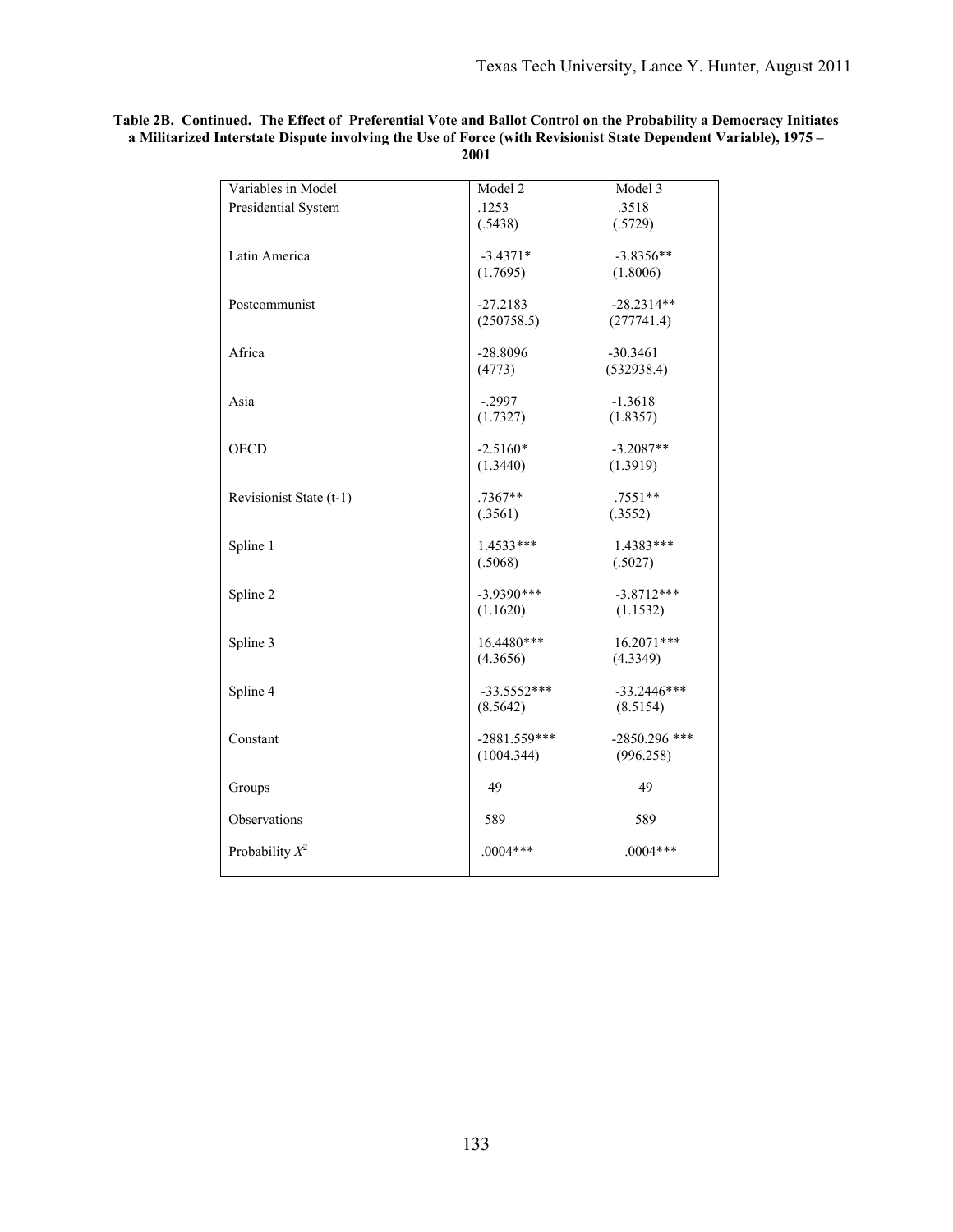| Variables in Model                                           | Model 4     |
|--------------------------------------------------------------|-------------|
| Personal Vote Index                                          | $-3306**$   |
|                                                              | (.1493)     |
|                                                              |             |
| Interstate War (t-1)                                         | 1.8099      |
|                                                              | (1.6882)    |
|                                                              |             |
| Interstate War Deaths (t-1)                                  | .0967       |
|                                                              | (.2011)     |
|                                                              |             |
| Number of Fatal MIDS                                         | 3.5590***   |
|                                                              | (.7875)     |
| Change in the Concentration of Power in Interstate System (1 | 39.7888*    |
| year movement)                                               | (21.4449)   |
|                                                              |             |
| Alliance with System Leader (S-Lead)                         | 9.4883      |
|                                                              | (6.9715)    |
|                                                              |             |
| <b>Total Number of Alliances</b>                             | $-.1386$    |
|                                                              | (0894)      |
|                                                              |             |
| <b>Total Number of Contiguous Autocracies</b>                | .2785**     |
|                                                              | (.1385)     |
|                                                              |             |
| <b>Total Number of Contiguous Democracies</b>                | $-.0759$    |
|                                                              | (.1408)     |
|                                                              |             |
| Major Power Status                                           | 2.3914**    |
|                                                              | (1.1170)    |
|                                                              |             |
| CINC (Relative Capabilities)                                 | 15.7180     |
|                                                              | (19.0601)   |
| GDP Growth (t-1)                                             | .0099       |
|                                                              | (.0403)     |
|                                                              |             |
| Military Spending as a Percentage of GDP                     | .0001       |
|                                                              | (.0005)     |
|                                                              |             |
| <b>Total Population</b>                                      | $-.0004$    |
|                                                              | (.0002)     |
|                                                              |             |
| Election Year                                                | .1383       |
|                                                              | (.3318)     |
|                                                              |             |
| Government Fractionalization                                 | $-.8709***$ |
|                                                              | (.2713)     |
|                                                              |             |
| Executive Party Control of Legislature                       | .8684**     |
|                                                              | (.2712)     |
| Majoritarian System                                          | $-.2716$    |
|                                                              | (.4709)     |
|                                                              |             |
| Presidential System                                          | .8567       |
|                                                              | (.5311)     |

#### **Table 3B. The Effect of Personalistic Electoral Systems on the Probability a Democracy Initiates a Militarized Interstate Dispute involving the Use of Force (with Originator Dependent Variable), 1975 – 2001**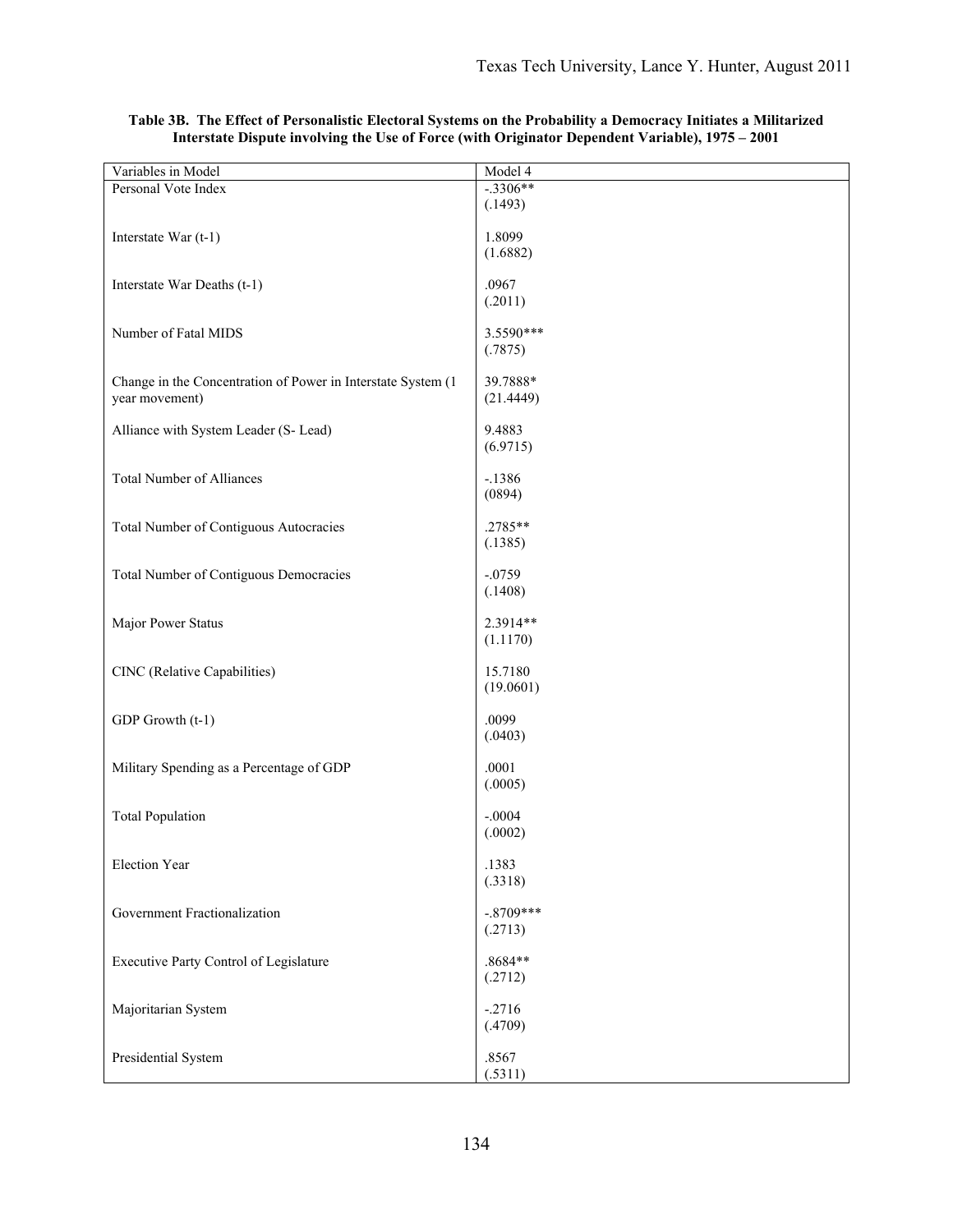| Variables in Model     | Model 4                     |
|------------------------|-----------------------------|
| Latin America          | $-2.6442$                   |
|                        | (1.6490)                    |
|                        |                             |
| Postcommunist          | $-28.2601$<br>(300627.9)    |
|                        |                             |
| Africa                 | $-31.6633$                  |
|                        | (638762.2)                  |
|                        |                             |
| Asia                   | $-1.4549$                   |
|                        | (1.7018)                    |
| <b>OECD</b>            | $-3.4745***$                |
|                        | (1.2277)                    |
|                        |                             |
| Originator State (t-1) | .2233                       |
|                        | (.3774)                     |
| Spline 1               | .9228**                     |
|                        | (.3949)                     |
|                        |                             |
| Spline 2               | $-2.0656**$                 |
|                        | (.9497)                     |
| Spline 3               | 7.4465**                    |
|                        | (3.7019)                    |
|                        |                             |
| Spline 4               | $-12.20468$                 |
|                        | (7.7845)                    |
|                        |                             |
| Constant               | $-1831.095**$<br>(782.6224) |
|                        |                             |
| Groups                 | $48\,$                      |
|                        |                             |
| Observations           | 581                         |
| Probability $X^2$      | $.0000$ ***                 |
|                        |                             |

#### **Table 3B. Continued. The Effect of Personalistic Electoral Systems on the Probability a Democracy Initiates a Militarized Interstate Dispute involving the Use of Force (with Originator Dependent Variable), 1975 – 2001**

\*p<.10; \*\*p<.05; \*\*\*p<.01, one-tailed tests;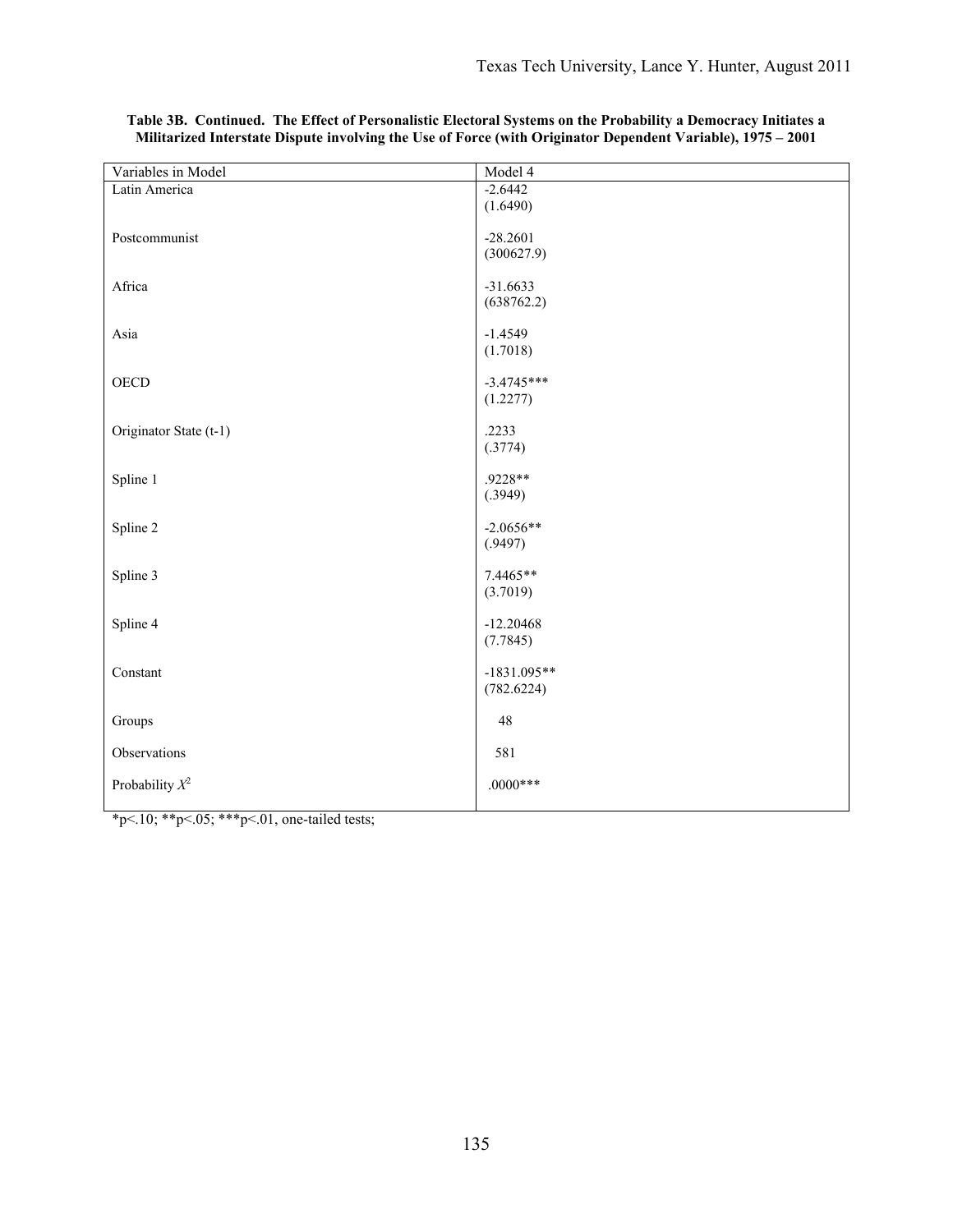| Variables in Model                      | Model 5     | Model 6    |
|-----------------------------------------|-------------|------------|
| Vote                                    | $-.8281**$  |            |
| Ballot                                  | (.3715)     | $-.7104*$  |
|                                         |             | (.3727)    |
| Interstate War (t-1)                    | 1.7234      | 1.5771     |
|                                         | (1.6727)    | (1.6541)   |
| Interstate War Deaths (t-1)             | .0915       | .1000      |
|                                         | (.2018)     | (.2050)    |
| Number of Fatal MIDS                    | $3.5134***$ | 3.5606***  |
|                                         | (.7847)     | (.7824)    |
| Change in the Concentration of Power in | 40.1182*    | 41.5493 *  |
| Interstate System (1 year movement)     | (21.3187)   | (21.2819)  |
| Alliance with System Leader (S- Lead)   | 13.8758**   | 12.5112*   |
|                                         | (6.7555)    | (6.8418)   |
| <b>Total Number of Alliances</b>        | $-1317$     | $-1402$    |
|                                         | (.0886)     | (.0897)    |
| <b>Total Number of Contiguous</b>       | $.2766**$   | .2682**    |
| Autocracies                             | (.1326)     | (.1324)    |
| <b>Total Number of Contiguous</b>       | $-.0009$    | $-.0090$   |
| Democracies                             | (.1225)     | (.1228)    |
| Major Power Status                      | $1.5261*$   | $1.7051**$ |
|                                         | (.8774)     | (.9021)    |
| CINC (Relative Capabilities)            | $-1559$     | 6.3613     |
|                                         | (18.0591)   | (19.1266)  |
| GDP Growth (t-1)                        | .0155       | .0163      |
|                                         | (.0397)     | (.0409)    |
| Military Spending as a Percentage of    | .0000       | .0001      |
| <b>GDP</b>                              | (.0005)     | (.0005)    |
| <b>Total Population</b>                 | -.0004      | $-.0003$   |
|                                         | (.0002)     | (.0002)    |
| Election Year                           | .1382       | .1725      |
|                                         | (.3292)     | (.3284)    |
| Government Fractionalization            | $-.7503***$ | $-.8678*$  |
|                                         | (.2669)     | (.2623)    |
| Executive Party Control of Legislature  | .7477***    | $.8651*$   |
|                                         | (.2667)     | (.2622)    |
| Majoritarian System                     | .0056       | .1564      |
|                                         | (.4535)     | (.4545)    |

**Table 4B. The Effect of Preferential Vote and Ballot Control on the Probability a Democracy Initiates a Militarized Interstate Dispute involving the Use of Force (with Originator Dependent Variable), 1975 – 2001**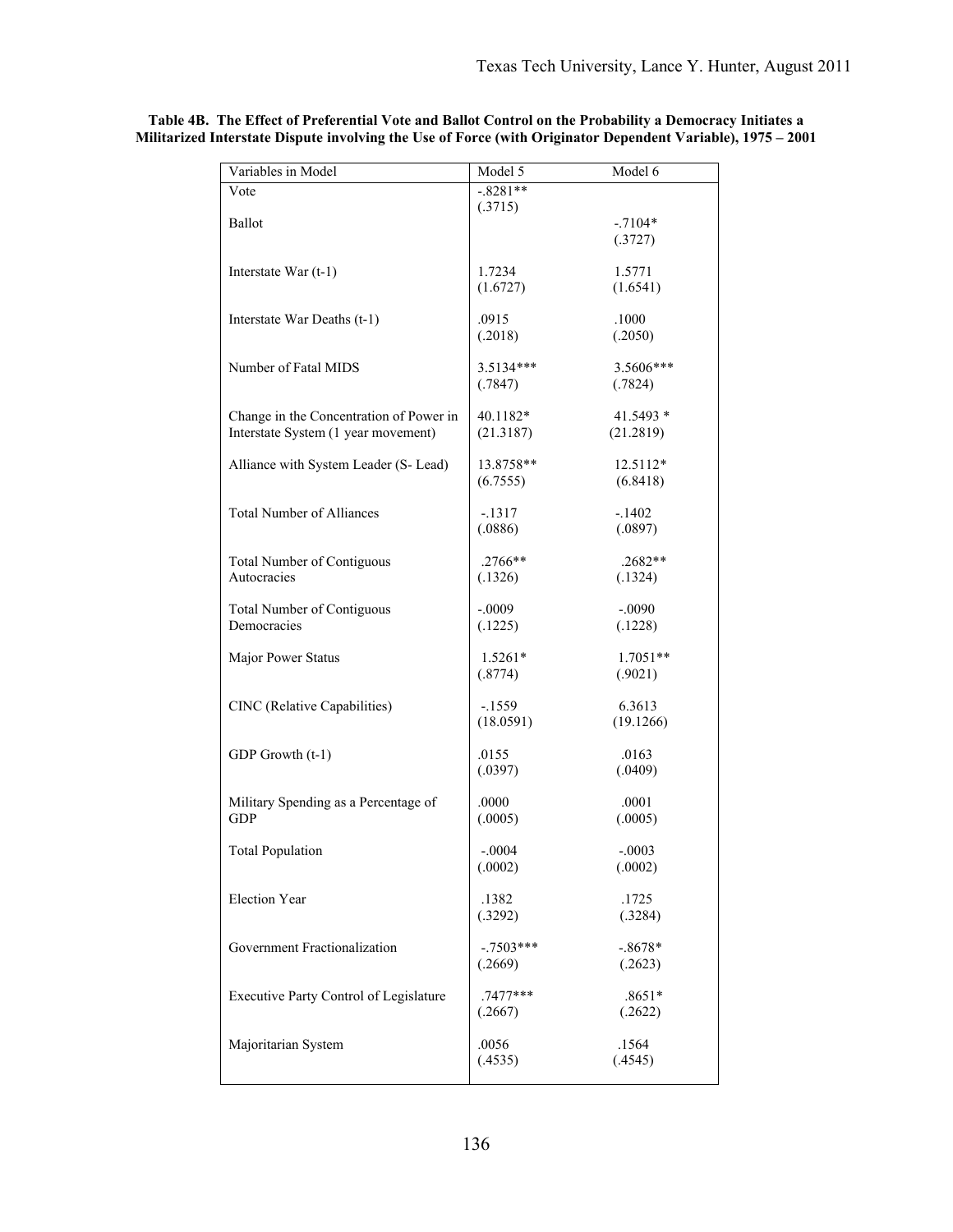| Variables in Model  | Model 5                | Model 6              |
|---------------------|------------------------|----------------------|
| Presidential System | .63304                 | .8578                |
|                     | (.5209)                | (.5459)              |
| Latin America       | $-2.6785*$             | $-3.2584**$          |
|                     | (1.6091)               | (1.6610)             |
|                     |                        |                      |
| Postcommunist       | $-26.0301$             | $-27.0521$           |
|                     | (230156.6)             | (241186.6)           |
| Africa              | $-28.7916$             | $-30.2016$           |
|                     | (467699.6)             | (494207.4)           |
|                     |                        |                      |
| Asia                | $-.0070$               | $-1.0607$            |
|                     | (1.6061)               | (1.7217)             |
| <b>OECD</b>         | $-2.6463**$            | $-3.4318**$          |
|                     | (1.1137)               | (1.1786)             |
|                     |                        |                      |
| Originator (t-1)    | .2514                  | .2955                |
|                     | (.37408)               | (.3729)              |
|                     | .9137*                 | .9104**              |
| Spline 1            | (.3896)                | (.3881)              |
|                     |                        |                      |
| Spline 2            | $-2.0853**$            | $-2.0795**$          |
|                     | (.9408)                | (.9382)              |
|                     |                        |                      |
| Spline 3            | $7.5473**$<br>(3.6783) | 7.6245**<br>(3.6715) |
|                     |                        |                      |
| Spline 4            | $-12.2646$             | $-12.7043$           |
|                     | (7.7434)               | (7.7310)             |
| Constant            | $-1816.372$            | $-1808.437**$        |
|                     | (772.0652)             | (769.0148)           |
|                     |                        |                      |
| Groups              | 49                     | 49                   |
|                     |                        |                      |
| Observations        | 589                    | 589                  |
| Probability $X^2$   | $.0000***$             | $.0004***$           |
|                     |                        |                      |

**Table 4B. Continued. The Effect of Preferential Vote and Ballot Control on the Probability a Democracy Initiates a Militarized Interstate Dispute involving the Use of Force (with Originator Dependent Variable), 1975 – 2001**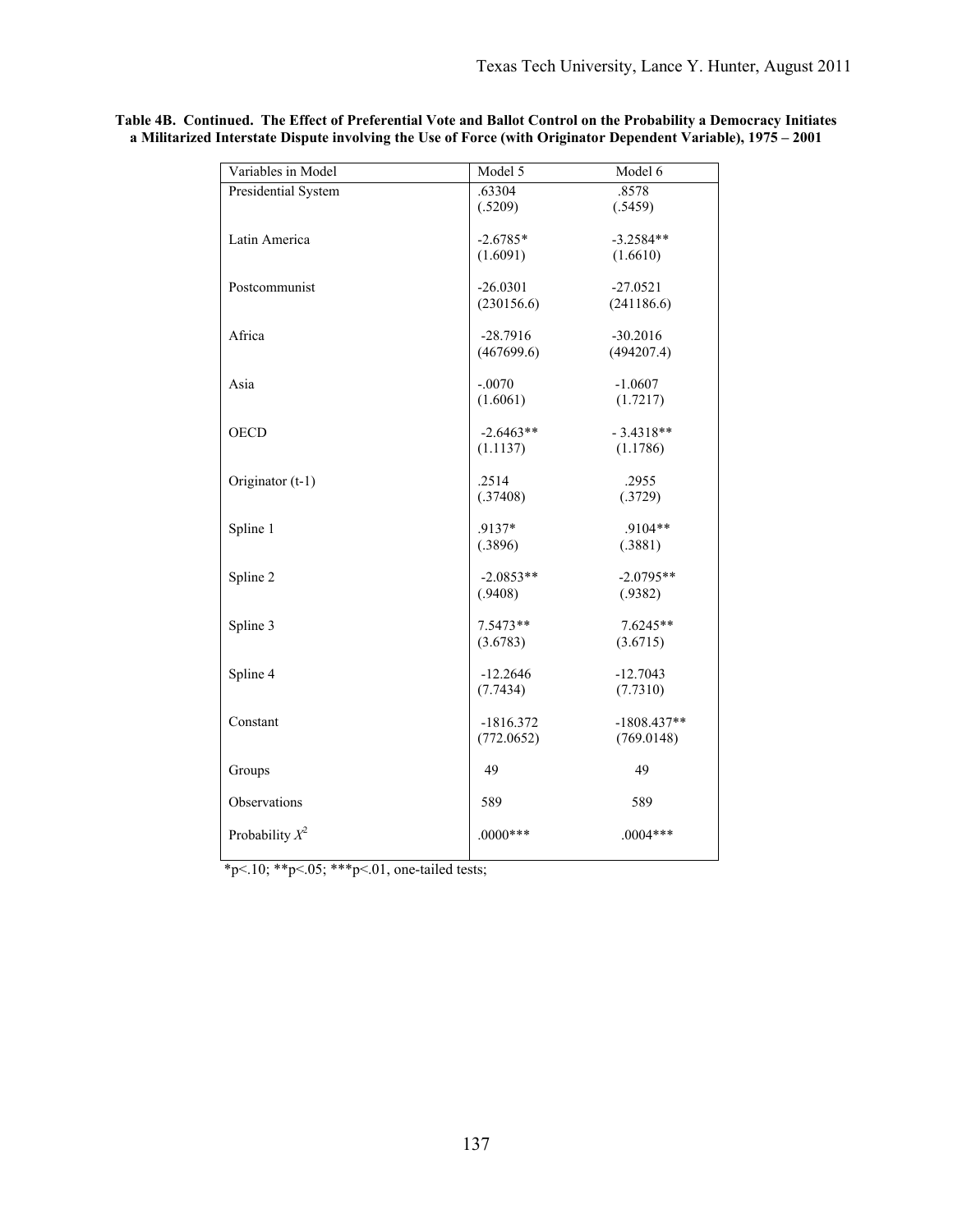| Variables in Model                                                             | Model 7       | Model 8            |
|--------------------------------------------------------------------------------|---------------|--------------------|
| Vote                                                                           | $-7075**$     |                    |
|                                                                                | (.3479)       |                    |
| Ballot                                                                         |               | $-4291$<br>(.3134) |
|                                                                                |               |                    |
| Interstate War $(t-1)$                                                         | 21.7193       | 21.5921            |
|                                                                                | (12006.24)    | (12172.76)         |
|                                                                                | .0050         | .0058              |
| Interstate War Deaths (t-1)                                                    | (99.3355)     | (100.3261)         |
|                                                                                |               |                    |
| Number of Fatal MIDS                                                           | .5233         | .5836              |
|                                                                                | (.6574)       | (.6626)            |
|                                                                                | 59.2313***    | 60.4748**          |
| Change in the Concentration of Power in<br>Interstate System (1 year movement) | (19.7958)     | (19.7585)          |
|                                                                                |               |                    |
| Alliance with System Leader (S- Lead)                                          | $7.5471*$     | 7.7067             |
|                                                                                | (5.2652)      | (5.2703)           |
| <b>Total Number of Alliances</b>                                               | .0334         | .0317              |
|                                                                                | (.0702)       | (.0705)            |
|                                                                                |               |                    |
| <b>Total Number of Contiguous</b>                                              | .1765         | .1784              |
| Autocracies                                                                    | (.1200)       | (.1222)            |
|                                                                                | .0606         | .0549              |
| <b>Total Number of Contiguous</b><br>Democracies                               | (.0727)       | (.0741)            |
|                                                                                |               |                    |
| Major Power Status                                                             | $1.6381**$    | $1.6679**$         |
|                                                                                | (.7533)       | (.7574)            |
| CINC (Relative Capabilities)                                                   | $-50.3738***$ | $-50.6972***$      |
|                                                                                | (16.9675)     | (17.3274)          |
|                                                                                |               |                    |
| GDP Growth (t-1)                                                               | .0268         | .0262              |
|                                                                                | (.0347)       | (.0352)            |
| Military Spending as a Percentage of                                           | $-.0001$      | $-.0002$           |
| <b>GDP</b>                                                                     | (.0005)       | (.0005)            |
|                                                                                |               |                    |
| <b>Total Population</b>                                                        | $-.0003$      | $-.0003$           |
|                                                                                | (.0002)       | (.0002)            |
| <b>Election Year</b>                                                           | $-.0811$      | $-.0636$           |
|                                                                                | (.2828)       | (.2824)            |
|                                                                                |               |                    |
| Government Fractionalization                                                   | $-.5482**$    | $-.6470**$         |
|                                                                                | (.2552)       | (.2502)            |
| Executive Party Control of Legislature                                         | .5461**       | $.6446**$          |
|                                                                                | (.2550)       | (.2501)            |
|                                                                                |               |                    |
| Majoritarian System                                                            | $-.1768$      | .0427              |
|                                                                                | (.4810)       | (.4923)            |
|                                                                                |               |                    |

**Table 5B. The Effect of Preferential Vote and Ballot Control on the Probability a Democracy Initiates a Militarized Interstate Dispute (with Revisionist State Dependent Variable), 1975 – 2001**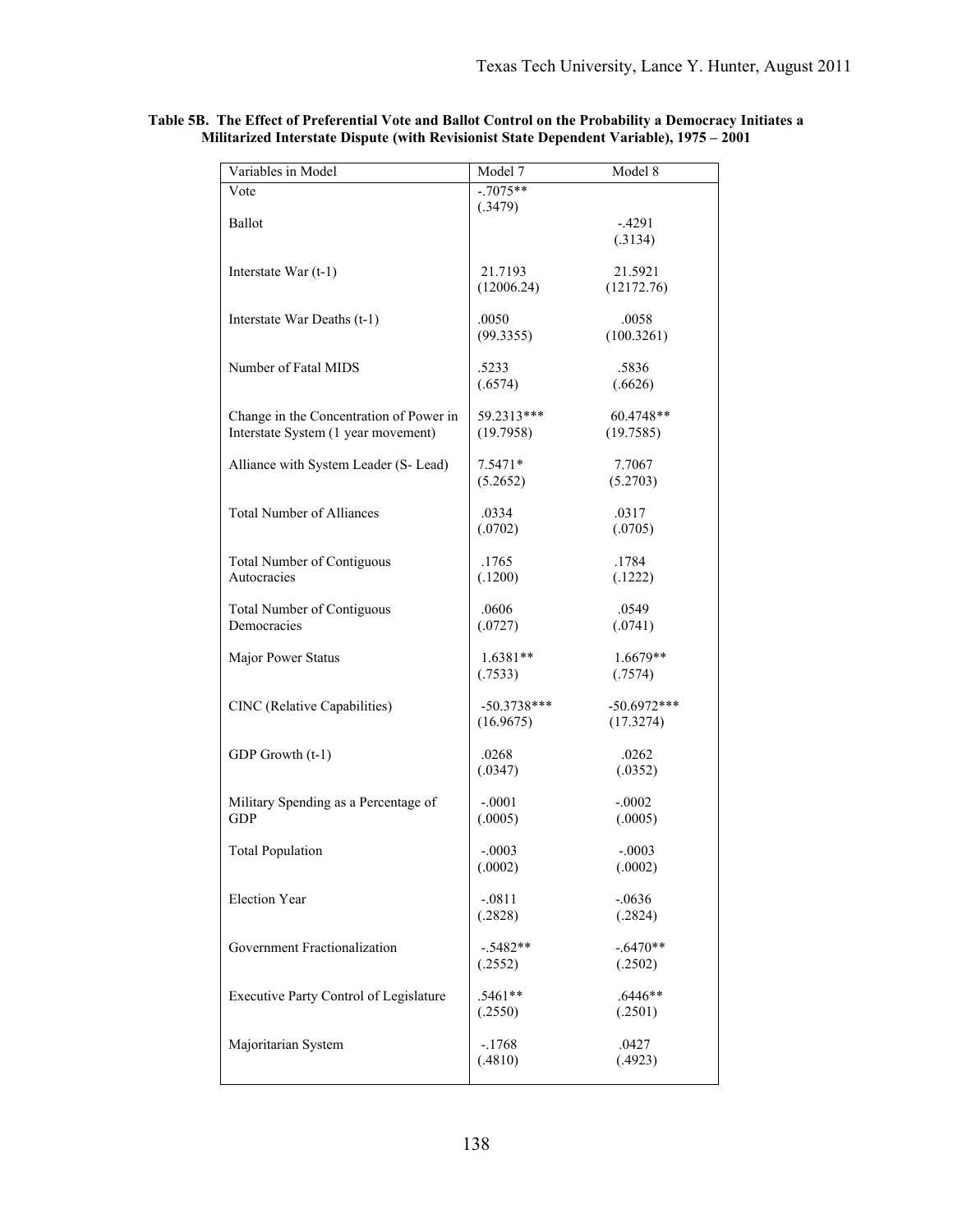| Variables in Model      | Model 7                   | Model 8                   |
|-------------------------|---------------------------|---------------------------|
| Presidential System     | .2611                     | .3702                     |
|                         | (.4819)                   | (.4889)                   |
| Latin America           | $-3.9839***$              | $-4.4465***$              |
|                         | (1.5136)                  | (1.5348)                  |
|                         |                           |                           |
| Postcommunist           | $-4158$                   | $-.6671$                  |
|                         | (.7815)                   | (.7966)                   |
|                         |                           |                           |
| Africa                  | $-17.9301$                | $-18.2567$                |
|                         | (3441.721)                | (3416.517)                |
| Asia                    | 3.3878**                  | 3.0274**                  |
|                         | (1.3271)                  | (1.3633)                  |
|                         |                           |                           |
| <b>OECD</b>             | $-1.3044$                 | $-1.6920*$                |
|                         | (.9131)                   | (.9145)                   |
|                         |                           |                           |
| Revisionist State (t-1) | $-.0727$                  | $-.0617$                  |
|                         | (.3438)                   | (.3485)                   |
| Spline 1                | .6664**                   | .6645**                   |
|                         | (.3085)                   | (.3086)                   |
|                         |                           |                           |
| Spline 2                | $-2.0466$ ***             | $-2.0206***$              |
|                         | (.7692)                   | (.7697)                   |
|                         |                           |                           |
| Spline 3                | 9.4680***                 | 9.3955***                 |
|                         | (3.0648)                  | (3.0656)                  |
|                         |                           |                           |
| Spline 4                | $-22.0316***$<br>(6.5077) | $-22.0135***$<br>(6.5026) |
|                         |                           |                           |
| Constant                | $-1324.634**$             | $-1320.886**$             |
|                         | (611.2044)                | (611.5163)                |
|                         |                           |                           |
| Groups                  | 49                        | 49                        |
|                         |                           |                           |
| Observations            | 589                       | 589                       |
| Probability $X^2$       | $.0183**$                 | .0289**                   |
|                         |                           |                           |
|                         |                           |                           |

**Table 5B. Continued. The Effect of Preferential Vote and Ballot Control on the Probability a Democracy Initiates a Militarized Interstate Dispute (with Revisionist State Dependent Variable), 1975 – 2001**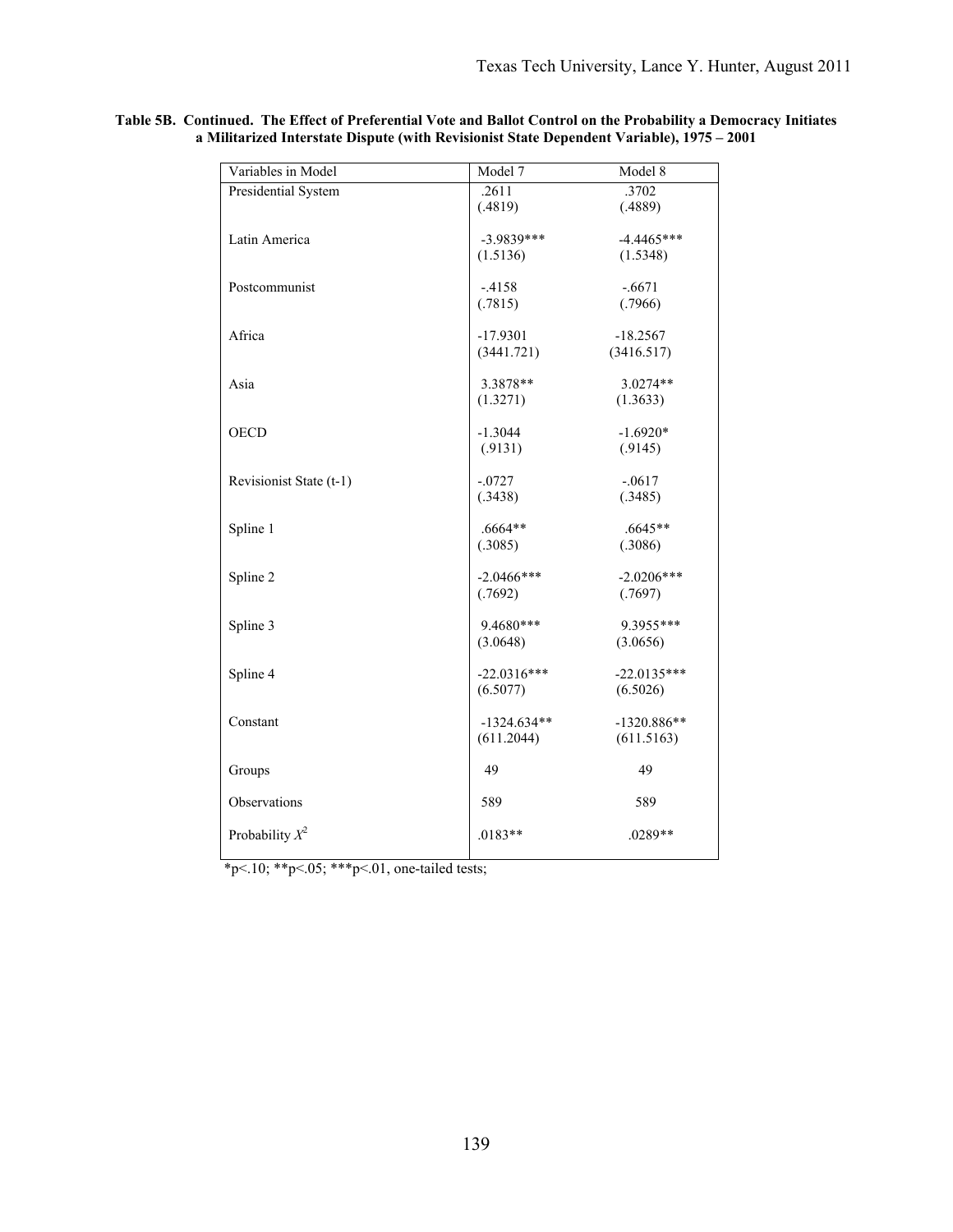| Variables in Model                                           | Model 9      |
|--------------------------------------------------------------|--------------|
| Personal Vote Index                                          | $-.2527**$   |
|                                                              | (.1235)      |
|                                                              |              |
| Interstate War (t-1)                                         | 22.6899      |
|                                                              | (18776.49)   |
|                                                              |              |
| Interstate War Deaths (t-1)                                  | .0040        |
|                                                              | (151.5751)   |
|                                                              |              |
| Number of Fatal MIDS                                         | .5801        |
|                                                              | (.6607)      |
|                                                              |              |
| Change in the Concentration of Power in Interstate System (1 | 59.2549***   |
| year movement)                                               | (19.8304)    |
|                                                              |              |
| Alliance with System Leader (S- Lead)                        | 6.5901       |
|                                                              | (5.3494)     |
|                                                              |              |
| <b>Total Number of Alliances</b>                             | .0283        |
|                                                              | (.0707)      |
|                                                              |              |
| Total Number of Contiguous Autocracies                       | .1912        |
|                                                              | (.1218)      |
|                                                              | .0500        |
| Total Number of Contiguous Democracies                       |              |
|                                                              | (.0710)      |
| Major Power Status                                           | 1.9923**     |
|                                                              | (.7911)      |
|                                                              |              |
| CINC (Relative Capabilities)                                 | $-43.2823**$ |
|                                                              | (17.4814)    |
|                                                              |              |
| GDP Growth (t-1)                                             | .0254        |
|                                                              | (.0351)      |
|                                                              |              |
| Military Spending as a Percentage of GDP                     | $-.0002$     |
|                                                              | (.0005)      |
|                                                              |              |
| <b>Total Population</b>                                      | $-.0003$     |
|                                                              | (.0002)      |
|                                                              |              |
| Election Year                                                | $-.0784$     |
|                                                              | (.2832)      |
|                                                              |              |
| Government Fractionalization                                 | $-.6120**$   |
|                                                              | (.2521)      |
|                                                              | $.6099**$    |
| Executive Party Control of Legislature                       | (.2520)      |
|                                                              |              |
| Majoritarian System                                          | $-.3015$     |
|                                                              | (.4840)      |
|                                                              |              |
| Presidential System                                          | .3715        |
|                                                              | (.4789)      |
|                                                              |              |

#### **Table 6B. The Effect of Personalistic Electoral Systems on the Probability a Democracy Initiates a Militarized Interstate Dispute (with Revisionist State Dependent Variable), 1975 – 2001**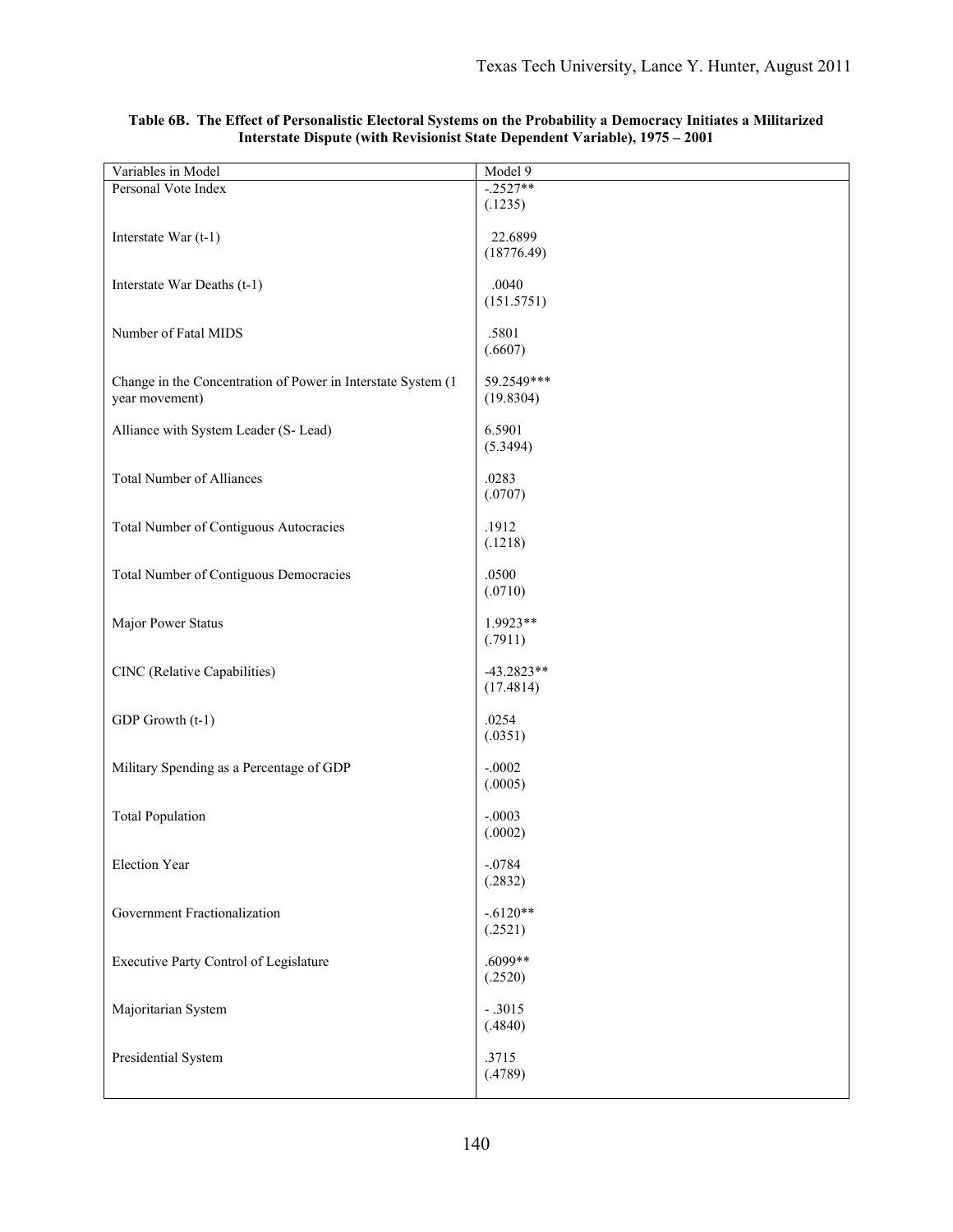| Variables in Model         | Model 9              |
|----------------------------|----------------------|
| Latin America              | $-3.8928**$          |
|                            | (1.5575)             |
|                            |                      |
| Postcommunist              | $-.6301$             |
|                            | (.7929)              |
| Africa                     | $-19.2336$           |
|                            | (5330.323)           |
|                            |                      |
| Asia                       | 2.9744**             |
|                            | (1.3346)             |
|                            |                      |
| <b>OECD</b>                | $-1.4698$<br>(.9406) |
|                            |                      |
| Revisionist State (t-1)    | $-.0780$             |
|                            | (.3462)              |
|                            |                      |
| Spline 1                   | $.6697**$            |
|                            | (.3094)              |
| Spline 2                   | $-2.0430***$         |
|                            | (.7713)              |
|                            |                      |
| Spline 3                   | 9.4298***            |
|                            | (3.0715)             |
|                            |                      |
| Spline 4                   | $-21.8723***$        |
|                            | (6.5222)             |
| Constant                   | $-1330.549**$        |
|                            | (613.0984)           |
|                            |                      |
| Groups                     | 48                   |
| Observations               | 582                  |
|                            |                      |
| Probability $\mathbb{X}^2$ | .0219**              |
|                            |                      |

#### **Table 6B. Continued. The Effect of Personalistic Electoral Systems on the Probability a Democracy Initiates a Militarized Interstate Dispute (with Revisionist State Dependent Variable), 1975 – 2001**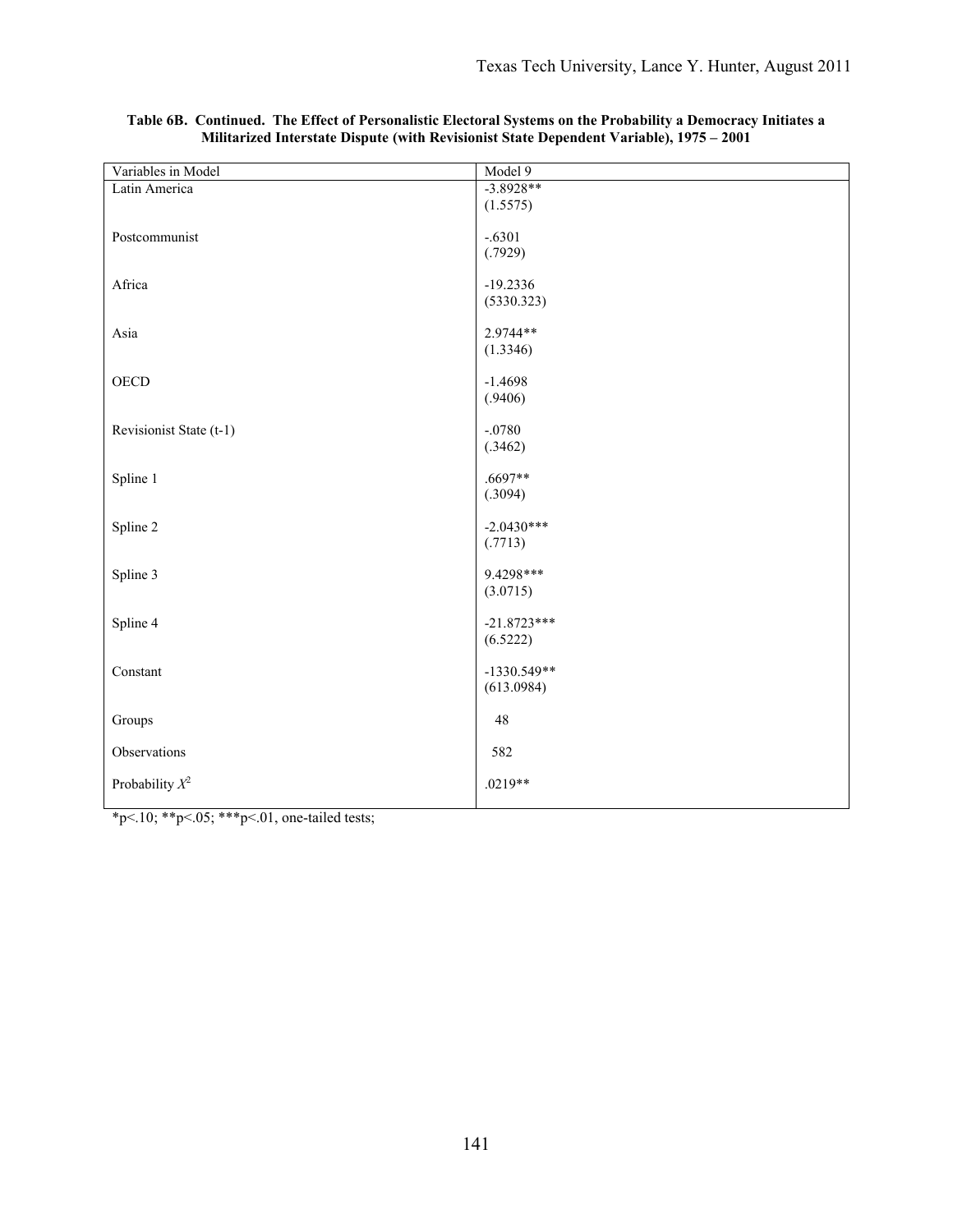| Variables in Model                                           | Model 10    |
|--------------------------------------------------------------|-------------|
| Personal Vote Index (Alternate Measure)                      | $-4088**$   |
|                                                              | (.1910)     |
|                                                              |             |
| Interstate War (t-1)                                         | 1.9994      |
|                                                              | (1.4848)    |
|                                                              |             |
| Interstate War Deaths (t-1)                                  | $-.0216$    |
|                                                              | (.0315)     |
|                                                              |             |
| Number of Fatal MIDS                                         | $1.6717***$ |
|                                                              | (.6067)     |
|                                                              |             |
| Change in the Concentration of Power in Interstate System (1 | 86.3142***  |
| year movement)                                               | (23.2179)   |
|                                                              |             |
| Alliance with System Leader (S-Lead)                         | 3.3842      |
|                                                              | (6.8654)    |
|                                                              |             |
| <b>Total Number of Alliances</b>                             | $-.0160$    |
|                                                              | (.0828)     |
|                                                              |             |
| Total Number of Contiguous Autocracies                       | .1095       |
|                                                              | (.1264)     |
|                                                              |             |
| Total Number of Contiguous Democracies                       | .0753       |
|                                                              | (.0827)     |
|                                                              |             |
| Major Power Status                                           | 1.3864      |
|                                                              | (.8477)     |
|                                                              |             |
| CINC (Relative Capabilities)                                 | $-6.4360*$  |
|                                                              | (17.9737)   |
|                                                              |             |
| GDP Growth (t-1)                                             | $-.0171$    |
|                                                              | (.0354)     |
|                                                              |             |
| Military Spending as a Percentage of GDP                     | .0006       |
|                                                              | (.0005)     |
|                                                              |             |
| <b>Total Population</b>                                      | $-.0004$    |
|                                                              | (.0002)     |
|                                                              |             |
| Election Year                                                | .0364       |
|                                                              | (.3298)     |
|                                                              |             |
| Government Fractionalization                                 | $-.5701**$  |
|                                                              | (.2658)     |
|                                                              |             |
| Executive Party Control of Legislature                       | .5669**     |
|                                                              | (.2656)     |
|                                                              |             |
| Majoritarian System                                          | $-.1861$    |
|                                                              | (.5107)     |
|                                                              |             |
| Presidential System                                          | .3162       |
|                                                              | (.5589)     |

# **Table 7B. The Effect of Personalistic Electoral Systems on the Probability a Democracy Initiates a Militarized Interstate Dispute involving the Use of Force (with Revisionist State Dependent Variable), 1975 – 2001**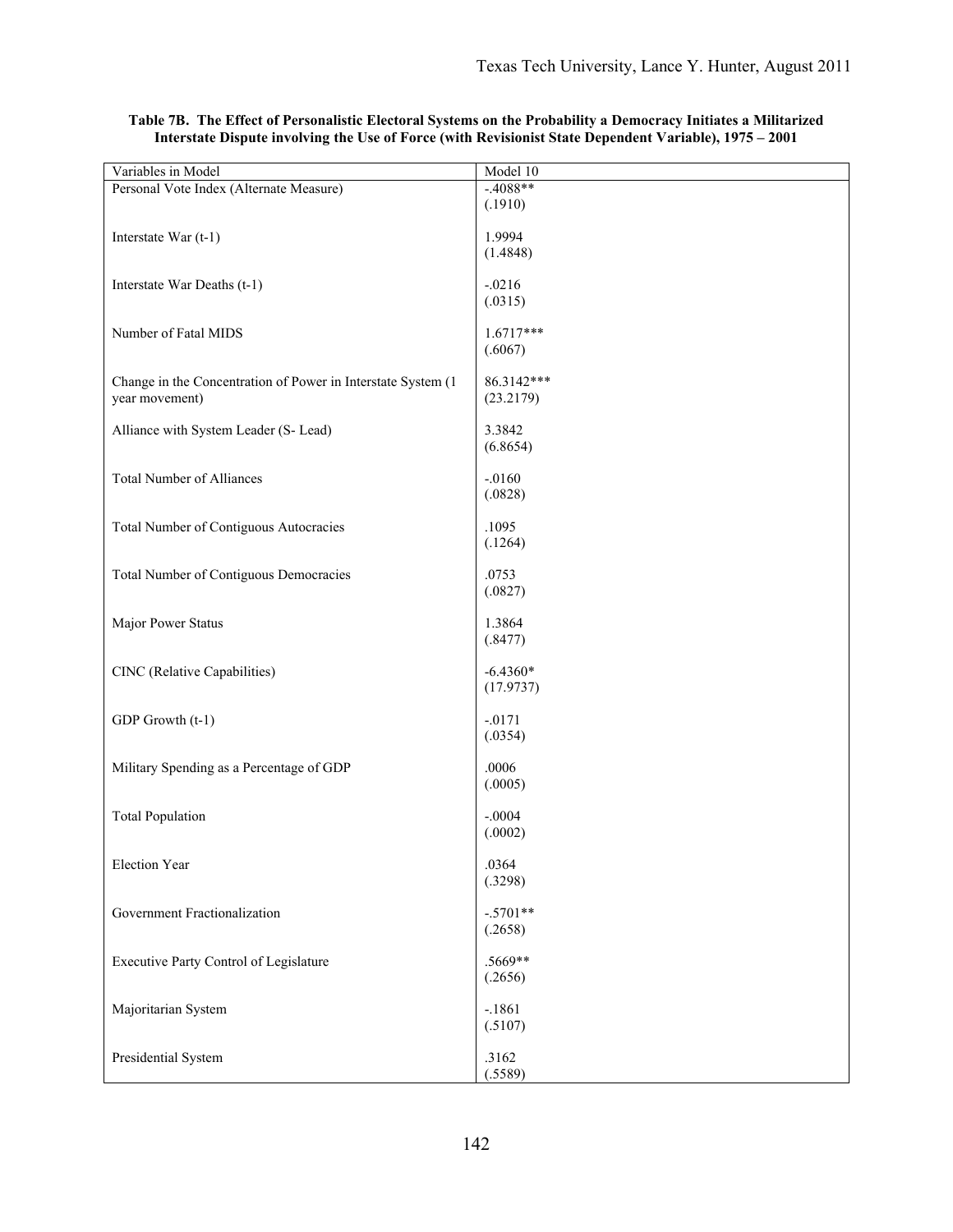| Variables in Model      | Model 10       |
|-------------------------|----------------|
| Latin America           | $-3.3745*$     |
|                         | (1.7665)       |
|                         |                |
| Postcommunist           | $-27.2428$     |
|                         | (166827.2)     |
| Africa                  | $-29.1236$     |
|                         | (324203.4)     |
|                         |                |
| Asia                    | $-1.2537$      |
|                         | (1.7802)       |
| <b>OECD</b>             | $-2.8335*$     |
|                         | (1.3737)       |
|                         |                |
| Revisionist State (t-1) | .7392*         |
|                         | (.3565)        |
|                         |                |
| Spline 1                | $1.4322***$    |
|                         | (.5045)        |
| Spline 2                | $-3.8611***$   |
|                         | 1.1552         |
|                         |                |
| Spline 3                | 16.0938***     |
|                         | (4.3368)       |
| Spline 4                | $-32.8615***$  |
|                         | (8.5184)       |
|                         |                |
| Constant                | $-2837.442***$ |
|                         | (999.684)      |
|                         |                |
| Groups                  | $48\,$         |
| Observations            | 582            |
|                         |                |
| Probability $X^2$       | $.0004***$     |
|                         |                |

**Table 7B. Continued. The Effect of Personalistic Electoral Systems on the Probability a Democracy Initiates a Militarized Interstate Dispute involving the Use of Force (with Revisionist State Dependent Variable), 1975 – 2001**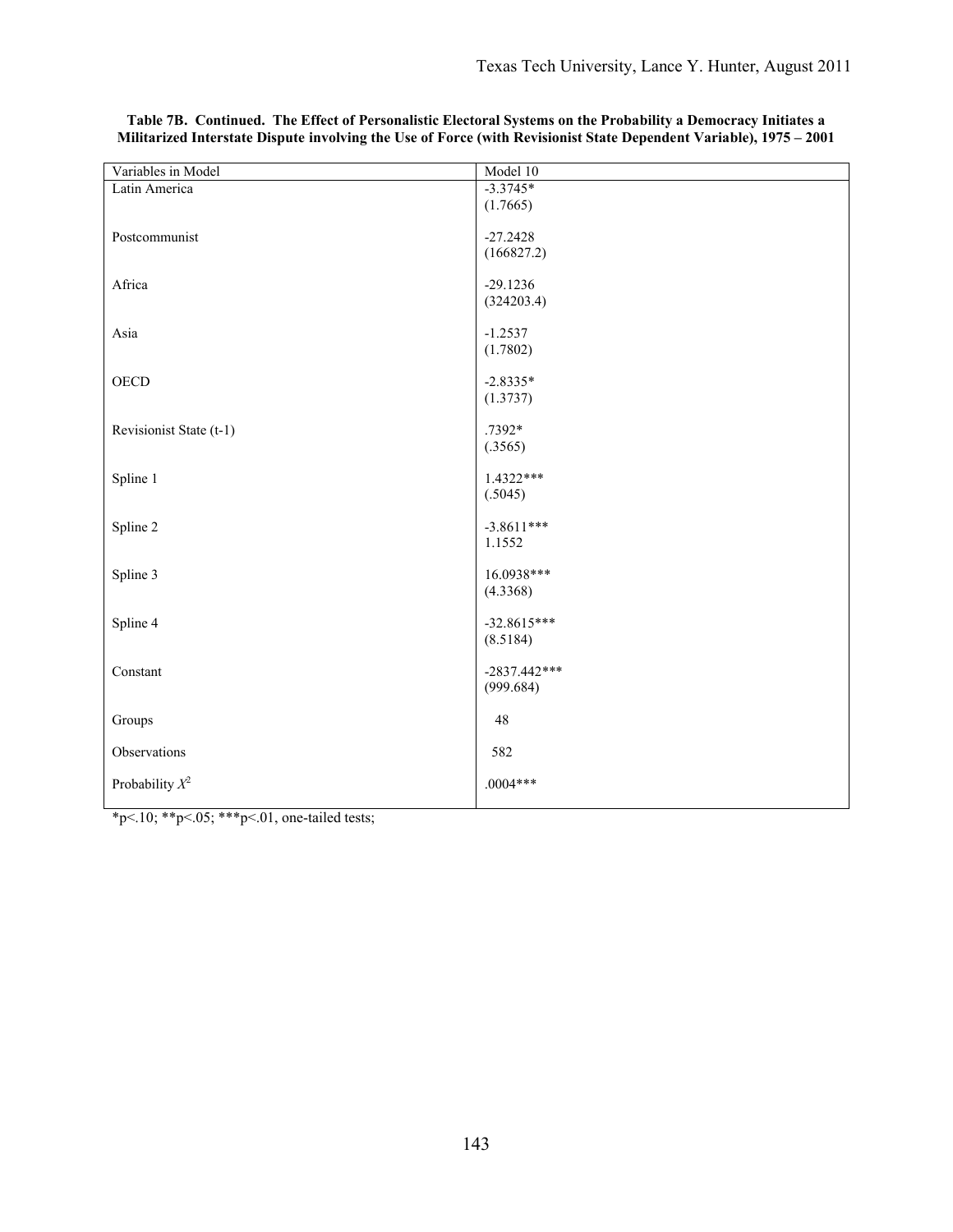| Variables in Model                                           | Model 11    |
|--------------------------------------------------------------|-------------|
| Personal Vote Index (Alternate Measure)                      | $-.4417**$  |
|                                                              | (.2104)     |
|                                                              |             |
| Interstate War (t-1)                                         | 1.9185      |
|                                                              | (1.6978)    |
|                                                              |             |
| Interstate War Deaths (t-1)                                  | .0875       |
|                                                              | (.1996)     |
|                                                              |             |
| Number of Fatal MIDS                                         | 3.5515***   |
|                                                              | (.7894)     |
|                                                              |             |
| Change in the Concentration of Power in Interstate System (1 | 39.3929*    |
| year movement)                                               | (21.3995)   |
|                                                              |             |
| Alliance with System Leader (S- Lead)                        | 10.4749     |
|                                                              | (6.9157)    |
|                                                              |             |
| <b>Total Number of Alliances</b>                             | $-.1354$    |
|                                                              | (.0890)     |
|                                                              | .2566*      |
| <b>Total Number of Contiguous Autocracies</b>                |             |
|                                                              | (.1339)     |
|                                                              | $-.0319$    |
| Total Number of Contiguous Democracies                       |             |
|                                                              | (.1258)     |
| Major Power Status                                           | 1.8214*     |
|                                                              | (.9639)     |
|                                                              |             |
| CINC (Relative Capabilities)                                 | 12.4574     |
|                                                              | (18.8217)   |
|                                                              |             |
| GDP Growth (t-1)                                             | .0120       |
|                                                              | (.0399)     |
|                                                              |             |
| Military Spending as a Percentage of GDP                     | .0000       |
|                                                              | (.0005)     |
|                                                              |             |
| <b>Total Population</b>                                      | $-.0004$    |
|                                                              | (.0002)     |
|                                                              |             |
| Election Year                                                | .1433       |
|                                                              | (.3310)     |
|                                                              |             |
| Government Fractionalization                                 | $-.8438***$ |
|                                                              | (.2694)     |
|                                                              |             |
| Executive Party Control of Legislature                       | $.8412***$  |
|                                                              | (.2693)     |
|                                                              |             |
| Majoritarian System                                          | $-.2568$    |
|                                                              | (.4744)     |
|                                                              |             |
| Presidential System                                          | .8176       |
|                                                              | (.5288)     |
|                                                              |             |

#### **Table 8B. The Effect of Personalistic Electoral Systems on the Probability a Democracy Initiates a Militarized Interstate Dispute involving the Use of Force (with Originator Dependent Variable), 1975 – 2001**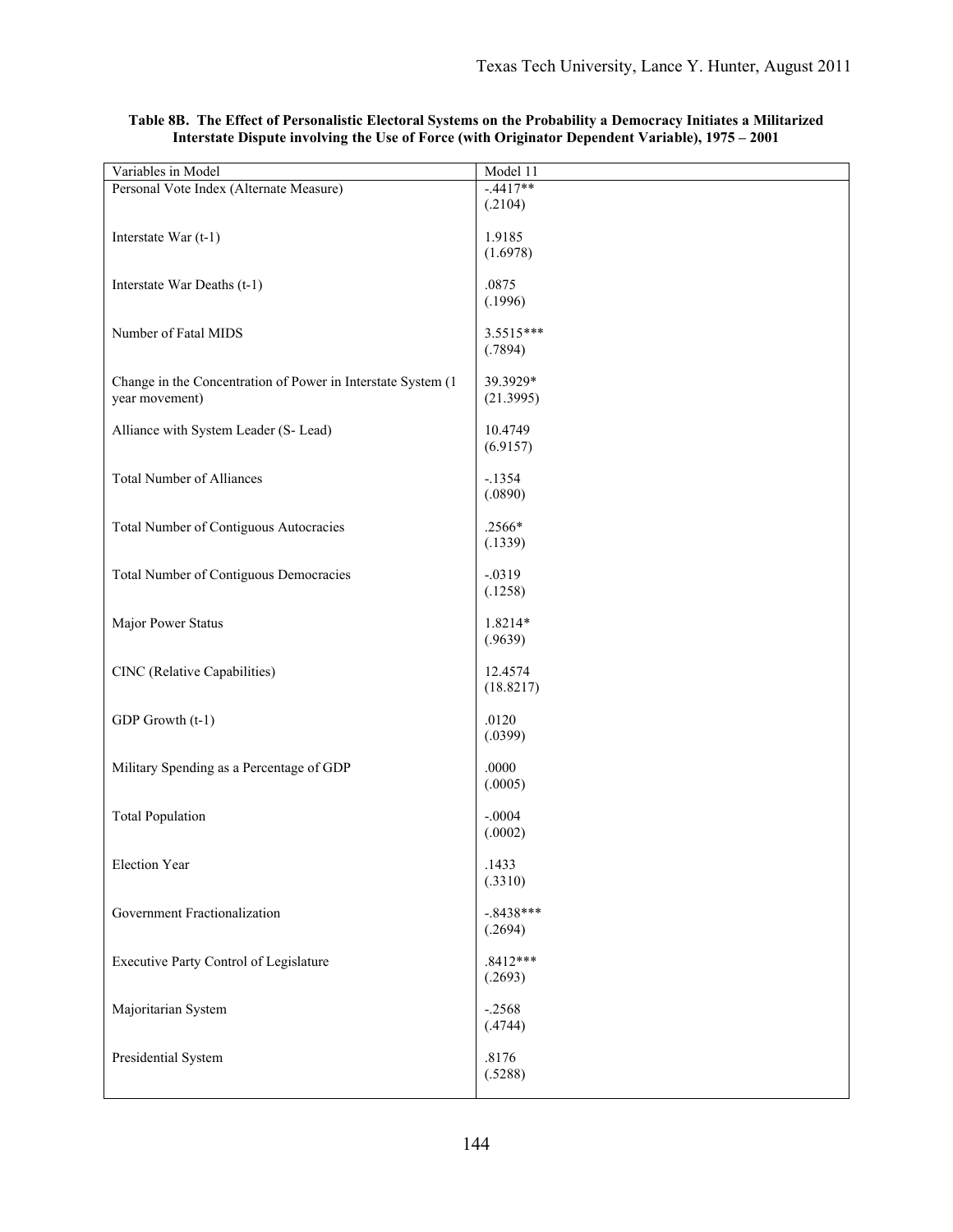| Variables in Model | Model 11                 |
|--------------------|--------------------------|
| Latin America      | $-2.7324*$               |
|                    | (1.6183)                 |
|                    |                          |
| Postcommunist      | $-27.1473$               |
|                    | (240157.5)               |
| Africa             | $-30.2382$               |
|                    | (495265.6)               |
|                    |                          |
| Asia               | $-1.1904$                |
|                    | (1.6632)                 |
|                    |                          |
| <b>OECD</b>        | $-3.1789***$<br>(1.1574) |
|                    |                          |
| Originator (t-1)   | .2388                    |
|                    | (.3772)                  |
|                    |                          |
| Spline 1           | .9256**                  |
|                    | (.3941)                  |
| Spline 2           | $-2.0816**$              |
|                    | (.9482)                  |
|                    |                          |
| Spline 3           | 7.4506**                 |
|                    | (3.6971)                 |
|                    |                          |
| Spline 4           | $-11.9975$<br>(7.7748)   |
|                    |                          |
| Constant           | $-1837.161**$            |
|                    | (780.8956)               |
|                    |                          |
| Groups             | $48\,$                   |
| Observations       | 582                      |
|                    |                          |
| Probability $X^2$  | $.0000***$               |
|                    |                          |

**Table 8B. Continued. The Effect of Personalistic Electoral Systems on the Probability a Democracy Initiates a Militarized Interstate Dispute involving the Use of Force (with Originator Dependent Variable), 1975 – 2001**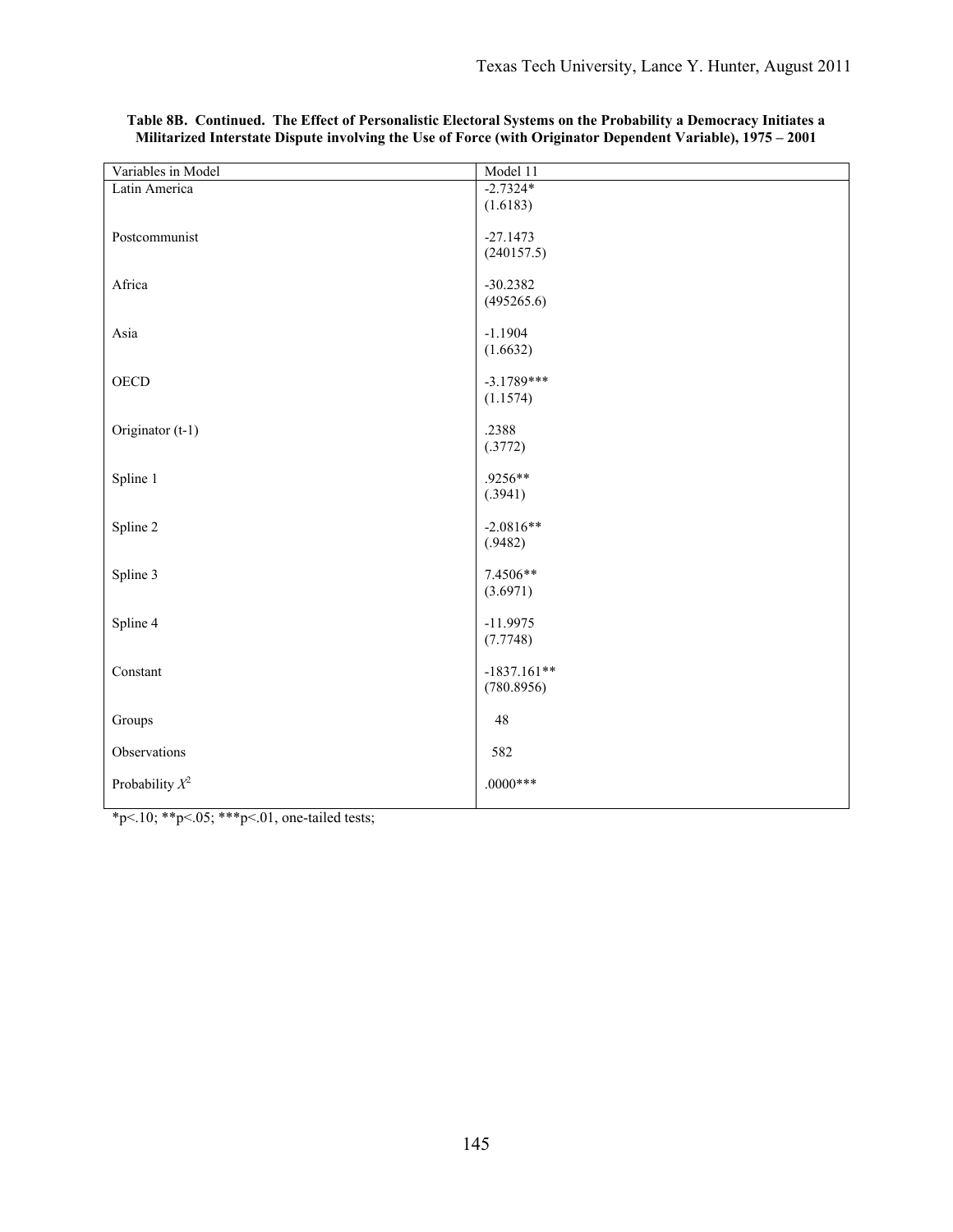| Variables in Model                                           | Model 12     |
|--------------------------------------------------------------|--------------|
| Personal Vote Index (Alternate Measure)                      | $-.3378*$    |
|                                                              | (.1806)      |
|                                                              |              |
| Interstate War (t-1)                                         | 21.80813     |
|                                                              | (11575.49)   |
|                                                              |              |
| Interstate War Deaths (t-1)                                  | .0041        |
|                                                              | (96.0556)    |
|                                                              |              |
| Number of Fatal MIDS                                         | .5657        |
|                                                              | (.6622)      |
|                                                              |              |
| Change in the Concentration of Power in Interstate System (1 | 59.2664***   |
| year movement)                                               | (19.8288)    |
|                                                              |              |
| Alliance with System Leader (S- Lead)                        | 6.8703       |
|                                                              | (5.3590)     |
|                                                              |              |
| <b>Total Number of Alliances</b>                             | .0265        |
|                                                              | (.0711)      |
|                                                              |              |
| Total Number of Contiguous Autocracies                       | .1862        |
|                                                              | (.1233)      |
|                                                              |              |
| Total Number of Contiguous Democracies                       | .0586        |
|                                                              | (.0728)      |
|                                                              |              |
| Major Power Status                                           | 1.7708**     |
|                                                              | (.7737)      |
|                                                              |              |
| CINC (Relative Capabilities)                                 | $-44.5025**$ |
|                                                              | (17.5975)    |
|                                                              |              |
| GDP Growth (t-1)                                             | .0254        |
|                                                              | (.0348)      |
|                                                              |              |
| Military Spending as a Percentage of GDP                     | $-.0002$     |
|                                                              | (.0005)      |
|                                                              |              |
| <b>Total Population</b>                                      | $-.0003$     |
|                                                              | (.0002)      |
|                                                              |              |
| Election Year                                                | $-.0752$     |
|                                                              | (.2833)      |
|                                                              |              |
| Government Fractionalization                                 | $-.6158**$   |
|                                                              | (.2546)      |
|                                                              | $.6137**$    |
| Executive Party Control of Legislature                       |              |
|                                                              | (.2544)      |
|                                                              | $-.3221$     |
| Majoritarian System                                          | (.4990)      |
|                                                              |              |
| Presidential System                                          | .3751        |
|                                                              | (.4864)      |
|                                                              |              |
|                                                              |              |

#### **Table 9B. The Effect of Personalistic Electoral Systems on the Probability a Democracy Initiates a Militarized Interstate Dispute (with Revisionist State Dependent Variable), 1975 – 2001**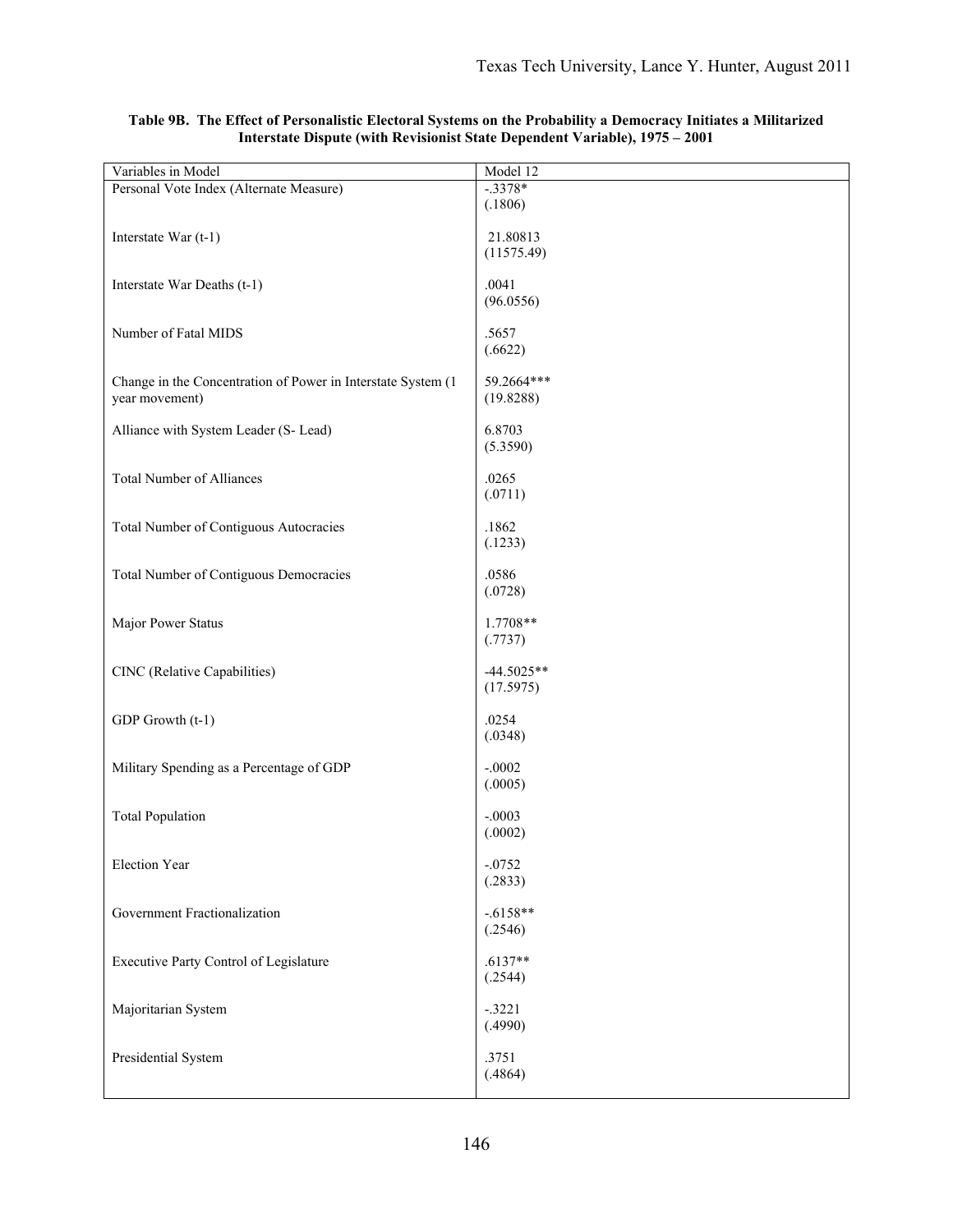| Variables in Model         | Model 12      |
|----------------------------|---------------|
| Latin America              | $-3.9099**$   |
|                            | (1.5645)      |
|                            |               |
| Postcommunist              | $-.5779$      |
|                            | (.7975)       |
| Africa                     | $-18.2945$    |
|                            | (3378.295)    |
|                            |               |
| Asia                       | 2.9383**      |
|                            | (1.3524)      |
| <b>OECD</b>                | $-1.3814$     |
|                            | (.9461)       |
|                            |               |
| Revisionist State (t-1)    | $-.0847$      |
|                            | (.3458)       |
|                            |               |
| Spline 1                   | $.6724**$     |
|                            | (.3100)       |
| Spline 2                   | $-2.0449***$  |
|                            | (.7727)       |
|                            |               |
| Spline 3                   | 9.4173***     |
|                            | (3.0761)      |
|                            | $-21.7872***$ |
| Spline 4                   | (6.5269)      |
|                            |               |
| Constant                   | $-1335.916**$ |
|                            | (614.2429)    |
|                            |               |
| Groups                     | $48\,$        |
| Observations               | 582           |
|                            |               |
| Probability $\mathbb{X}^2$ | $.0266**$     |
|                            |               |

|  |  | Table 9B. Continued. The Effect of Personalistic Electoral Systems on the Probability a Democracy Initiates a |  |  |
|--|--|---------------------------------------------------------------------------------------------------------------|--|--|
|  |  | Militarized Interstate Dispute (with Revisionist State Dependent Variable), 1975 – 2001                       |  |  |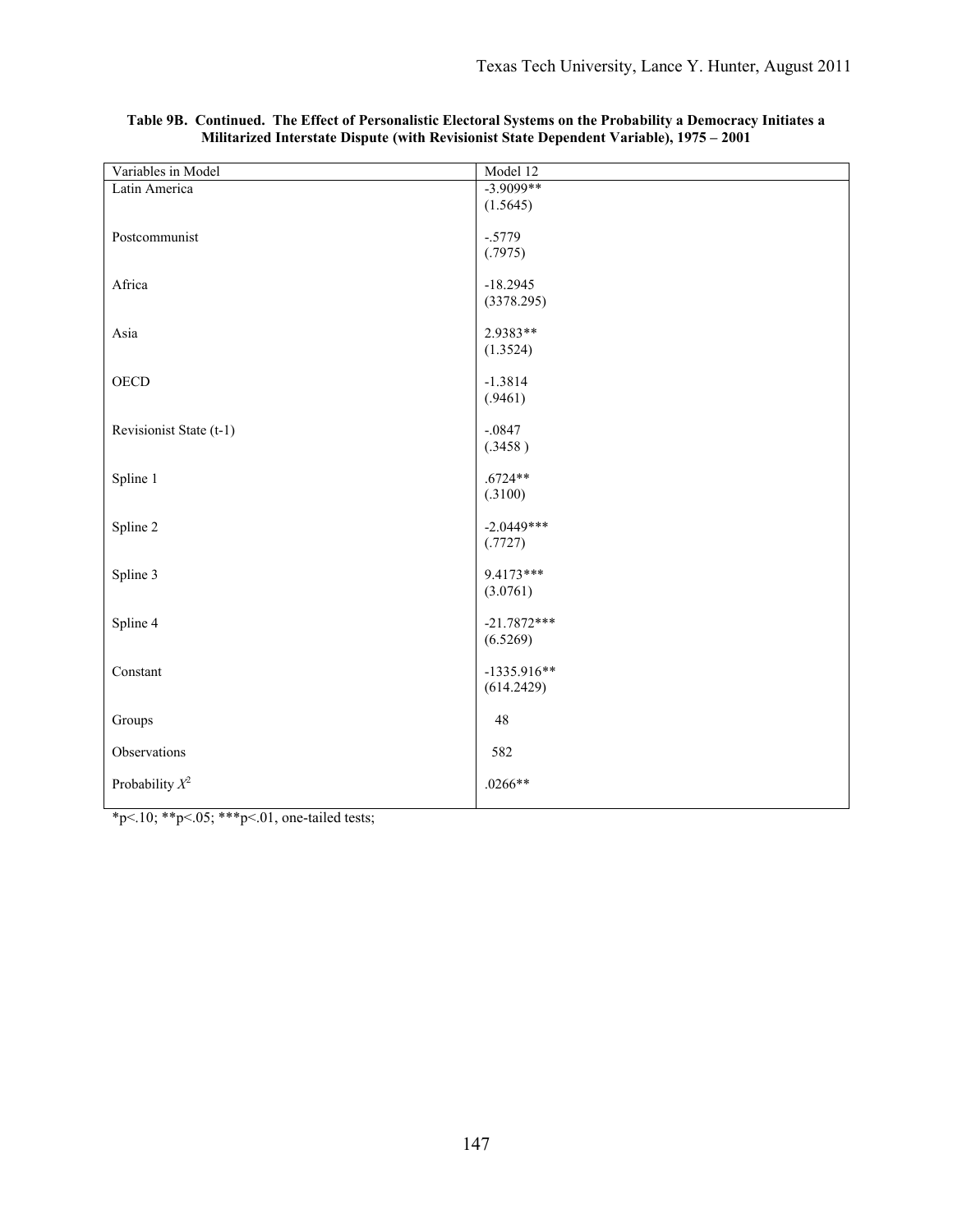| Variables in Model                                           | Model 13   |
|--------------------------------------------------------------|------------|
| District Magnitude                                           | $.0118*$   |
|                                                              | (.0069)    |
|                                                              |            |
| Interstate War (t-1)                                         | 1.4621     |
|                                                              | (1.4568)   |
|                                                              |            |
|                                                              | $-.0179$   |
| Interstate War Deaths (t-1)                                  |            |
|                                                              | (.0270)    |
|                                                              |            |
| Number of Fatal MIDS                                         | 1.5308***  |
|                                                              | (.5684)    |
|                                                              |            |
| Change in the Concentration of Power in Interstate System (1 | 86.6143*** |
| year movement)                                               | (22.5343)  |
|                                                              |            |
| Alliance with System Leader (S- Lead)                        | 9.4865     |
|                                                              | (6.6953)   |
|                                                              |            |
| <b>Total Number of Alliances</b>                             | $-.01870$  |
|                                                              | (.0837)    |
|                                                              |            |
| Total Number of Contiguous Autocracies                       | .3623***   |
|                                                              | (.1093)    |
|                                                              |            |
| Total Number of Contiguous Democracies                       | .0557      |
|                                                              | (.0928)    |
|                                                              |            |
| Major Power Status                                           | 1.6495*    |
|                                                              | (.9633)    |
|                                                              |            |
| CINC (Relative Capabilities)                                 | $-27.7589$ |
|                                                              | (18.8989)  |
|                                                              |            |
| GDP Growth (t-1)                                             | $-.04304$  |
|                                                              | (.0327)    |
|                                                              |            |
| Military Spending as a Percentage of GDP                     | .0003      |
|                                                              |            |
|                                                              | (.0005)    |
|                                                              |            |
| <b>Total Population</b>                                      | $-.0002$   |
|                                                              | (.0002)    |
|                                                              |            |
| Election Year                                                | .1520      |
|                                                              | (.3131)    |
|                                                              |            |
| Government Fractionalization                                 | $-.4761*$  |
|                                                              | (.2752)    |
|                                                              |            |
| Executive Party Control of Legislature                       | .4734*     |
|                                                              | (.2750)    |
|                                                              |            |
| Majoritarian System                                          | $-.0952$   |
|                                                              | (.5605)    |
|                                                              |            |
| Presidential System                                          | .0208      |
|                                                              | (.6457)    |
|                                                              |            |

#### **Table 10B. The Effect of District Magnitude on the Probability a Democracy Initiates a Militarized Interstate Dispute involving the Use of Force (with Revisionist State Dependent Variable), 1975 – 2001**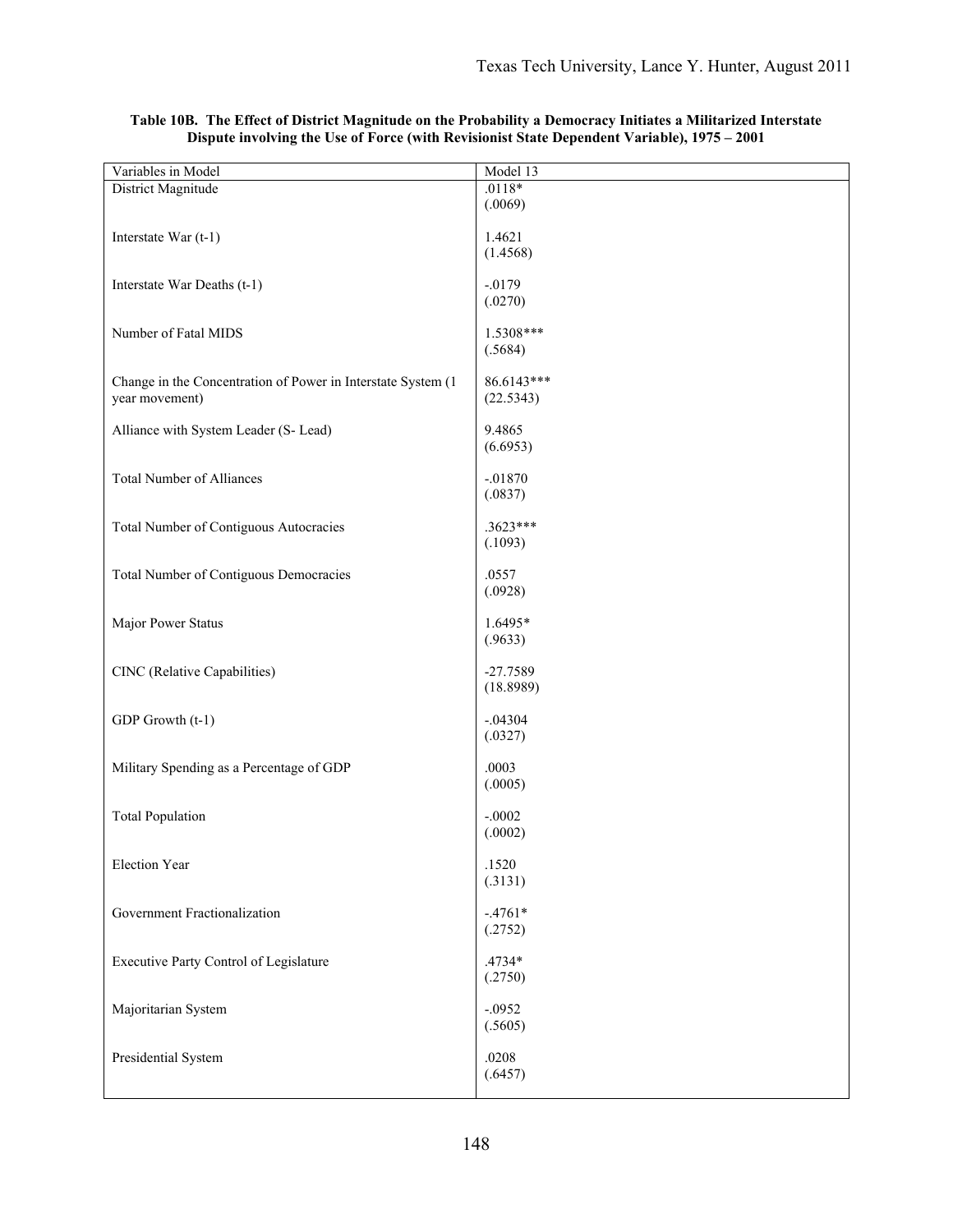| Variables in Model      | Model 13                     |
|-------------------------|------------------------------|
| Latin America           | $-3.0594*$                   |
|                         | (1.6272)                     |
| Postcommunist           | $-19.9565$                   |
|                         | (7896.923)                   |
|                         |                              |
| Africa                  | $-21.9173$                   |
|                         | (15380.33)                   |
| Asia                    | $-.1190$                     |
|                         | (1.9499)                     |
|                         |                              |
| <b>OECD</b>             | $-1.9772$                    |
|                         | (1.3335)                     |
| Revisionist State (t-1) | $.6306*$                     |
|                         | (.3753)                      |
|                         |                              |
| Spline 1                | $1.3333***$                  |
|                         | (.4850)                      |
| Spline 2                | $-3.5816***$                 |
|                         | (1.1168)                     |
|                         |                              |
| Spline 3                | 15.2460***                   |
|                         | (4.2068)                     |
| Spline 4                | $-31.8709***$                |
|                         | (8.2804)                     |
|                         |                              |
| Constant                | $-2647.628***$<br>(961.2746) |
|                         |                              |
| Groups                  | 50                           |
| Observations            | 633                          |
| Probability $X^2$       | $0.0001***$                  |
|                         |                              |
|                         |                              |

|  | Table 10B.  Continued.  The Effect of District Magnitude on the Probability a Democracy Initiates a Militarized |  |  |  |
|--|-----------------------------------------------------------------------------------------------------------------|--|--|--|
|  | Interstate Dispute involving the Use of Force (with Revisionist State Dependent Variable), 1975 – 2001          |  |  |  |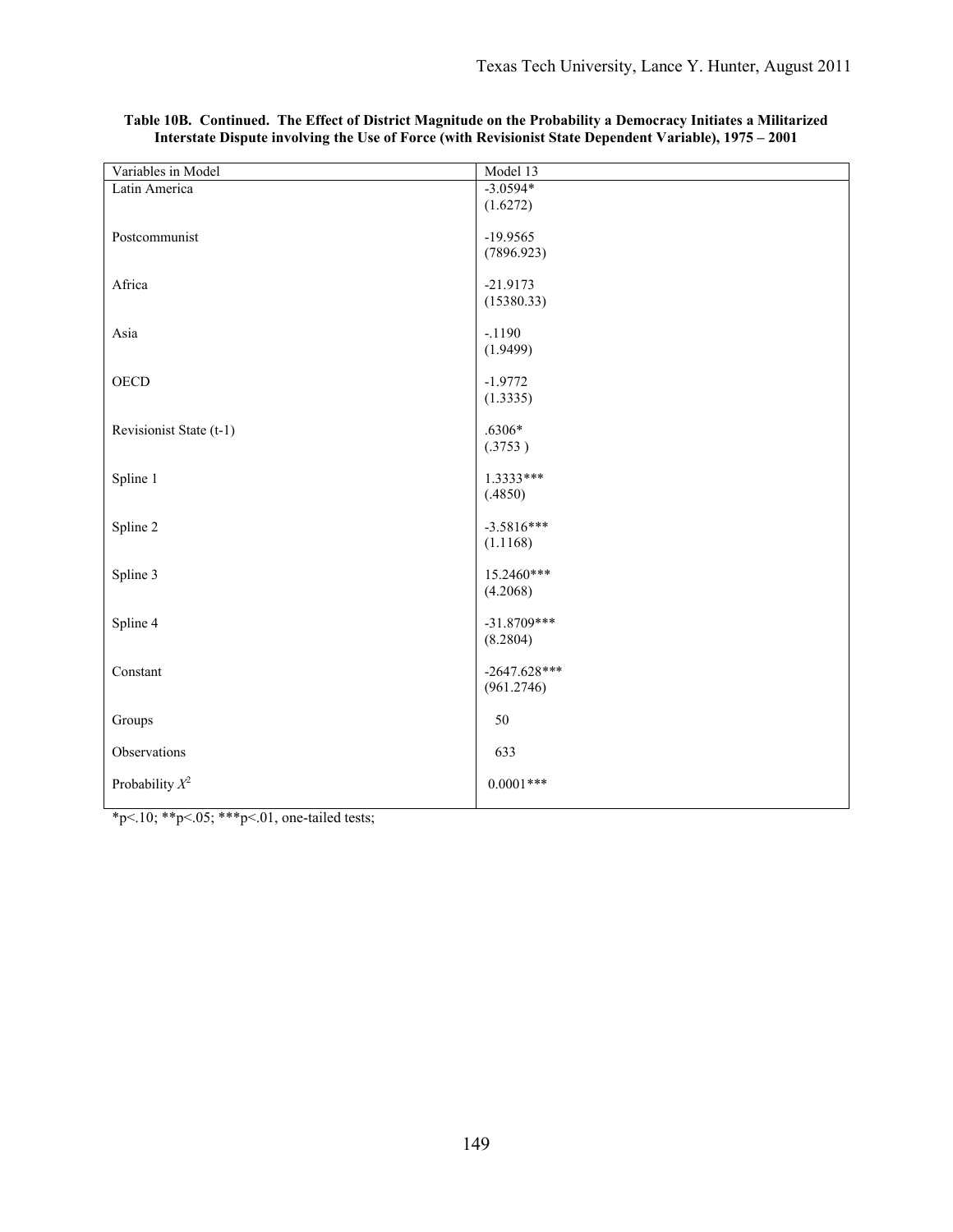| Variables in Model                                           | Model 14         |
|--------------------------------------------------------------|------------------|
| Log D.M. (x) Personal Vote                                   | $-.3063*$        |
|                                                              | (.1840)          |
| Personal Vote Index                                          | .1748            |
|                                                              | (.2777)          |
|                                                              |                  |
| Log District Magnitude                                       | .8809*           |
|                                                              | (.4876)          |
|                                                              |                  |
| Interstate War (t-1)                                         | 1.7298           |
|                                                              | (1.5055)         |
| Interstate War Deaths (t-1)                                  | $-.0210$         |
|                                                              | (.0303)          |
|                                                              |                  |
| Number of Fatal MIDS                                         | 1.6296***        |
|                                                              | (.6235)          |
| Change in the Concentration of Power in Interstate System (1 | 92.3759***       |
| year movement)                                               | (24.3736)        |
|                                                              |                  |
| Alliance with System Leader (S- Lead)                        | 9.2629           |
|                                                              | (8.3856)         |
|                                                              |                  |
| <b>Total Number of Alliances</b>                             | $-.0559$         |
|                                                              | (.0885)          |
| Total Number of Contiguous Autocracies                       | .1417            |
|                                                              | (.1376)          |
|                                                              |                  |
| Total Number of Contiguous Democracies                       | .0712            |
|                                                              | (.0973)          |
|                                                              |                  |
| Major Power Status                                           | .8041            |
|                                                              | (1.1801)         |
| CINC (Relative Capabilities)                                 | $-16.0604$       |
|                                                              | (21.5839)        |
|                                                              |                  |
| GDP Growth (t-1)                                             | $-.0140$         |
|                                                              | (.0397)          |
|                                                              |                  |
| Military Spending as a Percentage of GDP                     | .0007<br>(.0006) |
|                                                              |                  |
| <b>Total Population</b>                                      | $-.0003$         |
|                                                              | (.0003)          |
|                                                              |                  |
| Election Year                                                | .0949            |
|                                                              | (.3384)          |
| Government Fractionalization                                 | $-.6014$         |
|                                                              | (.8492)          |
|                                                              |                  |
|                                                              |                  |

#### **Table 11B. The Effect of District Magnitude and the Personal Vote Index on the Probability a Democracy Initiates a Militarized Interstate Dispute involving the Use of Force (with Revisionist State Dependent Variable), 1975 – 2001**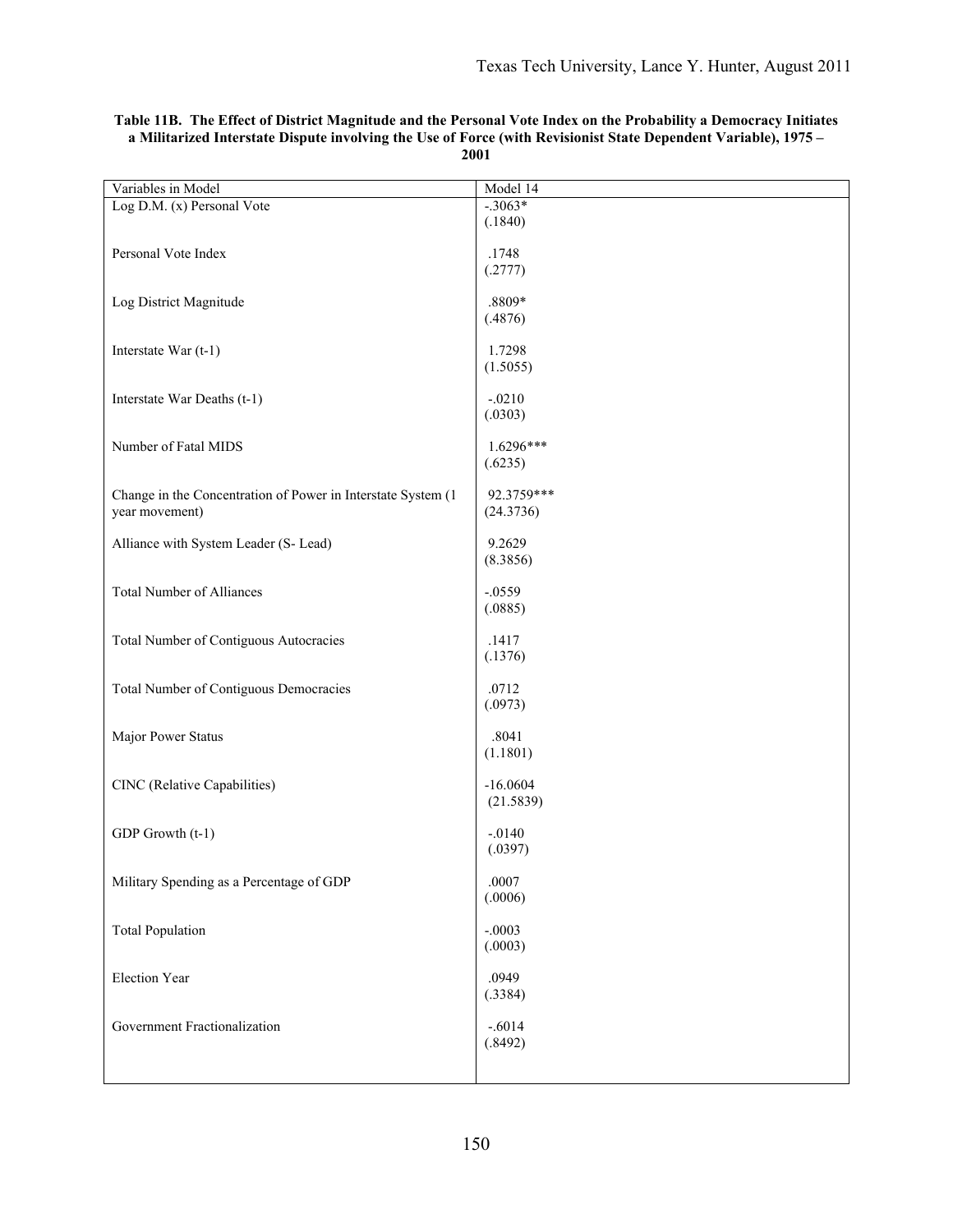| Variables in Model                            | Model 14                 |
|-----------------------------------------------|--------------------------|
| <b>Executive Party Control of Legislature</b> | .6029                    |
|                                               | (.4264)                  |
|                                               |                          |
| Majoritarian System                           | .2349<br>(.8345)         |
|                                               |                          |
| Presidential System                           | .6848                    |
|                                               | (.6498)                  |
|                                               |                          |
| Latin America                                 | $-4.2008*$               |
|                                               | (2.1581)                 |
|                                               |                          |
| Postcommunist                                 | $-26.7513$<br>(76276.29) |
|                                               |                          |
| Africa                                        | -29.5098                 |
|                                               | (202081.9)               |
|                                               |                          |
| Asia                                          | $-1.0962$                |
|                                               | (2.1460)                 |
|                                               | $-3.0920*$               |
| ${\rm OECD}$                                  | (1.6660)                 |
|                                               |                          |
| Revisionist State (t-1)                       | .5435                    |
|                                               | (.4183)                  |
|                                               |                          |
| Spline 1                                      | 1.4638**                 |
|                                               | (.5738)                  |
| Spline 2                                      | $-3.9621***$             |
|                                               | (1.3008)                 |
|                                               |                          |
| Spline 3                                      | 16.3665***               |
|                                               | (4.8181)                 |
|                                               |                          |
| Spline 4                                      | $-31.9798***$            |
|                                               | (9.1490)                 |
| Constant                                      | $-2904.59**$             |
|                                               | (1137.516)               |
| Groups                                        |                          |
|                                               | $47\,$                   |
|                                               |                          |
| Observations                                  | 543                      |
| Probability $X^2$                             | $.0058***$               |
|                                               |                          |

# **Table 11B. Continued. The Effect of District Magnitude and the Personal Vote Index on the Probability a Democracy Initiates a Militarized Interstate Dispute involving the Use of Force (with Revisionist State Dependent Variable), 1975 – 2001**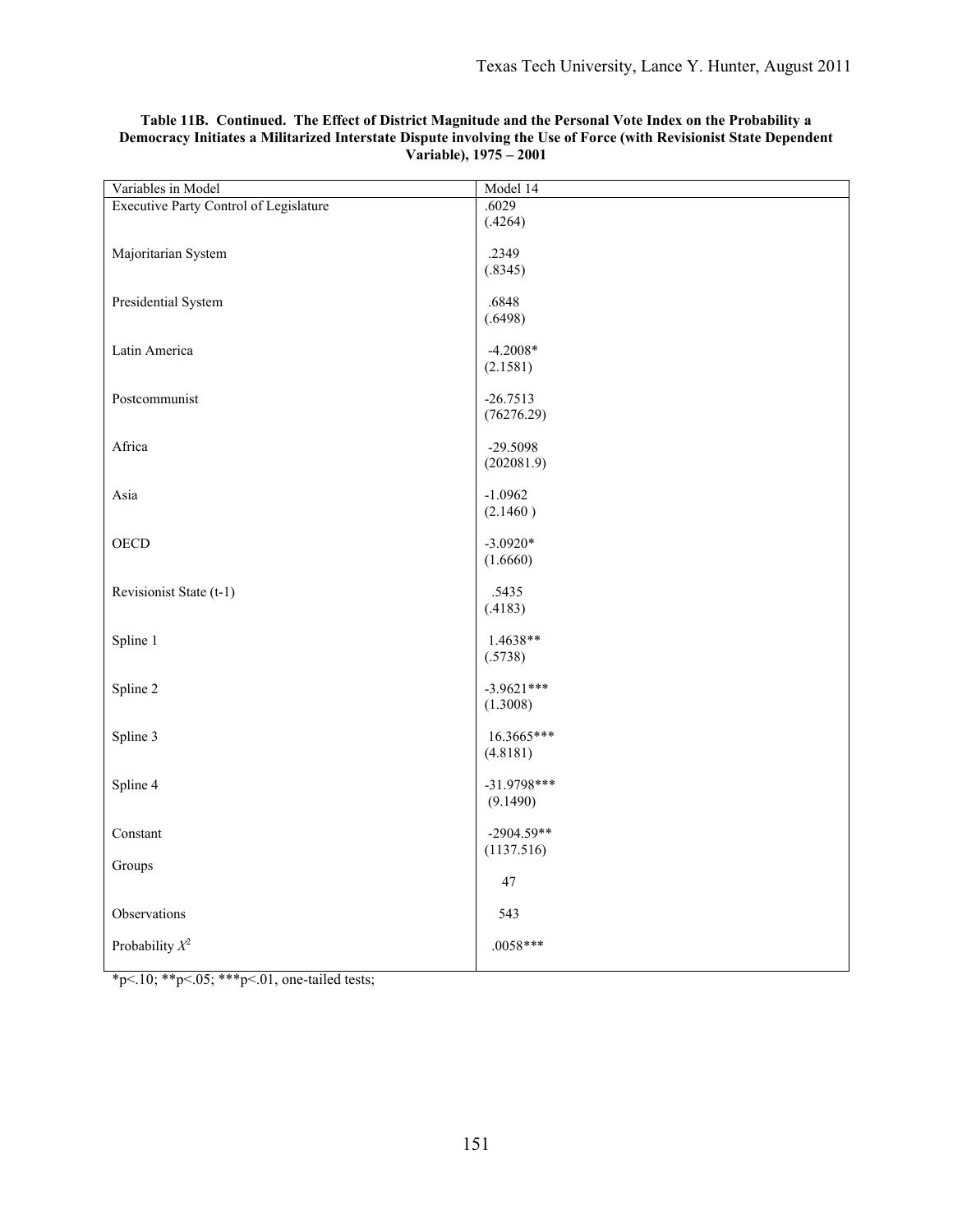| Variables in Model                                                             | Model 15                |
|--------------------------------------------------------------------------------|-------------------------|
| Personal Vote Index                                                            | $-.3082**$              |
|                                                                                | (.1510)                 |
| Interstate War (t-1)                                                           | 2.0755<br>(1.4786)      |
| Interstate War Deaths (t-1)                                                    | $-.0192$<br>(.0246)     |
| Number of Fatal MIDS                                                           | 1.7094***<br>(.6086)    |
| Change in the Concentration of Power in Interstate System (1<br>year movement) | 79.7535***<br>(23.1594) |
| Alliance with System Leader (S-Lead)                                           | 5.3570<br>(7.2053)      |
| <b>Total Number of Alliances</b>                                               | $-.0147$<br>(.0857)     |
| Total Number of Contiguous Autocracies                                         | .2393*<br>(.1297)       |
| <b>Total Number of Contiguous Democracies</b>                                  | .0544<br>(.0894)        |
| Major Power Status                                                             | 2.2179**<br>(.9436)     |
| CINC (Relative Capabilities)                                                   | $-12.7645$<br>(19.6708) |
| GDP Growth (t-1)                                                               | $-.0249$<br>(.0355)     |
| Military Spending as a Percentage of GDP                                       | .0004<br>(.0005)        |
| <b>Total Population</b>                                                        | $-.0004$<br>(.0002)     |
| Election Year                                                                  | $-.0738$<br>(.3283)     |
| <b>Executive Party Control of Legislature</b>                                  | $-.0027$<br>(.0020)     |
| Majoritarian System                                                            | $-.2400$<br>(.5702)     |
| Presidential System                                                            | .1247<br>(.6236)        |

#### **Table 12B. The Effect of Personalistic Electoral Systems on the Probability a Democracy Initiates a Militarized Interstate Dispute involving the Use of Force: Excluding Government Fractionalization (with Revisionist State Dependent Variable), 1975 – 2001**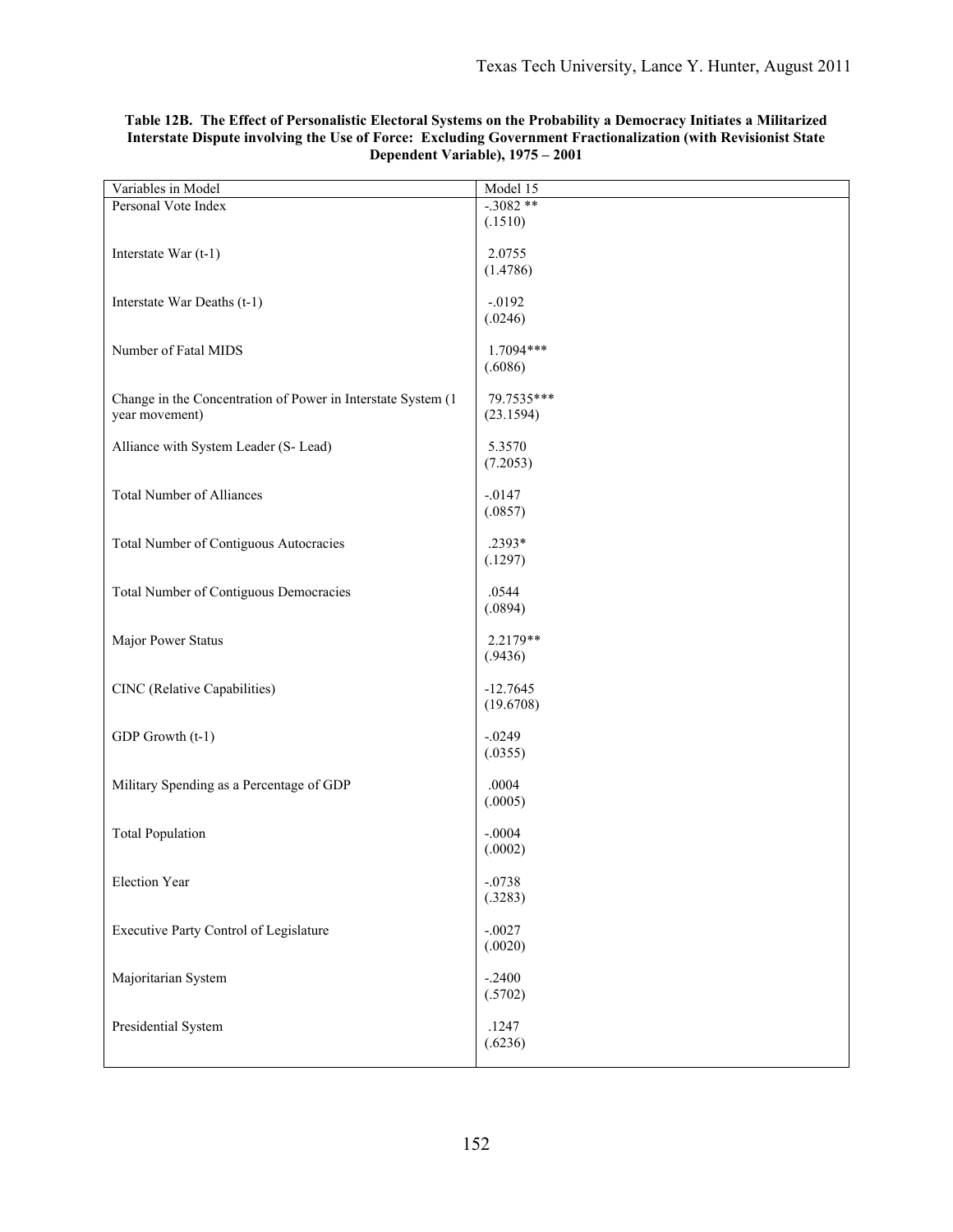| Variables in Model      | Model 15                 |
|-------------------------|--------------------------|
| Latin America           | $-3.2555*$               |
|                         | (1.8756)                 |
| Postcommunist           |                          |
|                         | $-21.3885$<br>(11361.42) |
|                         |                          |
| Africa                  | $-22.91747$              |
|                         | (22228.36)               |
|                         |                          |
| Asia                    | $-.6589$                 |
|                         | (1.9152)                 |
| <b>OECD</b>             | $-2.8008*$               |
|                         | (1.4957)                 |
|                         |                          |
| Revisionist State (t-1) | $.7016*$                 |
|                         | (.3870)                  |
|                         | 1.3538***                |
| Spline 1                | (.5021)                  |
|                         |                          |
| Spline 2                | $-3.6287***$             |
|                         | (1.1486)                 |
|                         |                          |
| Spline 3                | 15.23251***              |
|                         | (4.3122)                 |
| Spline 4                | $-31.8960$ ***           |
|                         | (8.5030)                 |
|                         |                          |
| Constant                | $-2683.695***$           |
|                         | (995.1256)               |
| Groups                  | 48                       |
|                         |                          |
| Observations            | 586                      |
|                         |                          |
| Probability $X^2$       | $.0031**$                |
|                         |                          |

## **Table 12B. Continued. The Effect of Personalistic Electoral Systems on the Probability a Democracy Initiates a Militarized Interstate Dispute involving the Use of Force: Excluding Government Fractionalization (with Revisionist State Dependent Variable), 1975 – 2001**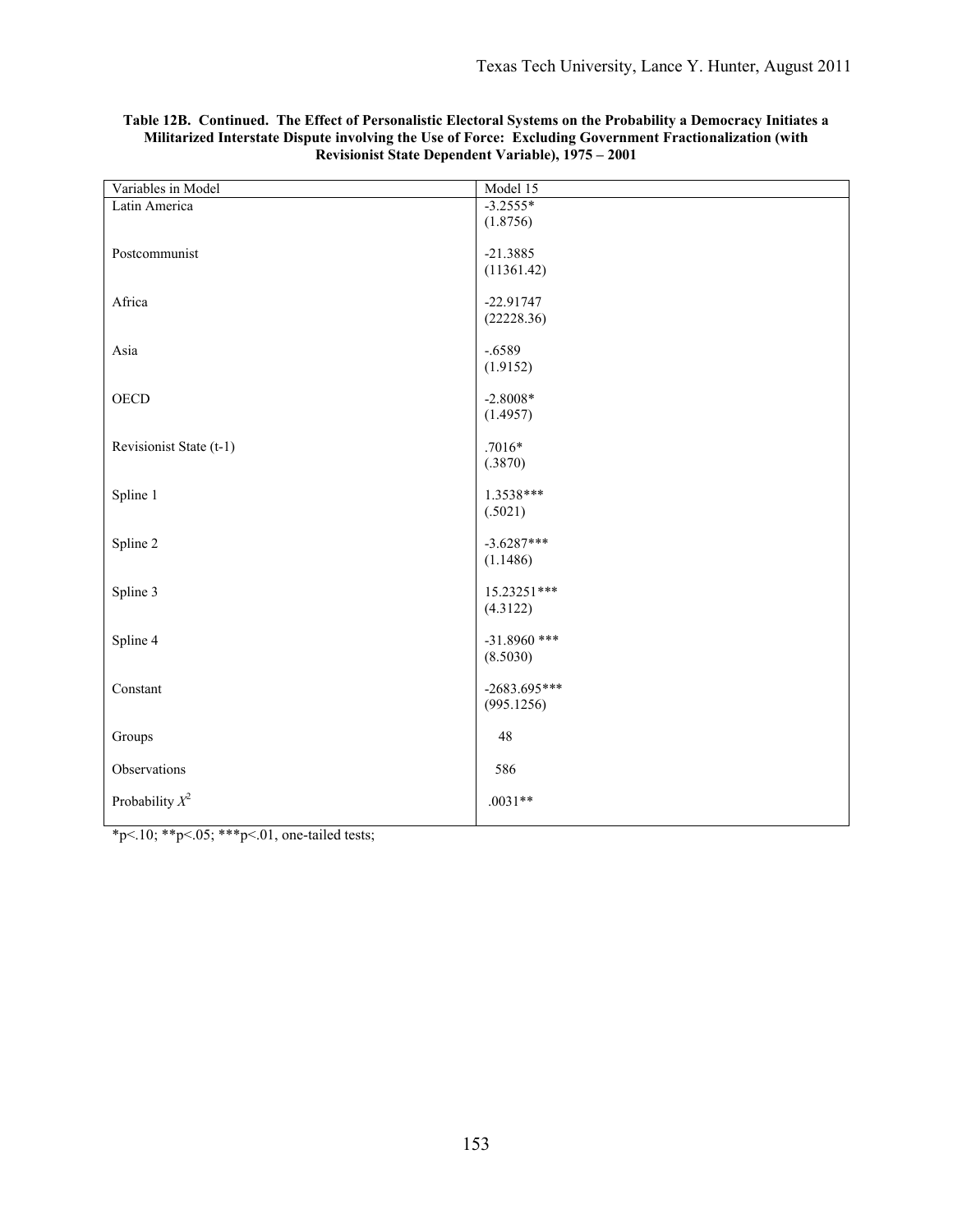| Variables in Model                                                             | Model 16             |
|--------------------------------------------------------------------------------|----------------------|
| Personal Vote Index                                                            | $-.3875**$           |
|                                                                                | (.1555)              |
| Interstate War (t-1)                                                           | 1.7905<br>(1.7149)   |
| Interstate War Deaths (t-1)                                                    | .1660<br>(.2040)     |
| Number of Fatal MIDS                                                           | 3.4378***<br>(.8161) |
| Change in the Concentration of Power in Interstate System (1<br>year movement) | 29.6414<br>(21.2463) |
| Alliance with System Leader (S-Lead)                                           | 10.2700<br>(7.2562)  |
| <b>Total Number of Alliances</b>                                               | $-.1012$<br>(.0930)  |
| Total Number of Contiguous Autocracies                                         | .4033***<br>(.1379)  |
| Total Number of Contiguous Democracies                                         | $-.0465$<br>(.1282)  |
| Major Power Status                                                             | 2.5642**<br>(1.0538) |
| CINC (Relative Capabilities)                                                   | 5.4169<br>(20.76463) |
| GDP Growth (t-1)                                                               | .0105<br>(.0421)     |
| Military Spending as a Percentage of GDP                                       | $-.0001$<br>(.0005)  |
| <b>Total Population</b>                                                        | $-.0003$<br>(.0002)  |
| Election Year                                                                  | .0264<br>(.3284)     |
| Executive Party Control of Legislature                                         | $-.0019$<br>(.0018)  |
| Majoritarian System                                                            | $-.3871$<br>(.5672)  |
| Presidential System                                                            | .7216<br>(.6203)     |

## **Table 13B. The Effect of Personalistic Electoral Systems on the Probability a Democracy Initiates a Militarized Interstate Dispute involving the Use of Force: Excluding Government Fractionalization (with Originator Dependent Variable), 1975 – 2001**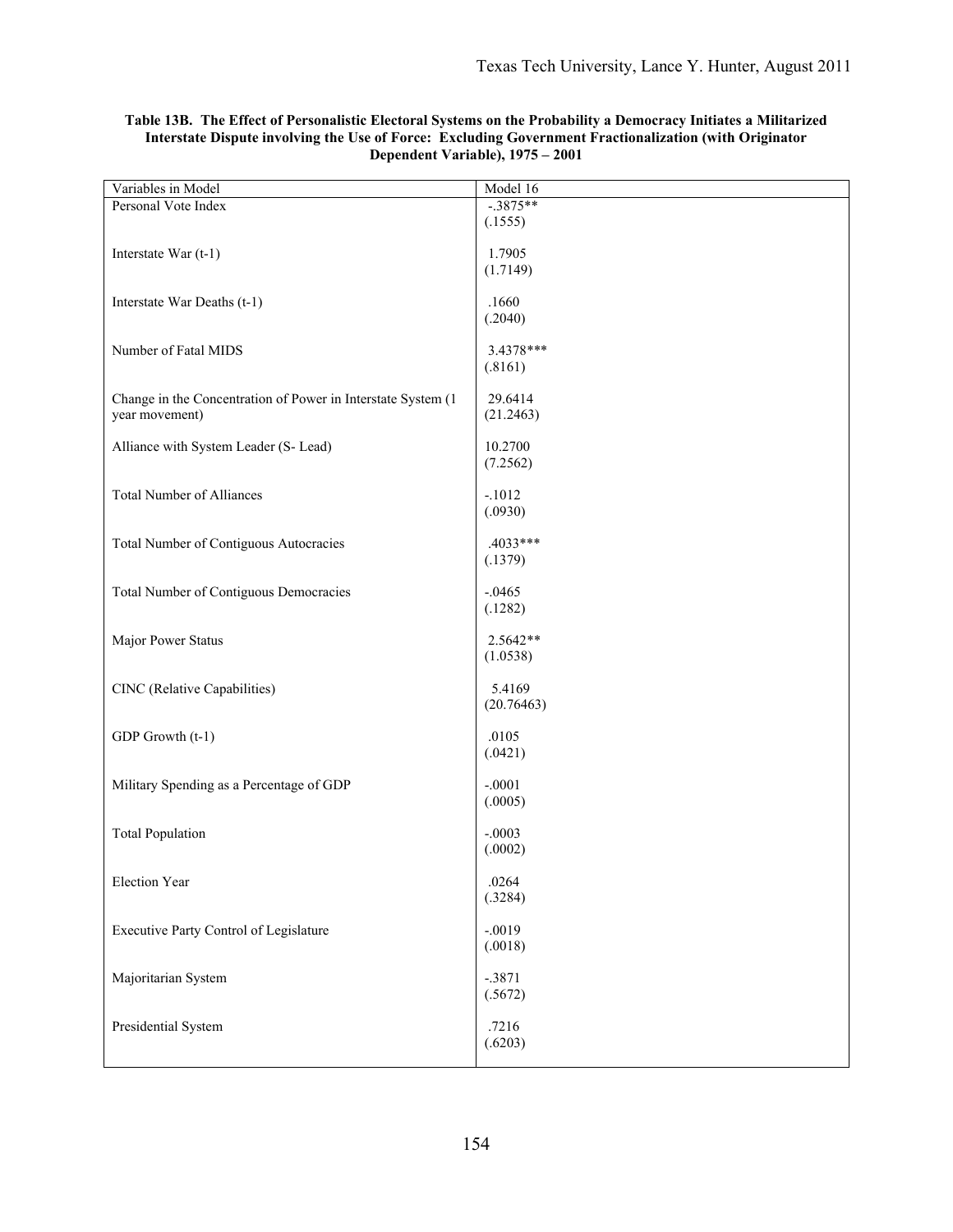| Variables in Model  | Model 16      |
|---------------------|---------------|
| Presidential System | .7216         |
|                     | (.6203)       |
|                     |               |
| Latin America       | $-2.4504$     |
|                     | (1.7178)      |
| Postcommunist       | $-19.6819$    |
|                     | (7429.352)    |
|                     |               |
| Africa              | $-21.9567$    |
|                     | (15064.03)    |
|                     |               |
| Asia                | $-.2473$      |
|                     | (1.8449)      |
|                     |               |
| <b>OECD</b>         | $-2.7774**$   |
|                     | (1.2847)      |
|                     |               |
| Originator (t-1)    | .2974         |
|                     | (.3915)       |
| Spline 1            | $.8137**$     |
|                     | (.3946)       |
|                     |               |
| Spline 2            | $-1.7671*$    |
|                     | (.9465)       |
|                     |               |
| Spline 3            | $6.2281*$     |
|                     | (3.6792)      |
|                     |               |
| Spline 4            | $-10.2633$    |
|                     | (7.7362)      |
| Constant            | $-1616.581**$ |
|                     | (781.9499)    |
|                     |               |
| Groups              | 48            |
|                     |               |
| Observations        | 586           |
|                     |               |
| Probability $X^2$   | $.0002**$     |
|                     |               |

## **Table 13B. Continued. The Effect of Personalistic Electoral Systems on the Probability a Democracy Initiates a Militarized Interstate Dispute involving the Use of Force: Excluding Government Fractionalization (with Originator Dependent Variable), 1975 – 2001**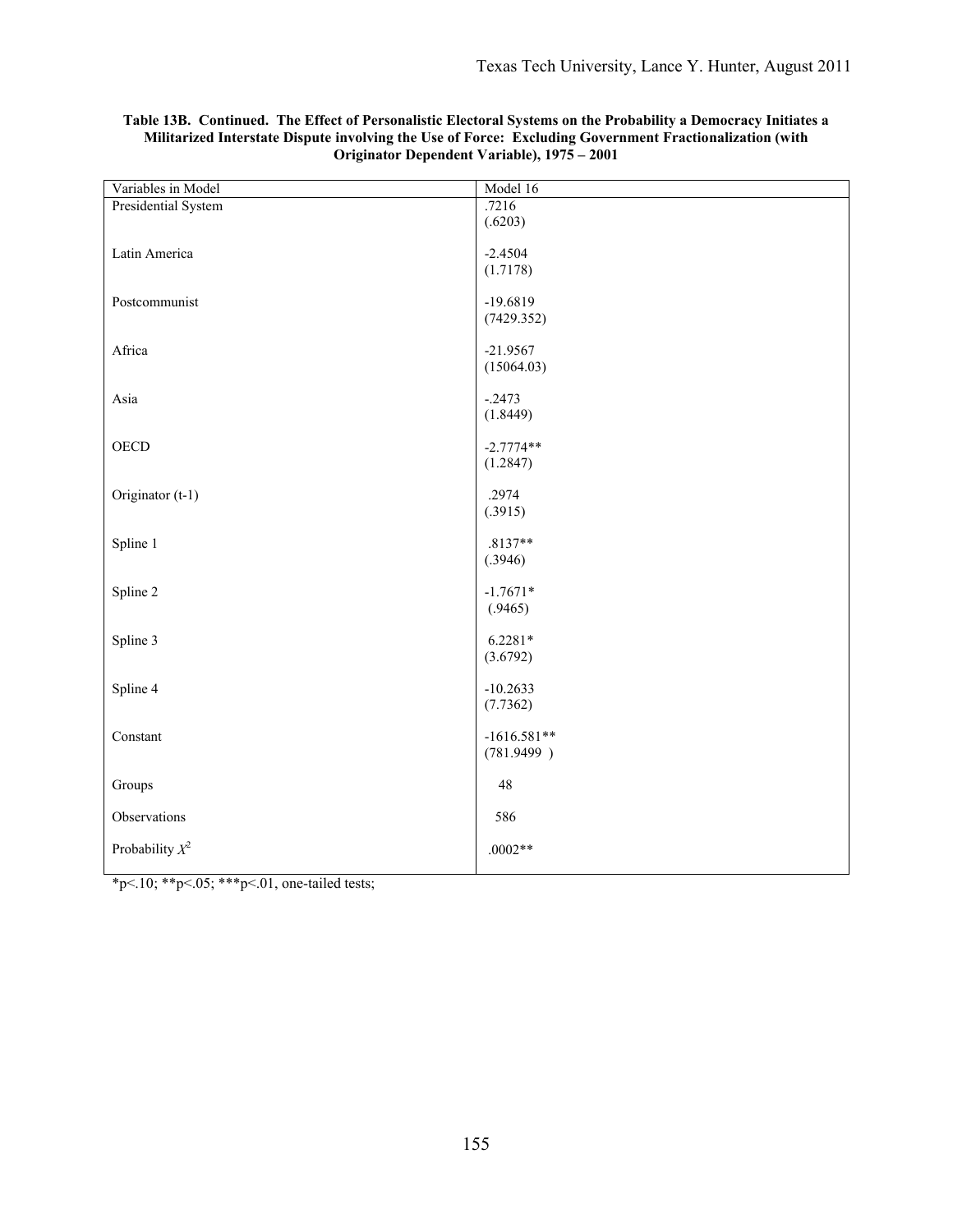| Variables in Model                      | Model 17               | Model 18             |
|-----------------------------------------|------------------------|----------------------|
| Vote                                    | $-0.8793**$            |                      |
| Ballot                                  | (.3843)                | $-.6357*$            |
|                                         |                        | (.3470)              |
|                                         |                        |                      |
| Interstate War $(t-1)$                  | 1.9469                 | 1.8416               |
|                                         | (1.4534)               | (1.4384)             |
| Interstate War Deaths (t-1)             | -.0187                 | $-0177$              |
|                                         | (.0257)                | (.0241)              |
|                                         |                        |                      |
| Number of Fatal MIDS                    | $1.6457***$<br>(.6014) | 1.6912***<br>(.6005) |
|                                         |                        |                      |
| Change in the Concentration of Power in | 79.8814***             | 80.1355***           |
| Interstate System (1 year movement)     | (22.8257)              | (22.7862)            |
| Alliance with System Leader (S- Lead)   | 8.3966                 | 7.5327               |
|                                         | (6.9219)               | (7.0195)             |
|                                         |                        |                      |
| <b>Total Number of Alliances</b>        | $-0120$                | $-0.0187$            |
|                                         | (.0837)                | (.0844)              |
| <b>Total Number of Contiguous</b>       | $.2107*$               | $.2350*$             |
| Autocracies                             | (.1224)                | (.1230)              |
| <b>Total Number of Contiguous</b>       | .0841                  | .0748                |
| Democracies                             | (.0824)                | (.0835)              |
|                                         |                        |                      |
| Major Power Status                      | 1.5888*                | 1.9160***            |
|                                         | (.8325)                | (.8571)              |
| CINC (Relative Capabilities)            | $-24.4168$             | $-19.84507$          |
|                                         | (18.2011)              | (19.1042)            |
|                                         |                        |                      |
| GDP Growth (t-1)                        | $-.0181$<br>(.0348)    | $-0.0224$<br>(.0355) |
|                                         |                        |                      |
| Military Spending as a Percentage of    | .0005                  | .0003                |
| <b>GDP</b>                              | (.0005)                | (.0005)              |
| <b>Total Population</b>                 | $-.0004$               | $-.0003$             |
|                                         | (.0002)                | (.0002)              |
|                                         |                        |                      |
| <b>Election Year</b>                    | $-.0662$<br>(.3253)    | $-.0469$<br>(.3245)  |
|                                         |                        |                      |
| Executive Party Control of Legislature  | $-.0028$               | $-.0030$             |
|                                         | (.0020)                | (.0020)              |
| Majoritarian System                     | .0410                  | .1912                |
|                                         | (.5110)                | (.5027)              |
|                                         |                        |                      |

**Table 14B. The Effect of the Preferential Vote and Ballot Control on the Probability a Democracy Initiates a Militarized Interstate Dispute involving the Use of Force: Excluding Government Fractionalization (with Revisionist State Dependent Variable), 1975 – 2001**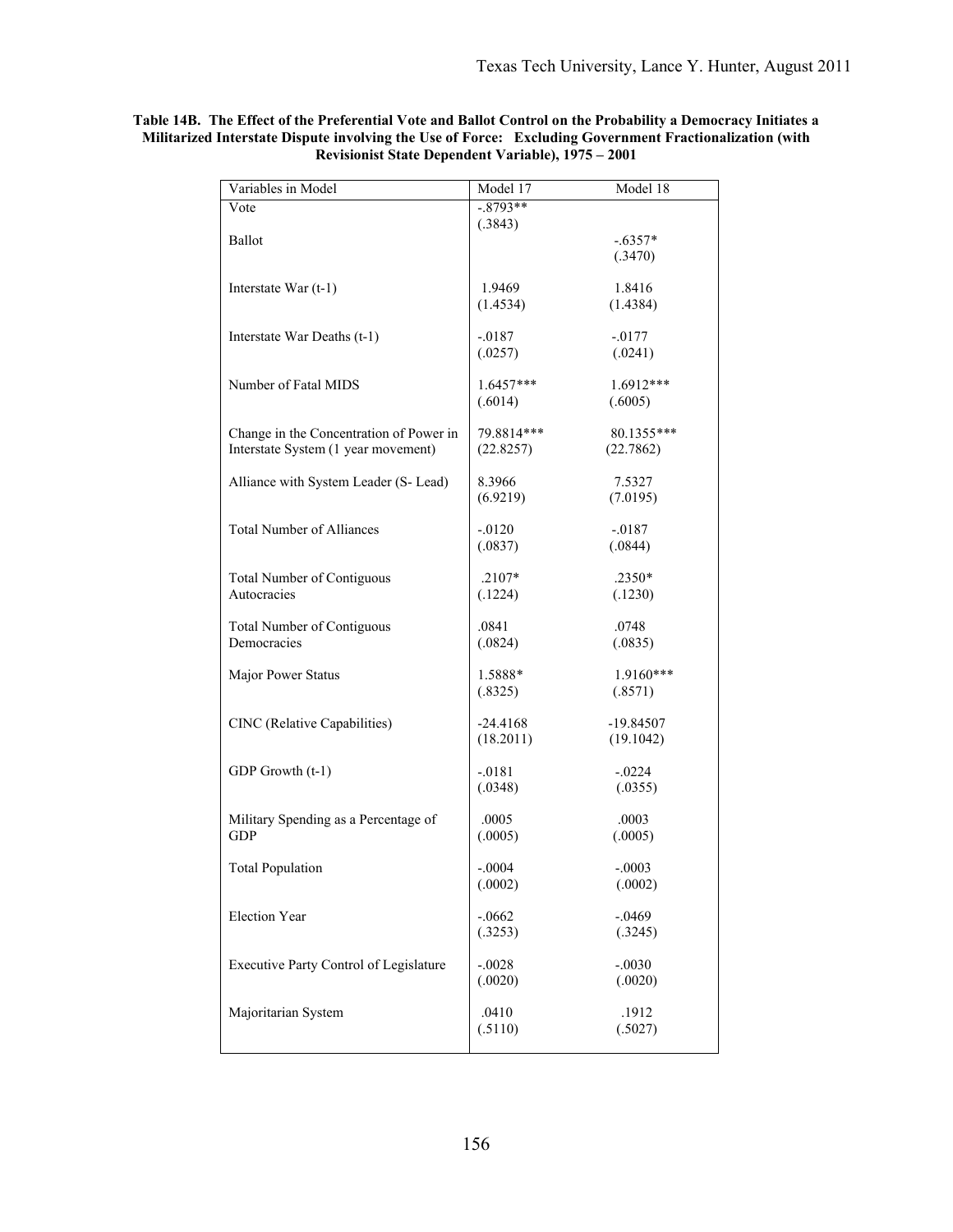| Variables in Model      | Model 17                     | Model 18                     |
|-------------------------|------------------------------|------------------------------|
| Presidential System     | $-.0634$                     | .0597                        |
|                         | (.5648)                      | (.5974)                      |
| Latin America           | $-3.3157*$                   | $-3.7963**$                  |
|                         | (1.8169)                     | (1.8566)                     |
|                         |                              |                              |
| Postcommunist           | $-17.7688$                   | $-19.4639$                   |
|                         | (2669.463)                   | (4849.799)                   |
|                         |                              |                              |
| Africa                  | $-18.9318$                   | $-21.0187$                   |
|                         | (5181.066)                   | (9350.303)                   |
| Asia                    | .3324                        | $-.6321$                     |
|                         | (1.8297)                     | (1.9234)                     |
|                         |                              |                              |
| <b>OECD</b>             | $-2.3299*$                   | $-3.0934**$                  |
|                         | (1.3961)                     | (1.4777)                     |
|                         | .7532*                       | .7908**                      |
| Revisionist State (t-1) | (.3879)                      | (.3899)                      |
|                         |                              |                              |
| Spline 1                | 1.3750***                    | 1.3379***                    |
|                         | (.5019)                      | (.4963)                      |
|                         |                              |                              |
| Spline 2                | $-3.7116***$                 | $-3.5782***$                 |
|                         | (1.1470)                     | (1.1335)                     |
| Spline 3                | 15.5422***                   | 15.0421 ***                  |
|                         | (4.3037)                     | (4.2542)                     |
|                         |                              |                              |
| Spline 4                | $-32.2553***$                | $-31.5014***$                |
|                         | (8.4739)                     | (8.3969)                     |
|                         |                              |                              |
| Constant                | $-2727.744***$<br>(994.6532) | $-2653.344***$<br>(983.5768) |
|                         |                              |                              |
| Groups                  | 49                           | 49                           |
|                         |                              |                              |
| Observations            | 593                          | 593                          |
|                         |                              |                              |
| Probability $X^2$       | $.0013***$                   | $.0019***$                   |
|                         |                              |                              |

**Table 14B. Continued. The Effect of the Preferential Vote and Ballot Control on the Probability a Democracy Initiates a Militarized Interstate Dispute involving the Use of Force: Excluding Government Fractionalization (with Revisionist State Dependent Variable), 1975 – 2001**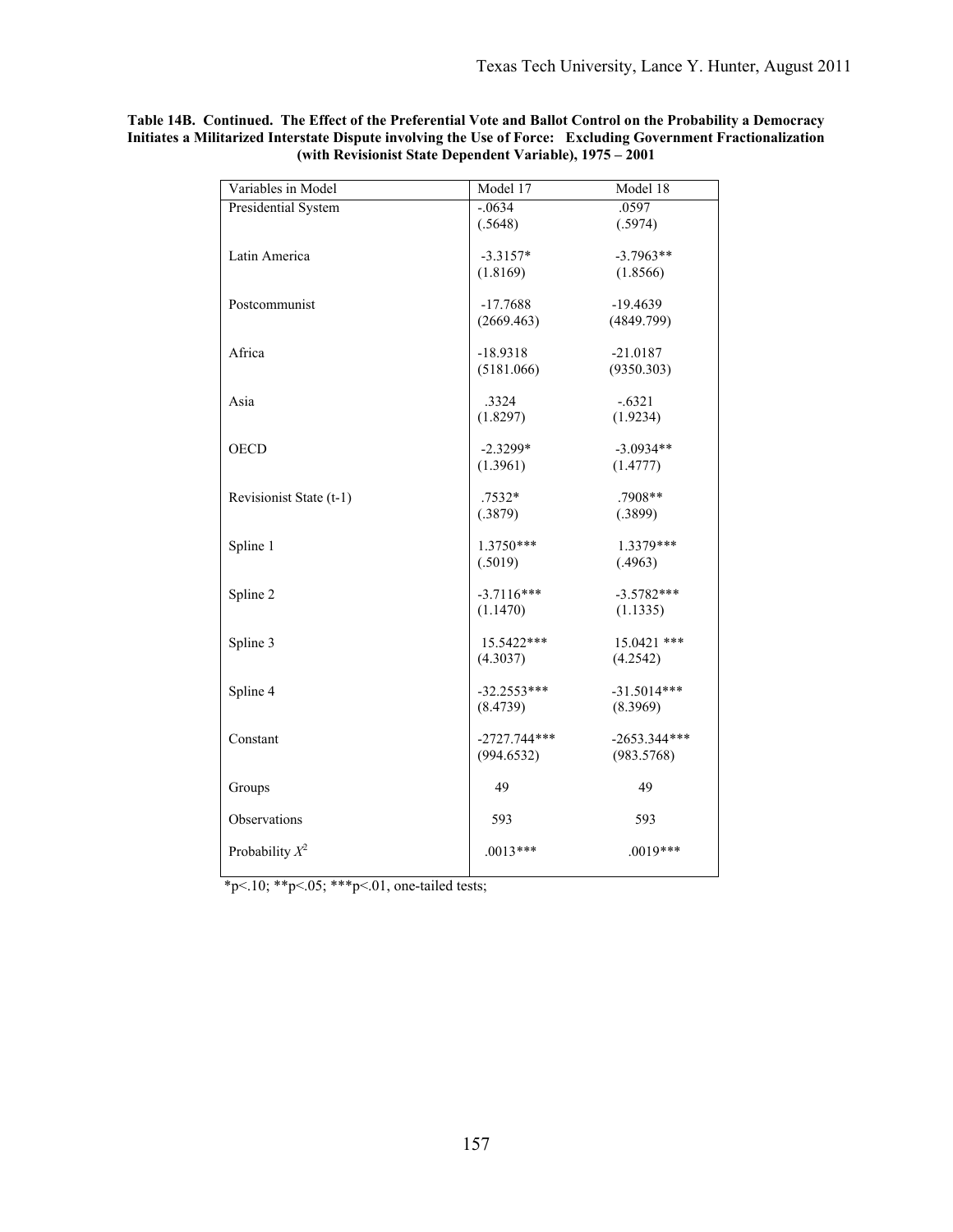| Variables in Model                                 | Model 19            | Model 20            |
|----------------------------------------------------|---------------------|---------------------|
| Vote                                               | $-1.0258**$         |                     |
|                                                    | (.3789)             |                     |
| <b>Ballot</b>                                      |                     | $-.6541*$           |
|                                                    |                     | (.3813)             |
| Interstate War $(t-1)$                             | 1.6663              | 1.4927              |
|                                                    | (1.6909)            | (1.6898)            |
|                                                    |                     |                     |
| Interstate War Deaths (t-1)                        | .1472               | .1643               |
|                                                    | (.2037)             | (.2073)             |
|                                                    |                     |                     |
| Number of Fatal MIDS                               | 3.3565***           | 3.4093***           |
|                                                    | (.7952)             | (.8003)             |
| Change in the Concentration of Power in            | 30.0344             | 31.2752             |
| Interstate System (1 year movement)                | (21.0132)           | (21.0327)           |
|                                                    |                     |                     |
| Alliance with System Leader (S- Lead)              | 14.5836**           | 13.7860*            |
|                                                    | (6.9351)            | (7.1598)            |
|                                                    |                     |                     |
| <b>Total Number of Alliances</b>                   | $-.0967$            | $-.1051$            |
|                                                    | (.0913)             | (.0929)             |
| <b>Total Number of Contiguous</b>                  | .3868***            | .3939**             |
| Autocracies                                        | (.1332)             | (.1371)             |
|                                                    |                     |                     |
| <b>Total Number of Contiguous</b>                  | .0099               | $-.0043$            |
| Democracies                                        | (.1176)             | (.1201)             |
|                                                    |                     |                     |
| Major Power Status                                 | 1.8568***           | $2.0210**$          |
|                                                    | (.9012)             | (.9469)             |
| CINC (Relative Capabilities)                       | $-11.5095$          | $-6.5396$           |
|                                                    | (19.5322)           | (20.4791)           |
|                                                    |                     |                     |
| GDP Growth (t-1)                                   | .0114               | .0100               |
|                                                    | (.0410)             | (.0421)             |
|                                                    |                     |                     |
| Military Spending as a Percentage of<br><b>GDP</b> | $-.0000$<br>(.0005) | $-.0001$<br>(.0005) |
|                                                    |                     |                     |
| <b>Total Population</b>                            | $-.0004$            | $-.0002$            |
|                                                    | (.0002)             | (.0002)             |
|                                                    |                     |                     |
| <b>Election Year</b>                               | .0189               | .0545               |
|                                                    | (.3257)             | (.3251)             |
|                                                    |                     | $-.0022$            |
| Executive Party Control of Legislature             | $-.0021$<br>(.0019) | (.0018)             |
|                                                    |                     |                     |
| Majoritarian System                                | $-.0452$            | .0417               |
|                                                    | (.5243)             | (.5397)             |
|                                                    |                     |                     |

**Table 15B. The Effect of Preferential Vote and Ballot Control on the Probability a Democracy Initiates a Militarized Interstate Dispute involving the Use of Force: Excluding Government Fractionalization (with Originator Dependent Variable), 1975 – 2001**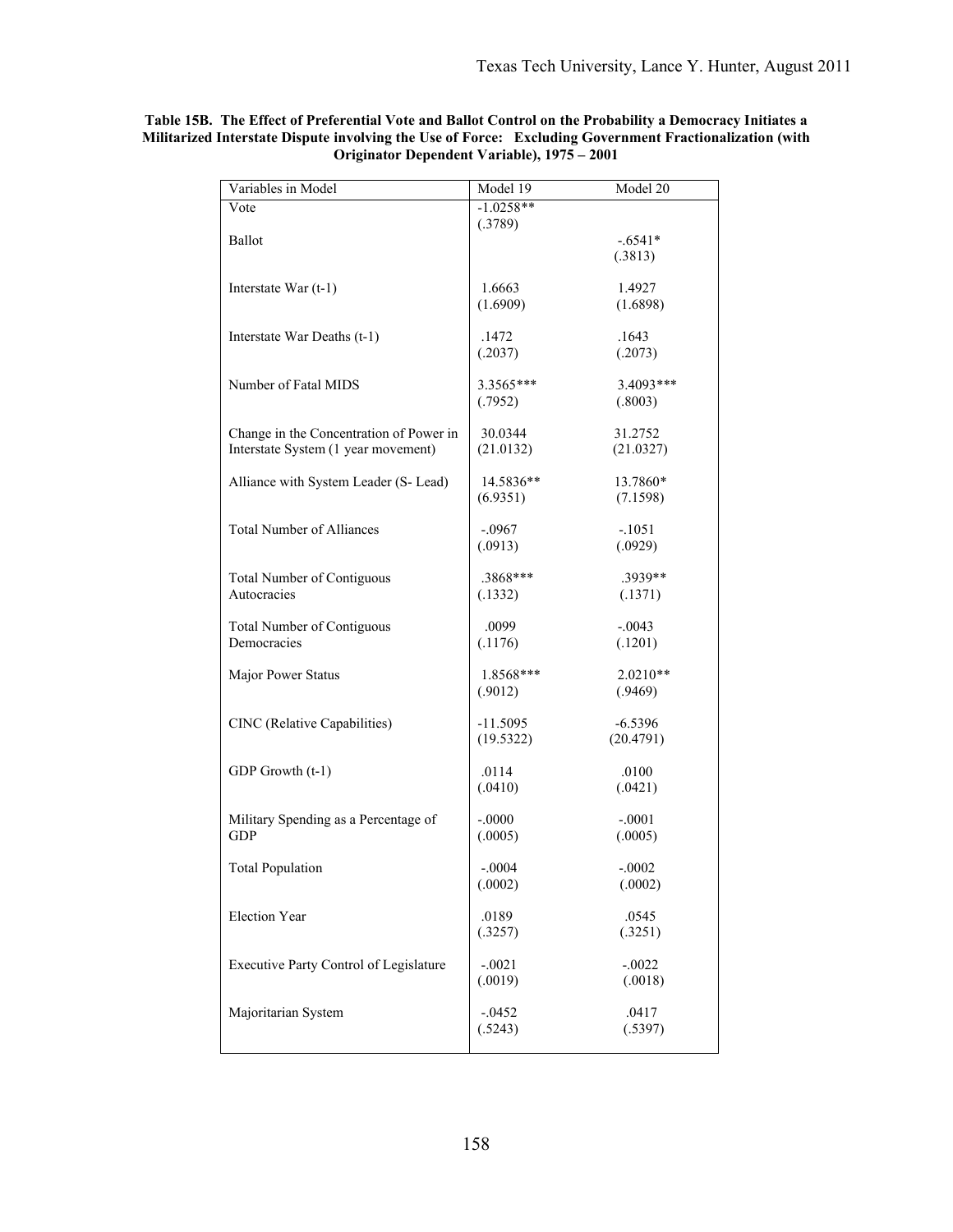| Variables in Model  | Model 19                    | Model 20       |
|---------------------|-----------------------------|----------------|
| Presidential System | .4425                       | .6826          |
|                     | (.5739)                     | (.6332)        |
|                     |                             |                |
| Latin America       | $-2.5553$                   | $-3.1507*$     |
|                     | (1.6403)                    | (1.7369)       |
| Postcommunist       | $-22.2159$                  | $-20.03932$    |
|                     | (43197.47)                  | (11005.68)     |
|                     |                             |                |
| Africa              | $-24.02262$                 | $-22.1995$     |
|                     | (88235.51)                  | (22100.98)     |
|                     |                             |                |
| Asia                | 1.1163                      | .1186          |
|                     | (1.7662)                    | (1.8894)       |
| <b>OECD</b>         | $-2.1455*$                  | $-2.9231**$    |
|                     | (1.1635)                    | (1.2839)       |
|                     |                             |                |
| Originator (t-1)    | .3392*                      | .3717          |
|                     | (.3866)                     | (.3919)        |
|                     |                             |                |
| Spline 1            | $.8194**$                   | .7897**        |
|                     | (.3889)                     | (.3857)        |
|                     | $-1.8279*$                  | $-1.7355*$     |
| Spline 2            | (.9350)                     | (.9296)        |
|                     |                             |                |
| Spline 3            | $6.4951*$                   | $6.2003*$      |
|                     | (3.6438)                    | (3.6282)       |
|                     |                             |                |
| Spline 4            | $-10.5757$                  | $-10.2302$ *** |
|                     | (7.6733)                    | (7.6534)       |
| Constant            |                             | $-1571.253***$ |
|                     | $-1630.962**$<br>(770.7177) | (764.4452)     |
|                     |                             |                |
| Groups              | 49                          | 49             |
|                     |                             |                |
| Observations        | 593                         | 593            |
|                     |                             |                |
| Probability $X^2$   | $.0001***$                  | $.0003***$     |
|                     |                             |                |

**Table 15B. Continued. The Effect of Preferential Vote and Ballot Control on the Probability a Democracy Initiates a Militarized Interstate Dispute involving the Use of Force: Excluding Government Fractionalization (with Originator Dependent Variable), 1975 – 2001**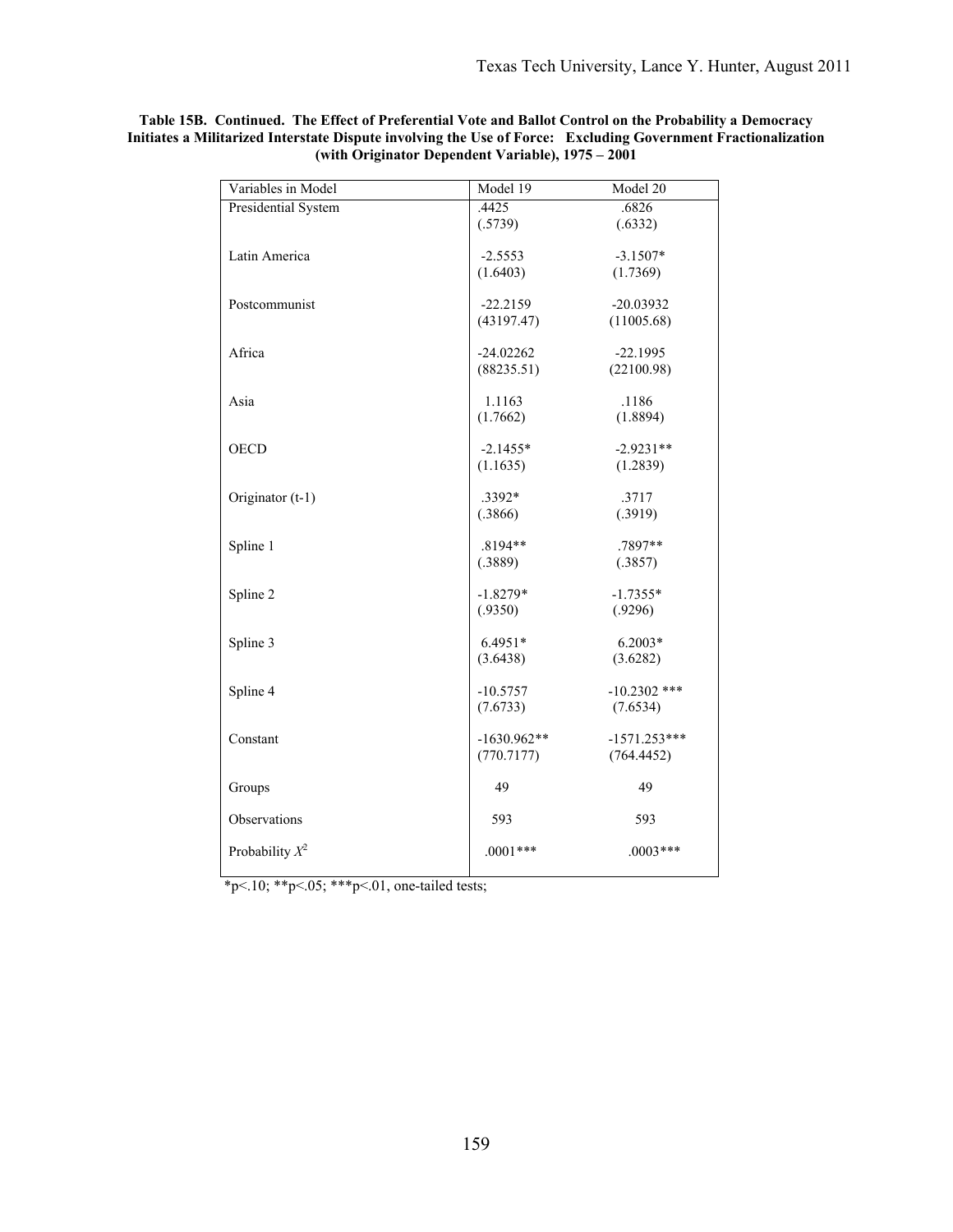| Variables in Model                                                             | Model 21    |
|--------------------------------------------------------------------------------|-------------|
| Personal Vote Index                                                            | $-.0038$    |
| Interstate War (t-1)                                                           | .0763       |
| Interstate War Deaths (t-1)                                                    | $-.0002$    |
| Number of Fatal MIDS                                                           | .0530       |
| Change in the Concentration of Power in Interstate System (1<br>year movement) | 1.1720      |
| Alliance with System Leader (S- Lead)                                          | .0387       |
| <b>Total Number of Alliances</b>                                               | $-.0001$    |
| Total Number of Contiguous Autocracies                                         | .0014       |
| <b>Total Number of Contiguous Democracies</b>                                  | .0008       |
| Major Power Status                                                             | .0456       |
| CINC (Relative Capabilities)                                                   | $-.0686$    |
| GDP Growth (t-1)                                                               | $-.0002$    |
| Military Spending as a Percentage of GDP                                       | 8.92e-06    |
| <b>Total Population</b>                                                        | $-5.55e-06$ |
| <b>Election Year</b>                                                           | .0004       |
| Government Fractionalization                                                   | $-.0079$    |
| Executive Party Control of Legislature                                         | .0078       |
| Majoritarian System                                                            | $-.0024$    |
| Presidential System                                                            | .0045       |
| Latin America                                                                  | $-.0423$    |
| Postcommunist                                                                  | $-.0552$    |
| Africa                                                                         | $-.0212$    |
| Asia                                                                           | $-.0112$    |
| OECD                                                                           | $-.0672$    |
| Revisionist State (t-1)                                                        | .0134       |
| Spline 1                                                                       | .0192       |
| Spline 2                                                                       | $-.0520$    |

# **Table 16B. Change in Predicted Probabilities of the Effect of Personalistic Electoral Systems on the Probability a Democracy Initiates a Militarized Interstate Dispute involving the Use of Force (with Revisionist State Dependent Variable), 1975 – 2001**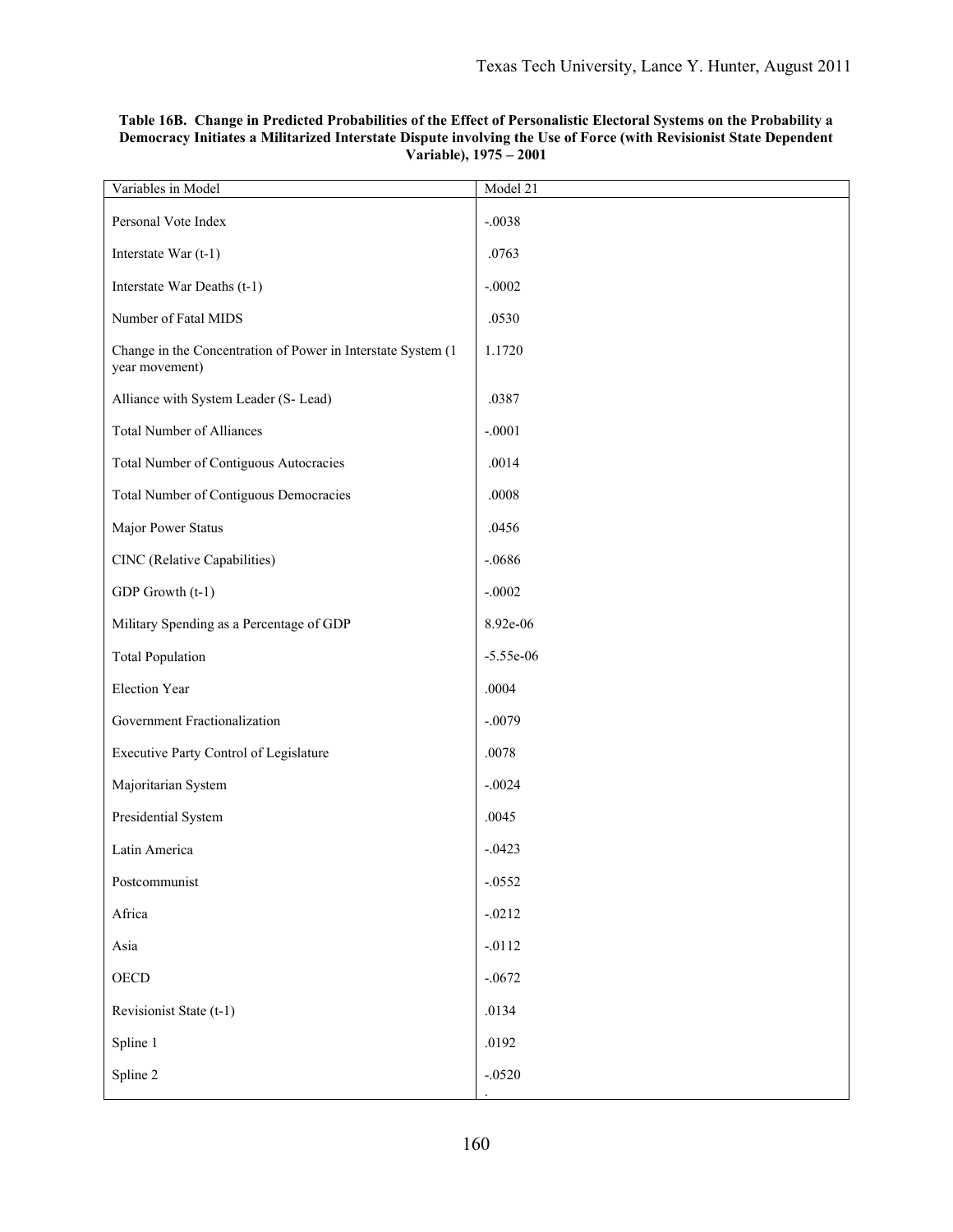#### **Table 16B. Continued. Change in Predicted Probabilities of the Effect of Personalistic Electoral Systems on the Probability a Democracy Initiates a Militarized Interstate Dispute involving the Use of Force (with Revisionist State Dependent Variable), 1975 – 2001**

| Variables in Model | Model 21 |
|--------------------|----------|
| Spline 3           | .2174    |
| Spline 4           | $-.4455$ |
|                    |          |

In the baseline predicted probability the independent variables are set to their mean values in Model 21 . The dependent variable (revisionist state) is assumed to equal  $= 0$  (no dispute initiated).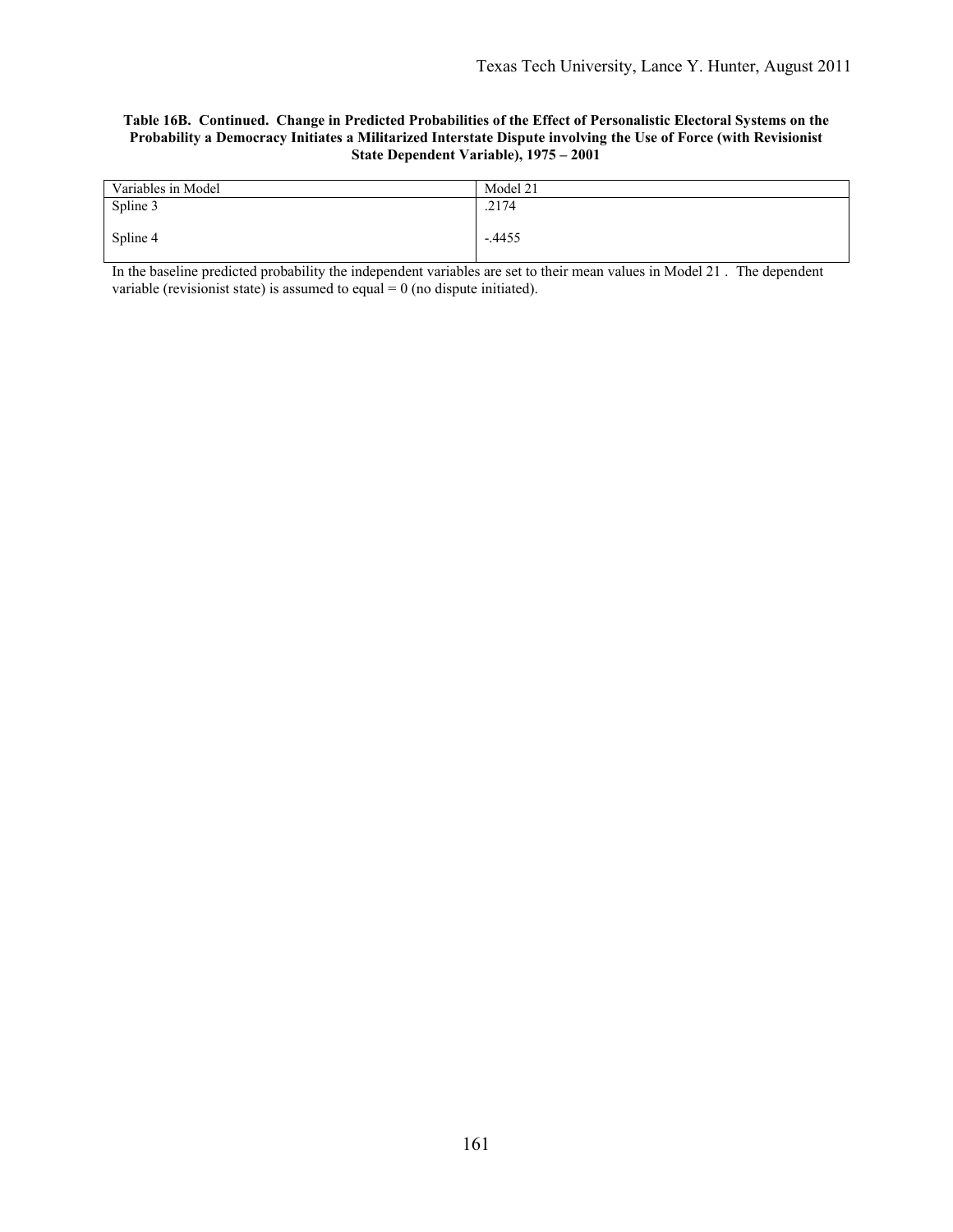| Variables in Model                                                             | Model 22    | Model 23    |
|--------------------------------------------------------------------------------|-------------|-------------|
| Vote                                                                           | $-.0094$    |             |
| Ballot                                                                         |             | $-.0088$    |
| Interstate War (t-1)                                                           | .0591       | .0534       |
| Interstate War Deaths (t-1)                                                    | $-.0002$    | $-.0002$    |
| Number of Fatal MIDS                                                           | .0467       | .0485       |
| Change in the Concentration of Power in<br>Interstate System (1 year movement) | 1.0891      | 1.0820      |
| Alliance with System Leader (S- Lead)                                          | .0832       | .0617       |
| <b>Total Number of Alliances</b>                                               | $-.0002$    | $-.0003$    |
| Total Number of Contiguous Autocracies                                         | .0014       | .0014       |
| <b>Total Number of Contiguous Democracies</b>                                  | .0011       | .0011       |
| Major Power Status                                                             | .0229       | .0302       |
| CINC (Relative Capabilities)                                                   | $-.2132$    | $-1126$     |
| GDP Growth (t-1)                                                               | $-.0001$    | $-.0001$    |
| Military Spending as a Percentage of GDP                                       | 8.47e-06    | 8.05e-06    |
| <b>Total Population</b>                                                        | $-4.91e-06$ | $-4.50e-06$ |
| <b>Election Year</b>                                                           | .0004       | .0006       |
| Government Fractionalization                                                   | $-.0059$    | $-.0074$    |
| Executive Party Control of Legislature                                         | .0058       | .0074       |
| Majoritarian System                                                            | .0009       | .0030       |
| Presidential System                                                            | .0015       | .0044       |
| Latin America                                                                  | $-.0401$    | $-.0460$    |
| Postcommunist                                                                  | $-.0506$    | $-.0527$    |
| Africa                                                                         | $-.0194$    | $-0.0196$   |
| Asia                                                                           | $-.0033$    | $-.0106$    |
| <b>OECD</b>                                                                    | $-.0451$    | $-.0672$    |
| Revisionist State (t-1)                                                        | .0123       | .0125       |
| Spline 1                                                                       | .0180       | .0176       |
| Spline 2                                                                       | $-.0489$    | $-.0475$    |

# **Table 17B. Change in Predicted Probabilities of the Effect of Preferential Vote and Ballot Control on the Probability a Democracy Initiates a Militarized Interstate Dispute involving the Use of Force (with Revisionist State Dependent Variable), 1975 – 2001**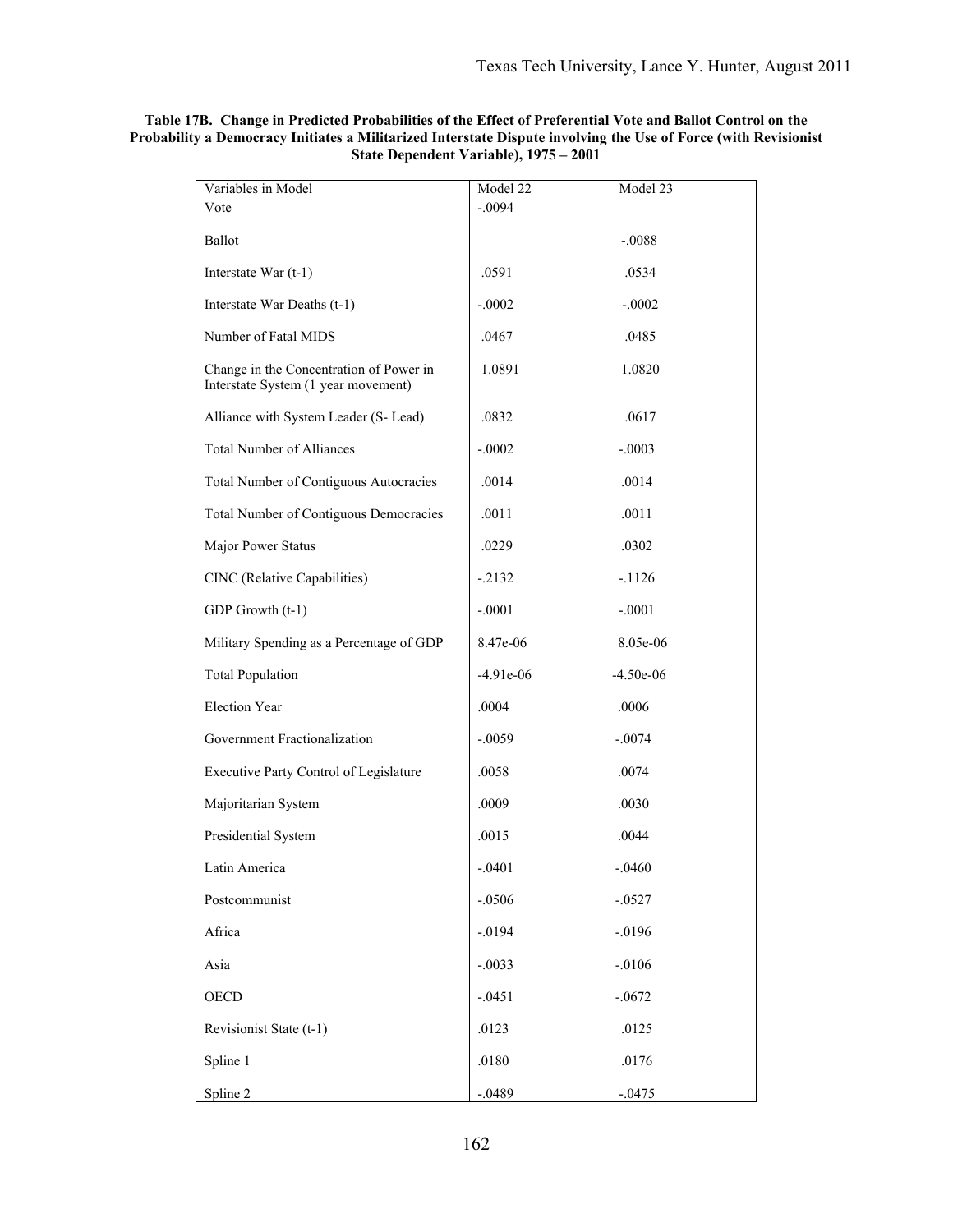#### **Table 17B. Continued. Change in Predicted Probabilities of the Effect of Preferential Vote and Ballot Control on the Probability a Democracy Initiates a Militarized Interstate Dispute involving the Use of Force (with Revisionist State Dependent Variable), 1975 – 2001**

| Variables in Model | Model 22 | Model 23 |
|--------------------|----------|----------|
| Spline 3           | .2042    | .1990    |
| Spline 4           | $-4167$  | $-.4083$ |

In the baseline predicted probability the independent variables are set to their mean values in Models 22 and 23. The dependent variable is assumed to equal  $= 0$ (no dispute initiated)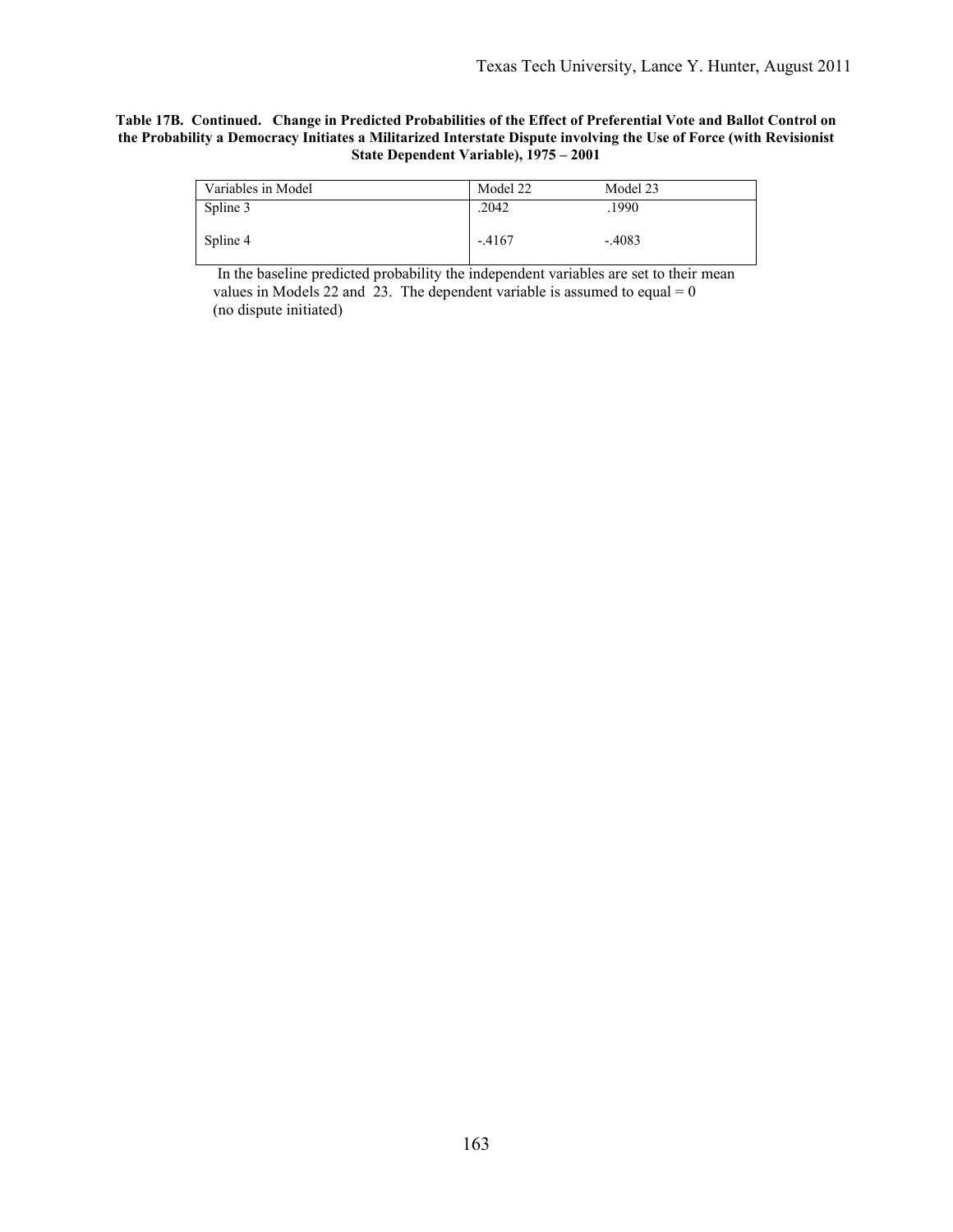| Variables                                                                                                  | Data Source                                                                                                                                                                                                                                                                                  | Operationalization                                                                                                                                                                                                                                                                                                                                                                                             |
|------------------------------------------------------------------------------------------------------------|----------------------------------------------------------------------------------------------------------------------------------------------------------------------------------------------------------------------------------------------------------------------------------------------|----------------------------------------------------------------------------------------------------------------------------------------------------------------------------------------------------------------------------------------------------------------------------------------------------------------------------------------------------------------------------------------------------------------|
| <b>Dependent Variables</b>                                                                                 |                                                                                                                                                                                                                                                                                              |                                                                                                                                                                                                                                                                                                                                                                                                                |
| Initiation of Militarized Interstate<br>Dispute involving the Use of Force<br>(Revisionist State Variable) | Correlates of War Dataset:<br>Initiator and Target State<br>(Singer, J. David, Stuart<br>Bremer, and John Stuckey<br>1972);                                                                                                                                                                  | Measure of whether a state initiates a use of<br>force dispute as indicated by the Revisionist<br>State variable in the Correlates of War Dataset<br>$(0 =$ non originator, 1 = originator) when the<br>hostility level of a conflict is coded 4 or 5 (4 =<br>"use of force", $5 =$ "War") in the Militarized<br>Dispute Dataset (Ghosn, Palmer and Stuart,<br>2004)                                           |
| Initiation of Militarized Interstate<br>Dispute involving the Use of Force<br>(Originator Variable)        | Correlates of War Dataset:<br>Initiator and Target State<br>(Singer, J. David, Stuart<br>Bremer, and John Stuckey<br>1972);                                                                                                                                                                  | Measure of whether a state initiates a use of<br>force dispute as indicated by the Originator<br>variable in the Correlates of War Dataset ( $0 =$<br>non originator, $1 =$ originator) when the<br>hostility level of a conflict is coded 4 or 5 (4 =<br>"use of force", $5 =$ "War") in the Militarized<br>Dispute Dataset (Ghosn, Palmer and Stuart,<br>2004)                                               |
| Initiation of Militarized Interstate<br>Disputes (All Levels, Revisionist<br>State Variable)               | Correlates of War Dataset:<br>Militarized Interstate<br>Disputes Dataset (v.3.10)<br>(Ghosn, Faten, Glenn<br>Palmer, and Stuart<br>Bremer. 2004. "The MID3<br>Data Set, 1993-2001:<br>Procedures, Coding Rules,<br>and Description." Conflict<br>Management and Peace<br>Science 21:133-154. | Measure of whether a state initiates a dispute as<br>indicated by the Revisionist State variable in the<br>Correlates of War Dataset. The disputes<br>included range in hostility level from 1 to 5 ( $1 =$<br>"No Militarized Action", $2 =$ "Threat to Use<br>Force", $3$ = "Display of Force", $4$ = "Use of<br>Force", $5 =$ "War") in the Militarized Dispute<br>Dataset (Ghosn, Palmer and Stuart, 2004) |
| Initiation of Militarized Interstate<br>Disputes (All Levels, Originator<br>Variable)                      | Correlates of War Dataset:<br>Militarized Interstate<br>Disputes Dataset (v.3.10)<br>(Ghosn, Faten, Glenn<br>Palmer, and Stuart<br>Bremer. 2004. "The MID3<br>Data Set, 1993-2001:<br>Procedures, Coding Rules,<br>and Description." Conflict<br>Management and Peace<br>Science 21:133-154. | Measure of whether a state initiates a dispute as<br>indicated by the Originator variable in the<br>Correlates of War Dataset. The disputes<br>included range in hostility level from 1 to 5 ( $1 =$<br>"No Militarized Action", $2 =$ "Threat to Use<br>Force", $3 =$ "Display of Force", $4 =$ "Use of<br>Force", $5 =$ "War") in the Militarized Dispute<br>Dataset (Ghosn, Palmer and Stuart, 2004)        |

|  |  |  | Table 19B: Variables, Data Sources and Operationalization |
|--|--|--|-----------------------------------------------------------|
|--|--|--|-----------------------------------------------------------|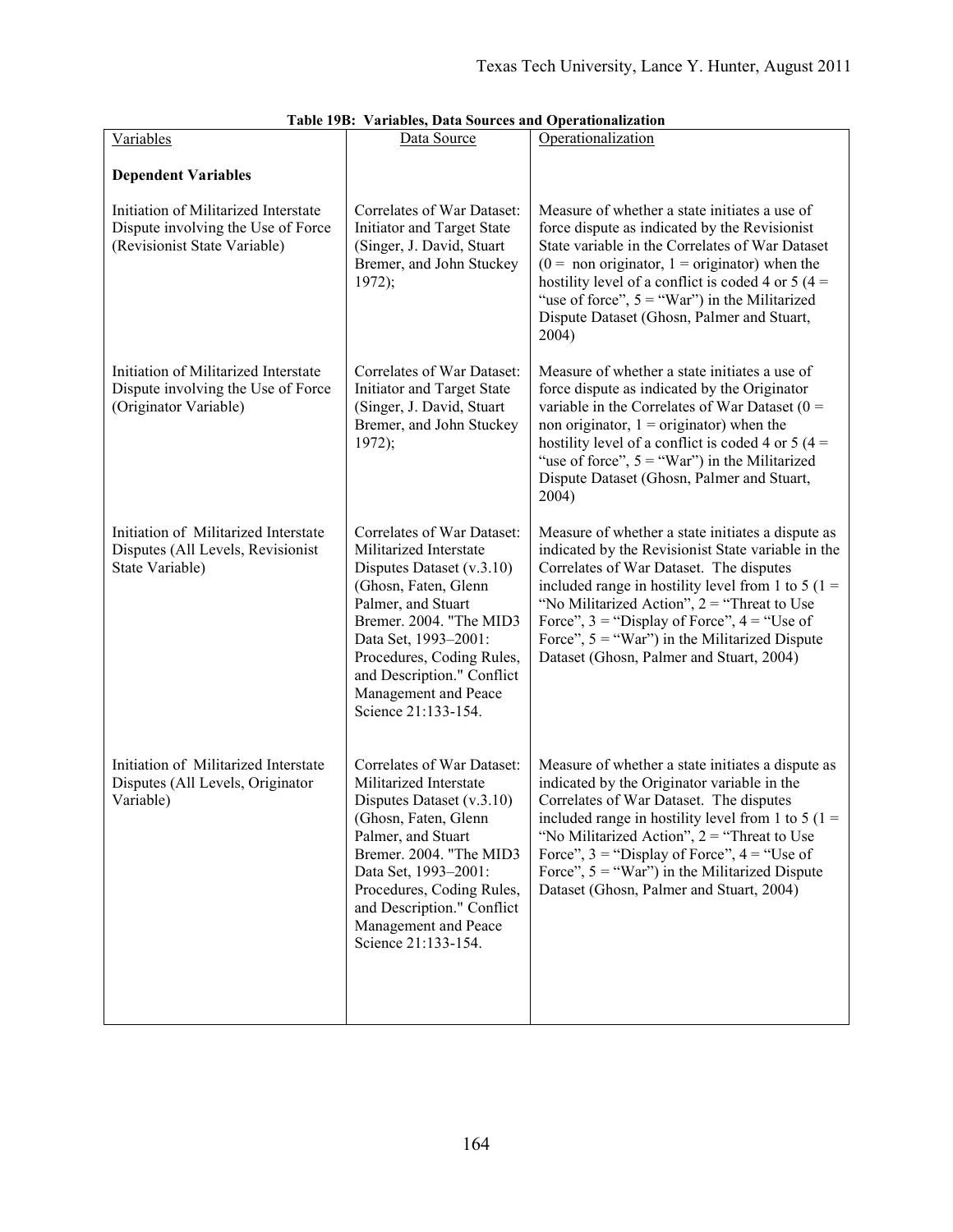| Variables                                                           | Data Source                                                                                                      | Operationalization                                                                                                                                                                                                                                                                                       |
|---------------------------------------------------------------------|------------------------------------------------------------------------------------------------------------------|----------------------------------------------------------------------------------------------------------------------------------------------------------------------------------------------------------------------------------------------------------------------------------------------------------|
| <b>Independent Variables</b>                                        |                                                                                                                  |                                                                                                                                                                                                                                                                                                          |
| Personal Vote Index                                                 | Personal Vote Dataset (Johnson and<br>Wallack 2008)                                                              | Ordinal level scale that combines the<br>three Personal Vote Indicators<br>(VOTE, POOL, BALLOT) where<br>each indicator is ranked from 0 to 2.<br>Higher scores indicate that electoral<br>systems are more candidate-centered<br>(Johnson and Wallack 2008)                                             |
| Personal Vote Index (Alternate<br>Measures)                         | <b>Personal Vote Dataset</b><br>(Johnson and Wallack 2008)                                                       | Ordinal level scale that combines the<br>three Personal Vote Indicators<br>(VOTE, POOL, BALLOT) where<br>each indicator is ranked from 0 to 1.<br>Higher scores indicate that electoral<br>systems are more candidate-centered<br>(Johnson and Wallack 2008)                                             |
| Preferential Vote                                                   | Personal Vote Dataset (Johnson and<br>Wallack 2008)                                                              | Measure ranging from zero to two<br>indicating the degree of preferential<br>voting in an electoral system<br>$(0=$ voters cast votes for a single<br>party; $1$ = voters cast votes for<br>multiple candidates; $2$ = voters cast a<br>single vote below the party level)<br>(Johnson and Wallack 2008) |
| <b>Ballot Control</b>                                               | Personal Vote Dataset (Johnson and<br>Wallack 2008)                                                              | Measure ranging from zero to two<br>indicating the level of control party<br>leaders have over party ballots<br>(0=party leaders present a fixed<br>ballot; 1=party leader present party<br>ballots, but voters may disturb list;<br>2=party leaders do not control access<br>to ballots or rank).       |
| District Magnitude                                                  | Database of Political Institutions<br>(Beck et al 2004).                                                         | Number of representatives per<br>electoral district                                                                                                                                                                                                                                                      |
| Log of District Magnitude*Personal<br>Vote Index (Interaction Term) | Personal Vote Dataset (Johnson and<br>Wallack 2008); Database of<br>Political Institutions (Beck et al<br>2004). | Log of District Magnitude $(x)$<br>Personal Vote Index                                                                                                                                                                                                                                                   |

|  |  |  | Table 19B. Continued: Variables, Data Sources and Operationalization |
|--|--|--|----------------------------------------------------------------------|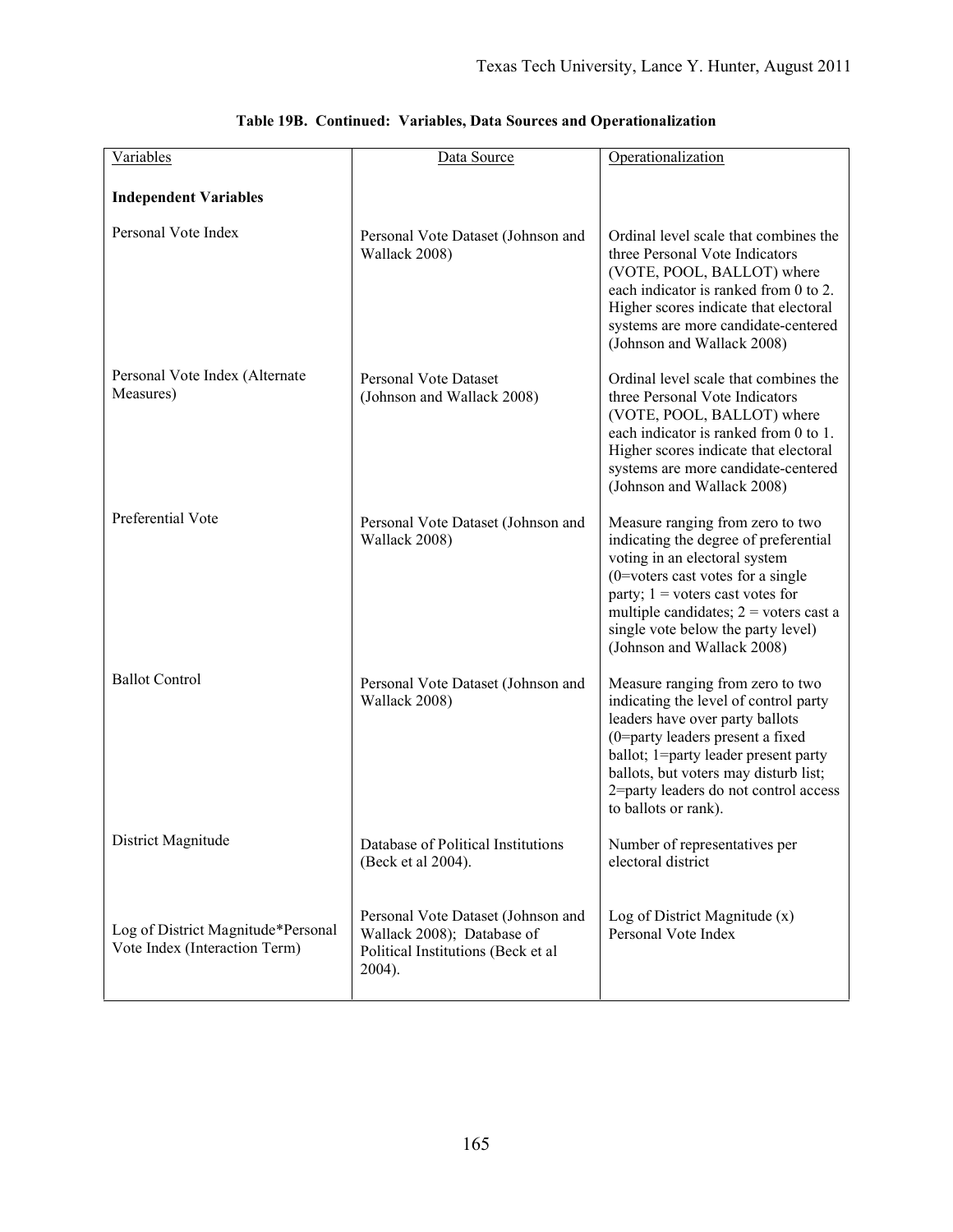| Variables                                           | Data Source                                                                                       | Operationalization                                                                                                                                                                                                                                                                                                                                                                                                                                                                                                                                                                                                                                                                                                                                                                                                                                                                                                                                 |
|-----------------------------------------------------|---------------------------------------------------------------------------------------------------|----------------------------------------------------------------------------------------------------------------------------------------------------------------------------------------------------------------------------------------------------------------------------------------------------------------------------------------------------------------------------------------------------------------------------------------------------------------------------------------------------------------------------------------------------------------------------------------------------------------------------------------------------------------------------------------------------------------------------------------------------------------------------------------------------------------------------------------------------------------------------------------------------------------------------------------------------|
| <b>Interstate Control Variables</b>                 |                                                                                                   |                                                                                                                                                                                                                                                                                                                                                                                                                                                                                                                                                                                                                                                                                                                                                                                                                                                                                                                                                    |
| The Number of Contiguous<br>Democracies/Autocracies | The Correlates of War Project Direct<br>Contiguity Dataset, Version 3/Polity<br><b>IV</b> Dataset | Democracies and Autocracies were<br>defined based on the polity2 scores<br>for each state taken from the Polity<br>IV dataset. States with score below<br>6 were considered autocratic. Score<br>above 6 were considered autocratic.<br>States were considered contiguous if<br>they were coded as being contiguous<br>based on the Contiguity Type<br>Relationship (1-5) within the COW,<br>Contiguity Dataset (Stinnett,<br>Schafer, Diehl, and Gochman. 2002,<br>The Correlates of War Project Direct<br>Contiguity Data, Version 3);<br>(Marshall and Jaggers 2008, Polity<br>IV Dataset).                                                                                                                                                                                                                                                                                                                                                     |
| <b>Total Number of Allies</b>                       | The Correlates of War Formal<br>Interstate Alliance Data set                                      | Count variable indicating the total<br>number of alliances for each<br>democracy for each year<br>(Gibler, Sarkees. 2004. "Measuring<br>Alliances: The Correlates of War<br>Formal Interstate Alliance Data set,<br>1816 - 2000." Journal of Peace<br><i>Research</i> 41(2): $211 - 222$ .                                                                                                                                                                                                                                                                                                                                                                                                                                                                                                                                                                                                                                                         |
| Alliance with System Leader (S-<br>Lead)            | Eugene Dataset (Bennett and Stamm<br>III, 2010)                                                   | The tau S correlation is determined<br>by the alliance relationship between<br>the state in question and the system<br>leader (Britain until 1945, and the<br>US following 1945) based on the S<br>correlation calculation. "The S<br>correlation calculation performed by<br>EUGene is based on the calculation<br>used by Signorino and Ritter (1999).<br>Like the Kendall tau-b, S evaluates<br>the rank order correlation for two<br>states' alliance portfolios. Unlike<br>tau-b, S also takes into account both<br>the presence and absence of an<br>alliance in the correlation<br>calculation. For example, the fact<br>that a state has identical alliances<br>with some states as well as no<br>alliances with identical sets of other<br>states is accounted for in the S<br>calculation, but not in tau-b.<br>Signorino and Ritter note that while<br>tau-b is an excellent measure of rank<br>order similarity, it has inherent flaws |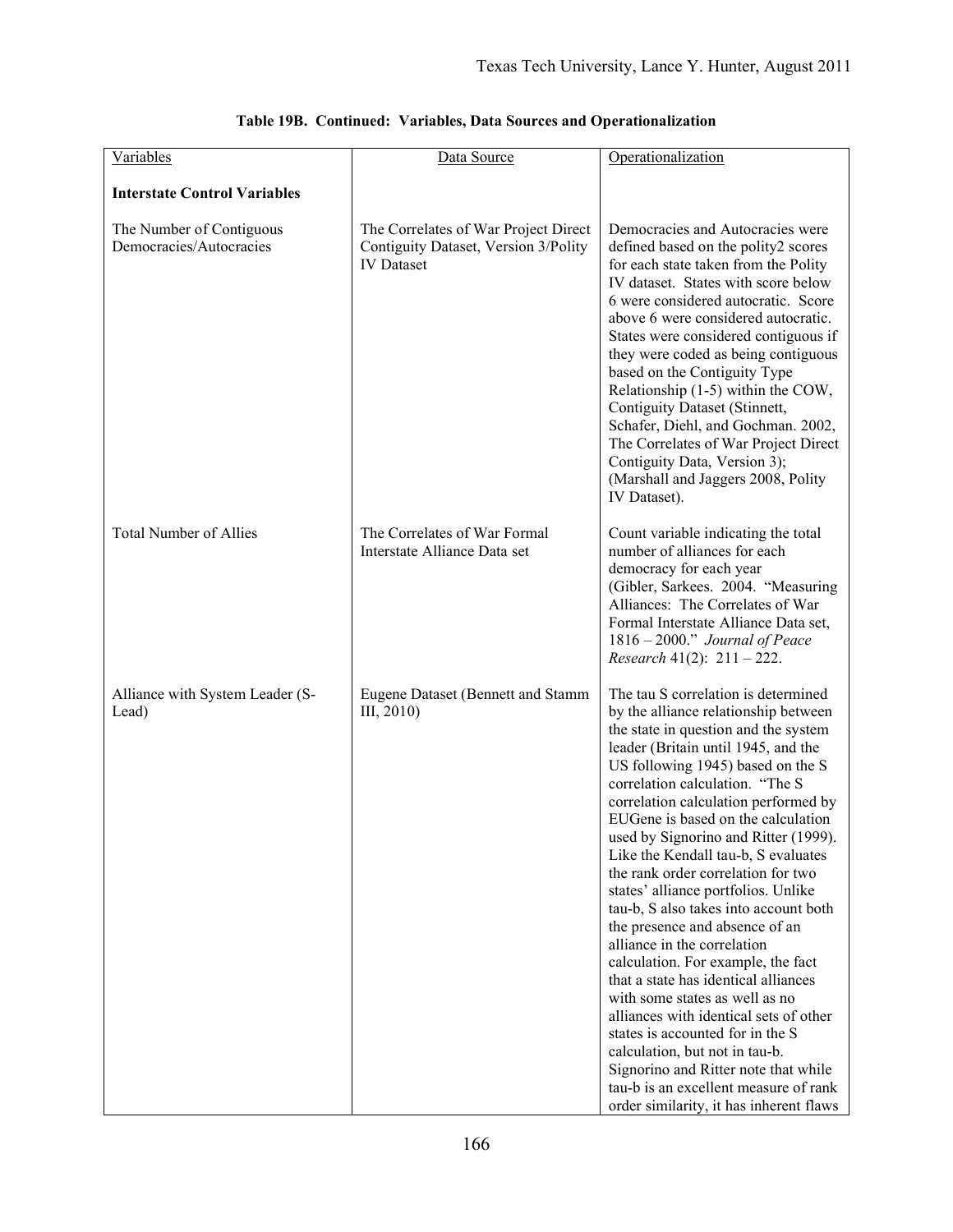| Variables                                | Data Source                                                                                      | Operationalization                                                                                                                                                                                                                                                                             |
|------------------------------------------|--------------------------------------------------------------------------------------------------|------------------------------------------------------------------------------------------------------------------------------------------------------------------------------------------------------------------------------------------------------------------------------------------------|
| Alliance with System Leader (S-<br>Lead) | Eugene Dataset (Bennett and Stamm<br>III, 2010                                                   | that allow a variety of alliance<br>portfolio tables to have identical tau-<br>b results which impact studies<br>looking beyond rank order<br>similarity" (Bennett and Stam, 2007,<br>p. 16).                                                                                                  |
| Interstate War                           | Correlates of War Interstate War<br>Participants Dataset (version 3.0)                           | Dichotomous variable indicating<br>whether a democracy is involved in<br>an interstate war for a given year<br>(Sarkees, Meredith Reid and Frank<br>Wayman 2000. "The Correlates of<br>War Data on War: An Update to<br>1997," Conflict Management and<br>Peace Science, 18/1: 123 - 144).     |
| <b>Interstate War Deaths</b>             | Correlates of War Interstate War<br>Participants Dataset (version 3.0)                           | Number of Deaths attributed to an<br>interstate war a democracy is<br>involved in (Sarkees, Meredith Reid<br>and Frank Wayman 2000. "The<br>Correlates of War Data on War: An<br>Update to 1997," Conflict<br>Management and Peace Science,<br>$18/1$ : $123 - 144$ ).                         |
| Number of MIDS (Use of Force)            | Militarized Interstate Dispute<br>Dataset (version 3.10)                                         | Number of Militarized Interstate<br>Disputes a democracy is involved in<br>for a given year (Ghosn, Faten,<br>Palmer, and Bremer 2004. "The<br>MID3 Data Set, 1993 - 2001:<br>Procedures, Coding Rules, and<br>Description." Conflict Management<br>and Peace Science 21: $133 - 154$ ).       |
| Number of Fatal MIDS                     | Militarized Interstate Dispute<br>Dataset (version 3.10)                                         | Number of Fatal Militarized<br>Interstate Disputes a democracy is<br>involved in for a given year (Ghosn,<br>Faten, Palmer, and Bremer 2004.<br>"The MID3 Data Set, 1993 - 2001:<br>Procedures, Coding Rules, and<br>Description." Conflict Management<br>and Peace Science 21: $133 - 154$ ). |
| Relative Power (CINC)                    | Correlates of War Project - National<br><b>Material Capabilities Dataset</b><br>(version $4.0$ ) | The CINC Score is generated by<br>calculating the state's proportion of<br>total system capabilities in 6 areas.<br>The six components of the measure<br>are: iron and steel production<br>(thousands of                                                                                       |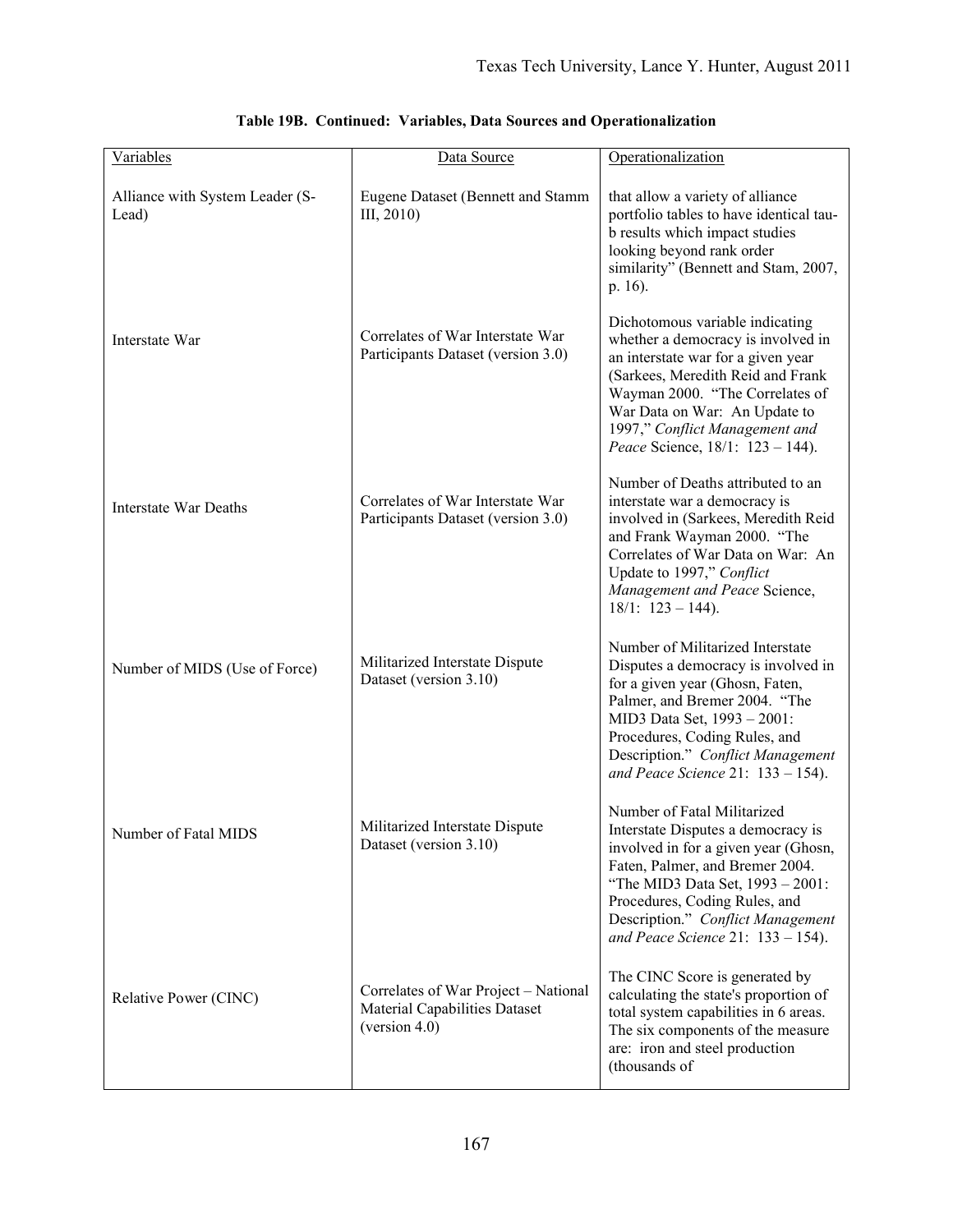| Variables                                                             | Data Source                                                                                   | Operationalization                                                                                                                                                                                                                                                                                                                                                                                                                                                                                                                                                                                                                    |
|-----------------------------------------------------------------------|-----------------------------------------------------------------------------------------------|---------------------------------------------------------------------------------------------------------------------------------------------------------------------------------------------------------------------------------------------------------------------------------------------------------------------------------------------------------------------------------------------------------------------------------------------------------------------------------------------------------------------------------------------------------------------------------------------------------------------------------------|
| Relative Power (CINC)                                                 | Correlates of War Project - National<br><b>Material Capabilities Dataset</b><br>(version 4.0) | tons), military expenditures, military<br>personnel, energy consumption<br>(thousands of coal-ton equivalents),<br>total population (thousands) and<br>urban population (Singer, J. David,<br>Stuart Bremer, and John Stuckey.<br>(1972). "Capability Distribution,<br>Uncertainty, and Major Power War,<br>1820-1965." in Bruce Russett (ed)<br>Peace, War, and Numbers, Beverly<br>Hills: Sage, 19-48).                                                                                                                                                                                                                             |
| Change in Concentration of Power<br>in the Interstate System (syscon) | Eugene Dataset (Bennett and Stamm<br>III, 2010                                                | The syscon variable within the<br>Correlates of War Dataset measures<br>the concentration of relative power<br>among the major powers in the<br>interstate system. Values closer to 0<br>indicate that relative power is more<br>disperse among the major power<br>states in the interstate system (e.g.,<br>multipolar systems). Values closer<br>to 1 indicate a single state or two<br>states possess a greater distribution<br>of power in the interstate system<br>compared with the remaining states<br>(e.g., bipolar or unipolar systems)<br>(Singer Bremer and Stuckey 1972,<br>Correlates of War Project).                  |
| Major Power Status of State (Major<br>Power)                          | Eugene Dataset (Bennett and Stamm<br>III, 2010)                                               | Major Powers were generated using<br>the Eugene software generator<br>(Bennett, D. Scott, and Allan Stam.<br>2000. "Eugene: A Conceptual<br>Manual." International Interactions<br>26: $179 - 204$ ) in which the (Singer<br>and Small 1966) coding scheme was<br>utilized from the Correlates of War<br>Dataset (Correlates of War Project.<br>2005. "State System Membership<br>List, $v2004.1$ ."). The theoretical<br>concept behind the coding scheme<br>for major powers was developed by<br>Small and Singer (1980). A more<br>detailed description of the coding<br>scheme can be obtained at :<br>http://correlatesofwar.org |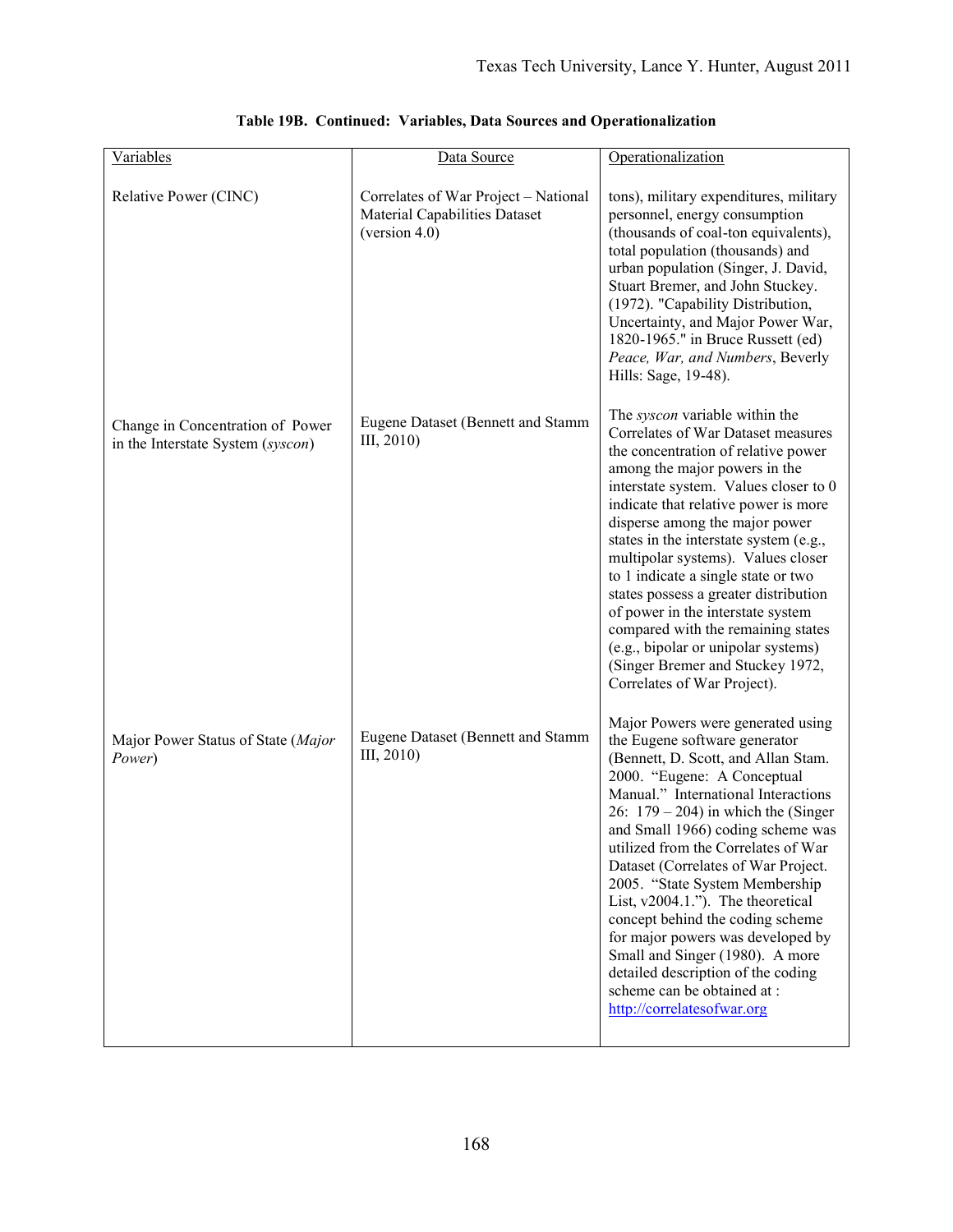| Variables                                                                                        | Data Source                                                | Operationalization                                                                                                                                                                               |
|--------------------------------------------------------------------------------------------------|------------------------------------------------------------|--------------------------------------------------------------------------------------------------------------------------------------------------------------------------------------------------|
| <b>Additional Controls</b>                                                                       |                                                            |                                                                                                                                                                                                  |
| Electoral Systems (Proportional<br>Representation System and Single<br>Member and Mixed Systems) | Database of Political Institutions<br>(Beck et al 2004).   | The coding for the PR System<br>measure is as follows: 0=states that<br>use a plurality or Single Member<br>District (SMD) system, 1=states that<br>use proportional representation<br>systems.  |
|                                                                                                  |                                                            | The coding for Mixed Electoral<br>System is: $0$ = states that use either<br>PR or SMD/plurality systems,<br>1=states that use a mixed system.                                                   |
| District Magnitude                                                                               | Database of Political Institutions<br>(Beck et al 2004).   | Number of representatives per<br>electoral district                                                                                                                                              |
| Democratic System (Presidential,<br>non-presidential)                                            | Database of Political Institutions<br>(Keefer et al 2004). | The system measure is a dummy<br>variable where 1=presidential states<br>and 0=any non-direct presidential<br>system                                                                             |
| <b>Executive Control of all Relevant</b><br>Houses                                               | Database of Political Institutions<br>(Keefer et al 2004). | Does the party of the executive have<br>an absolute majority in the houses<br>that have lawmaking powers? The<br>case of an appointed Senate is<br>considered as controlled by the<br>executive. |
| Government Fractionalization                                                                     | Database of Political Institutions<br>(Keefer et al 2004)  | The probability that two deputies<br>picked at random from among the<br>government parties will be of<br>different parties.                                                                      |
| <b>Election Year</b>                                                                             | Database of Political Institutions<br>(Keffer et al 2004)  | Is there is an executive election for a<br>given year of observation.                                                                                                                            |
| <b>GDP</b> Growth                                                                                | World Bank (WDI, 2008)                                     | <b>Annual Gross Domestic Product</b><br>growth in Current US Dollars.                                                                                                                            |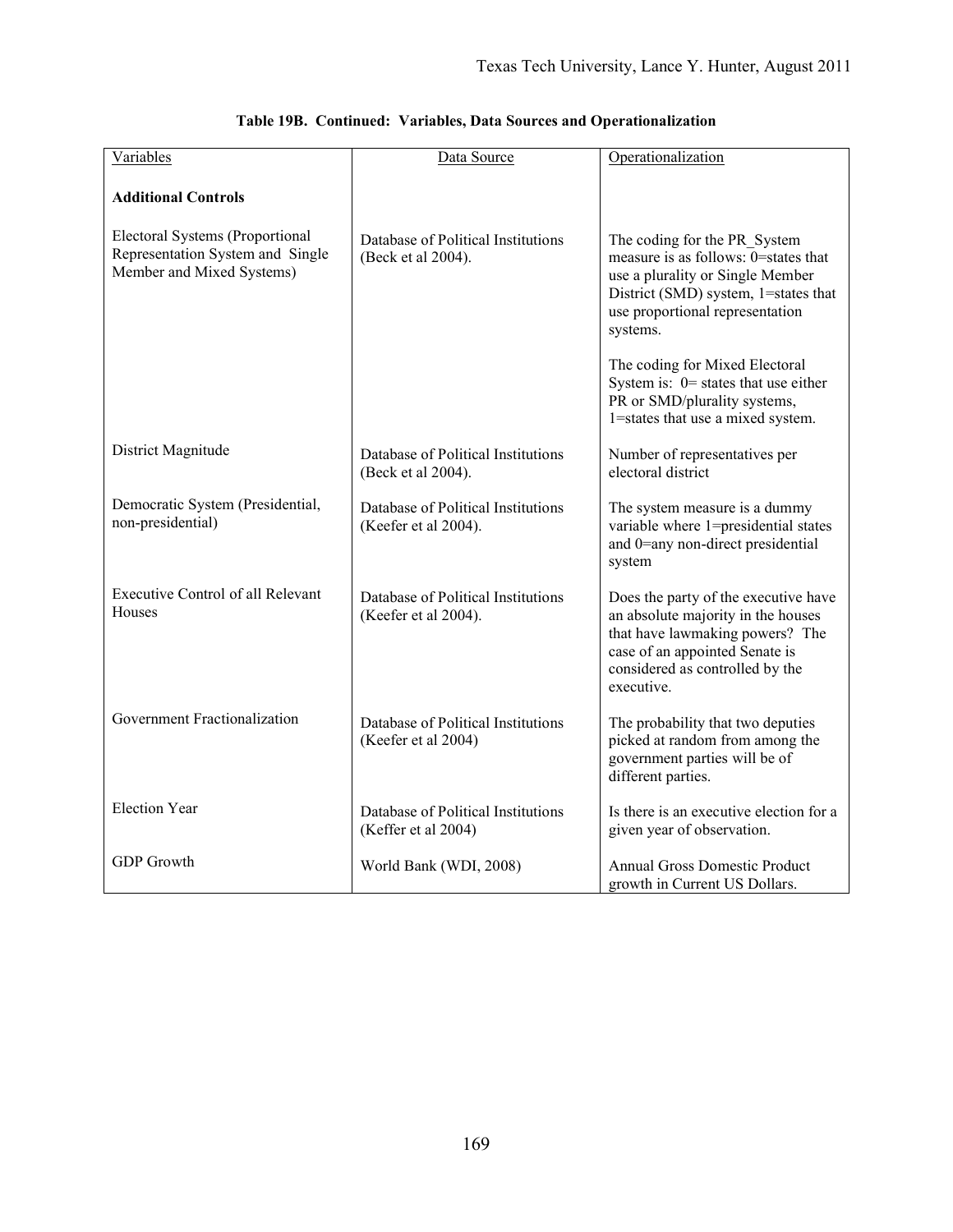

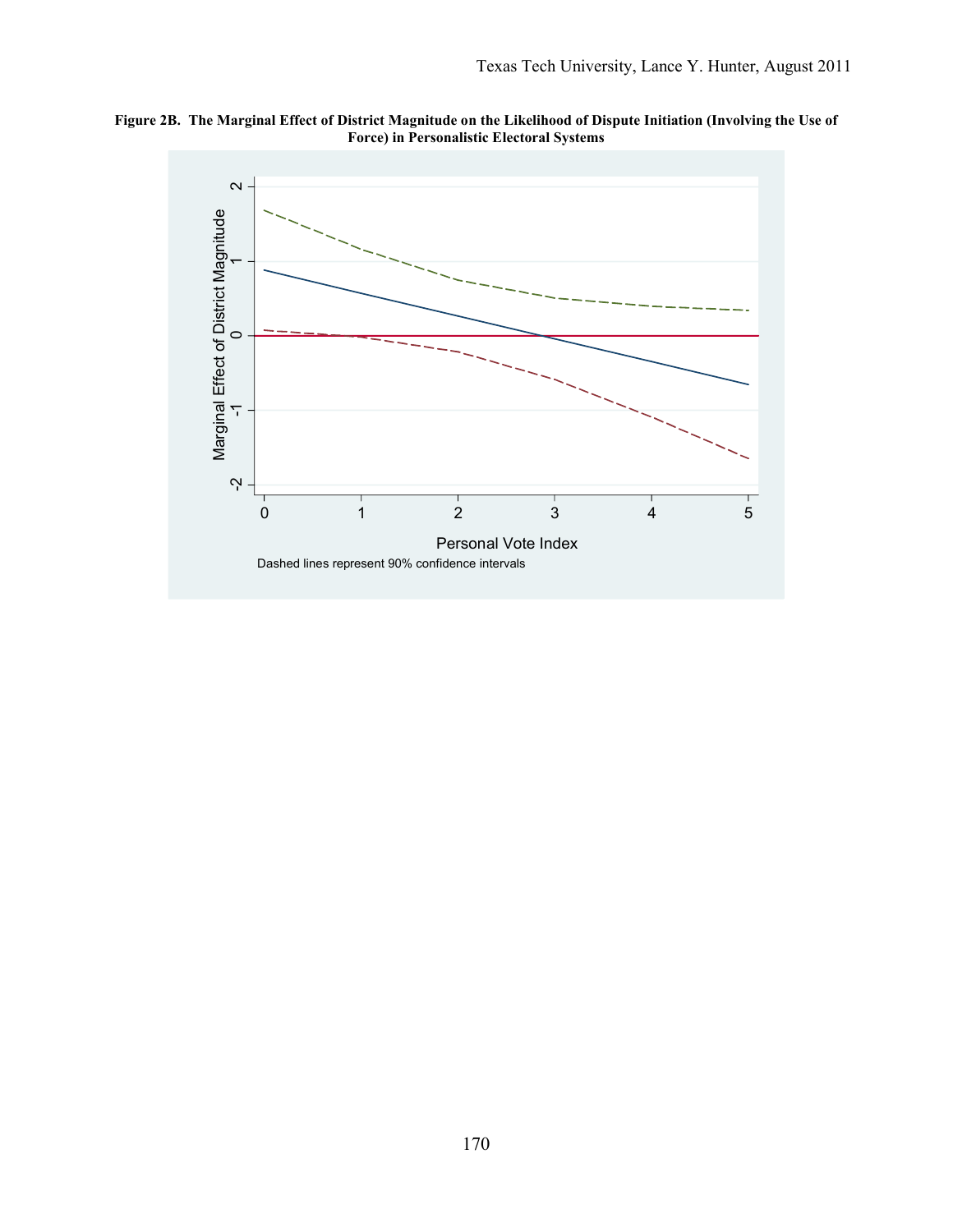| Variable      |          |                                                                                                                                                                                                                                                                                                                   |
|---------------|----------|-------------------------------------------------------------------------------------------------------------------------------------------------------------------------------------------------------------------------------------------------------------------------------------------------------------------|
|               | Value    | Electoral Rule                                                                                                                                                                                                                                                                                                    |
| <b>Ballot</b> | $\theta$ | Party leaders present a fixed ballot.                                                                                                                                                                                                                                                                             |
|               |          | Party leaders present party ballots, but voters may disturb list;                                                                                                                                                                                                                                                 |
|               |          | Party leaders do not control access to ballots or rank.                                                                                                                                                                                                                                                           |
| Pool          | $\bf{0}$ | Votes for candidates pooled across the whole party.                                                                                                                                                                                                                                                               |
|               |          | Votes for candidates are pooled at the sub party level;                                                                                                                                                                                                                                                           |
|               |          | Votes for candidates are not pooled.                                                                                                                                                                                                                                                                              |
| Vote          | $\bf{0}$ | Voters cast votes for a single party.                                                                                                                                                                                                                                                                             |
|               |          | Voters cast votes for multiple candidates;                                                                                                                                                                                                                                                                        |
|               |          | Voters cast a single vote below the party level.                                                                                                                                                                                                                                                                  |
|               | $\sim$   | $\mathcal{L}$ and $\mathcal{L}$ and $\mathcal{L}$ and $\mathcal{L}$ and $\mathcal{L}$ and $\mathcal{L}$ and $\mathcal{L}$ and $\mathcal{L}$ and $\mathcal{L}$ and $\mathcal{L}$ and $\mathcal{L}$ and $\mathcal{L}$ and $\mathcal{L}$ and $\mathcal{L}$ and $\mathcal{L}$ and $\mathcal{L}$ and $\mathcal{L}$ and |

# **Figure 3B: Personal Vote Index: Alternate Measure**

Source: Carey and Shugart (1995); Johnson and Wallack (2008).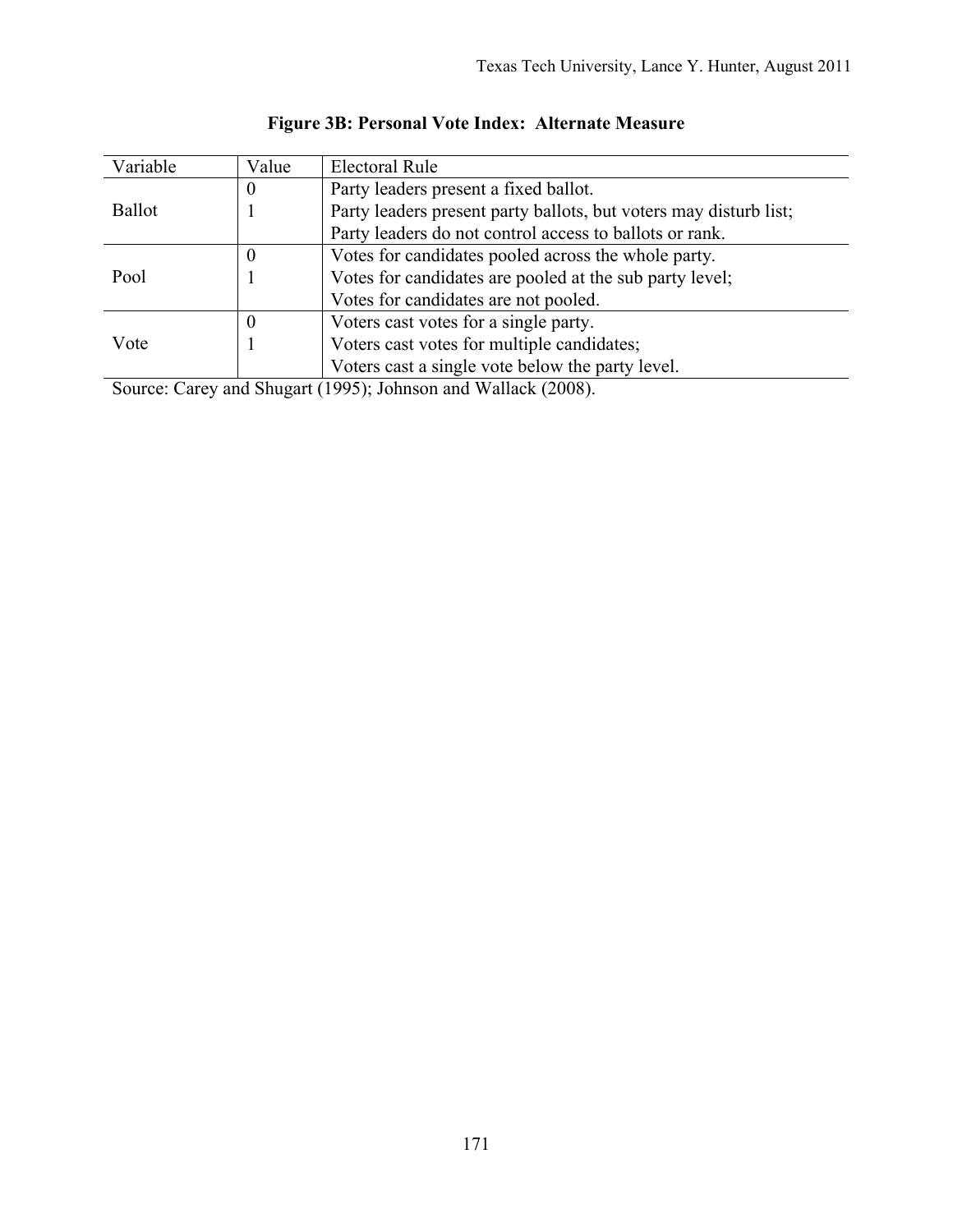# **CHAPTER IV: PUBLIC ACCOUNTABILITY AND CONFLICT INITIATION WITHIN DEMOCRACIES**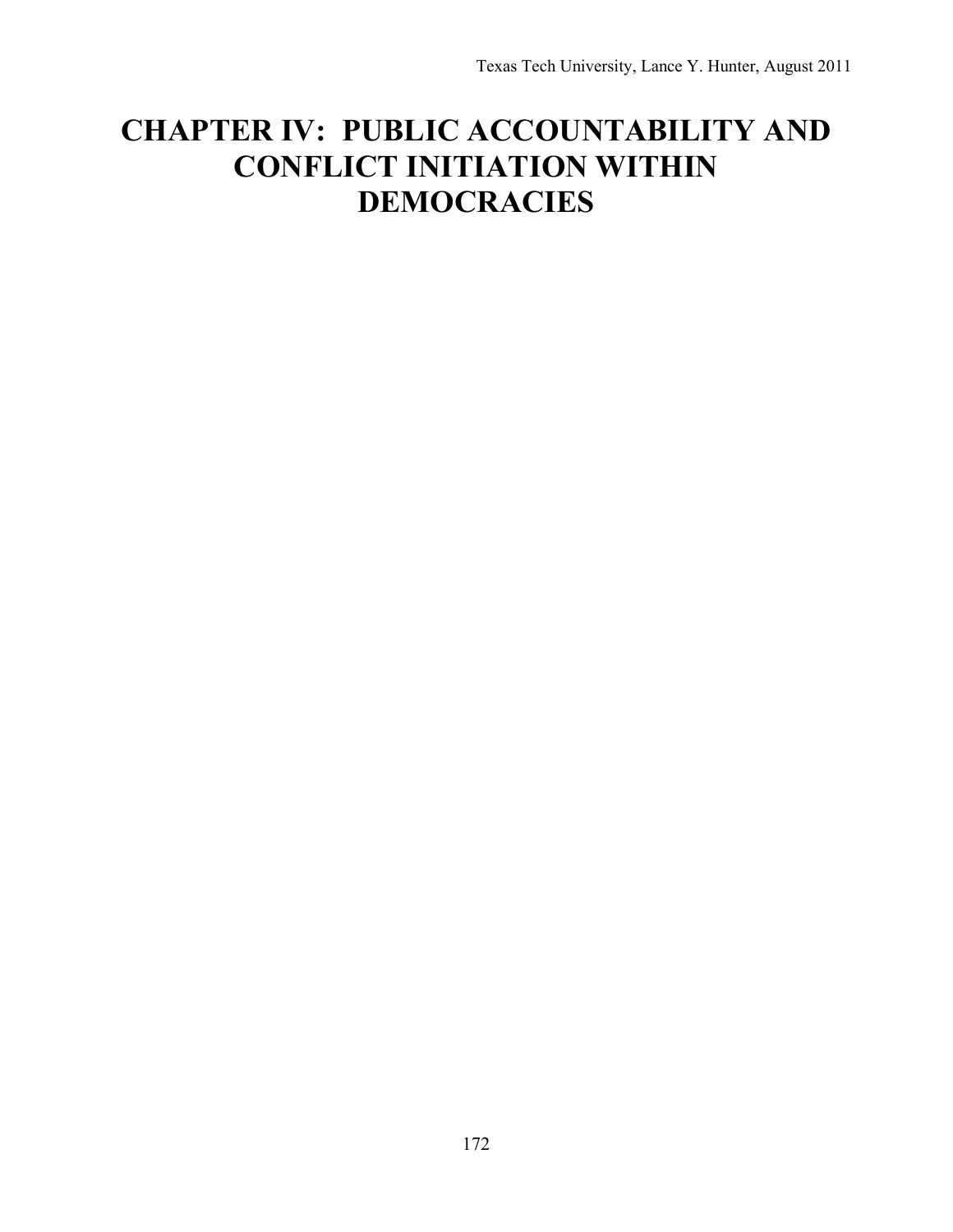#### **Overview**

This dissertation began with Kant's assertion that democracies should be hesitant to adopt aggressive foreign policies due to the reliance democratic leaders have on the citizens that comprise their states. Philosophers such as Kant believed that citizens of democratic polities would be reticent to trumpet the horns of war because they would have to suffer the burdens of foreign military adventures. Thus, democratic leaders, being constrained by a pacific citizenry, should avoid initiating costly military campaigns. History has shown however that democracies do engage in wars and military conflicts with a similar frequency as autocratic states, although the mechanisms that lead each regime type into military conflicts are often different. What scholars such as Kant failed to consider is that citizens in democracies are able to hold their leaders accountable in different ways based on the political and institutional design of their states, and this variation in political accountability significantly influences the propensity of conflict initiation by democratic states. That is, democracies are not created equal regarding their ability to promote electoral accountability for their democratically elected leaders. Consequently, scholars must examine the linkages between citizens and democratic leaders in order to more fully understand the factors that affect when democracies are more or less likely to initiate interstate conflicts. In order to accomplish this task, scholars should seek to understand how the institutional design and shifting political conditions within democracies affect the degree to which democratic leaders are accountable to the public.

An approach similar to the one discussed in the previous chapters provides for a deeper understanding of the domestic sources of conflict initiation within democratic states. Examining the rational incentives democratic leaders have to pursue specific foreign policies based on levels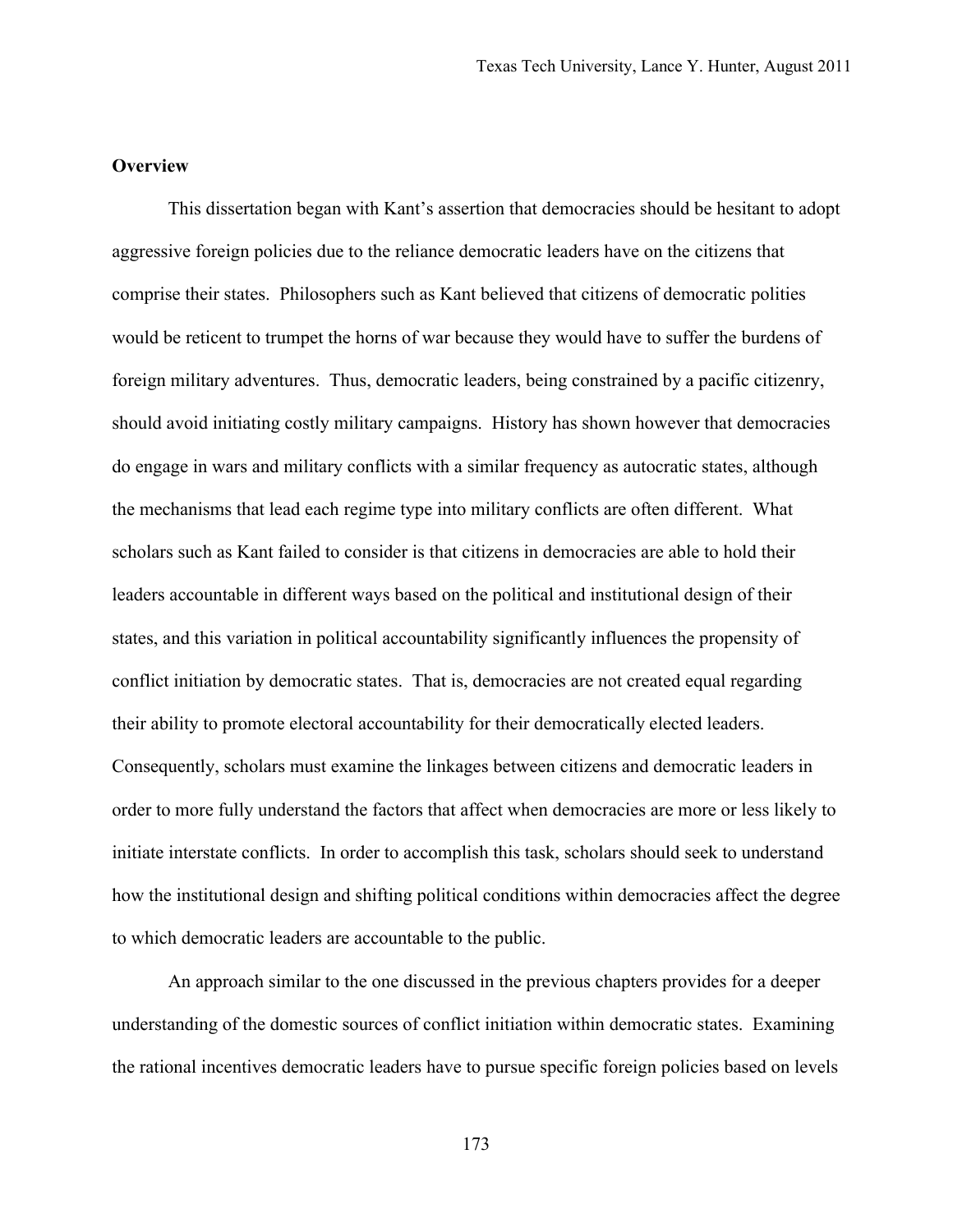of public accountability helps us to predict when democracies are more or less likely to initiate military conflicts. I have based my study on quantitative work as well as brief case studies from 5 Latin American states.

The critical element in understanding how varying levels of public accountability affect the initiation of interstate conflicts is the rational incentives democratic leaders have to involve their states in conflict. Democratic leaders, being ever mindful of re-election, take into consideration their own political well-being when deciding how to formulate their foreign policy positions. As Schumpeter (1975) states: "[I]n modern democracies…politics will unavoidably be a career. This in turn spells recognition of a distinct professional interest in the individual politician…Many a riddle is solved as soon as we take account of it" (285).

Furthermore, the degree of public involvement in the policy-making process affects the range of foreign policy options that are considered to be acceptable. While citizens within democracies are not fully passive bodies in regards to their disposition towards interstate wars as Kant propositioned, in the aggregate, democratic citizens are less enthusiastic concerning the prospects of foreign wars compared to state leaders because the citizenry often bear the brunt of the costs of foreign conflicts. Thus, the variation in the extent that democratic leaders are dependent on the public in order to maintain their elected positions is a significant factor that influences foreign policy formation.

Democratic leaders have more freedom to embark on risky military campaigns as there are weaker connections between elected leaders and citizens. Thus, democracies pursue more aggressive foreign policies where citizens have less ability to hold democratic leaders and political parties accountable for their foreign policy initiatives. The logic behind this finding is that when democratic leaders are less accountable to the public there is a reduced likelihood that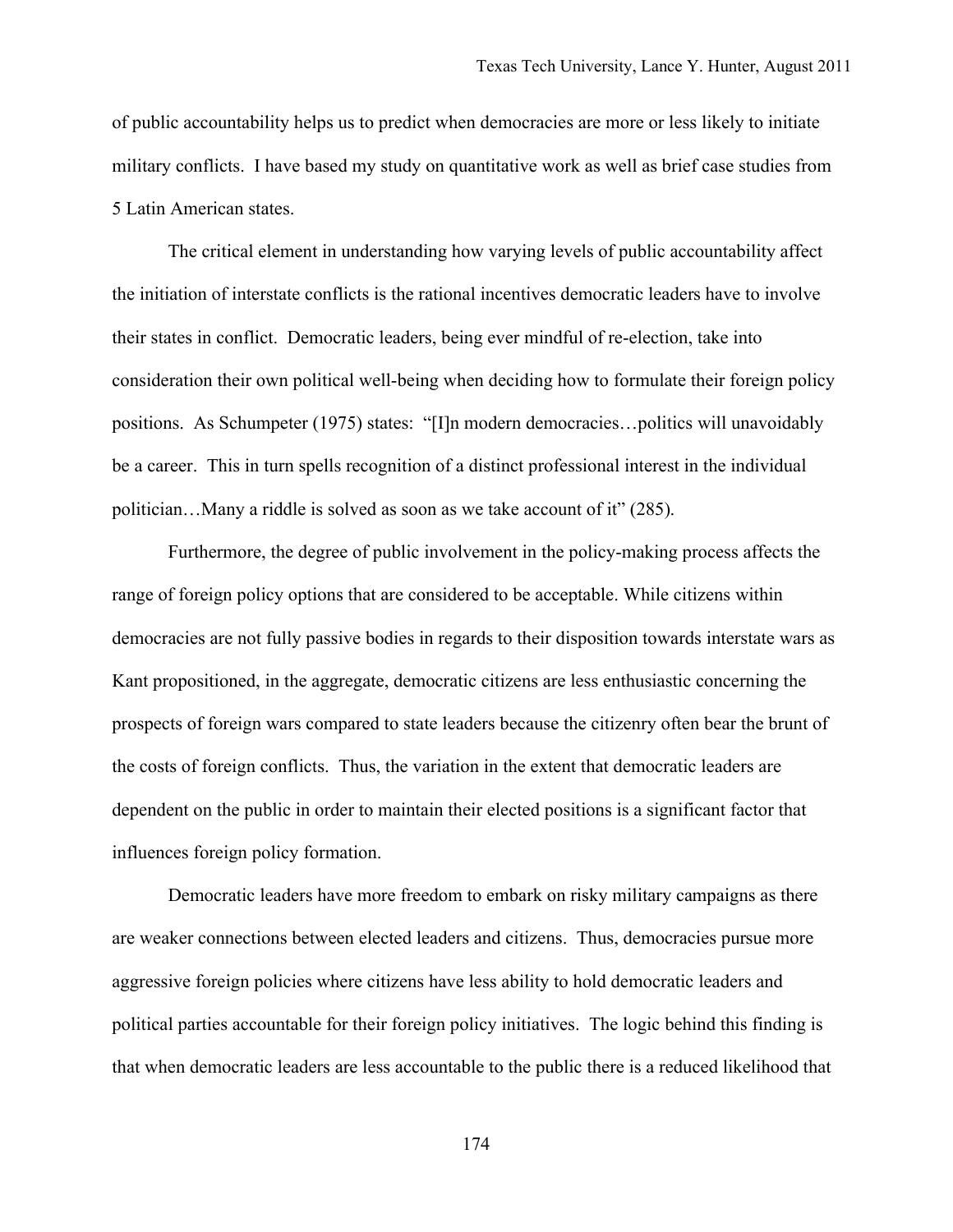they will be punished for advancing risky foreign policies. In contrast, in cases in which there are strong linkages between citizens and elected leaders, democracies adopt more conservative foreign policies because democratic leaders have a greater likelihood of being punished for pursuing aggressive foreign policy strategies.

In review, the causal factor linking varying levels of electoral accountability to the foreign policies that democracies adopt is the concern democratic leaders have with their political livelihood. Ultimately, democratic leaders desire to retain their elected positions. Furthermore, the ability of elected leaders to maintain their positions is reduced when democratic leaders pursue risky military adventures coupled with higher levels of electoral accountability. However, the constraining effect the public has over their elected leaders is weaker when leaders are less directly accountable to the public. It is under these conditions of declining electoral accountability that democratic leaders are most likely to initiate foreign conflicts because it is during such periods that they are better protected from electoral punishment by the public.

#### **Declining Accountability and Conflict Initiation**

This research project has important implications regarding the effect political parties and electoral systems have on public accountability and the foreign policies of democracies. First, unstable party systems are likely to result in the weakening of ties between citizens and political parties and candidates, thereby reducing levels of electoral accountability for elected leaders. Furthermore, as the Venezuelan case demonstrates in chapter two, democratic leaders advance more aggressive foreign policies where political parties are incapable of effectively aggregating the interests of the public. Therefore, in unstable party systems, the policy platforms and agendas of political parties and candidates are often vague and tenuous which reduces the ability of the public to hold parties and candidates responsible for policy outcomes. More specifically,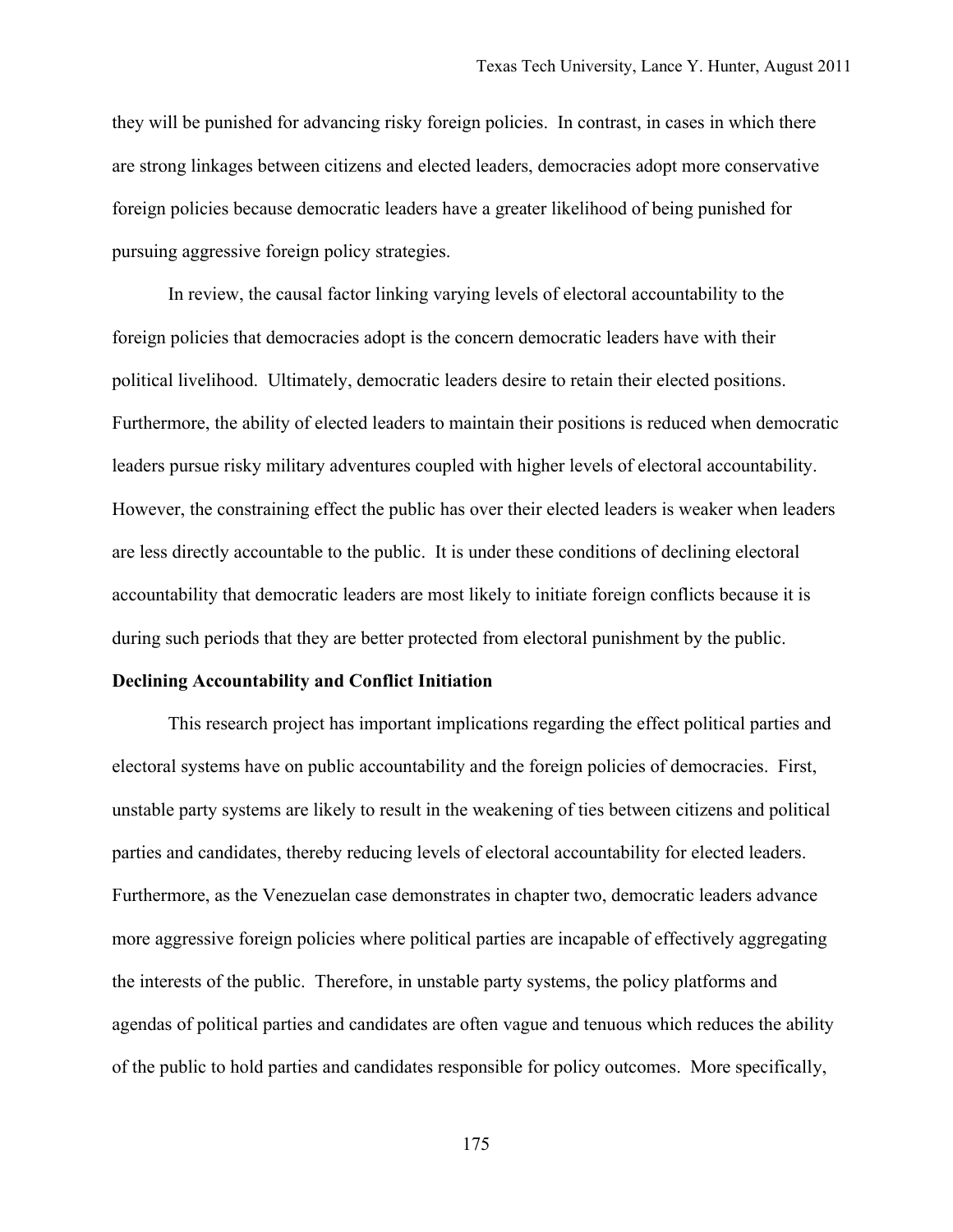voters cannot hold political parties and representatives accountable for policy initiatives when they are unable to decipher the parties responsible for specific policy proposals and outcomes. Thus, democratic leaders are able to advance bolder policies in unstable party systems because the public has less ability to punish elected leaders for aggressive policy pursuits.

In a similar finding, elected leaders are less directly accountable to the public and are more likely to adopt risky foreign policies in democracies with non-candidate-centered electoral systems. In these systems, voters often do not have the option of voting for individual candidates, which reduces accountability linkages between voters and representatives. Furthermore, in non-candidate-centered systems, voters have difficulty holding individual leaders responsible for foreign policies. In addition, voters are generally less aware of the policy stances of specific leaders than in candidate-centered systems due to the nature of campaigning in non-candidate centered systems. Thus, in non-candidate-centered systems, democratic leaders are less constrained by the public in terms of the foreign policy options they can pursue because of less direct forms of political accountability. This effect was seen in the case of Ecuador where the Ecuadorian electoral systems failed to promote direct accountability between voters and elected leaders, which allowed democratic leaders in Ecuador to advance risky foreign policies because individual leaders did not have to fear direct punishment at the hands of voters as did individual leaders in candidate-centered systems such as Chile.

#### **Enhanced Accountability and Conflict Initiation**

The period in which democratic leaders are most likely to pursue conservative foreign policies is when there are clear and direct linkages between democratic leaders and citizens. These linkages are strongest when party systems are stable and democracies have candidatecentered electoral systems. Democratic leaders are cautious in adopting risky foreign policies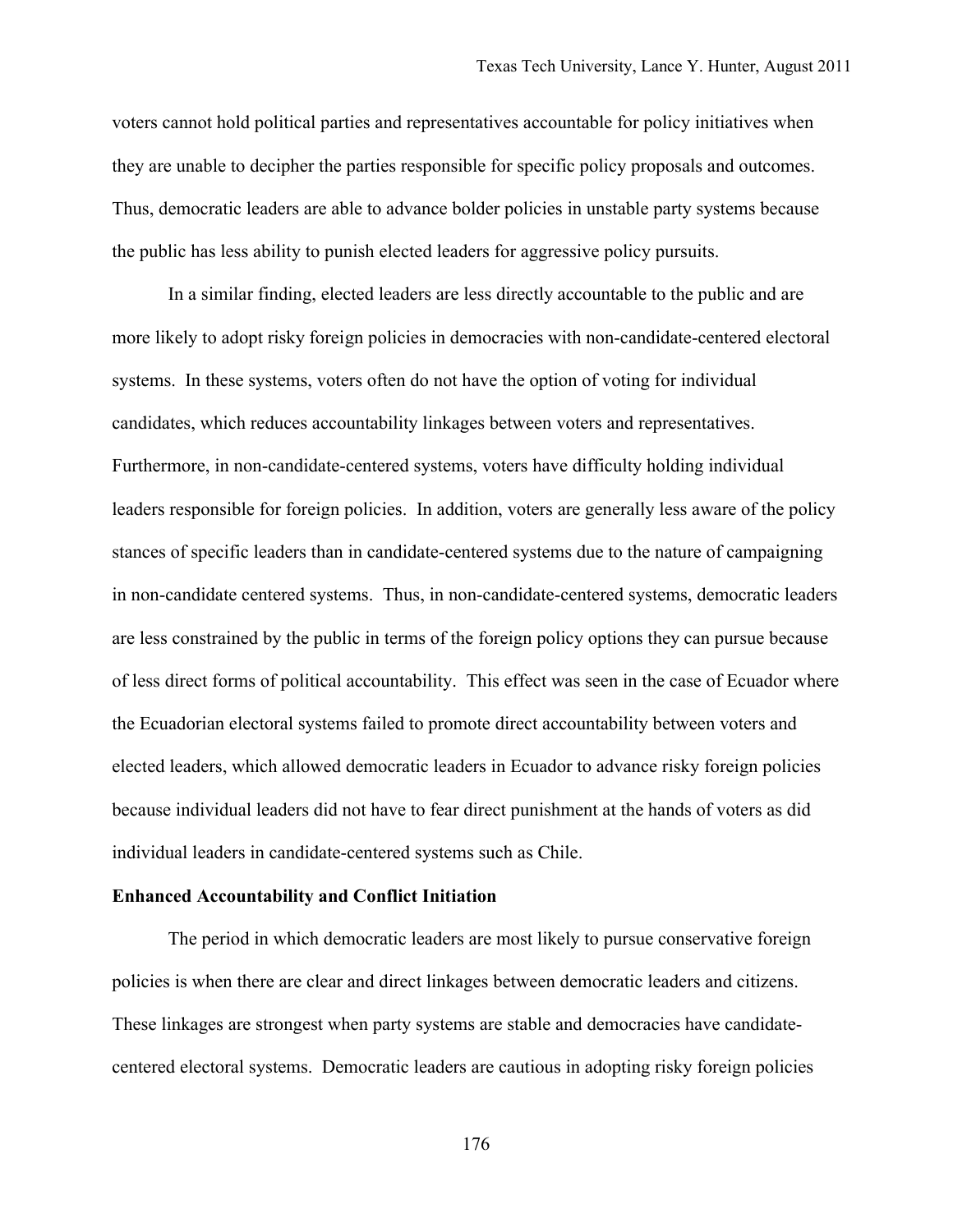under these conditions because leaders are more vulnerable to punishment by the public that is able to effectively evaluate the policy proposals and outcomes associated with specific political parties and leaders.

Stable party systems increase accountability for democratic leaders through three primary mechanisms. First, in stable party systems, parties and candidates present their political ideologies and agendas to the public in a more precise and systematic manner. Second, the nature of political campaigning is more programmatic in stable party systems because parties in stable party systems have generally entrenched themselves in society through their ideological consistency, thereby inducing predictable patterns regarding their policy positions. Thus, in stable party systems, citizen can more easily evaluate the policy agendas, proposals and outcomes associated with parties and candidates, both retrospectively and prospectively, due to the nature of political parties and campaigns in stable party systems.

In stable party systems democratic leaders develop more conservative foreign policies because they are evaluated by voters based on their specific policy proposals and the outcomes associated with their policy initiates, rather than based on populists rhetoric, as is frequently the case in unstable party systems. Thus, in stable party systems, democratic leaders face a greater likelihood of punishment by voters in the event they adopt risky or ill-advised foreign policy strategies. This finding was most evident in the case of Uruguay in which the three dominant political parties: the Colorados, the Blancos, and the Frente Amplio-Encuentro Progresista parties established firm roots within society and received consistent vote shares in numerous local and national elections, which contributed to the stability of Uruguay's party system and led democratic representatives to pursue conservative foreign policies.<sup>237</sup> Thus, a hallmark of the

1

 $237$  Cason (2002)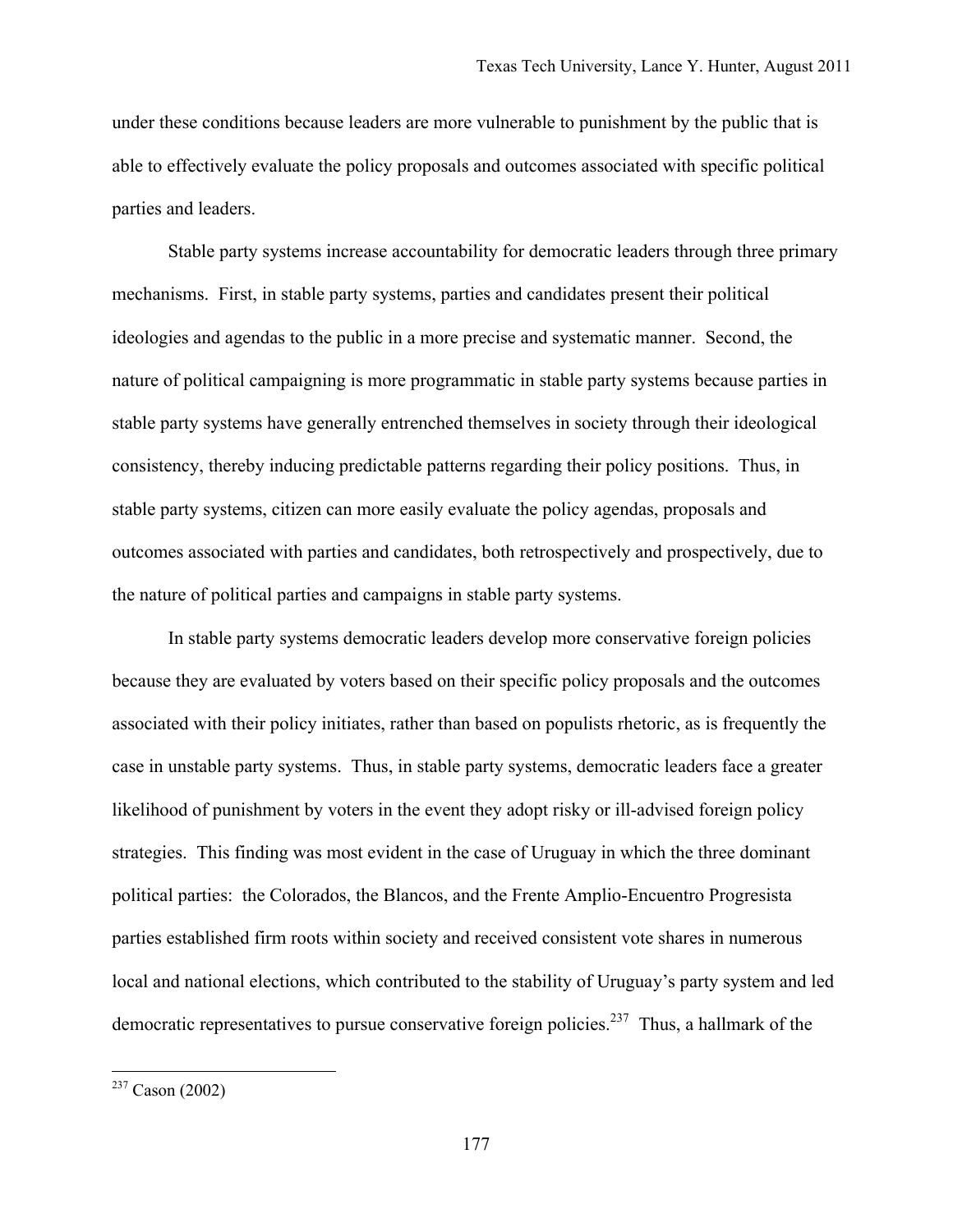political stability in Uruguay was the strength of its party system which allowed voters to consistently evaluate the performance of political parties and candidates, which increased public accountability and encouraged democratic leaders to pursue well-founded foreign policy initiatives.

While stable party systems are found to enhance public accountability for political parties and democratic leaders, candidate-centered electoral systems increase forms of direct accountability for individual leaders and reduce the likelihood of conflict initiation in democracies, as is shown in chapter three. As the case of Chile demonstrates, in candidatecentered systems, individual democratic leaders must answer to the public themselves, and in the event that democratic leaders advance risky or unpopular foreign polices they cannot withdraw within their parties in hopes of avoiding the wrath of the electorate. Rather, individual leaders must answer to voters for their own policy stances at each election which has the effect of increasing direct forms of electoral accountability for democratic leaders and encouraging leaders to be cautious in embarking on risky military adventures.

#### **Promoting Accountability**

Based on the previous findings, several recommendations can be made in attempting to promote prudent foreign policies by democracies. Many of these recommendations depend on increasing the degree elected leaders are held accountable to the public. First, the design of electoral systems significantly affects how much elected leaders are accountable to their constituents. Configuring electoral systems that provide for representation, strong political parties and accountability is a difficult balancing act in many democratic states. However, electoral systems that attempt to create representation and strong political parties to the detriment of accountability often alienate voters and achieve neither goal of representation nor strong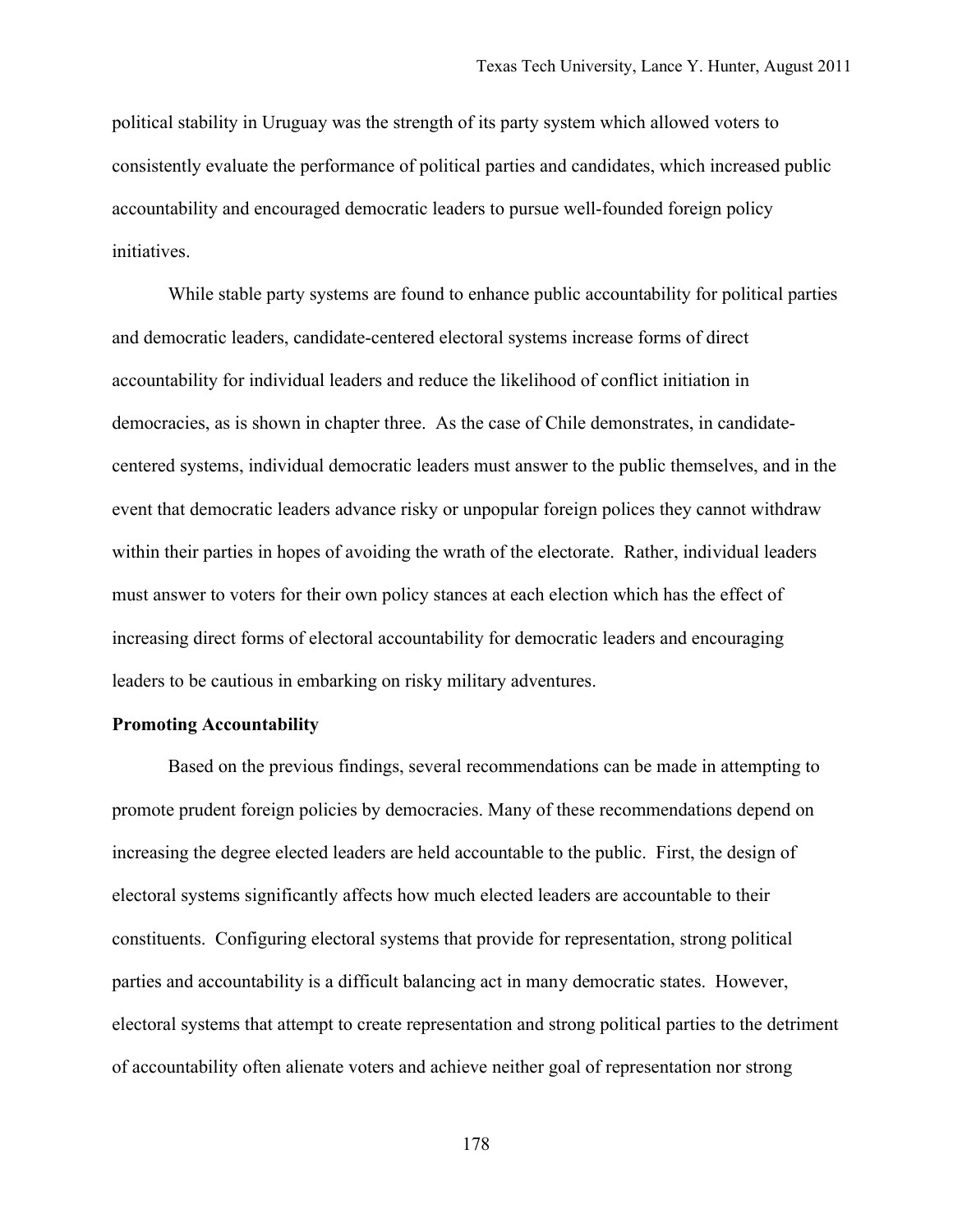political parties. Venezuela provides an important example of the consequences that can occur when electoral systems fail to provide voters with opportunities to evaluate individual political candidates: "closed list legislative elections in Venezuela and national party organizations that dominated political resources and career opportunities precluded the development of meaningful links between legislators and constituents and undermined accountability" (Carey, 2003, 194). Thus, while electoral system engineers may attempt to foster strong political parties by creating closed party lists and low levels of preferential voting, voters will not be invested in the parties or candidates competing for office when they have minimal influence over the candidates that are elected. Thus, in electoral systems that fail to provide voters with opportunities to evaluate democratic leaders - political parties weaken, electoral accountability declines and the goal of political representation becomes less relevant.

While Single Member District (SMD) electoral systems generally allow voters to select individual candidates with a greater frequency than proportional representation (PR) systems – the design of electoral ballots and party lists (e.g., whether lists are open or closed) are more critical elements in determining the degree of voter choice. Closed list systems provide voters with little ability to determine the candidates that are selected for office. Thus, voters may often disengage from the political process in these systems.

A more ideal design would allow voters to select the candidates competing for office in nominating elections and in general elections. Furthermore, electoral systems could allow for proportional representation and open lists in democracies where many different ethnic, racial and political groups sought representation, and the degree of preferential voting afforded to voters could be further determined based on the type of ballot presented to voters (e.g., ability to select individual candidates and the degree of vote pooling). Such systems would provide electoral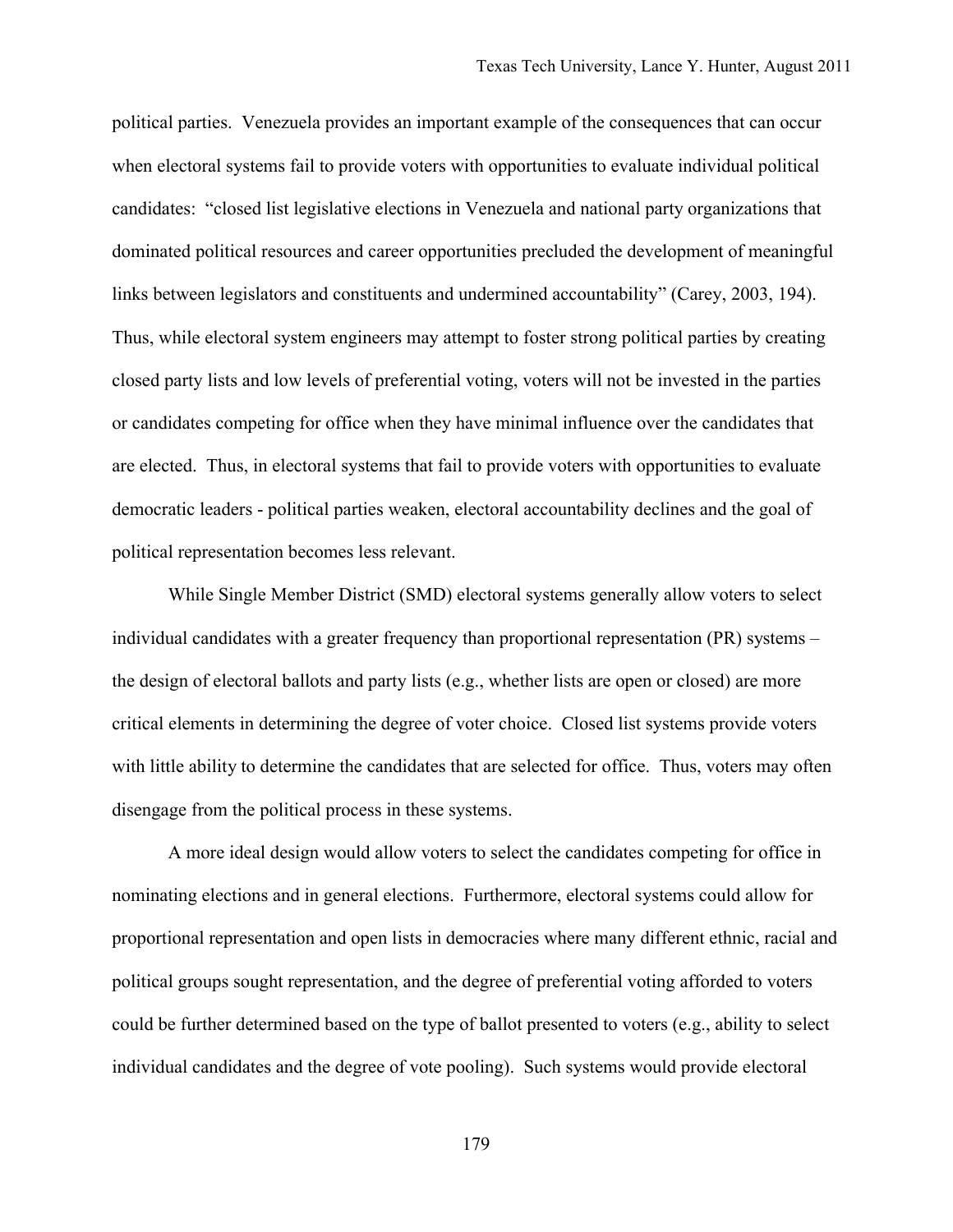engineers the ability to specify the structure of ballots and degree of vote pooling based on the specific needs of their states. The important aspect of the design of electoral systems is that voters have a vested interest in the political process based on their ability to evaluate democratic leaders rather than having political parties present pre-determined candidates to voters while failing to provide them with discretion in terms of electing specific leaders.

In regards to party system stability within democracies, the responsibility for creating or maintaining stable party systems lies with voters and political parties. Parties that offer clear, consistent and distinct policy choices to voters allow citizens to more accurately form their political ideologies and effectively evaluate parties and candidates from election to election. Thus, the political platforms that parties and candidates campaign on must be consistent with their policy agendas once in power. If this is accomplished, then parties can form strong links with members of their societies while engendering high levels of public accountability for parties and politicians. However, there are often threats to party system stability that can undermine electoral accountability.

Economic and societal turmoil can give way to situations in which parties are viewed as being incapable of capturing the interests of the public as well as maintaining economic and political stability. This effect was seen in Venezuela, where the design of the Venezuelan electoral system coupled with economic and social instability led to the breakdown of its party system. Opportunistic, populist leaders arrived on the political landscape during this period and greatly reduced the strength of Venezuela's political parties and undermined the entire Venezuelan party system. Therefore, In order to prevent the demise of party systems during economic and social crises, voters and politicians must resist the temptation to give in to populist solutions that promise immediate remedies to present crises if those responsible for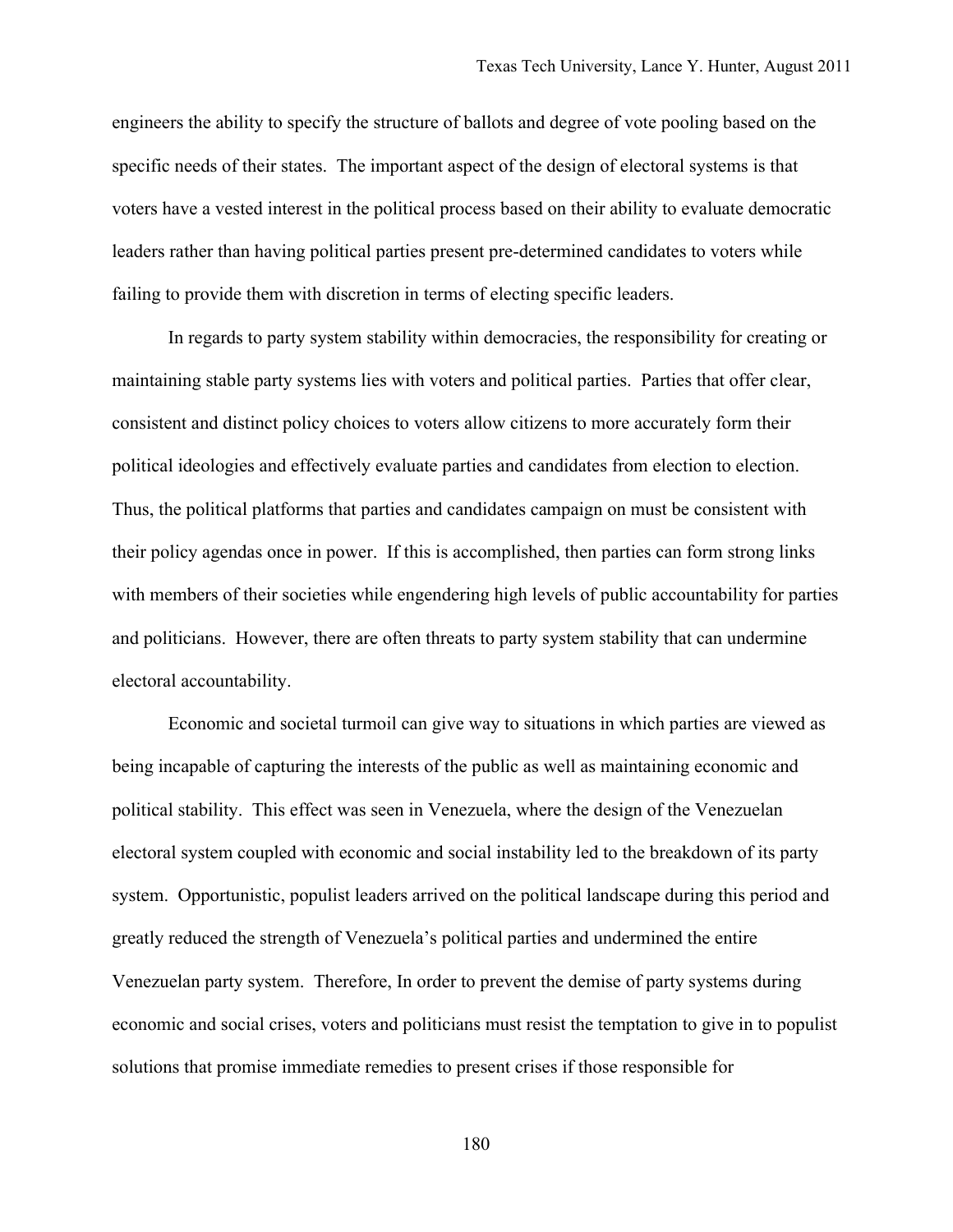implementing the solutions threaten the political institutions that have been in place for many years prior.

 More specifically, citizens should be wary of voting parties or candidates into office that appeal to the masses with populist rhetoric rather than relying on programmatic policy agendas. While populist pandering often permeates many political campaigns cross-nationally, the parties and candidates that come to power by way of extreme populist rhetoric are more likely to usurp the power of state to the detriment of political parties. This can have the effect of weakening parties as well as changing the very nature of parties that operate within the party system. Thus, the ability of the public to evaluate the policy proposals and initiatives of parties is greatly impeded when populist parties govern in unstable party systems.

The solution to this dilemma is for voters to seek out political candidates and parties that address their concerns with sensible, realistic policy solutions without threatening the integrity of the political system. Accomplishing this task can be arduous for citizens, because if voters can bypass the temptation to adhere to the populist ideations of leaders, and decide instead to elect more pragmatic and less extreme candidates, there is no guarantee that the parties or leaders elected into office will not pursue radical policies that threaten to undermine the party system. Thus, voters must constantly stand guard against politicians that threaten to weaken the very institutions that allow them to hold their democratic leaders accountable. If voters, democratic leaders and political parties can preserve the integrity of their political parties and maintain their party systems, politicians will continue to be accountable to citizens and leaders will pursue judicious foreign policies.

#### **Conclusion**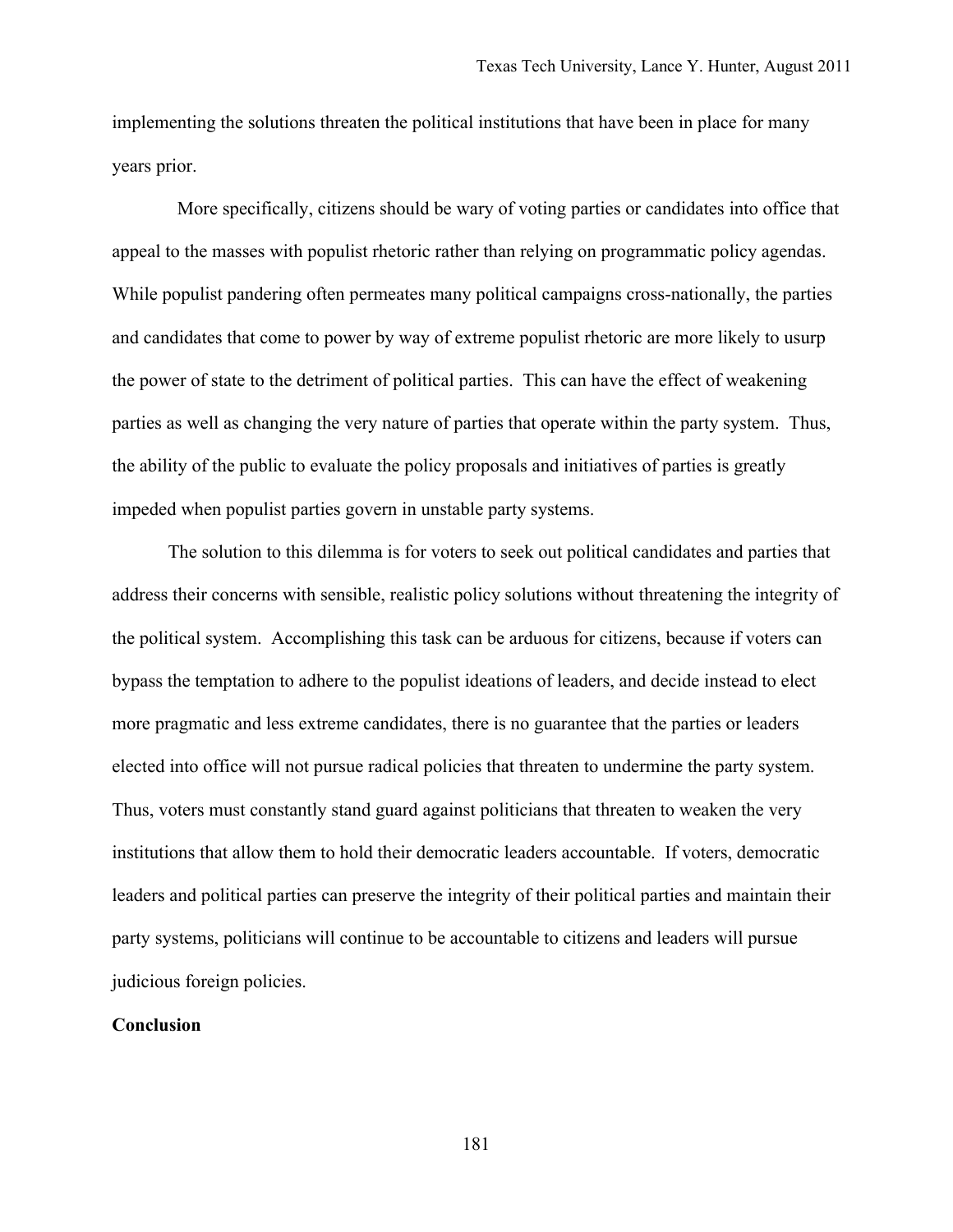The primary emphasis in previous studies linking democratic institutions with conflict initiation has been on the moderating effect a larger number of veto players within the policy making process have on the foreign policies of democratic governments. However, the literature has largely neglected the role democratic institutions play in affecting the manner by which democratic leaders are held accountable by the public, and how differences in levels of public accountability structure the foreign policy decisions of democratic governments. More specifically, the process through which democratic leaders are accountable to the electorate directly affects the types of foreign policies democracies pursue. However, the degree democratic leaders are held accountable for their foreign policy decisions varies within democracies based on institutional and political factors.

This dissertation has attempted to uncover the specific institutional and political arrangements that influence the degree democratic leaders are accountable to the public, and how in turn, varying levels of public accountability affect the foreign policies of democracies. The underlying premise of this research has been that scholars must seek to further understand the rational incentives democratic leaders have to pursue conservative or risky foreign policies. As Geddes remarks: "One can explain much of the behavior of states as the outcome of rational choices by self interested officials acting within particular institutional and circumstantial contexts" (1994, 8). Thus, the foreign policy choices of democratic governments are ultimately determined by individual leaders that are influenced by the political environments that structure their behavior. Therefore, the study of the domestic sources of conflict initiation will be greatly enhanced as scholars continue to understand how institutional and political variation within democracies motivates the decisions of democratic leaders.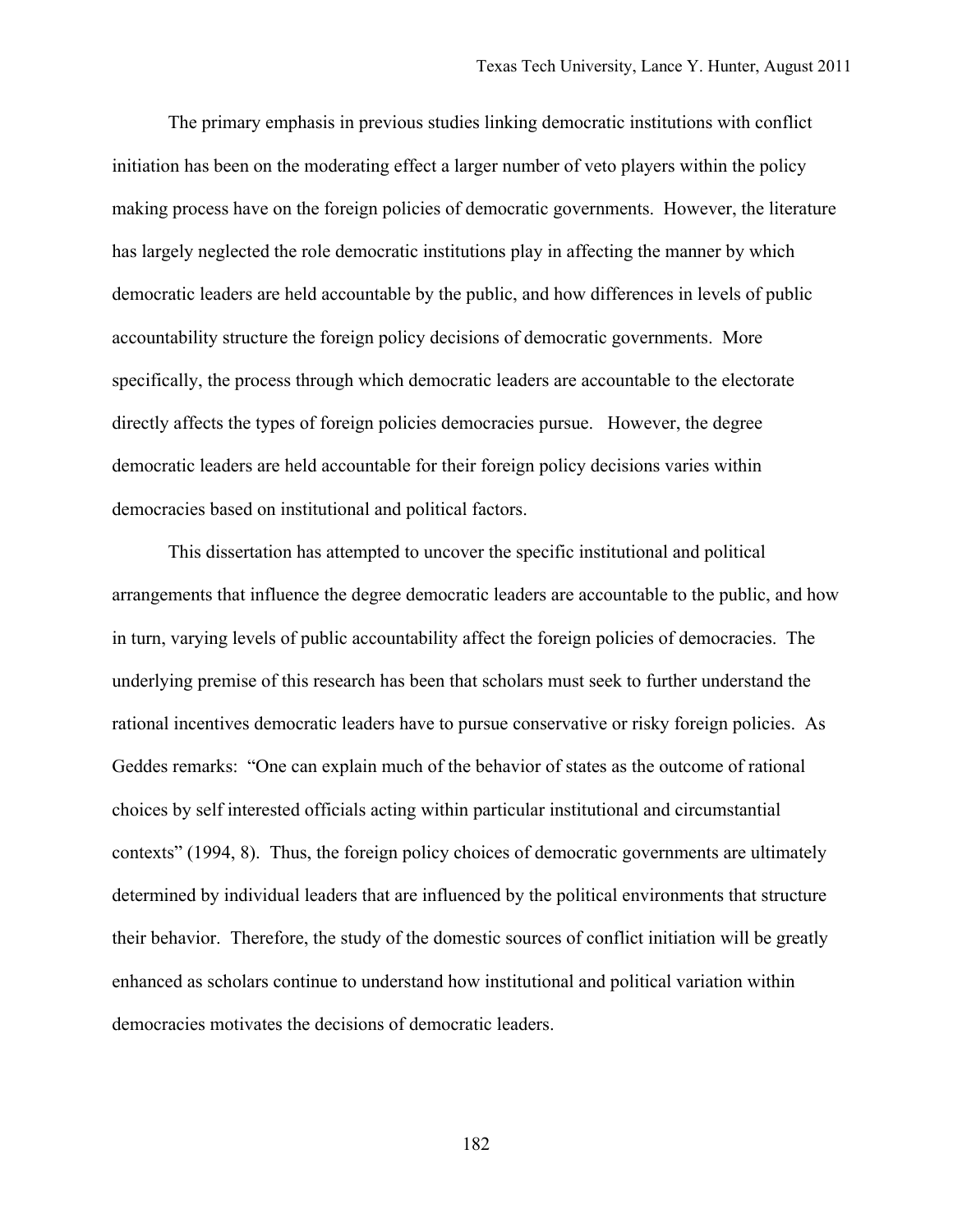### **BIBLIOGRAPHY**

 $\overline{a}$ 

- Ames, Barry. 1987. *Political Survival: Politicians and Public Policy in Latin America*. Berkley: University of California Press.
- Araujo, Maria C., Andres Acosta, Anibal Linan and Sebatian Saiegh. 2004. "Political Institutions, Policymaking Processes and Policy Outcomes in Ecuador." *Latin American Research Network, Inter-American Development Bank*
- Auerswald, David P. 1999. "Inward Bound: Domestic Institutions and Military Conflict." *International Organization* 53(3): 469–504.
- Bawn, Kathleen. 1993. "The logic of institutional preferences: German electoral law as a social choice outcome." *American Journal of Political Science* 37(4): 965-989.
- Bawn, Kathleen and Thies, Michael. 2003. "A comparative theory of  $e^{238}$ lectoral incentives: Representing the unorganized under PR, plurality, and mixed-member electoral systems." *Journal of Theoretical Politics 15*(1)*:* 5-32.
- Beck, Nathaniel and Jonathan Katz. 1995. "What to Do (and Not to Do) with Time-SeriesCross-Section Data." *American Political Science Review,* 89(3): 634-647.
- Beck, Nathaniel, Jonathan Katz and Richard Tucker. 1998. "Taking Time Seriously in Binary Time-Series Cross-Section Analysis." *American Journal of Political Science* 42(4): 1260 –1288.
- Beck, Thorsten, George Clarke, Alberto Groff, Philip Keefer, and Patrick Walsh. 2001. "New tools in comparative political economy: The Database of Political Institutions." 15(1): 165 –176 (September), *World Bank Economic Review*.
- Beck, Nathaniel and Jonathan N. Katz. 2004. "Time Series Cross Section Issues: Dynamics, 2004." Paper presented at the 2004 Annual Meeting of the Society for Political Methodology, Stanford University.
- Beck, Nathaniel and Jonathan Katz. 2006. "Random Coefficient Models for Time-Series Cross-Section Data: Monte Carlo Experiments." *Political Analysis*, 15(2): 182-195.
- Bennett, D. Scott, and Allan Stam. 2000. "*EUGene*: A Conceptual Manual." *International Interactions* 26:179-204. Website: http://eugenesoftware.org.
- Birch, Sarah. 2001. "Electoral Systems and Party System Stability in Post-Communist Europe." Paper presented at the annual meeting of the American Political Science Association, San Francisco.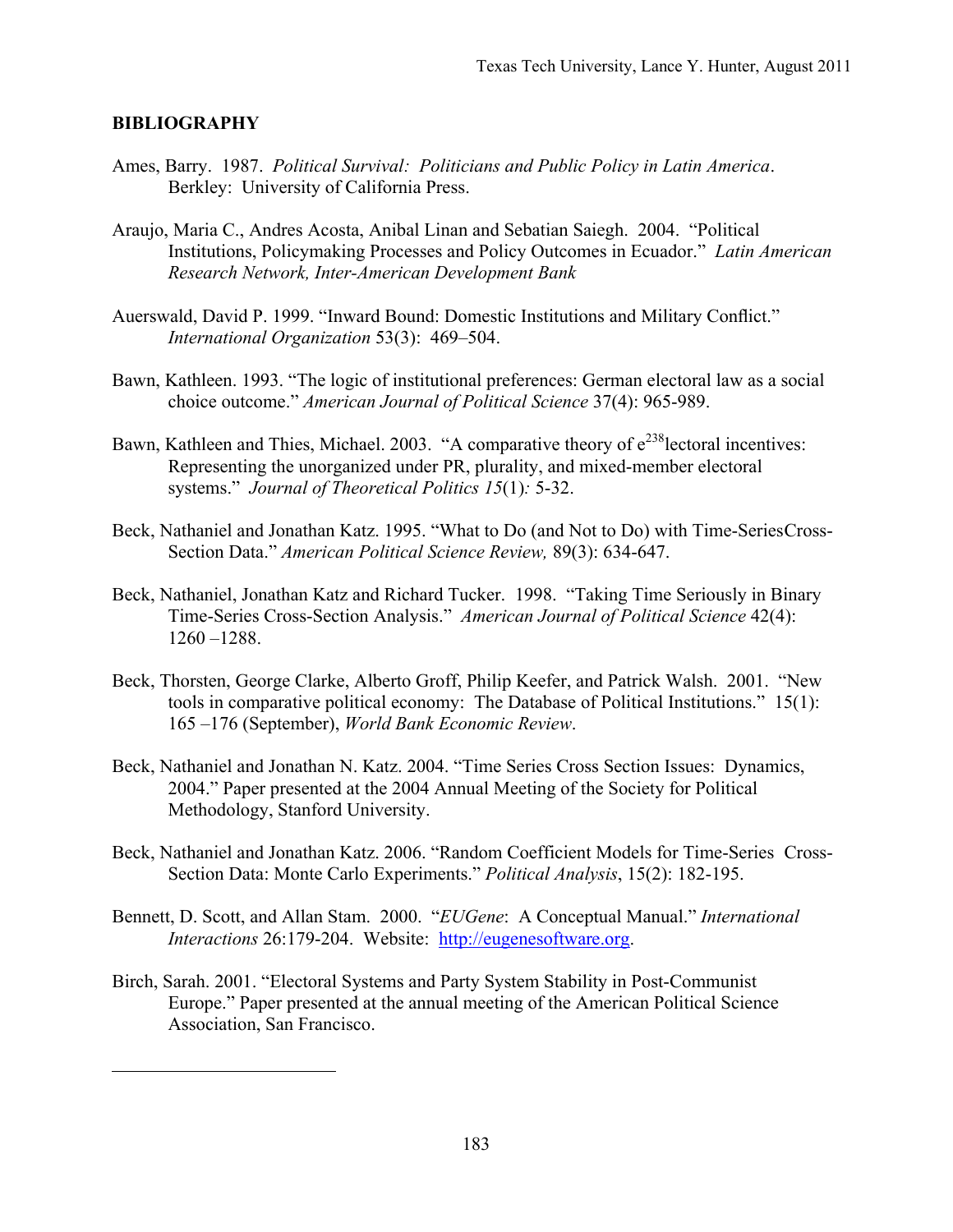- \_\_\_\_\_. 2003. *Electoral Systems and Political Transformation in Post-Communist Europe, 'One Europe or Several?'* Basingstoke: Palgrave-Macmillan.
- \_\_\_\_\_. 2005. "Single-member District Electoral Systems and Democratic Transition." *Electoral Studies,* 24(2): 281–301.
- Birnir, Johanna Kristin. 2005. "Public Venture Capital and Party Institutionalization." *Comparative Political Studies,* 38(8): 915-938.
- Bratton, Michael. 1999. "Political Participation in a New Democracy: InstitutionalConsiderations from Zambia." *Comparative Political Studies,* 32(5): 549-588.
- Bremer, Stuart. 1980. "National capabilities and war proneness," in J. D. Singer (ed.) *The Correlates of War*, Vol. 2. New York: Free Press.
- Bremer, Stuart A. 1992. "Dangerous dyads: Conditions affecting the likelihood of interstate war, 1816 – 1965." *Journal of Conflict Resolution* 36(2): 309 – 341.
- Brown, David and Wendy Hunter. 1999. "Democracy and Social Spending in Latin America, 1980 – 92." *American Political Science Review* 93(4): 779 – 790.
- Bueno de Mesquita, Bruce and J. David Singer. 1973. "Alliances, Capabilities, and War: A Review and Synthesis "in C.P. Cotter(ed) *Political Science Annual*, New York: Bobbs,  $237 - 280$ .
- Bueno de Mesquita, Bruce. 1978. "Systemic Polarization and the Occurrence and Duration of War." *Journal of Conflict Resolution*, 22: 241-67; reprinted in J. David Singer and Associates *Explaining War*, Beverly Hills: Sage, 1979, 113-138.
- Bueno de Mesquita, and David Lalman. 1992. *War and Reason*. New Haven, Conn: Yale University Press.
- Bueno de Mesquita, Randolph Siverson and Gary Woller. 1992. "War and the Fate of Regimes: A Comparative Analysis." *American Political Science Review* 86(3): 638 – 46.
- Bueno De Mesquita, Bruce and Randolph Siverson. 1995. "War and the Survival of Political Leaders: A Comparative Study of Regime Types and Political Accountability." *American Political Science Review* 89(4): 841-53.
- Bueno de Mesquita, James Morrow, Randolph Siverson and Alastair Smith. 1999. "An Institutional Explanation of the Democratic Peace." *American Political Science Review* 93(4):  $791 - 807$ .
- Bueno de Mesquita, Bruce. 2000. *Principles of International Politics: People's Power, Preferences and Perceptions*. Washington, DC: CQ Press.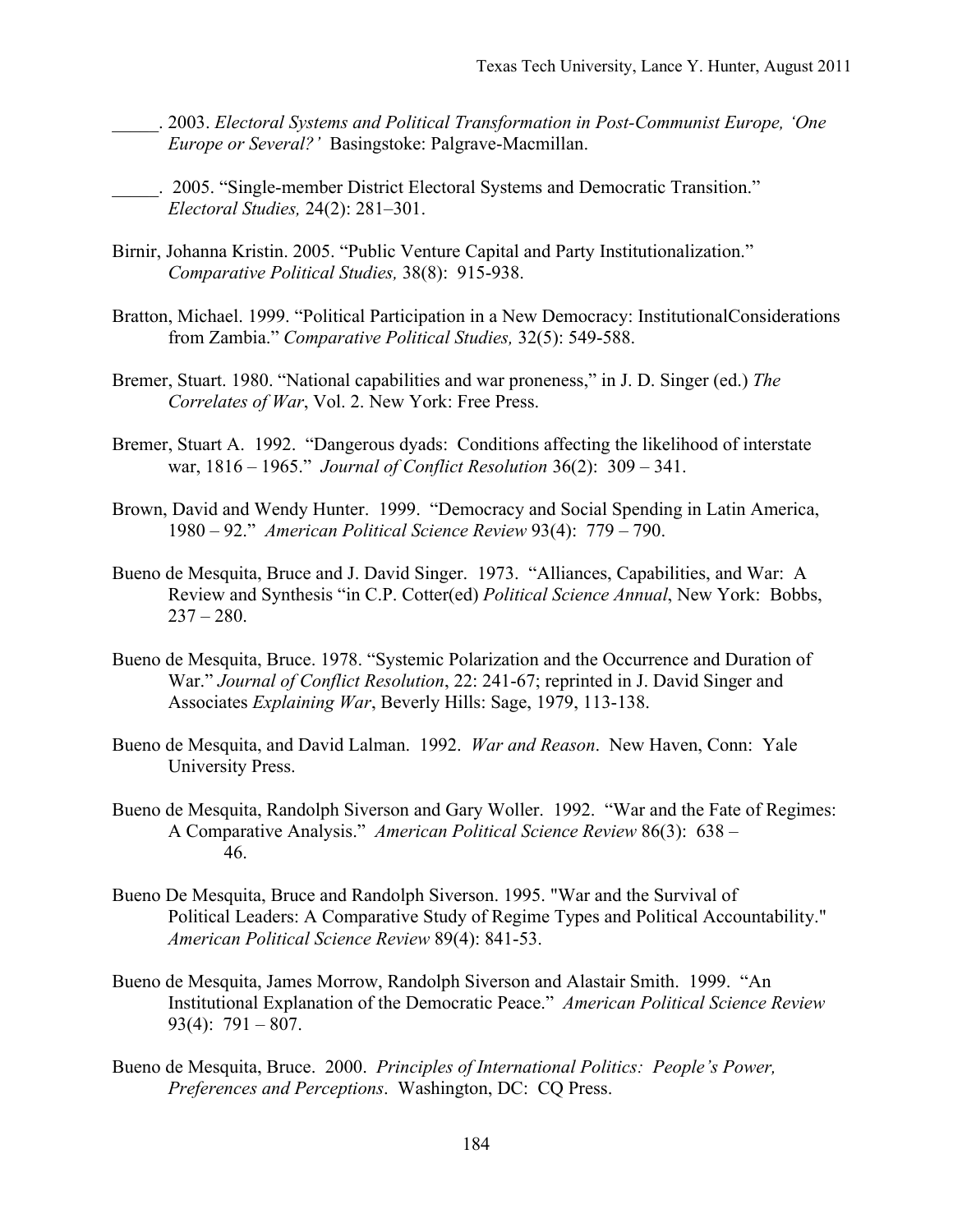- Bueno De Mesquita, B., Smith, A., Siverson, R.M. and Morrow, J.D. 2003. *The Logic of Political Survival*. MIT Press. Cambridge, MA, 2003.
- Buzan, Barry. 1984. "Economic Structure and International Security: The Limits of the Liberal Case." *International Organization* 38(4): 597 – 624.
- Carey, John and Matthew Shugart. 1994. "Incentives to Cultivate a Personal Vote: A Rank Ordering of Electoral Formulas." *Electoral Studies* 14(4): 417 – 439.
- Carey, John M. and Matthew Soberg Shugart. 1995. "Incentives to Cultivate a Personal Vote: A Rank Ordering of Electoral Formulas." *Electoral Studies* 14(4): 417-440.
- Carey, John. M. 2003. "Discipline, Accountability, and Legislative Voting in Latin America." *Comparative Politics* 35(2): 191 – 211.
- Carey. John. 2009. *Legislative Voting and Accountability*. New York, NY: Cambridge University Press.
- Casas-Zamora, Kevin. 2005. *Paying for Democracy: Political Finance and State Funding for Parties.* ECPR Press.
- Chan, Steve. 1984. "Mirror, Mirror on the Wall …Are the Freer Countries More Pacific?" *Journal of Conflict Resolution* 28(4): 617 – 48.
- Chiozza, Giacomo & H. E. Goemans. 2003. "Peace Through Insecurity: The Reciprocal Relation Between Tenure and International Conflict." *The Journal of Conflict Resolution* 47(4): 443– 467.
- Chiozza, Giacomo & Henk E. Goemans. 2004. "Avoiding Diversionary Targets." *Journal of Peace Research* 41(4): 423–443.
- Clark, David H. and Timothy Nordstrom. 2005. "Democratic Variants and Democratic Variance: How Domestic Constraints Shape Interstate Conflict." *The Journal of Politics* 67(1): 250-270.
- Colaresi, Michael. 2004. "Aftershocks: Post-War Leadership Tenure, Rivalry, and Regime Dynamics." *International Studies Quarterly* 48(4): 713 – 727.
- Copeland Dale C. 1996. "Economic Interdependence and War: A Theory of Trade Expectations." *International Security* 20(4) : 5-41.
- Croissant, Aurel and Wolfgang Merkel. 2004. *Political Party Formation in Presidential and Parliamentary System*. University of Heidelberg Press.

De Vries, Michiel. 1990. "Interdependence, Cooperation and Conflict: An Empirical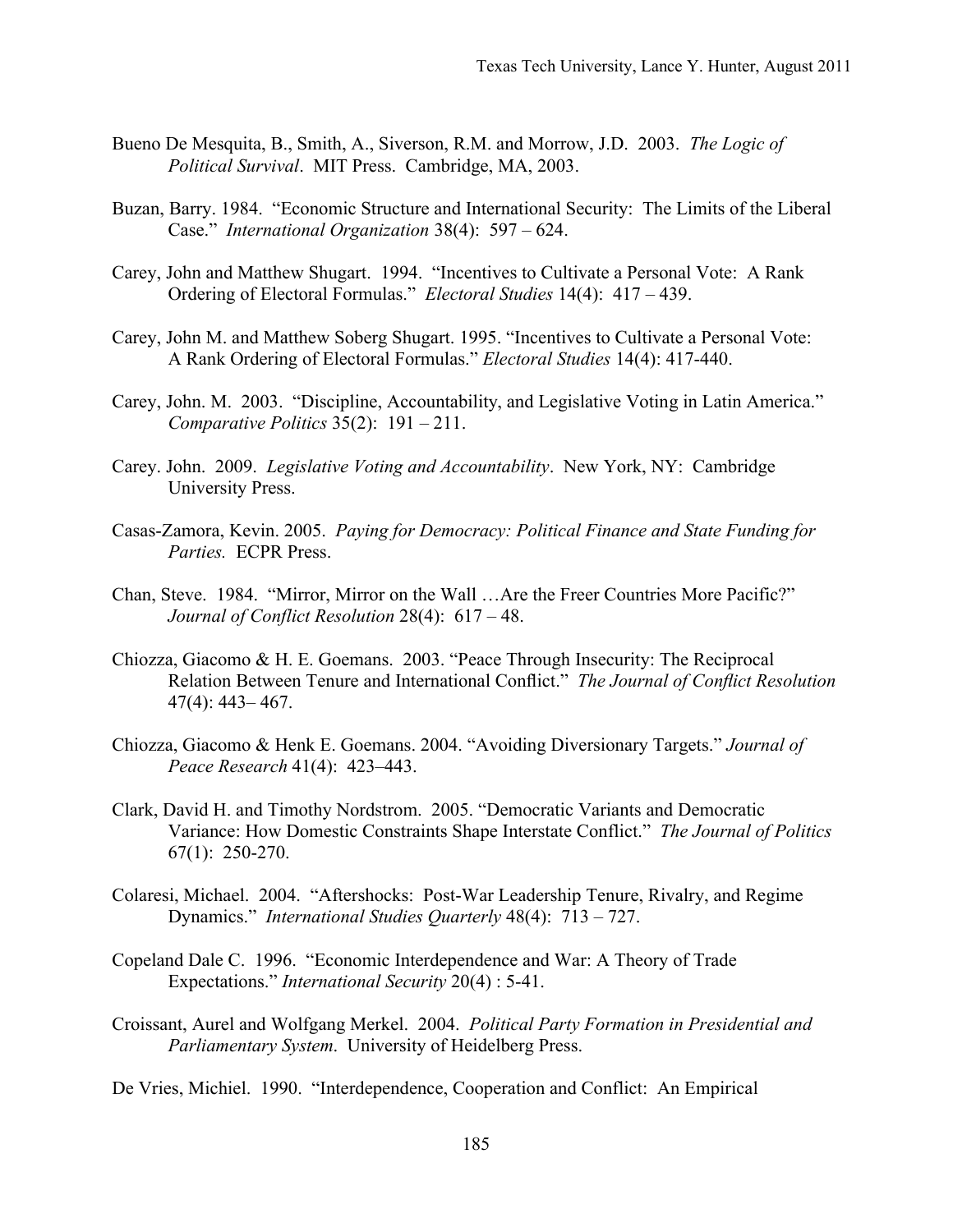Analysis." *Journal of Peace Research* 27(4): 429 – 444.

- Diehl, Paul E. 1983. "Arms Race and Escalation: A Closer Look." *Journal of Peace Research* 20(3): 249-259.
- Diehl, Paul E. 1985. "Arms Races to War: Testing Some Empirical Linkages." *Sociology Quarterly*." 26(3): 331-349.
- Diehl, Paul E and Mark J. C. Crescenzi. 1998. "Reconfiguring the Arms Race-War Debate." *Journal of Peace Research* 35(1): 111-118.
- Dixon, William J. 1993. "Democracy and the Management of International Conflict." *Journal of Conflict Resolution* 37(1): 42 – 68.
- Dixon, William J. 1993. "Democracy and the Mediation of International Conflict." Presented to the *Annual Meeting of the American Political Science Association*, Chicago, September 3-6.
- Dixon, William J. 1994. "Democracy and the Peaceful Settlement of International Conflict." *American Political Science Review* 88(1): 14 -32.
- Doyle, Michael. 1983. "Kant, Liberal Legacies, and Foreign Affairs, Part I." *Philosophy and Public Affairs* 12(3): 205-235.
- Doyle, Michael. 1986. "Liberalism and World Politics." *The American Political Science Review* 80(4): 1151-1169.
- Duetsch, Karl and David Singer. 1964. "Multipolar Power Systems and International Stability." *World Politics* 16(3): 390 – 406.
- Eberwein, Wolf- Dieter. 1982. "The seduction of power: serious international disputes and the power status of nations, 1900-1976." *International Interactions* 9(1): 57-74.
- Elman, Miriam Fendius. 2000. "Unpacking Democracy: Presidentialism, Parliamentarism, and Theories of Democratic Peace." *Security Studies* 9(4): 91-126.
- Farrell, David and Ian McAllister. 2004. "Voter Satisfaction and Electoral Systems: Does Preferential Voting in Candidate – Centered Systems Make a Difference." *Center for the Study of Democracy*. University of California: Irvine.
- Fearon, James D. 1994. "Domestic Political Audiences and the Escalation of International Disputes." *American Political Science Review* 88(3): 577-92.
- Fearon, James D. 1994. "Signaling versus the Balance of Power and Interests: An Empirical Test of a Crisis Bargaining Model." *Journal of Conflict Resolution* 38(2): 236-69.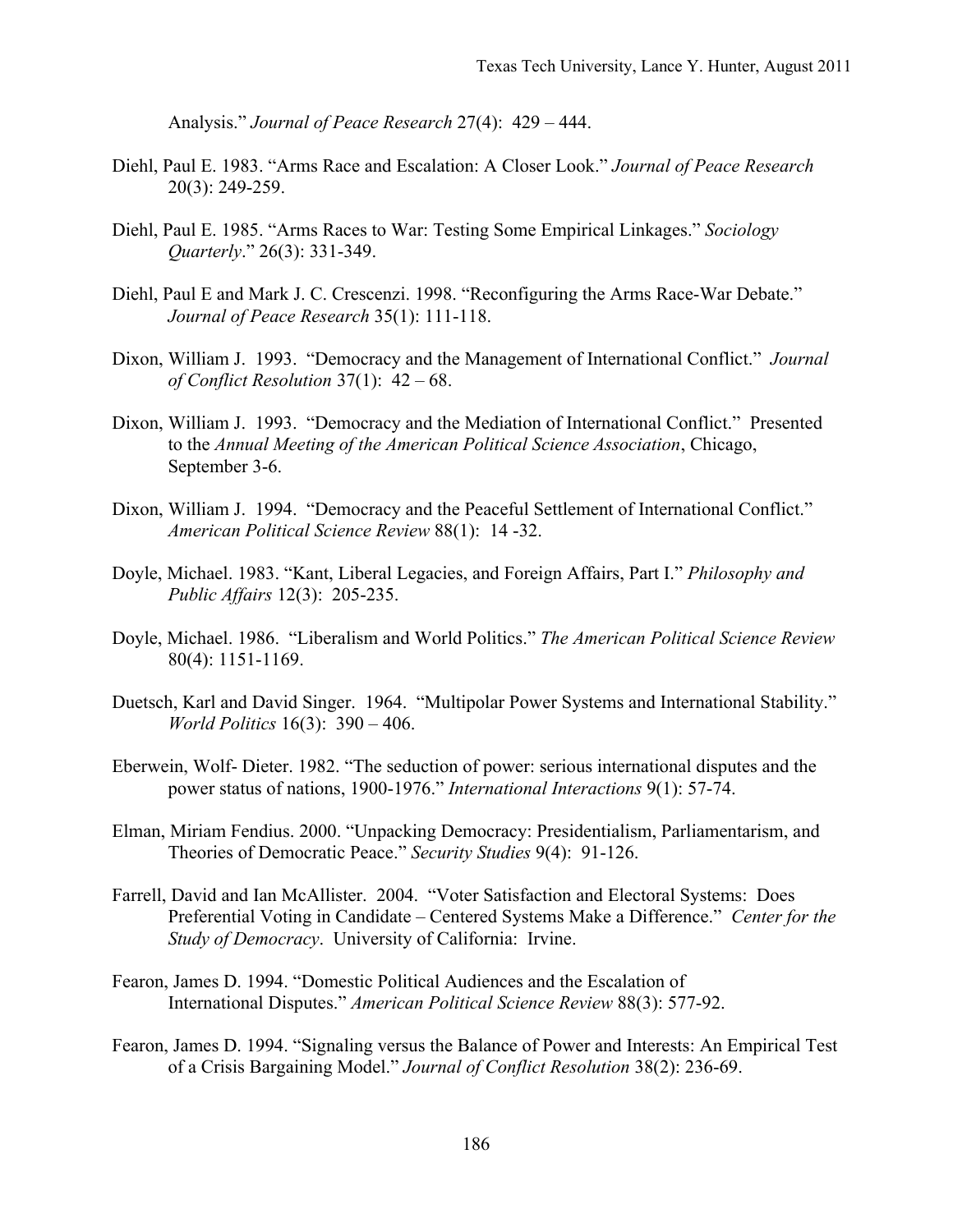- Fearon, James and David Laitin. 2003. Ethnicity, Insurgency and Civil War. *American Political Science Review* 97(1): 75-90.
- Filson, Darren and Suzanne Werner. 2004. "Bargaining and Fighting: The Impact of Regime Type of War Onset, Duration and Outcomes." *American Journal of Political Science* 48(2): 296– 313.
- Foster, Dennis M. 2006. "'An Invitation to Struggle'? The Use of Force Against 'Legislatively Vulnerable' American Presidents." *International Studies Quarterly* 50(2): 421–444.
- Garfinkel, Michelle R. 1994. "Domestic politics and international conflict." *American Economic Review* 84 (5): 1294-1309.
- Gartner, Scott and Randolph M. Siverson. 1996. "War Initiation and War Outcome." *Journal of Conflict Resolution* 40(1): 4-15.
- Gartner, Scott Sigmund and Gary M. Segura. 1998. "War, Casualties, and Public Opinion." *Journal of Conflict Resolution* 42: 287-300.
- Gartzke, Erik. 1998. "Kant We All Just Get Along? Opportunity, Willingness, and the Origins of the Democratic Peace." *American Journal of Political Science* 42(1): 1-27.
- Gartzke, Erik. 2000. "Preferences and the Democratic Peace." *International Studies Quarterly*  $44(2): 191 - 212.$
- Gasiorowski, Mark. 1986. "Economic Interdependence and International Conflict: Some Cross National Evidence." *International Studies Quarterly* 30(1): 23 -28.
- Gaubatz, Kurt Taylor. 1991. "Election Cycles and War." *The Journal of Conflict Resolution* 35(2): 212–244.
- Geddes, Barbara. 1994. *Politician's Dilemma: Building State Capacity in Latin America*. Berkeley: University of California Press.
- Geddes, Barbara. 1995. "The Politics of Economic Liberalization." *Latin American Research Review* 30(2): 195 – 214.
- Gelineau, Francois. 2007. "Political Context, and Economic Accountability: Evidence from Latin America." *Political Research Quarterly* 60(3): 415 – 428.
- Geller, Daniel. S. and David Singer. 1998. *Nations at War: A scientific study of international conflict*. Cambridge: Cambridge University Press.
- Gelpi, Christopher. 1999. "Alliances as Instruments of Intra-Allied Control," in Haftendorn, Keahonae, and Wallander eds., Imperfect Unions: Security Institutions Over Time and Space, Oxford: Oxford University Press.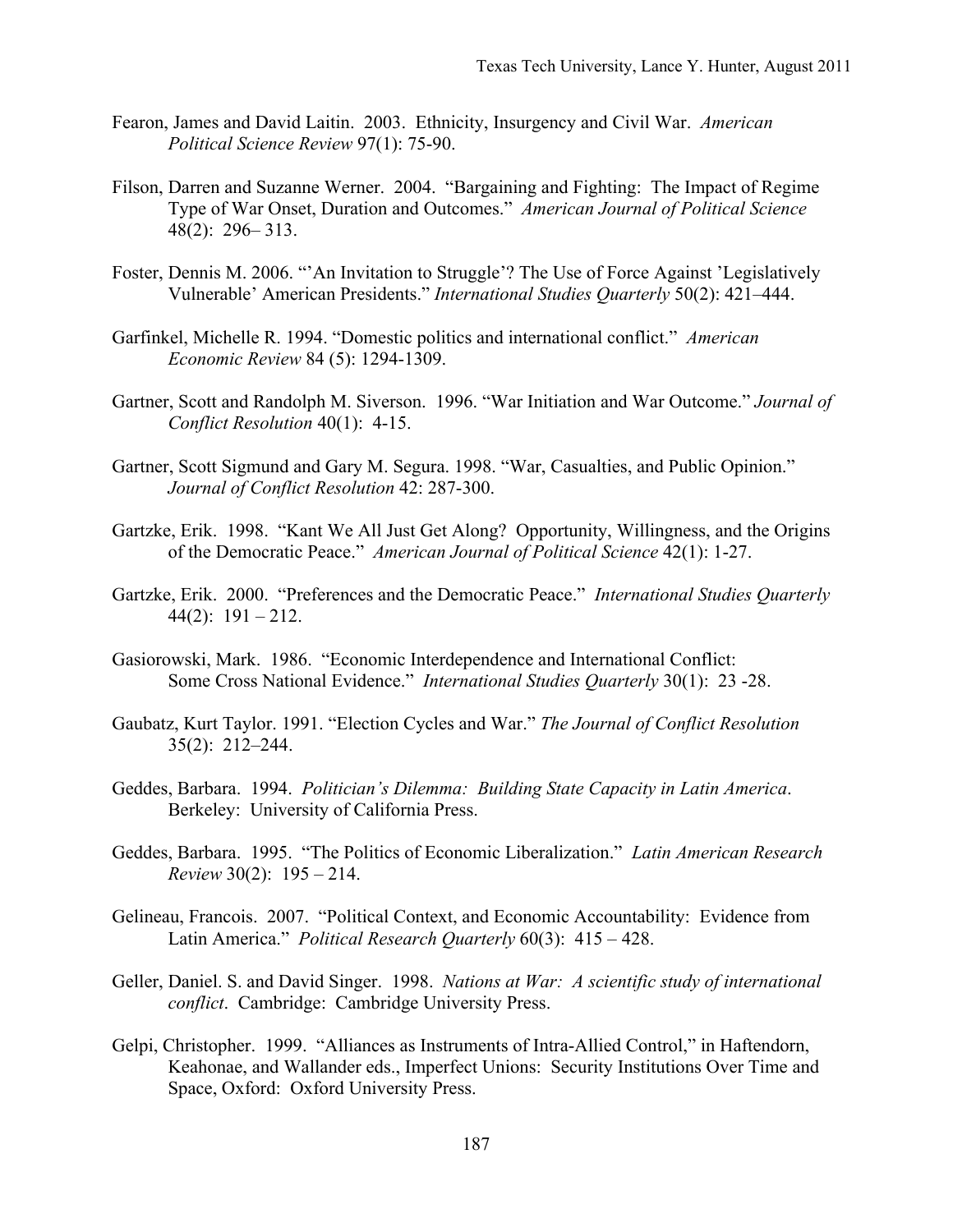- Gelpi, Christopher, and Joseph Grieco. 2000. Democracy, crisis escalation, and the survival of political leaders 1918-1992. Unpublished manuscript, Duke University.
- Ghosn, Faten, Glenn Palmer, and Stuart Bremer. 2004. "The MID3 Data Set, 1993–2001: Procedures, Coding Rules, and Description." *Conflict Management and Peace Science* 21(2): 133-154.
- Gibler, Douglas M. 1996. Alliances that never balance: The territorial settlement treaty. *Conflict Management and Peace Science* 16(1): 75 – 97.
- Gibler, Douglas M. 1997. Control the Issues, control the conflict: The effects of alliances that settle territorial issues on interstate rivalries. *International Interactions* 22(4): 341 – 368.
- Gibler, Douglas M., and John A Vasquez. 1998. Uncovering the dangerous alliances, 1495 1980. *International Studies Quarterly* 42(4): 785 – 807.
- Gibler, Douglas M. and Meredith Sarkees. 2004. "Measuring Alliances: The Correlates of War Formal Interstate Alliance Dataset, 1816 – 2000." *Journal of Peace Research* 41(2): 211  $-222.$
- Gibler, Douglas M., Toby J. Rider and Mark L. Hutchinson. 2005. "Taking Arms against a Sea of Troubles: Conventional Arms Races during Periods of Rivalry." *Journal of Peace Research* 42(2): 131 – 147.
- Gibler, Douglas M., and Scott Wolford. 2006. "Alliances, Then Democracy: An Examination of the Relationship between Regime Type and Alliance Formation." *The Journal of Conflict Resolution* 50(1): 129 – 153.
- Gleditsch, Kristan S., and Michael D. Ward. 2000. "War and Peace in space and Time: The Role of Democratization" *International Studies* 44(1): 1-29.
- Goemans, Hein. 2000. *War and Punishment: The Causes of War Termination and the First World War*. Princeton, NJ: Princeton University Press.
- Goldsmith, Benjamin E. 2003. "Bearing the Defense Burden, 1886-1989: Why Spend More?" *Journal of Conflict Resolution,* 47(5): 551–573.
- Gowa, Joanne. 1994. *Allies, adversaries, and international trade*. Princeton, NJ: Princeton University Press.
- Grofman, Bernard. 2005. "Comparisons among Electoral Systems: Distinguishing between Localism and Candidate-Centered Politics." *Electoral Studies* 24(4): 735 – 740.
- Hagan, Joe D. 1994. "Domestic Political Systems and War Proneness." *Mershon International Studies Review* 38(2): 183-207.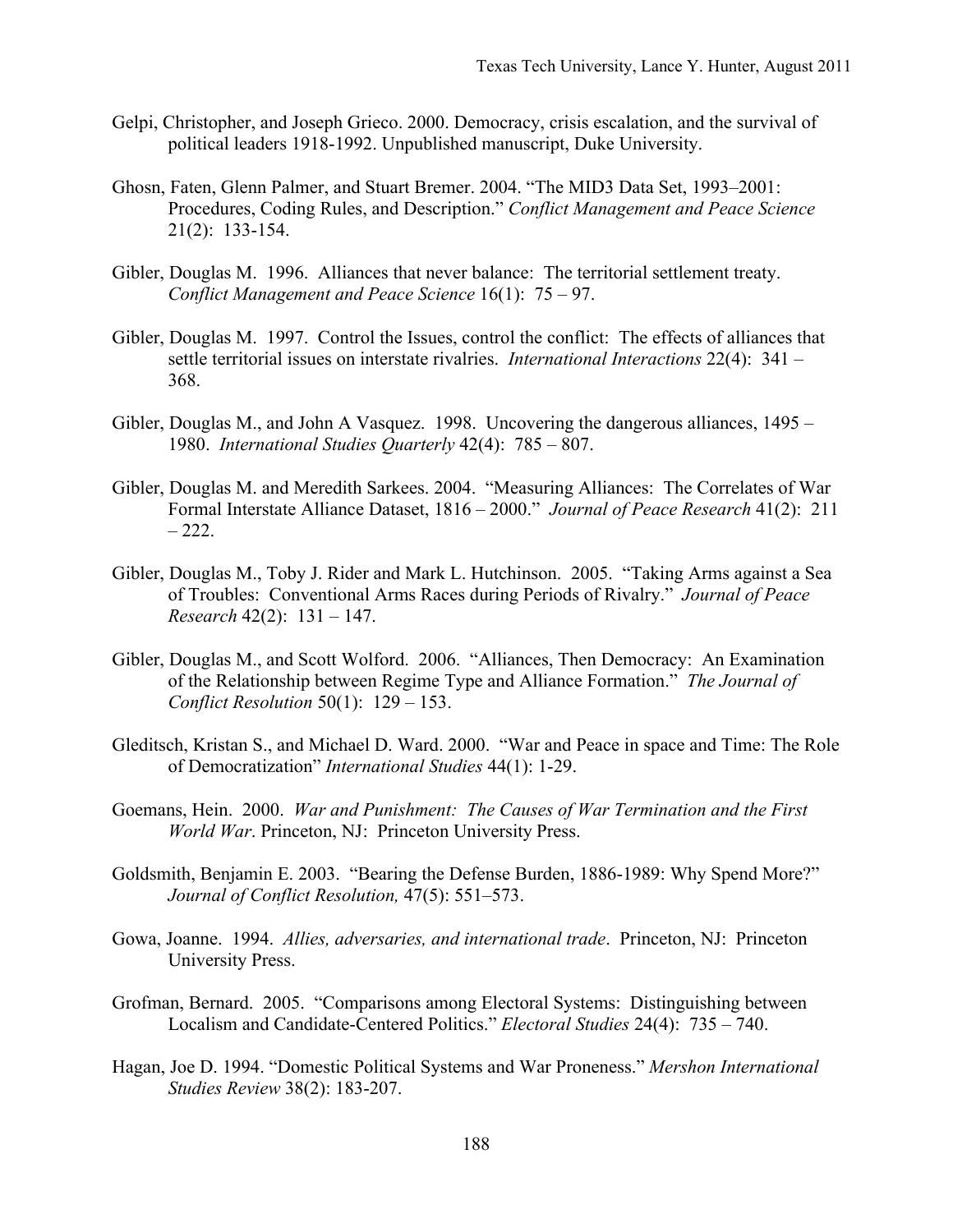- Hankla, Charles R. 2006. "Party Strength and International Trade: A Cross-National Analysis." *Comparative Political Studies* 39(9): 1133-1156.
- Hankla, Charles R. 2006. "Party Linkages and Economic Policy: An Examination of Ganhi's India. "*Business and Politics* 8(3): 1-29.
- Hausman, Jerry. 1978. "Specification Tests in Econometrics." *Econometrica* 46(6): 1251 1271.
- Hensel, Paul R. 1996. "Charting a Course to Conflict: Territorial Issues and Interstate Conflict, 1816 – 1992." *Conflict Management and Peace Science* 15(1): 43 – 73.
- Hermann, Margaret G. and Charles Kegley. 1995. "Rethinking Democracy and International Peace: Perspectives from Political Psychology." *International Studies Quarterly* 39(4):  $511 - 533$ .
- Hill, Kim Quaile. 1978. "Domestic politics, international linkages, and military expenditures." *Studies in Comparative International Development* 13(1): 38-59.
- Hix, Simon. 2004. "Electoral Institutions and Legislative Behavior: Explaining Voting Defection in the European Parliament." *World Politics* 56(1): 194 – 223.
- Huber, John and Ronald Inglehart. 1995. "Expert Interpretations of Party Space and Party Locations in 42 Societies." *Party Politics* 1(1): 71–111.
- Huntington, Samuel P. 1968. *Political Order in Changing Societies.* New Haven: Yale University Press.
- Huth, Paul K. 1996. "Enduring Rivalries over Disputed Territory, 1950 1990." *Conflict Management and Peace Science* 15(1): 7 – 41.
- Huth, Paul K., and Todd L. Allee. 2002. *The Democratic Peace and Territorial Conflict in the Twentieth Century*. Cambridge: Cambridge University Press.
- Ireland, Michael and Scott Sigmund Gartner. 2001. "Time to Fight: Government Type and Conflict Initiation in Parliamentary Systems." *The Journal of Conflict Resolution*. 45(5):  $547 - 568$ .
- Ishiyama, John. 2007. "Electoral Systems, Ethnic Fragmentation and Party Systems Volatility in Sub Saharan African Countries: Implications for Ethiopia." Paper presented at the annual meeting of the Midwest Political Science Association, Chicago, IL.
- Jacobson, Harold K . 1985. "The determination of the United States military force posture: Political processes and policy changes." Washington, D C: International Security Program, Woodrow Wilson Center.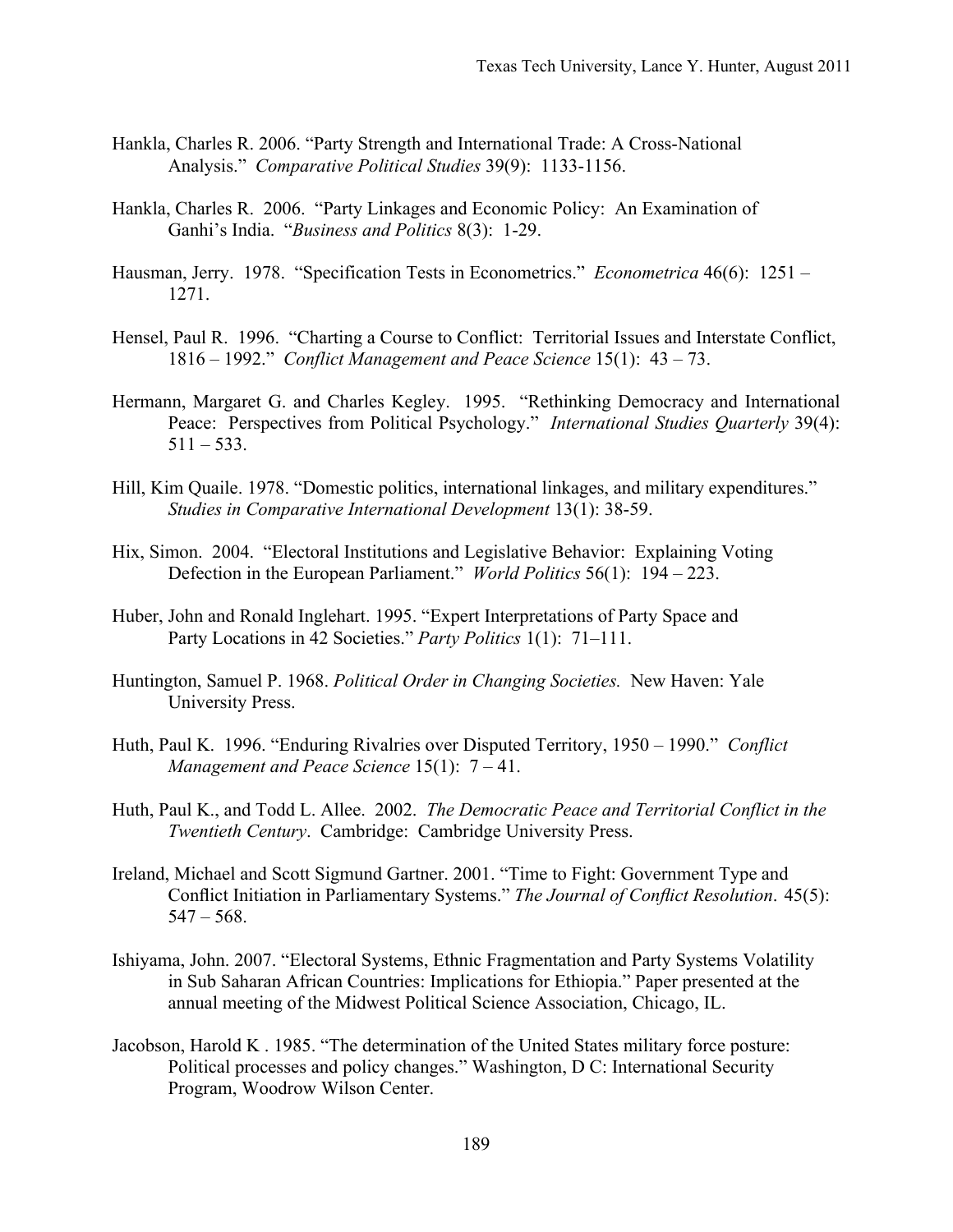- Johnson, Joel W. and Jessica S. Wallack. 2008. *Electoral Systems and the Personal Vote.* http://dss.ucsd.edu/~jwjohnso/espv.htm. Accessed on 25 May 2008.
- Jones, Mark P. 2005. "The Role of Parties and Party Systems in the Policymaking Process." Inter-American Development Bank Workshop on "State Reform, Public Policies, and Policymaking Processes" (Washington, D.C., February 28 – March 2, 2005).
- Kant, Immanuel. 1970. *Kant's political writings*. Edited with an introduction and notes by Hans Reiss. Translated by H. B. Nisbet. Cambridge, England: Cambridge University Press.
- Kant, Immanuel, 1972. Perpetual Peace; A Philosophical Essay. Translated with introduction and notes by M. Campbell Smith. New York: Garland Pub, 1972.
- Kant, Immanuel and H.S. Reiss, ed. 1991. *Kant: Political Writings*. Cambridge: Cambridge University Press.
- Karp, Jeffrey A. and Susan A. Banducci. 2007. "Party Mobilization and Political Participation in New and Old Democracies." *Party Politics,* 13(2): 217-234.
- Karvonen, Lauri. 2004. "Preferential Voting: Incidence and Effects." *International Political Science Review/Revue internationale de science politique* 25(2): 203 – 226.
- Keefer, Philip and Stuti Khemani. 2009. "When Do Legislators Pass on Pork? The Role of Political Parties in Determining Legislator Effort." *American Political Science Review,* 103(1): 99-112.
- Klingemann, Hans-Dieter, Richard I. Hofferbert, and Ian Budge. 1994. *Parties, Policies, and Democracy*. Boulder: Westview.
- Kocs, Stephen. 1995. Territorial disputes and interstate war: 1945 1987. *Journal of Politics*  $57(1): 159 - 175.$
- Kontopoulos, Yianos, and Perotti, Roberto. 1999. Government fragmentation and fiscal policy outcomes: Evidence from OECD countries. In James Poterba & Jurgen von Hagen (Eds.), *Fiscal institutions and fiscal performance* (pp. 81-102). Chicago: University of Chicago Press.
- Kuenzi, Michelle and Gina Lambright. 2001. "Party System Institutionalization in 30 Africa Countries." *Party Politics,* 7(4): 437-468.
- Kuenzi, Michelle and Gina M.S. Lambright. 2007. "Voter Turnout in Africa's Multiparty Regimes." *Comparative Political Studies,* 40(6): 665-690.
- Kugler, Jacek and Douglas Lemke, eds. 1996. *Parity and War: Evaluations and Extensions of the War Ledger*. Ann Arbor: University of Michigan Press.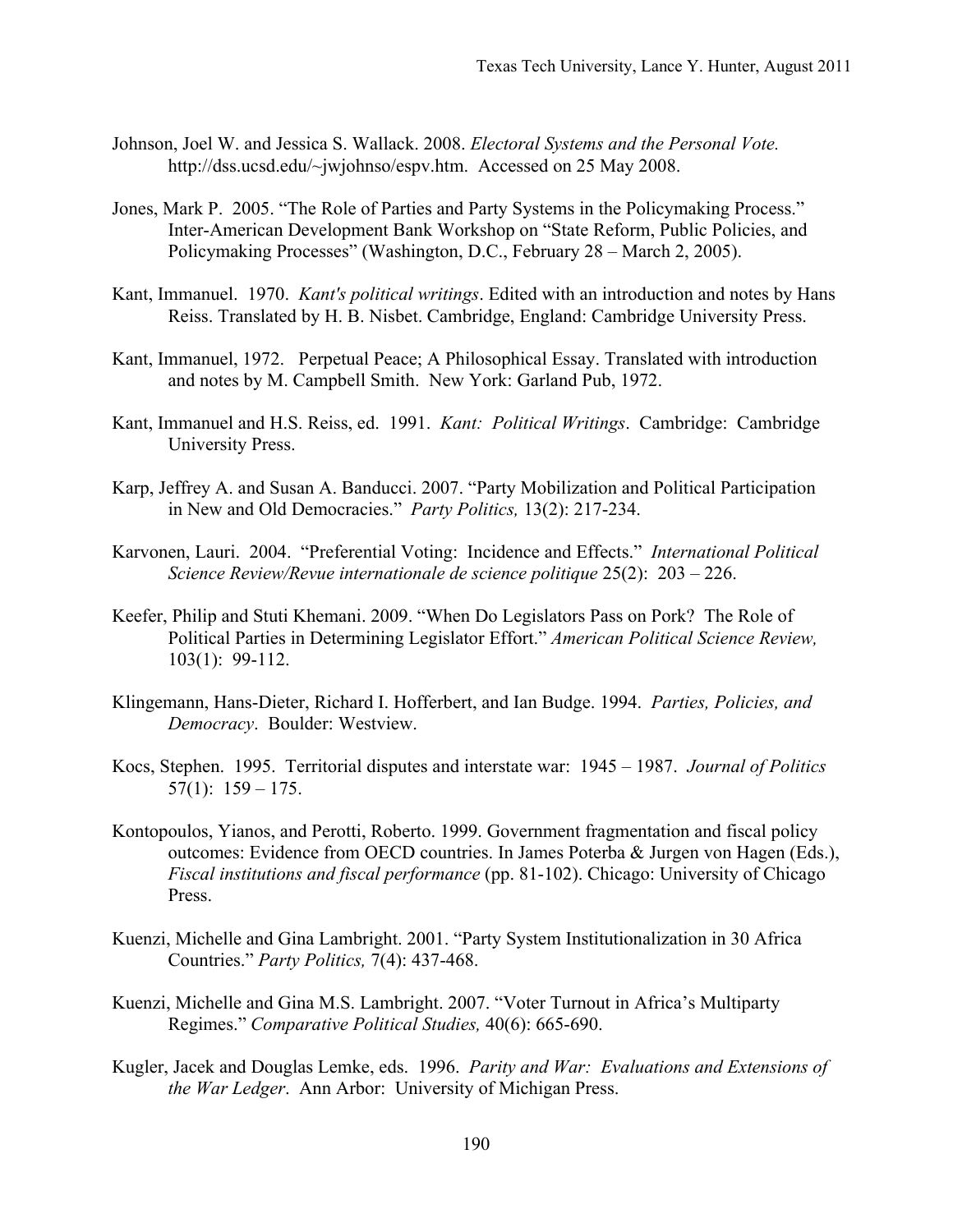- Lake, David. 1992, "Powerful Pacifists: Democratic States and War," *American Political Science Review* 86(1): 24-37.
- Leblang, David and Steve Chan. 2003. "Explaining Wars Fought by Established Democracies: Do Institutional Constraints Matter?" *Political Research Quarterly* 56(4): 385-400.
- Lebovic, James. 2001. "Spending Priorities and Democratic Rule in Latin America." *The Journal of Conflict Resolution* 55(4): 427 – 452.
- Lee, John. 1977. "Rallying Around the Flag: Foreign Policy Events and Presidential Popularity." *Presidential Studies Quarterly* 7(4): 252-56.
- Lektzian, David and Brandon Prins. 2008. "Taming the Leviathan: Examining the Impact of External Threat on State Capacity." *Journal of Peace Research* 45(5): 613 – 631.
- Lemke, Douglas, and Suzanne Werner. 1996. "Power parity, commitment to change, and war." *International Studies Quarterly* 40(2): 235-60.
- Lemke, Douglas & William Reed. 2001. "The Relevance of Politically Relevant Dyads." *Journal of Conflict Resolution* 45(1): 126–144.
- Levistsky, S. Cameron. 2003. "Democracy without Parties? Political Parties and Regime Change in Fujimori's Peru." *Latin American Politics and Society* 45(3): 1-33.
- Levitsky, S. Cameron. 2003. "Explaining Populist Party Adaptation in Latin America: Environmental and Organizational Determinants of Party Change in Argentina, Mexico, Peru, and Venezuela." *Comparative Political Studies* 36(8): 859 – 880.
- Levy, Jack S. 1981. Alliance Formation and War Behavior: An Analysis of the Great Powers, 1795 – 1975." *Journal of Conflict Resolution* 25(4): 581 – 613.
- Li, Quan and Tatiana Vaschchilko. 2010. "Dyadic Military Conflict, Security Alliances, and Bilateral FDI Flows," *Journal of International Business Studies* 41(5): 765 – 782.
- Lipson, Charles. 2003. *Reliable partners*. Princeton, NJ: Princeton University Press.
- Lizzeri, Alessandro, and Persico, Nicola. 2001. "The provision of public goods under alternative electoral incentives." *American Economic Review* 91(1): 225-245.
- MacKuen, Michael. 1983. "Political Drama, Economic Conditions, and the Dynamics of Presidential Popularity." *American Journal of Political Science* 27: 165 – 192.
- MacMillan, John. 2003. "Beyond the Separate Democratic Peace." *Journal of Peace Research*  40(2): 233-243.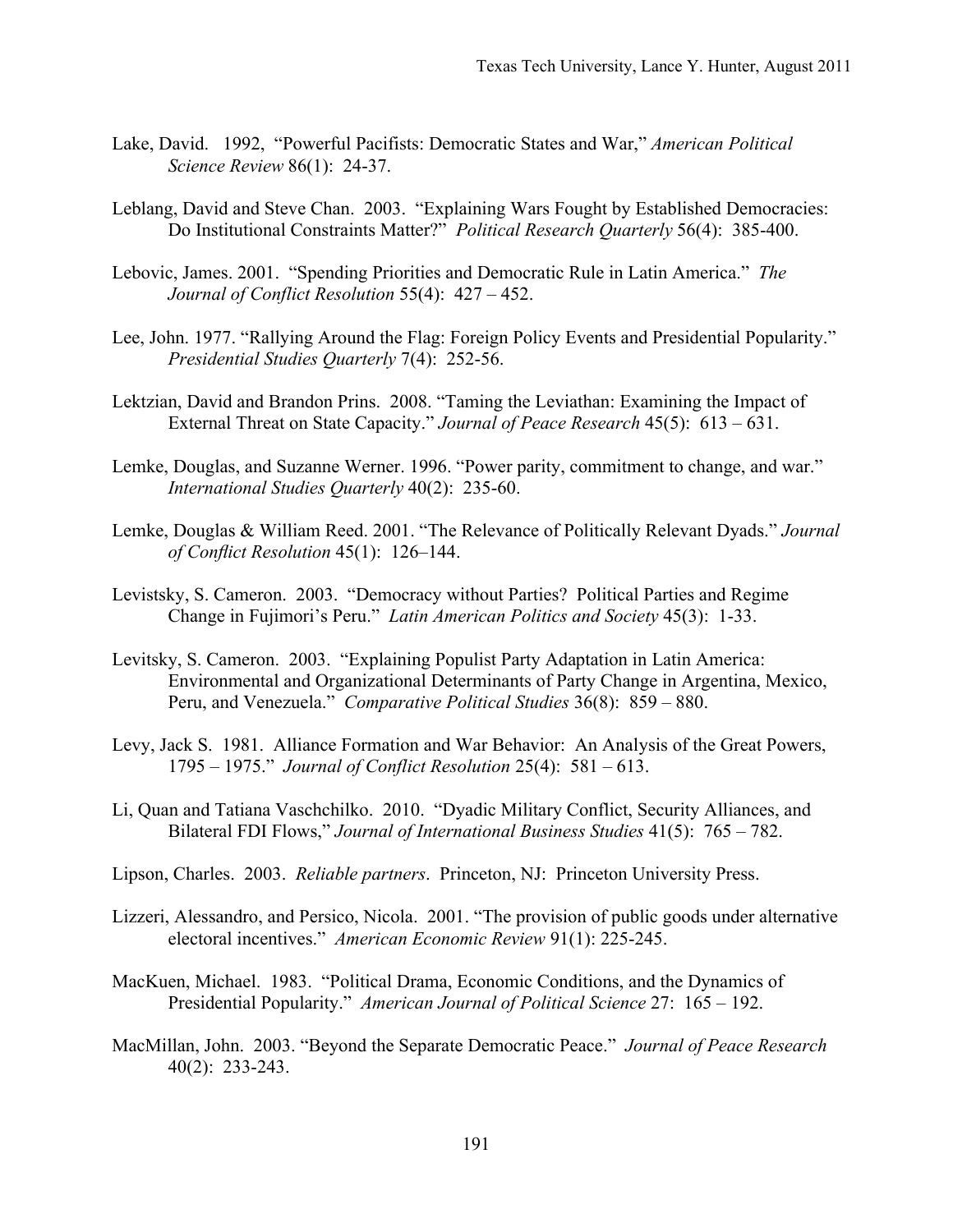- Mainwaring, Scott P. and Timothy Scully. 1995. *Building Democratic Institutions: Party Systems in Latin America.* Stanford: Stanford University Press.
- Mainwaring, Scott P. 1998. "Electoral Volatility in Brazil." *Party Politics,* 4(4): 523-545.
- Mainwairing, Scott. 1999. *Rethinking Party Systems in the Third Wave of Democratization: The Case of Brazil*. Standford, CA: Stanford University Press.
- Mainwaring, Scott and Mariano Torcal. 2005. "Party System Institutionalization and Party System Theory After the Third Wave of Democratization." Working Paper # 319.
- Mainwaring, Scott and Zoco, Edurne. 2007. "Political Sequences and the Stabilization of Interparty Competition: Electoral Volatility in Old and New Democracies." *Party Politics,* 13(2): 155-178.
- Mainwaring, Scott, Annabella *España* and Carlos Gervasoni. 2008. "Extra System Volatility and the Vote Share of Young Parties." Paper Presented for the Annual Meeting of the American Political Science Association, Boston, MA.
- Mansfield, E. D. 1988. The distribution of wars over time. *World Politics* 41(1): 21 51.
- Mansfield, E.D. and Jon C. Pevehouse. 2000. "Trade Blocs, Trade Flows, and International Conflict." *International Organization* 54(4): 775 – 808.
- Maoz, Zeev. 1996. *Domestic Sources of Global Change*. Ann Arbor, MI: University of Michigan Press.
- Marshall, Monty & Keith Jaggers. 2002. Polity IV Dataset. [Computer file; version p4v2002]. College Park, MD, Center for International Development and Conflict Management, University of Maryland.
- Mayhew, David. 1974. *Congress: The electoral connection*. New Haven, CT: Yale University Press.
- McMillan, Susan M. 1997. "Interdependence and Conflict." *Mershon International Studies* Review, 41(1): 33-58.
- Mearsheimer, John J. 1994-1995. "The False Promise of International Institutions." *International Security* 19(3): 5 – 49.

Mearsheimer, John J. 2001. *The Tragedy of Great Power Politics*. New York, NY: Norton.

Melander, Erik. 2005. "Gender Equality and Intrastate Armed Conflict." *International Studies Quarterly* 49(4): 695 – 714.

Mitchell, Paul. 2000. "Voters and their representatives: Electoral institutions and delegation in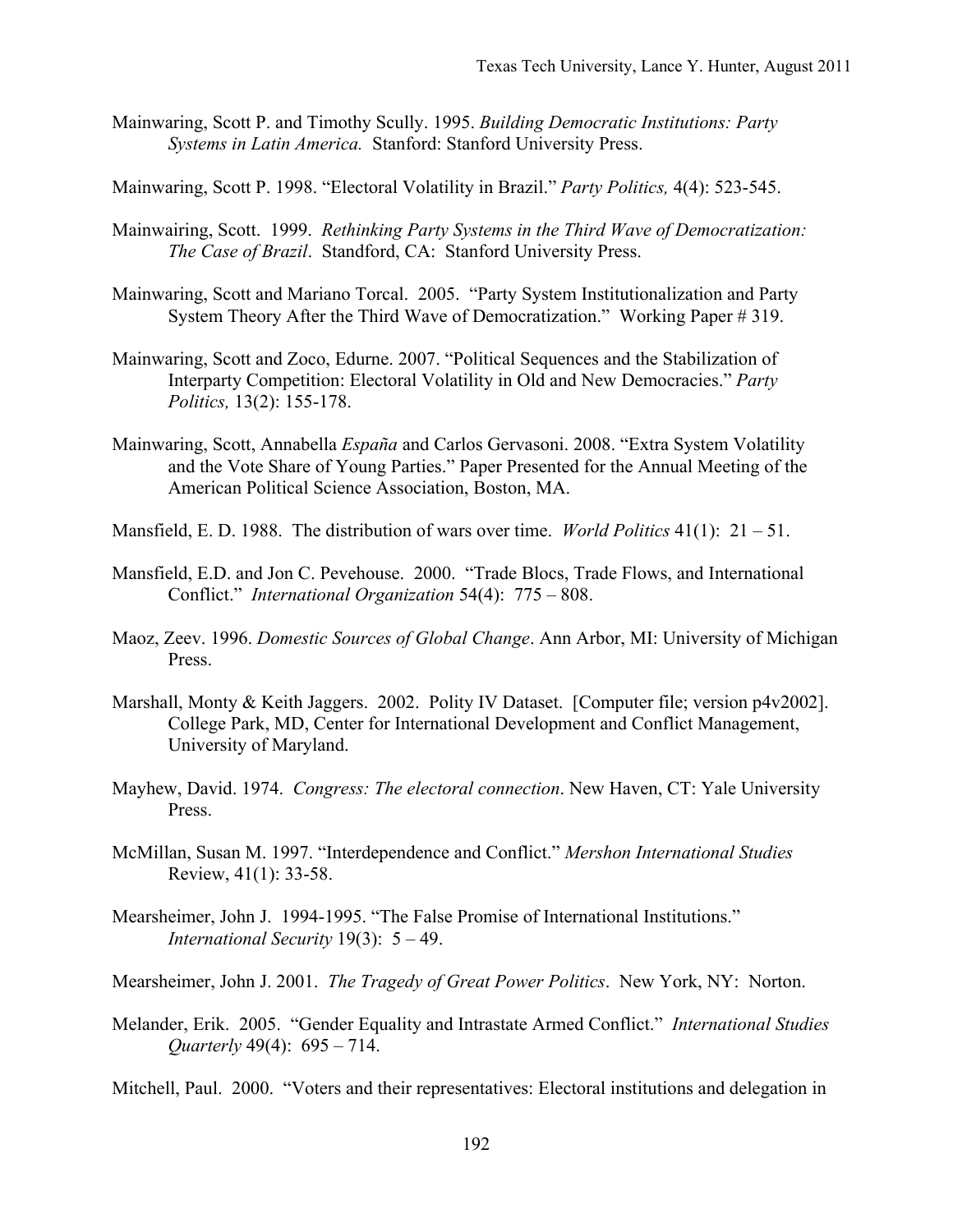parliamentary democracies." *European Journal of Political Research* 37(3): 335 – 351.

- Mitchell, Sara Mclaughlin and Brandon C. Prins. 2004. "Rivalry and Diversionary Uses of Force." *Journal of Conflict Resolution* 48(6): 937 – 961.
- Morgan, T. Clifton & Sally H. Campbell. 1991. "Domestic Structure, Decisional Constraints and War: So, Why Kant Democracies Fight?" *The Journal of Conflict Resolution* 35(2): 187– 211.
- Morgan, T. Clifton & Kenneth Bickers. 1992. "Domestic Discontent and the External Use of Force." *Journal of Conflict Resolution* 36 (1): 25-52.
- Morgan, T. Clifton & Valerie Schwebach. 1992. "Take Two Democracies and Call Me in the Morning: A Prescription for Peace?" *International Interactions* 17(4): 305–320.
- Morrow, James. 1987. "On the Theoretical Basis of a Measure of National Risk Attitudes," *International Studies Quarterly* 31(4): 423-438.
- Mousseau, Michael and Yuhang Shi*.* 1999*. "*A Test for Reverse Causality in the Democratic Peace Relationship." *Journal of Peace Research* 36(6): 639-663.
- Mueller, John. 1973. *War, Presidents, and Public Opinion*. New York: Wiley.
- Nelson, Joan. 1990. Introduction: *The Politics of Economic Adjustment in Developing Countries. In Joan Nelson, ed., Economic Crisis and Policy Choice: The Politics of Adjustment in the Third World*, 3-32. Princeton: Princeton University Press.
- Nincic, Miroslav and Thomas R. Cusack. 1979. "The Political Economy of US Military Spending." *Journal of Peace Research* 16(2): 101-115.
- Niou, Peter C., Peter Ordershook and M.S. Emerson. 1989. *The Balance of Power: Stability in International Systems*. Cambridge: Cambridge University Press.
- Norpoth, Helmut. 1987. "Guns and Butter and Governmental Popularity in Britain." *American Political Science Review* 81: 949 – 959.
- North, Douglas. 1990. *Institutions, Institutional Change and Economic Performance. Cambridge*: Cambridge University Press.
- Olofsdotter, K. 1998. "Foreign direct investment, country capabilities and economic growth." *Weltwirtschaftliches Archiv* 134(3): 534-547.
- Oneal, John, and Jaroslav Tir. 2006. "Does the Diversionary Use of Force Threaten the Democratic Peace?" *International Studies Quarterly* 50(4): 755 – 779.
- Organski, AFK and Jacek Kugler. 1980. *The War Ledger*. Chicago: The University of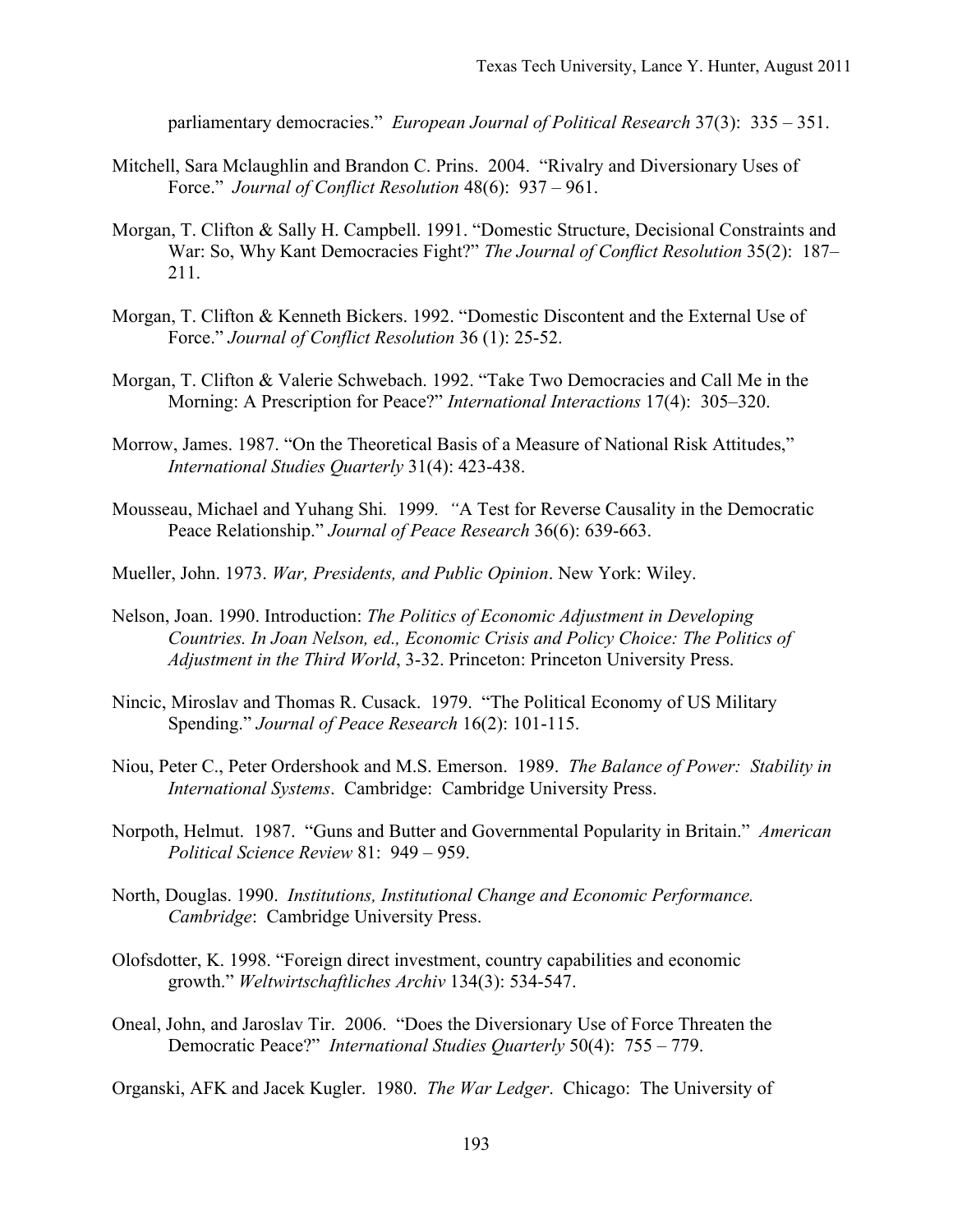Chicago.

- Ostrom, Charles W. 1978. "A Reactive Linkage Model of the US Defense Policymaking Process." *American Political Science Review* 72(3): 941-957.
- Ostrom, Charles W., and Brian Job. 1986. The president and the political use of force. *American Political Science Review* 80(2): 541 – 566.
- Palmer, Glenn. 1990. "Alliance Politics and Issue Areas: Determinants of Defense Spending." *American Journal of Political Science* 34(1): 190-211.
- Palmer, Glenn, Tamar London, and Patrick Regan. 2004. "What's stopping you? The Sources of Political Constraint on international behaviors in parliamentary democracies." *International Interactions* 30(1): 1 -24.
- Palmer, Glenn and T. Clifton Morgan. 2006. *A Theory of Foreign Policy*. Princeton: Princeton University Press.
- Peceny, Mark; Caroline Beer; Shannon Sanchez-Terry. 2002. "Dictatorial Peace?" *The American Political Science Review* 96(1): 15 – 26.
- Persson, Torsten, and Guido Tabellini. 1999. "The size and scope of government: Comparative politics with rational politicians." *European Economic Review* 43(4-6): 699-735.
- Persson, Tortsen, and Guido Tabellini. 2000. *Political Economics: Explaining Economic Policy*. Cambridge, MA: MIT Press.
- Persson, Torsten, Roland, Gerard, & Guido Tabellini. 2000. "Comparative politics and public finance." *Journal of Political Economy* 108(6): 1121-1161.
- Persson, Tortsen, and Guido Tabellini. 2003. "The Economic Effect of Constitutions." *Economics of Transitions* 12(3): 589 – 592.
- Persson, Torsten, and Guido Tabellini. 2004. "Constitutional Rules and Fiscal Policy Outcomes." *American Economic Review* 49(1): 25 – 45.
- Persson, Torsten, and Guido Tabellini. 2008. "Electoral Systems and Economic Policy" in *Perspectives on Public Choice*: A Handbook. Cambridge: Cambridge University Press.
- Polity IV Project. (2000). *Polity IV data set* (Version p4v2000) [Computer file]. College Park: University of Maryland, Center for International Development and Conflict Management.
- Powell, Robert. 1996. "Uncertainty, Shifting Power and Appeasement." *American Political Science Review* 90(4): 749 – 764.
- Powers, Kathy. 2006. "Dispute Initiation and Alliance Obligations in Regional Economic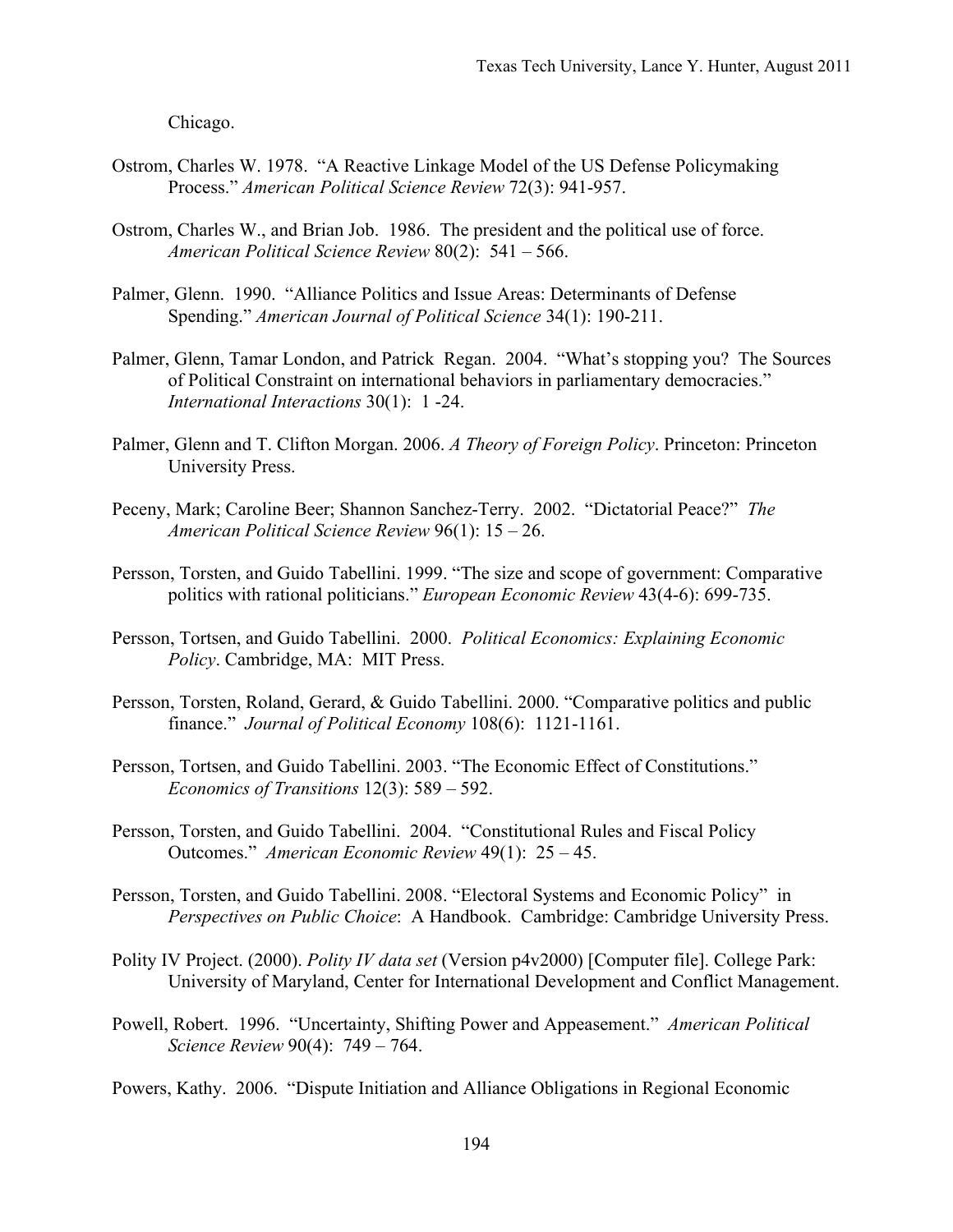Institutions*.*" *Journal of Peace Research* 43(4): 453 - 471

- Prins, Brandon C. and Christopher Sprecher. 1999. "Institutional Constraints, Political Opposition, and International Dispute Escalation: Evidence from Parliamentary Systems: 1946 -1989." *Journal of Peace Research* 36(3): 271–287.
- Przeworski, Adam. 1975. "Institutionalization of Voting Patterns, or is Mobilization the Source of Decay?" *American Political Science Review* 69(1): 49–67.
- Raknerud, Arvid, and Havard Hegre. 1997. "The Hazard of War: Reassessing the Evidence for Democratic Peace." *Journal of Peace Research* 34(4): 385-404.
- Rasler, Karen A., and William R. Thompson. 1992. "Political-economic tradeoffs and British relative decline." *Defense, welfare, and growth*. Pp - 36-60. London: Routledge Kegan Paul.
- Ray, James Lee. 1995. *Democracy and International Conflict: An Evaluation of Democratic Peace Proposition.* Columbia, S.C.: University of South Carolina Press.
- Reiter, Dan and Curtis Meek. 1999. "Determinants of Military Strategy, 1903-1994: A Quantitative Empirical Test." *International Studies Quarterly* 43(2): 363-387.
- Reiter, Dan and Erik Tillman. 2002. "Public, Legislative, and Executive Constraints on the Democratic Initiation of Conflict." *Journal of Politics* 64(3): 810–816.
- Reiter, Dan and Allan Stam. 2003. Understanding Victory: Why Political Institutions Matter. *International Security* 28(1): 168 – 179.
- Richardson, Lewis E, 1960. *Arms and Insecurity*. Chicago, IL: Boxwood/Quadrangle.
- Robbins, Joseph W. 2010. "Party System Institutionalization and Government Spending." *Comparative Politics* 42(2): 229 – 248.
- Robbins, Joseph W. 2010. "The Personal Vote and Voter Turnout." *Electoral Studies* 29(4): 661 - 672.
- Roberts, Kenneth M. and Erik Wibbels. 1999. "Party Systems and Electoral Volatility in Latin America: A Test of Economic, Institutional, and Structural Explanations."*American Political Science Review* 93(3): 575-590.
- Roberts, Kenneth M. 2003. "Social Correlates of Party System Demise and Populist Resurgence in Venezuela." *Latin America Politics and Society* 45(3): 35 – 57.
- Rosato, Sebastian. 2003. "Flawed Logic of Democratic Peace Theory." *American Political Science Review* 97(4): 585 – 602.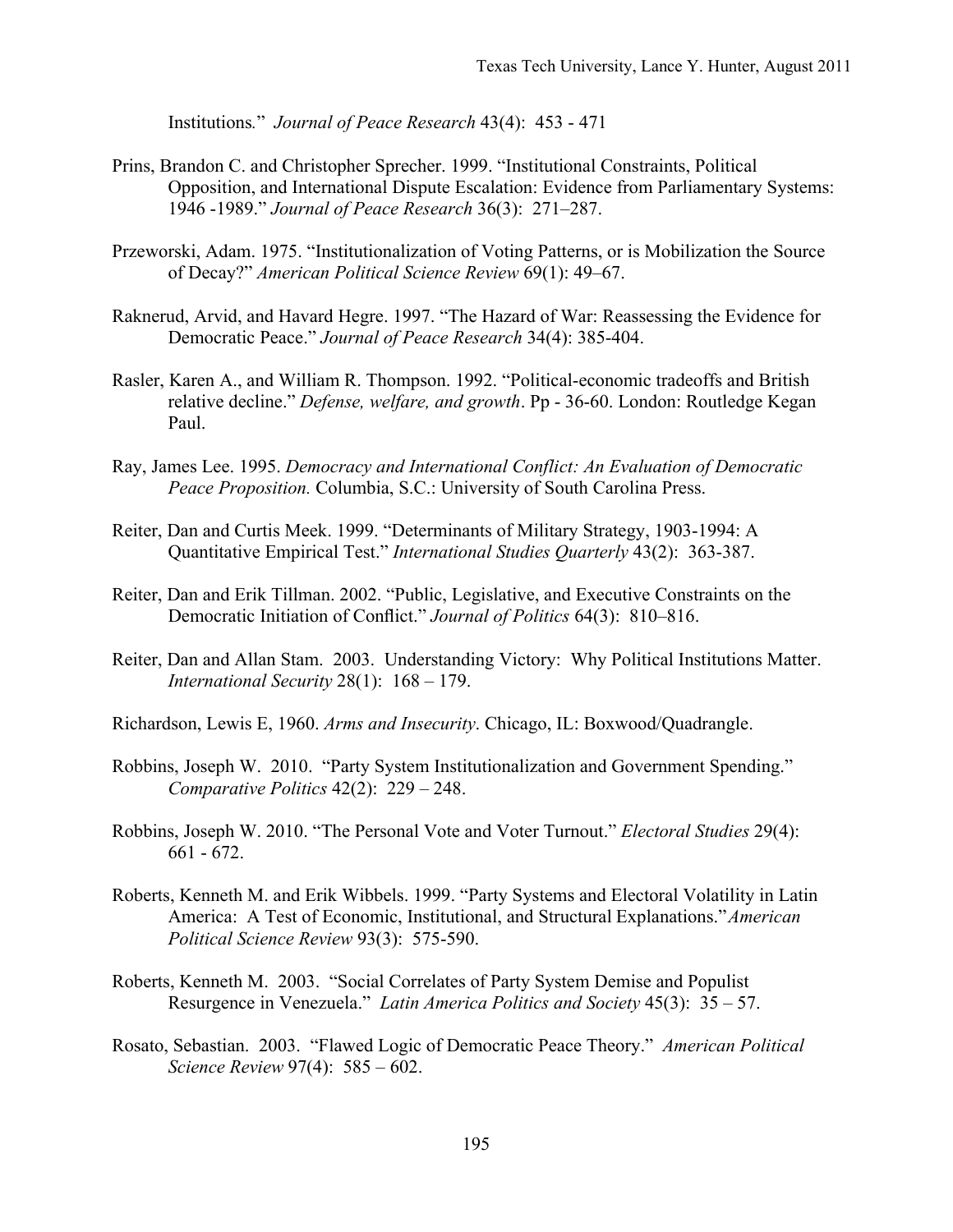- Russett, Bruce. 1990*. Controlling the sword: The democratic governance of national security*. Cambridge, MA: Harvard University Press.
- Russett, Bruce M. 1993. *Grasping the Democratic Peace: Principles for a Post-Cold War World.* Princeton, N.J.: Princeton University Press.
- Russett, Bruce, and John Oneal. 2001. *Triangulating peace: Democracy, interdependence and international organizations*. New York: W. W. Norton.
- Sample, Susan. 1997. "Arms Races and Dispute Escalation: Resolving the Debate." *Journal of Peace Research* 34(1): 7-22.
- Sarkees, Meredith Reid and Frank Wayman. 2000. "The Correlates of War Data on War: An Update to 1997," *Conflict Management and Peace Science* 18(1): 123 – 144.
- Schneider, Ben Ross. 1995. "Democratic Consolidations: Some Broad Comparisons and Sweeping Arguments." *Latin American Research Review* 30(2): 215 – 34.
- Shugart, Matthew, & Wattenberg, Martin. (2001a). Mixed-Member electoral systems: A definition and typology. In Matthew Shugart & Martin Wattenberg (Eds.), *Mixed-Member electoral systems: The best of both worlds?* (pp. 9-24). Oxford, UK: Oxford University Press.
- Shugart, Matthew, & Wattenberg, Martin. (Eds.). (2001b). *Mixed-Member electoral systems: The best of both worlds?* Oxford, UK: Oxford University Press.
- Schultz, Kenneth. A. 2001. "Looking for Audience Costs." *Journal of Conflict Resolution*  $45(1)$ :  $32 - 60$ .
- Schultz, Kenneth. A. 2001. *Democracy and Coercive Diplomacy*. New York: Cambridge University Press.
- Singer, David and Melvin Small. 1966. "Formal Alliances, 1815 1939: A Quantitative Description." *Journal of Peace Research* 3(1): 1-32.
- Singer, J. David and Melvin Small. 1968. "Alliance Aggregation and the Onset of War, 1815- 1945" in J. David Singer (ed) *Quantitative International Politics: Insights and Evidence*, New York: Free Press, 247-86; reprinted in J. David Singer (ed) *The Correlates of War I: Research Origins and Rationale*, New York: Free Press, 1979, 225-64; and in J. David Singer (ed) *Models, Methods, and Progress in World Politics: A Peace Research Odyssey*, Boulder: Westview, 1990, 159-200.
- Singer, J. David, Stuart Bremer, and John Stuckey. 1972. "Capability Distribution, Uncertainty, and Major Power War, 1820-1965." in Bruce Russett (ed) *Peace, War, and Numbers*, Beverly Hills: Sage, 19-48.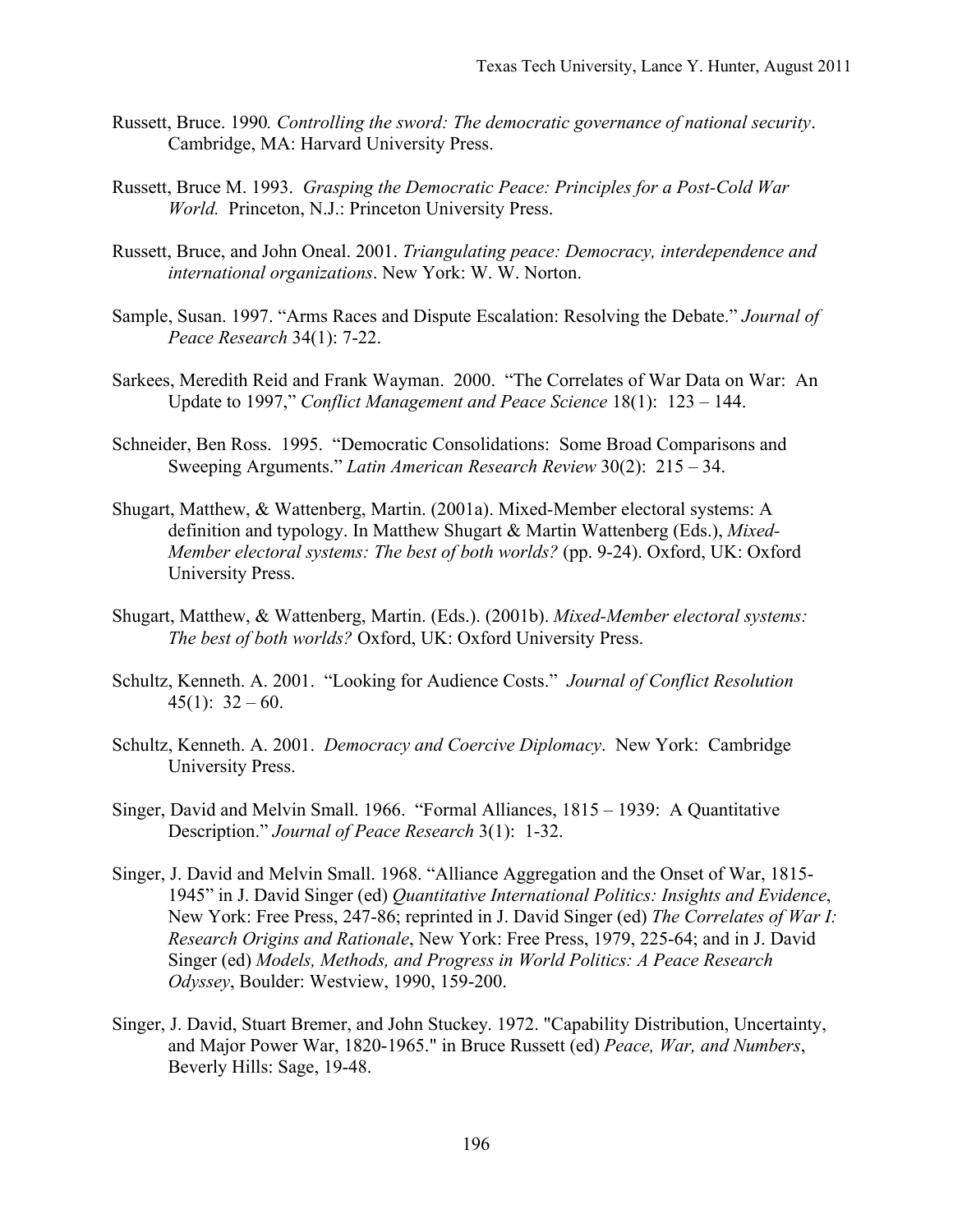- Singer, J. David & Melvin Small. 1982. "*Resort to Arms: International and Civil Wars, 1816 – 1980*." Beverly Hills, CA: Sage Publications.
- Sloan, John and Kent Tedin. 1987. "The Consequences of Regime Type for Public Policy Outputs." *Comparative Political Studies* 20(1): 98 – 124.
- Smith, Alastair. 1995. "Alliance formation and war." *International Studies Quarterly* 39(4):  $405 - 425$ .
- Smith, Alastair. 1998. "International Crises and Domestic Politics." *American Political Science Review* 92 (3): 623-638.
- Smyth, Regina. (2006a). "Strong Partisans, Weak Parties? Assessing the Assumptions of Cohesiveness within Russian Party Organizations." *Comparative Politics,* 38(2): 209 228.

\_\_\_\_\_\_. (2006b). *Candidate Strategies and Electoral Competition in the Russian Federation: Democracy Without Foundation*, Cambridge: Cambridge University Press.

- Snyder, Glenn H. 1984. "The Security Dilemma in Alliance Politics." *World Politics* (36) 4: 461-495.
- Souva, Mark and Brandon Prins. 2006. "The Liberal Peace Revisited: The Role of Democracy, Dependence, and Development in Militarized Interstate Dispute Initiation, 1950 – 2000." *International Interactions* 32(2): 183 – 200.
- Sprecher, Christopher. and Volker Krause. 2006. "Alliances, Armed Conflict, and Cooperation: Theoretical Approaches and Empirical Evidence." *Journal of Peace Research* 43: 363 – 369.
- Stinnett, Douglas M., Jaroslav Tir, Philip Schafer, Paul F. Diehl, and Charles Gochman. 2002. "The Correlates of War Project Direct Contiguity Data, Version 3." *Conflict Mangagement and Peace Science* 19(2):58-66.
- Stockton, Hans. 2001. "Political Parties, Party Systems, and Democracy in East Asia: Lessons from Latin America." *Comparative Political Studies,* 34(1): 94-119.
- Tavits, Margit. 2006. "Party System Change: Testing a Model of New Party Entry." *Party Politics*" 12(1): 99-119.
- Thames, Frank C. and Martin S. Edwards. 2006. "Differentiating Mixed-Member Majoritarian and Mixed Member Proportional Systems and Government Expenditures." *Comparative Political Studies* 39(7): 905 – 927.
- Thames, Frank C. and Martin S. Edwards. 2007. "District Magnitude, Personal Votes, and Government Expenditures." *Electoral Studies* 26(2): 338-345.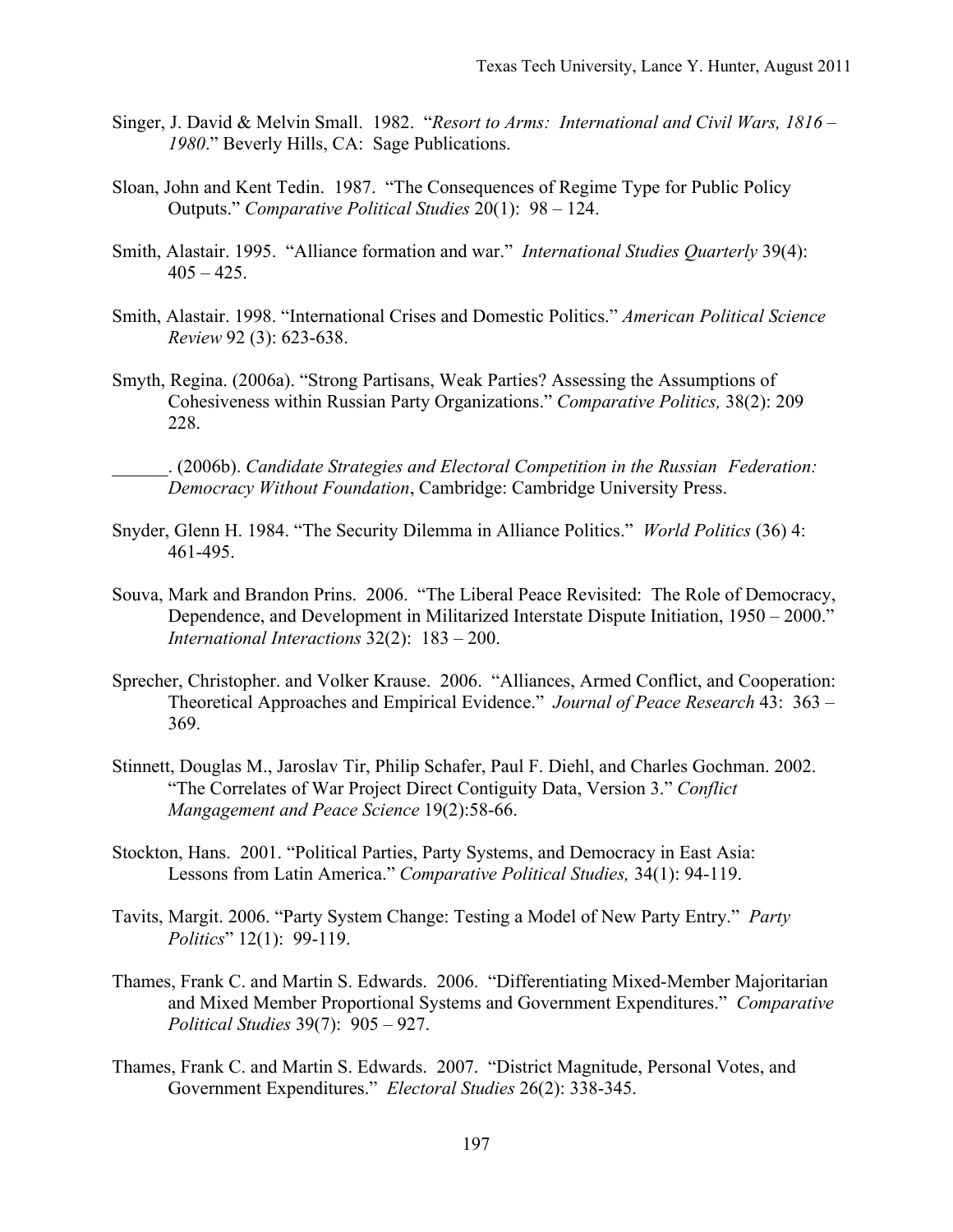- Thérien, J.-P. and A. Noël. 2000. "Political parties and foreign aid." *American Political Science Review* 94(1): 151-162.
- Thompson, William R. 1986. "Polarity, the Long Cycle, and Global Power Warfare." *Journal of Conflict Resolution* 30(4): 587 – 615.
- Thompson, William R. 1996. "Democracy and peace: getting the cart before the horse?" *International Organization* 50(1): 141 – 174.
- Thompson, Alexander. 2006. "Coercion through IOs: The Security Council and The Logic of Information Transmission." *International Organization* 60(1): 1-34.
- Thorsten Beck, Philip E. Keefer, George R. Clarke, Patrich Walsh and Alberto Groff. 2008. Database of Political Institutions.
- Valentino, Benjamin, Paul Huth and Sarah Croco. 2010. "Bear Any Burden? How Democracies Minimize the Costs of War." *The Journal of Politics* 72(2): 528-544.
- Vasquez, John A. 1993. *The War Puzzle*. Cambridge: Cambridge University Press.
- Vasquez, John A. and Colin Elman. 2003. *Realism and Balancing of Power: A New Debate*. Upper Saddle River, New Jersey: Prentice Hall.
- Wagner, H.R. 1986. "The Theory of Games and the Balance of Power." *World Politics* 38:  $546 - 576$ .
- Wallace, Michael D. 1976. "Arms Races and the Balance of Power: A Preliminary Model." *Applied Mathematical Modeling* 1(2): 83-92.
- Wallace, Michael D. 1979. "Arms Races and Escalation: Some New Evidence." *Journal of Conflict Resolution* 23(1): 3-16.
- Waltz, Kenneth. 1964. "The Stability of a Bipolar World." *Daedalus* 43(3): 881 909.
- Waltz, Kenneth. 1979. *Theory of International Politics*. Columbus, OH: McGraw Hill.
- Wang, Kevin, Noh Soon Chang, and James Lee Ray. 1992. "Democracy and the Use of Force in Militarized Disputes: A Subdyadic Level Analysis." Paper prepared for the *Annual Meeting of the American Political Science Association*. September 3-6, Chicago, Illinois.
- Ward, Michael Don, Randolph M. Siverson & Xun Cao. 2007. "Disputes, Democracies, and Dependencies: A Reexamination of the Kantian Peace." *American Journal of Political Science* 51(3): 583–601.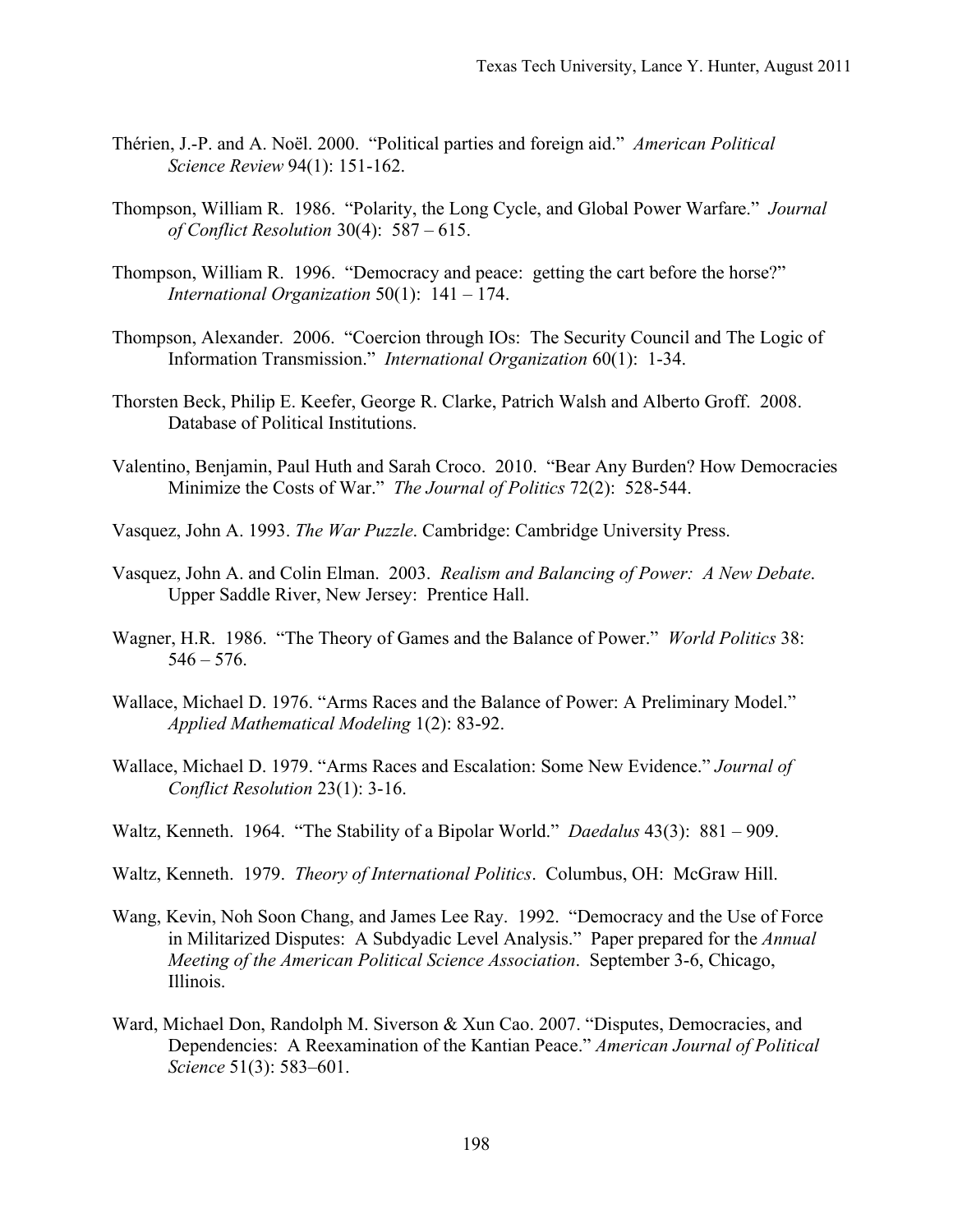- Wayman, Frank. 1984. "Bipolarity and War: The Role of Capability Concentration and Alliance Patterns Among Major Powers, 1816-1965." *Journal of Peace Research* 21(1): 25-42.
- Weart, S.R. 1998. *Never at War*. New Haven, CT: Yale University Press.
- Weede, Erich. 1984. "Democracy and War Involvement." *Journal of Peace Research* 28(4):  $649 - 64$ .
- Williams, Laron K. "Blood in the Water: the Initiation of Conflict against Domestically Weak Leaders," paper presented at the Annual Meeting of the Midwest Political Science Association, Chicago, IL, 2008.
- Williams, Laron K. and David Brule. "The (Domestic) Political Consequences of Interstate Disputes among Advanced Democracies," paper presented at the Annual Meeting of the Midwest Political Science Association, Chicago, IL, 2008.
- Williams, Laron K. and Guy D. Whitten. "Guns and/or/nor Butter: government ideology and in a relatively secure environment," paper presented at the Annual Meeting of the Midwest Political Science Association, Chicago, IL, 2006.
- Williams, Laron K., David J. Brule and Michael T. Koch. 2010. "War Voting: Interstate Disputes, the Economy, and Electoral Outcomes." *Conflict Management and Peace Science* 27 (5): 442 – 460.
- Wolford, Scott. 2007. "The Turnover Trap: New Leaders, Reputation, and International Conflict." *American Journal of Political Science* 51(4): 772–788.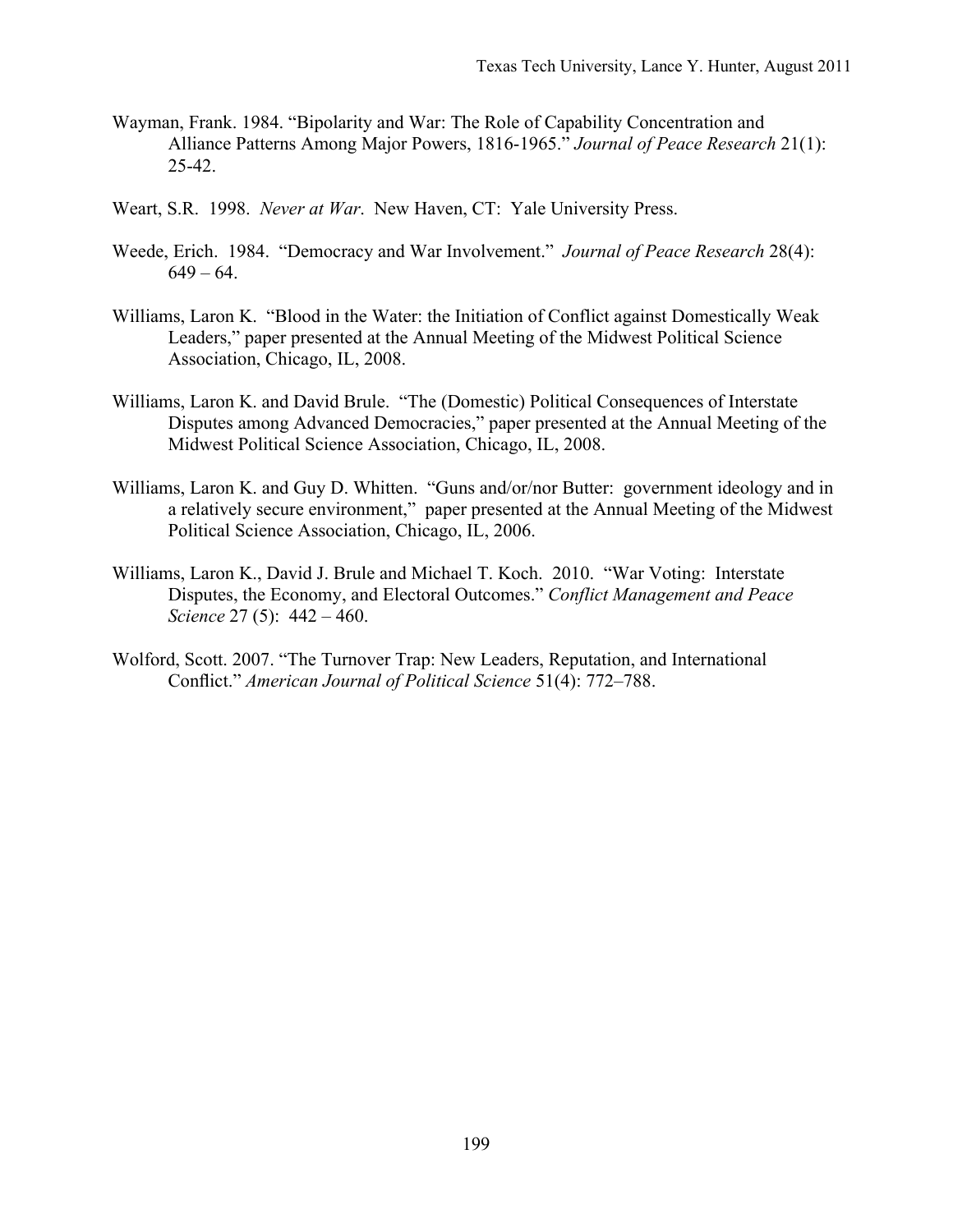# **APPENDIX**

| Variable                                                                          | Mean       | St. Dev.   | Minimum          | Maximum        |
|-----------------------------------------------------------------------------------|------------|------------|------------------|----------------|
| <b>Revisionist State</b>                                                          | .0875      | .2826      | $\theta$         |                |
| Party Replacement                                                                 | 15.20      | 20.57      | $\boldsymbol{0}$ | 99.9           |
| <b>Electoral Volatility</b>                                                       | 14.64      | 11.68      | .45              | 87.12          |
| Interstate War                                                                    | .0030      | .0550      | $\overline{0}$   | $\mathbf{1}$   |
| Interstate War Deaths                                                             | .3396      | 9.1319     | $\mathbf{0}$     | 268            |
| Number of MIDS                                                                    | .2566      | .7104      | $\mathbf{0}$     | 11             |
| Number of Fatal MIDS                                                              | .0165      | .1306      | $\mathbf{0}$     | $\overline{2}$ |
| Originator                                                                        | .1332      | .3398      | $\mathbf{0}$     | $\mathbf{1}$   |
| Change in the Concentration of<br>Power in Interstate System (1<br>year movement) | .0183      | .0096      | .0096            | .0499          |
| Alliance with System Leader (S-<br>Lead)                                          | .4362      | .1912      | .0303            | $\mathbf{1}$   |
| <b>Total Number of Alliances</b>                                                  | 16.3652    | 10.9787    | $\mathbf{1}$     | 57             |
| <b>Total Number of Contiguous</b><br>Autocracies                                  | 1.8722     | 2.1046     | $\mathbf{0}$     | 11             |
| <b>Total Number of Contiguous</b><br>Democracies                                  | 2.6392     | 2.3487     | $\mathbf{0}$     | 13             |
| Major Power Status                                                                | .0313      | .1743      | $\boldsymbol{0}$ | $\mathbf{1}$   |
| CINC (Relative Capabilities)                                                      | .0051      | .0160      | $\mathbf{0}$     | .1817          |
| Annual % GDP Growth                                                               | 3.0933     | 4.5767     | $-32.12$         | 26.36          |
| Military Spending as a<br>Percentage of GDP                                       | 3.2161     | 3.9524     | $\mathbf{0}$     | 12.12          |
| Total Population (in millions)<br>metric                                          | 10,950.811 | 6,580.4687 | 100              | 2,231,000.00   |
| <b>Election Year</b>                                                              | $-10.9274$ | 31.4219    | $-99$            | 1              |
| Government Fractionalization                                                      | -59.4380   | 236.8733   | $-999$           | $\mathbf{1}$   |
| Executive Party Control of<br>Legislature                                         | $-65.6247$ | 248.3375   | $-999$           | $\mathbf{1}$   |
| District Magnitude                                                                | .1852      | 45.3227    | -99              | 150            |
| PR System                                                                         | $-11.8926$ | 33.1259    | $-99$            | $\mathbf{1}$   |
| Mixed Member System                                                               | $-11.5585$ | 32.1673    | $-99$            | 1              |

# **Table 10A**. **Summary Statistics of Variables Used in Party System Stability Analysis in Chapter II**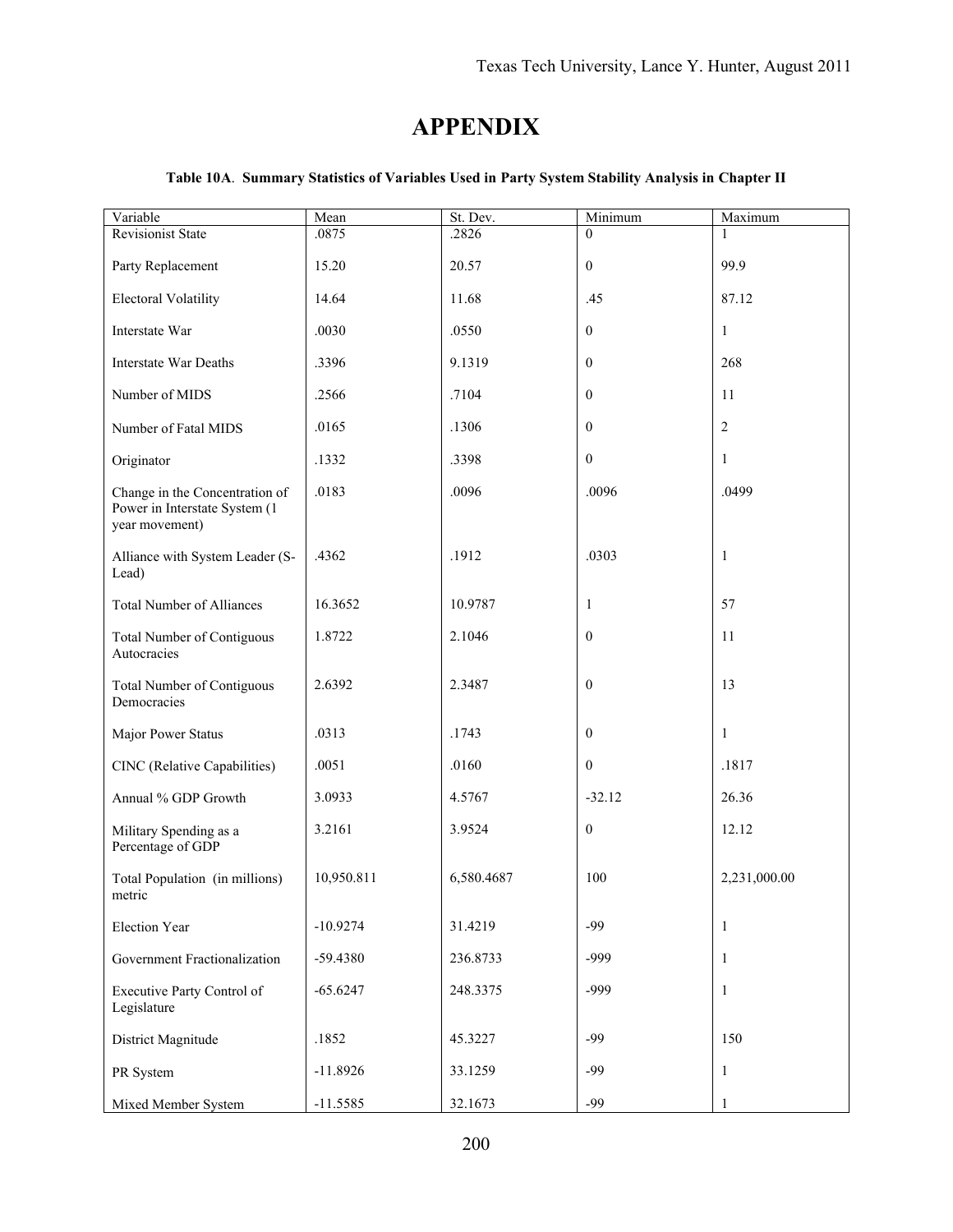| Variable            | Mean       | St. Dev. | Minimum      | Maximum |
|---------------------|------------|----------|--------------|---------|
| Presidential System | $-14.1724$ | 35.1134  | -99          | 1       |
| Latin America       | .2771      | .4476    | $\mathbf{0}$ |         |
| Postcommunist       | .2300      | .4209    | $\mathbf{0}$ |         |
| Africa              | .0615      | .2404    | $\mathbf{0}$ | -1      |
| Asia                | .06159     | .2404    | $\mathbf{0}$ |         |
| <b>OECD</b>         | .4258      | .4945    | $\mathbf{0}$ |         |

**Table 10A**. **Continued. Summary Statistics of Variables Used in Party System Stability Analysis in Chapter II**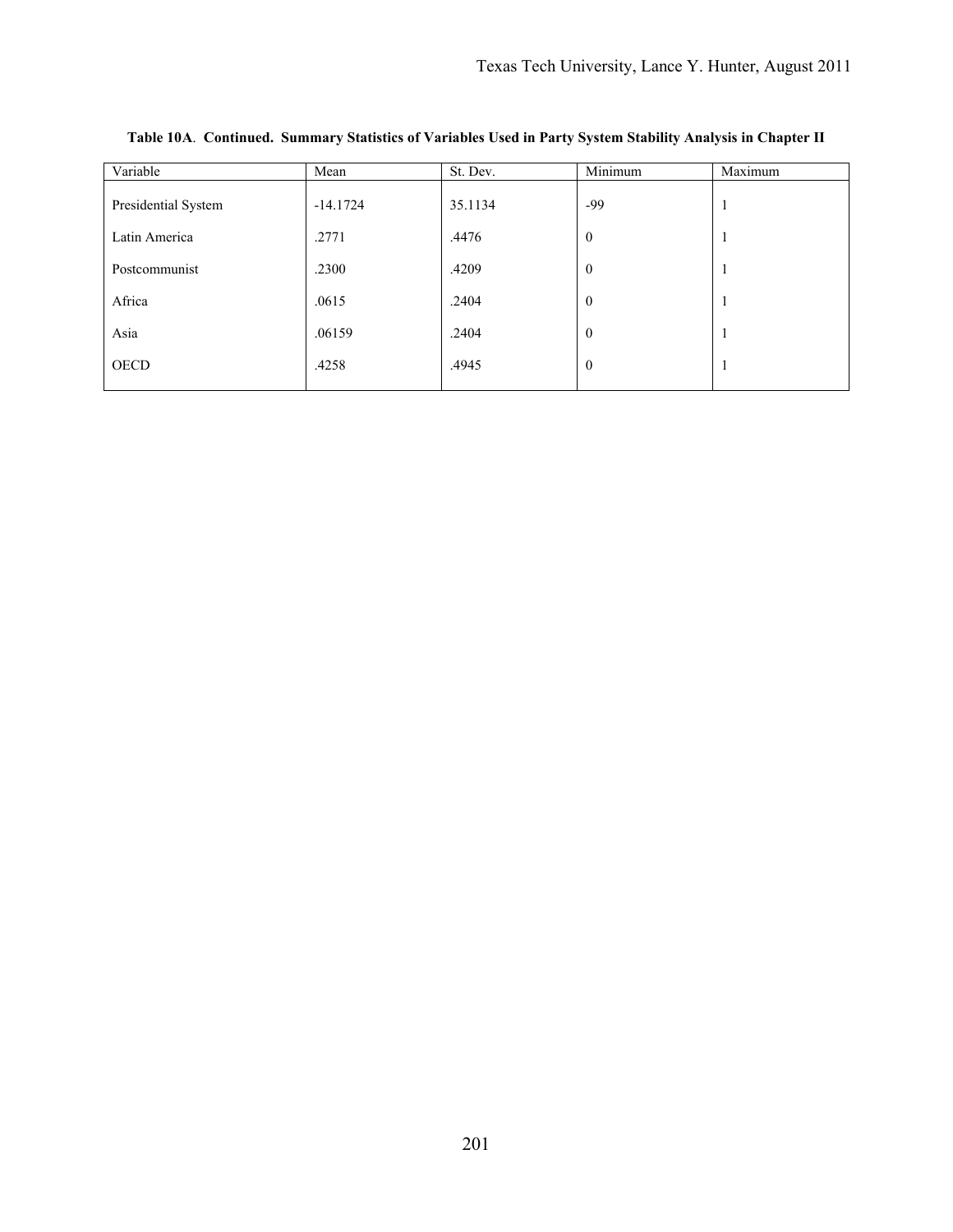### **Table 11A.**

#### **The Countries and Years Election Data were collected for are listed below:**

| Country              | Years     |
|----------------------|-----------|
| Albania              | 1995-2004 |
| Argentina            | 1985-2004 |
| Australia            | 1983-2004 |
| Austria              | 1983-2004 |
| Belgium              | 1981-2004 |
| Bolivia              | 1985-2002 |
| Botswana             | 1989-2004 |
| <b>Brazil</b>        | 1990-2002 |
| Bulgaria             | 1992-2001 |
| Canada               | 1980-2004 |
| Chile                | 1993-2001 |
| Colombia             | 1982-2002 |
| Costa Rica           | 1982-2002 |
| Czech Republic       | 1996-2002 |
| Denmark              | 1981-2001 |
| Dominican Republic   | 1986-2002 |
| Ecuador              | 1984-2002 |
| El Salvador          | 1988-2003 |
| Estonia              | 1996-2004 |
| Finland              | 1983-2003 |
| France               | 1981-2002 |
| Germany              | 1980-2003 |
| Greece               | 1981-2004 |
| Honduras             | 1981-2001 |
| Hungary              | 1992-2004 |
| India                | 1984-2004 |
| Ireland              | 1982-2002 |
| Israel               | 1981-2003 |
| Italy                | 1983-2001 |
| Japan                | 1983-2003 |
| Latvia               | 1995-2002 |
| Lithuania            | 1996-2004 |
| Luxembourg           | 1984-2004 |
| Mexico               | 1988-2003 |
| Moldova              | 1995-2001 |
| Mozambique           | 1999-2004 |
| Namibia              | 1994-2004 |
| Netherlands          | 1981-2003 |
| New Zealand          | 1981-2002 |
| Norway               | 1981-2001 |
| Panama               | 1999-2004 |
| Paraguay             | 1993-2003 |
| Philippines          | 1992-2004 |
| Poland               | 1993-2001 |
| Portugal             | 1980-2002 |
| Romania              | 1996-2004 |
| Russia               | 1995-2003 |
| Slovakia             | 1994-2002 |
| Spain                | 1982-2004 |
| Sweden               | 1982-2002 |
| United Kingdom       | 1983-2001 |
| <b>United States</b> | 1982-2004 |
|                      |           |
| Uruguay              | 1975-2004 |
| Venezuela            | 1975-2004 |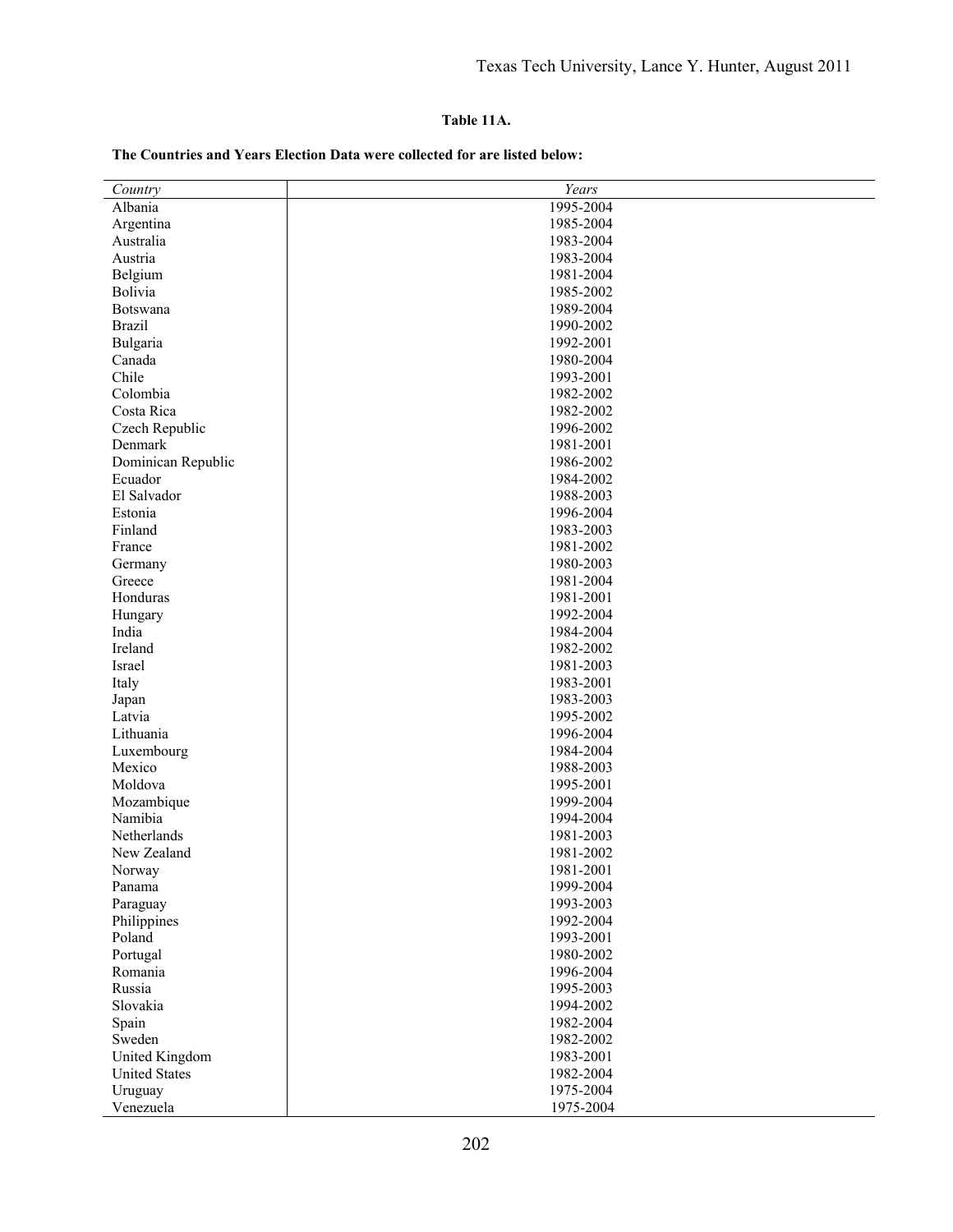| Variable                                                                          | Mean       | St. Dev.   | Minimum          | Maximum        |
|-----------------------------------------------------------------------------------|------------|------------|------------------|----------------|
| <b>Revisionist State</b>                                                          | .0875      | .2826      | $\Omega$         |                |
| Personal Vote Index                                                               | 2.3618     | 2.0669     | $\mathbf{0}$     | 6              |
| Personal Vote Index (Alternate<br>Measure)                                        | 1.6479     | 1.2687     | $\theta$         | 3              |
| Vote                                                                              | .6915      | .5547      | $\theta$         | $\sqrt{2}$     |
| Ballot                                                                            | .8310      | .7501      | $\mathbf{0}$     | $\overline{c}$ |
| District Magnitude                                                                | .1852      | 45.3227    | $-99$            | 150            |
| Log of District Magnitude                                                         | 1.8840     | 1.3328     | $-.1053$         | 5.0106         |
| District Mangitude (x) Personal<br>Vote Index                                     | 2.3318     | 3.1939     | $-.5268$         | 16.2518        |
| Interstate War                                                                    | .0030      | .0550      | $\mathbf{0}$     | $\mathbf{1}$   |
| <b>Interstate War Deaths</b>                                                      | .3396      | 9.1319     | $\Omega$         | 268            |
| Number of MIDS                                                                    | .2566      | .7104      | $\theta$         | 11             |
| Number of Fatal MIDS                                                              | .0165      | .1306      | $\theta$         | 2              |
| Originator                                                                        | .1332      | .3398      | $\mathbf{0}$     | $\mathbf{1}$   |
| Change in the Concentration of<br>Power in Interstate System (1<br>year movement) | .0183      | .0096      | .0096            | .0499          |
| Alliance with System Leader (S-<br>Lead)                                          | .4362      | .1912      | .0303            | $\mathbf{1}$   |
| <b>Total Number of Alliances</b>                                                  | 16.3652    | 10.9787    | 1                | 57             |
| <b>Total Number of Contiguous</b><br>Autocracies                                  | 1.8722     | 2.1046     | $\theta$         | 11             |
| <b>Total Number of Contiguous</b><br>Democracies                                  | 2.6392     | 2.3487     | $\boldsymbol{0}$ | 13             |
| Major Power Status                                                                | .0313      | .1743      | $\theta$         | $\mathbf{1}$   |
| CINC (Relative Capabilities)                                                      | .0051      | .0160      | $\theta$         | .1817          |
| Annual % GDP Growth                                                               | 3.0933     | 4.5767     | $-32.12$         | 26.36          |
| Military Spending as a<br>Percentage of GDP                                       | 3.2161     | 3.9524     | $\boldsymbol{0}$ | 12.12          |
| Total Population (in millions)<br>metric                                          | 10,950.811 | 6,580.4687 | 100              | 2,231,000.00   |
| Election Year                                                                     | $-10.9274$ | 31.4219    | $-99$            | 1              |
| Government Fractionalization                                                      | -59.4380   | 236.8733   | $-999$           | $\mathbf{1}$   |

# **Table 18B**. **Summary Statistics of Variables Used in Candidate-Centered Analysis in Chapter III**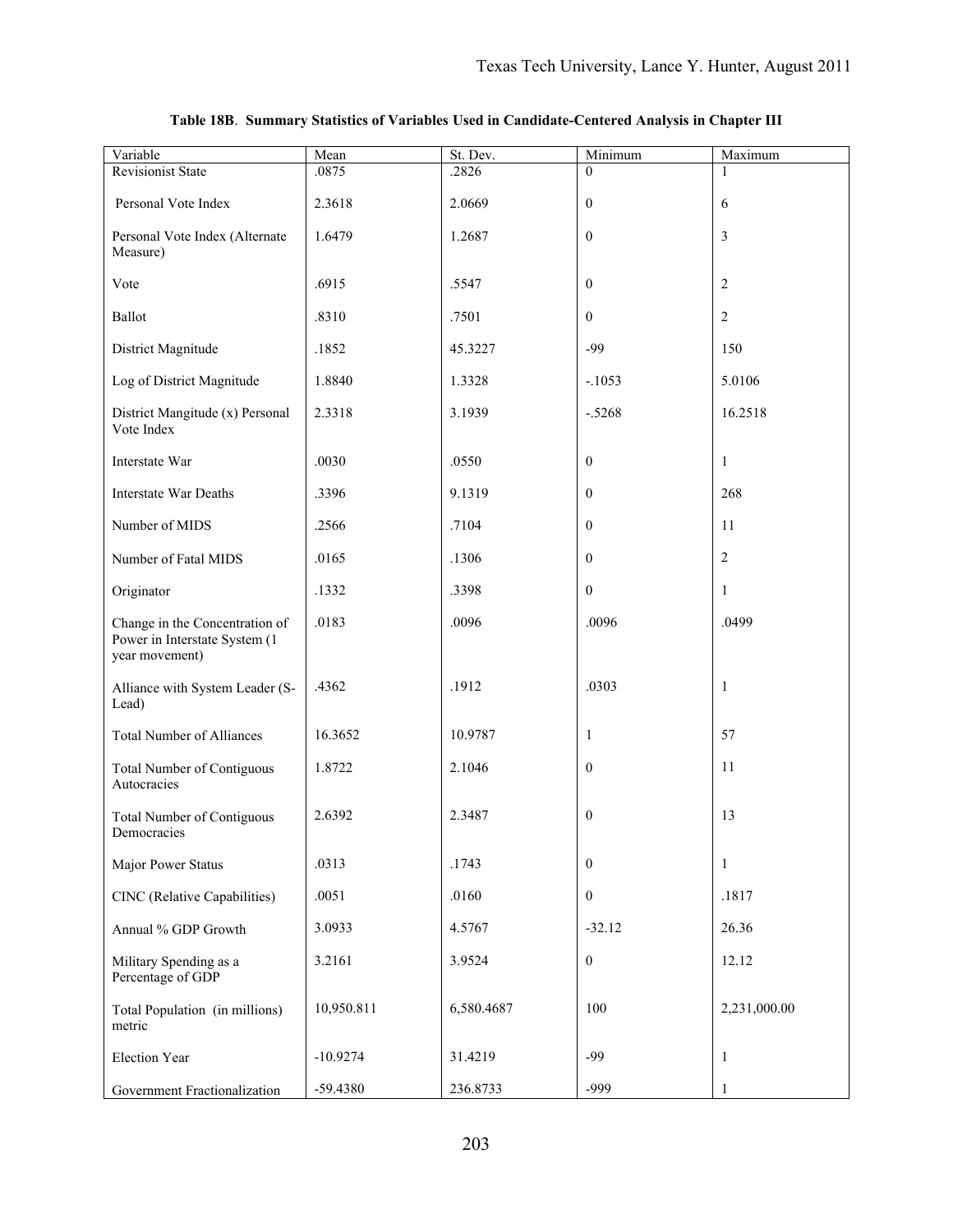| Variable                   | Mean       | St. Dev. | Minimum        | Maximum      |
|----------------------------|------------|----------|----------------|--------------|
| Executive Party Control of | $-65.6247$ | 248.3375 | $-999$         |              |
| Legislature                |            |          |                |              |
| Majoritarian System        | .5301      | .4991    | $\overline{0}$ |              |
| Presidential System        | $-14.1724$ | 35.1134  | $-99$          |              |
| Latin America              | .2771      | .4476    | $\mathbf{0}$   |              |
| Postcommunist              | .2300      | .4209    | $\mathbf{0}$   | $\mathbf{I}$ |
| Africa                     | .0615      | .2404    | $\mathbf{0}$   |              |
| Asia                       | .06159     | .2404    | $\mathbf{0}$   |              |
| <b>OECD</b>                | .4258      | .4945    | $\overline{0}$ |              |

**Table 18B**. **Continued. Summary Statistics of Variables Used in Candidate-Centered Analysis in Chapter III**